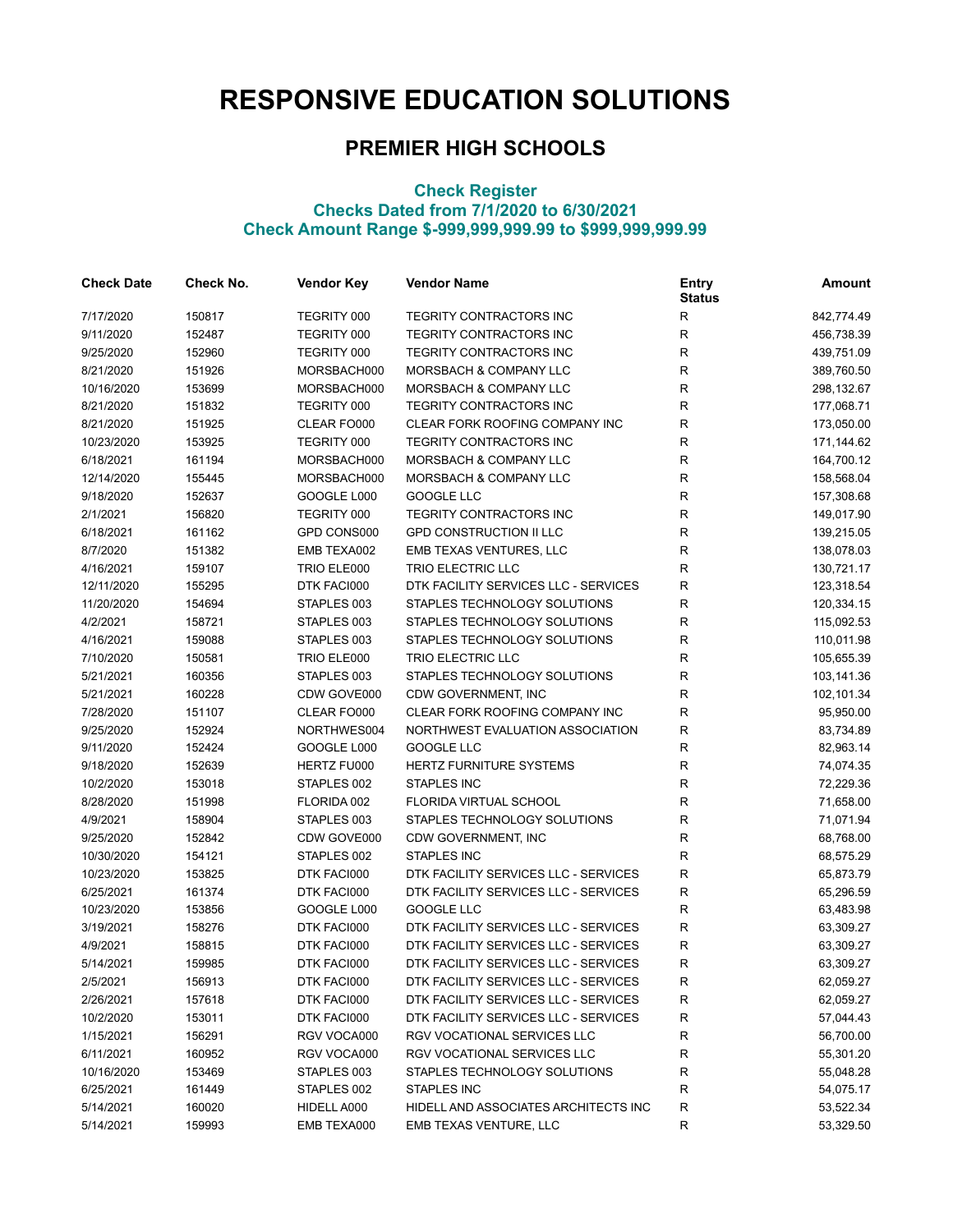| 1/15/2021  | 156307 | STAPLES 003 | STAPLES TECHNOLOGY SOLUTIONS             | R           | 49,181.34 |
|------------|--------|-------------|------------------------------------------|-------------|-----------|
| 10/23/2020 | 153835 | EMB TEXA000 | EMB TEXAS VENTURE, LLC                   | R           | 48,218.04 |
| 9/18/2020  | 152609 | EDMENTUM000 | EDMENTUM HOLDINGS INC                    | R           | 48,202.09 |
| 8/7/2020   | 151460 | STAPLES 003 | STAPLES TECHNOLOGY SOLUTIONS             | R           | 46,208.71 |
| 11/6/2020  | 154334 | TEXAS CH002 | <b>TEXAS CHARTER SCHOOLS ASSOCIATION</b> | R           | 45,033.60 |
| 11/20/2020 | 154699 | 000<br>USI  | USI                                      | R           | 43,750.80 |
| 10/2/2020  | 153008 | BLUE LEA000 | <b>BLUE LEARNING</b>                     | $\mathsf R$ | 43,200.00 |
| 8/21/2020  | 151774 | HIDELL A000 | HIDELL AND ASSOCIATES ARCHITECTS INC     | R           | 42,444.00 |
| 4/23/2021  | 159384 | TRIO ELE000 | TRIO ELECTRIC LLC                        | R           | 42,374.99 |
|            |        |             |                                          | R           |           |
| 3/5/2021   | 157714 | USI<br>000  | USI                                      |             | 40,208.37 |
| 10/16/2020 | 153471 | TEGRITY 000 | <b>TEGRITY CONTRACTORS INC</b>           | R           | 38,182.07 |
| 5/21/2021  | 160380 | WORKTEXA000 | <b>WORKTEXAS TRAINING CENTER</b>         | R           | 37,743.00 |
| 2/5/2021   | 157079 | RGV VOCA000 | RGV VOCATIONAL SERVICES LLC              | R           | 35,814.54 |
| 4/9/2021   | 158915 | SURVIVE 000 | SURVIVE A STORM LLC                      | R           | 35,553.75 |
| 1/8/2021   | 156155 | NRE INVE000 | NRE INVESTMENT GROUP LLC                 | R           | 35,000.00 |
| 1/8/2021   | 155996 | CDW GOVE000 | CDW GOVERNMENT, INC                      | R           | 34,872.93 |
| 4/16/2021  | 159035 | HIDELL A000 | HIDELL AND ASSOCIATES ARCHITECTS INC     | R           | 34,379.68 |
| 8/14/2020  | 151589 | HIDELL A000 | HIDELL AND ASSOCIATES ARCHITECTS INC     | $\mathsf R$ | 33,908.48 |
| 11/20/2020 | 154926 | GOOGLE L000 | GOOGLE LLC                               | R           | 33,533.29 |
| 6/18/2021  | 161107 | CDW GOVE000 | CDW GOVERNMENT, INC                      | R           | 33,187.32 |
| 7/31/2020  | 151228 | MCALLEN 003 | <b>MCALLEN CAREERS INSTITUTE</b>         | R           | 33,000.00 |
| 12/18/2020 | 155669 | PERFECTI000 | PERFECTION LEARNING CORP                 | R           | 32,658.20 |
| 7/24/2020  | 151012 | GOOGLE L000 | GOOGLE LLC                               | R           | 32,358.42 |
| 3/19/2021  | 158370 | SERVPRO 010 | <b>SERVPRO OF TYLER</b>                  | R           | 31,783.21 |
| 1/15/2021  | 156164 | ADVANTAC002 | ADVANTACLEAN OF SAN ANTONIO              | R           | 31,661.00 |
| 9/4/2020   | 152287 | STAPLES 002 | <b>STAPLES INC</b>                       | R           | 31,505.73 |
|            |        |             |                                          |             |           |
| 1/8/2021   | 156051 | MCALLEN 003 | MCALLEN CAREERS INSTITUTE                | R           | 31,500.00 |
| 4/9/2021   | 158889 | RGV VOCA000 | RGV VOCATIONAL SERVICES LLC              | R           | 31,458.06 |
| 6/11/2021  | 160969 | STAPLES 003 | STAPLES TECHNOLOGY SOLUTIONS             | R           | 31,054.66 |
| 11/20/2020 | 154689 | PREFERRE000 | PREFERRED MEAL SYSTEMS, INC              | R           | 31,041.97 |
| 9/18/2020  | 152600 | CORPORAT000 | CORPORATE COMMUNICATIONS CENTER, INC     | R           | 30,582.84 |
| 7/24/2020  | 150951 | BURNHAM 000 | <b>BURNHAM PROPERTIES LTD</b>            | R           | 30,413.02 |
| 10/16/2020 | 153465 | RGV VOCA000 | RGV VOCATIONAL SERVICES LLC              | R           | 30,300.00 |
| 4/2/2021   | 158605 | CDW GOVE000 | CDW GOVERNMENT, INC                      | R           | 30,078.32 |
| 10/23/2020 | 153939 | WFAA 000    | <b>WFAA</b>                              | R           | 30,000.00 |
| 9/18/2020  | 152710 | STAPLES 002 | <b>STAPLES INC</b>                       | R           | 29,982.71 |
| 12/18/2020 | 155627 | IPFS COR001 | <b>IPFS CORPORATION</b>                  | R           | 29,680.12 |
| 12/4/2020  | 154952 | AGILIX 000  | AGILIX                                   | R           | 29,640.00 |
| 8/21/2020  | 151847 | TRS FACI000 | TRS FACILITY SERVICES LLC                | R           | 29,516.06 |
| 6/1/2021   | 160174 | NRE INVE000 | NRE INVESTMENT GROUP LLC                 | R           | 28,341.50 |
| 7/1/2020   | 150168 | SATTAR 1000 | SATTAR INVESTMENTS INC                   | R           | 27,997.71 |
| 8/1/2020   | 150894 | SATTAR 1000 | SATTAR INVESTMENTS INC                   | R           | 27,997.71 |
| 9/1/2020   | 151919 | SATTAR 1000 | SATTAR INVESTMENTS INC                   | R           | 27,997.71 |
| 10/1/2020  | 152799 | SATTAR 1000 | SATTAR INVESTMENTS INC                   | R           | 27,997.71 |
| 11/1/2020  | 153740 | SATTAR 1000 | SATTAR INVESTMENTS INC                   | R           | 27,997.71 |
|            |        |             |                                          |             |           |
| 12/1/2020  | 154672 | SATTAR 1000 | SATTAR INVESTMENTS INC                   | R           | 27,997.71 |
| 1/1/2021   | 155780 | SATTAR 1000 | SATTAR INVESTMENTS INC                   | R           | 27,997.71 |
| 2/1/2021   | 156399 | SATTAR 1000 | SATTAR INVESTMENTS INC                   | R           | 27,997.71 |
| 3/1/2021   | 157558 | SATTAR 1000 | SATTAR INVESTMENTS INC                   | R           | 27,997.71 |
| 4/1/2021   | 158171 | SATTAR 1000 | SATTAR INVESTMENTS INC                   | R           | 27,997.71 |
| 5/1/2021   | 159166 | SATTAR 1000 | SATTAR INVESTMENTS INC                   | R           | 27,997.71 |
| 6/1/2021   | 160180 | SATTAR 1000 | SATTAR INVESTMENTS INC                   | R           | 27,997.71 |
| 8/14/2020  | 151510 | BRAUN AN000 | BRAUN AND BUTLER CONSTRUCTION INC        | R           | 26,948.62 |
| 12/18/2020 | 155644 | LONE STA002 | LONE STAR COLLEGE SYSTEM                 | R           | 26,803.00 |
| 11/20/2020 | 154692 | RGV VOCA000 | RGV VOCATIONAL SERVICES LLC              | R           | 26,775.00 |
| 4/23/2021  | 159214 | CDW GOVE000 | CDW GOVERNMENT, INC                      | R           | 26,684.84 |
| 8/28/2020  | 151997 | FEV TUTO000 | FEV TUTOR INC                            | R           | 26,250.00 |
| 12/18/2020 | 155619 | HERTZ FU000 | <b>HERTZ FURNITURE SYSTEMS</b>           | R           | 26,240.65 |
| 6/25/2021  | 161487 | WORKTEXA000 | WORKTEXAS TRAINING CENTER                | R           | 26,047.35 |
|            |        |             |                                          |             |           |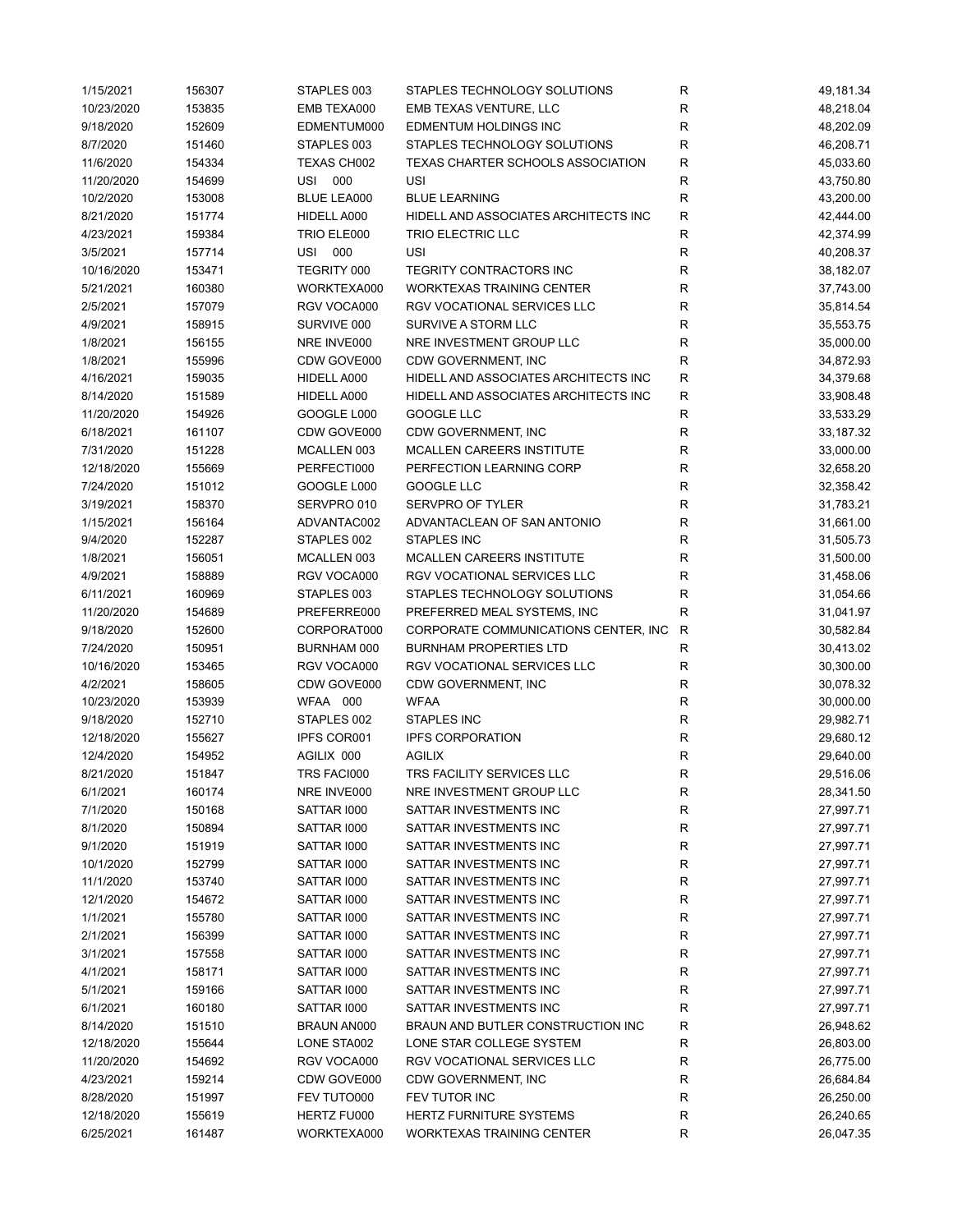| 11/20/2020 | 154932 | STAPLES 003        | STAPLES TECHNOLOGY SOLUTIONS         | R | 25,576.00 |
|------------|--------|--------------------|--------------------------------------|---|-----------|
| 7/10/2020  | 150566 | STAPLES 003        | STAPLES TECHNOLOGY SOLUTIONS         | R | 25,530.99 |
| 7/17/2020  | 150821 | TEXAS SE000        | TEXAS SECURE TITLE COMPANY LLC       | R | 25,000.00 |
| 10/30/2020 | 154046 | FEV TUTO000        | FEV TUTOR INC                        | R | 25,000.00 |
| 11/6/2020  | 154331 | TEGRITY 000        | TEGRITY CONTRACTORS INC              | R | 24,836.44 |
| 7/17/2020  | 150792 | RGV VOCA000        | RGV VOCATIONAL SERVICES LLC          | R | 24,412.50 |
| 11/20/2020 | 154931 | STAPLES 002        | <b>STAPLES INC</b>                   | R | 24,404.61 |
| 11/13/2020 | 154370 | ACE MECH000        | <b>ACE MECHANICAL</b>                | R | 24,300.00 |
| 12/18/2020 | 155651 | METLIFE 000        | <b>METLIFE</b>                       | R | 24,087.40 |
| 6/18/2021  | 161215 | ROI TELE000        | ROI TELEPHONY LLC                    | R | 24,027.00 |
| 2/5/2021   | 157001 | PREFERRE000        | PREFERRED MEAL SYSTEMS, INC          | R | 23,973.98 |
| 10/2/2020  | 153017 | PARENTSQ000        | PARENTSQUARE INC                     | R | 23,750.00 |
| 3/19/2021  | 158371 | SIRIUS E000        | SIRIUS EDUCATION SOLUTIONS LLC       | R | 23,695.00 |
|            |        |                    |                                      |   |           |
| 8/14/2020  | 151634 | STAPLES 002        | STAPLES INC                          | R | 23,475.50 |
| 5/28/2021  | 160569 | TIME WAR008        | TIME WARNER CABLE                    | R | 23,101.32 |
| 6/18/2021  | 161083 | AT&T MOB000        | <b>AT&amp;T MOBILITY</b>             | R | 23,071.29 |
| 6/18/2021  | 161243 | TIME WAR008        | TIME WARNER CABLE                    | R | 22,771.90 |
| 8/28/2020  | 151977 | CORPORAT000        | CORPORATE COMMUNICATIONS CENTER, INC | R | 22,240.86 |
| 5/28/2021  | 160403 | AT&T MOB000        | <b>AT&amp;T MOBILITY</b>             | R | 22,042.16 |
| 7/17/2020  | 150655 | CDW GOVE000        | CDW GOVERNMENT, INC                  | R | 21,875.18 |
| 2/26/2021  | 157684 | STAPLES 003        | STAPLES TECHNOLOGY SOLUTIONS         | R | 21,802.46 |
| 7/1/2020   | 150135 | <b>BONIUK 1000</b> | <b>BONIUK INTERESTS, LTD</b>         | R | 21,758.84 |
| 8/1/2020   | 150861 | BONIUK 1000        | <b>BONIUK INTERESTS, LTD</b>         | R | 21,758.84 |
| 9/1/2020   | 151885 | <b>BONIUK 1000</b> | <b>BONIUK INTERESTS, LTD</b>         | R | 21,758.84 |
| 10/1/2020  | 152765 | BONIUK 1000        | <b>BONIUK INTERESTS, LTD</b>         | R | 21,758.84 |
| 11/1/2020  | 153706 | BONIUK 1000        | <b>BONIUK INTERESTS, LTD</b>         | R | 21,758.84 |
| 12/1/2020  | 154641 | BONIUK 1000        | <b>BONIUK INTERESTS, LTD</b>         | R | 21,758.84 |
| 1/1/2021   | 155749 | BONIUK 1000        | <b>BONIUK INTERESTS, LTD</b>         | R | 21,758.84 |
| 2/1/2021   | 156369 | <b>BONIUK 1000</b> | <b>BONIUK INTERESTS, LTD</b>         | R | 21,758.84 |
| 3/1/2021   | 157528 | BONIUK 1000        | <b>BONIUK INTERESTS, LTD</b>         | R | 21,758.84 |
| 4/1/2021   | 158140 | BONIUK 1000        | <b>BONIUK INTERESTS, LTD</b>         | R | 21,758.84 |
| 5/1/2021   | 159135 | BONIUK 1000        | <b>BONIUK INTERESTS, LTD</b>         | R | 21,758.84 |
| 6/1/2021   | 160148 | BONIUK 1000        | <b>BONIUK INTERESTS, LTD</b>         | R | 21,758.84 |
| 9/25/2020  | 152865 | CORPORAT000        | CORPORATE COMMUNICATIONS CENTER, INC | R | 21,580.28 |
| 9/4/2020   | 152189 | HERTZ FU000        | <b>HERTZ FURNITURE SYSTEMS</b>       | R | 21,413.80 |
| 2/5/2021   | 156842 | AT&T MOB000        | <b>AT&amp;T MOBILITY</b>             | R | 21,378.96 |
| 11/13/2020 | 154382 | ROI TELE000        | ROI TELEPHONY LLC                    | R | 21,265.65 |
| 3/5/2021   | 157703 | AT&T MOB000        | <b>AT&amp;T MOBILITY</b>             | R | 21,229.96 |
| 3/19/2021  | 158201 |                    |                                      | R | 21,229.53 |
|            |        | AT&T MOB000        | <b>AT&amp;T MOBILITY</b>             |   |           |
| 3/26/2021  | 158570 | WORKTEXA000        | WORKTEXAS TRAINING CENTER            | R | 21,161.97 |
| 4/16/2021  | 158955 | AT&T MOB000        | <b>AT&amp;T MOBILITY</b>             | R | 21,037.45 |
| 10/9/2020  | 153223 | FLIPPEN 000        | THE FLIPPEN GROUP, LLC               | R | 21,000.00 |
| 12/18/2020 | 155688 | REGION 7000        | <b>REGION 7 EDUC SERV CENTER</b>     | R | 20,901.00 |
| 5/21/2021  | 160342 | PREFERRE000        | PREFERRED MEAL SYSTEMS, INC          | R | 20,583.51 |
| 6/18/2021  | 161057 | AGILIX 000         | AGILIX                               | R | 20,520.00 |
| 8/21/2020  | 151764 | FRONTLIN000        | <b>FRONTLINE EDUCATION</b>           | R | 20,514.10 |
| 6/4/2021   | 160597 | SADDLEBA000        | SADDLEBACK EDUCATIONAL, INC.         | R | 20,482.00 |
| 4/30/2021  | 159625 | TIME WAR008        | TIME WARNER CABLE                    | R | 20,479.85 |
| 12/4/2020  | 155082 | MCALLEN 003        | <b>MCALLEN CAREERS INSTITUTE</b>     | R | 20,300.00 |
| 12/18/2020 | 155788 | LAW FIRM000        | LAW FIRM OF MCLAREN & ASSOCIATES     | R | 20,000.00 |
| 9/4/2020   | 152175 | EP REMOD000        | EP REMODELING SERVICES LLC           | R | 19,960.00 |
| 4/1/2021   | 158173 | SOUTH TE007        | SOUTH TEXAS BUSINESS SYSTEMS INC     | R | 19,800.00 |
| 5/1/2021   | 159168 | SOUTH TE007        | SOUTH TEXAS BUSINESS SYSTEMS INC     | R | 19,800.00 |
| 6/1/2021   | 160182 | SOUTH TE007        | SOUTH TEXAS BUSINESS SYSTEMS INC     | R | 19,800.00 |
| 4/30/2021  | 159481 | CDW GOVE000        | CDW GOVERNMENT, INC                  | R | 19,435.41 |
| 9/18/2020  | 152673 | NOREDINK000        | NOREDINK CORP                        | R | 19,125.00 |
| 2/12/2021  | 157261 | STAPLES 003        | STAPLES TECHNOLOGY SOLUTIONS         | R | 18,826.67 |
| 11/13/2020 | 154385 | STAPLES 003        | STAPLES TECHNOLOGY SOLUTIONS         | R | 18,655.36 |
| 2/1/2021   | 156817 | TEGRITY 000        | TEGRITY CONTRACTORS INC              | R | 18,309.50 |
|            |        |                    |                                      |   |           |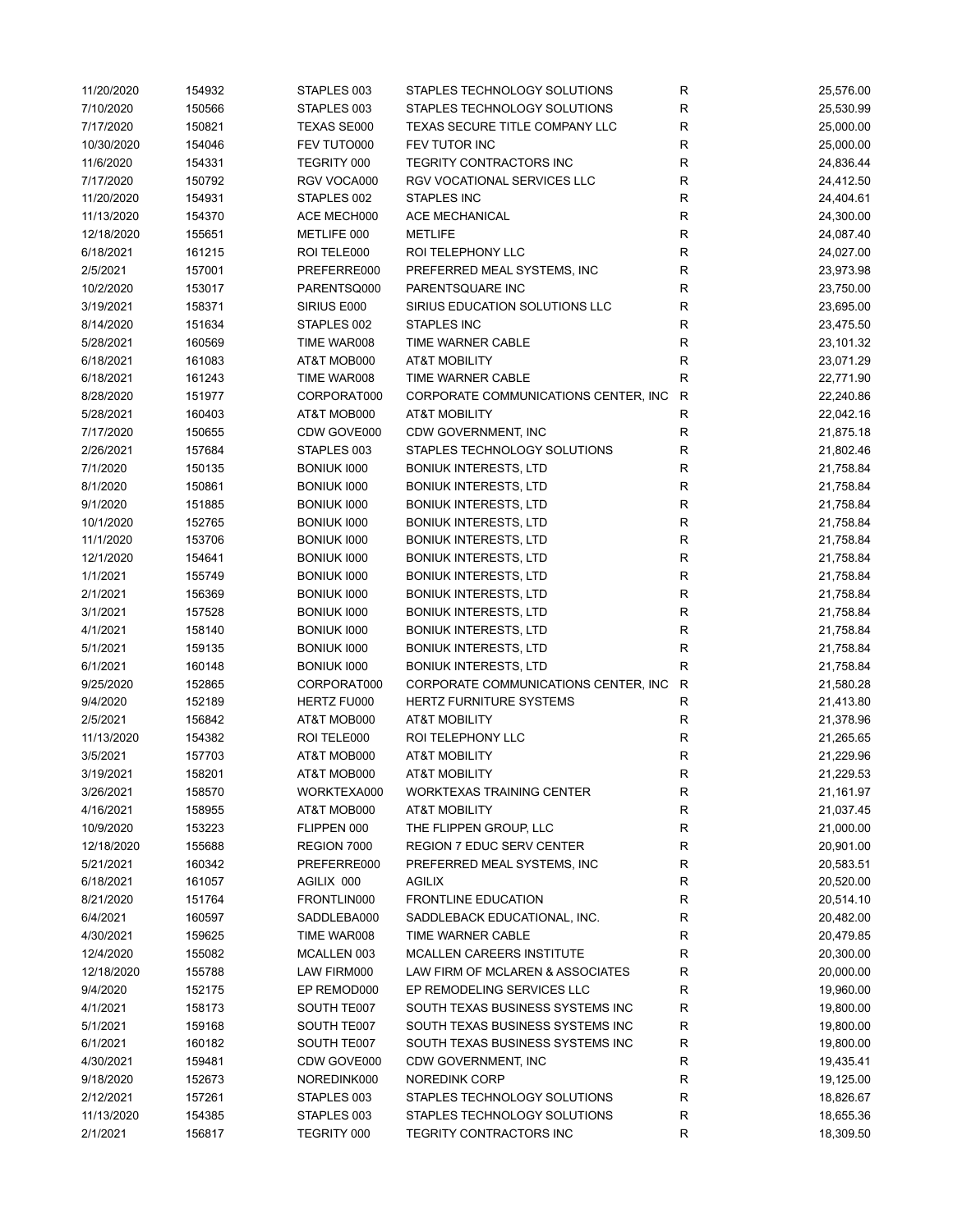| 12/4/2020  | 155133 | SIRIUS E000            | SIRIUS EDUCATION SOLUTIONS LLC          | R | 18,200.00 |
|------------|--------|------------------------|-----------------------------------------|---|-----------|
| 12/11/2020 | 155330 | NORTHWES004            | NORTHWEST EVALUATION ASSOCIATION        | R | 18,000.00 |
| 3/5/2021   | 157711 | STAPLES 002            | STAPLES INC                             | R | 17,963.53 |
| 9/11/2020  | 152428 | HERTZ FU000            | <b>HERTZ FURNITURE SYSTEMS</b>          | R | 17,949.50 |
| 3/19/2021  | 158304 | HIDELL A000            | HIDELL AND ASSOCIATES ARCHITECTS INC    | R | 17,904.83 |
| 9/4/2020   | 152119 | BLUE LEA000            | <b>BLUE LEARNING</b>                    | R | 17,899.38 |
| 7/1/2020   | 150171 | <b>TON &amp; NG000</b> | TON & NGUYEN BROS LLC                   | R | 17,797.54 |
| 8/1/2020   | 150897 | <b>TON &amp; NG000</b> | TON & NGUYEN BROS LLC                   | R | 17,797.54 |
|            |        |                        |                                         | R |           |
| 9/1/2020   | 151922 | <b>TON &amp; NG000</b> | TON & NGUYEN BROS LLC                   |   | 17,797.54 |
| 10/1/2020  | 152801 | <b>TON &amp; NG000</b> | TON & NGUYEN BROS LLC                   | R | 17,797.54 |
| 11/1/2020  | 153742 | <b>TON &amp; NG000</b> | TON & NGUYEN BROS LLC                   | R | 17,797.54 |
| 12/1/2020  | 154675 | <b>TON &amp; NG000</b> | TON & NGUYEN BROS LLC                   | R | 17,797.54 |
| 1/1/2021   | 155783 | <b>TON &amp; NG000</b> | TON & NGUYEN BROS LLC                   | R | 17,797.54 |
| 2/1/2021   | 156402 | <b>TON &amp; NG000</b> | TON & NGUYEN BROS LLC                   | R | 17,797.54 |
| 3/1/2021   | 157561 | <b>TON &amp; NG000</b> | TON & NGUYEN BROS LLC                   | R | 17,797.54 |
| 4/1/2021   | 158175 | <b>TON &amp; NG000</b> | TON & NGUYEN BROS LLC                   | R | 17,797.54 |
| 5/1/2021   | 159170 | <b>TON &amp; NG000</b> | TON & NGUYEN BROS LLC                   | R | 17,797.54 |
| 6/1/2021   | 160184 | <b>TON &amp; NG000</b> | TON & NGUYEN BROS LLC                   | R | 17,797.54 |
| 3/19/2021  | 158361 | ROI TELE000            | ROI TELEPHONY LLC                       | R | 17,744.00 |
| 7/31/2020  | 151245 | RGV VOCA000            | RGV VOCATIONAL SERVICES LLC             | R | 17,325.00 |
| 5/21/2021  | 160374 | TXU ENER000            | <b>TXU ENERGY</b>                       | R | 17,238.01 |
| 10/2/2020  | 153010 | COLONIAL002            | COLONIAL ROOFING AND CONSTRUCTION LLC R |   | 17,198.00 |
| 4/30/2021  | 159614 | TEXAS FI001            | TEXAS FIRE ALARM, INC                   | R | 17,180.00 |
| 4/30/2021  | 159627 | TRIO ELE000            | TRIO ELECTRIC LLC                       | R | 17,166.68 |
| 9/18/2020  | 152753 | STRATACT000            | STRATACT MEDIA GROUP LLC                | R | 17,036.00 |
| 6/18/2021  | 161229 | STAPLES 003            | STAPLES TECHNOLOGY SOLUTIONS            | R | 17,028.84 |
|            |        |                        |                                         |   |           |
| 7/10/2020  | 150607 | BRAUN AN000            | BRAUN AND BUTLER CONSTRUCTION INC       | R | 17,019.84 |
| 1/15/2021  | 156269 | PREFERRE000            | PREFERRED MEAL SYSTEMS, INC             | R | 17,015.79 |
| 8/7/2020   | 151434 | REGION 1001            | <b>REGION 11 EDUC SERV CENTER</b>       | R | 17,000.00 |
| 8/14/2020  | 151618 | REGION 1001            | REGION 11 EDUC SERV CENTER              | R | 17,000.00 |
| 11/13/2020 | 154373 | CONSTELL001            | CONSTELLATION NEWENERGY INC             | R | 16,964.38 |
| 10/2/2020  | 153015 | IMPERIAL001            | <b>IMPERIAL CREDIT CORP</b>             | R | 16,814.22 |
| 6/25/2021  | 161450 | STAPLES 003            | STAPLES TECHNOLOGY SOLUTIONS            | R | 16,780.59 |
| 1/15/2021  | 156180 | AT&T MOB000            | <b>AT&amp;T MOBILITY</b>                | R | 16,731.55 |
| 5/14/2021  | 160141 | METLIFE 000            | <b>METLIFE</b>                          | R | 16,669.39 |
| 1/15/2021  | 156189 | CDW GOVE000            | CDW GOVERNMENT, INC                     | R | 16,558.71 |
| 7/1/2020   | 150150 | GENERAL 001            | GENERAL UNIFIED PARTNERSHIP, LLC        | R | 16,533.33 |
| 8/1/2020   | 150876 | GENERAL 001            | GENERAL UNIFIED PARTNERSHIP, LLC        | R | 16,533.33 |
| 9/1/2020   | 151900 | GENERAL 001            | GENERAL UNIFIED PARTNERSHIP, LLC        | R | 16,533.33 |
| 10/1/2020  | 152780 | GENERAL 001            | GENERAL UNIFIED PARTNERSHIP, LLC        | R | 16,533.33 |
| 11/1/2020  | 153721 | GENERAL 001            | GENERAL UNIFIED PARTNERSHIP, LLC        | R | 16,533.33 |
| 12/1/2020  | 154656 | GENERAL 001            | GENERAL UNIFIED PARTNERSHIP, LLC        | R | 16,533.33 |
| 1/1/2021   | 155764 | GENERAL 001            | GENERAL UNIFIED PARTNERSHIP, LLC        | R | 16,533.33 |
| 2/1/2021   | 156384 | GENERAL 001            | GENERAL UNIFIED PARTNERSHIP, LLC        | R | 16,533.33 |
| 3/1/2021   | 157543 | GENERAL 001            | GENERAL UNIFIED PARTNERSHIP, LLC        | R | 16,533.33 |
|            |        |                        |                                         |   |           |
| 4/1/2021   | 158155 | GENERAL 001            | GENERAL UNIFIED PARTNERSHIP, LLC        | R | 16,533.33 |
| 5/1/2021   | 159150 | GENERAL 001            | GENERAL UNIFIED PARTNERSHIP, LLC        | R | 16,533.33 |
| 6/1/2021   | 160163 | GENERAL 001            | GENERAL UNIFIED PARTNERSHIP, LLC        | R | 16,533.33 |
| 4/23/2021  | 159371 | STAPLES 003            | STAPLES TECHNOLOGY SOLUTIONS            | R | 16,467.94 |
| 5/14/2021  | 159991 | ELECTRO 001            | ELECTRO COOLING SERVICE LLC             | R | 16,340.00 |
| 7/24/2020  | 151019 | IMPERIAL001            | <b>IMPERIAL CREDIT CORP</b>             | R | 16,234.85 |
| 2/5/2021   | 157029 | SERVPRO 010            | SERVPRO OF TYLER                        | R | 16,147.59 |
| 6/4/2021   | 160593 | CDW GOVE000            | CDW GOVERNMENT, INC                     | R | 16,141.85 |
| 2/26/2021  | 157672 | ROI TELE000            | ROI TELEPHONY LLC                       | R | 16,024.00 |
| 3/19/2021  | 158392 | TIME WAR008            | TIME WARNER CABLE                       | R | 15,997.26 |
| 3/12/2021  | 158072 | PREFERRE000            | PREFERRED MEAL SYSTEMS, INC             | R | 15,889.46 |
| 10/30/2020 | 153990 | CDW GOVE000            | CDW GOVERNMENT, INC                     | R | 15,870.92 |
| 7/10/2020  | 150531 | PREMIERE000            | PREMIERE INSTALL MOVERS, LLC            | R | 15,790.19 |
| 4/30/2021  | 159537 | EP REMOD000            | EP REMODELING SERVICES LLC              | R | 15,780.00 |
|            |        |                        |                                         |   |           |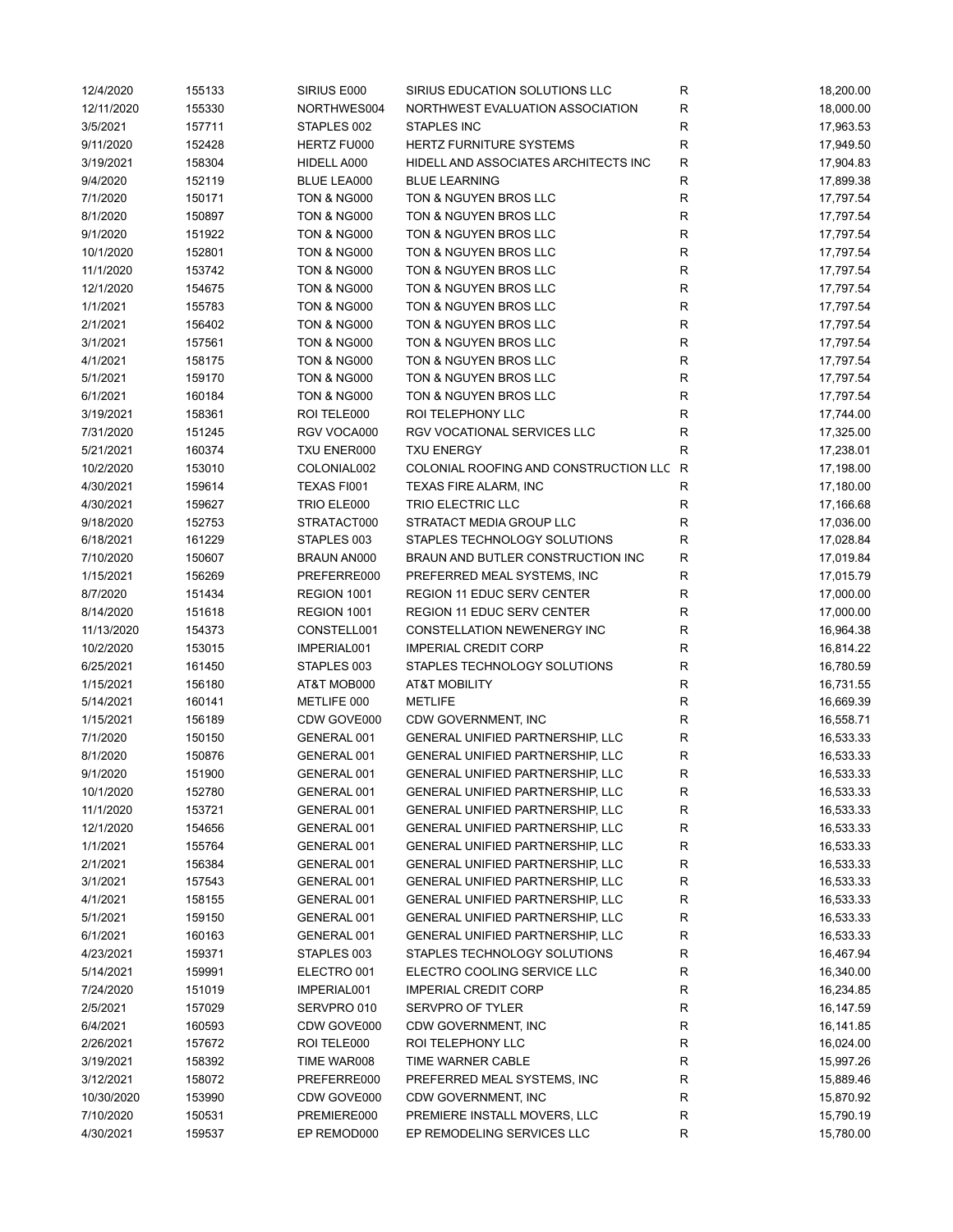| 10/2/2020  | 153023 | TIME WAR008            | <b>TIME WARNER CABLE</b>             | R           | 15,771.87 |
|------------|--------|------------------------|--------------------------------------|-------------|-----------|
| 7/10/2020  | 150475 | HIDELL A000            | HIDELL AND ASSOCIATES ARCHITECTS INC | R           | 15,764.40 |
| 12/4/2020  | 155118 | RGV VOCA000            | RGV VOCATIONAL SERVICES LLC          | $\mathsf R$ | 15,750.00 |
| 12/18/2020 | 155691 | RGV VOCA000            | RGV VOCATIONAL SERVICES LLC          | R           | 15,750.00 |
| 2/12/2021  | 157242 | RGV VOCA000            | RGV VOCATIONAL SERVICES LLC          | $\mathsf R$ | 15,750.00 |
| 5/14/2021  | 160077 | RGV VOCA000            | RGV VOCATIONAL SERVICES LLC          | $\mathsf R$ | 15,750.00 |
| 12/4/2020  | 155158 | TIME WAR008            | TIME WARNER CABLE                    | R           | 15,554.46 |
| 3/12/2021  | 158096 | STAPLES 003            | STAPLES TECHNOLOGY SOLUTIONS         | R           | 15,438.85 |
| 11/20/2020 | 154691 | REGION 2000            | REGION 20 EDUC SERV CENTER           | R           | 15,400.00 |
| 4/16/2021  | 159069 | PREFERRE000            | PREFERRED MEAL SYSTEMS, INC          | R           | 15,354.98 |
| 1/1/2021   | 155745 | 6218 WEL001            | 6218 WELMED LLC                      | R           | 15,269.56 |
| 7/1/2020   | 150157 | <b>JRC &amp; SG000</b> | <b>JRC &amp; SGC LLP</b>             | R           | 15,240.00 |
| 8/1/2020   |        | <b>JRC &amp; SG000</b> |                                      |             |           |
|            | 150883 |                        | JRC & SGC LLP                        | R           | 15,240.00 |
| 9/1/2020   | 151908 | <b>JRC &amp; SG000</b> | JRC & SGC LLP                        | R           | 15,240.00 |
| 10/1/2020  | 152788 | <b>JRC &amp; SG000</b> | JRC & SGC LLP                        | R           | 15,240.00 |
| 11/1/2020  | 153729 | <b>JRC &amp; SG000</b> | JRC & SGC LLP                        | R           | 15,240.00 |
| 12/1/2020  | 154663 | <b>JRC &amp; SG000</b> | JRC & SGC LLP                        | $\mathsf R$ | 15,240.00 |
| 1/1/2021   | 155771 | <b>JRC &amp; SG000</b> | JRC & SGC LLP                        | R           | 15,240.00 |
| 12/11/2020 | 155359 | ROI TELE000            | <b>ROI TELEPHONY LLC</b>             | $\mathsf R$ | 15,203.57 |
| 9/4/2020   | 152290 | STRATACT000            | STRATACT MEDIA GROUP LLC             | R           | 15,136.00 |
| 7/1/2020   | 150169 | STONE WA000            | STONE WATER CHURCH                   | R           | 15,016.11 |
| 8/1/2020   | 150895 | STONE WA000            | STONE WATER CHURCH                   | R           | 15,016.11 |
| 9/11/2020  | 152506 | WFAA 000               | <b>WFAA</b>                          | R           | 15,000.00 |
| 9/18/2020  | 152722 | TEXAS SE000            | TEXAS SECURE TITLE COMPANY LLC       | R           | 15,000.00 |
| 9/11/2020  | 152485 | STRATACT000            | STRATACT MEDIA GROUP LLC             | R           | 14,998.00 |
| 10/23/2020 | 153929 | TIME WAR008            | TIME WARNER CABLE                    | R           | 14,988.77 |
| 8/28/2020  | 152057 | STRATACT000            | STRATACT MEDIA GROUP LLC             | R           | 14,959.00 |
| 3/26/2021  | 158520 | PREFERRE000            | PREFERRED MEAL SYSTEMS, INC          | R           | 14,925.16 |
| 12/18/2020 | 155794 | USI 000                | <b>USI</b>                           | R           | 14,923.00 |
| 9/4/2020   | 152309 | TEXAS FI001            | TEXAS FIRE ALARM, INC                | R           | 14,894.00 |
| 12/4/2020  | 155142 | STAPLES 003            | STAPLES TECHNOLOGY SOLUTIONS         | R           | 14,892.00 |
| 9/1/2020   | 151887 | BURNHAM 000            | <b>BURNHAM PROPERTIES LTD</b>        | $\mathsf R$ | 14,833.33 |
| 7/1/2020   | 150173 | WAYLAND 000            | WAYLAND PLAZA                        | R           | 14,830.75 |
| 8/1/2020   | 150899 | WAYLAND 000            | <b>WAYLAND PLAZA</b>                 | R           | 14,830.75 |
| 9/1/2020   | 151924 | WAYLAND 000            | WAYLAND PLAZA                        | R           | 14,830.75 |
|            |        | WAYLAND 000            |                                      | R           |           |
| 10/1/2020  | 152803 |                        | <b>WAYLAND PLAZA</b>                 |             | 14,830.75 |
| 11/1/2020  | 153744 | WAYLAND 000            | <b>WAYLAND PLAZA</b>                 | $\mathsf R$ | 14,830.75 |
| 12/1/2020  | 154677 | WAYLAND 000            | WAYLAND PLAZA                        | $\mathsf R$ | 14,830.75 |
| 1/1/2021   | 155785 | WAYLAND 000            | <b>WAYLAND PLAZA</b>                 | R           | 14,830.75 |
| 2/1/2021   | 156404 | WAYLAND 000            | WAYLAND PLAZA                        | R           | 14,830.75 |
| 3/1/2021   | 157563 | WAYLAND 000            | <b>WAYLAND PLAZA</b>                 | R           | 14,830.75 |
| 4/1/2021   | 158177 | WAYLAND 000            | <b>WAYLAND PLAZA</b>                 | R           | 14,830.75 |
| 5/1/2021   | 159172 | WAYLAND 000            | <b>WAYLAND PLAZA</b>                 | R           | 14,830.75 |
| 6/1/2021   | 160186 | WAYLAND 000            | <b>WAYLAND PLAZA</b>                 | R           | 14,830.75 |
| 1/22/2021  | 156603 | TIME WAR008            | TIME WARNER CABLE                    | R           | 14,790.25 |
| 10/16/2020 | 153451 | CONSTELL001            | CONSTELLATION NEWENERGY INC          | R           | 14,783.67 |
| 6/1/2021   | 160157 | EASTGATE000            | <b>EASTGATE CHURCH</b>               | R           | 14,767.00 |
| 6/18/2021  | 161166 | HIDELL A000            | HIDELL AND ASSOCIATES ARCHITECTS INC | R           | 14,759.45 |
| 1/8/2021   | 155993 | BRIDGEFI000            | BRIDGEFIELD CASUALTY INSURANCE CO    | R           | 14,740.71 |
| 8/21/2020  | 151843 | TIME WAR008            | TIME WARNER CABLE                    | R           | 14,702.96 |
| 10/1/2020  | 152804 | WORKTEXA000            | WORKTEXAS TRAINING CENTER            | R           | 14,677.42 |
| 3/26/2021  | 158476 | EP REMOD000            | EP REMODELING SERVICES LLC           | R           | 14,580.00 |
| 7/1/2020   | 150132 | 6218 WEL001            | 6218 WELMED LLC                      | R           | 14,434.56 |
| 8/1/2020   | 150857 | 6218 WEL001            | 6218 WELMED LLC                      | R           | 14,434.56 |
| 9/1/2020   | 151881 | 6218 WEL001            | 6218 WELMED LLC                      | R           | 14,434.56 |
| 10/1/2020  | 152761 | 6218 WEL001            | 6218 WELMED LLC                      | R           | 14,434.56 |
| 11/1/2020  | 153702 | 6218 WEL001            | 6218 WELMED LLC                      | R           | 14,434.56 |
| 12/1/2020  | 154637 | 6218 WEL001            | 6218 WELMED LLC                      | R           | 14,434.56 |
| 5/1/2021   | 159153 | HIGHLAND001            | HIGHLAND HAWK JOINT VENTURE          | R           | 14,343.67 |
|            |        |                        |                                      |             |           |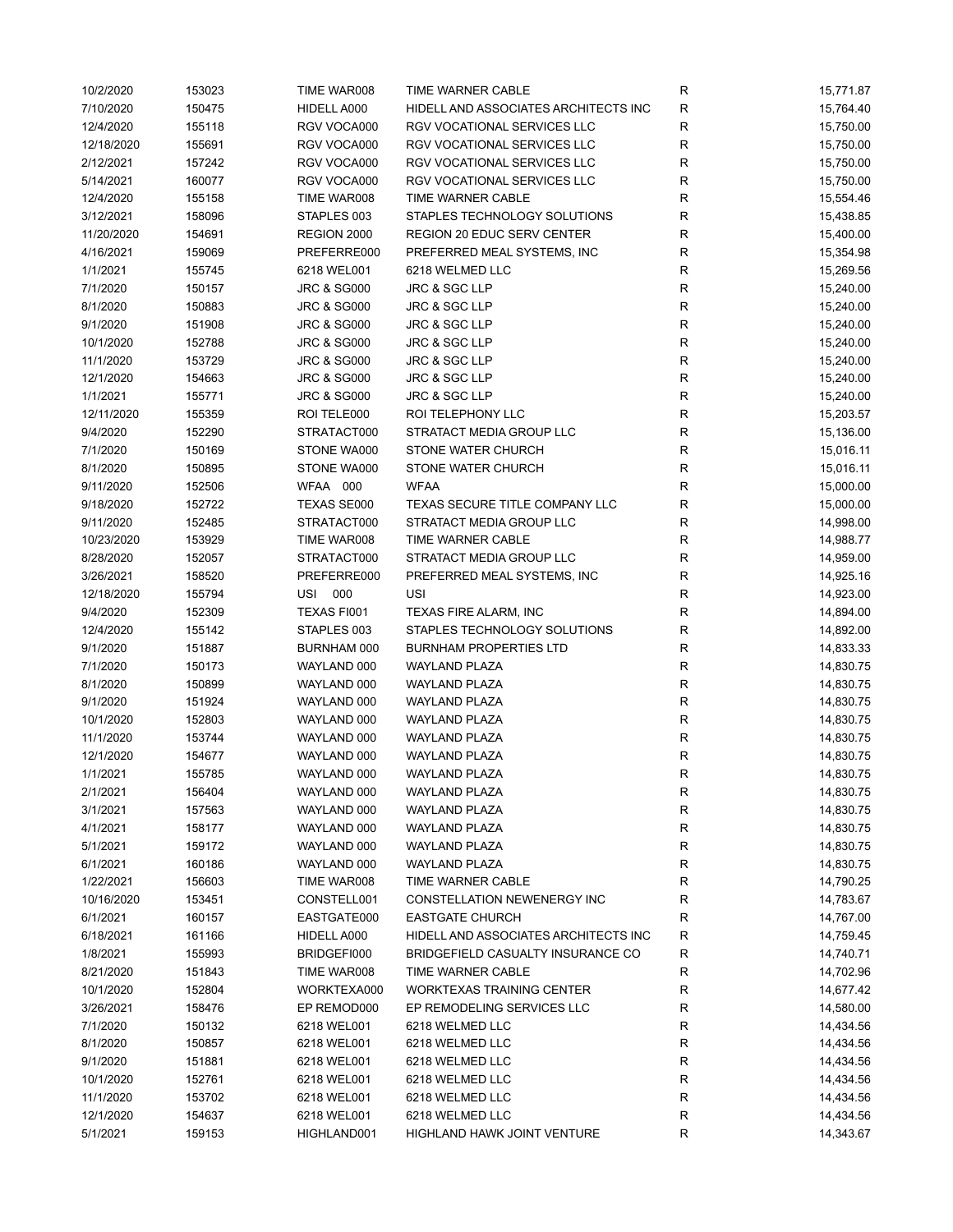| 7/17/2020  | 150719 | DTK FACI000 | DTK FACILITY SERVICES LLC - SERVICES   | R           | 14,327.85 |
|------------|--------|-------------|----------------------------------------|-------------|-----------|
| 7/24/2020  | 151081 | TIME WAR008 | TIME WARNER CABLE                      | R           | 14,299.59 |
| 1/22/2021  | 156540 | HANOVER 000 | HANOVER INSURANCE CO                   | R           | 14,196.80 |
| 9/11/2020  | 152395 | CONSTELL001 | CONSTELLATION NEWENERGY INC            | R           | 14,122.66 |
| 5/21/2021  | 160339 | PFLUGERV000 | PFLUGERVILLE CEDARS CENTER, LLC        | R           | 13,975.65 |
| 10/16/2020 | 153455 | EMS LINQ000 | EMS LINQ INC                           | $\mathsf R$ | 13,839.70 |
| 5/28/2021  | 160392 | AMAZON C000 | AMAZON CAPITAL SERVICES INC            | $\mathsf R$ | 13,810.39 |
| 12/4/2020  | 155104 | PREFERRE000 | PREFERRED MEAL SYSTEMS, INC            | R           | 13,769.02 |
| 6/11/2021  | 160989 | TRIO ELE000 | TRIO ELECTRIC LLC                      | R           | 13,750.00 |
| 6/25/2021  | 161463 | TRIO ELE000 | TRIO ELECTRIC LLC                      | R           | 13,749.98 |
| 12/18/2020 | 155723 | TIME WAR008 | TIME WARNER CABLE                      | R           | 13,740.64 |
| 4/9/2021   | 158810 | CONSTELL001 | CONSTELLATION NEWENERGY INC            | R           | 13,560.25 |
|            |        |             |                                        |             |           |
| 2/22/2021  | 157498 | TIME WAR008 | TIME WARNER CABLE                      | R           | 13,531.91 |
| 2/12/2021  | 157147 | CONSTELL001 | CONSTELLATION NEWENERGY INC            | R           | 13,437.09 |
| 1/29/2021  | 156794 | STAPLES 003 | STAPLES TECHNOLOGY SOLUTIONS           | R           | 13,385.77 |
| 6/1/2021   | 160166 | HIGHLAND001 | HIGHLAND HAWK JOINT VENTURE            | R           | 13,342.75 |
| 8/1/2020   | 150889 | PFLUGERV000 | PFLUGERVILLE CEDARS CENTER, LLC        | R           | 13,310.14 |
| 9/1/2020   | 151914 | PFLUGERV000 | PFLUGERVILLE CEDARS CENTER, LLC        | R           | 13,310.14 |
| 10/1/2020  | 152794 | PFLUGERV000 | PFLUGERVILLE CEDARS CENTER, LLC        | R           | 13,310.14 |
| 11/1/2020  | 153735 | PFLUGERV000 | PFLUGERVILLE CEDARS CENTER, LLC        | R           | 13,310.14 |
| 12/1/2020  | 154668 | PFLUGERV000 | PFLUGERVILLE CEDARS CENTER, LLC        | R           | 13,310.14 |
| 1/1/2021   | 155776 | PFLUGERV000 | PFLUGERVILLE CEDARS CENTER, LLC        | R           | 13,310.14 |
| 2/1/2021   | 156395 | PFLUGERV000 | PFLUGERVILLE CEDARS CENTER, LLC        | R           | 13,310.14 |
| 3/1/2021   | 157554 | PFLUGERV000 | PFLUGERVILLE CEDARS CENTER, LLC        | R           | 13,310.14 |
| 4/1/2021   | 158166 | PFLUGERV000 | PFLUGERVILLE CEDARS CENTER, LLC        | R           | 13,310.14 |
| 6/1/2021   | 160175 | PFLUGERV000 | PFLUGERVILLE CEDARS CENTER, LLC        | R           | 13,310.14 |
| 7/10/2020  | 150479 | IMPERIAL001 | <b>IMPERIAL CREDIT CORP</b>            | R           | 13,108.86 |
| 7/1/2020   | 150153 | HIGHLAND001 | HIGHLAND HAWK JOINT VENTURE            | R           | 13,092.52 |
| 8/1/2020   | 150879 | HIGHLAND001 | HIGHLAND HAWK JOINT VENTURE            | R           | 13,092.52 |
| 9/1/2020   | 151903 | HIGHLAND001 | <b>HIGHLAND HAWK JOINT VENTURE</b>     | R           | 13,092.52 |
| 10/1/2020  | 152783 | HIGHLAND001 | HIGHLAND HAWK JOINT VENTURE            | R           | 13,092.52 |
| 11/1/2020  | 153724 | HIGHLAND001 | HIGHLAND HAWK JOINT VENTURE            | $\mathsf R$ | 13,092.52 |
| 12/1/2020  | 154659 | HIGHLAND001 | HIGHLAND HAWK JOINT VENTURE            | $\mathsf R$ | 13,092.52 |
| 1/1/2021   | 155767 | HIGHLAND001 | HIGHLAND HAWK JOINT VENTURE            | $\mathsf R$ | 13,092.52 |
| 2/1/2021   | 156387 | HIGHLAND001 | HIGHLAND HAWK JOINT VENTURE            | R           | 13,092.52 |
| 3/1/2021   | 157546 | HIGHLAND001 | <b>HIGHLAND HAWK JOINT VENTURE</b>     | R           | 13,092.52 |
|            |        |             |                                        |             |           |
| 4/1/2021   | 158158 | HIGHLAND001 | HIGHLAND HAWK JOINT VENTURE            | R           | 13,092.52 |
| 9/25/2020  | 152962 | TEXAS FI001 | TEXAS FIRE ALARM, INC                  | ${\sf R}$   | 12,926.00 |
| 3/19/2021  | 158186 | AMAZON C000 | AMAZON CAPITAL SERVICES INC            | R           | 12,885.27 |
| 11/20/2020 | 154700 | WORKTEXA000 | WORKTEXAS TRAINING CENTER              | R           | 12,880.63 |
| 9/25/2020  | 152941 | REPUBLIC000 | REPUBLIC BUSINESS CREDIT, LLC          | R           | 12,877.12 |
| 11/20/2020 | 154681 | BRIDGEFI000 | BRIDGEFIELD CASUALTY INSURANCE CO      | R           | 12,730.82 |
| 3/12/2021  | 158041 | HIDELL A000 | HIDELL AND ASSOCIATES ARCHITECTS INC   | R           | 12,665.02 |
| 6/4/2021   | 160602 | USI 000     | USI                                    | R           | 12,649.70 |
| 10/9/2020  | 153231 | STAPLES 002 | STAPLES INC                            | $\mathsf R$ | 12,610.04 |
| 7/10/2020  | 150430 | COMMUNIT012 | COMMUNITIES IN SCHOOLS OF THE S PLAINS | R           | 12,500.00 |
| 10/30/2020 | 154026 | COMMUNIT012 | COMMUNITIES IN SCHOOLS OF THE S PLAINS | R           | 12,500.00 |
| 6/11/2021  | 160833 | CONSTELL001 | CONSTELLATION NEWENERGY INC            | R           | 12,497.19 |
| 3/1/2021   | 157524 | 6218 WEL001 | 6218 WELMED LLC                        | R           | 12,487.41 |
| 4/1/2021   | 158135 | 6218 WEL001 | 6218 WELMED LLC                        | R           | 12,487.41 |
| 5/1/2021   | 159130 | 6218 WEL001 | 6218 WELMED LLC                        | R           | 12,487.41 |
| 6/1/2021   | 160143 | 6218 WEL001 | 6218 WELMED LLC                        | R           | 12,487.41 |
| 7/10/2020  | 150578 | TNTP INC000 | TNTP INC                               | R           | 12,474.50 |
| 1/1/2021   | 155778 | RAMPART 000 | RAMPART TEXAS LLC                      | R           | 12,329.16 |
| 2/1/2021   | 156397 | RAMPART 000 | RAMPART TEXAS LLC                      | R           | 12,329.16 |
| 3/1/2021   | 157556 | RAMPART 000 | RAMPART TEXAS LLC                      | R           | 12,329.16 |
| 4/1/2021   | 158168 | RAMPART 000 | RAMPART TEXAS LLC                      | R           | 12,329.16 |
| 5/1/2021   | 159163 | RAMPART 000 | RAMPART TEXAS LLC                      | R           | 12,329.16 |
| 6/1/2021   | 160177 | RAMPART 000 | RAMPART TEXAS LLC                      | R           | 12,329.16 |
|            |        |             |                                        |             |           |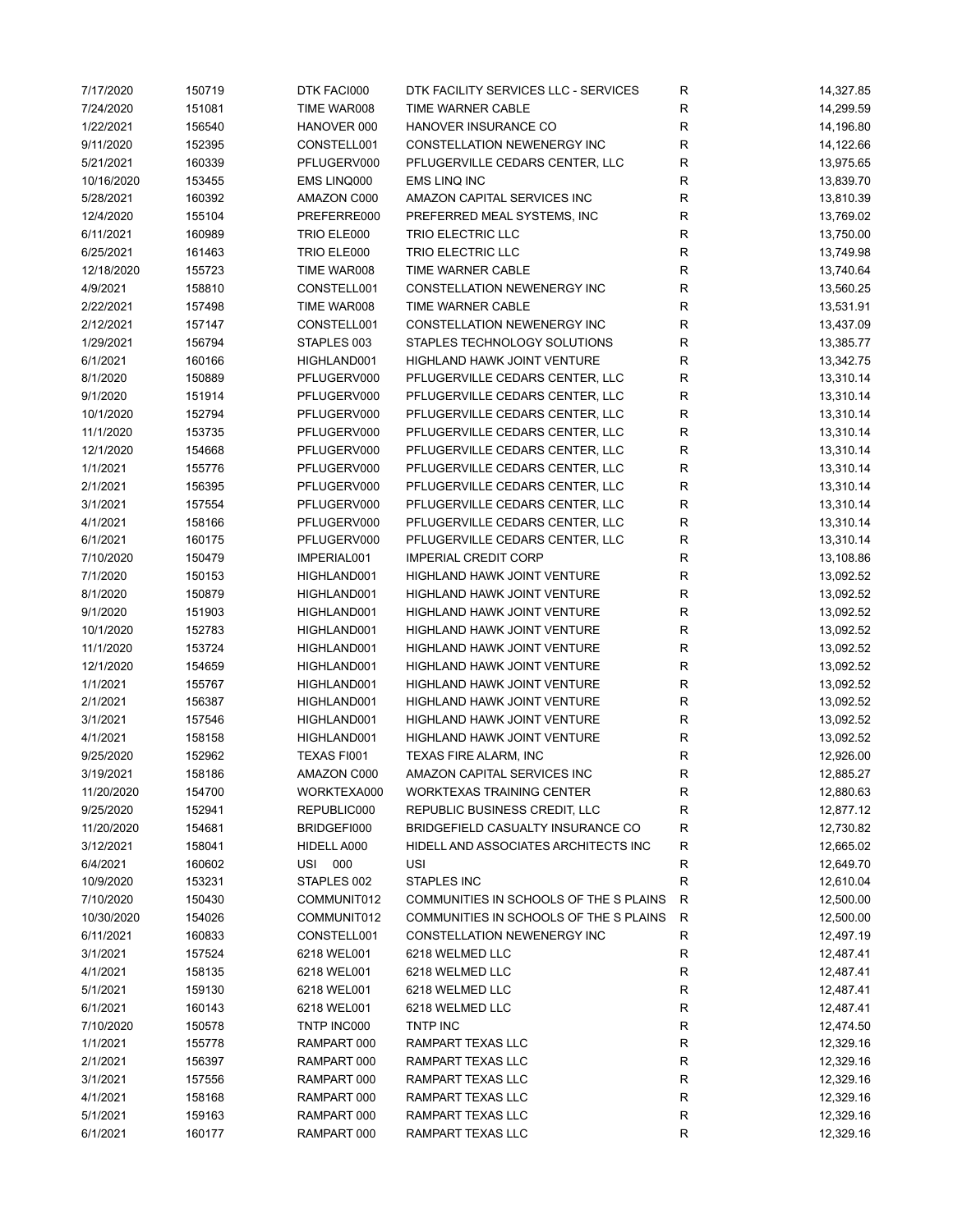| 11/20/2020 | 154688 | POPE PLU000        | POPE PLUMBING, INC                       | $\mathsf R$  | 12,286.79 |
|------------|--------|--------------------|------------------------------------------|--------------|-----------|
| 10/30/2020 | 154096 | PREFERRE000        | PREFERRED MEAL SYSTEMS, INC              | R            | 12,151.00 |
| 5/28/2021  | 160421 | CDW GOVE000        | CDW GOVERNMENT, INC                      | R            | 12,019.23 |
| 7/1/2020   | 150140 | CITY OF 072        | <b>CITY OF PALMVIEW</b>                  | $\mathsf R$  | 12,000.00 |
| 8/1/2020   | 150866 | CITY OF 072        | <b>CITY OF PALMVIEW</b>                  | $\mathsf R$  | 12,000.00 |
| 7/31/2020  | 151142 | BLACKBOA000        | <b>BLACKBOARD INC</b>                    | $\mathsf R$  | 12,000.00 |
| 9/1/2020   | 151891 | CITY OF 072        | <b>CITY OF PALMVIEW</b>                  | $\mathsf{R}$ | 12,000.00 |
| 10/1/2020  | 152771 | CITY OF 072        | <b>CITY OF PALMVIEW</b>                  | $\mathsf{R}$ | 12,000.00 |
| 11/1/2020  | 153712 | CITY OF 072        | <b>CITY OF PALMVIEW</b>                  | ${\sf R}$    | 12,000.00 |
| 12/1/2020  | 154647 | CITY OF 072        | <b>CITY OF PALMVIEW</b>                  | $\mathsf R$  | 12,000.00 |
| 1/1/2021   | 155755 | CITY OF 072        | <b>CITY OF PALMVIEW</b>                  | $\mathsf R$  | 12,000.00 |
|            |        | CITY OF 072        |                                          | $\mathsf R$  |           |
| 2/1/2021   | 156375 |                    | <b>CITY OF PALMVIEW</b>                  |              | 12,000.00 |
| 3/1/2021   | 157534 | CITY OF 072        | <b>CITY OF PALMVIEW</b>                  | $\mathsf R$  | 12,000.00 |
| 4/1/2021   | 158146 | CITY OF 072        | <b>CITY OF PALMVIEW</b>                  | $\mathsf{R}$ | 12,000.00 |
| 5/1/2021   | 159141 | CITY OF 072        | <b>CITY OF PALMVIEW</b>                  | R            | 12,000.00 |
| 6/1/2021   | 160154 | CITY OF 072        | <b>CITY OF PALMVIEW</b>                  | R            | 12,000.00 |
| 6/18/2021  | 161160 | GOOGLE L000        | <b>GOOGLE LLC</b>                        | $\mathsf R$  | 12,000.00 |
| 9/11/2020  | 152455 | PREMIERE000        | PREMIERE INSTALL MOVERS, LLC             | $\mathsf R$  | 11,943.60 |
| 10/30/2020 | 154122 | STAPLES 003        | STAPLES TECHNOLOGY SOLUTIONS             | R            | 11,937.44 |
| 7/1/2020   | 150155 | JIM'S VI000        | JIM'S VIDEO, INC                         | R            | 11,934.76 |
| 8/1/2020   | 150881 | JIM'S VI000        | JIM'S VIDEO, INC                         | $\mathsf{R}$ | 11,934.76 |
| 9/1/2020   | 151906 | JIM'S VI000        | JIM'S VIDEO, INC                         | $\mathsf{R}$ | 11,934.76 |
| 10/1/2020  | 152786 | JIM'S VI000        | JIM'S VIDEO, INC                         | ${\sf R}$    | 11,934.76 |
| 11/1/2020  | 153727 | JIM'S VI000        | JIM'S VIDEO, INC                         | $\mathsf R$  | 11,934.76 |
| 12/1/2020  | 154662 | <b>JIM'S VI000</b> | JIM'S VIDEO, INC                         | $\mathsf R$  | 11,934.76 |
| 1/1/2021   | 155770 | JIM'S VI000        | JIM'S VIDEO, INC                         | $\mathsf R$  | 11,934.76 |
| 2/1/2021   | 156390 | JIM'S VI000        | JIM'S VIDEO, INC                         | $\mathsf R$  | 11,934.76 |
| 3/1/2021   | 157549 | JIM'S VI000        | <b>JIM'S VIDEO, INC</b>                  | $\mathsf{R}$ | 11,934.76 |
| 4/1/2021   | 158161 | JIM'S VI000        | <b>JIM'S VIDEO, INC</b>                  | R            | 11,934.76 |
| 5/1/2021   | 159156 | JIM'S VI000        | <b>JIM'S VIDEO, INC</b>                  | R            | 11,934.76 |
| 6/1/2021   | 160169 | JIM'S VI000        | <b>JIM'S VIDEO, INC</b>                  | $\mathsf R$  | 11,934.76 |
| 4/9/2021   | 158929 | <b>VERNIER 000</b> | <b>VERNIER SOFTWARE &amp; TECHNOLOGY</b> | R            | 11,925.00 |
| 7/1/2020   | 150138 | CENTRO F000        | CENTRO FAMILIAR VINO NUEVO DE EL PASO    | R            | 11,917.91 |
|            |        |                    | CENTRO FAMILIAR VINO NUEVO DE EL PASO    |              |           |
| 8/1/2020   | 150864 | CENTRO F000        |                                          | R            | 11,917.91 |
| 9/1/2020   | 151889 | CENTRO F000        | CENTRO FAMILIAR VINO NUEVO DE EL PASO    | R            | 11,917.91 |
| 10/1/2020  | 152769 | CENTRO F000        | CENTRO FAMILIAR VINO NUEVO DE EL PASO    | R            | 11,917.91 |
| 11/1/2020  | 153710 | CENTRO F000        | CENTRO FAMILIAR VINO NUEVO DE EL PASO    | $\mathsf R$  | 11,917.91 |
| 12/1/2020  | 154645 | CENTRO F000        | CENTRO FAMILIAR VINO NUEVO DE EL PASO    | $\mathsf R$  | 11,917.91 |
| 1/1/2021   | 155753 | CENTRO F000        | CENTRO FAMILIAR VINO NUEVO DE EL PASO    | R            | 11,917.91 |
| 2/1/2021   | 156373 | CENTRO F000        | CENTRO FAMILIAR VINO NUEVO DE EL PASO    | R            | 11,917.91 |
| 3/1/2021   | 157532 | CENTRO F000        | CENTRO FAMILIAR VINO NUEVO DE EL PASO    | R            | 11,917.91 |
| 4/1/2021   | 158144 | CENTRO F000        | CENTRO FAMILIAR VINO NUEVO DE EL PASO    | R            | 11,917.91 |
| 5/1/2021   | 159139 | CENTRO F000        | CENTRO FAMILIAR VINO NUEVO DE EL PASO    | R            | 11,917.91 |
| 6/1/2021   | 160152 | CENTRO F000        | CENTRO FAMILIAR VINO NUEVO DE EL PASO    | R            | 11,917.91 |
| 7/1/2020   | 150154 | JAMAN IN000        | JAMAN INVESTMENTS, LLC                   | R            | 11,870.69 |
| 8/1/2020   | 150880 | JAMAN IN000        | JAMAN INVESTMENTS, LLC                   | R            | 11,870.69 |
| 9/1/2020   | 151905 | JAMAN IN000        | JAMAN INVESTMENTS, LLC                   | R            | 11,870.69 |
| 10/1/2020  | 152785 | JAMAN IN000        | JAMAN INVESTMENTS, LLC                   | R            | 11,870.69 |
| 11/1/2020  | 153726 | JAMAN IN000        | JAMAN INVESTMENTS, LLC                   | R            | 11,870.69 |
| 12/1/2020  | 154661 | JAMAN IN000        | JAMAN INVESTMENTS, LLC                   | R            | 11,870.69 |
| 1/1/2021   | 155769 | JAMAN IN000        | JAMAN INVESTMENTS, LLC                   | $\mathsf R$  | 11,870.69 |
| 2/1/2021   | 156389 | JAMAN IN000        | JAMAN INVESTMENTS, LLC                   | R            | 11,870.69 |
| 3/1/2021   | 157548 | JAMAN IN000        | JAMAN INVESTMENTS, LLC                   | R            | 11,870.69 |
| 4/1/2021   | 158160 | JAMAN IN000        | JAMAN INVESTMENTS, LLC                   | R            | 11,870.69 |
| 5/1/2021   | 159155 | JAMAN IN000        | JAMAN INVESTMENTS, LLC                   | R            | 11,870.69 |
| 6/1/2021   | 160168 | JAMAN IN000        | JAMAN INVESTMENTS, LLC                   | R            | 11,870.69 |
| 7/1/2020   | 150165 | RAMPART 000        | RAMPART TEXAS LLC                        | R            | 11,844.43 |
| 8/1/2020   | 150891 |                    |                                          | R            | 11,844.43 |
|            |        | RAMPART 000        | RAMPART TEXAS LLC                        |              |           |
| 9/1/2020   | 151916 | RAMPART 000        | RAMPART TEXAS LLC                        | R            | 11,844.43 |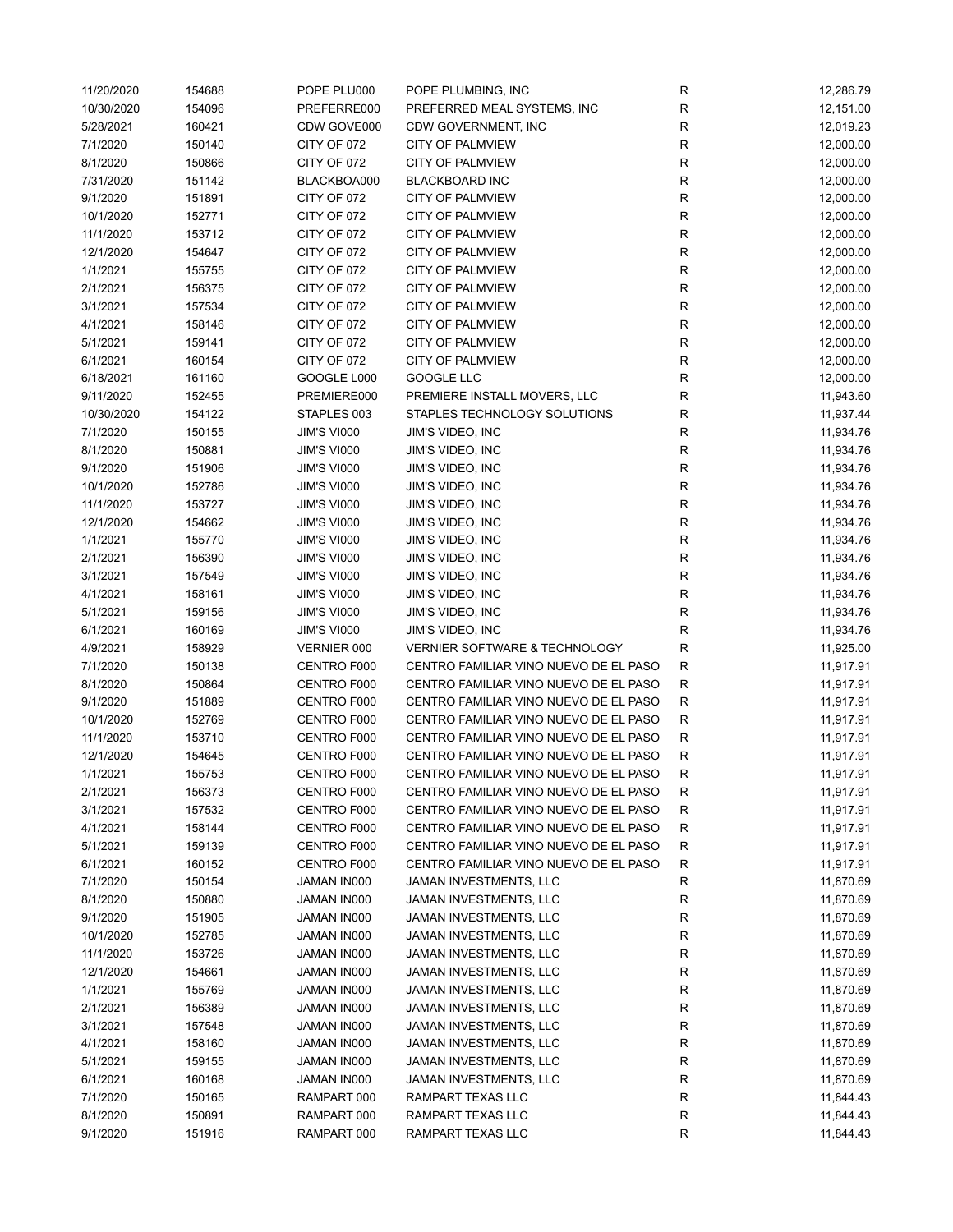| 10/1/2020  | 152796 | RAMPART 000 | RAMPART TEXAS LLC                         | R           | 11,844.43 |
|------------|--------|-------------|-------------------------------------------|-------------|-----------|
| 11/1/2020  | 153737 | RAMPART 000 | RAMPART TEXAS LLC                         | R           | 11,844.43 |
| 12/1/2020  | 154670 | RAMPART 000 | RAMPART TEXAS LLC                         | R           | 11,844.43 |
| 10/9/2020  | 153216 | AIR COND000 | AIR CONDITIONING INNOVATIVE SOLUTIONS, II | $\mathsf R$ | 11,779.65 |
| 5/21/2021  | 160196 | ANIXTER 000 | ANIXTER, INC                              | R           | 11,726.32 |
| 1/15/2021  | 156223 | CONSTELL001 | CONSTELLATION NEWENERGY INC               | R           | 11,669.82 |
| 5/14/2021  | 159976 | CONSTELL001 | CONSTELLATION NEWENERGY INC               | R           | 11,634.30 |
| 2/5/2021   | 156972 | MCALLEN 003 | <b>MCALLEN CAREERS INSTITUTE</b>          | R           | 11,600.00 |
|            |        |             |                                           | R           |           |
| 10/1/2020  | 152767 | BURNHAM 000 | <b>BURNHAM PROPERTIES LTD</b>             |             | 11,583.33 |
| 11/1/2020  | 153708 | BURNHAM 000 | <b>BURNHAM PROPERTIES LTD</b>             | R           | 11,583.33 |
| 12/1/2020  | 154643 | BURNHAM 000 | <b>BURNHAM PROPERTIES LTD</b>             | R           | 11,583.33 |
| 1/1/2021   | 155751 | BURNHAM 000 | <b>BURNHAM PROPERTIES LTD</b>             | R           | 11,583.33 |
| 2/1/2021   | 156371 | BURNHAM 000 | <b>BURNHAM PROPERTIES LTD</b>             | R           | 11,583.33 |
| 3/1/2021   | 157530 | BURNHAM 000 | <b>BURNHAM PROPERTIES LTD</b>             | R           | 11,583.33 |
| 4/1/2021   | 158142 | BURNHAM 000 | <b>BURNHAM PROPERTIES LTD</b>             | R           | 11,583.33 |
| 5/1/2021   | 159137 | BURNHAM 000 | <b>BURNHAM PROPERTIES LTD</b>             | R           | 11,583.33 |
| 6/1/2021   | 160150 | BURNHAM 000 | <b>BURNHAM PROPERTIES LTD</b>             | R           | 11,583.33 |
| 12/4/2020  | 154954 | AMAZON C000 | AMAZON CAPITAL SERVICES INC               | R           | 11,575.44 |
| 10/9/2020  | 153220 | BUXTON 000  | <b>BUXTON</b>                             | R           | 11,479.76 |
| 11/13/2020 | 154378 | JOHNSON 001 | JOHNSON CONTROLS SECURITY SOLUTIONS       | R           | 11,467.50 |
| 3/19/2021  | 158376 | STAPLES 003 | STAPLES TECHNOLOGY SOLUTIONS              | R           | 11,420.27 |
| 8/21/2020  | 151777 | IMPERIAL001 | <b>IMPERIAL CREDIT CORP</b>               | R           | 11,382.62 |
|            |        |             |                                           | R           |           |
| 7/17/2020  | 150803 | STAPLES 003 | STAPLES TECHNOLOGY SOLUTIONS              |             | 11,357.70 |
| 1/22/2021  | 156570 | PREFERRE000 | PREFERRED MEAL SYSTEMS, INC               | R           | 11,341.46 |
| 7/1/2020   | 150163 | PFLUGERV000 | PFLUGERVILLE CEDARS CENTER, LLC           | R           | 11,210.00 |
| 1/22/2021  | 156555 | LONE STA008 | LONE STAR SIGN OF WEST TEXAS              | R           | 11,194.00 |
| 9/4/2020   | 152219 | MOBILE M000 | MOBILE MODULAR MANAGEMENT CORP            | $\mathsf R$ | 11,174.00 |
| 6/4/2021   | 160675 | ELECTRO 001 | ELECTRO COOLING SERVICE LLC               | R           | 11,140.00 |
| 2/26/2021  | 157632 | HIDELL A000 | HIDELL AND ASSOCIATES ARCHITECTS INC      | R           | 11,119.32 |
| 4/16/2021  | 158944 | AMAZON C000 | AMAZON CAPITAL SERVICES INC               | R           | 11,076.08 |
| 6/11/2021  | 160805 | BEYER ME000 | BEYER MECHANICAL LTD                      | R           | 11,073.81 |
| 12/4/2020  | 155141 | STAPLES 002 | <b>STAPLES INC</b>                        | R           | 11,032.07 |
| 5/21/2021  | 160346 | RGV VOCA000 | RGV VOCATIONAL SERVICES LLC               | R           | 11,025.00 |
| 4/2/2021   | 158581 | AMAZON C000 | AMAZON CAPITAL SERVICES INC               | R           | 10,935.95 |
| 9/11/2020  | 152426 | HALL PAS000 | <b>HALL PASS</b>                          | R           | 10,850.00 |
| 6/11/2021  | 160968 | STAPLES 002 | STAPLES INC                               | R           | 10,807.47 |
| 12/18/2020 | 155620 | HIDELL A000 | HIDELL AND ASSOCIATES ARCHITECTS INC      | R           | 10,795.99 |
| 5/28/2021  | 160485 | EP REMOD000 | EP REMODELING SERVICES LLC                | R           | 10,781.62 |
| 3/5/2021   | 157712 | STAPLES 003 | STAPLES TECHNOLOGY SOLUTIONS              | R           | 10,730.51 |
|            |        |             |                                           |             |           |
| 7/1/2020   | 150149 | FITNESS 001 | <b>FITNESS VENTURES LTD</b>               | R           | 10,713.53 |
| 8/1/2020   | 150875 | FITNESS 001 | FITNESS VENTURES LTD                      | R           | 10,713.53 |
| 9/1/2020   | 151899 | FITNESS 001 | <b>FITNESS VENTURES LTD</b>               | R           | 10,713.53 |
| 10/1/2020  | 152779 | FITNESS 001 | <b>FITNESS VENTURES LTD</b>               | R           | 10,713.53 |
| 11/1/2020  | 153720 | FITNESS 001 | <b>FITNESS VENTURES LTD</b>               | R           | 10,713.53 |
| 12/1/2020  | 154655 | FITNESS 001 | FITNESS VENTURES LTD                      | R           | 10,713.53 |
| 1/1/2021   | 155763 | FITNESS 001 | FITNESS VENTURES LTD                      | R           | 10,713.53 |
| 2/1/2021   | 156383 | FITNESS 001 | FITNESS VENTURES LTD                      | R           | 10,713.53 |
| 3/1/2021   | 157542 | FITNESS 001 | FITNESS VENTURES LTD                      | R           | 10,713.53 |
| 4/1/2021   | 158154 | FITNESS 001 | <b>FITNESS VENTURES LTD</b>               | R           | 10,713.53 |
| 5/1/2021   | 159149 | FITNESS 001 | <b>FITNESS VENTURES LTD</b>               | R           | 10,713.53 |
| 6/1/2021   | 160162 | FITNESS 001 | <b>FITNESS VENTURES LTD</b>               | R           | 10,713.53 |
| 2/26/2021  | 157645 | METLIFE 000 | <b>METLIFE</b>                            | R           | 10,656.77 |
| 3/19/2021  | 158327 | METLIFE 000 | <b>METLIFE</b>                            | R           | 10,644.04 |
| 3/19/2021  | 158399 | USI 000     | USI                                       | R           | 10,627.98 |
| 1/22/2021  | 156559 | METLIFE 000 | <b>METLIFE</b>                            | R           | 10,591.21 |
|            |        |             |                                           |             |           |
| 2/1/2021   | 156819 | TEGRITY 000 | TEGRITY CONTRACTORS INC                   | R           | 10,590.55 |
| 3/26/2021  | 158529 | REPUBLIC000 | REPUBLIC BUSINESS CREDIT, LLC             | R           | 10,525.46 |
| 2/12/2021  | 157245 | ROI TELE000 | ROI TELEPHONY LLC                         | R           | 10,516.00 |
| 3/30/2021  | 158574 | WESTCO P000 | <b>WESTCO PROPERTY MANAGEMENT</b>         | R           | 10,501.33 |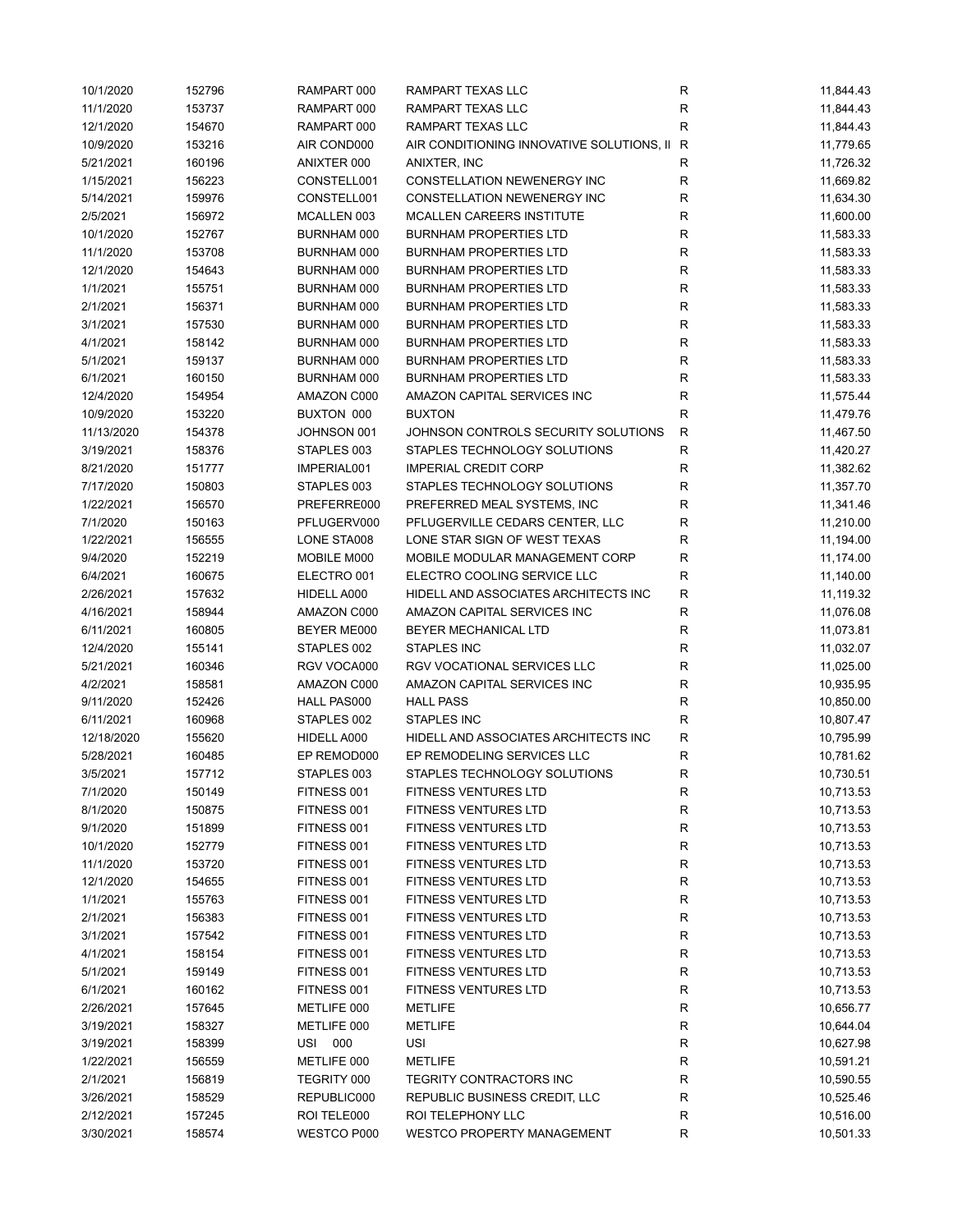| 4/30/2021  | 159580 | PREFERRE000 | PREFERRED MEAL SYSTEMS, INC             | R           | 10,224.71 |
|------------|--------|-------------|-----------------------------------------|-------------|-----------|
| 10/16/2020 | 153454 | ELECTRO 001 | ELECTRO COOLING SERVICE LLC             | R           | 10,195.00 |
| 6/25/2021  | 161309 | AMAZON C000 | AMAZON CAPITAL SERVICES INC             | R           | 10,189.98 |
| 9/1/2020   | 151904 | HIS PART000 | <b>HIS PARTNERS</b>                     | R           | 10,165.83 |
| 10/1/2020  | 152784 | HIS PART000 | <b>HIS PARTNERS</b>                     | R           | 10,165.83 |
| 11/1/2020  | 153725 | HIS PART000 | <b>HIS PARTNERS</b>                     | R           | 10,165.83 |
| 12/1/2020  | 154660 | HIS PART000 | <b>HIS PARTNERS</b>                     | R           | 10,165.83 |
| 1/1/2021   | 155768 | HIS PART000 | <b>HIS PARTNERS</b>                     | R           | 10,165.83 |
| 2/1/2021   | 156388 | HIS PART000 | <b>HIS PARTNERS</b>                     | R           | 10,165.83 |
| 3/1/2021   | 157547 | HIS PART000 | <b>HIS PARTNERS</b>                     | R           | 10,165.83 |
| 4/1/2021   | 158159 | HIS PART000 | <b>HIS PARTNERS</b>                     | R           | 10,165.83 |
|            |        |             |                                         |             | 10,165.83 |
| 5/1/2021   | 159154 | HIS PART000 | <b>HIS PARTNERS</b>                     | R           |           |
| 6/1/2021   | 160167 | HIS PART000 | <b>HIS PARTNERS</b>                     | R           | 10,165.83 |
| 3/19/2021  | 158367 | SCHOOL S000 | SCHOOL SPECIALTY LLC                    | R           | 10,162.35 |
| 12/11/2020 | 155292 | CONSTELL001 | CONSTELLATION NEWENERGY INC             | R           | 10,157.68 |
| 6/18/2021  | 161060 | AMAZON C000 | AMAZON CAPITAL SERVICES INC             | R           | 10,150.34 |
| 12/11/2020 | 155259 | AT&T MOB000 | <b>AT&amp;T MOBILITY</b>                | R           | 10,011.68 |
| 7/24/2020  | 151004 | FLIPPEN 000 | THE FLIPPEN GROUP, LLC                  | R           | 10,000.00 |
| 11/20/2020 | 154695 | TEXAS FI001 | TEXAS FIRE ALARM, INC                   | R           | 9,970.00  |
| 4/23/2021  | 159332 | METLIFE 000 | <b>METLIFE</b>                          | R           | 9,927.74  |
| 1/22/2021  | 156457 | BRIDGEFI000 | BRIDGEFIELD CASUALTY INSURANCE CO       | R           | 9,887.64  |
| 1/8/2021   | 156104 | ROI TELE000 | ROI TELEPHONY LLC                       | R           | 9,857.40  |
| 9/25/2020  | 152885 | EP REMOD000 | EP REMODELING SERVICES LLC              | R           | 9,835.00  |
| 1/22/2021  | 156585 | SOUTH TE007 | SOUTH TEXAS BUSINESS SYSTEMS INC        | R           | 9,800.00  |
| 2/12/2021  | 157141 | COLONIAL002 | COLONIAL ROOFING AND CONSTRUCTION LLC R |             | 9,798.00  |
| 5/28/2021  | 160499 | HERTZ FU000 | HERTZ FURNITURE SYSTEMS                 | R           | 9,770.00  |
| 4/30/2021  | 159607 | STAPLES 002 | <b>STAPLES INC</b>                      | R           | 9,733.19  |
| 3/19/2021  | 158368 | SCOTTCO 000 | SCOTTCO MECHANICAL CONTRACTORS, INC     | R           | 9,727.56  |
| 2/1/2021   | 156365 | 6218 WEL001 | 6218 WELMED LLC                         | R           | 9,652.65  |
| 4/9/2021   | 158795 | CDW GOVE000 | CDW GOVERNMENT, INC                     | R           | 9,539.74  |
|            |        |             | EDGEWOOD PARTNERS INSURANCE CENTER      | $\mathsf R$ |           |
| 3/26/2021  | 158464 | EDGEWOOD000 |                                         |             | 9,492.23  |
| 12/11/2020 | 155357 | RGV VOCA000 | RGV VOCATIONAL SERVICES LLC             | R           | 9,450.00  |
| 1/22/2021  | 156541 | HIDELL A000 | HIDELL AND ASSOCIATES ARCHITECTS INC    | R           | 9,330.75  |
| 3/19/2021  | 158340 | PREFERRE000 | PREFERRED MEAL SYSTEMS, INC             | R           | 9,323.00  |
| 3/12/2021  | 158016 | CONSTELL001 | CONSTELLATION NEWENERGY INC             | R           | 9,243.50  |
| 2/5/2021   | 156943 | HERTZ FU000 | HERTZ FURNITURE SYSTEMS                 | R           | 9,230.00  |
| 3/26/2021  | 158536 | SCHULMAN000 | SCHULMAN LOPEZ HOFFER & ADELSTEIN LLP   | R           | 9,216.63  |
| 2/5/2021   | 157018 | ROI TELE000 | ROI TELEPHONY LLC                       | R           | 9,204.12  |
| 9/4/2020   | 152326 | WILLIAMS001 | WILLIAMS SCOTSMAN, INC                  | R           | 9,165.60  |
| 1/22/2021  | 156575 | REPUBLIC000 | REPUBLIC BUSINESS CREDIT, LLC           | R           | 9,123.84  |
| 11/20/2020 | 154933 | STEWART 001 | THE STEWART ORGANIZATION, INC.          | R           | 9,119.26  |
| 8/21/2020  | 151797 | METLIFE 000 | <b>METLIFE</b>                          | R           | 9,080.11  |
| 4/1/2021   | 158149 | EASTGATE000 | <b>EASTGATE CHURCH</b>                  | R           | 9,067.00  |
| 5/21/2021  | 160285 | ELECTRO 001 | ELECTRO COOLING SERVICE LLC             | R           | 9,000.00  |
| 6/4/2021   | 160600 | STAPLES 003 | STAPLES TECHNOLOGY SOLUTIONS            | R           | 8,959.36  |
| 3/5/2021   | 157873 | STAPLES 002 | STAPLES INC                             | R           | 8,935.16  |
| 7/31/2020  | 151193 | ECS LEAR000 | ECS LEARNING SYSTEMS, INC               | R           | 8,925.00  |
| 2/26/2021  | 157639 | KLEEN AI000 | KLEEN AIR FILTER SERVICE & SALES        | R           | 8,911.90  |
| 10/30/2020 | 154123 | STEWART 001 | THE STEWART ORGANIZATION, INC.          | R           | 8,894.96  |
| 7/31/2020  | 151211 | HERTZ FU000 | HERTZ FURNITURE SYSTEMS                 | R           | 8,828.20  |
| 3/5/2021   | 157863 | ROI TELE000 | ROI TELEPHONY LLC                       | R           | 8,813.00  |
|            |        |             |                                         |             |           |
| 1/22/2021  | 156571 | RADIO ON000 | RADIO ONE OF TEXAS II LLC               | R           | 8,769.00  |
| 3/30/2021  | 158573 | WESTCO P000 | <b>WESTCO PROPERTY MANAGEMENT</b>       | R           | 8,746.97  |
| 9/4/2020   | 152289 | STOCK WO000 | <b>STOCK WOODWORK</b>                   | R           | 8,700.00  |
| 11/13/2020 | 154384 | STAPLES 002 | STAPLES INC                             | R           | 8,688.99  |
| 3/1/2021   | 157564 | WORKTEXA000 | <b>WORKTEXAS TRAINING CENTER</b>        | R           | 8,667.50  |
| 7/1/2020   | 150166 | RAY AUD000  | AUDIE E RAY                             | R           | 8,640.13  |
| 8/1/2020   | 150892 | RAY AUD000  | AUDIE E RAY                             | R           | 8,640.13  |
| 9/1/2020   | 151917 | RAY AUD000  | AUDIE E RAY                             | R           | 8,640.13  |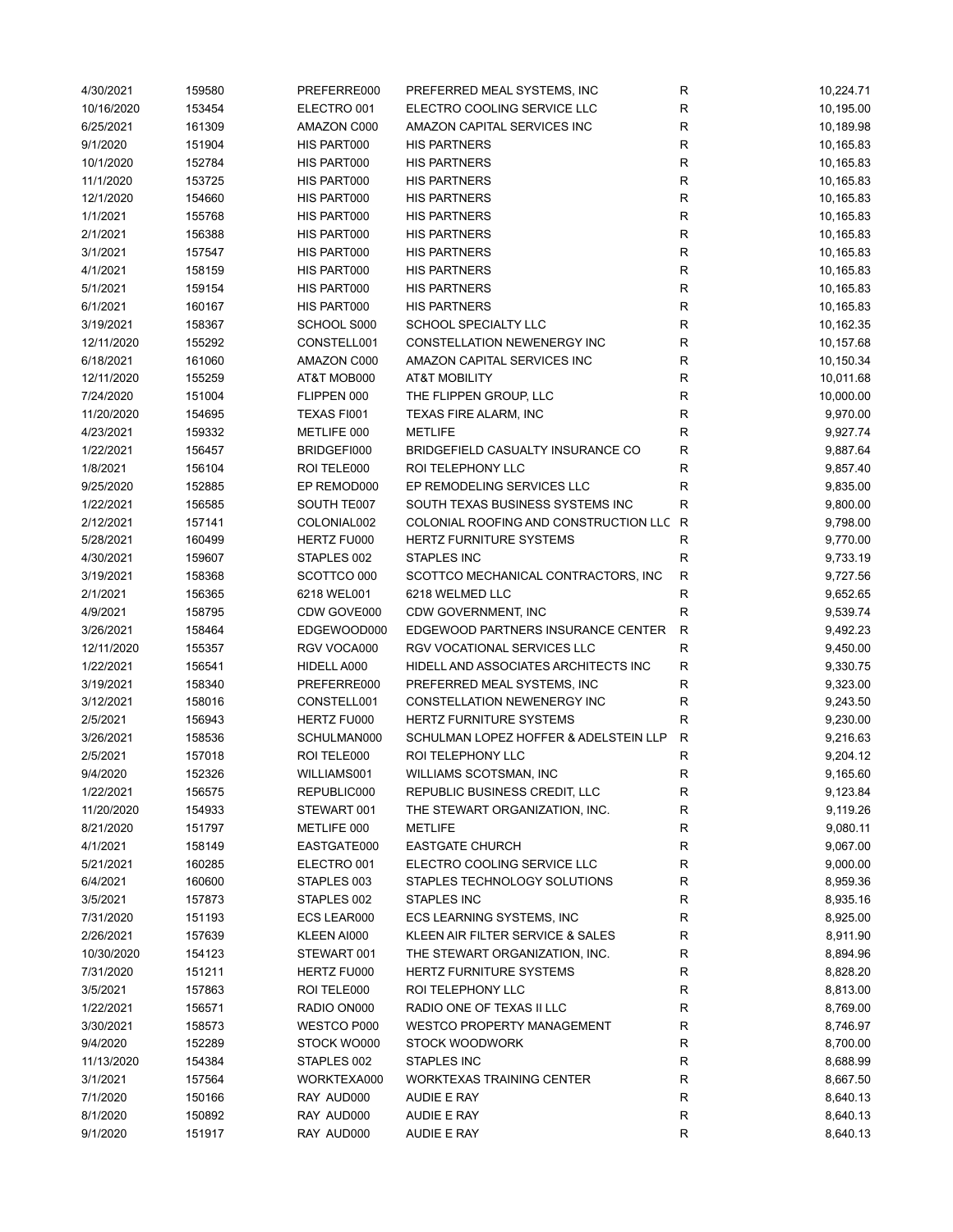| 10/1/2020  | 152797 | RAY AUD000  | AUDIE E RAY                             | R           | 8,640.13 |
|------------|--------|-------------|-----------------------------------------|-------------|----------|
| 11/1/2020  | 153738 | RAY AUD000  | AUDIE E RAY                             | R           | 8,640.13 |
| 12/1/2020  | 154671 | RAY AUD000  | AUDIE E RAY                             | R           | 8,640.13 |
|            |        |             |                                         |             |          |
| 1/1/2021   | 155779 | RAY AUD000  | AUDIE E RAY                             | R           | 8,640.13 |
| 2/1/2021   | 156398 | RAY AUD000  | AUDIE E RAY                             | R           | 8,640.13 |
| 3/1/2021   | 157557 | RAY AUD000  | AUDIE E RAY                             | R           | 8,640.13 |
| 4/1/2021   | 158169 | RAY AUD000  | AUDIE E RAY                             | R           | 8,640.13 |
| 5/1/2021   | 159164 | RAY AUD000  | AUDIE E RAY                             | R           | 8,640.13 |
| 6/1/2021   | 160178 | RAY AUD000  | AUDIE E RAY                             | $\mathsf R$ | 8,640.13 |
| 8/21/2020  | 151776 | HUMBLE S000 | HUMBLE SIGN CO                          | R           | 8,639.29 |
| 6/25/2021  | 161336 | BRIDGEFI000 | BRIDGEFIELD CASUALTY INSURANCE CO       | R           | 8,636.48 |
| 2/1/2021   | 156380 | EMB TEXA000 | EMB TEXAS VENTURE, LLC                  | R           | 8,632.50 |
| 3/1/2021   | 157539 | EMB TEXA000 | EMB TEXAS VENTURE, LLC                  | R           | 8,632.50 |
| 4/1/2021   | 158151 | EMB TEXA000 | EMB TEXAS VENTURE, LLC                  | R           | 8,632.50 |
| 5/1/2021   | 159146 | EMB TEXA000 | EMB TEXAS VENTURE, LLC                  | R           | 8,632.50 |
| 6/1/2021   | 160159 | EMB TEXA000 | EMB TEXAS VENTURE, LLC                  | R           | 8,632.50 |
| 10/23/2020 | 153880 | NAVIANCE000 | <b>NAVIANCE</b>                         | R           | 8,601.30 |
| 6/18/2021  | 161061 | AMPLIFIE000 | AMPLIFIED IT LLC                        | R           | 8,400.00 |
| 12/4/2020  | 155083 | METLIFE 000 | <b>METLIFE</b>                          | R           | 8,399.04 |
|            |        |             |                                         |             |          |
| 12/11/2020 | 155282 | COLONIAL002 | COLONIAL ROOFING AND CONSTRUCTION LLC R |             | 8,300.00 |
| 7/10/2020  | 150565 | STAPLES 002 | STAPLES INC                             | R           | 8,251.29 |
| 6/25/2021  | 161488 | WORTHING000 | <b>WORTHINGTON DIRECT</b>               | R           | 8,052.83 |
| 1/29/2021  | 156739 | IPFS COR001 | <b>IPFS CORPORATION</b>                 | R           | 7,883.78 |
| 2/22/2021  | 157434 | IPFS COR001 | <b>IPFS CORPORATION</b>                 | R           | 7,883.78 |
| 3/26/2021  | 158489 | IPFS COR001 | <b>IPFS CORPORATION</b>                 | R           | 7,883.78 |
| 4/23/2021  | 159305 | IPFS COR001 | <b>IPFS CORPORATION</b>                 | R           | 7,883.78 |
| 5/21/2021  | 160310 | IPFS COR001 | <b>IPFS CORPORATION</b>                 | R           | 7,883.78 |
| 6/25/2021  | 161401 | IPFS COR001 | <b>IPFS CORPORATION</b>                 | R           | 7,883.78 |
| 7/24/2020  | 151104 | HOUGHTON001 | <b>HOUGHTON MIFFLIN HARCOURT</b>        | R           | 7,880.00 |
| 6/4/2021   | 160616 | AT&T 000    | AT&T                                    | R           | 7,846.69 |
| 1/15/2021  | 156248 | HIDELL A000 | HIDELL AND ASSOCIATES ARCHITECTS INC    | R           | 7,843.30 |
| 3/19/2021  | 158286 | ELECTRO 001 | ELECTRO COOLING SERVICE LLC             | R           | 7,800.00 |
| 9/4/2020   | 152213 | METLIFE 000 | <b>METLIFE</b>                          | R           | 7,797.04 |
| 3/26/2021  | 158429 | CDW GOVE000 | CDW GOVERNMENT, INC                     | R           | 7,778.60 |
|            |        |             |                                         |             |          |
| 5/28/2021  | 160553 | STAPLES 003 | STAPLES TECHNOLOGY SOLUTIONS            | R           | 7,778.42 |
| 9/25/2020  | 152954 | STAPLES 002 | <b>STAPLES INC</b>                      | R           | 7,747.41 |
| 5/28/2021  | 160479 | ELECTRO 001 | ELECTRO COOLING SERVICE LLC             | R           | 7,740.98 |
| 6/18/2021  | 161230 | STEWART 001 | THE STEWART ORGANIZATION, INC.          | R           | 7,695.28 |
| 5/21/2021  | 160288 | EP REMOD000 | EP REMODELING SERVICES LLC              | R           | 7,650.00 |
| 3/12/2021  | 157961 | AT&T 000    | AT&T                                    | R           | 7,555.29 |
| 7/1/2020   | 150147 | FALLBROO000 | <b>FALLBROOK BAPTIST CHURCH</b>         | R           | 7,500.00 |
| 8/1/2020   | 150859 | ABUNDANT001 | ABUNDANT LIVING FAITH CENTER            | R           | 7,500.00 |
| 8/1/2020   | 150874 | FALLBROO000 | <b>FALLBROOK BAPTIST CHURCH</b>         | R           | 7,500.00 |
| 9/1/2020   | 151898 | FALLBROO000 | <b>FALLBROOK BAPTIST CHURCH</b>         | R           | 7,500.00 |
| 10/1/2020  | 152778 | FALLBROO000 | <b>FALLBROOK BAPTIST CHURCH</b>         | R           | 7,500.00 |
| 11/1/2020  | 153719 | FALLBROO000 | <b>FALLBROOK BAPTIST CHURCH</b>         | R           | 7,500.00 |
| 12/1/2020  | 154654 | FALLBROO000 | <b>FALLBROOK BAPTIST CHURCH</b>         | R           | 7,500.00 |
| 1/1/2021   | 155762 | FALLBROO000 | <b>FALLBROOK BAPTIST CHURCH</b>         | R           | 7,500.00 |
| 2/1/2021   | 156382 | FALLBROO000 | <b>FALLBROOK BAPTIST CHURCH</b>         | R           | 7,500.00 |
| 3/1/2021   | 157541 | FALLBROO000 | <b>FALLBROOK BAPTIST CHURCH</b>         | R           | 7,500.00 |
|            |        |             |                                         |             |          |
| 4/1/2021   | 158153 | FALLBROO000 | <b>FALLBROOK BAPTIST CHURCH</b>         | R           | 7,500.00 |
| 5/1/2021   | 159148 | FALLBROO000 | <b>FALLBROOK BAPTIST CHURCH</b>         | R           | 7,500.00 |
| 6/1/2021   | 160161 | FALLBROO000 | <b>FALLBROOK BAPTIST CHURCH</b>         | R           | 7,500.00 |
| 10/30/2020 | 154056 | HIDELL A000 | HIDELL AND ASSOCIATES ARCHITECTS INC    | R           | 7,471.85 |
| 10/2/2020  | 153020 | STEWART 001 | THE STEWART ORGANIZATION, INC.          | R           | 7,466.73 |
| 7/10/2020  | 150363 | AMAZON C000 | AMAZON CAPITAL SERVICES INC             | R           | 7,466.07 |
| 9/25/2020  | 152815 | AMAZON C000 | AMAZON CAPITAL SERVICES INC             | R           | 7,416.31 |
| 3/26/2021  | 158545 | STEWART 001 | THE STEWART ORGANIZATION, INC.          | R           | 7,410.95 |
| 8/21/2020  | 151827 | STAPLES 003 | STAPLES TECHNOLOGY SOLUTIONS            | R           | 7,380.82 |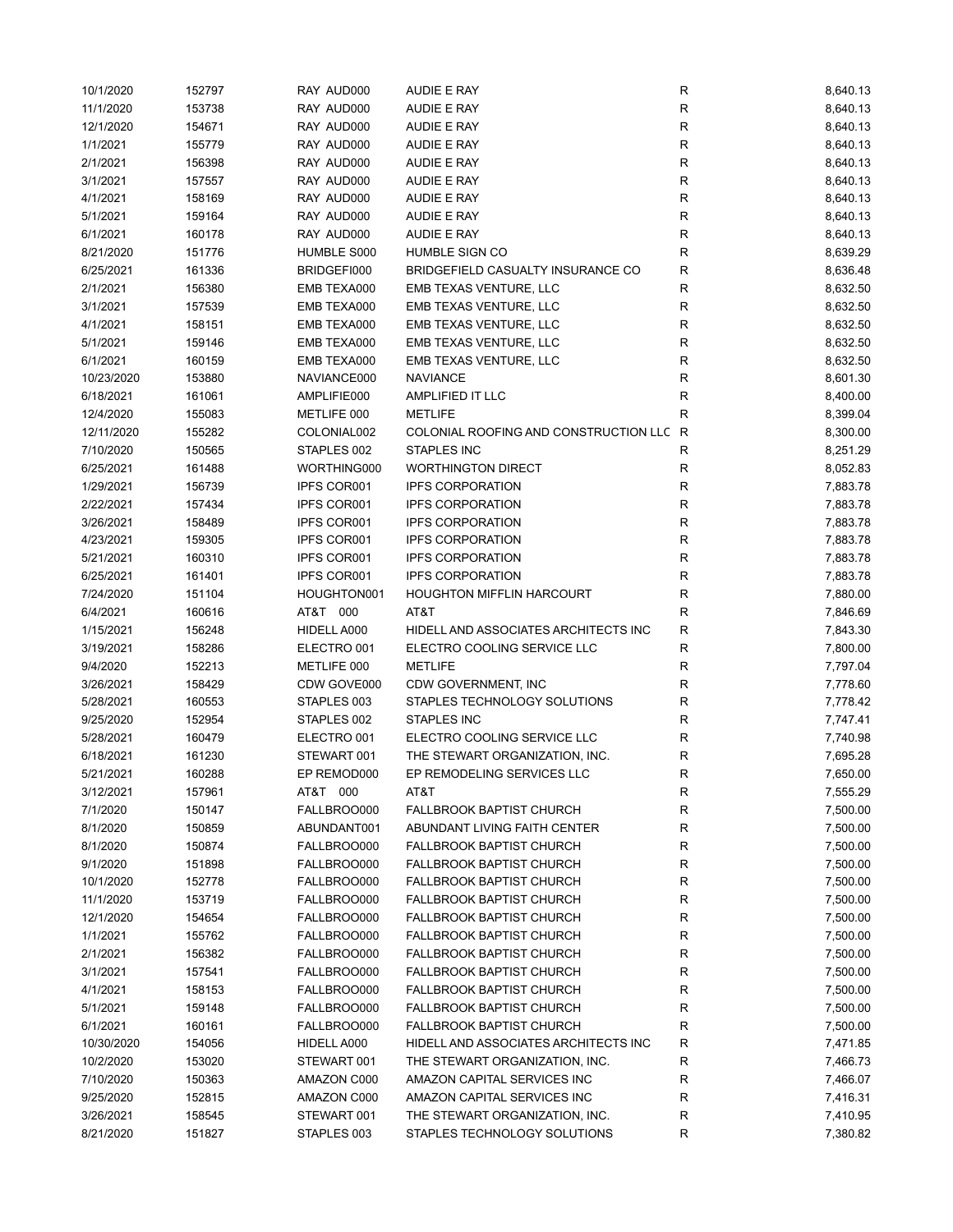| 11/6/2020  | 154320    | STAPLES 003 | STAPLES TECHNOLOGY SOLUTIONS              | R            | 7,369.14 |
|------------|-----------|-------------|-------------------------------------------|--------------|----------|
| 6/25/2021  | 161451    | STRATACT000 | STRATACT MEDIA GROUP LLC                  | $\mathsf R$  | 7,345.00 |
| 10/2/2020  | 153157    | REF EXPE000 | REF EXPERTS AND HVAC LLC                  | $\mathsf R$  | 7,341.73 |
| 2/12/2021  | 157260    | STAPLES 002 | STAPLES INC                               | R            | 7,322.20 |
| 4/9/2021   | 158778    | AT&T 005    | AT&T                                      | $\mathsf R$  | 7,294.74 |
| 12/4/2020  | 155156    | TEXTBOOK001 | <b>TEXTBOOK WAREHOUSE LLC</b>             | $\mathsf R$  | 7,266.05 |
| 9/25/2020  | 152926    | PARKER C001 | PARKER CONSTRUCTION LLC                   | $\mathsf R$  | 7,160.00 |
| 9/4/2020   | 152104    | AT&T 005    | AT&T                                      | R            | 7,107.02 |
| 6/4/2021   | 160591    | ATCO SVC000 | <b>ATCO SVC</b>                           | R            | 7,101.00 |
| 11/13/2020 | 154555    | PRECISIO003 | PRECISION FLOW ENGINEERING LLC            | $\mathsf R$  | 7,100.00 |
|            |           |             |                                           | $\mathsf R$  |          |
| 4/30/2021  | 159457    | AT&T 000    | AT&T                                      |              | 7,098.17 |
| 9/4/2020   | 152231    | PARKER C001 | PARKER CONSTRUCTION LLC                   | $\mathsf R$  | 7,080.00 |
| 11/6/2020  | 154197    | AT&T 000    | AT&T                                      | $\mathsf R$  | 7,031.99 |
| 10/9/2020  | 202100174 | HIDELL A000 | HIDELL A000                               | Α            | 7,013.80 |
| 10/2/2020  | 153039    | AT&T 005    | AT&T                                      | $\mathsf R$  | 7,012.73 |
| 12/18/2020 | 155792    | STEWART 001 | THE STEWART ORGANIZATION, INC.            | $\mathsf R$  | 7,012.14 |
| 12/18/2020 | 155463    | AT&T<br>000 | AT&T                                      | R            | 6,990.38 |
| 8/7/2020   | 151291    | AT&T 005    | AT&T                                      | R            | 6,950.70 |
| 5/14/2021  | 202100979 | THE VERT000 | THE VERT000                               | Α            | 6,950.00 |
| 1/29/2021  | 156736    | HOOD CEN000 | <b>HOOD CENTRAL APPRAISAL DISTRICT</b>    | R            | 6,927.94 |
| 2/5/2021   | 157039    | STAPLES 002 | <b>STAPLES INC</b>                        | R            | 6,927.54 |
| 4/30/2021  | 159544    | HIGGINBO002 | HIGGINBOTHAM INSURANCE AGENCY             | R            | 6,921.41 |
| 1/15/2021  | 156178    | AT&T 005    | AT&T                                      | R            | 6,878.41 |
| 4/9/2021   | 158767    | AT&T<br>000 | AT&T                                      | $\mathsf R$  | 6,864.97 |
| 7/17/2020  | 150642    | AT&T 005    | AT&T                                      | $\mathsf R$  | 6,848.42 |
| 6/25/2021  | 161491    | CORPORAT000 | CORPORATE COMMUNICATIONS CENTER, INC.     | $\mathsf{R}$ | 6,845.97 |
| 1/22/2021  | 156590    | STAPLES 003 | STAPLES TECHNOLOGY SOLUTIONS              | R            | 6,838.98 |
| 12/1/2020  | 154650    | EASTGATE000 | <b>EASTGATE CHURCH</b>                    | R            | 6,829.00 |
| 3/19/2021  | 158181    | ACCOUTRE000 | ACCOUTREMONT ON 4TH LLC                   | $\mathsf R$  | 6,820.00 |
| 3/19/2021  |           |             | ACCOUTREMONT ON 4TH LLC                   | $\mathsf R$  |          |
|            | 158182    | ACCOUTRE000 |                                           |              | 6,820.00 |
| 5/1/2021   | 159133    | ACCOUTRE000 | ACCOUTREMONT ON 4TH LLC                   | $\mathsf R$  | 6,820.00 |
| 6/1/2021   | 160146    | ACCOUTRE000 | ACCOUTREMONT ON 4TH LLC                   | $\mathsf R$  | 6,820.00 |
| 3/26/2021  | 158555    | THE VERT000 | THE VERTEX COMPANIES INC                  | $\mathsf R$  | 6,750.00 |
| 4/1/2021   | 158178    | WORKTEXA000 | WORKTEXAS TRAINING CENTER                 | R            | 6,715.00 |
| 5/14/2021  | 160051    | PREFERRE000 | PREFERRED MEAL SYSTEMS, INC               | R            | 6,700.14 |
| 9/25/2020  | 152975    | TXU ENER000 | <b>TXU ENERGY</b>                         | R            | 6,647.62 |
| 3/26/2021  | 158544    | STAPLES 003 | STAPLES TECHNOLOGY SOLUTIONS              | R            | 6,609.96 |
| 5/1/2021   | 159174    | WORKTEXA000 | WORKTEXAS TRAINING CENTER                 | R            | 6,607.50 |
| 10/2/2020  | 153016    | JOHNSON 001 | JOHNSON CONTROLS SECURITY SOLUTIONS       | R            | 6,577.50 |
| 9/11/2020  | 152490    | TEXAS FI001 | TEXAS FIRE ALARM, INC                     | R            | 6,567.00 |
| 1/15/2021  | 156306    | STAPLES 002 | STAPLES INC                               | R            | 6,555.66 |
| 2/12/2021  | 157262    | STEWART 001 | THE STEWART ORGANIZATION, INC.            | $\mathsf{R}$ | 6,511.18 |
| 1/15/2021  | 156341    | AIR COND000 | AIR CONDITIONING INNOVATIVE SOLUTIONS, II | R            | 6,505.20 |
| 10/16/2020 | 153673    | THE VERT000 | THE VERTEX COMPANIES INC                  | R            | 6,500.00 |
| 11/1/2020  | 153745    | WORKTEXA000 | WORKTEXAS TRAINING CENTER                 | R            | 6,500.00 |
| 12/1/2020  | 154678    | WORKTEXA000 | <b>WORKTEXAS TRAINING CENTER</b>          | R            | 6,500.00 |
| 11/20/2020 | 154899    | TEXAS EN000 | TEXAS ENVIRONMENTAL SERVICES LLC          | R            | 6,500.00 |
| 1/1/2021   | 155786    | WORKTEXA000 | WORKTEXAS TRAINING CENTER                 | R            | 6,500.00 |
| 2/1/2021   | 156405    | WORKTEXA000 | WORKTEXAS TRAINING CENTER                 | R            | 6,500.00 |
| 5/14/2021  | 160017    | GPD CONS000 | <b>GPD CONSTRUCTION II LLC</b>            | R            | 6,478.00 |
| 9/18/2020  | 152640    | HIDELL A000 | HIDELL AND ASSOCIATES ARCHITECTS INC      | R            | 6,432.21 |
| 1/8/2021   |           |             | STAPLES INC                               | R            | 6,402.86 |
|            | 156116    | STAPLES 002 |                                           |              |          |
| 8/21/2020  | 151833    | TEXAS FI001 | TEXAS FIRE ALARM, INC                     | R            | 6,400.00 |
| 2/5/2021   | 157054    | TEXAS FI001 | TEXAS FIRE ALARM, INC                     | R            | 6,310.00 |
| 10/16/2020 | 153554    | CLEAR CH000 | CLEAR CHANNEL OUTDOOR                     | R            | 6,300.00 |
| 2/26/2021  | 157692    | TXU ENER000 | <b>TXU ENERGY</b>                         | R            | 6,253.78 |
| 5/28/2021  | 160558    | TEXAS FI001 | TEXAS FIRE ALARM, INC                     | R            | 6,240.00 |
| 10/2/2020  | 153012    | EP REMOD000 | EP REMODELING SERVICES LLC                | R            | 6,235.00 |
| 7/17/2020  | 150745    | HIDELL A000 | HIDELL AND ASSOCIATES ARCHITECTS INC      | R            | 6,208.22 |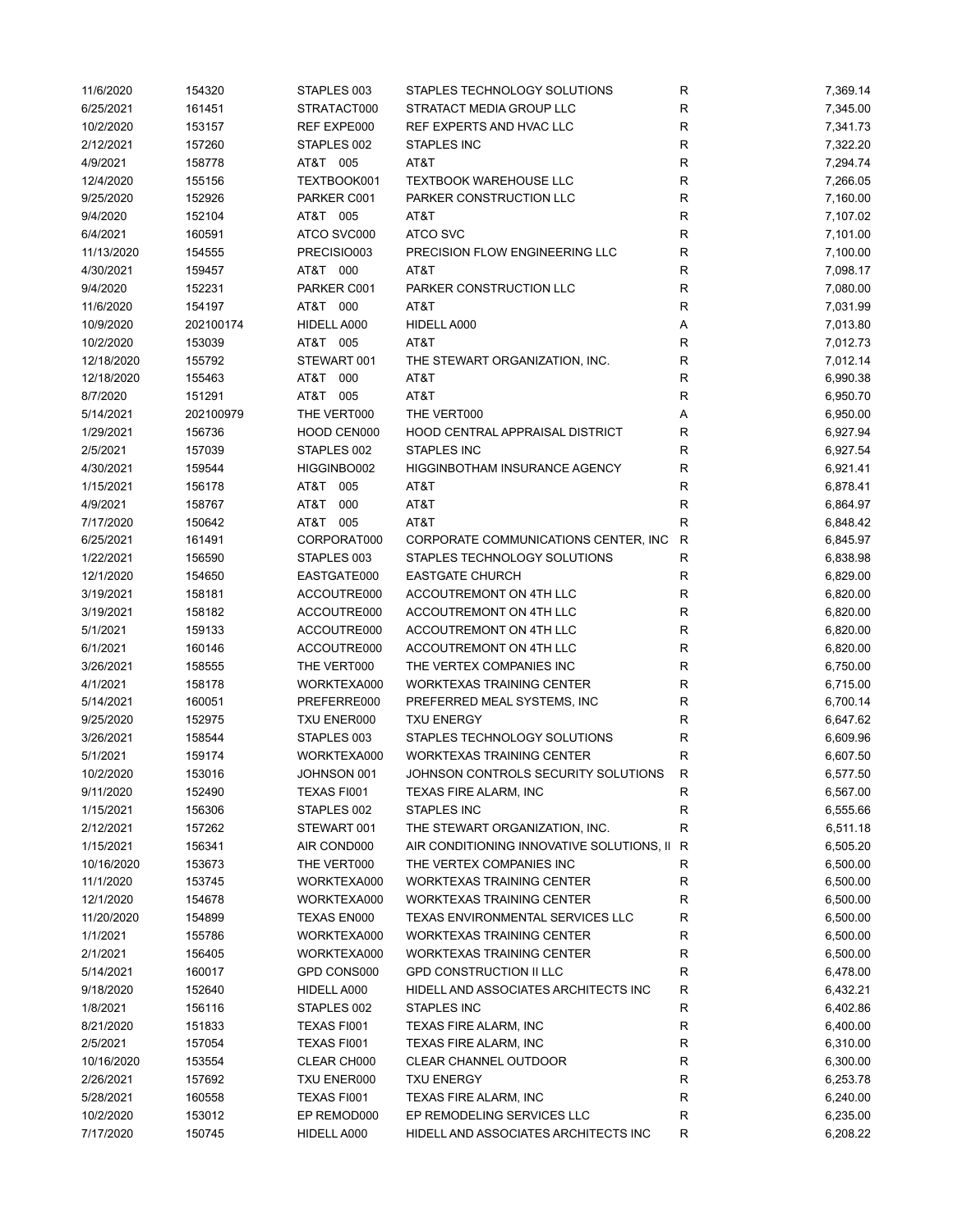| 7/24/2020  | 150952    | CDW GOVE000        | CDW GOVERNMENT, INC                         | R            | 6,191.28 |
|------------|-----------|--------------------|---------------------------------------------|--------------|----------|
| 10/2/2020  | 153013    | HIDELL A000        | HIDELL AND ASSOCIATES ARCHITECTS INC        | R            | 6,158.68 |
| 4/23/2021  | 159282    | EP REMOD000        | EP REMODELING SERVICES LLC                  | R            | 6,150.00 |
| 8/28/2020  | 152064    | TXU ENER000        | <b>TXU ENERGY</b>                           | R            | 6,117.12 |
| 5/7/2021   | 159864    | STAPLES 003        | STAPLES TECHNOLOGY SOLUTIONS                | R            | 6,038.60 |
| 1/8/2021   | 156133    | TXU ENER000        | <b>TXU ENERGY</b>                           | $\mathsf{R}$ | 6,026.83 |
| 11/6/2020  | 154294    | PREFERRE000        | PREFERRED MEAL SYSTEMS, INC                 | $\mathsf{R}$ | 6,026.27 |
| 11/13/2020 | 154381    | PREFERRE000        | PREFERRED MEAL SYSTEMS, INC                 | R            | 6,025.36 |
| 3/1/2021   | 157537    | EASTGATE000        | <b>EASTGATE CHURCH</b>                      | R            | 6,011.00 |
| 8/28/2020  | 151947    | BLUE LEA000        | <b>BLUE LEARNING</b>                        | R            | 6,000.00 |
| 2/26/2021  | 157664    | PREFERRE000        | PREFERRED MEAL SYSTEMS, INC                 | R            | 5,995.81 |
|            |           |                    |                                             | R            |          |
| 7/24/2020  | 151070    | STAPLES 003        | STAPLES TECHNOLOGY SOLUTIONS                |              | 5,990.62 |
| 11/6/2020  | 154206    | AT&T MOB000        | <b>AT&amp;T MOBILITY</b>                    | R            | 5,964.36 |
| 6/4/2021   | 160676    | ENTERPRI004        | <b>ENTERPRISE RENT-A-CAR</b>                | R            | 5,922.02 |
| 3/26/2021  | 158543    | STAPLES 002        | <b>STAPLES INC</b>                          | R            | 5,862.48 |
| 9/4/2020   | 152192    | HIGGINBO002        | <b>HIGGINBOTHAM INSURANCE AGENCY</b>        | R            | 5,861.00 |
| 1/29/2021  | 156807    | TXU ENER000        | <b>TXU ENERGY</b>                           | R            | 5,855.23 |
| 5/7/2021   | 159865    | STEWART 001        | THE STEWART ORGANIZATION, INC.              | R            | 5,854.27 |
| 9/11/2020  | 152405    | ELECTRO 001        | ELECTRO COOLING SERVICE LLC                 | R            | 5,840.00 |
| 7/1/2020   | 150162    | NORTH LA000        | NORTH LAKE COLLEGE                          | R            | 5,833.33 |
| 8/1/2020   | 150888    | NORTH LA000        | NORTH LAKE COLLEGE                          | R            | 5,833.33 |
| 9/1/2020   | 151913    | NORTH LA000        | NORTH LAKE COLLEGE                          | R            | 5,833.33 |
| 10/1/2020  | 152793    | NORTH LA000        | NORTH LAKE COLLEGE                          | R            | 5,833.33 |
| 11/1/2020  | 153734    | NORTH LA000        | <b>NORTH LAKE COLLEGE</b>                   | R            | 5,833.33 |
| 6/1/2021   | 160187    | WORKTEXA000        | WORKTEXAS TRAINING CENTER                   | R            | 5,777.50 |
| 5/1/2021   | 159144    | EASTGATE000        | <b>EASTGATE CHURCH</b>                      | R            | 5,688.00 |
| 5/21/2021  | 160224    | BRIDGEFI000        | BRIDGEFIELD CASUALTY INSURANCE CO           | R            | 5,659.01 |
| 7/31/2020  | 151229    | MICHAEL'002        | MICHAEL'S KEYS, INC                         | R            | 5,657.07 |
| 6/25/2021  | 161410    | KLEEN AI000        | KLEEN AIR FILTER SERVICE & SALES            | R            | 5,598.95 |
| 11/20/2020 | 154698    | TXU ENER000        | <b>TXU ENERGY</b>                           | R            | 5,594.40 |
| 6/18/2021  | 161228    | STAPLES 002        | <b>STAPLES INC</b>                          | R            | 5,523.67 |
| 3/5/2021   | 157704    | DTK FACI001        | DTK FACILITY SERVICES LLC - SUPPLIES        | $\mathsf{R}$ | 5,516.41 |
| 7/24/2020  | 151035    | MCALLEN 003        | <b>MCALLEN CAREERS INSTITUTE</b>            | R            | 5,500.00 |
| 10/23/2020 | 153751    | ALLIANCE000        | ALLIANCE DIRECT MARKETING SOLUTIONS, IN     | R            | 5,500.00 |
| 2/12/2021  | 157217    | PREFERRE000        | PREFERRED MEAL SYSTEMS, INC                 | R            | 5,476.53 |
|            |           |                    | CDW GOVERNMENT, INC                         |              |          |
| 4/16/2021  | 158969    | CDW GOVE000        |                                             | R            | 5,469.10 |
| 3/19/2021  | 158224    | BRIDGEFI000        | BRIDGEFIELD CASUALTY INSURANCE CO           | R            | 5,444.09 |
| 4/23/2021  | 159412    | BRIDGEFI000        | BRIDGEFIELD CASUALTY INSURANCE CO           | R            | 5,434.97 |
| 8/21/2020  | 151826    | STAPLES 002        | <b>STAPLES INC</b>                          | R            | 5,419.44 |
| 8/21/2020  | 151694    | <b>BRAUN AN000</b> | BRAUN AND BUTLER CONSTRUCTION INC           | R            | 5,400.61 |
| 2/12/2021  | 157082    | BRIDGEFI000        | BRIDGEFIELD CASUALTY INSURANCE CO           | R            | 5,396.54 |
| 7/24/2020  | 151054    | RGV VOCA000        | RGV VOCATIONAL SERVICES LLC                 | R            | 5,391.72 |
| 7/10/2020  | 150358    | AIR COND000        | AIR CONDITIONING INNOVATIVE SOLUTIONS, II R |              | 5,383.54 |
| 7/1/2020   | 150145    | EMB TEXA002        | EMB TEXAS VENTURES, LLC                     | R            | 5,345.25 |
| 7/24/2020  | 150981    | CORPORAT000        | CORPORATE COMMUNICATIONS CENTER, INC        | R            | 5,340.32 |
| 8/7/2020   | 151279    | AMAZON C000        | AMAZON CAPITAL SERVICES INC                 | R            | 5,323.63 |
| 3/19/2021  | 158255    | COLONIAL002        | COLONIAL ROOFING AND CONSTRUCTION LLC R     |              | 5,298.00 |
| 3/5/2021   | 202100597 | HIDELL A000        | HIDELL A000                                 | Α            | 5,296.19 |
| 6/18/2021  | 161132    | CORPORAT000        | CORPORATE COMMUNICATIONS CENTER, INC.       | R            | 5,294.19 |
| 7/17/2020  | 150855    | WRIGHT N000        | WRIGHT NATIONAL FLOOD INSURANCE COMP/       | R            | 5,280.00 |
| 10/16/2020 | 153481    | AIR CRAF000        | AIR CRAFT INC                               | R            | 5,276.00 |
| 10/9/2020  | 153343    | MICHAEL'002        | MICHAEL'S KEYS, INC                         | R            | 5,234.08 |
| 10/2/2020  | 153021    | STRATACT000        | STRATACT MEDIA GROUP LLC                    | R            | 5,220.00 |
| 10/16/2020 | 153552    | CITY OF 100        | <b>CITY OF GRANBURY</b>                     | R            | 5,151.38 |
| 5/21/2021  | 160317    | KLEEN AI000        | KLEEN AIR FILTER SERVICE & SALES            | R            | 5,079.95 |
| 10/23/2020 | 153932    | TXU ENER000        | <b>TXU ENERGY</b>                           | R            | 5,072.84 |
| 4/23/2021  | 159398    | USI 000            | USI                                         | R            | 5,044.89 |
| 8/14/2020  | 151636    | STRATACT000        | STRATACT MEDIA GROUP LLC                    | R            | 5,036.00 |
| 9/25/2020  | 152933    | PREFERRE000        | PREFERRED MEAL SYSTEMS, INC                 | R            | 5,033.91 |
|            |           |                    |                                             |              |          |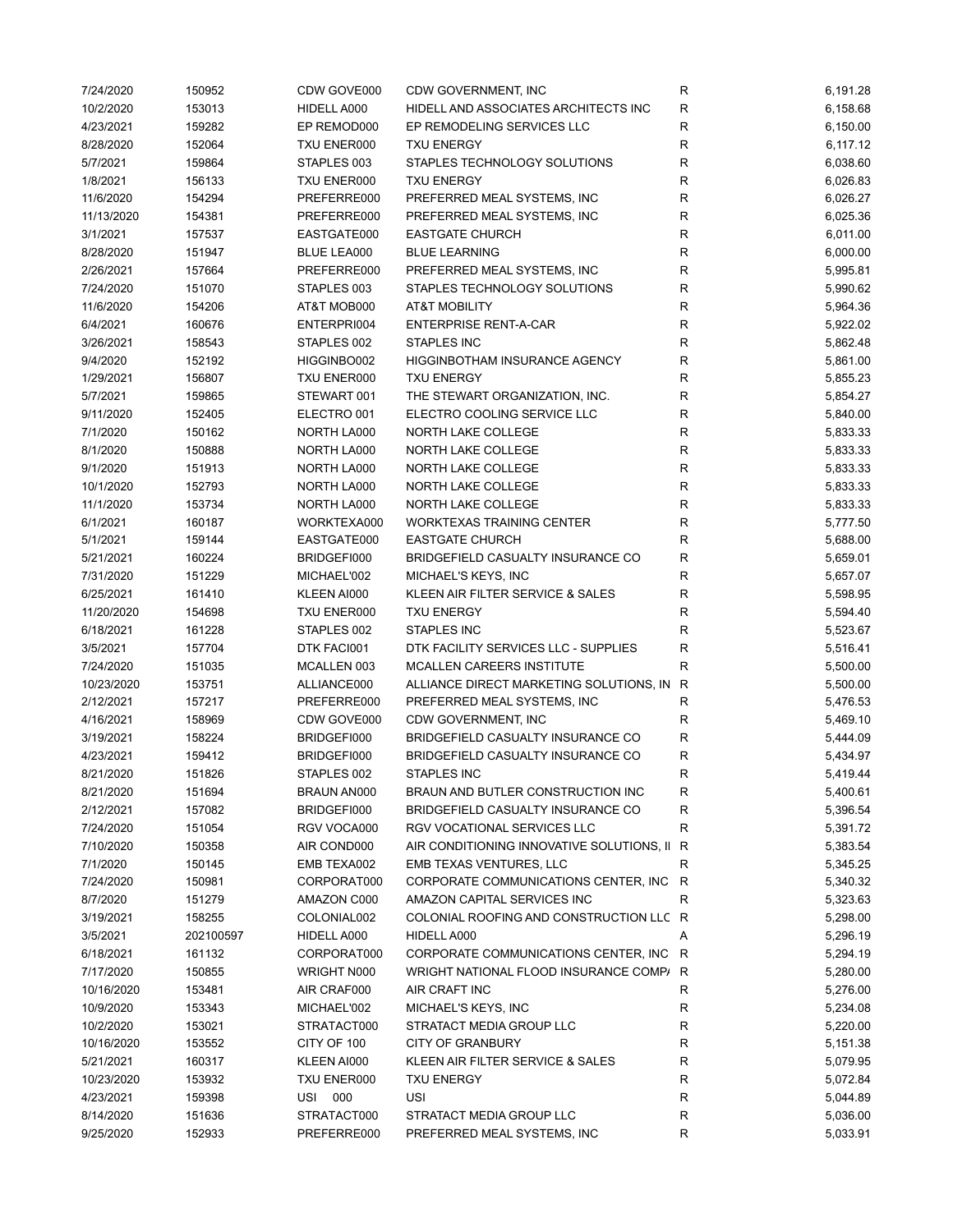| 6/4/2021   | 160603    | WALSH GA000        | WALSH GALLEGOS TREVINO KYLE & ROBINSO R |   | 5,031.50 |
|------------|-----------|--------------------|-----------------------------------------|---|----------|
| 6/11/2021  | 160928    | PREFERRE000        | PREFERRED MEAL SYSTEMS, INC             | R | 5,030.49 |
| 8/7/2020   | 151278    | ALLIANCE000        | ALLIANCE DIRECT MARKETING SOLUTIONS, IN | R | 5,000.00 |
| 9/18/2020  | 152690    | RADIO ON000        | RADIO ONE OF TEXAS II LLC               | R | 5,000.00 |
| 3/26/2021  | 158553    | TEXAS SE000        | TEXAS SECURE TITLE COMPANY LLC          | R | 5,000.00 |
| 2/12/2021  | 157163    | ELECTRO 001        | ELECTRO COOLING SERVICE LLC             | R | 4,995.00 |
| 10/16/2020 | 153660    | STRATACT000        | STRATACT MEDIA GROUP LLC                | R | 4,970.00 |
| 9/11/2020  | 152483    | STAPLES 002        | <b>STAPLES INC</b>                      | R | 4,950.26 |
|            |           |                    |                                         |   |          |
| 4/2/2021   | 202100683 | EP REMOD000        | EP REMOD000                             | Α | 4,950.00 |
| 4/30/2021  | 159532    | ELECTRO 001        | ELECTRO COOLING SERVICE LLC             | R | 4,930.00 |
| 2/5/2021   | 157080    | STEWART 001        | THE STEWART ORGANIZATION, INC.          | R | 4,925.38 |
| 12/18/2020 | 155447    | A.I.M. 000         | A.I.M.                                  | R | 4,915.00 |
| 4/23/2021  | 202100814 | MR ELECT003        | MR ELECT003                             | Α | 4,905.00 |
| 9/18/2020  | 152652    | JOHNSON 001        | JOHNSON CONTROLS SECURITY SOLUTIONS     | R | 4,890.00 |
| 4/2/2021   | 158649    | DTK FACI001        | DTK FACILITY SERVICES LLC - SUPPLIES    | R | 4,884.94 |
| 3/19/2021  | 158321    | KLEEN AI000        | KLEEN AIR FILTER SERVICE & SALES        | R | 4,818.20 |
| 8/28/2020  | 152055    | STAPLES 003        | STAPLES TECHNOLOGY SOLUTIONS            | R | 4,798.06 |
| 12/11/2020 | 155237    | AMAZON C000        | AMAZON CAPITAL SERVICES INC             | R | 4,796.20 |
| 4/2/2021   | 202100691 | MR ELECT004        | MR ELECT004                             | Α | 4,796.00 |
| 4/16/2021  | 202100759 | MR ELECT003        | MR ELECT003                             | Α | 4,796.00 |
| 12/18/2020 | 155704    | STAPLES 003        | STAPLES TECHNOLOGY SOLUTIONS            | R | 4,791.18 |
| 11/20/2020 | 154683    | EDUTHING000        | <b>EDUTHINGS LLC</b>                    | R | 4,780.00 |
| 6/4/2021   | 160756    | TEGRITY 000        | TEGRITY CONTRACTORS INC                 | R | 4,777.00 |
| 11/13/2020 | 154592    | TEGRITY 000        | TEGRITY CONTRACTORS INC                 | R | 4,760.92 |
| 12/11/2020 | 155320    | LONE STA002        | LONE STAR COLLEGE SYSTEM                | R | 4,738.00 |
| 6/11/2021  | 160841    | DTK FACI001        | DTK FACILITY SERVICES LLC - SUPPLIES    | R | 4,732.31 |
|            |           |                    |                                         |   |          |
| 3/19/2021  | 158347    | REF EXPE000        | REF EXPERTS AND HVAC LLC                | R | 4,725.00 |
| 7/24/2020  | 150948    | <b>BEST QUA000</b> | <b>BEST QUALITY ELECTRIC</b>            | R | 4,711.77 |
| 8/21/2020  | 151839    | TEXTHELP000        | <b>TEXTHELP INC</b>                     | R | 4,695.00 |
| 1/22/2021  | 156527    | EP REMOD000        | EP REMODELING SERVICES LLC              | R | 4,680.00 |
| 6/11/2021  | 160876    | HIDELL A000        | HIDELL AND ASSOCIATES ARCHITECTS INC    | R | 4,652.34 |
| 11/13/2020 | 154374    | EP REMOD000        | EP REMODELING SERVICES LLC              | R | 4,650.00 |
| 4/2/2021   | 158726    | <b>TEXAS FI001</b> | TEXAS FIRE ALARM, INC                   | R | 4,650.00 |
| 10/2/2020  | 153141    | MCCAFFET000        | MCCAFFETY ELECTRIC CO, INC              | R | 4,648.00 |
| 4/2/2021   | 158674    | MICHAEL'002        | MICHAEL'S KEYS, INC                     | R | 4,618.12 |
| 5/28/2021  | 160545    | SCHOOL S000        | SCHOOL SPECIALTY LLC                    | R | 4,615.50 |
| 5/28/2021  | 160484    | ENTERPRI004        | <b>ENTERPRISE RENT-A-CAR</b>            | R | 4,600.16 |
| 10/23/2020 | 153802    | COLONIAL002        | COLONIAL ROOFING AND CONSTRUCTION LLC R |   | 4,600.00 |
| 4/9/2021   | 158823    | ELECTRO 001        | ELECTRO COOLING SERVICE LLC             | R | 4,555.00 |
| 10/9/2020  | 153380    | PREFERRE000        | PREFERRED MEAL SYSTEMS, INC             | R | 4,550.38 |
| 6/11/2021  | 160786    | AMAZON C000        | AMAZON CAPITAL SERVICES INC             | R | 4,542.13 |
| 8/7/2020   | 151272    | 6218 WEL001        | 6218 WELMED LLC                         | R | 4,498.44 |
| 1/29/2021  | 156707    | CORPORAT000        | CORPORATE COMMUNICATIONS CENTER, INC    | R | 4,476.46 |
| 8/28/2020  | 152020    | M & H SO000        | M & H SOLUTIONS                         | R | 4,475.00 |
| 7/31/2020  | 151225    | MAGIC VA000        | MAGIC VALLEY ELECTRIC CO-OP             | R | 4,466.50 |
| 8/28/2020  | 151941    | AT&T MOB000        | <b>AT&amp;T MOBILITY</b>                | R | 4,464.93 |
|            |           |                    |                                         |   |          |
| 4/23/2021  | 159318    | KLEEN AI000        | KLEEN AIR FILTER SERVICE & SALES        | R | 4,455.95 |
| 3/5/2021   | 157889    | TEXAS FI001        | TEXAS FIRE ALARM, INC                   | R | 4,445.00 |
| 5/28/2021  | 160552    | STAPLES 002        | STAPLES INC                             | R | 4,415.63 |
| 8/21/2020  | 151752    | ELECTRO 001        | ELECTRO COOLING SERVICE LLC             | R | 4,400.00 |
| 5/28/2021  | 160589    | WORTHING000        | <b>WORTHINGTON DIRECT</b>               | R | 4,388.19 |
| 9/11/2020  | 152432    | HUMBLE S000        | HUMBLE SIGN CO                          | R | 4,379.70 |
| 7/17/2020  | 150753    | JONASMAR000        | <b>MARTHA JONAS</b>                     | R | 4,333.33 |
| 8/7/2020   | 151404    | JONASMAR000        | <b>MARTHA JONAS</b>                     | R | 4,333.33 |
| 9/11/2020  | 152433    | JONASMAR000        | <b>MARTHA JONAS</b>                     | R | 4,333.33 |
| 10/9/2020  | 153329    | JONASMAR000        | <b>MARTHA JONAS</b>                     | R | 4,333.33 |
| 11/13/2020 | 154518    | JONASMAR000        | <b>MARTHA JONAS</b>                     | R | 4,333.33 |
| 12/11/2020 | 155314    | JONASMAR000        | <b>MARTHA JONAS</b>                     | R | 4,333.33 |
| 1/15/2021  | 156251    | JONASMAR000        | <b>MARTHA JONAS</b>                     | R | 4,333.33 |
|            |           |                    |                                         |   |          |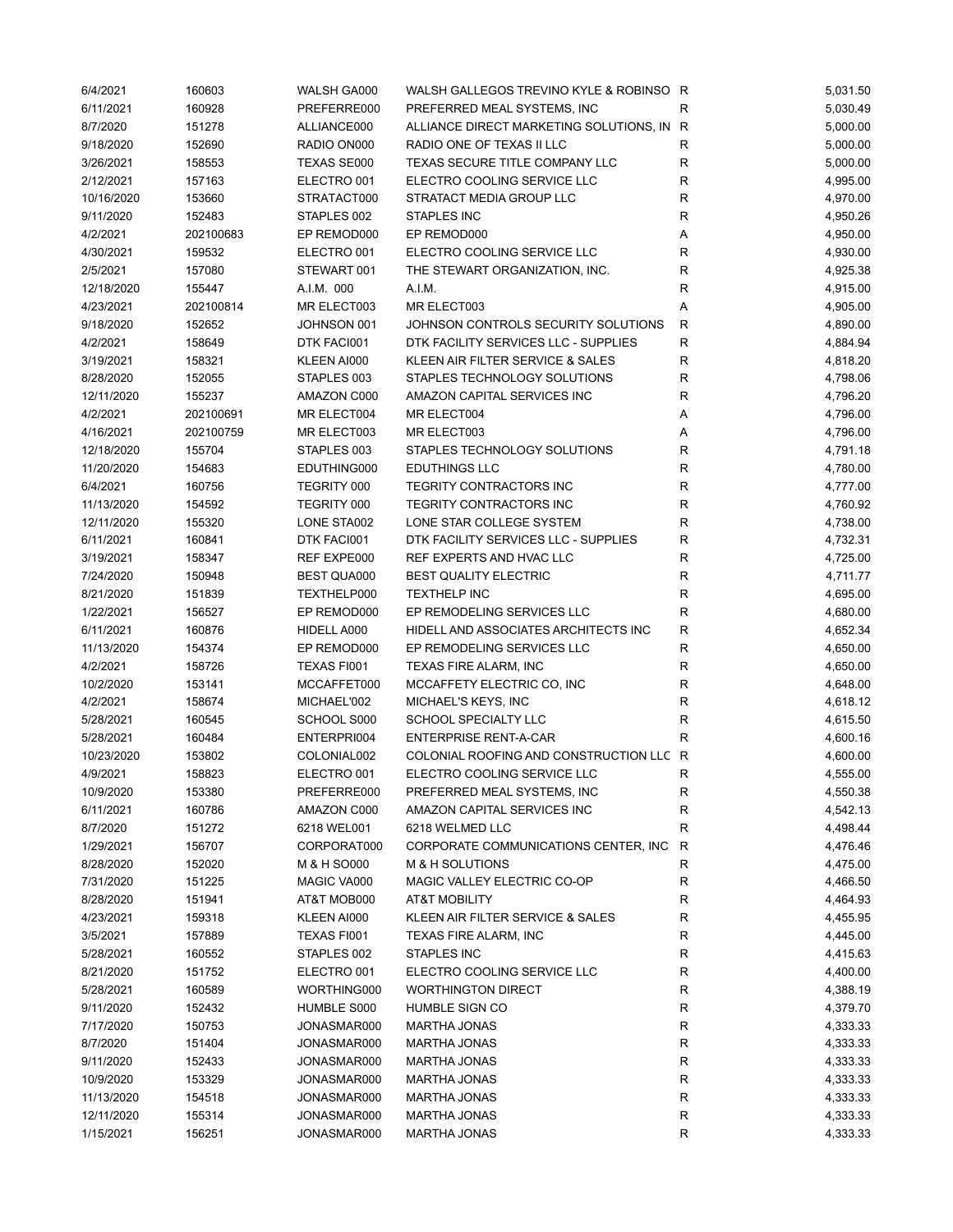| 2/12/2021  | 157189    | JONASMAR000 | <b>MARTHA JONAS</b>                         | R            | 4,333.33 |
|------------|-----------|-------------|---------------------------------------------|--------------|----------|
| 3/19/2021  | 158319    | JONASMAR000 | <b>MARTHA JONAS</b>                         | R            | 4,333.33 |
| 4/9/2021   | 158833    | JONASMAR000 | <b>MARTHA JONAS</b>                         | R            | 4,333.33 |
| 5/14/2021  | 160027    | JONASMAR000 | <b>MARTHA JONAS</b>                         | $\mathsf{R}$ | 4,333.33 |
| 6/18/2021  | 161176    | JONASMAR000 | <b>MARTHA JONAS</b>                         | $\mathsf{R}$ | 4,333.33 |
| 11/6/2020  | 154276    | MR ELECT004 | MR ELECTRIC OF SAN ANTONIO                  | $\mathsf{R}$ | 4,300.10 |
| 11/13/2020 | 154417    | BEST QUA000 | <b>BEST QUALITY ELECTRIC</b>                | $\mathsf{R}$ | 4,299.09 |
| 11/20/2020 | 202100316 | HIDELL A000 | HIDELL A000                                 | Α            | 4,280.67 |
| 2/12/2021  | 157306    | PREFERRE000 | PREFERRED MEAL SYSTEMS, INC                 | $\mathsf{R}$ | 4,264.74 |
| 1/29/2021  | 156793    | STAPLES 002 | STAPLES INC                                 | $\mathsf{R}$ | 4,258.95 |
| 9/18/2020  | 202100122 | EP REMOD000 | EP REMOD000                                 | Α            | 4,252.50 |
| 6/4/2021   | 160611    | APS BUIL000 | APS BUILDING SERVICES INC                   | R            | 4,251.50 |
|            |           |             | <b>AC UNIFORMS &amp; MORE</b>               | $\mathsf{R}$ |          |
| 7/31/2020  | 151111    | AC UNIFO000 |                                             |              | 4,236.70 |
| 5/28/2021  | 160529    | PREFERRE000 | PREFERRED MEAL SYSTEMS, INC                 | $\mathsf{R}$ | 4,224.71 |
| 9/18/2020  | 152712    | STEWART 001 | THE STEWART ORGANIZATION, INC.              | $\mathsf{R}$ | 4,198.81 |
| 6/11/2021  | 161040    | WESTERN 003 | <b>WESTERN PSYCHOLOGICAL SERVICES</b>       | R            | 4,159.90 |
| 12/11/2020 | 155339    | PREMIERE000 | PREMIERE INSTALL MOVERS, LLC                | R            | 4,137.00 |
| 6/25/2021  | 161397    | HUMBLE S000 | HUMBLE SIGN CO                              | $\mathsf{R}$ | 4,136.32 |
| 8/28/2020  | 152059    | TEXAS FI001 | TEXAS FIRE ALARM, INC                       | R            | 4,115.00 |
| 3/5/2021   | 157702    | AMAZON C000 | AMAZON CAPITAL SERVICES INC                 | R            | 4,079.35 |
| 6/11/2021  | 160888    | LEARNING006 | <b>LEARNING WITHOUT TEARS</b>               | R            | 4,066.98 |
| 12/18/2020 | 155456    | AMAZON C000 | AMAZON CAPITAL SERVICES INC                 | R            | 4,041.33 |
| 2/5/2021   | 157027    | SCHULMAN000 | SCHULMAN LOPEZ HOFFER & ADELSTEIN LLP       | R            | 4,017.50 |
| 3/26/2021  | 158564    | VERNIER 000 | <b>VERNIER SOFTWARE &amp; TECHNOLOGY</b>    | R            | 4,010.00 |
| 4/2/2021   | 158743    | VERNIER 000 | <b>VERNIER SOFTWARE &amp; TECHNOLOGY</b>    | $\mathsf{R}$ | 4,010.00 |
| 10/16/2020 | 153464    | PREFERRE000 | PREFERRED MEAL SYSTEMS, INC                 | $\mathsf{R}$ | 4,009.47 |
| 9/1/2020   | 151920    | STONE WA000 | STONE WATER CHURCH                          | $\mathsf{R}$ | 4,004.30 |
| 6/4/2021   | 160774    | ZAMORABE000 | <b>ABEL ZAMORA</b>                          | $\mathsf{R}$ | 4,000.00 |
| 3/5/2021   | 157723    | APPLE IN000 | APPLE, INC                                  | $\mathsf{R}$ | 3,990.00 |
| 9/18/2020  | 152703    | SCHOOL H000 | SCHOOL HEALTH CORPORATION                   | $\mathsf{R}$ | 3,989.59 |
| 11/20/2020 | 154869    | MR ELECT004 | MR ELECTRIC OF SAN ANTONIO                  | $\mathsf{R}$ | 3,932.66 |
| 3/12/2021  | 158085    | ROI TELE000 | ROI TELEPHONY LLC                           | $\mathsf{R}$ | 3,888.00 |
| 6/9/2021   | 160777    | VASQUEPH000 | <b>EPHRAIM VASQUEZ</b>                      | R            | 3,875.00 |
|            | 154133    | TEXAS FI001 | TEXAS FIRE ALARM, INC                       | $\mathsf{R}$ |          |
| 10/30/2020 |           | AT&T 003    | AT&T                                        |              | 3,871.00 |
| 12/11/2020 | 155248    |             |                                             | R            | 3,867.25 |
| 11/13/2020 | 154460    | CLEAR CH000 | <b>CLEAR CHANNEL OUTDOOR</b>                | $\mathsf{R}$ | 3,850.00 |
| 12/23/2020 | 155844    | EP REMOD000 | EP REMODELING SERVICES LLC                  | $\mathsf{R}$ | 3,850.00 |
| 6/11/2021  | 160811    | CDW GOVE000 | CDW GOVERNMENT, INC                         | $\mathsf{R}$ | 3,850.00 |
| 11/20/2020 | 154841    | HARTFORD003 | HARTFORD FIRE INSURANCE COMPANY             | R            | 3,806.00 |
| 1/1/2021   | 155758    | EASTGATE000 | <b>EASTGATE CHURCH</b>                      | R            | 3,805.00 |
| 2/1/2021   | 156378    | EASTGATE000 | <b>EASTGATE CHURCH</b>                      | R            | 3,805.00 |
| 2/26/2021  | 157699    | AIR COND000 | AIR CONDITIONING INNOVATIVE SOLUTIONS, II R |              | 3,800.91 |
| 6/25/2021  | 161416    | MAGIC VA000 | MAGIC VALLEY ELECTRIC CO-OP                 | R            | 3,794.64 |
| 4/9/2021   | 158816    | DTK FACI001 | DTK FACILITY SERVICES LLC - SUPPLIES        | R            | 3,792.88 |
| 1/29/2021  | 156779    | PREFERRE000 | PREFERRED MEAL SYSTEMS, INC                 | R            | 3,789.47 |
| 10/9/2020  | 153219    | AT&T MOB000 | AT&T MOBILITY                               | R            | 3,788.24 |
| 1/15/2021  | 156230    | DTK FACI001 | DTK FACILITY SERVICES LLC - SUPPLIES        | R            | 3,769.23 |
| 8/28/2020  | 152054    | STAPLES 002 | STAPLES INC                                 | R            | 3,720.95 |
| 5/7/2021   | 159756    | EP REMOD000 | EP REMODELING SERVICES LLC                  | R            | 3,689.00 |
| 4/2/2021   | 158720    | STAPLES 002 | <b>STAPLES INC</b>                          | R            | 3,683.89 |
| 1/22/2021  | 156509    | DISCOUNT002 | DISCOUNT PC                                 | R            | 3,679.37 |
| 6/4/2021   | 160598    | SCHULMAN000 | SCHULMAN LOPEZ HOFFER & ADELSTEIN LLP       | R            | 3,676.29 |
| 10/2/2020  | 153138    | MAGIC VA000 | MAGIC VALLEY ELECTRIC CO-OP                 | R            | 3,652.20 |
| 8/28/2020  | 152021    | MAGIC VA000 | MAGIC VALLEY ELECTRIC CO-OP                 | R            | 3,644.39 |
| 5/7/2021   | 202100950 | WALSH GA000 | WALSH GA000                                 | Α            | 3,625.00 |
| 12/18/2020 | 155699    | SCHOOL S000 | SCHOOL SPECIALTY LLC                        | R            | 3,620.32 |
| 5/7/2021   | 159827    | POPE PLU000 | POPE PLUMBING, INC                          | R            | 3,587.93 |
| 3/19/2021  |           | RAMPART 000 | RAMPART TEXAS LLC                           | R            | 3,573.88 |
| 5/7/2021   | 158344    |             |                                             | $\mathsf{R}$ |          |
|            | 159863    | STAPLES 002 | STAPLES INC                                 |              | 3,569.12 |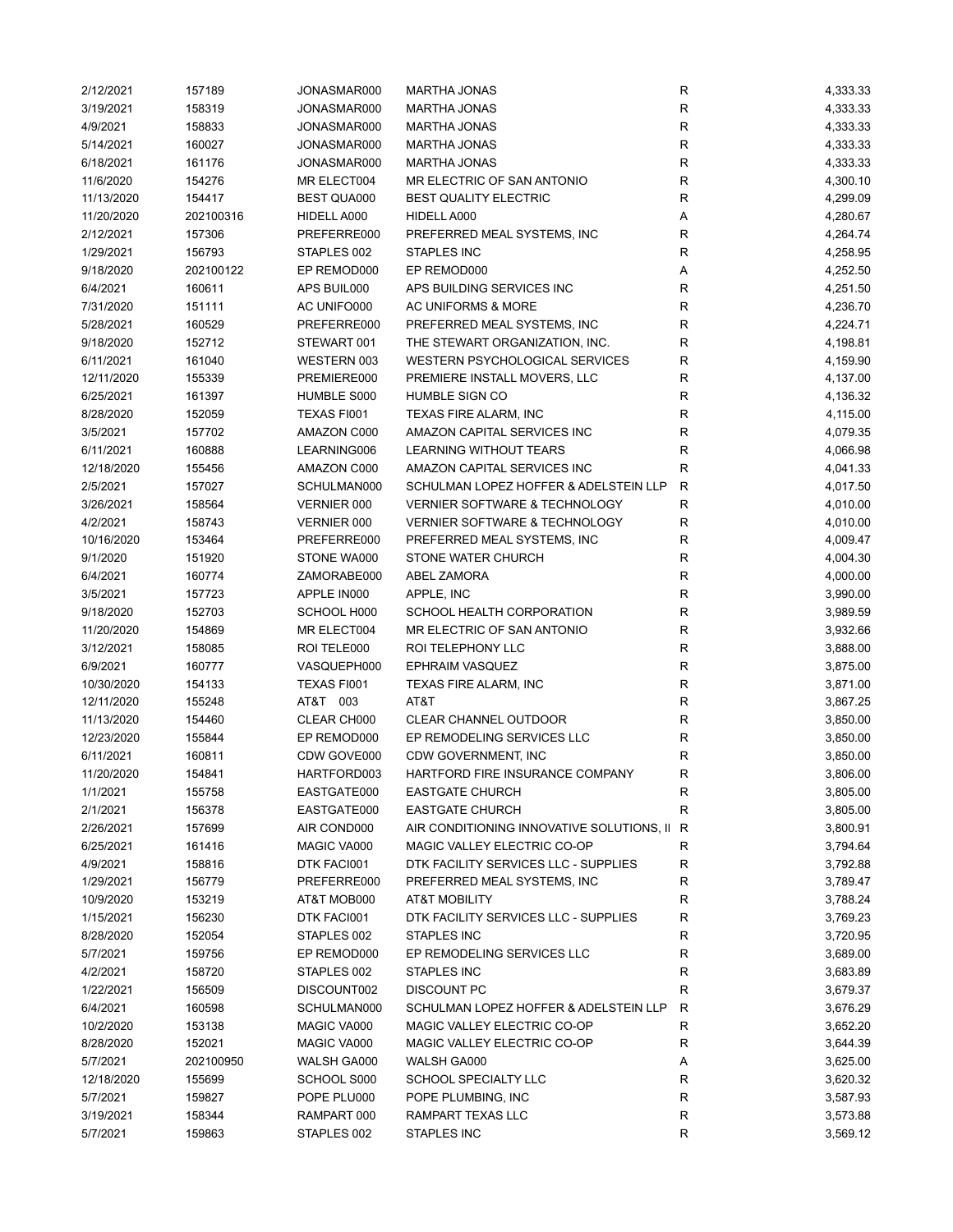| 7/24/2020  | 151085    | TXU ENER000        | <b>TXU ENERGY</b>                         | R | 3,561.29 |
|------------|-----------|--------------------|-------------------------------------------|---|----------|
| 6/4/2021   | 160695    | LOGMEIN 000        | LOGMEIN COMMUNICATIONS INC                | R | 3,554.82 |
| 8/14/2020  | 151638    | TD ELECT000        | TD ELECTRIC                               | R | 3,554.57 |
| 9/25/2020  | 152902    | HUMBLE S000        | HUMBLE SIGN CO                            | R | 3,554.40 |
| 2/22/2021  | 157428    | HANOVER 000        | HANOVER INSURANCE CO                      | R | 3,549.20 |
| 3/26/2021  | 158484    | HANOVER 000        | HANOVER INSURANCE CO                      | R | 3,549.20 |
| 5/14/2021  | 160019    | HANOVER 000        | HANOVER INSURANCE CO                      | R | 3,549.20 |
| 6/11/2021  | 160871    | HANOVER 000        | HANOVER INSURANCE CO                      | R | 3,549.20 |
| 6/25/2021  | 161391    | HANOVER 000        | HANOVER INSURANCE CO                      | R | 3,549.20 |
| 11/13/2020 | 154543    | PARKER C001        | PARKER CONSTRUCTION LLC                   | R | 3,530.00 |
| 3/26/2021  | 158552    | TEXAS FI001        | TEXAS FIRE ALARM, INC                     | R | 3,500.00 |
| 2/5/2021   | 156861    | <b>BROOKS D000</b> | <b>BROOKS DUPLICATOR COMPANY</b>          | R | 3,495.00 |
| 8/7/2020   | 151452    | SCHULMAN000        | SCHULMAN LOPEZ HOFFER & ADELSTEIN LLP     | R | 3,492.75 |
| 11/20/2020 | 154890    | SCHOOL H000        | SCHOOL HEALTH CORPORATION                 | R | 3,469.95 |
| 2/5/2021   | 156955    | JIVE COM000        | JIVE COMMUNICATIONS, INC                  | R | 3,457.48 |
| 4/9/2021   | 158844    | LOGMEIN 000        | LOGMEIN COMMUNICATIONS INC                | R | 3,456.73 |
| 5/7/2021   | 159799    | LOGMEIN 000        | LOGMEIN COMMUNICATIONS INC                | R | 3,456.73 |
| 3/5/2021   | 157813    | JIVE COM000        | JIVE COMMUNICATIONS, INC                  | R | 3,453.38 |
| 11/6/2020  | 154194    | ARLINGTO003        | <b>ARLINGTON UTILITIES</b>                | R | 3,443.83 |
| 10/23/2020 | 153827    | EDU GAME000        | EDU GAME CHANGERS LLC                     | R | 3,400.00 |
| 7/1/2020   | 150143    | EASTGATE000        | <b>EASTGATE CHURCH</b>                    | R | 3,395.00 |
| 8/1/2020   | 150869    | EASTGATE000        | <b>EASTGATE CHURCH</b>                    | R | 3,395.00 |
| 9/1/2020   | 151894    | EASTGATE000        | <b>EASTGATE CHURCH</b>                    | R | 3,395.00 |
| 10/1/2020  | 152774    | EASTGATE000        | <b>EASTGATE CHURCH</b>                    | R | 3,395.00 |
| 3/5/2021   |           | CDW GOVE000        | CDW GOVERNMENT, INC                       | R |          |
|            | 157749    |                    |                                           | R | 3,350.13 |
| 1/8/2021   | 156036    | JIVE COM000        | JIVE COMMUNICATIONS, INC                  |   | 3,346.76 |
| 4/16/2021  | 159082    | SCHOOL H000        | SCHOOL HEALTH CORPORATION                 | R | 3,344.50 |
| 4/23/2021  | 159370    | STAPLES 002        | <b>STAPLES INC</b>                        | R | 3,341.63 |
| 10/16/2020 | 153449    | AMAZON C000        | AMAZON CAPITAL SERVICES INC               | R | 3,335.42 |
| 12/4/2020  | 155075    | JIVE COM000        | JIVE COMMUNICATIONS, INC                  | R | 3,334.60 |
| 11/6/2020  | 154261    | JIVE COM000        | JIVE COMMUNICATIONS, INC                  | R | 3,333.49 |
| 10/2/2020  | 153133    | KBLZ/KAZ000        | KBLZ/KAZE                                 | R | 3,333.00 |
| 3/12/2021  | 158052    | KBLZ/KAZ000        | KBLZ/KAZE                                 | R | 3,333.00 |
| 8/28/2020  | 152082    | WILLIAMS001        | WILLIAMS SCOTSMAN, INC                    | R | 3,329.60 |
| 10/9/2020  | 153325    | JIVE COM000        | JIVE COMMUNICATIONS, INC                  | R | 3,286.53 |
| 11/6/2020  | 154205    | AT&T 003           | AT&T                                      | R | 3,258.50 |
| 10/9/2020  | 153218    | AMAZON C000        | AMAZON CAPITAL SERVICES INC               | R | 3,258.15 |
| 7/1/2020   | 150134    | ABUNDANT001        | ABUNDANT LIVING FAITH CENTER              | R | 3,250.00 |
| 12/23/2020 | 155886    | TEXAS FI001        | TEXAS FIRE ALARM, INC                     | R | 3,245.00 |
| 9/4/2020   | 152197    | JIVE COM000        | JIVE COMMUNICATIONS, INC                  | R | 3,238.10 |
| 8/7/2020   | 151402    | JIVE COM000        | JIVE COMMUNICATIONS, INC                  | R | 3,237.98 |
| 7/10/2020  | 150485    | JIVE COM000        | JIVE COMMUNICATIONS, INC                  | R | 3,230.31 |
| 9/11/2020  | 152349    | AT&T 003           | AT&T                                      | R | 3,226.65 |
| 6/25/2021  | 161369    | DISCOUNT002        | <b>DISCOUNT PC</b>                        | R | 3,219.70 |
| 12/11/2020 | 155322    | LONE STA008        | LONE STAR SIGN OF WEST TEXAS              | R | 3,210.00 |
| 2/12/2021  | 157135    | CITY OF 070        | <b>CITY OF EDINBURG</b>                   | R | 3,202.74 |
| 10/2/2020  | 153098    | CORPORAT000        | CORPORATE COMMUNICATIONS CENTER, INC      | R | 3,191.50 |
| 5/14/2021  | 159934    | ATTAINME000        | ATTAINMENT COMPANY, INC                   | R | 3,174.05 |
| 4/23/2021  | 159298    | HIGHLAND001        | HIGHLAND HAWK JOINT VENTURE               | R | 3,148.62 |
| 10/23/2020 | 153918    | STAPLES 002        | STAPLES INC                               | R | 3,147.70 |
| 4/30/2021  | 159608    | STAPLES 003        | STAPLES TECHNOLOGY SOLUTIONS              | R | 3,130.44 |
| 11/1/2020  | 153715    | EASTGATE000        | <b>EASTGATE CHURCH</b>                    | R | 3,125.00 |
| 2/22/2021  | 157484    | STAPLES 002        | STAPLES INC                               | R | 3,109.81 |
| 5/28/2021  | 160512    | MAGIC VA000        | MAGIC VALLEY ELECTRIC CO-OP               | R | 3,102.65 |
| 5/14/2021  | 159916    | AIR COND000        | AIR CONDITIONING INNOVATIVE SOLUTIONS, II | R | 3,087.39 |
| 10/9/2020  | 153433    | TEXAS FI001        | TEXAS FIRE ALARM, INC                     | R | 3,075.00 |
| 4/2/2021   | 158725    | <b>TEXAS EN000</b> | TEXAS ENVIRONMENTAL SERVICES LLC          | R | 3,075.00 |
| 6/25/2021  | 202101358 | WALSH GA000        | WALSH GA000                               | А | 3,075.00 |
| 1/29/2021  | 156719    | ECTOR CO001        | ECTOR COUNTY APPRAISAL DISTRICT           | R | 3,070.11 |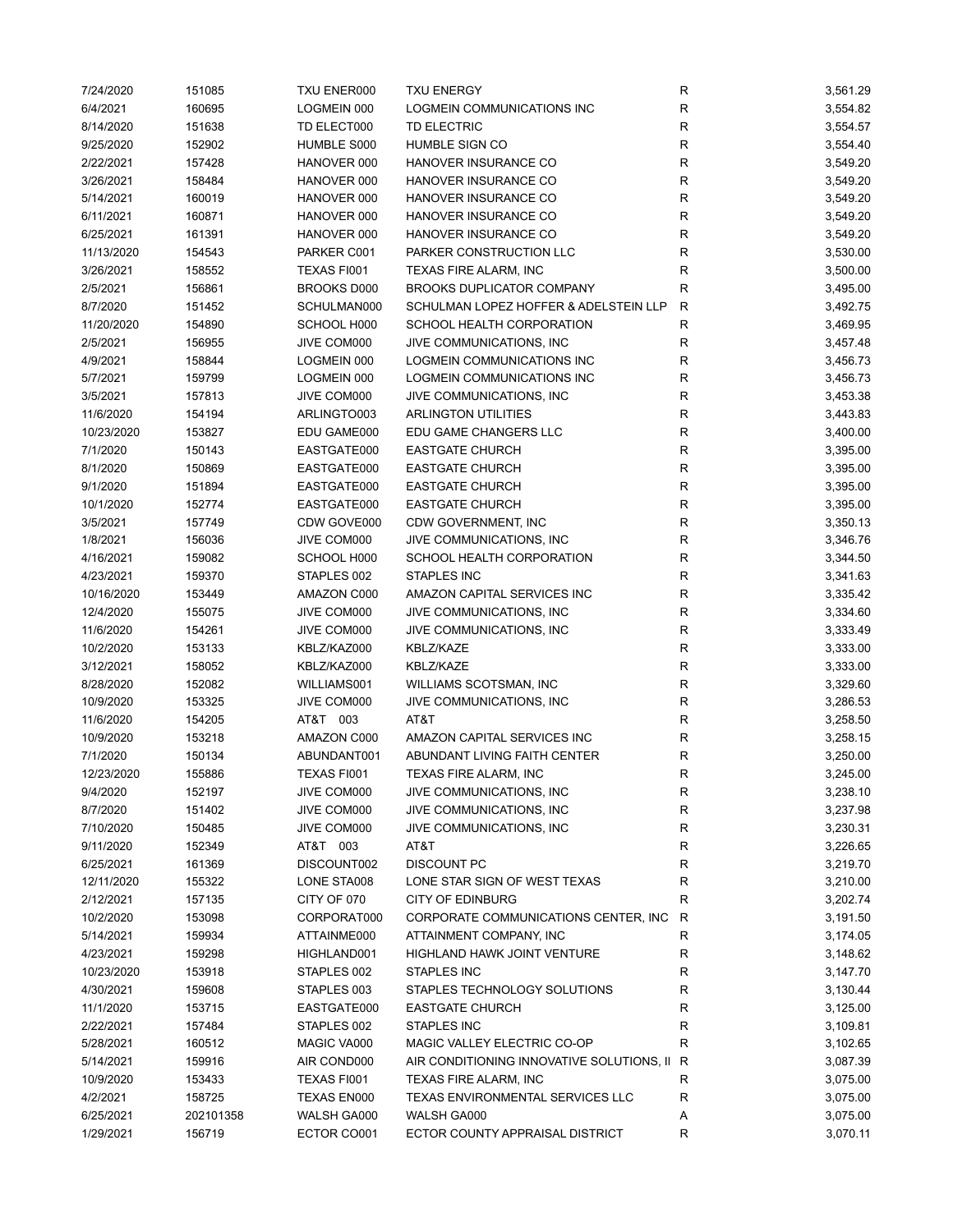| 11/13/2020 | 154469 | CORPORAT000       | CORPORATE COMMUNICATIONS CENTER, INC R |              | 3,062.38 |
|------------|--------|-------------------|----------------------------------------|--------------|----------|
| 9/18/2020  | 152559 | CDW GOVE000       | CDW GOVERNMENT, INC                    | R            | 3,055.05 |
| 2/5/2021   | 157040 | STAPLES 003       | STAPLES TECHNOLOGY SOLUTIONS           | R            | 3,037.12 |
| 8/21/2020  | 151696 | CDW GOVE000       | CDW GOVERNMENT, INC                    | R            | 3,021.80 |
| 5/7/2021   | 159782 | KLEEN AI000       | KLEEN AIR FILTER SERVICE & SALES       | R            | 3,006.57 |
| 12/4/2020  | 155056 | FLIPPEN 000       | THE FLIPPEN GROUP, LLC                 | $\mathsf R$  | 3,000.00 |
| 4/9/2021   | 158788 | BLUE LEA000       | <b>BLUE LEARNING</b>                   | $\mathsf R$  | 3,000.00 |
| 5/14/2021  | 160098 | TEXAS FI001       | TEXAS FIRE ALARM, INC                  | R            | 3,000.00 |
| 12/11/2020 | 155266 | CDW GOVE000       | CDW GOVERNMENT, INC                    | R            | 2,998.35 |
| 12/18/2020 | 155703 | STAPLES 002       | <b>STAPLES INC</b>                     | $\mathsf R$  | 2,976.70 |
|            |        |                   |                                        | $\mathsf R$  | 2,973.23 |
| 4/23/2021  | 159350 | PREFERRE000       | PREFERRED MEAL SYSTEMS, INC            |              |          |
| 7/31/2020  | 151132 | AT&T<br>003       | AT&T                                   | $\mathsf R$  | 2,964.02 |
| 8/28/2020  | 151937 | AT&T<br>003       | AT&T                                   | R            | 2,964.02 |
| 10/2/2020  | 153037 | AT&T<br>003       | AT&T                                   | R            | 2,964.02 |
| 10/30/2020 | 153960 | AT&T<br>003       | AT&T                                   | $\mathsf R$  | 2,964.02 |
| 12/4/2020  | 154969 | AT&T<br>003       | AT&T                                   | R            | 2,964.02 |
| 12/18/2020 | 155468 | AT&T<br>003       | AT&T                                   | $\mathsf R$  | 2,964.02 |
| 1/29/2021  | 156648 | 003<br>AT&T       | AT&T                                   | $\mathsf R$  | 2,964.02 |
| 3/5/2021   | 157730 | AT&T<br>003       | AT&T                                   | R            | 2,964.02 |
| 4/2/2021   | 158588 | AT&T<br>003       | AT&T                                   | R            | 2,964.02 |
| 4/30/2021  | 159460 | AT&T<br>003       | AT&T                                   | R            | 2,964.02 |
| 5/28/2021  | 160397 | AT&T<br>003       | AT&T                                   | R            | 2,964.02 |
| 6/25/2021  | 161317 | AT&T<br>003       | AT&T                                   | R            | 2,964.02 |
| 3/5/2021   | 157731 | T&TA<br>003       | AT&T                                   | $\mathsf R$  | 2,955.60 |
| 3/12/2021  | 157969 | AT&T<br>003       | AT&T                                   | R            | 2,955.60 |
| 4/9/2021   | 158774 | AT&T<br>003       | AT&T                                   | R            | 2,955.60 |
| 5/7/2021   | 159689 | AT&T<br>003       | AT&T                                   | R            | 2,955.60 |
| 6/11/2021  | 160797 | T&TA<br>003       | AT&T                                   | $\mathsf{R}$ | 2,955.60 |
|            |        | HALL PAS000       |                                        |              |          |
| 8/14/2020  | 151588 |                   | <b>HALL PASS</b>                       | R            | 2,947.50 |
| 6/25/2021  | 161480 | UPS INC 000       | UPS INC                                | R            | 2,941.94 |
| 12/4/2020  | 154960 | ARLINGTO003       | <b>ARLINGTON UTILITIES</b>             | R            | 2,935.34 |
| 4/23/2021  | 159179 | AMAZON C000       | AMAZON CAPITAL SERVICES INC            | R            | 2,926.68 |
| 6/11/2021  | 160976 | TEGRITY 000       | TEGRITY CONTRACTORS INC                | $\mathsf R$  | 2,925.66 |
| 6/11/2021  | 160942 | REPUBLIC002       | REPUBLIC SERVICES #794                 | R            | 2,919.44 |
| 10/16/2020 | 153467 | SCHULMAN000       | SCHULMAN LOPEZ HOFFER & ADELSTEIN LLP  | R            | 2,915.40 |
| 11/6/2020  | 154256 | HUMBLE S000       | HUMBLE SIGN CO                         | R            | 2,912.82 |
| 4/30/2021  | 159556 | MAGIC VA000       | MAGIC VALLEY ELECTRIC CO-OP            | R            | 2,909.11 |
| 11/13/2020 | 154530 | MCALLEN 003       | <b>MCALLEN CAREERS INSTITUTE</b>       | R            | 2,900.00 |
| 9/25/2020  | 152987 | <b>UPS</b><br>001 | <b>UPS</b>                             | R            | 2,887.93 |
| 10/16/2020 | 153468 | STAPLES 002       | <b>STAPLES INC</b>                     | R            | 2,867.26 |
| 9/4/2020   | 152168 | DRYTEC M000       | DRYTEC MOISTURE PROTECTION TECHNOLO(R  |              | 2,861.95 |
| 4/30/2021  | 159454 | AMAZON C000       | AMAZON CAPITAL SERVICES INC            | R            | 2,860.74 |
| 12/4/2020  | 155071 | JACKSON 001       | JACKSON SIGN & LIGHTING INC            | R            | 2,840.00 |
| 8/28/2020  | 151962 | CITY OF 004       | <b>CITY OF AUSTIN</b>                  | R            | 2,799.53 |
| 12/18/2020 | 155685 | REF EXPE000       | REF EXPERTS AND HVAC LLC               | R            | 2,791.75 |
| 1/29/2021  | 156683 | CITY OF 004       | <b>CITY OF AUSTIN</b>                  | R            | 2,773.57 |
| 8/28/2020  | 152035 | PREMIERE000       | PREMIERE INSTALL MOVERS, LLC           | R            | 2,768.59 |
| 2/12/2021  | 157251 | SCHOOL H000       | SCHOOL HEALTH CORPORATION              | R            | 2,758.75 |
| 1/15/2021  | 156216 | CLOVER C000       | <b>CLOVER CONSTRUCTION TX</b>          | R            | 2,750.00 |
| 7/24/2020  | 150937 | AT&T MOB000       | AT&T MOBILITY                          | R            | 2,739.41 |
|            |        |                   | ELECTRO COOLING SERVICE LLC            |              |          |
| 7/31/2020  | 151194 | ELECTRO 001       |                                        | R            | 2,716.00 |
| 10/16/2020 | 153607 | HUMBLE S000       | HUMBLE SIGN CO                         | R            | 2,713.00 |
| 9/11/2020  | 152447 | PARKER C001       | PARKER CONSTRUCTION LLC                | R            | 2,705.00 |
| 3/12/2021  | 158053 | KLEEN AI000       | KLEEN AIR FILTER SERVICE & SALES       | R            | 2,696.75 |
| 9/4/2020   | 152245 | PREFERRE000       | PREFERRED MEAL SYSTEMS, INC            | R            | 2,694.44 |
| 6/4/2021   | 160761 | THE UNIV007       | THE UNIVERSITY OF TEXAS AT AUSTIN      | R            | 2,669.00 |
| 5/21/2021  | 160355 | STAPLES 002       | STAPLES INC                            | R            | 2,663.99 |
| 10/2/2020  | 153152 | PREMIERE000       | PREMIERE INSTALL MOVERS, LLC           | R            | 2,655.84 |
| 9/4/2020   | 152157 | CORPORAT000       | CORPORATE COMMUNICATIONS CENTER, INC R |              | 2,654.19 |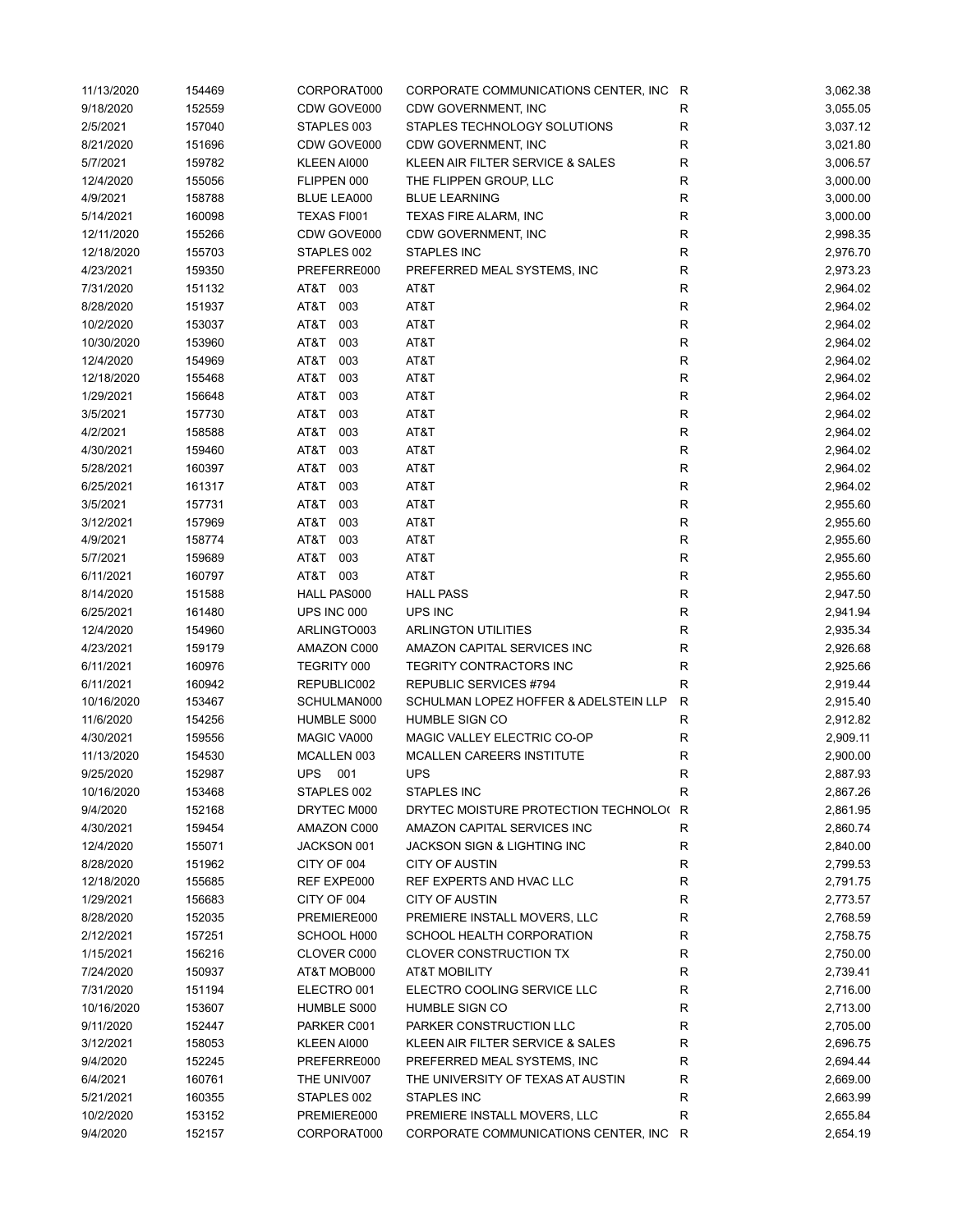| 10/23/2020 | 153824    | DRYTEC M000        | DRYTEC MOISTURE PROTECTION TECHNOLO( R    |   | 2,640.00 |
|------------|-----------|--------------------|-------------------------------------------|---|----------|
| 12/23/2020 | 155876    | SPECIALI000        | SPECIALIZED ASSESSMENT & CONSULTING, LI R |   | 2,635.00 |
| 7/17/2020  | 150621    | AMAZON C000        | AMAZON CAPITAL SERVICES INC               | R | 2,627.95 |
| 6/11/2021  | 160785    | AMARILLO009        | AMARILLO SOD POODLES                      | R | 2,625.00 |
| 2/26/2021  | 157683    | STAPLES 002        | STAPLES INC                               | R | 2,621.64 |
| 9/11/2020  | 152423    | GLOBAL 1002        | <b>GLOBAL INDUSTRIAL</b>                  | R | 2,614.62 |
| 3/19/2021  | 158189    | ASBESTOS001        | ASBESTOS INSPECTION MANAGEMENT            | R | 2,612.00 |
| 4/16/2021  | 159029    | GREAT EV000        | <b>GREAT EVENTS</b>                       | R | 2,604.58 |
| 3/19/2021  | 158317    | JOHNSON 001        | JOHNSON CONTROLS SECURITY SOLUTIONS       | R | 2,593.86 |
| 5/21/2021  | 160360    | TEXAS FI001        | TEXAS FIRE ALARM, INC                     | R | 2,575.00 |
| 2/22/2021  | 157342    | BROOKS D000        | <b>BROOKS DUPLICATOR COMPANY</b>          | R | 2,570.00 |
| 10/30/2020 | 154076    | MAGIC VA000        | MAGIC VALLEY ELECTRIC CO-OP               | R | 2,565.22 |
|            |           | STAPLES 002        | <b>STAPLES INC</b>                        |   |          |
| 11/20/2020 | 154893    |                    |                                           | R | 2,553.36 |
| 2/12/2021  | 157092    | AMAZON C000        | AMAZON CAPITAL SERVICES INC               | R | 2,542.35 |
| 10/9/2020  | 153351    | PARKER C001        | PARKER CONSTRUCTION LLC                   | R | 2,535.00 |
| 6/18/2021  | 161189    | MANGUM L000        | MANGUM LANDSCAPE, INC                     | R | 2,534.98 |
| 10/2/2020  | 153108    | EDMENTUM000        | EDMENTUM HOLDINGS INC                     | R | 2,532.80 |
| 4/2/2021   | 158615    | CITY OF 004        | <b>CITY OF AUSTIN</b>                     | R | 2,531.08 |
| 2/26/2021  | 157663    | POCKET 000         | POCKET NURSE                              | R | 2,511.64 |
| 4/16/2021  | 159010    | EAI EDUC000        | EAI EDUCATION                             | R | 2,509.32 |
| 11/6/2020  | 154269    | LETSGOLE000        | LETSGOLEARN INC                           | R | 2,500.00 |
| 12/4/2020  | 154996    | CAMPOS C000        | CAMPOS CONSTRUCTION                       | R | 2,500.00 |
| 12/18/2020 | 155592    | ELECTRO 001        | ELECTRO COOLING SERVICE LLC               | R | 2,500.00 |
| 4/16/2021  | 159090    | STRIVVEN000        | STRIVVEN MEDIA LLC                        | R | 2,500.00 |
| 6/18/2021  | 161146    | EL PASO 001        | EL PASO ELECTRIC                          | R | 2,494.90 |
| 4/9/2021   | 158894    | SCHULMAN000        | SCHULMAN LOPEZ HOFFER & ADELSTEIN LLP     | R | 2,489.38 |
| 5/7/2021   | 159703    | <b>BRIGHT T000</b> | <b>BRIGHT THINKER INC</b>                 | R | 2,488.50 |
| 1/22/2021  | 156512    | DRYTEC M000        | DRYTEC MOISTURE PROTECTION TECHNOLO(R     |   | 2,481.67 |
| 5/28/2021  | 160477    | EDMENTUM000        | <b>EDMENTUM INC</b>                       | R | 2,475.00 |
| 8/21/2020  | 151749    | ECS SOUT000        | <b>ECS SOUTHWEST LLP</b>                  | R | 2,469.00 |
| 3/12/2021  | 158095    | STAPLES 002        | <b>STAPLES INC</b>                        | R | 2,462.15 |
| 2/12/2021  | 157268    | TEXAS FI001        | TEXAS FIRE ALARM, INC                     | R | 2,455.00 |
| 7/10/2020  | 150452    | DENIRO C000        | DENIRO CONSULTING LLC                     | R | 2,450.00 |
| 12/18/2020 | 155628    | JIVE COM000        | JIVE COMMUNICATIONS, INC                  | R | 2,444.93 |
| 10/2/2020  | 153055    | BROWNSVI004        | BROWNSVILLE PUBLIC UTILITIES BOARD        | R | 2,441.55 |
| 5/28/2021  | 160472    | DISCOUNT002        | <b>DISCOUNT PC</b>                        | R | 2,439.75 |
|            |           |                    | AIR CONDITIONING INNOVATIVE SOLUTIONS, II |   |          |
| 6/25/2021  | 161308    | AIR COND000        |                                           | R | 2,439.59 |
| 4/23/2021  | 159323    | LOGMEIN 000        | LOGMEIN COMMUNICATIONS INC                | R | 2,439.27 |
| 1/22/2021  | 156545    | JIVE COM000        | JIVE COMMUNICATIONS, INC                  | R | 2,439.20 |
| 8/14/2020  | 151648    | WALSH GA000        | WALSH GALLEGOS TREVINO RUSSO & KYLE P     | R | 2,431.00 |
| 5/21/2021  | 160307    | HIDELL A000        | HIDELL AND ASSOCIATES ARCHITECTS INC      | R | 2,429.00 |
| 3/19/2021  | 158309    | JIVE COM000        | JIVE COMMUNICATIONS, INC                  | R | 2,426.72 |
| 2/22/2021  | 157438    | JIVE COM000        | JIVE COMMUNICATIONS, INC                  | R | 2,426.54 |
| 6/18/2021  | 161184    | LOGMEIN 000        | LOGMEIN COMMUNICATIONS INC                | R | 2,419.46 |
| 5/21/2021  | 160322    | LOGMEIN 000        | LOGMEIN COMMUNICATIONS INC                | R | 2,419.40 |
| 1/8/2021   | 156023    | ELECTRO 001        | ELECTRO COOLING SERVICE LLC               | R | 2,417.50 |
| 4/9/2021   | 158921    | THE BACH000        | THE BACH COMPANY                          | R | 2,415.00 |
| 11/20/2020 | 154686    | JIVE COM000        | JIVE COMMUNICATIONS, INC                  | R | 2,413.19 |
| 9/25/2020  | 152850    | CITY OF 004        | <b>CITY OF AUSTIN</b>                     | R | 2,406.56 |
| 5/21/2021  | 160373    | TXU ENER000        | <b>TXU ENERGY</b>                         | R | 2,396.75 |
| 8/7/2020   | 151380    | ECS SOUT000        | <b>ECS SOUTHWEST LLP</b>                  | R | 2,391.25 |
| 8/28/2020  | 152025    | MOBILE M000        | MOBILE MODULAR MANAGEMENT CORP            | R | 2,378.40 |
| 3/26/2021  | 158505    | MOBILE M000        | MOBILE MODULAR MANAGEMENT CORP            | R | 2,378.40 |
| 5/7/2021   | 159753    | ELECTRO 001        | ELECTRO COOLING SERVICE LLC               | R | 2,371.00 |
| 3/12/2021  | 158064    | PARKER C001        | PARKER CONSTRUCTION LLC                   | R | 2,365.00 |
| 8/7/2020   | 202100047 | HIDELL A000        | HIDELL A000                               | А | 2,356.08 |
| 11/6/2020  | 154247    | ELECTRO 001        | ELECTRO COOLING SERVICE LLC               | R | 2,335.00 |
| 7/31/2020  | 151260    | TEXAS FI001        | TEXAS FIRE ALARM, INC                     | R | 2,330.00 |
| 9/11/2020  | 152508    | WM CORPO000        | WM CORPORATE SERVICES INC                 | R | 2,324.86 |
|            |           |                    |                                           |   |          |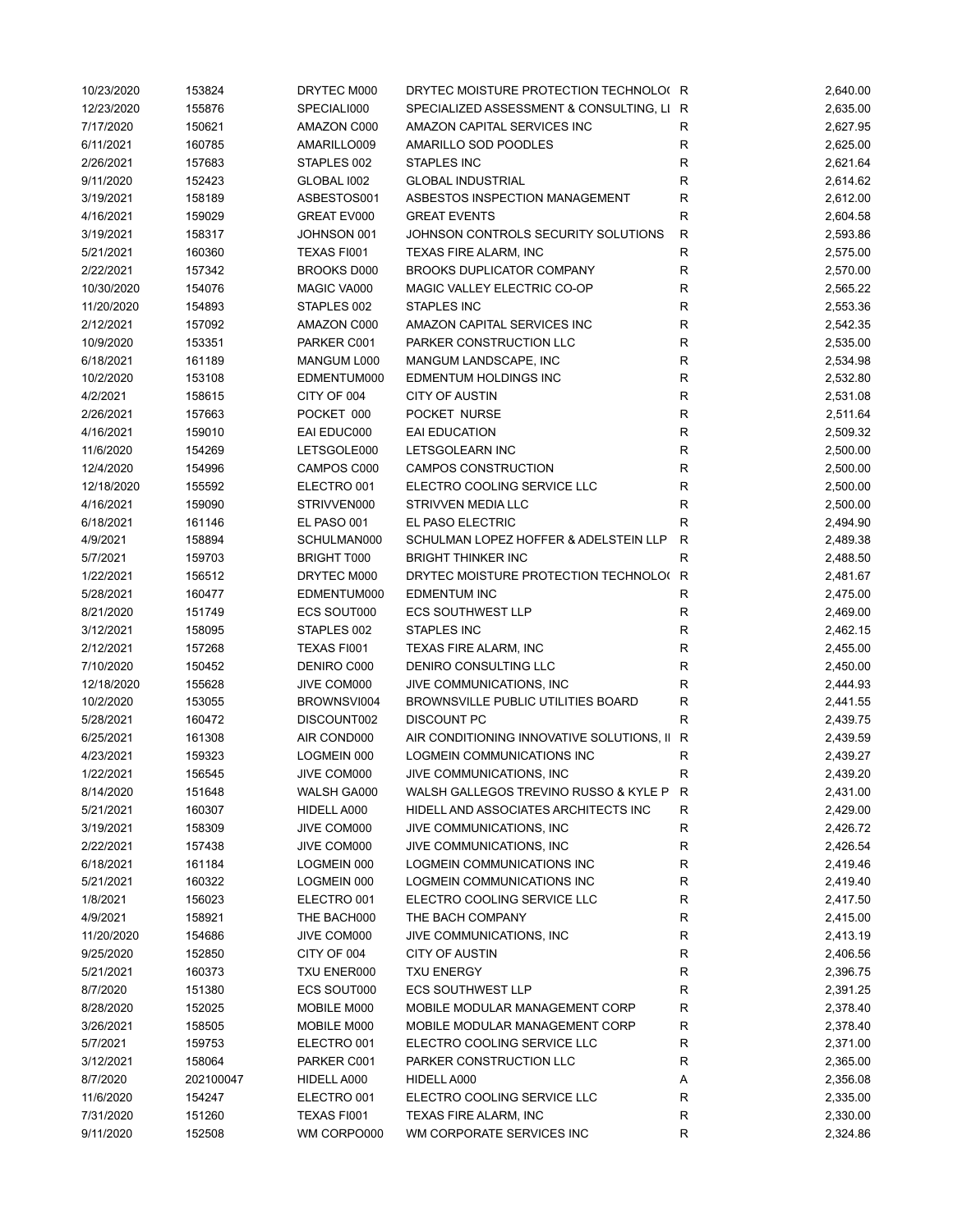| 10/23/2020 | 153862    | JIVE COM000 | JIVE COMMUNICATIONS, INC                  | R           | 2,301.80 |
|------------|-----------|-------------|-------------------------------------------|-------------|----------|
| 12/18/2020 | 155693    | ROI TELE000 | ROI TELEPHONY LLC                         | R           | 2,300.06 |
| 4/30/2021  | 159600    | ROI TELE000 | ROI TELEPHONY LLC                         | R           | 2,300.03 |
| 10/2/2020  | 153115    | ELECTRO 001 | ELECTRO COOLING SERVICE LLC               | R           | 2,300.00 |
| 3/19/2021  | 158332    | OLYMPUS 000 | OLYMPUS ELECTRIC & AIR INC                | $\mathsf R$ | 2,300.00 |
| 12/11/2020 | 155370    | STAPLES 002 | <b>STAPLES INC</b>                        | R           | 2,297.52 |
| 6/18/2021  | 161096    | ATTAINME000 | ATTAINMENT COMPANY, INC                   | R           | 2,278.29 |
| 10/23/2020 | 153863    | JOHNSON 001 | JOHNSON CONTROLS SECURITY SOLUTIONS       | R           | 2,275.00 |
| 6/25/2021  | 161345    | CITY OF 004 | <b>CITY OF AUSTIN</b>                     | R           | 2,272.86 |
| 12/1/2020  | 154945    | MAGIC VA000 | MAGIC VALLEY ELECTRIC CO-OP               | R           | 2,271.25 |
| 7/10/2020  | 150583    | TRS FACI000 | TRS FACILITY SERVICES LLC                 | R           | 2,270.00 |
| 5/14/2021  | 160091    | STAPLES 003 | STAPLES TECHNOLOGY SOLUTIONS              | R           | 2,264.90 |
| 7/24/2020  | 151023    | JIVE COM000 | JIVE COMMUNICATIONS, INC                  | R           | 2,260.49 |
| 10/2/2020  | 153006    | AMAZON C000 | AMAZON CAPITAL SERVICES INC               | R           | 2,259.31 |
| 6/25/2021  | 202101340 | EP REMOD000 | EP REMOD000                               | Α           | 2,250.00 |
| 9/18/2020  | 152648    | JIVE COM000 | JIVE COMMUNICATIONS, INC                  | R           | 2,246.99 |
| 10/23/2020 | 153826    | E-THERAP001 | E-THERAPY LLC                             | R           | 2,245.00 |
| 10/2/2020  | 153189    | TRS FACI000 | TRS FACILITY SERVICES LLC                 | R           | 2,233.00 |
| 5/14/2021  | 159986    | DTK FACI001 | DTK FACILITY SERVICES LLC - SUPPLIES      | R           | 2,232.58 |
| 3/26/2021  | 158410    | AMAZON C000 | AMAZON CAPITAL SERVICES INC               | R           | 2,223.01 |
| 8/7/2020   | 151372    | CORPORAT000 | CORPORATE COMMUNICATIONS CENTER, INC.     | R           | 2,219.41 |
|            |           | STAPLES 003 |                                           |             |          |
| 9/18/2020  | 152711    |             | STAPLES TECHNOLOGY SOLUTIONS              | R           | 2,200.85 |
| 12/23/2020 | 155827    | CITY OF 004 | <b>CITY OF AUSTIN</b>                     | R           | 2,200.79 |
| 3/5/2021   | 202100588 | CITY OF 011 | CITY OF 011                               | Α           | 2,199.01 |
| 11/13/2020 | 154582    | SCHOOL H000 | SCHOOL HEALTH CORPORATION                 | R           | 2,197.05 |
| 1/8/2021   | 155983    | AT&T 003    | AT&T                                      | R           | 2,183.33 |
| 10/9/2020  | 153250    | AT&T 003    | AT&T                                      | R           | 2,174.70 |
| 12/11/2020 | 155229    | A.I.M. 000  | A.I.M.                                    | R           | 2,170.00 |
| 5/28/2021  | 160513    | MANGUM L000 | MANGUM LANDSCAPE, INC                     | R           | 2,170.00 |
| 10/2/2020  | 153134    | KLEEN AI000 | KLEEN AIR FILTER SERVICE & SALES          | R           | 2,169.82 |
| 8/28/2020  | 152056    | STEWART 001 | THE STEWART ORGANIZATION, INC.            | R           | 2,165.55 |
| 12/11/2020 | 155260    | ATCO SVC000 | <b>ATCO SVC</b>                           | R           | 2,158.58 |
| 2/22/2021  | 157316    | AMAZON C000 | AMAZON CAPITAL SERVICES INC               | R           | 2,148.25 |
| 1/15/2021  | 156298    | SCHULMAN000 | SCHULMAN LOPEZ HOFFER & ADELSTEIN LLP     | R           | 2,145.03 |
| 7/31/2020  | 151145    | BROWNSVI004 | <b>BROWNSVILLE PUBLIC UTILITIES BOARD</b> | R           | 2,142.50 |
| 8/7/2020   | 151348    | CONSTELL001 | <b>CONSTELLATION NEWENERGY INC</b>        | R           | 2,136.28 |
| 3/26/2021  | 158497    | MAGIC VA000 | MAGIC VALLEY ELECTRIC CO-OP               | R           | 2,125.13 |
| 2/5/2021   | 157060    | TIME WAR004 | TIME WARNER CABLE                         | $\mathsf R$ | 2,119.58 |
| 5/7/2021   | 159809    | MICHAEL'002 | MICHAEL'S KEYS, INC                       | R           | 2,112.26 |
| 12/23/2020 | 155856    | KLEEN AI000 | KLEEN AIR FILTER SERVICE & SALES          | R           | 2,102.63 |
| 7/10/2020  | 150510    | PFLUGERV000 | PFLUGERVILLE CEDARS CENTER, LLC           | R           | 2,100.14 |
| 7/1/2020   | 150142    | EARLY MU000 | EARLY MUNICIPAL DEVELOPMENT DISTRICT      | R           | 2,100.00 |
| 8/1/2020   | 150868    | EARLY MU000 | EARLY MUNICIPAL DEVELOPMENT DISTRICT      | R           | 2,100.00 |
| 9/1/2020   | 151893    | EARLY MU000 | EARLY MUNICIPAL DEVELOPMENT DISTRICT      | R           | 2,100.00 |
| 10/1/2020  | 152773    | EARLY MU000 | EARLY MUNICIPAL DEVELOPMENT DISTRICT      | R           | 2,100.00 |
| 11/1/2020  | 153714    | EARLY MU000 | EARLY MUNICIPAL DEVELOPMENT DISTRICT      | R           | 2,100.00 |
| 12/1/2020  | 154649    | EARLY MU000 | EARLY MUNICIPAL DEVELOPMENT DISTRICT      | R           | 2,100.00 |
| 1/1/2021   | 155757    | EARLY MU000 | EARLY MUNICIPAL DEVELOPMENT DISTRICT      | R           | 2,100.00 |
| 2/1/2021   | 156377    | EARLY MU000 | EARLY MUNICIPAL DEVELOPMENT DISTRICT      | R           | 2,100.00 |
| 3/1/2021   | 157536    | EARLY MU000 | EARLY MUNICIPAL DEVELOPMENT DISTRICT      | R           | 2,100.00 |
| 3/12/2021  | 157954    | ADVANTAG010 | ADVANTAGE ROOFING COMPANY                 | R           | 2,100.00 |
| 4/1/2021   |           | EARLY MU000 | EARLY MUNICIPAL DEVELOPMENT DISTRICT      | R           | 2,100.00 |
|            | 158148    |             |                                           |             |          |
| 5/1/2021   | 159143    | EARLY MU000 | EARLY MUNICIPAL DEVELOPMENT DISTRICT      | R           | 2,100.00 |
| 6/1/2021   | 160156    | EARLY MU000 | EARLY MUNICIPAL DEVELOPMENT DISTRICT      | R           | 2,100.00 |
| 2/22/2021  | 157431    | HONORS G000 | <b>HONORS GRADUATION</b>                  | R           | 2,096.43 |
| 6/18/2021  | 161142    | E-THERAP001 | E-THERAPY LLC                             | R           | 2,093.17 |
| 2/22/2021  | 157395    | CROSSROA001 | CROSSROADS FELLOWSHIP GLOBAL INC          | R           | 2,085.60 |
| 6/18/2021  | 161148    | ENTERPRI004 | <b>ENTERPRISE RENT-A-CAR</b>              | R           | 2,084.04 |
| 6/4/2021   | 160610    | AMAZON C000 | AMAZON CAPITAL SERVICES INC               | R           | 2,083.02 |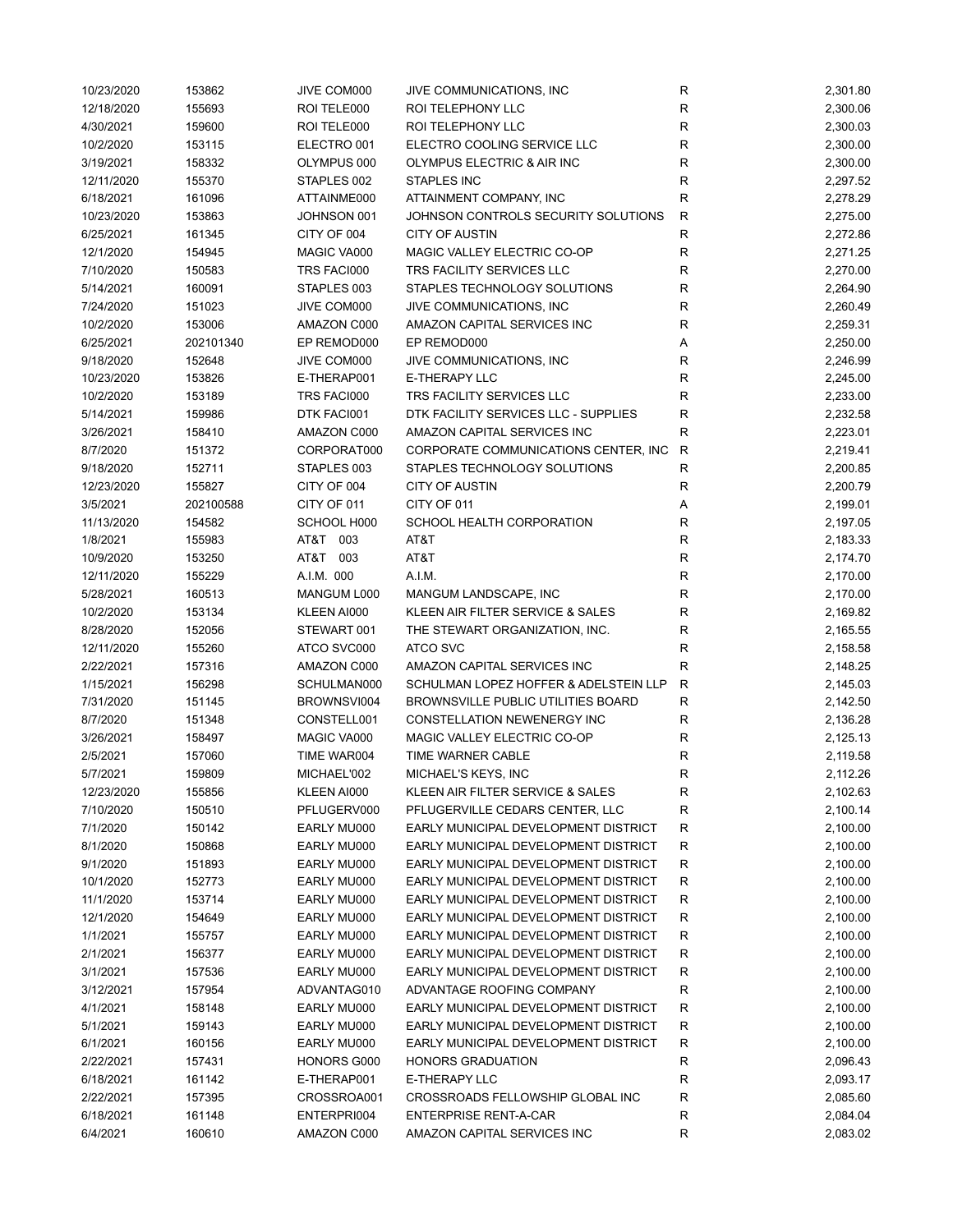| 9/11/2020  | 152509    | ZAMORABE000        | <b>ABEL ZAMORA</b>                        | R           | 2,075.00 |
|------------|-----------|--------------------|-------------------------------------------|-------------|----------|
| 7/17/2020  | 150752    | INTEG 000          | <b>INTEG</b>                              | R           | 2,071.43 |
| 9/25/2020  | 152880    | ELECTRO 001        | ELECTRO COOLING SERVICE LLC               | R           | 2,047.50 |
| 2/26/2021  | 157642    | MAGIC VA000        | MAGIC VALLEY ELECTRIC CO-OP               | R           | 2,044.60 |
| 8/14/2020  | 151653    | WM CORPO000        | WM CORPORATE SERVICES INC                 | R           | 2,038.28 |
| 9/4/2020   | 152096    | AMAZON C000        | AMAZON CAPITAL SERVICES INC               | R           | 2,036.86 |
| 8/1/2020   | 150872    | EMB TEXA002        | EMB TEXAS VENTURES, LLC                   | R           | 2,032.50 |
| 10/1/2020  | 152776    | EMB TEXA000        | EMB TEXAS VENTURE, LLC                    | R           | 2,032.50 |
| 11/1/2020  | 153717    | EMB TEXA000        | EMB TEXAS VENTURE, LLC                    | R           | 2,032.50 |
| 12/1/2020  | 154652    | EMB TEXA000        | EMB TEXAS VENTURE, LLC                    | R           | 2,032.50 |
| 1/1/2021   | 155760    | EMB TEXA000        | EMB TEXAS VENTURE, LLC                    | R           | 2,032.50 |
|            |           |                    |                                           | R           |          |
| 12/18/2020 | 155553    | CITY OF 100        | <b>CITY OF GRANBURY</b>                   |             | 2,026.01 |
| 1/29/2021  | 156716    | E-THERAP001        | E-THERAPY LLC                             | R           | 2,021.25 |
| 10/16/2020 | 153694    | WM CORPO000        | WM CORPORATE SERVICES INC                 | R           | 2,018.46 |
| 9/11/2020  | 152478    | SCHULMAN000        | SCHULMAN LOPEZ HOFFER & ADELSTEIN LLP     | R           | 2,016.88 |
| 10/30/2020 | 153984    | BROWNSVI004        | <b>BROWNSVILLE PUBLIC UTILITIES BOARD</b> | R           | 2,009.34 |
| 11/6/2020  | 154265    | JOHNSON 001        | JOHNSON CONTROLS SECURITY SOLUTIONS       | $\mathsf R$ | 2,007.50 |
| 2/5/2021   | 156928    | FALLBROO000        | <b>FALLBROOK BAPTIST CHURCH</b>           | R           | 2,007.36 |
| 8/21/2020  | 151781    | JIVE COM000        | JIVE COMMUNICATIONS, INC                  | R           | 2,005.52 |
| 2/12/2021  | 157305    | PRECISIO003        | PRECISION FLOW ENGINEERING LLC            | R           | 2,000.00 |
| 5/28/2021  | 160389    | AIR CRAF000        | AIR CRAFT INC                             | R           | 2,000.00 |
| 7/17/2020  | 150852    | WM CORPO000        | WM CORPORATE SERVICES INC                 | R           | 1,995.01 |
| 7/10/2020  | 150457    | ECS SOUT000        | <b>ECS SOUTHWEST LLP</b>                  | R           | 1,993.75 |
| 1/29/2021  | 156715    | DTK FACI001        | DTK FACILITY SERVICES LLC - SUPPLIES      | R           | 1,976.69 |
| 2/22/2021  | 157485    | STAPLES 003        | STAPLES TECHNOLOGY SOLUTIONS              | R           | 1,971.00 |
| 3/12/2021  | 158036    | GOOGLE L000        | GOOGLE LLC                                | R           | 1,963.74 |
| 7/10/2020  | 150456    | DUVALL E000        | <b>DUVALL ELECTRIC</b>                    | R           | 1,960.00 |
| 6/11/2021  | 160782    | AIR CRAF000        | AIR CRAFT INC                             | R           | 1,958.00 |
| 11/20/2020 | 154837    | GILL LIN000        | <b>LINDA GILL</b>                         | R           | 1,950.00 |
| 9/18/2020  | 152670    | <b>N2Y LLC 000</b> | N <sub>2</sub> Y LLC                      | R           | 1,933.31 |
|            |           |                    | TEXAS FIRE ALARM, INC                     |             |          |
| 7/10/2020  | 150572    | TEXAS FI001        |                                           | R           | 1,930.00 |
| 11/13/2020 | 154458    | CITY OF 100        | <b>CITY OF GRANBURY</b>                   | R           | 1,922.20 |
| 5/7/2021   | 159727    | COLLEGE 002        | THE COLLEGE BOARD                         | R           | 1,911.00 |
| 9/4/2020   | 152095    | AIR CRAF000        | AIR CRAFT INC                             | R           | 1,903.04 |
| 3/5/2021   | 157761    | CITY OF 004        | <b>CITY OF AUSTIN</b>                     | R           | 1,895.19 |
| 2/5/2021   | 156831    | AMAZON C000        | AMAZON CAPITAL SERVICES INC               | R           | 1,893.52 |
| 10/23/2020 | 153788    | CITY OF 004        | <b>CITY OF AUSTIN</b>                     | R           | 1,881.58 |
| 11/20/2020 | 154874    | OLYMPUS 000        | OLYMPUS ELECTRIC & AIR INC                | R           | 1,880.00 |
| 11/20/2020 | 154921    | CITY OF 004        | <b>CITY OF AUSTIN</b>                     | R           | 1,879.96 |
| 5/21/2021  | 160351    | SCHOOLMA001        | <b>SCHOOLMATE</b>                         | R           | 1,867.50 |
| 12/18/2020 | 155717    | TEXAS FI001        | <b>TEXAS FIRE ALARM, INC</b>              | R           | 1,865.00 |
| 6/25/2021  | 161406    | JOHNSON 001        | JOHNSON CONTROLS SECURITY SOLUTIONS       | R           | 1,859.04 |
| 8/28/2020  | 151950    | BROWNSVI004        | BROWNSVILLE PUBLIC UTILITIES BOARD        | R           | 1,857.38 |
| 9/25/2020  | 152824    | AT&T LON000        | AT&T LONG DISTANCE                        | R           | 1,852.95 |
| 12/23/2020 | 155857    | KLEEN AI000        | KLEEN AIR FILTER SERVICE & SALES          | R           | 1,850.63 |
| 6/4/2021   | 202101163 | EP REMOD000        | EP REMOD000                               | А           | 1,850.00 |
| 7/10/2020  | 150434    | CONSTELL001        | CONSTELLATION NEWENERGY INC               | R           | 1,848.74 |
| 12/4/2020  | 154993    | BROWNSVI004        | <b>BROWNSVILLE PUBLIC UTILITIES BOARD</b> | R           | 1,840.10 |
| 2/22/2021  | 157401    | E-THERAP001        | E-THERAPY LLC                             | R           | 1,839.00 |
| 6/18/2021  | 161202    | PEARSON 004        | PEARSON CLINICAL ASSESSMENT               | R           | 1,831.79 |
| 1/8/2021   | 156117    | STAPLES 003        | STAPLES TECHNOLOGY SOLUTIONS              | R           | 1,826.92 |
| 7/31/2020  | 151239    | PREFERRE000        | PREFERRED MEAL SYSTEMS, INC               | R           | 1,813.88 |
|            |           |                    |                                           |             |          |
| 12/23/2020 | 155816    | BROWNSVI004        | BROWNSVILLE PUBLIC UTILITIES BOARD        | R           | 1,813.73 |
| 9/11/2020  | 152484    | STAPLES 003        | STAPLES TECHNOLOGY SOLUTIONS              | R           | 1,804.78 |
| 5/21/2021  | 160308    | HOME DEP000        | HOME DEPOT                                | R           | 1,801.49 |
| 6/11/2021  | 202101263 | SPECIALI000        | SPECIALI000                               | А           | 1,801.25 |
| 1/5/2021   | 155960    | MANGUM L000        | MANGUM LANDSCAPE, INC                     | R           | 1,800.00 |
| 8/7/2020   | 151282    | ASBESTOS001        | ASBESTOS INSPECTION MANAGEMENT            | R           | 1,796.00 |
| 8/7/2020   | 151459    | STAPLES 002        | STAPLES INC                               | R           | 1,788.94 |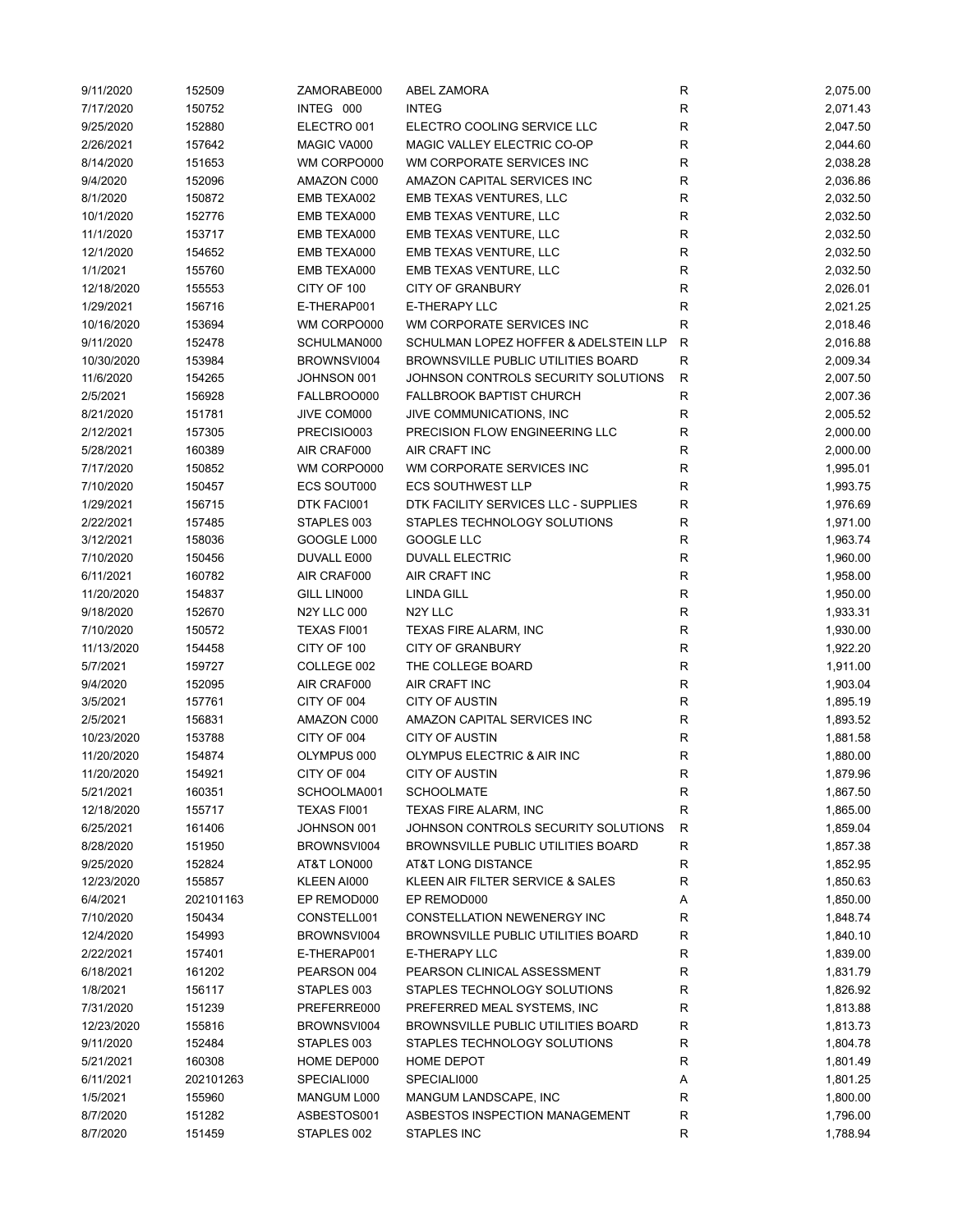| 6/11/2021  | 161045    | WM CORPO000        | WM CORPORATE SERVICES INC                 | R | 1,788.42 |
|------------|-----------|--------------------|-------------------------------------------|---|----------|
| 10/2/2020  | 153176    | SUPERIOR007        | SUPERIOR SIGN AND LIGHTING                | R | 1,786.00 |
| 4/2/2021   | 158715    | SCHOOL H000        | SCHOOL HEALTH CORPORATION                 | R | 1,785.45 |
| 5/28/2021  | 160435    | CITY OF 004        | <b>CITY OF AUSTIN</b>                     | R | 1,784.62 |
| 9/18/2020  | 152719    | TEXAS FI001        | <b>TEXAS FIRE ALARM, INC</b>              | R | 1,784.00 |
| 4/16/2021  | 159125    | WM CORPO000        | WM CORPORATE SERVICES INC                 | R | 1,782.67 |
| 11/13/2020 | 154371    | AMAZON C000        | AMAZON CAPITAL SERVICES INC               | R | 1,781.84 |
| 4/2/2021   | 158602    | BROWNSVI004        | <b>BROWNSVILLE PUBLIC UTILITIES BOARD</b> | R | 1,781.29 |
| 7/24/2020  | 151069    | STAPLES 002        | STAPLES INC                               | R | 1,780.57 |
| 5/14/2021  | 160135    | WM CORPO000        | WM CORPORATE SERVICES INC                 | R | 1,775.75 |
| 7/24/2020  | 150932    | ASBESTOS001        | ASBESTOS INSPECTION MANAGEMENT            | R | 1,775.00 |
| 5/21/2021  | 160352    | SCHULMAN000        | SCHULMAN LOPEZ HOFFER & ADELSTEIN LLP     | R | 1,766.25 |
|            |           |                    |                                           |   |          |
| 3/19/2021  | 158404    | WM CORPO000        | WM CORPORATE SERVICES INC                 | R | 1,761.25 |
| 9/11/2020  | 152458    | REF EXPE000        | REF EXPERTS AND HVAC LLC                  | R | 1,754.83 |
| 6/18/2021  | 161054    | ABUNDANT001        | ABUNDANT LIVING FAITH CENTER              | R | 1,750.00 |
| 12/30/2020 | 155932    | MAGIC VA000        | MAGIC VALLEY ELECTRIC CO-OP               | R | 1,749.42 |
| 5/14/2021  | 159917    | AMAZON C000        | AMAZON CAPITAL SERVICES INC               | R | 1,736.54 |
| 5/28/2021  | 160414    | BROWNSVI004        | <b>BROWNSVILLE PUBLIC UTILITIES BOARD</b> | R | 1,733.03 |
| 12/11/2020 | 155309    | HOME DEP000        | <b>HOME DEPOT</b>                         | R | 1,728.74 |
| 9/18/2020  | 152520    | AMAZON C000        | AMAZON CAPITAL SERVICES INC               | R | 1,722.47 |
| 6/25/2021  | 161337    | BROWNSVI004        | <b>BROWNSVILLE PUBLIC UTILITIES BOARD</b> | R | 1,718.47 |
| 6/4/2021   | 202101202 | ROSEBDAN000        | ROSEBDAN000                               | А | 1,717.88 |
| 5/28/2021  | 160487    | EXCLUSIV000        | <b>EXCLUSIVELY EXPO</b>                   | R | 1,717.00 |
| 4/30/2021  | 202100876 | ROBINCOU000        | ROBINCOU000                               | Α | 1,705.49 |
| 11/13/2020 | 154495    | FAMILY F000        | FAMILY FAITH CHURCH - HUNTSVILLE          | R | 1,705.27 |
| 2/26/2021  | 157671    | RIVERSID002        | <b>RIVERSIDE INSIGHTS</b>                 | R | 1,705.00 |
| 6/4/2021   | 202101204 | SPECIALI000        | SPECIALI000                               | Α | 1,697.50 |
| 7/1/2020   | 150159    | MMC OWNE000        | MMC OWNERS ASSOCIATION                    | R | 1,696.60 |
| 8/1/2020   | 150885    | MMC OWNE000        | MMC OWNERS ASSOCIATION                    | R | 1,696.60 |
| 9/1/2020   | 151910    | MMC OWNE000        | MMC OWNERS ASSOCIATION                    | R | 1,696.60 |
| 10/1/2020  | 152790    | MMC OWNE000        | MMC OWNERS ASSOCIATION                    | R | 1,696.60 |
| 11/1/2020  | 153731    | MMC OWNE000        | MMC OWNERS ASSOCIATION                    | R | 1,696.60 |
|            |           |                    |                                           |   |          |
| 12/1/2020  | 154665    | MMC OWNE000        | MMC OWNERS ASSOCIATION                    | R | 1,696.60 |
| 1/1/2021   | 155773    | MMC OWNE000        | MMC OWNERS ASSOCIATION                    | R | 1,696.60 |
| 2/1/2021   | 156392    | MMC OWNE000        | MMC OWNERS ASSOCIATION                    | R | 1,696.60 |
| 3/1/2021   | 157551    | MMC OWNE000        | MMC OWNERS ASSOCIATION                    | R | 1,696.60 |
| 4/1/2021   | 158163    | MMC OWNE000        | MMC OWNERS ASSOCIATION                    | R | 1,696.60 |
| 5/1/2021   | 159158    | MMC OWNE000        | MMC OWNERS ASSOCIATION                    | R | 1,696.60 |
| 6/1/2021   | 160171    | MMC OWNE000        | MMC OWNERS ASSOCIATION                    | R | 1,696.60 |
| 2/26/2021  | 157593    | BROWNSVI004        | <b>BROWNSVILLE PUBLIC UTILITIES BOARD</b> | R | 1,694.22 |
| 4/9/2021   | 158760    | AMAZON C000        | AMAZON CAPITAL SERVICES INC               | R | 1,691.65 |
| 1/29/2021  | 156747    | MAGIC VA000        | MAGIC VALLEY ELECTRIC CO-OP               | R | 1,690.51 |
| 5/28/2021  | 160457    | CITY OF 110        | <b>CITY OF HOUSTON</b>                    | R | 1,689.32 |
| 11/13/2020 | 154400    | ASBESTOS001        | ASBESTOS INSPECTION MANAGEMENT            | R | 1,688.00 |
| 1/15/2021  | 156337    | WM CORPO000        | WM CORPORATE SERVICES INC                 | R | 1,687.92 |
| 9/25/2020  | 202100135 | CITY OF 085        | CITY OF 085                               | А | 1,680.65 |
| 5/14/2021  | 159943    | CDW GOVE000        | CDW GOVERNMENT, INC                       | R | 1,677.45 |
| 9/11/2020  | 152502    | UPS<br>001         | <b>UPS</b>                                | R | 1,675.87 |
| 8/14/2020  | 151635    | STAPLES 003        | STAPLES TECHNOLOGY SOLUTIONS              | R | 1,668.38 |
| 4/9/2021   | 202100725 | SPECIALI000        | SPECIALI000                               | Α | 1,666.25 |
| 12/4/2020  | 155139    | SPECIALI000        | SPECIALIZED ASSESSMENT & CONSULTING, LI   | R | 1,656.25 |
| 10/2/2020  | 153179    | TEXAS FI001        | TEXAS FIRE ALARM, INC                     | R | 1,653.00 |
| 8/7/2020   | 151307    | BRACKETT000        | <b>BRACKETT &amp; ELLIS</b>               | R | 1,650.53 |
|            |           |                    |                                           |   |          |
| 12/4/2020  | 202100330 | EP REMOD000        | EP REMOD000                               | А | 1,650.00 |
| 6/25/2021  | 202101342 | GAYLE LY000        | GAYLE LY000                               | А | 1,648.75 |
| 3/5/2021   | 202100584 | <b>BELL TAN000</b> | <b>BELL TAN000</b>                        | А | 1,640.80 |
| 11/13/2020 | 154594    | TEXAS EN000        | TEXAS ENVIRONMENTAL SERVICES LLC          | R | 1,640.00 |
| 1/8/2021   | 156029    | GAYLE LY000        | GAYLE LYON TVI/COMS INC                   | R | 1,622.50 |
| 9/25/2020  | 152884    | ENTERPRI004        | <b>ENTERPRISE RENT-A-CAR</b>              | R | 1,618.73 |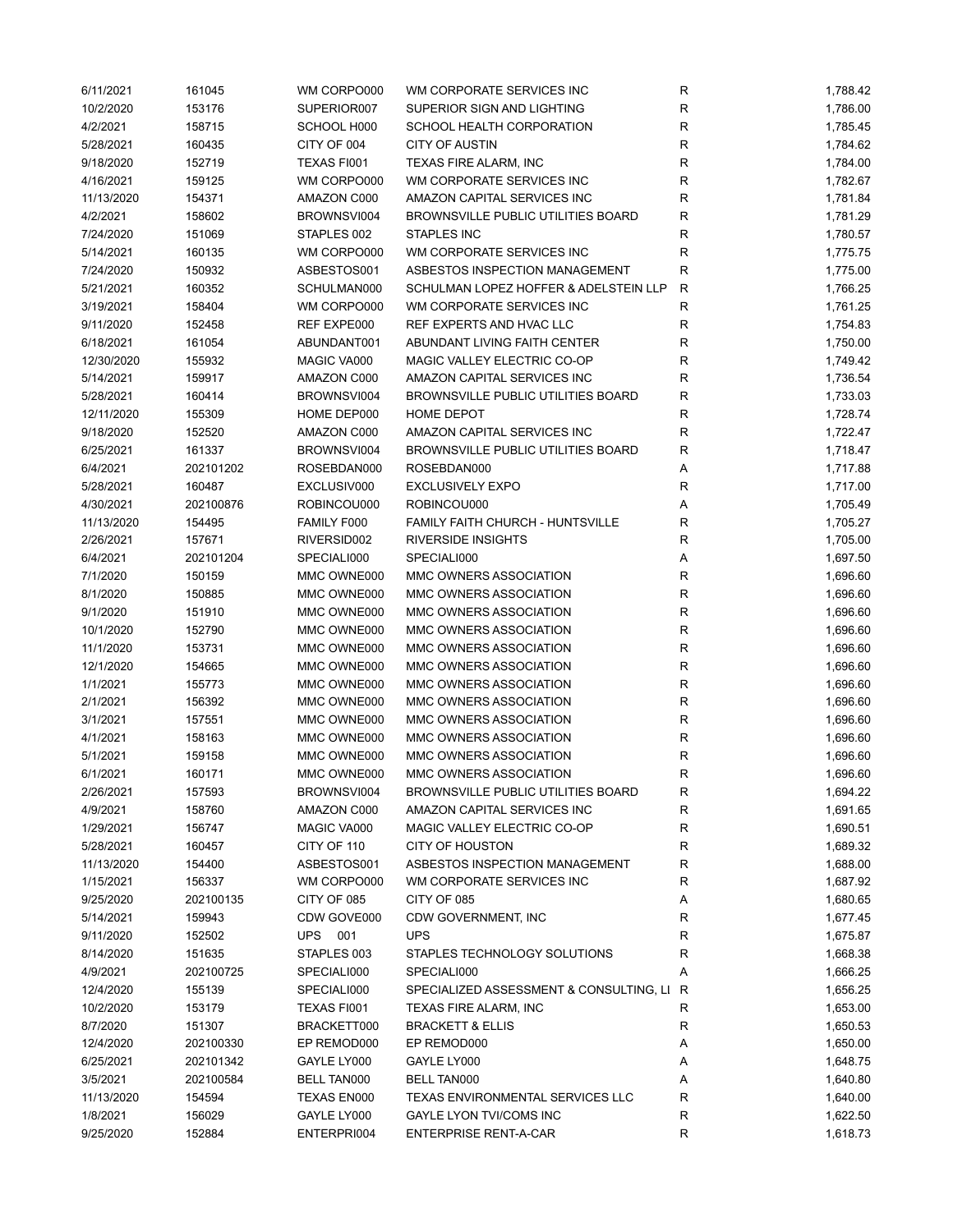| 8/7/2020   | 151377    | DTK FACI000       | DTK FACILITY SERVICES LLC - SERVICES      | R | 1,614.92 |
|------------|-----------|-------------------|-------------------------------------------|---|----------|
| 11/6/2020  | 154240    | E-THERAP001       | <b>E-THERAPY LLC</b>                      | R | 1,604.17 |
| 2/26/2021  | 157619    | DTK FACI001       | DTK FACILITY SERVICES LLC - SUPPLIES      | R | 1,603.96 |
| 1/29/2021  | 156668    | BROWNSVI004       | BROWNSVILLE PUBLIC UTILITIES BOARD        | R | 1,600.50 |
| 1/22/2021  | 156588    | SPECIALI000       | SPECIALIZED ASSESSMENT & CONSULTING, LI   | R | 1,600.00 |
| 2/26/2021  | 157673    | SCHOOL H000       | SCHOOL HEALTH CORPORATION                 | R | 1,594.41 |
| 4/23/2021  | 159231    | CITY OF 004       | <b>CITY OF AUSTIN</b>                     | R | 1,590.10 |
| 12/4/2020  | 155214    | UPS<br>001        | <b>UPS</b>                                | R | 1,586.12 |
| 12/4/2020  | 155048    | E-THERAP001       | E-THERAPY LLC                             | R | 1,572.84 |
| 6/18/2021  | 161239    | TEXTBOOK001       | <b>TEXTBOOK WAREHOUSE LLC</b>             | R | 1,570.28 |
|            |           |                   |                                           | R |          |
| 12/18/2020 | 155742    | WM CORPO000       | WM CORPORATE SERVICES INC                 |   | 1,570.20 |
| 11/20/2020 | 154750    | CAREER T000       | <b>CAREER TECH MEDIA LLC</b>              | R | 1,570.00 |
| 6/11/2021  | 202101234 | GAYLE LY000       | GAYLE LY000                               | Α | 1,570.00 |
| 8/21/2020  | 202100068 | CITY OF 085       | CITY OF 085                               | Α | 1,568.84 |
| 11/13/2020 | 154631    | WM CORPO000       | WM CORPORATE SERVICES INC                 | R | 1,564.06 |
| 12/23/2020 | 155855    | KLEEN AI000       | KLEEN AIR FILTER SERVICE & SALES          | R | 1,561.88 |
| 7/31/2020  | 151257    | STAPLES 002       | STAPLES INC                               | R | 1,560.51 |
| 7/17/2020  | 150847    | WE HELP 000       | WE HELP TWO LLC                           | R | 1,560.00 |
| 11/20/2020 | 154821    | E-THERAP001       | <b>E-THERAPY LLC</b>                      | R | 1,557.67 |
| 5/7/2021   | 159682    | AMAZON C000       | AMAZON CAPITAL SERVICES INC               | R | 1,555.68 |
| 7/31/2020  | 151160    | CITY OF 004       | <b>CITY OF AUSTIN</b>                     | R | 1,554.16 |
| 2/12/2021  | 157299    | WM CORPO000       | WM CORPORATE SERVICES INC                 | R | 1,551.96 |
| 6/11/2021  | 160844    | E-THERAP001       | E-THERAPY LLC                             | R | 1,551.17 |
| 4/23/2021  | 159273    | EDU GAME000       | EDU GAME CHANGERS LLC                     | R | 1,550.00 |
| 8/28/2020  | 152085    | HOME DEP000       | <b>HOME DEPOT</b>                         | R | 1,546.23 |
| 3/19/2021  | 158375    | STAPLES 002       | <b>STAPLES INC</b>                        | R | 1,542.45 |
| 4/2/2021   | 158747    | SPOIL ME000       | SPOIL ME ROTTEN PARTY EVENT RENTALS       | R | 1,535.00 |
|            |           |                   |                                           |   |          |
| 9/25/2020  | 152988    | <b>UPS</b><br>001 | <b>UPS</b>                                | R | 1,513.80 |
| 11/20/2020 | 202100301 | HIDELL A000       | HIDELL A000                               | Α | 1,513.00 |
| 4/30/2021  | 159477    | BROWNSVI004       | <b>BROWNSVILLE PUBLIC UTILITIES BOARD</b> | R | 1,506.45 |
| 1/29/2021  | 156644    | AMAZON C000       | AMAZON CAPITAL SERVICES INC               | R | 1,504.68 |
| 5/28/2021  | 160517    | MYNARMAR000       | <b>MARY D MYNAR</b>                       | R | 1,503.68 |
| 7/10/2020  | 150460    | ELECTRO 001       | ELECTRO COOLING SERVICE LLC               | R | 1,500.00 |
| 8/21/2020  | 151794    | M & H SO000       | M & H SOLUTIONS                           | R | 1,495.00 |
| 6/11/2021  | 160787    | ANIXTER 000       | ANIXTER, INC                              | R | 1,490.53 |
| 6/4/2021   | 160670    | E-THERAP001       | <b>E-THERAPY LLC</b>                      | R | 1,488.67 |
| 6/25/2021  | 161383    | FALLBROO000       | <b>FALLBROOK BAPTIST CHURCH</b>           | R | 1,482.60 |
| 1/22/2021  | 156414    | ADVOWAST000       | ADVOWASTE MEDICAL SERVICES LLC            | R | 1,480.00 |
| 11/20/2020 | 154815    | DISCOUNT002       | <b>DISCOUNT PC</b>                        | R | 1,479.75 |
| 6/11/2021  | 202101238 | JONESREN000       | JONESREN000                               | Α | 1,479.62 |
| 9/18/2020  | 152612    | EL PASO 001       | EL PASO ELECTRIC                          | R | 1,479.54 |
| 7/24/2020  | 151103    | CORPORAT000       | CORPORATE COMMUNICATIONS CENTER, INC      | R | 1,477.38 |
| 6/18/2021  | 161250    | UNITED C003       | UNITED COOPERATIVE SERVICES               | R | 1,476.77 |
| 10/9/2020  | 153337    | LONE STA008       | LONE STAR SIGN OF WEST TEXAS              | R | 1,475.00 |
| 5/28/2021  | 160536    | REYESJUA000       | <b>JUAN M REYES</b>                       | R | 1,475.00 |
| 8/7/2020   | 151393    | HALL PAS000       | <b>HALL PASS</b>                          | R | 1,473.75 |
|            |           |                   |                                           |   |          |
| 7/10/2020  | 150609    | MOBILE M000       | MOBILE MODULAR MANAGEMENT CORP            | R | 1,470.00 |
| 7/31/2020  | 151230    | MOBILE M000       | MOBILE MODULAR MANAGEMENT CORP            | R | 1,470.00 |
| 10/2/2020  | 153142    | MOBILE M000       | MOBILE MODULAR MANAGEMENT CORP            | R | 1,470.00 |
| 10/30/2020 | 154082    | MOBILE M000       | MOBILE MODULAR MANAGEMENT CORP            | R | 1,470.00 |
| 12/4/2020  | 155086    | MOBILE M000       | MOBILE MODULAR MANAGEMENT CORP            | R | 1,470.00 |
| 12/30/2020 | 155933    | MOBILE M000       | MOBILE MODULAR MANAGEMENT CORP            | R | 1,470.00 |
| 1/29/2021  | 156756    | MOBILE M000       | MOBILE MODULAR MANAGEMENT CORP            | R | 1,470.00 |
| 2/26/2021  | 157650    | MOBILE M000       | MOBILE MODULAR MANAGEMENT CORP            | R | 1,470.00 |
| 4/30/2021  | 159559    | MOBILE M000       | MOBILE MODULAR MANAGEMENT CORP            | R | 1,470.00 |
| 5/28/2021  | 160516    | MOBILE M000       | MOBILE MODULAR MANAGEMENT CORP            | R | 1,470.00 |
| 6/25/2021  | 161422    | MOBILE M000       | MOBILE MODULAR MANAGEMENT CORP            | R | 1,470.00 |
| 10/30/2020 | 154057    | HOME DEP000       | HOME DEPOT                                | R | 1,468.99 |
| 8/28/2020  | 152031    | PARKER C001       | PARKER CONSTRUCTION LLC                   | R | 1,465.00 |
|            |           |                   |                                           |   |          |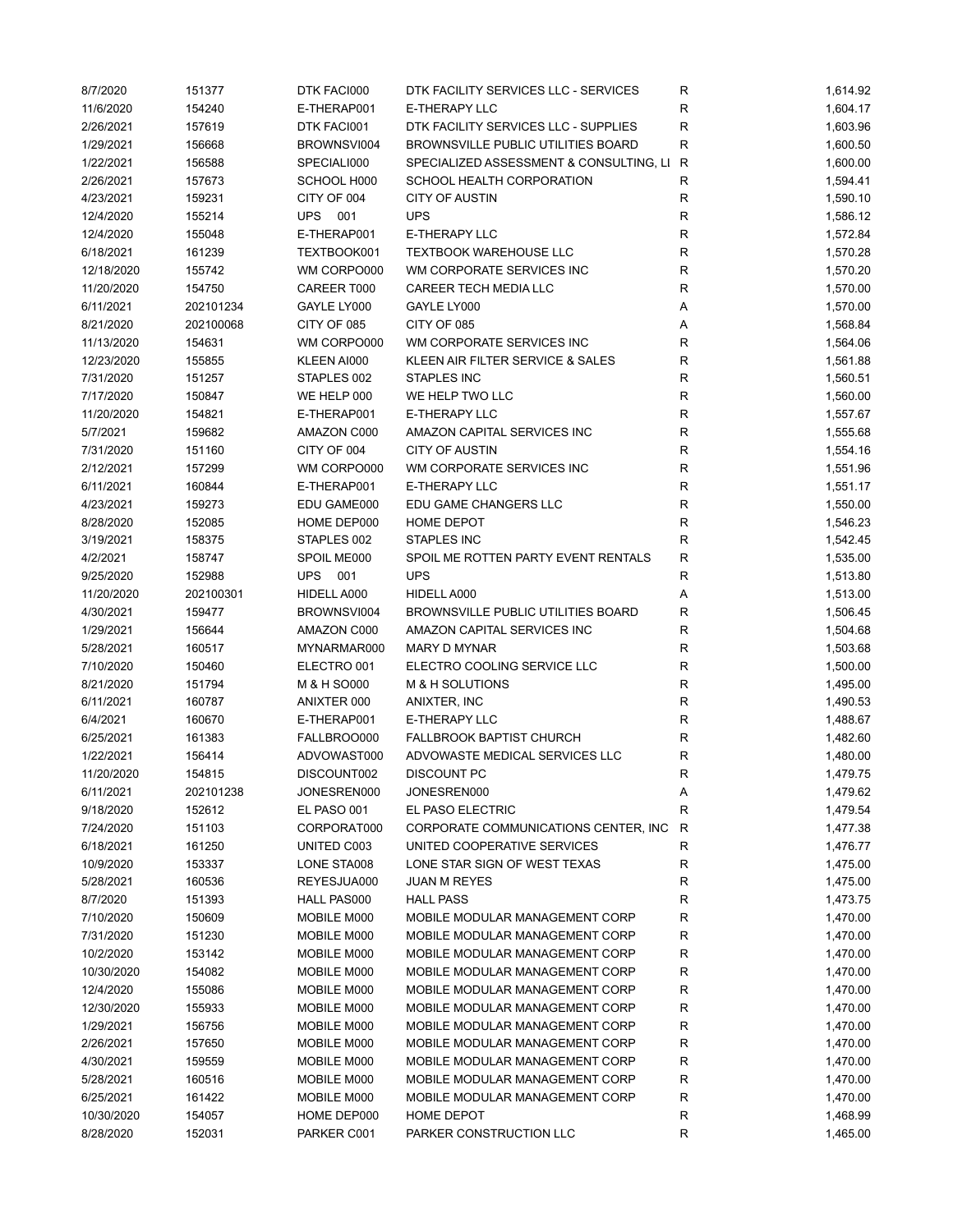| 6/25/2021  | 161466    | TURNER S000 | TURNER SIGN SYSTEMS INC                   | $\mathsf R$  | 1,463.90 |
|------------|-----------|-------------|-------------------------------------------|--------------|----------|
| 9/18/2020  | 152611    | EL PASO 001 | EL PASO ELECTRIC                          | R            | 1,448.35 |
| 4/16/2021  | 159022    | FALLBROO000 | <b>FALLBROOK BAPTIST CHURCH</b>           | $\mathsf R$  | 1,442.62 |
| 2/22/2021  | 202100553 | GAYLE LY000 | GAYLE LY000                               | Α            | 1,438.75 |
| 6/4/2021   | 160673    | EL PASO 000 | EL PASO DISPOSAL                          | $\mathsf R$  | 1,438.10 |
| 6/11/2021  | 160826    | COLLEGE 002 | THE COLLEGE BOARD                         | $\mathsf R$  | 1,427.00 |
| 10/23/2020 | 153885    | ONE STOP001 | ONE STOP PEST CONTROL                     | $\mathsf{R}$ | 1,425.00 |
| 4/30/2021  | 159528    | E-THERAP001 | E-THERAPY LLC                             | $\mathsf R$  | 1,424.50 |
| 12/23/2020 | 155880    | STAPLES 002 | <b>STAPLES INC</b>                        | $\mathsf R$  | 1,420.34 |
| 12/18/2020 | 202100375 | FRONTIER003 | FRONTIER003                               | Α            | 1,415.87 |
|            |           |             |                                           |              |          |
| 7/31/2020  | 202100027 | CITY OF 085 | CITY OF 085                               | Α            | 1,414.07 |
| 10/2/2020  | 153158    | RIVERAS 000 | RIVERAS LAWN CARE                         | $\mathsf R$  | 1,400.00 |
| 10/23/2020 | 153752    | AMAZON C000 | AMAZON CAPITAL SERVICES INC               | $\mathsf R$  | 1,398.25 |
| 4/9/2021   | 158892    | SCHOOL H000 | SCHOOL HEALTH CORPORATION                 | $\mathsf{R}$ | 1,390.40 |
| 4/2/2021   | 158701    | PREFERRE000 | PREFERRED MEAL SYSTEMS, INC               | $\mathsf R$  | 1,387.31 |
| 5/21/2021  | 160277    | E-THERAP001 | E-THERAPY LLC                             | $\mathsf R$  | 1,386.00 |
| 2/12/2021  | 157085    | ACE MECH000 | ACE MECHANICAL                            | $\mathsf R$  | 1,385.00 |
| 11/6/2020  | 154246    | EL PASO 011 | EL PASO JAG INC                           | $\mathsf R$  | 1,382.86 |
| 10/23/2020 | 153934    | UNITED C003 | UNITED COOPERATIVE SERVICES               | $\mathsf R$  | 1,380.95 |
| 11/13/2020 | 154576    | RIVERAS 000 | RIVERAS LAWN CARE                         | R            | 1,376.00 |
| 10/30/2020 | 153964    | AT&T LON000 | AT&T LONG DISTANCE                        | R            | 1,375.22 |
| 5/21/2021  | 160375    | TXU ENER000 | <b>TXU ENERGY</b>                         | R            | 1,372.01 |
| 9/25/2020  | 152873    | CPS ENER000 | <b>CPS ENERGY</b>                         | R            | 1,364.93 |
| 8/28/2020  | 151979    | CPS ENER000 | <b>CPS ENERGY</b>                         | R            | 1,362.03 |
| 6/25/2021  | 161433    | PREFERRE000 | PREFERRED MEAL SYSTEMS, INC               | $\mathsf R$  | 1,361.52 |
| 1/22/2021  | 156594    | TEXAS EN000 | TEXAS ENVIRONMENTAL SERVICES LLC          | $\mathsf R$  | 1,360.00 |
| 2/26/2021  | 157633    | HOME DEP000 | <b>HOME DEPOT</b>                         | R            | 1,353.30 |
| 7/10/2020  | 150584    | ULINE 000   | ULINE                                     | $\mathsf R$  | 1,350.16 |
| 5/7/2021   | 159725    | CLEARPOI000 | <b>CLEARPOINT CHURCH</b>                  | $\mathsf R$  | 1,350.00 |
| 7/31/2020  | 151213    | HOME DEP000 | <b>HOME DEPOT</b>                         | R            | 1,344.46 |
|            |           |             |                                           |              |          |
| 9/18/2020  | 152517    | AIR COND000 | AIR CONDITIONING INNOVATIVE SOLUTIONS, II | R            | 1,342.85 |
| 9/4/2020   | 152160    | CPS ENER000 | <b>CPS ENERGY</b>                         | R            | 1,336.40 |
| 4/30/2021  | 202100883 | SPECIALI000 | SPECIALI000                               | Α            | 1,333.75 |
| 5/28/2021  | 160383    | ABSOLUTE000 | ABSOLUTE LAWN CARE, INC                   | R            | 1,333.44 |
| 11/13/2020 | 154484    | ELECTRO 001 | ELECTRO COOLING SERVICE LLC               | R            | 1,328.00 |
| 8/21/2020  | 151662    | AMAZON C000 | AMAZON CAPITAL SERVICES INC               | R            | 1,325.89 |
| 5/7/2021   | 159879    | TEXAS FI001 | TEXAS FIRE ALARM, INC                     | R            | 1,320.00 |
| 5/14/2021  | 160039    | MICHAEL'002 | MICHAEL'S KEYS, INC                       | R            | 1,317.45 |
| 10/23/2020 | 202100208 | CITY OF 085 | CITY OF 085                               | Α            | 1,310.12 |
| 5/21/2021  | 160353    | SPRINGHI000 | <b>SPRINGHILL SUITES</b>                  | $\mathsf R$  | 1,307.54 |
| 8/21/2020  | 151756    | FALLBROO000 | <b>FALLBROOK BAPTIST CHURCH</b>           | R            | 1,306.88 |
| 1/29/2021  | 156720    | ECTOR CO001 | ECTOR COUNTY APPRAISAL DISTRICT           | R            | 1,304.34 |
| 7/31/2020  | 151196    | ENTERGY 000 | <b>ENTERGY</b>                            | R            | 1,301.11 |
| 12/11/2020 | 155302    | GILL LIN000 | LINDA GILL                                | R            | 1,300.00 |
| 6/11/2021  | 160867    | GILL LIN000 | <b>LINDA GILL</b>                         | R            | 1,300.00 |
| 10/16/2020 | 202100189 | CREACLAU000 | CREACLAU000                               | Α            | 1,296.14 |
| 4/30/2021  | 202100856 | GAYLE LY000 | GAYLE LY000                               | Α            | 1,286.25 |
| 7/17/2020  | 150802    | STAPLES 002 | STAPLES INC                               | R            | 1,286.16 |
| 1/22/2021  | 156589    | STAPLES 002 | STAPLES INC                               | R            | 1,285.19 |
| 10/9/2020  | 153281    | COLONIAL002 | COLONIAL ROOFING AND CONSTRUCTION LLC R   |              | 1,285.00 |
| 1/29/2021  | 156656    | ATMOS EN000 | <b>ATMOS ENERGY</b>                       | R            | 1,281.23 |
| 8/28/2020  | 151980    | CPS ENER000 | <b>CPS ENERGY</b>                         | R            | 1,277.79 |
|            |           |             |                                           |              |          |
| 10/9/2020  | 153314    | GAYLE LY000 | GAYLE LYON TVI/COMS INC                   | R            | 1,260.00 |
| 10/30/2020 | 154155    | UPS<br>001  | <b>UPS</b>                                | $\mathsf R$  | 1,257.12 |
| 10/2/2020  | 153019    | STAPLES 003 | STAPLES TECHNOLOGY SOLUTIONS              | R            | 1,252.94 |
| 6/4/2021   | 160599    | STAPLES 002 | STAPLES INC                               | R            | 1,251.94 |
| 2/26/2021  | 157668    | REF EXPE000 | REF EXPERTS AND HVAC LLC                  | R            | 1,250.60 |
| 9/4/2020   | 152244    | POPE PLU000 | POPE PLUMBING, INC                        | R            | 1,250.00 |
| 4/2/2021   | 158732    | TRADEWIN000 | <b>TRADEWIND SOUND</b>                    | $\mathsf R$  | 1,250.00 |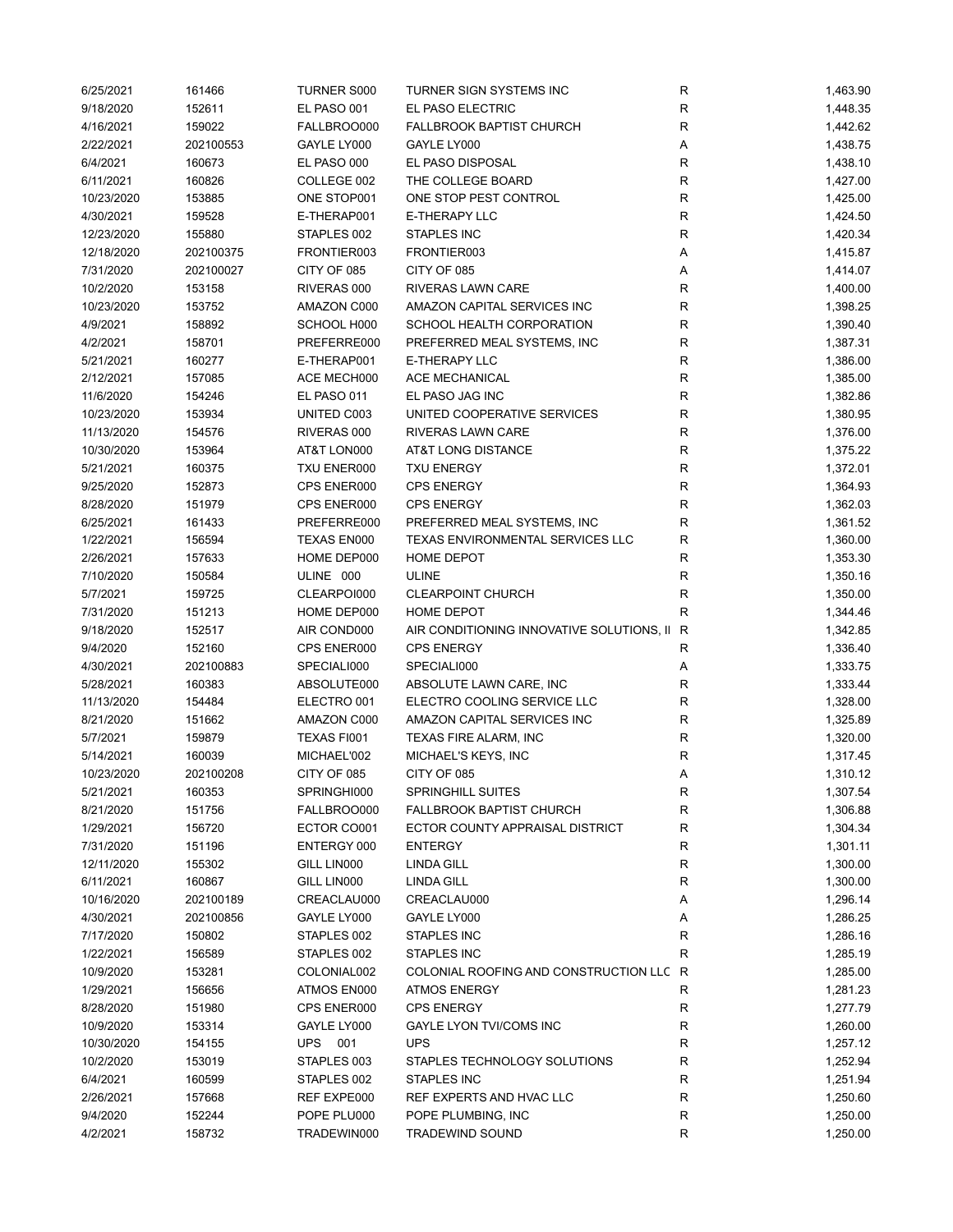| 6/18/2021  | 161236    | TEXAS FI001            | TEXAS FIRE ALARM, INC                     | R            | 1,245.77 |
|------------|-----------|------------------------|-------------------------------------------|--------------|----------|
| 5/7/2021   | 159853    | SCHULMAN000            | SCHULMAN LOPEZ HOFFER & ADELSTEIN LLP     | R            | 1,243.84 |
| 6/25/2021  | 202101336 | CITY OF 085            | CITY OF 085                               | Α            | 1,243.06 |
| 8/14/2020  | 151564    | EL PASO 001            | EL PASO ELECTRIC                          | R            | 1,232.73 |
| 1/22/2021  | 156415    | AIR COND000            | AIR CONDITIONING INNOVATIVE SOLUTIONS, II | R            | 1,229.15 |
| 8/21/2020  | 151751    | EL PASO 001            | EL PASO ELECTRIC                          | R            | 1,228.76 |
| 12/11/2020 | 155384    | TEXARKAN000            | <b>TEXARKANA COLLEGE</b>                  | R            | 1,225.00 |
| 5/14/2021  | 202100976 | SPECIALI000            | SPECIALI000                               | Α            | 1,221.25 |
| 7/24/2020  | 150992    | EL PASO 001            | EL PASO ELECTRIC                          | $\mathsf R$  | 1,220.23 |
| 7/17/2020  | 150699    | CONSTELL001            | CONSTELLATION NEWENERGY INC               | $\mathsf R$  | 1,219.83 |
|            |           |                        |                                           |              |          |
| 2/26/2021  | 157689    | TEXAS FI001            | TEXAS FIRE ALARM, INC                     | $\mathsf R$  | 1,211.12 |
| 3/19/2021  | 158386    | TEXAS FI001            | TEXAS FIRE ALARM, INC                     | $\mathsf R$  | 1,211.12 |
| 4/30/2021  | 159615    | <b>TEXAS FI001</b>     | TEXAS FIRE ALARM, INC                     | $\mathsf R$  | 1,211.12 |
| 5/21/2021  | 160361    | TEXAS FI001            | TEXAS FIRE ALARM, INC                     | $\mathsf{R}$ | 1,211.12 |
| 2/22/2021  | 157379    | CITY OF 100            | <b>CITY OF GRANBURY</b>                   | $\mathsf R$  | 1,209.86 |
| 12/4/2020  | 155051    | ENTERPRI004            | <b>ENTERPRISE RENT-A-CAR</b>              | $\mathsf R$  | 1,206.84 |
| 7/31/2020  | 151120    | AMERICAN025            | AMERICAN SURVEILLANCE COMPANY             | $\mathsf R$  | 1,200.00 |
| 11/20/2020 | 154790    | COGNIA 1000            | <b>COGNIA INC</b>                         | R            | 1,200.00 |
| 5/7/2021   | 159706    | BUSTAMAN000            | <b>BUSTAMANTE CONSTRUCTION</b>            | $\mathsf R$  | 1,200.00 |
| 6/4/2021   | 160767    | TRS FACI000            | TRS FACILITY SERVICES LLC                 | $\mathsf R$  | 1,200.00 |
| 8/28/2020  | 202100085 | SALAZHIR001            | SALAZHIR001                               | Α            | 1,200.00 |
| 6/25/2021  | 202101352 | SALAZHIR001            | SALAZHIR001                               | Α            | 1,200.00 |
| 6/25/2021  | 161311    | APPLE IN000            | APPLE, INC                                | R            | 1,194.00 |
| 6/25/2021  | 161372    | <b>DRAPE &amp; 000</b> | DRAPE & STAGE PRODUCTIONS OF TEXAS        | R            | 1,192.14 |
| 5/21/2021  | 160371    | <b>TURNER S000</b>     | TURNER SIGN SYSTEMS INC                   | $\mathsf R$  | 1,186.10 |
| 11/20/2020 | 202100299 | FRONTIER003            | FRONTIER003                               | A            | 1,183.77 |
|            |           |                        | <b>EAI EDUCATION</b>                      | R            |          |
| 4/23/2021  | 159270    | EAI EDUC000            |                                           |              | 1,181.96 |
| 11/13/2020 | 154517    | JOHNSON 001            | JOHNSON CONTROLS SECURITY SOLUTIONS       | $\mathsf{R}$ | 1,179.50 |
| 10/2/2020  | 153127    | HOME DEP000            | <b>HOME DEPOT</b>                         | R            | 1,178.41 |
| 10/9/2020  | 153288    | CPS ENER000            | <b>CPS ENERGY</b>                         | R            | 1,178.06 |
| 10/30/2020 | 154038    | DTK FACI001            | DTK FACILITY SERVICES LLC - SUPPLIES      | $\mathsf R$  | 1,177.20 |
| 11/20/2020 | 154900    | TEXAS FI001            | TEXAS FIRE ALARM, INC                     | $\mathsf R$  | 1,176.12 |
| 12/18/2020 | 155716    | TEXAS FI001            | TEXAS FIRE ALARM, INC                     | $\mathsf R$  | 1,176.12 |
| 4/2/2021   | 158653    | ELECTRO 001            | ELECTRO COOLING SERVICE LLC               | R            | 1,175.00 |
| 9/18/2020  | 152602    | CPS ENER000            | <b>CPS ENERGY</b>                         | R            | 1,170.84 |
| 10/9/2020  | 153241    | ALVAROSC000            | OSCAR DANIEL ALVAREZ                      | R            | 1,169.00 |
| 3/19/2021  | 158268    | CPS ENER000            | <b>CPS ENERGY</b>                         | R            | 1,167.63 |
| 4/23/2021  | 159250    | COLONIAL002            | COLONIAL ROOFING AND CONSTRUCTION LLC R   |              | 1,163.00 |
| 10/23/2020 | 153831    | EL PASO 001            | EL PASO ELECTRIC                          | R            | 1,157.12 |
| 10/9/2020  | 153296    | E-THERAP001            | E-THERAPY LLC                             | $\mathsf R$  | 1,156.50 |
| 3/12/2021  | 158021    | E-THERAP001            | E-THERAPY LLC                             | R            | 1,155.00 |
| 7/24/2020  | 150979    | CONSTELL001            | CONSTELLATION NEWENERGY INC               | R            | 1,154.72 |
| 9/4/2020   | 152142    | CITY OF 050            | CITY OF MIDLAND WATER DEPT                | R            | 1,151.18 |
| 8/7/2020   | 202100042 | CREACLAU000            | CREACLAU000                               | Α            | 1,144.10 |
| 4/16/2021  | 159009    | E-THERAP001            | E-THERAPY LLC                             | R            | 1,142.92 |
|            |           |                        |                                           | $\mathsf R$  |          |
| 9/18/2020  | 152707    | SOUTHWES006            | SOUTHWESTERN ELECTRIC POWER               |              | 1,140.93 |
| 9/25/2020  | 152898    | HIGGINBO002            | <b>HIGGINBOTHAM INSURANCE AGENCY</b>      | R            | 1,136.00 |
| 5/21/2021  | 160340    | POPE PLU000            | POPE PLUMBING, INC                        | R            | 1,133.75 |
| 7/1/2020   | 150144    | *DO NOT 035            | EMB TEXAS VENTURES, LLC                   | R            | 1,133.18 |
| 12/18/2020 | 155505    | CDW GOVE000            | CDW GOVERNMENT, INC                       | R            | 1,132.05 |
| 9/25/2020  | 153002    | XCEL ENE000            | <b>XCEL ENERGY</b>                        | R            | 1,128.66 |
| 2/12/2021  | 157159    | E-THERAP001            | E-THERAPY LLC                             | R            | 1,128.50 |
| 7/31/2020  | 151238    | POPE PLU000            | POPE PLUMBING, INC                        | R            | 1,125.00 |
| 9/18/2020  | 152720    | TEXAS FI001            | TEXAS FIRE ALARM, INC                     | R            | 1,111.12 |
| 10/30/2020 | 154134    | TEXAS FI001            | TEXAS FIRE ALARM, INC                     | R            | 1,111.12 |
| 2/5/2021   | 156889    | CITY OF 060            | CITY OF TYLER                             | R            | 1,104.85 |
| 2/12/2021  | 157216    | POPE PLU000            | POPE PLUMBING, INC                        | R            | 1,104.36 |
| 1/15/2021  | 156215    | CITY OF 100            | CITY OF GRANBURY                          | R            | 1,100.51 |
| 2/12/2021  | 157091    | AIR CRAF000            | AIR CRAFT INC                             | R            | 1,096.04 |
|            |           |                        |                                           |              |          |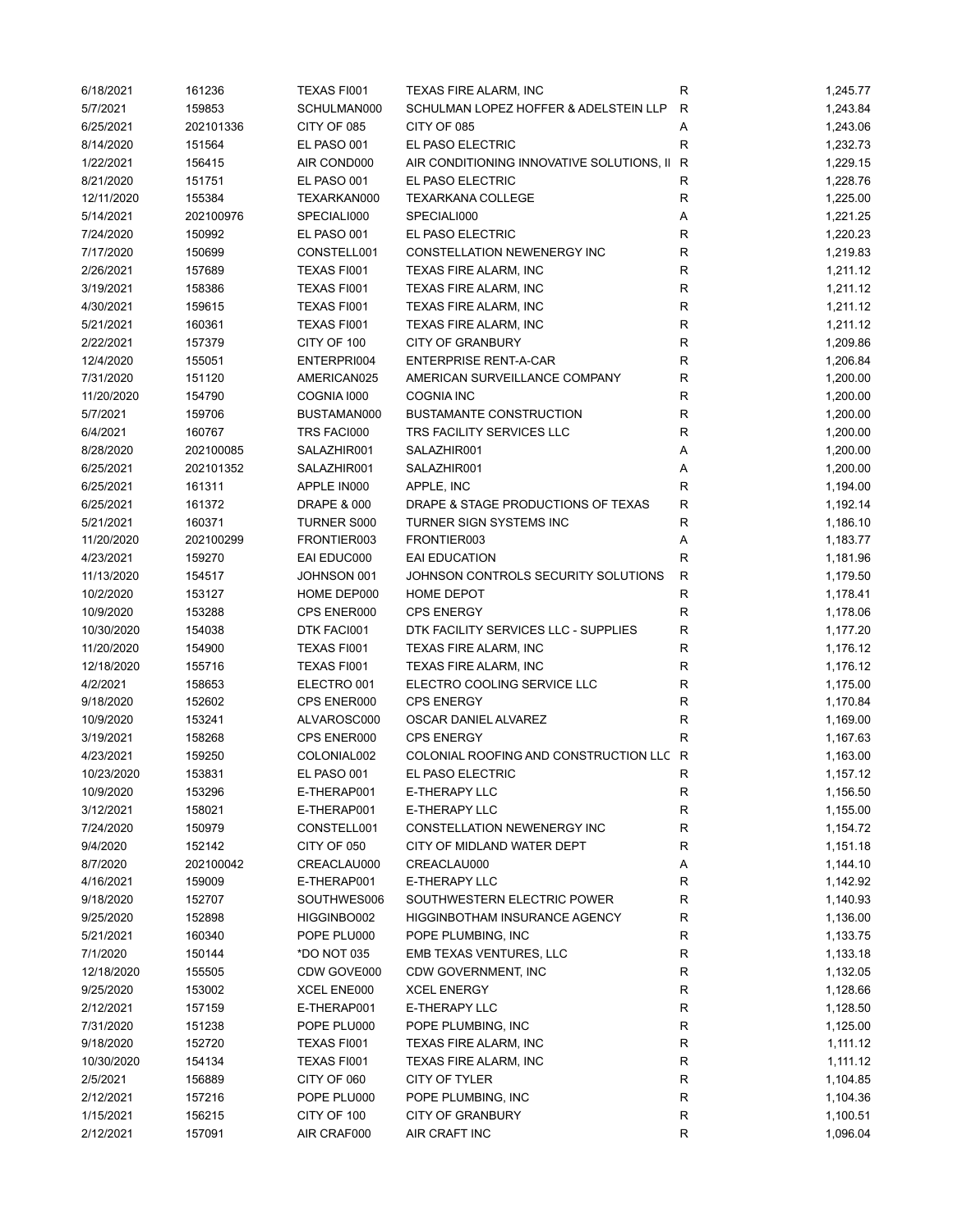| 6/4/2021   | 160666    | DELGADEN000        | DENISE DELGADO                            | $\mathsf R$  | 1,095.00 |
|------------|-----------|--------------------|-------------------------------------------|--------------|----------|
| 6/18/2021  | 202101299 | HEAD GEO000        | HEAD GEO000                               | A            | 1,094.70 |
| 9/11/2020  | 152397    | CPS ENER000        | <b>CPS ENERGY</b>                         | $\mathsf R$  | 1,092.55 |
| 2/5/2021   | 156915    | EASTGATE000        | <b>EASTGATE CHURCH</b>                    | $\mathsf R$  | 1,092.28 |
| 2/5/2021   | 156834    | APPLE IN000        | APPLE, INC                                | R            | 1,090.00 |
| 1/29/2021  | 156811    | <b>UPS</b><br>001  | <b>UPS</b>                                | $\mathsf{R}$ | 1,088.81 |
| 4/2/2021   | 158700    | POPE PLU000        | POPE PLUMBING, INC                        | $\mathsf{R}$ | 1,088.51 |
| 10/16/2020 | 153665    | TEXAS FI001        | <b>TEXAS FIRE ALARM, INC</b>              | $\mathsf R$  | 1,081.00 |
| 10/23/2020 | 153945    | ZAMORABE000        | ABEL ZAMORA                               | R            | 1,080.00 |
|            |           | CLEARPOI000        | <b>CLEARPOINT CHURCH</b>                  | $\mathsf{R}$ |          |
| 3/26/2021  | 158450    |                    |                                           |              | 1,080.00 |
| 10/23/2020 | 153911    | SOUTH PL000        | SOUTH PLAINS COLLEGE                      | $\mathsf{R}$ | 1,073.55 |
| 3/19/2021  | 202100636 | FRONTIER003        | FRONTIER003                               | Α            | 1,071.24 |
| 5/28/2021  | 202101091 | <b>BELL TAN000</b> | <b>BELL TAN000</b>                        | Α            | 1,069.60 |
| 4/16/2021  | 159087    | STAPLES 002        | STAPLES INC                               | $\mathsf R$  | 1,068.42 |
| 11/20/2020 | 154819    | DTK FACI001        | DTK FACILITY SERVICES LLC - SUPPLIES      | $\mathsf R$  | 1,066.87 |
| 10/23/2020 | 153830    | EL PASO 001        | EL PASO ELECTRIC                          | $\mathsf{R}$ | 1,062.30 |
| 6/18/2021  | 161080    | AT&T 005           | AT&T                                      | $\mathsf R$  | 1,061.33 |
| 1/29/2021  | 156753    | MICHAEL'002        | MICHAEL'S KEYS, INC                       | $\mathsf R$  | 1,060.95 |
| 7/10/2020  | 150595    | <b>UPS</b><br>001  | <b>UPS</b>                                | $\mathsf R$  | 1,060.22 |
| 9/4/2020   | 152098    | ARLINGTO003        | <b>ARLINGTON UTILITIES</b>                | $\mathsf{R}$ | 1,060.15 |
| 5/14/2021  | 159962    | CITY OF 070        | <b>CITY OF EDINBURG</b>                   | R            | 1,060.10 |
| 3/5/2021   | 157904    | TURN CEN000        | <b>TURN CENTER</b>                        | R            | 1,056.23 |
| 7/31/2020  | 151215    | IXL LEAR000        | IXL LEARNING, INC                         | R            | 1,050.00 |
| 8/28/2020  | 152003    | HALL PAS000        | <b>HALL PASS</b>                          | R            | 1,050.00 |
| 11/13/2020 | 154500    | GAYLE LY000        | <b>GAYLE LYON TVI/COMS INC</b>            | $\mathsf{R}$ | 1,050.00 |
| 12/23/2020 | 155838    | EDU GAME000        | EDU GAME CHANGERS LLC                     | $\mathsf{R}$ | 1,050.00 |
| 4/30/2021  | 159599    | RIVERAS 000        | RIVERAS LAWN CARE                         | $\mathsf{R}$ | 1,050.00 |
| 7/10/2020  | 150474    | <b>HEATH EN000</b> | <b>HEATH ENTERPRISES LLC</b>              | $\mathsf{R}$ | 1,047.98 |
| 5/28/2021  | 160538    | RIVERSID002        | <b>RIVERSIDE INSIGHTS</b>                 | $\mathsf{R}$ | 1,041.62 |
| 8/14/2020  | 151546    | CONSTELL001        | CONSTELLATION NEWENERGY INC               | $\mathsf{R}$ | 1,041.57 |
|            |           |                    |                                           | $\mathsf{R}$ |          |
| 3/5/2021   | 157788    | CRAWSLEI000        | LEIGH HERBERT CRAWSHAW                    |              | 1,041.25 |
| 5/21/2021  | 160376    | UNITED C003        | UNITED COOPERATIVE SERVICES               | R            | 1,041.21 |
| 11/6/2020  | 154200    | AT&T 000           | AT&T                                      | R            | 1,037.14 |
| 5/14/2021  | 159981    | DEUTCMON000        | MONICA DEUTCHMAN                          | $\mathsf R$  | 1,035.00 |
| 8/14/2020  | 151553    | CPS ENER000        | <b>CPS ENERGY</b>                         | R            | 1,033.94 |
| 5/21/2021  | 160370    | TROXELL 000        | TROXELL COMMUNICATIONS INC                | R            | 1,031.00 |
| 10/16/2020 | 153655    | SCHOOL H000        | SCHOOL HEALTH CORPORATION                 | R            | 1,028.50 |
| 3/26/2021  | 158535    | SCHOOL S000        | SCHOOL SPECIALTY LLC                      | R            | 1,027.72 |
| 1/29/2021  | 156800    | TEXAS FI001        | TEXAS FIRE ALARM, INC                     | R            | 1,026.12 |
| 9/25/2020  | 152943    | SCHOOL H000        | SCHOOL HEALTH CORPORATION                 | $\mathsf R$  | 1,023.71 |
| 6/11/2021  | 160934    | PURCHASE000        | <b>PURCHASE POWER</b>                     | R            | 1,020.99 |
| 4/16/2021  | 159008    | DTK FACI001        | DTK FACILITY SERVICES LLC - SUPPLIES      | $\mathsf{R}$ | 1,020.12 |
| 6/25/2021  | 202101359 | WARD DAN000        | WARD DAN000                               | Α            | 1,017.64 |
| 3/26/2021  | 158542    | SPECIALI000        | SPECIALIZED ASSESSMENT & CONSULTING, LI R |              | 1,016.25 |
| 11/20/2020 | 202100294 | CITY OF 085        | CITY OF 085                               | Α            | 1,014.74 |
| 5/21/2021  | 202100998 | CITY OF 085        | CITY OF 085                               | Α            | 1,013.60 |
| 2/12/2021  | 157284    | <b>UPS</b><br>001  | <b>UPS</b>                                | R            | 1,012.93 |
| 5/7/2021   | 159874    | TEACHERS002        | <b>TEACHERS PAY TEACHERS</b>              | R            | 1,012.49 |
| 7/17/2020  | 150781    | REF EXPE000        | REF EXPERTS AND HVAC LLC                  | R            | 1,009.87 |
| 4/16/2021  | 158998    | CITY OF 110        | <b>CITY OF HOUSTON</b>                    | R            | 1,009.09 |
| 11/20/2020 | 154864    | MICHAEL'002        | MICHAEL'S KEYS, INC                       | R            | 1,007.68 |
| 12/18/2020 | 155698    | SCHOOL H000        | SCHOOL HEALTH CORPORATION                 | R            | 1,006.67 |
| 3/26/2021  | 158415    | ATMOS EN000        | <b>ATMOS ENERGY</b>                       | R            | 1,006.28 |
| 5/21/2021  | 160282    | EL PASO 001        | EL PASO ELECTRIC                          | $\mathsf R$  | 1,002.94 |
| 3/12/2021  | 158004    | CITY OF 070        | <b>CITY OF EDINBURG</b>                   | R            | 1,002.07 |
| 3/26/2021  |           | PEREZCOP000        | PEREZCOPE SOUNDS INC                      | R            | 1,000.00 |
|            | 158516    |                    |                                           |              |          |
| 5/7/2021   | 159824    | PEREZCOP000        | PEREZCOPE SOUNDS INC                      | R            | 1,000.00 |
| 5/14/2021  | 159940    | CAMPOS C000        | CAMPOS CONSTRUCTION                       | R            | 1,000.00 |
| 5/21/2021  | 160292    | FLIPPEN 000        | THE FLIPPEN GROUP, LLC                    | R            | 1,000.00 |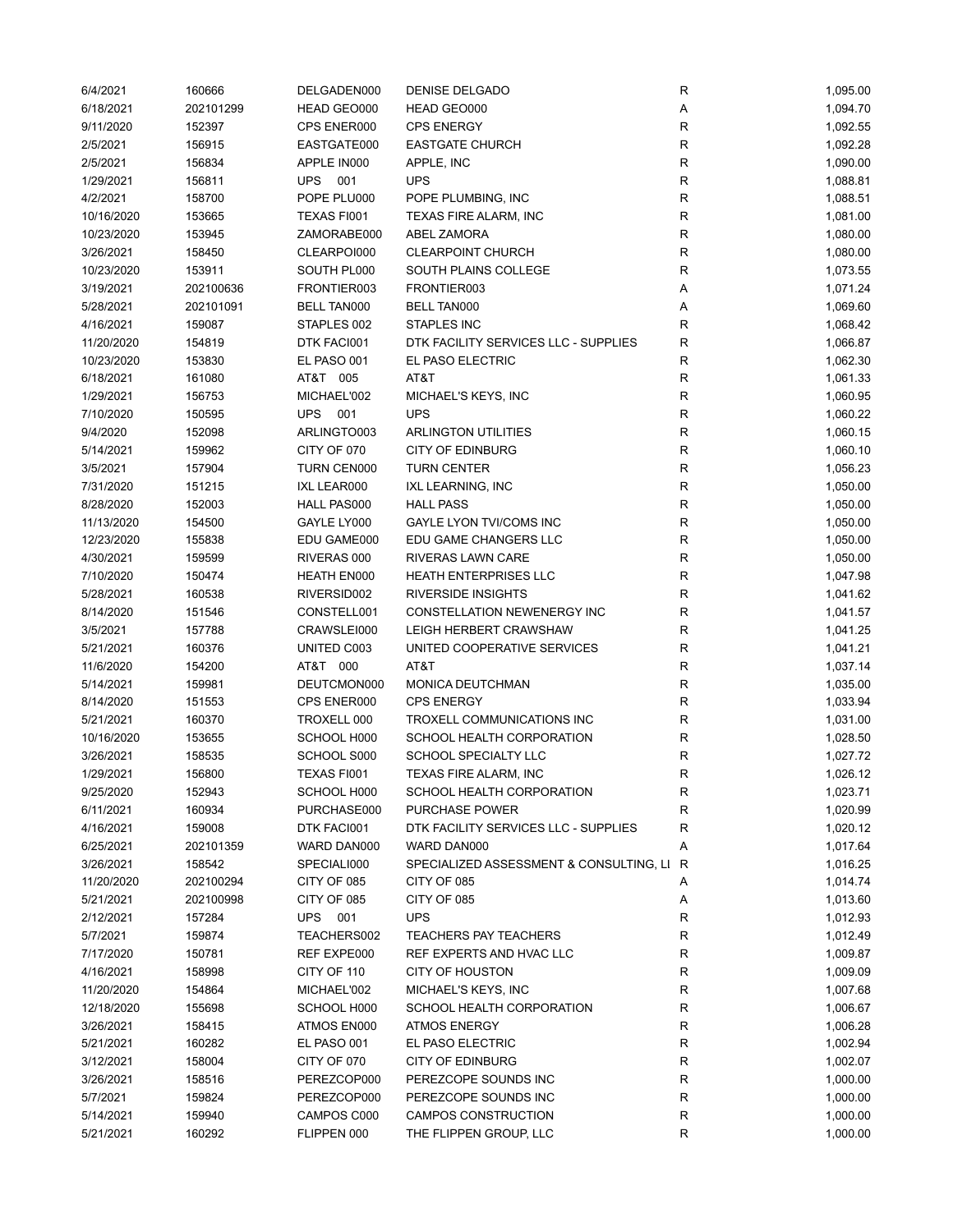| 6/25/2021  | 161415    | LUCY'S F000        | <b>LUCY'S FLOWERS &amp; GIFTS</b>         | R            | 1,000.00 |
|------------|-----------|--------------------|-------------------------------------------|--------------|----------|
| 10/16/2020 | 153566    | CPS ENER000        | <b>CPS ENERGY</b>                         | R            | 997.53   |
| 12/11/2020 | 155301    | GAYLE LY000        | GAYLE LYON TVI/COMS INC                   | R            | 997.50   |
| 1/29/2021  | 202100476 | GAYLE LY000        | GAYLE LY000                               | Α            | 997.50   |
| 3/26/2021  | 202100661 | GAYLE LY000        | GAYLE LY000                               | Α            | 997.50   |
| 6/25/2021  | 161362    | CPS ENER000        | <b>CPS ENERGY</b>                         | $\mathsf{R}$ | 994.32   |
| 11/6/2020  | 154336    | TEXAS FI001        | TEXAS FIRE ALARM, INC                     | $\mathsf{R}$ | 989.00   |
| 3/19/2021  | 158278    | E-THERAP001        | E-THERAPY LLC                             | R            | 988.17   |
| 4/16/2021  | 158989    | CITY OF 070        | <b>CITY OF EDINBURG</b>                   | R            | 988.07   |
| 3/19/2021  | 158303    | GOOGLE L000        | <b>GOOGLE LLC</b>                         | $\mathsf R$  | 986.79   |
| 1/15/2021  | 156292    | ROI TELE000        | ROI TELEPHONY LLC                         | $\mathsf R$  | 985.73   |
|            |           |                    |                                           |              |          |
| 8/21/2020  | 151834    | TEXAS FI001        | TEXAS FIRE ALARM, INC                     | $\mathsf R$  | 984.07   |
| 12/18/2020 | 155613    | GOOGLE L000        | GOOGLE LLC                                | $\mathsf{R}$ | 983.91   |
| 10/23/2020 | 153944    | XCEL ENE000        | <b>XCEL ENERGY</b>                        | $\mathsf R$  | 981.96   |
| 7/10/2020  | 150451    | CPS ENER000        | <b>CPS ENERGY</b>                         | $\mathsf R$  | 981.67   |
| 5/14/2021  | 160015    | GOOGLE L000        | GOOGLE LLC                                | $\mathsf R$  | 981.40   |
| 5/7/2021   | 159742    | DISCOUNT002        | DISCOUNT PC                               | R            | 979.90   |
| 1/22/2021  | 156535    | GOOGLE L000        | GOOGLE LLC                                | $\mathsf R$  | 976.70   |
| 4/16/2021  | 202100733 | <b>BELL TAN000</b> | <b>BELL TAN000</b>                        | Α            | 974.96   |
| 9/18/2020  | 202100121 | CREACLAU000        | CREACLAU000                               | Α            | 973.74   |
| 8/14/2020  | 151500    | ARLINGTO003        | <b>ARLINGTON UTILITIES</b>                | R            | 973.63   |
| 12/4/2020  | 154970    | AT&T LON000        | AT&T LONG DISTANCE                        | R            | 973.60   |
| 9/18/2020  | 152550    | BEYER PL000        | BEYER PLUMBING COMPANY, LTD               | R            | 972.81   |
| 12/4/2020  | 155131    | SCHULMAN000        | SCHULMAN LOPEZ HOFFER & ADELSTEIN LLP     | R            | 971.25   |
| 3/19/2021  | 158253    | CITY OF 107        | CITY OF PLANO                             | R            | 964.15   |
| 1/22/2021  | 156419    | ASBESTOS001        | ASBESTOS INSPECTION MANAGEMENT            | R            | 959.00   |
| 7/10/2020  | 150366    | ARLINGTO003        | <b>ARLINGTON UTILITIES</b>                | $\mathsf R$  | 956.81   |
| 2/12/2021  | 157154    | CPS ENER000        | <b>CPS ENERGY</b>                         | R            | 956.65   |
| 6/18/2021  | 161135    | CPS ENER000        | <b>CPS ENERGY</b>                         | $\mathsf R$  | 953.08   |
| 11/13/2020 | 154515    | JOESEJUL001        | <b>JULIE JOESEL</b>                       | $\mathsf R$  | 950.00   |
| 2/22/2021  | 157380    | CLOVER C000        | <b>CLOVER CONSTRUCTION TX</b>             | R            | 950.00   |
| 6/18/2021  | 161140    | DECOADS 000        | <b>DECOADS LLC</b>                        | $\mathsf R$  | 950.00   |
| 4/23/2021  | 202100783 | CITY OF 085        | CITY OF 085                               | Α            | 949.88   |
|            |           |                    |                                           |              |          |
| 10/2/2020  | 153199    | UPS<br>001         | <b>UPS</b>                                | R            | 949.58   |
| 11/20/2020 | 154905    | UNITED C003        | UNITED COOPERATIVE SERVICES               | R            | 947.88   |
| 12/4/2020  | 155151    | TEXAS FI001        | TEXAS FIRE ALARM, INC                     | R            | 945.00   |
| 1/29/2021  | 156801    | TEXAS FI001        | TEXAS FIRE ALARM, INC                     | R            | 945.00   |
| 10/23/2020 | 153816    | CPS ENER000        | <b>CPS ENERGY</b>                         | $\mathsf R$  | 944.30   |
| 11/20/2020 | 202100292 | <b>BELL TAN000</b> | <b>BELL TAN000</b>                        | Α            | 943.02   |
| 2/5/2021   | 156926    | ELECTRO 001        | ELECTRO COOLING SERVICE LLC               | R            | 940.00   |
| 11/20/2020 | 154835    | GAYLE LY000        | GAYLE LYON TVI/COMS INC                   | $\mathsf R$  | 935.00   |
| 6/11/2021  | 160856    | ENTERPRI004        | <b>ENTERPRISE RENT-A-CAR</b>              | R            | 931.56   |
| 1/29/2021  | 156782    | RIVERAS 000        | RIVERAS LAWN CARE                         | R            | 930.00   |
| 2/26/2021  | 157583    | ATMOS EN000        | <b>ATMOS ENERGY</b>                       | R            | 929.86   |
| 5/21/2021  | 160199    | AT&T 005           | AT&T                                      | R            | 928.55   |
| 8/7/2020   | 151457    | SOUTHWES006        | SOUTHWESTERN ELECTRIC POWER               | R            | 928.20   |
| 11/20/2020 | 154742    | BEYER ME000        | BEYER MECHANICAL LTD                      | R            | 928.00   |
| 5/28/2021  | 160412    | BEYER ME000        | BEYER MECHANICAL LTD                      | R            | 928.00   |
| 6/25/2021  | 161333    | BEYER ME000        | BEYER MECHANICAL LTD                      | R            | 928.00   |
| 2/26/2021  | 157691    | TIME WAR004        | TIME WARNER CABLE                         | R            | 923.72   |
| 3/19/2021  | 158390    | TIME WAR004        | TIME WARNER CABLE                         | R            | 923.72   |
| 4/23/2021  | 159382    | TIME WAR004        | TIME WARNER CABLE                         | R            | 923.72   |
| 5/21/2021  | 160367    | TIME WAR004        | TIME WARNER CABLE                         | R            | 923.72   |
| 6/18/2021  | 161225    | SPECTRUM001        | <b>SPECTRUM</b>                           | R            | 923.72   |
| 6/25/2021  | 161489    | XCEL ENE000        | <b>XCEL ENERGY</b>                        | R            | 922.65   |
| 2/5/2021   | 157036    | SPECIALI000        | SPECIALIZED ASSESSMENT & CONSULTING, LI R |              | 922.50   |
| 6/4/2021   | 160659    | CPS ENER000        | <b>CPS ENERGY</b>                         | R            | 922.27   |
|            |           |                    |                                           |              |          |
| 2/5/2021   | 156841    | AT&T 005           | AT&T                                      | R            | 921.83   |
| 11/6/2020  | 154236    | CPS ENER000        | <b>CPS ENERGY</b>                         | $\mathsf{R}$ | 921.78   |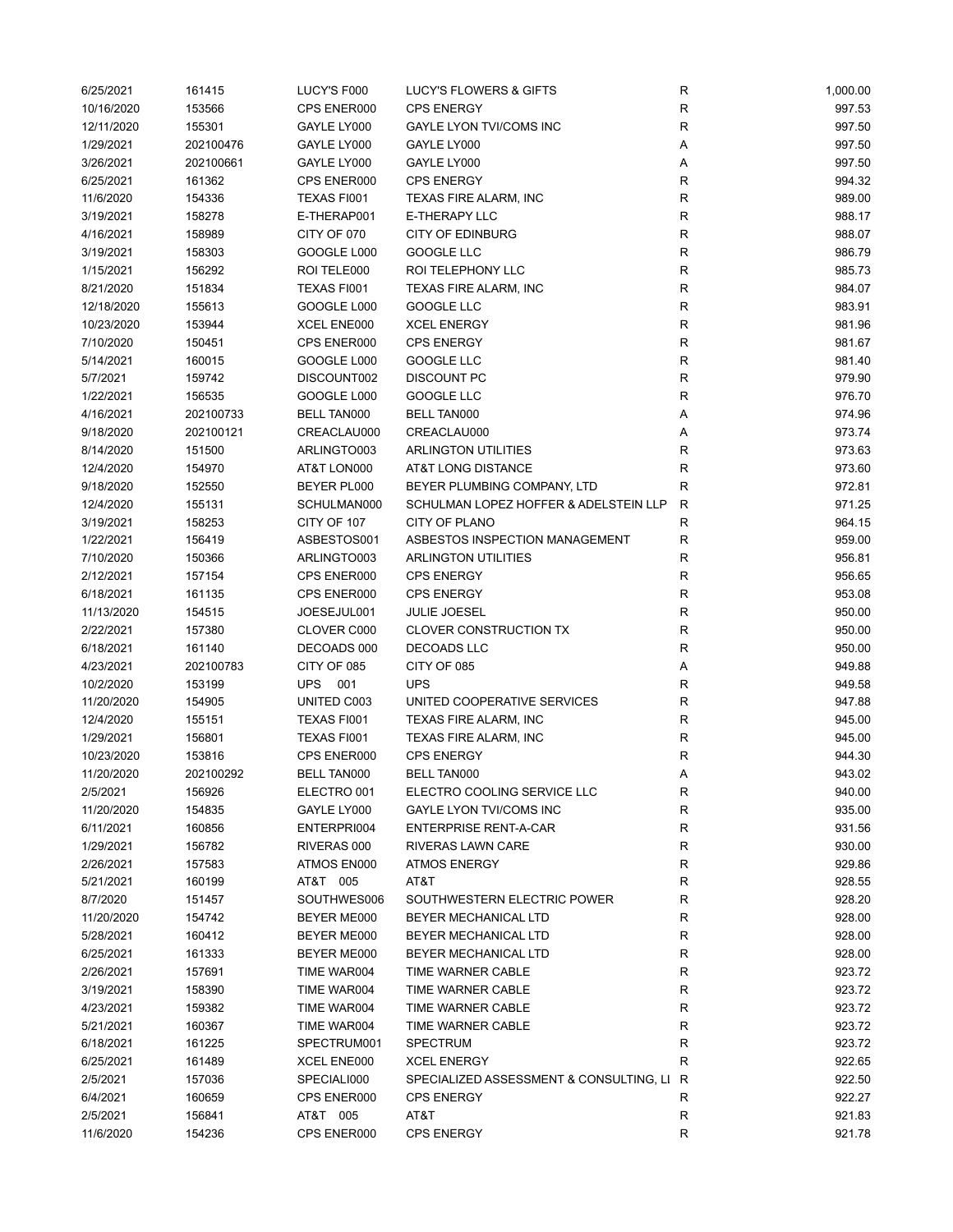| 10/9/2020  | 202100167 | <b>BELL TAN000</b> | <b>BELL TAN000</b>                   | Α           | 921.74 |
|------------|-----------|--------------------|--------------------------------------|-------------|--------|
| 7/24/2020  | 151076    | TEXAS FI001        | TEXAS FIRE ALARM, INC                | R           | 920.97 |
| 3/26/2021  | 202100657 | CITY OF 085        | CITY OF 085                          | Α           | 919.72 |
| 12/11/2020 | 155258    | AT&T 005           | AT&T                                 | R           | 914.59 |
| 1/8/2021   | 155986    | AT&T 005           | AT&T                                 | R           | 914.59 |
| 8/21/2020  | 202100069 | CREACLAU000        | CREACLAU000                          | Α           | 911.52 |
| 7/31/2020  | 151129    | AT&T 000           | AT&T                                 | $\mathsf R$ | 909.35 |
| 10/16/2020 | 153596    | GAYLE LY000        | <b>GAYLE LYON TVI/COMS INC</b>       | R           | 908.75 |
| 8/21/2020  | 151803    | MOBILE M000        | MOBILE MODULAR MANAGEMENT CORP       | R           | 908.40 |
| 9/25/2020  | 152916    | MOBILE M000        | MOBILE MODULAR MANAGEMENT CORP       | R           | 908.40 |
| 10/23/2020 | 153877    | MOBILE M000        | MOBILE MODULAR MANAGEMENT CORP       | R           | 908.40 |
| 11/20/2020 | 154868    | MOBILE M000        | MOBILE MODULAR MANAGEMENT CORP       | R           | 908.40 |
| 12/18/2020 | 155655    | MOBILE M000        | MOBILE MODULAR MANAGEMENT CORP       | R           | 908.40 |
| 1/22/2021  | 156561    | MOBILE M000        | MOBILE MODULAR MANAGEMENT CORP       | R           | 908.40 |
| 2/22/2021  | 157458    | MOBILE M000        | MOBILE MODULAR MANAGEMENT CORP       | R           | 908.40 |
| 4/16/2021  | 159056    | MOBILE M000        | MOBILE MODULAR MANAGEMENT CORP       | R           | 908.40 |
| 5/21/2021  | 160332    | MOBILE M000        | MOBILE MODULAR MANAGEMENT CORP       | R           | 908.40 |
| 6/18/2021  | 161193    | MOBILE M000        | MOBILE MODULAR MANAGEMENT CORP       | R           | 908.40 |
| 8/7/2020   | 151352    | CONSTELL001        | <b>CONSTELLATION NEWENERGY INC</b>   | R           | 908.38 |
| 2/22/2021  | 157455    | M CID AS000        | M CID ASSESSMENT SERVICES INC        | R           | 907.50 |
|            |           |                    |                                      |             |        |
| 9/4/2020   | 152103    | AT&T 000           | AT&T                                 | R           | 906.31 |
| 10/30/2020 | 154070    | KLEEN AI000        | KLEEN AIR FILTER SERVICE & SALES     | R           | 905.75 |
| 7/17/2020  | 150716    | CPS ENER000        | <b>CPS ENERGY</b>                    | R           | 903.92 |
| 4/23/2021  | 159281    | ENTERPRI004        | <b>ENTERPRISE RENT-A-CAR</b>         | R           | 901.09 |
| 8/21/2020  | 151691    | BEYER ME000        | BEYER MECHANICAL LTD                 | R           | 901.00 |
| 1/22/2021  | 156550    | JOESEJUL001        | <b>JULIE JOESEL</b>                  | R           | 900.00 |
| 6/4/2021   | 160613    | ASBESTOS001        | ASBESTOS INSPECTION MANAGEMENT       | R           | 900.00 |
| 7/10/2020  | 150372    | AT&T 000           | AT&T                                 | R           | 897.70 |
| 6/25/2021  | 202101335 | <b>BELL TAN000</b> | <b>BELL TAN000</b>                   | Α           | 897.68 |
| 10/9/2020  | 153243    | ARLINGTO003        | <b>ARLINGTON UTILITIES</b>           | R           | 897.12 |
| 6/18/2021  | 161167    | HISTORIC000        | HISTORIC PARAMOUNT THEATRE INC       | R           | 891.96 |
| 9/4/2020   | 152116    | <b>BELL TAN000</b> | TANYA JERENE BELL                    | R           | 890.13 |
| 6/25/2021  | 161364    | CRAWSLEI000        | LEIGH HERBERT CRAWSHAW               | R           | 887.78 |
| 5/7/2021   | 159684    | ARLINGTO003        | <b>ARLINGTON UTILITIES</b>           | R           | 881.32 |
| 9/4/2020   | 152288    | STAPLES 003        | STAPLES TECHNOLOGY SOLUTIONS         | R           | 879.75 |
| 9/4/2020   | 152122    | BURNHAM 000        | <b>BURNHAM PROPERTIES LTD</b>        | R           | 878.67 |
| 5/7/2021   | 159681    | AMARILLO009        | AMARILLO SOD POODLES                 | R           | 875.00 |
| 6/18/2021  | 161076    | AT&T 005           | AT&T                                 | R           | 874.49 |
| 1/8/2021   | 155974    | ARLINGTO003        | <b>ARLINGTON UTILITIES</b>           | R           | 873.61 |
| 4/23/2021  | 159396    | UPS INC 000        | UPS INC                              | R           | 872.89 |
| 12/18/2020 | 202100366 | CITY OF 085        | CITY OF 085                          | Α           | 870.97 |
| 8/14/2020  | 151547    | CONSTELL001        | CONSTELLATION NEWENERGY INC          | R           | 870.33 |
| 2/12/2021  | 157193    | M CID AS000        | M CID ASSESSMENT SERVICES INC        | R           | 870.00 |
| 3/19/2021  | 158333    | PARKER C001        | PARKER CONSTRUCTION LLC              | R           | 865.00 |
| 5/7/2021   | 159737    | CROSSROA000        | <b>CROSSROADS BAPTIST CHURCH</b>     | R           | 864.00 |
| 2/12/2021  | 157278    | ULINE 000          | ULINE                                | R           | 861.97 |
| 12/18/2020 | 155733    | UNITED C003        | UNITED COOPERATIVE SERVICES          | R           | 859.33 |
| 6/11/2021  | 202101236 | GRIMENIC000        | GRIMENIC000                          | Α           | 859.24 |
| 1/22/2021  | 156417    | AMAZON C000        | AMAZON CAPITAL SERVICES INC          | R           | 854.77 |
| 9/18/2020  | 152692    | REF EXPE000        | REF EXPERTS AND HVAC LLC             | R           | 853.45 |
| 2/1/2021   | 156818    | TEGRITY 000        | TEGRITY CONTRACTORS INC              | R           | 851.25 |
|            | 158132    |                    | WORKTEXAS TRAINING CENTER            | R           | 850.00 |
| 3/12/2021  |           | WORKTEXA000        |                                      |             |        |
| 6/25/2021  | 161428    | PEACE LU000        | PEACE LUTHERAN CHURCH OF EL PASO INC | R           | 850.00 |
| 5/28/2021  | 160466    | CPS ENER000        | <b>CPS ENERGY</b>                    | R           | 849.79 |
| 5/7/2021   | 159735    | CPS ENER000        | <b>CPS ENERGY</b>                    | R           | 849.44 |
| 7/17/2020  | 150720    | EL PASO 001        | EL PASO ELECTRIC                     | R           | 849.17 |
| 10/30/2020 | 154156    | <b>UPS</b><br>001  | <b>UPS</b>                           | R           | 848.69 |
| 7/31/2020  | 151171    | CITY OF 097        | CITY OF HUNTSVILLE - UTILITIES       | R           | 846.51 |
| 10/2/2020  | 153198    | <b>UPS</b><br>001  | <b>UPS</b>                           | R           | 846.41 |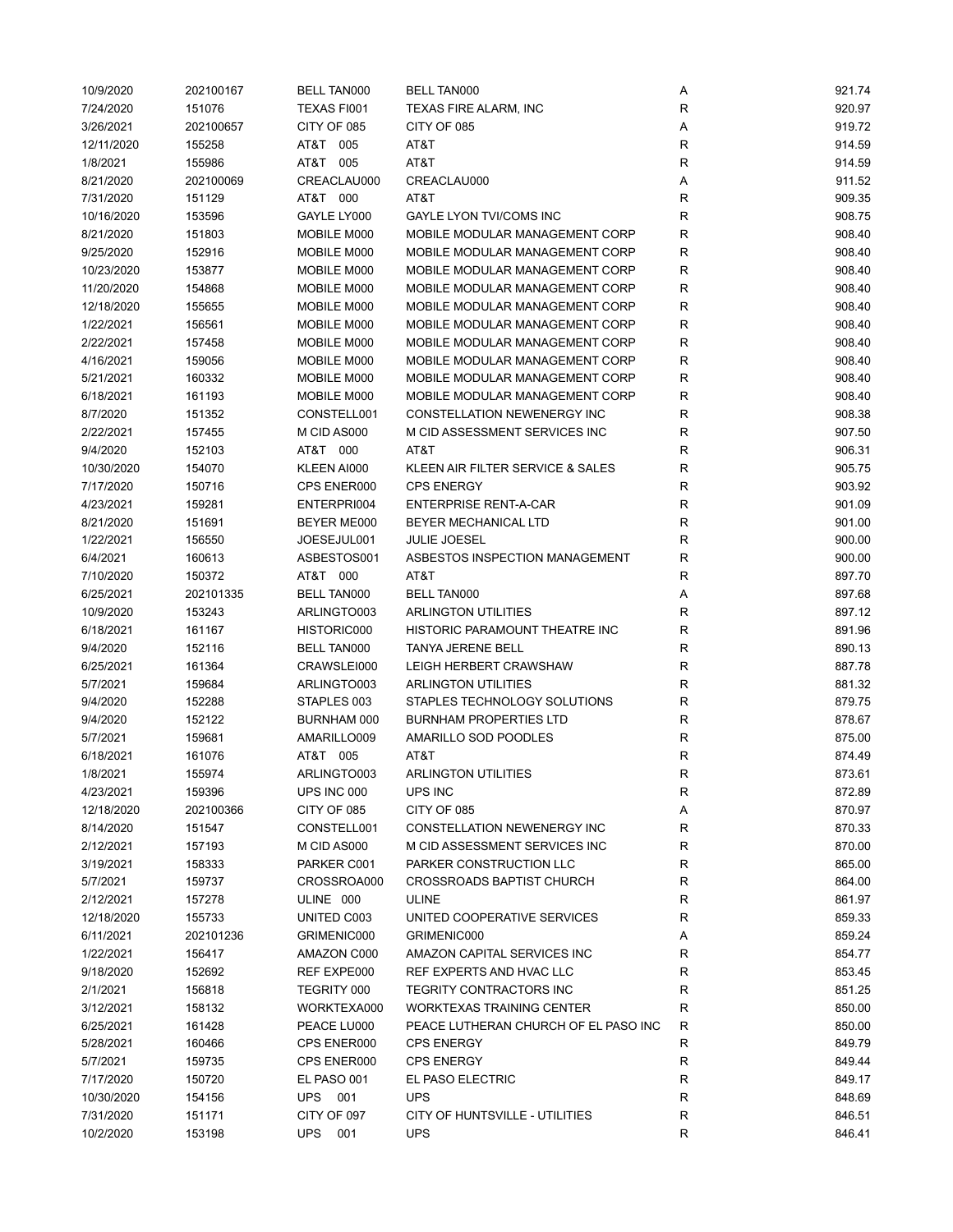| 11/13/2020 | 154470    | CPS ENER000        | <b>CPS ENERGY</b>                       | $\mathsf R$  | 846.35 |
|------------|-----------|--------------------|-----------------------------------------|--------------|--------|
| 5/21/2021  | 160331    | MINUTEMA000        | <b>MINUTEMAN PRESS</b>                  | R            | 845.08 |
| 6/18/2021  | 161171    | INTEG 000          | <b>INTEG</b>                            | $\mathsf R$  | 844.00 |
| 5/14/2021  | 159979    | CPS ENER000        | <b>CPS ENERGY</b>                       | $\mathsf{R}$ | 843.37 |
| 8/21/2020  | 151879    | XCEL ENE000        | <b>XCEL ENERGY</b>                      | $\mathsf{R}$ | 842.61 |
| 7/10/2020  | 150596    | <b>UPS</b><br>001  | <b>UPS</b>                              | R            | 841.60 |
| 6/4/2021   | 160596    | PREFERRE000        | PREFERRED MEAL SYSTEMS, INC             | R            | 840.83 |
| 7/31/2020  | 151141    | <b>BLACK PL000</b> | <b>BLACK PLUMBING, INC.</b>             | R            | 840.00 |
| 10/2/2020  | 153168    | SOUTHWES006        | SOUTHWESTERN ELECTRIC POWER             | R            | 836.26 |
| 11/20/2020 | 154915    | XCEL ENE000        | <b>XCEL ENERGY</b>                      | $\mathsf R$  | 834.94 |
| 6/4/2021   | 160612    | ARLINGTO003        | <b>ARLINGTON UTILITIES</b>              | R            | 830.46 |
| 3/19/2021  | 202100654 | TALKPATH000        | TALKPATH000                             | Α            | 825.50 |
| 8/7/2020   | 151356    | CONSTELL001        | CONSTELLATION NEWENERGY INC             | R            | 823.60 |
| 2/26/2021  | 157582    | AT&T LON000        | AT&T LONG DISTANCE                      | R            | 821.45 |
| 4/2/2021   | 158746    | POPE PLU000        | POPE PLUMBING, INC                      | $\mathsf R$  | 820.80 |
| 8/14/2020  | 151617    | REF EXPE000        | REF EXPERTS AND HVAC LLC                | R            | 817.70 |
| 3/19/2021  | 158318    | JOHNSON 001        | JOHNSON CONTROLS SECURITY SOLUTIONS     | R            | 816.67 |
| 9/25/2020  | 152883    | ENTERGY 000        | <b>ENTERGY</b>                          | $\mathsf{R}$ | 815.69 |
| 7/17/2020  | 150698    | CONSTELL001        | <b>CONSTELLATION NEWENERGY INC</b>      | R            | 815.23 |
| 12/18/2020 | 155584    | E-THERAP001        | E-THERAPY LLC                           | R            | 814.92 |
|            |           |                    |                                         |              |        |
| 7/10/2020  | 150442    | CONSTELL001        | CONSTELLATION NEWENERGY INC             | R            | 813.88 |
| 8/28/2020  | 151995    | ENTERGY 000        | <b>ENTERGY</b>                          | R            | 813.38 |
| 3/12/2021  | 158111    | TRS FACI000        | TRS FACILITY SERVICES LLC               | R            | 810.38 |
| 6/18/2021  | 161219    | SCHOOL H000        | SCHOOL HEALTH CORPORATION               | $\mathsf R$  | 808.19 |
| 2/26/2021  | 157627    | ENTERGY 000        | <b>ENTERGY</b>                          | $\mathsf{R}$ | 808.18 |
| 4/30/2021  | 159462    | AT&T 005           | AT&T                                    | $\mathsf{R}$ | 805.06 |
| 2/5/2021   | 156839    | AT&T 005           | AT&T                                    | $\mathsf{R}$ | 804.75 |
| 6/11/2021  | 202101230 | FITZWPAT000        | FITZWPAT000                             | Α            | 804.06 |
| 1/29/2021  | 156725    | ENTERGY 000        | <b>ENTERGY</b>                          | $\mathsf{R}$ | 804.00 |
| 11/6/2020  | 154198    | AT&T 000           | AT&T                                    | $\mathsf R$  | 803.61 |
| 5/14/2021  | 160122    | UPS INC 000        | UPS INC                                 | $\mathsf R$  | 803.48 |
| 3/5/2021   | 157734    | AT&T 005           | AT&T                                    | $\mathsf{R}$ | 803.40 |
| 4/9/2021   | 158780    | AT&T 005           | AT&T                                    | R            | 803.40 |
| 1/15/2021  | 156225    | CPS ENER000        | <b>CPS ENERGY</b>                       | R            | 801.27 |
| 2/22/2021  | 157506    | UNITED C003        | UNITED COOPERATIVE SERVICES             | R            | 800.90 |
| 12/18/2020 | 155576    | CUMULUS 001        | <b>CUMULUS RADIO CORP ABILENE</b>       | R            | 800.00 |
| 4/9/2021   | 158835    | LAREDO F001        | LAREDO FIRST ASSEMBLY OF GOD            | R            | 800.00 |
| 6/25/2021  | 161441    | SCHNESTE001        | STEVEN SCHNEIDER PHD, PC                | $\mathsf R$  | 800.00 |
| 12/11/2020 | 155256    | AT&T 005           | AT&T                                    | R            | 799.77 |
| 1/8/2021   | 155984    | AT&T 005           | AT&T                                    | R            | 799.77 |
| 3/12/2021  | 157978    | ATMOS EN000        | <b>ATMOS ENERGY</b>                     | R            | 798.61 |
| 7/31/2020  | 151127    | AT&T 000           | AT&T                                    | $\mathsf R$  | 795.68 |
| 3/19/2021  | 158325    | M CID AS000        | M CID ASSESSMENT SERVICES INC           | $\mathsf R$  | 795.00 |
| 9/4/2020   | 152101    | AT&T 000           | AT&T                                    | $\mathsf R$  | 793.25 |
| 10/2/2020  | 153033    | AT&T 000           | AT&T                                    | R            | 793.25 |
| 4/2/2021   | 158652    | EDMENTUM000        | <b>EDMENTUM INC</b>                     | R            | 791.25 |
| 4/23/2021  | 159265    | CPS ENER000        | <b>CPS ENERGY</b>                       | R            | 791.06 |
| 7/10/2020  | 150370    | AT&T 000           | AT&T                                    | R            | 790.05 |
| 4/16/2021  | 159006    | CPS ENER000        | <b>CPS ENERGY</b>                       | R            | 785.55 |
| 10/2/2020  | 153035    | AT&T 000           | AT&T                                    | R            | 784.34 |
|            |           |                    |                                         |              |        |
| 1/8/2021   | 156020    | EL PASO 000        | EL PASO DISPOSAL                        | $\mathsf{R}$ | 783.04 |
| 2/5/2021   | 156918    | EL PASO 000        | EL PASO DISPOSAL                        | $\mathsf{R}$ | 783.04 |
| 3/5/2021   | 157796    | EL PASO 000        | EL PASO DISPOSAL                        | $\mathsf R$  | 783.04 |
| 4/9/2021   | 158820    | EL PASO 000        | EL PASO DISPOSAL                        | R            | 783.04 |
| 5/7/2021   | 159749    | EL PASO 000        | EL PASO DISPOSAL                        | R            | 783.04 |
| 12/4/2020  | 155066    | HOUSTON 013        | <b>HOUSTON COMMUNITY COLLEGE SYSTEM</b> | R            | 780.00 |
| 2/5/2021   | 156904    | CPS ENER000        | <b>CPS ENERGY</b>                       | R            | 779.82 |
| 6/18/2021  | 202101308 | NITEL IN000        | NITEL IN000                             | Α            | 776.50 |
| 6/11/2021  | 161033    | UPS INC 000        | UPS INC                                 | $\mathsf{R}$ | 774.85 |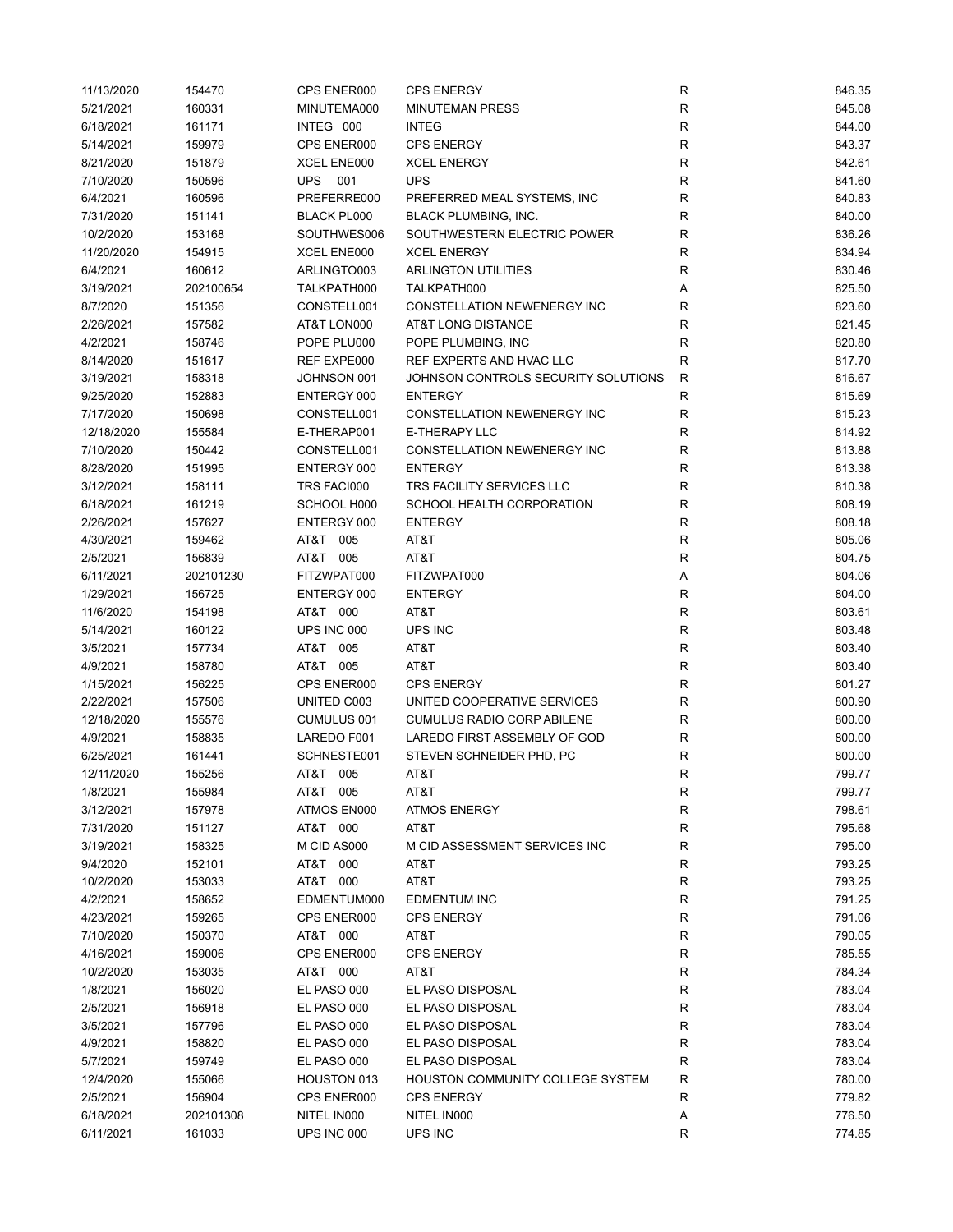| 4/23/2021  | 202100816 | NITEL IN000        | NITEL IN000                             | Α            | 774.47 |
|------------|-----------|--------------------|-----------------------------------------|--------------|--------|
| 5/21/2021  | 202101045 | NITEL IN000        | NITEL IN000                             | A            | 774.47 |
| 3/5/2021   | 157724    | ARLINGTO003        | <b>ARLINGTON UTILITIES</b>              | R            | 772.82 |
| 8/7/2020   | 151288    | AT&T 003           | AT&T                                    | R            | 772.27 |
| 5/28/2021  | 160590    | XCEL ENE000        | <b>XCEL ENERGY</b>                      | $\mathsf R$  | 771.85 |
| 6/18/2021  | 161133    | COSERV 000         | <b>COSERV</b>                           | $\mathsf R$  | 771.62 |
| 11/20/2020 | 154805    | CPS ENER000        | <b>CPS ENERGY</b>                       | R            | 768.21 |
| 5/28/2021  | 160382    | ABILITIE000        | ABILITIES THERAPY AND CONSULTING, LLC   | R            | 766.64 |
| 7/24/2020  | 151100    | XCEL ENE000        | <b>XCEL ENERGY</b>                      | R            | 763.46 |
| 2/22/2021  | 202100552 | FRONTIER003        | FRONTIER003                             | Α            | 763.44 |
| 6/25/2021  | 161352    | CITY OF 070        | <b>CITY OF EDINBURG</b>                 | $\mathsf R$  | 761.64 |
| 5/21/2021  | 160283    | EL PASO 001        | EL PASO ELECTRIC                        | $\mathsf R$  | 761.55 |
| 4/23/2021  | 202100791 | FRONTIER003        | FRONTIER003                             | Α            | 756.88 |
| 6/18/2021  | 202101295 | FRONTIER003        | FRONTIER003                             | Α            | 756.15 |
| 6/18/2021  | 161206    | PREFERRE000        | PREFERRED MEAL SYSTEMS, INC             | $\mathsf R$  | 754.23 |
| 3/26/2021  | 158507    | MYNARMAR000        | MARY D MYNAR                            | R            | 751.84 |
| 5/28/2021  | 160495    | GRADUATI000        | <b>GRADUATION SOURCE</b>                | R            | 750.65 |
| 8/28/2020  | 152015    | JAMAN IN000        | JAMAN INVESTMENTS, LLC                  | R            | 750.00 |
| 10/23/2020 | 153914    | SPARTAN 000        | SPARTAN PSYCHOLOGICAL CONSULTING        | R            | 750.00 |
|            |           |                    | <b>CITY OF PALMVIEW</b>                 | R            |        |
| 11/20/2020 | 154783    | CITY OF 072        |                                         |              | 750.00 |
| 2/26/2021  | 157678    | SPECIALI000        | SPECIALIZED ASSESSMENT & CONSULTING, LI | R            | 750.00 |
| 4/2/2021   | 158667    | JOESEJUL001        | <b>JULIE JOESEL</b>                     | R            | 750.00 |
| 5/28/2021  | 160528    | POPE PLU000        | POPE PLUMBING, INC                      | R            | 750.00 |
| 6/25/2021  | 161379    | ELECTRO 001        | ELECTRO COOLING SERVICE LLC             | $\mathsf R$  | 750.00 |
| 6/25/2021  | 161405    | JOESEJUL001        | <b>JULIE JOESEL</b>                     | $\mathsf R$  | 750.00 |
| 2/22/2021  | 157515    | UPS INC 000        | UPS INC                                 | $\mathsf{R}$ | 748.99 |
| 6/18/2021  | 161222    | SIGNS IN000        | <b>SIGNS INN LLC</b>                    | $\mathsf{R}$ | 746.99 |
| 7/10/2020  | 150458    | EL PASO 000        | EL PASO DISPOSAL                        | $\mathsf{R}$ | 746.09 |
| 8/14/2020  | 151561    | EL PASO 000        | EL PASO DISPOSAL                        | $\mathsf{R}$ | 746.09 |
| 9/11/2020  | 152401    | EL PASO 000        | EL PASO DISPOSAL                        | $\mathsf{R}$ | 746.09 |
| 10/9/2020  | 153297    | EL PASO 000        | EL PASO DISPOSAL                        | $\mathsf{R}$ | 746.09 |
| 11/6/2020  | 154242    | EL PASO 000        | EL PASO DISPOSAL                        | $\mathsf{R}$ | 746.09 |
| 12/4/2020  | 155050    | EL PASO 000        | EL PASO DISPOSAL                        | $\mathsf{R}$ | 746.09 |
| 6/18/2021  | 161082    | AT&T 005           | AT&T                                    | R            | 745.66 |
| 8/28/2020  | 151930    | AMAZON C000        | AMAZON CAPITAL SERVICES INC             | R            | 744.69 |
| 6/4/2021   | 202101159 | CREACLAU000        | CREACLAU000                             | Α            | 743.85 |
| 8/14/2020  | 151575    | FITNESS 001        | <b>FITNESS VENTURES LTD</b>             | R            | 743.70 |
| 4/30/2021  | 159465    | AT&T LON000        | AT&T LONG DISTANCE                      | $\mathsf R$  | 743.01 |
| 4/23/2021  | 159191    | AT&T<br>005        | AT&T                                    | R            | 738.88 |
| 2/26/2021  | 157574    | AT&T<br>000        | AT&T                                    | $\mathsf R$  | 738.01 |
| 3/19/2021  | 158198    | AT&T<br>005        | AT&T                                    | $\mathsf{R}$ | 738.01 |
| 3/12/2021  | 157959    | AMAZON C000        | AMAZON CAPITAL SERVICES INC             | $\mathsf R$  | 737.53 |
| 1/22/2021  | 156421    | AT&T<br>000        | AT&T                                    | $\mathsf{R}$ | 736.13 |
| 10/23/2020 | 153755    | AT&T<br>000        | AT&T                                    | R            | 734.20 |
| 11/20/2020 | 154713    | AT&T<br>000        | AT&T                                    | $\mathsf R$  | 733.62 |
| 12/18/2020 | 155460    | AT&T<br>000        | AT&T                                    | R            | 733.62 |
| 8/28/2020  | 152027    | NBU (NEW000        | NBU (NEW BRAUNFELS UTILITIES)           | R            | 732.67 |
| 2/22/2021  | 202100549 | CITY OF 085        | CITY OF 085                             | Α            | 730.75 |
| 6/18/2021  | 161111    | CITY OF 000        | <b>CITY OF ABILENE</b>                  | R            | 730.24 |
| 10/16/2020 | 153512    | <b>BLACK PL000</b> | <b>BLACK PLUMBING, INC.</b>             | R            | 730.12 |
|            |           |                    |                                         |              |        |
| 10/30/2020 | 154042    | ELECTRO 001        | ELECTRO COOLING SERVICE LLC             | R            | 730.00 |
| 4/23/2021  | 159389    | UNITED C003        | UNITED COOPERATIVE SERVICES             | $\mathsf R$  | 728.88 |
| 7/24/2020  | 151016    | HIGGINBO002        | HIGGINBOTHAM INSURANCE AGENCY           | $\mathsf R$  | 728.75 |
| 8/21/2020  | 151668    | AT&T 000           | AT&T                                    | $\mathsf{R}$ | 727.12 |
| 6/18/2021  | 161196    | NBU (NEW000        | NBU (NEW BRAUNFELS UTILITIES)           | R            | 725.21 |
| 7/24/2020  | 151034    | MANGUM L000        | MANGUM LANDSCAPE, INC                   | R            | 725.00 |
| 8/14/2020  | 151600    | MANGUM L000        | MANGUM LANDSCAPE, INC                   | R            | 725.00 |
| 10/2/2020  | 153146    | PARKER C001        | PARKER CONSTRUCTION LLC                 | R            | 725.00 |
| 7/24/2020  | 150933    | AT&T 000           | AT&T                                    | $\mathsf{R}$ | 724.89 |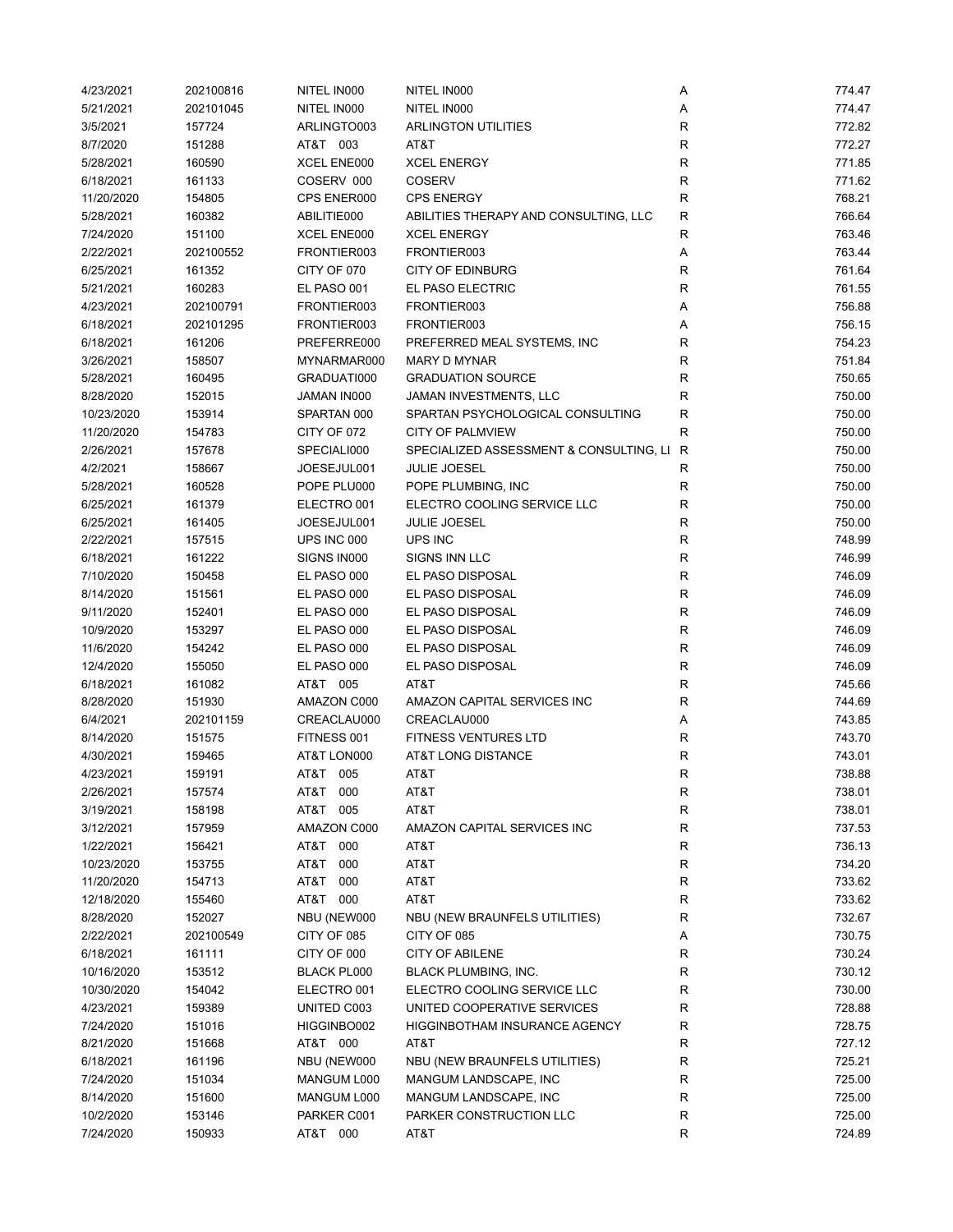| 12/4/2020  | 155213    | <b>UPS</b><br>001  | <b>UPS</b>                              | R           | 724.51 |
|------------|-----------|--------------------|-----------------------------------------|-------------|--------|
| 9/18/2020  | 152522    | AT&T<br>000        | AT&T                                    | R           | 723.75 |
| 6/11/2021  | 160960    | SOUTHERN003        | SOUTHERN SANITATION                     | R           | 723.33 |
| 10/30/2020 | 154065    | JOHNSON 001        | JOHNSON CONTROLS SECURITY SOLUTIONS     | R           | 722.44 |
| 2/22/2021  | 157448    | JOHNSON 001        | JOHNSON CONTROLS SECURITY SOLUTIONS     | R           | 722.44 |
| 4/23/2021  | 159308    | JOHNSON 001        | JOHNSON CONTROLS SECURITY SOLUTIONS     | R           | 722.44 |
| 3/26/2021  | 158474    | ENTERGY 000        | <b>ENTERGY</b>                          | R           | 720.17 |
| 12/11/2020 | 155404    | CPS ENER000        | <b>CPS ENERGY</b>                       | R           | 716.39 |
| 10/23/2020 | 153746    | ABILITIE000        | ABILITIES THERAPY AND CONSULTING, LLC   | R           | 715.00 |
| 9/25/2020  | 152955    | STAPLES 003        | STAPLES TECHNOLOGY SOLUTIONS            | R           | 714.54 |
| 1/29/2021  | 156701    | COLONIAL002        | COLONIAL ROOFING AND CONSTRUCTION LLC   | R           | 714.00 |
| 12/23/2020 | 155810    | ATMOS EN000        | <b>ATMOS ENERGY</b>                     | R           | 712.79 |
|            |           |                    |                                         |             |        |
| 3/19/2021  | 158250    | CITY OF 100        | <b>CITY OF GRANBURY</b>                 | R           | 712.08 |
| 8/14/2020  | 151557    | DTK FACI001        | DTK FACILITY SERVICES LLC - SUPPLIES    | $\mathsf R$ | 711.27 |
| 1/22/2021  | 156622    | <b>UPS</b><br>001  | <b>UPS</b>                              | R           | 710.51 |
| 1/22/2021  | 156519    | EL PASO 000        | EL PASO DISPOSAL                        | R           | 709.11 |
| 3/5/2021   | 157920    | UPS INC 000        | UPS INC                                 | R           | 704.47 |
| 3/19/2021  | 158293    | FIRST BA013        | FIRST BAPTIST CHURCH CONROE             | R           | 702.00 |
| 7/17/2020  | 150810    | SUDDENLI000        | <b>SUDDENLINK</b>                       | R           | 701.70 |
| 10/9/2020  | 153422    | SUDDENLI000        | <b>SUDDENLINK</b>                       | R           | 701.16 |
| 8/7/2020   | 151467    | SUDDENLI000        | <b>SUDDENLINK</b>                       | R           | 700.88 |
| 9/4/2020   | 152295    | SUDDENLI000        | <b>SUDDENLINK</b>                       | R           | 700.88 |
| 12/18/2020 | 202100368 | CREACLAU000        | CREACLAU000                             | Α           | 700.85 |
| 1/22/2021  | 156577    | RIVERAS 000        | RIVERAS LAWN CARE                       | R           | 700.00 |
| 6/11/2021  | 160986    | THE OASI000        | THE OASIS CHURCH                        | R           | 700.00 |
| 5/21/2021  | 202101012 | GARCIEST000        | GARCIEST000                             | Α           | 700.00 |
| 11/6/2020  | 154354    | <b>UPS</b><br>001  | <b>UPS</b>                              | R           | 699.60 |
| 4/23/2021  | 159433    | <b>PRO-ED 1000</b> | PRO-ED INC                              | R           | 699.60 |
| 3/19/2021  | 158226    | CDW GOVE000        | CDW GOVERNMENT, INC                     | R           | 698.25 |
| 6/25/2021  | 161442    | SCHOOL H000        | SCHOOL HEALTH CORPORATION               | R           | 697.48 |
| 7/31/2020  | 151220    | JOHNSON 001        | JOHNSON CONTROLS SECURITY SOLUTIONS     | R           | 694.65 |
| 5/14/2021  | 160103    | TEXTBOOK001        | <b>TEXTBOOK WAREHOUSE LLC</b>           | R           | 694.50 |
| 9/11/2020  | 152416    | FITNESS 001        | <b>FITNESS VENTURES LTD</b>             | R           | 694.03 |
|            |           |                    | <b>SUDDENLINK</b>                       | R           | 691.02 |
| 8/21/2020  | 151829    | SUDDENLI000        |                                         |             |        |
| 1/8/2021   | 156115    | SPECIALI000        | SPECIALIZED ASSESSMENT & CONSULTING, LI | R           | 690.00 |
| 8/28/2020  | 152072    | <b>UPS</b><br>001  | <b>UPS</b>                              | R           | 689.31 |
| 4/23/2021  | 202100785 | CREACLAU000        | CREACLAU000                             | Α           | 687.49 |
| 3/5/2021   | 157895    | TG&Y ENT000        | <b>TG&amp;Y ENTERPRISES LLC</b>         | R           | 687.06 |
| 4/30/2021  | 159554    | KLEEN AI000        | KLEEN AIR FILTER SERVICE & SALES        | R           | 687.00 |
| 12/18/2020 | 155658    | MYNARMAR000        | <b>MARY D MYNAR</b>                     | R           | 686.45 |
| 6/11/2021  | 202101255 | OTTO MIC000        | OTTO MIC000                             | Α           | 684.35 |
| 3/26/2021  | 158509    | NBU (NEW000        | NBU (NEW BRAUNFELS UTILITIES)           | R           | 682.57 |
| 6/11/2021  | 161030    | UPS INC 000        | UPS INC                                 | R           | 681.23 |
| 6/25/2021  | 161426    | ORALIA F000        | ORALIA FLOWERS & GIFTS                  | R           | 680.00 |
| 4/16/2021  | 202100744 | CREACLAU000        | CREACLAU000                             | Α           | 677.07 |
| 1/15/2021  | 156314    | SUDDENLI000        | <b>SUDDENLINK</b>                       | R           | 675.36 |
| 2/5/2021   | 157045    | SUDDENLI000        | <b>SUDDENLINK</b>                       | R           | 675.36 |
| 3/5/2021   | 157879    | SUDDENLI000        | <b>SUDDENLINK</b>                       | R           | 675.36 |
| 7/10/2020  | 150459    | EL PASO 000        | EL PASO DISPOSAL                        | R           | 675.33 |
| 8/14/2020  | 151562    | EL PASO 000        | EL PASO DISPOSAL                        | R           | 675.33 |
| 9/11/2020  | 152402    | EL PASO 000        | EL PASO DISPOSAL                        | R           | 675.33 |
| 10/9/2020  | 153298    | EL PASO 000        | EL PASO DISPOSAL                        | R           | 675.33 |
| 11/13/2020 | 154481    | EL PASO 000        | EL PASO DISPOSAL                        | R           | 675.33 |
| 12/11/2020 | 155405    | EL PASO 000        | EL PASO DISPOSAL                        | R           | 675.33 |
| 12/23/2020 | 155831    | COLONIAL002        | COLONIAL ROOFING AND CONSTRUCTION LLC R |             | 675.00 |
| 2/5/2021   | 156836    | ARLINGTO003        | <b>ARLINGTON UTILITIES</b>              | R           | 674.85 |
| 1/15/2021  | 156353    | SUDDENLI000        | <b>SUDDENLINK</b>                       | R           | 673.58 |
| 5/28/2021  | 160456    | CITY OF 105        | CITY OF CORPUS CHRISTI                  | R           | 673.13 |
|            |           |                    |                                         |             |        |
| 3/12/2021  | 158022    | EAI EDUC000        | EAI EDUCATION                           | R           | 672.80 |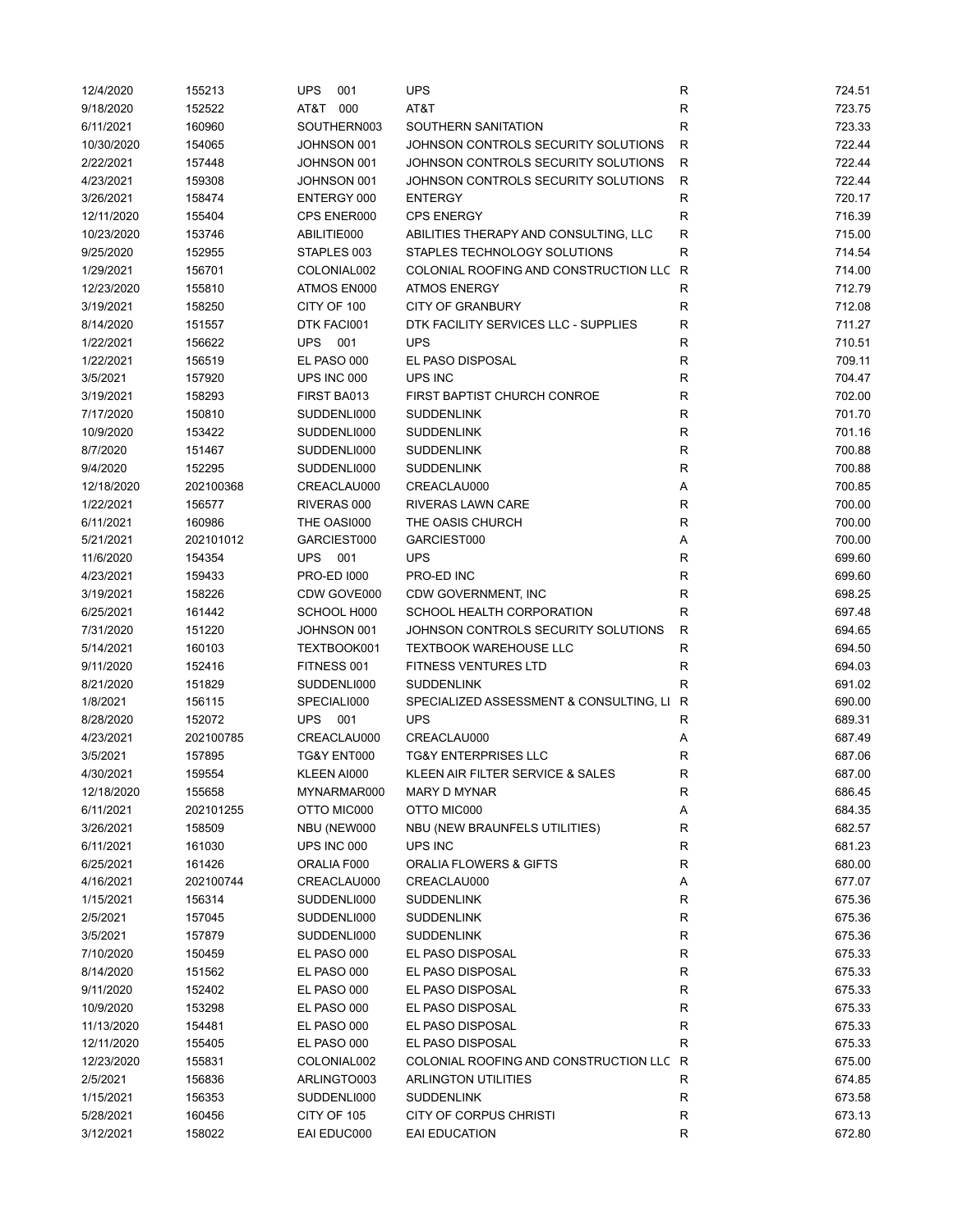| 6/18/2021  | 161191    | MICHAEL'002        | MICHAEL'S KEYS, INC              | R | 670.00 |
|------------|-----------|--------------------|----------------------------------|---|--------|
| 4/23/2021  | 159286    | <b>FUSION C000</b> | <b>FUSION CLOUD SERVICES LLC</b> | R | 669.60 |
| 5/21/2021  | 160294    | <b>FUSION C000</b> | <b>FUSION CLOUD SERVICES LLC</b> | R | 669.60 |
| 6/18/2021  | 161156    | <b>FUSION C000</b> | <b>FUSION CLOUD SERVICES LLC</b> | R | 669.25 |
| 1/22/2021  | 156533    | <b>FUSION C000</b> | <b>FUSION CLOUD SERVICES LLC</b> | R | 668.87 |
| 2/22/2021  | 157419    | <b>FUSION C000</b> | FUSION CLOUD SERVICES LLC        | R | 668.86 |
| 3/19/2021  | 158298    | <b>FUSION C000</b> | <b>FUSION CLOUD SERVICES LLC</b> | R | 668.86 |
| 11/13/2020 | 154483    | EL PASO 001        | EL PASO ELECTRIC                 | R | 668.43 |
| 4/16/2021  | 158938    | ABCO FIR000        | ABCO FIRE ALARM LLC              | R | 666.64 |
| 4/16/2021  | 158939    | ABCO FIR000        | ABCO FIRE ALARM LLC              | R | 666.64 |
| 4/9/2021   | 158903    | STAPLES 002        | STAPLES INC                      | R | 665.97 |
|            |           |                    |                                  | R |        |
| 4/30/2021  | 159545    | HOME DEP000        | HOME DEPOT                       |   | 664.22 |
| 1/22/2021  | 156431    | ATMOS EN000        | <b>ATMOS ENERGY</b>              | R | 662.41 |
| 10/30/2020 | 154173    | WEATHERF000        | WEATHERFORD COLLEGE              | R | 660.00 |
| 3/12/2021  | 158018    | CPS ENER000        | <b>CPS ENERGY</b>                | R | 659.99 |
| 10/23/2020 | 153849    | <b>FUSION C000</b> | <b>FUSION CLOUD SERVICES LLC</b> | R | 659.03 |
| 11/20/2020 | 154833    | <b>FUSION C000</b> | <b>FUSION CLOUD SERVICES LLC</b> | R | 659.03 |
| 12/18/2020 | 155606    | FUSION C000        | <b>FUSION CLOUD SERVICES LLC</b> | R | 659.03 |
| 12/23/2020 | 155900    | XCEL ENE000        | <b>XCEL ENERGY</b>               | R | 658.67 |
| 3/19/2021  | 158397    | UNITED C003        | UNITED COOPERATIVE SERVICES      | R | 656.31 |
| 4/23/2021  | 159403    | XCEL ENE000        | <b>XCEL ENERGY</b>               | R | 656.26 |
| 12/30/2020 | 155929    | CPS ENER000        | <b>CPS ENERGY</b>                | R | 656.06 |
| 7/24/2020  | 151010    | <b>FUSION C000</b> | <b>FUSION CLOUD SERVICES LLC</b> | R | 655.20 |
| 2/5/2021   | 156919    | EL PASO 000        | EL PASO DISPOSAL                 | R | 655.06 |
| 3/5/2021   | 157797    | EL PASO 000        | EL PASO DISPOSAL                 | R | 655.06 |
| 4/9/2021   | 158821    | EL PASO 000        | EL PASO DISPOSAL                 | R | 655.06 |
| 5/7/2021   | 159750    | EL PASO 000        | EL PASO DISPOSAL                 | R | 655.06 |
| 8/21/2020  | 151766    | <b>FUSION C000</b> | <b>FUSION CLOUD SERVICES LLC</b> | R | 654.83 |
| 9/18/2020  | 152633    | <b>FUSION C000</b> | <b>FUSION CLOUD SERVICES LLC</b> | R | 654.83 |
| 11/20/2020 | 154704    | AIR CRAF000        | AIR CRAFT INC                    | R | 652.50 |
| 12/4/2020  | 202100324 | CITY OF 011        | CITY OF 011                      | Α | 650.30 |
| 7/31/2020  | 151122    | ASBESTOS001        | ASBESTOS INSPECTION MANAGEMENT   | R | 650.00 |
| 3/12/2021  | 158035    | GILL LIN000        | <b>LINDA GILL</b>                | R | 650.00 |
| 3/19/2021  | 158301    | GILL LIN000        | <b>LINDA GILL</b>                | R | 650.00 |
| 4/2/2021   | 158657    | GILL LIN000        | <b>LINDA GILL</b>                | R | 650.00 |
|            |           |                    |                                  |   |        |
| 9/4/2020   | 152268    | ROTO ROO007        | ROTO ROOTER                      | R | 649.91 |
| 2/22/2021  | 157321    | ATMOS EN000        | <b>ATMOS ENERGY</b>              | R | 647.97 |
| 4/9/2021   | 158763    | ARLINGTO003        | <b>ARLINGTON UTILITIES</b>       | R | 646.66 |
| 5/14/2021  | 202100960 | CREACLAU000        | CREACLAU000                      | Α | 645.95 |
| 9/18/2020  | 152599    | CORNERST000        | <b>CORNERSTONE STAFFING</b>      | R | 645.28 |
| 3/26/2021  | 158540    | SPARKLIG000        | <b>SPARKLIGHT</b>                | R | 643.24 |
| 4/23/2021  | 159366    | SPARKLIG000        | <b>SPARKLIGHT</b>                | R | 643.24 |
| 5/28/2021  | 160550    | SPARKLIG000        | <b>SPARKLIGHT</b>                | R | 643.24 |
| 6/25/2021  | 161446    | SPARKLIG000        | SPARKLIGHT                       | R | 643.24 |
| 5/7/2021   | 159832    | PURCHASE000        | PURCHASE POWER                   | R | 641.98 |
| 6/11/2021  | 160984    | THE CLAS000        | THE CLASS RING COMPANY           | R | 641.00 |
| 8/28/2020  | 152053    | SPARKLIG000        | SPARKLIGHT                       | R | 640.50 |
| 10/2/2020  | 153171    | SPARKLIG000        | SPARKLIGHT                       | R | 640.50 |
| 9/25/2020  | 152920    | NBU (NEW000        | NBU (NEW BRAUNFELS UTILITIES)    | R | 640.15 |
| 1/29/2021  | 156788    | SPARKLIG000        | SPARKLIGHT                       | R | 639.69 |
| 10/30/2020 | 154119    | SPARKLIG000        | SPARKLIGHT                       | R | 639.68 |
| 12/4/2020  | 155138    | SPARKLIG000        | SPARKLIGHT                       | R | 639.68 |
| 12/23/2020 | 155875    | SPARKLIG000        | <b>SPARKLIGHT</b>                | R | 639.68 |
| 2/26/2021  | 157677    | SPARKLIG000        | SPARKLIGHT                       | R | 639.67 |
| 2/26/2021  | 157625    | EL PASO 006        | EL PASO WATER UTILITIES          | R | 639.53 |
| 12/4/2020  | 155207    | UPS<br>001         | <b>UPS</b>                       | R | 639.48 |
| 7/24/2020  | 151040    | NITEL IN000        | NITEL, INC                       | R | 639.27 |
| 9/18/2020  | 152587    | CITY OF 070        | <b>CITY OF EDINBURG</b>          | R | 639.09 |
| 3/26/2021  | 158469    | EL PASO 006        | EL PASO WATER UTILITIES          | R | 637.74 |
|            |           |                    |                                  |   |        |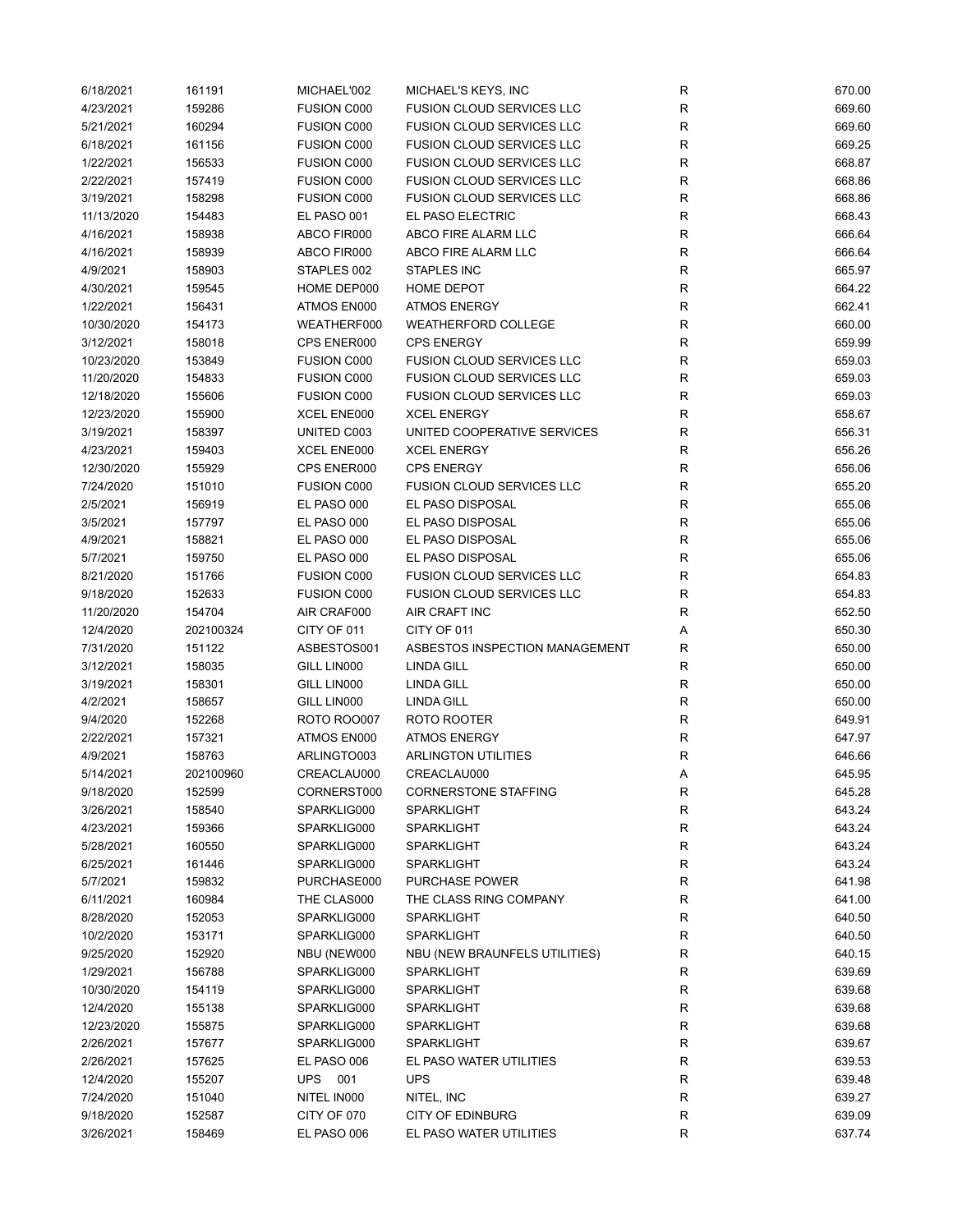| 1/22/2021  | 156609    | UNITED C003 | UNITED COOPERATIVE SERVICES               | $\mathsf R$  | 637.40 |
|------------|-----------|-------------|-------------------------------------------|--------------|--------|
| 12/23/2020 | 155833    | CPS ENER000 | <b>CPS ENERGY</b>                         | R            | 636.07 |
| 8/14/2020  | 151548    | CONSTELL001 | CONSTELLATION NEWENERGY INC               | $\mathsf R$  | 635.33 |
| 12/23/2020 | 202100399 | CREACLAU000 | CREACLAU000                               | Α            | 634.38 |
| 2/12/2021  | 202100525 | CREACLAU000 | CREACLAU000                               | Α            | 634.06 |
| 1/29/2021  | 202100471 | CREACLAU000 | CREACLAU000                               | Α            | 630.72 |
| 1/15/2021  | 202100429 | CREACLAU000 | CREACLAU000                               | Α            | 628.43 |
| 6/18/2021  | 202101314 | PIERIFRE000 | PIERIFRE000                               | Α            | 628.03 |
| 7/10/2020  | 150560    | SOUTHWES006 | SOUTHWESTERN ELECTRIC POWER               | R            | 626.49 |
| 8/14/2020  | 151594    | JOHNSON 001 | JOHNSON CONTROLS SECURITY SOLUTIONS       | R            | 625.00 |
| 9/4/2020   | 152202    | JOHNSON 001 | JOHNSON CONTROLS SECURITY SOLUTIONS       | $\mathsf{R}$ | 625.00 |
|            |           |             |                                           |              |        |
| 9/18/2020  | 152566    | CITY OF 001 | <b>CITY OF ABILENE</b>                    | $\mathsf{R}$ | 625.00 |
| 12/4/2020  | 155077    | JOHNSON 001 | JOHNSON CONTROLS SECURITY SOLUTIONS       | $\mathsf{R}$ | 625.00 |
| 6/4/2021   | 160632    | CENTRAL 002 | CENTRAL TEXAS REFUSE, INC                 | R            | 623.66 |
| 12/23/2020 | 155842    | ENTERGY 000 | <b>ENTERGY</b>                            | R            | 621.99 |
| 10/23/2020 | 153833    | EL PASO 006 | EL PASO WATER UTILITIES                   | R            | 621.60 |
| 12/4/2020  | 202100325 | CREACLAU000 | CREACLAU000                               | Α            | 620.67 |
| 4/23/2021  | 159215    | CENTRAL 002 | CENTRAL TEXAS REFUSE, INC                 | R            | 620.09 |
| 9/25/2020  | 152996    | WALSH GA000 | WALSH GALLEGOS TREVINO RUSSO & KYLE P     | R            | 619.50 |
| 5/7/2021   | 159710    | CENTRAL 002 | CENTRAL TEXAS REFUSE, INC                 | R            | 618.50 |
| 1/8/2021   | 156127    | TOTELCOM000 | TOTELCOM NETWORKS LLC                     | R            | 618.06 |
| 10/9/2020  | 153311    | FITNESS 001 | <b>FITNESS VENTURES LTD</b>               | R            | 617.56 |
| 11/13/2020 | 202100270 | CREACLAU000 | CREACLAU000                               | Α            | 616.88 |
| 11/20/2020 | 154752    | CDW GOVE000 | CDW GOVERNMENT, INC                       | $\mathsf{R}$ | 616.50 |
| 4/30/2021  | 202100877 | ROSEBDAN000 | ROSEBDAN000                               | Α            | 616.32 |
| 12/18/2020 | 155594    | ENTERPRI004 | <b>ENTERPRISE RENT-A-CAR</b>              | $\mathsf{R}$ | 616.07 |
| 10/30/2020 | 154139    | TEXTBOOK001 | <b>TEXTBOOK WAREHOUSE LLC</b>             | $\mathsf{R}$ | 612.60 |
| 5/7/2021   | 202100918 | HOLSOCHR000 | HOLSOCHR000                               | A            | 610.69 |
| 1/22/2021  | 202100447 | CITY OF 085 | CITY OF 085                               | Α            | 607.73 |
| 8/7/2020   | 151331    | CITY OF 062 | <b>CITY OF WACO</b>                       | $\mathsf{R}$ | 604.72 |
|            |           |             |                                           |              |        |
| 9/18/2020  | 152751    | MANGUM L000 | MANGUM LANDSCAPE, INC                     | $\mathsf{R}$ | 604.17 |
| 10/16/2020 | 153462    | MANGUM L000 | MANGUM LANDSCAPE, INC                     | $\mathsf{R}$ | 604.17 |
| 10/30/2020 | 154077    | MANGUM L000 | MANGUM LANDSCAPE, INC                     | $\mathsf{R}$ | 604.17 |
| 11/20/2020 | 154687    | MANGUM L000 | MANGUM LANDSCAPE, INC                     | R            | 604.17 |
| 12/18/2020 | 155648    | MANGUM L000 | MANGUM LANDSCAPE, INC                     | R            | 604.17 |
| 1/22/2021  | 156556    | MANGUM L000 | MANGUM LANDSCAPE, INC                     | R            | 604.17 |
| 3/5/2021   | 157709    | MANGUM L000 | MANGUM LANDSCAPE, INC                     | R            | 604.17 |
| 3/26/2021  | 158498    | MANGUM L000 | MANGUM LANDSCAPE, INC                     | R            | 604.17 |
| 4/23/2021  | 159329    | MANGUM L000 | MANGUM LANDSCAPE, INC                     | R            | 604.17 |
| 5/21/2021  | 160327    | MANGUM L000 | MANGUM LANDSCAPE, INC                     | $\mathsf R$  | 604.17 |
| 3/5/2021   | 157919    | UPS INC 000 | UPS INC                                   | $\mathsf R$  | 603.13 |
| 5/28/2021  | 160579    | UPS INC 000 | UPS INC                                   | $\mathsf R$  | 602.90 |
| 1/22/2021  | 156634    | XCEL ENE000 | <b>XCEL ENERGY</b>                        | R            | 602.57 |
| 3/26/2021  | 202100658 | CREACLAU000 | CREACLAU000                               | Α            | 602.23 |
| 1/15/2021  | 156359    | UPS 001     | <b>UPS</b>                                | R            | 601.99 |
| 3/19/2021  | 158289    | ENTERPRI004 | <b>ENTERPRISE RENT-A-CAR</b>              | R            | 601.47 |
| 2/26/2021  | 202100568 | CREACLAU000 | CREACLAU000                               | Α            | 600.84 |
| 10/2/2020  | 153005    | AIR COND000 | AIR CONDITIONING INNOVATIVE SOLUTIONS, II | R            | 600.00 |
| 1/8/2021   | 156044    | JM LAWNC001 | <b>JM LAWNCARE &amp; SPRINKLER</b>        | R            | 600.00 |
| 4/16/2021  | 158965    | BROOKHOL000 | BROOKHOLLOW SHOPPING CENTER NORTH, I R    |              | 600.00 |
| 7/10/2020  | 202100011 | SALAZHIR001 | SALAZHIR001                               | Α            | 600.00 |
| 9/25/2020  | 202100145 | SALAZHIR001 | SALAZHIR001                               | Α            | 600.00 |
|            |           |             |                                           |              |        |
| 11/13/2020 | 202100285 | SALAZHIR001 | SALAZHIR001                               | Α            | 600.00 |
| 11/20/2020 | 202100310 | SALAZHIR001 | SALAZHIR001                               | Α            | 600.00 |
| 12/23/2020 | 202100406 | SALAZHIR001 | SALAZHIR001                               | Α            | 600.00 |
| 1/22/2021  | 202100458 | SALAZHIR001 | SALAZHIR001                               | Α            | 600.00 |
| 3/5/2021   | 202100605 | SALAZHIR001 | SALAZHIR001                               | Α            | 600.00 |
| 4/2/2021   | 202100695 | SALAZHIR001 | SALAZHIR001                               | Α            | 600.00 |
| 5/14/2021  | 202100974 | SALAZHIR001 | SALAZHIR001                               | Α            | 600.00 |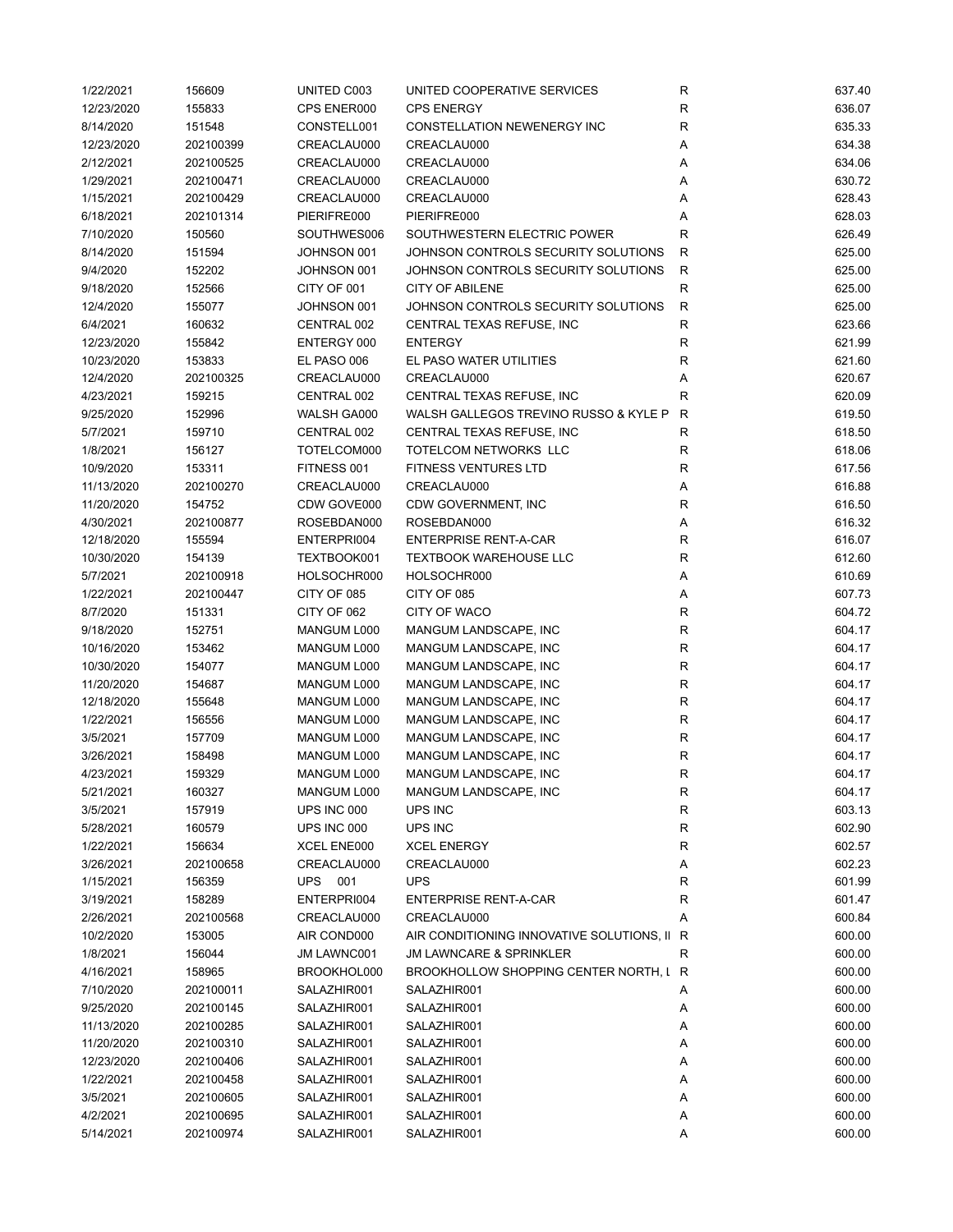| 4/9/2021   | 158912    | SUDDENLI000 | SUDDENLINK                                  | $\mathsf R$      | 599.57 |
|------------|-----------|-------------|---------------------------------------------|------------------|--------|
| 12/4/2020  | 155129    | SCHOOL H000 | SCHOOL HEALTH CORPORATION                   | R                | 598.93 |
| 10/30/2020 | 154074    | LAKESHOR000 | LAKESHORE LEARNING MATERIALS                | R                | 598.32 |
| 6/18/2021  | 161207    | PREMIERE000 | PREMIERE INSTALL MOVERS, LLC                | $\mathsf R$      | 597.91 |
| 8/21/2020  | 151805    | NITEL IN000 | NITEL, INC                                  | $\mathsf R$      | 597.76 |
| 9/18/2020  | 152672    | NITEL IN000 | NITEL, INC                                  | $\mathsf R$      | 597.76 |
| 10/23/2020 | 153882    | NITEL IN000 | NITEL, INC                                  | $\mathsf R$      | 597.76 |
| 11/20/2020 | 202100307 | NITEL IN000 | NITEL IN000                                 | Α                | 597.76 |
| 12/18/2020 | 202100380 | NITEL IN000 | NITEL IN000                                 | Α                | 597.76 |
|            |           |             |                                             |                  | 597.76 |
| 1/22/2021  | 202100454 | NITEL IN000 | NITEL IN000<br>NITEL IN000                  | Α                |        |
| 2/22/2021  | 202100555 | NITEL IN000 |                                             | Α                | 597.76 |
| 3/19/2021  | 202100646 | NITEL IN000 | NITEL IN000                                 | Α                | 597.76 |
| 6/11/2021  | 161035    | UPS INC 000 | UPS INC                                     | $\mathsf R$      | 596.81 |
| 4/23/2021  | 159276    | EL PASO 001 | EL PASO ELECTRIC                            | $\mathsf R$      | 596.36 |
| 7/17/2020  | 150702    | CONSTELL001 | CONSTELLATION NEWENERGY INC                 | $\mathsf R$      | 595.97 |
| 4/30/2021  | 159658    | UPS INC 000 | UPS INC                                     | $\mathsf R$      | 595.27 |
| 5/21/2021  | 160258    | CITY OF 107 | CITY OF PLANO                               | $\mathsf R$      | 594.47 |
| 6/11/2021  | 202101227 | CREACLAU000 | CREACLAU000                                 | Α                | 594.37 |
| 5/28/2021  | 202101101 | FEDERPER000 | FEDERPER000                                 | Α                | 594.28 |
| 8/28/2020  | 202100079 | CREACLAU000 | CREACLAU000                                 | Α                | 593.95 |
| 10/30/2020 | 202100227 | CREACLAU000 | CREACLAU000                                 | Α                | 592.06 |
| 11/20/2020 | 154885    | ROTO ROO008 | ROTO ROOTER SERVICE CO                      | R                | 591.41 |
| 6/18/2021  | 161158    | GATEWAY 000 | <b>GATEWAY PRINTING &amp; OFFICE SUPPLY</b> | R                | 591.20 |
| 7/31/2020  | 151218    | JOHNSON 001 | JOHNSON CONTROLS SECURITY SOLUTIONS         | R                | 591.05 |
| 5/7/2021   | 202100941 | ROSEBDAN000 | ROSEBDAN000                                 | Α                | 590.64 |
| 3/12/2021  | 158119    | UPS INC 000 | UPS INC                                     | R                | 590.47 |
| 8/7/2020   | 151313    | CENTRAL 002 | CENTRAL TEXAS REFUSE, INC                   | $\mathsf R$      | 589.93 |
| 9/11/2020  | 152365    | CENTRAL 002 | CENTRAL TEXAS REFUSE, INC                   | $\mathsf R$      | 589.93 |
| 10/9/2020  | 153268    | CENTRAL 002 | CENTRAL TEXAS REFUSE, INC                   | R                | 589.93 |
|            |           |             |                                             | $\mathsf R$      |        |
| 11/13/2020 | 154428    | CENTRAL 002 | CENTRAL TEXAS REFUSE, INC                   |                  | 589.93 |
| 12/11/2020 | 155397    | CENTRAL 002 | CENTRAL TEXAS REFUSE, INC                   | R                | 589.93 |
| 1/5/2021   | 155942    | CENTRAL 002 | CENTRAL TEXAS REFUSE, INC                   | R                | 589.93 |
| 2/5/2021   | 156868    | CENTRAL 002 | CENTRAL TEXAS REFUSE, INC                   | $\mathsf R$      | 589.93 |
| 3/5/2021   | 157754    | CENTRAL 002 | CENTRAL TEXAS REFUSE, INC                   | $\mathsf R$      | 589.93 |
| 4/16/2021  | 158996    | CITY OF 107 | <b>CITY OF PLANO</b>                        | R                | 589.54 |
| 6/4/2021   | 160744    | STAPLES 003 | STAPLES TECHNOLOGY SOLUTIONS                | R                | 588.24 |
| 6/4/2021   | 160739    | SOUTHWES006 | SOUTHWESTERN ELECTRIC POWER                 | R                | 587.20 |
| 7/10/2020  | 150397    | CENTRAL 002 | CENTRAL TEXAS REFUSE, INC                   | R                | 587.15 |
| 3/5/2021   | 157917    | UPS INC 000 | UPS INC                                     | R                | 586.50 |
| 1/29/2021  | 156740    | JM LAWNC001 | JM LAWNCARE & SPRINKLER                     | R                | 585.85 |
| 4/9/2021   | 158818    | EAI EDUC000 | EAI EDUCATION                               | R                | 585.04 |
| 10/16/2020 | 153547    | CITY OF 070 | <b>CITY OF EDINBURG</b>                     | R                | 584.56 |
| 11/6/2020  | 154189    | AMAZON C000 | AMAZON CAPITAL SERVICES INC                 | R                | 584.52 |
| 1/8/2021   | 156019    | E-THERAP001 | E-THERAPY LLC                               | R                | 583.92 |
| 3/5/2021   | 157918    | UPS INC 000 | UPS INC                                     | R                | 581.25 |
| 2/5/2021   | 156914    | E-THERAP001 | E-THERAPY LLC                               | R                | 577.50 |
| 7/24/2020  | 150980    | CONSTELL001 | CONSTELLATION NEWENERGY INC                 | $\mathsf R$      | 575.87 |
| 5/21/2021  | 202101027 | KEEVEPHO000 | KEEVEPHO000                                 | Α                | 575.82 |
| 7/31/2020  | 151232    | NBU (NEW000 | NBU (NEW BRAUNFELS UTILITIES)               | R                | 575.21 |
| 6/18/2021  | 161214    | RIOS SER000 | SERVANDO RIOS                               | R                | 575.00 |
| 6/18/2021  | 161122    | CITY OF 107 | CITY OF PLANO                               | R                | 574.73 |
| 5/28/2021  | 160567    | THE CLAS000 | THE CLASS RING COMPANY                      | R                | 574.25 |
| 6/18/2021  | 161136    | CRAWSLEI000 | LEIGH HERBERT CRAWSHAW                      | R                | 573.75 |
|            |           |             |                                             |                  |        |
| 3/26/2021  | 158571    | XCEL ENE000 | <b>XCEL ENERGY</b>                          | R<br>$\mathsf R$ | 573.51 |
| 6/25/2021  | 161323    | AT&T LON000 | AT&T LONG DISTANCE                          |                  | 572.78 |
| 4/16/2021  | 202100752 | GAYLE LY000 | GAYLE LY000                                 | Α                | 572.50 |
| 11/13/2020 | 154497    | FITNESS 001 | <b>FITNESS VENTURES LTD</b>                 | R                | 571.68 |
| 5/28/2021  | 202101093 | CHAPMCHR001 | CHAPMCHR001                                 | Α                | 571.20 |
| 11/20/2020 | 154909    | VIA METR000 | <b>VIA METROPOLITAN TRANSIT</b>             | R                | 570.00 |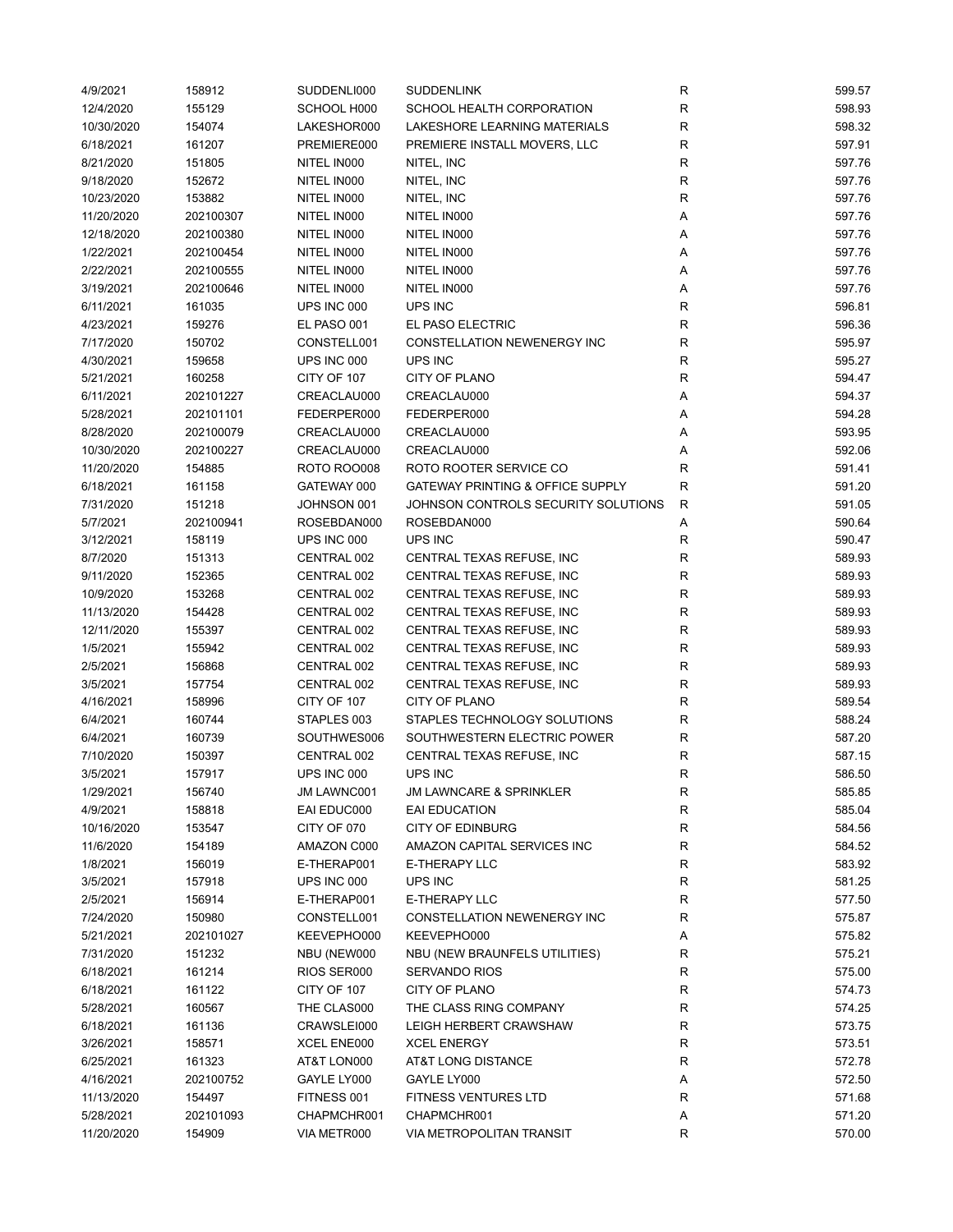| 3/5/2021   | 157804    | HOWARD C000        | <b>HOWARD COLLEGE</b>                 | $\mathsf{R}$ | 570.00 |
|------------|-----------|--------------------|---------------------------------------|--------------|--------|
| 3/19/2021  | 158395    | TROXELL 000        | TROXELL COMMUNICATIONS INC            | R            | 570.00 |
| 8/28/2020  | 152071    | <b>UPS</b><br>001  | <b>UPS</b>                            | $\mathsf R$  | 569.47 |
| 4/30/2021  | 202100887 | VARNEMIC000        | VARNEMIC000                           | Α            | 567.09 |
| 6/18/2021  | 202101327 | VARNEMIC000        | VARNEMIC000                           | Α            | 565.69 |
| 10/30/2020 | 153980    | <b>BLUE LEA000</b> | <b>BLUE LEARNING</b>                  | R            | 562.50 |
| 4/16/2021  | 159011    | EDGEWOOD000        | EDGEWOOD PARTNERS INSURANCE CENTER    | R            | 558.14 |
|            |           |                    |                                       |              | 557.59 |
| 5/28/2021  | 160481    | ENTERGY 000        | <b>ENTERGY</b>                        | R            |        |
| 5/14/2021  | 202100964 | FRONTIER003        | FRONTIER003                           | Α            | 557.37 |
| 7/31/2020  | 151124    | AT&T 000           | AT&T                                  | R            | 556.50 |
| 12/4/2020  | 155040    | CPS ENER000        | <b>CPS ENERGY</b>                     | $\mathsf R$  | 556.29 |
| 6/4/2021   | 160678    | GOOGLE L000        | GOOGLE LLC                            | R            | 556.29 |
| 6/18/2021  | 202101281 | BEYER PL000        | BEYER PL000                           | Α            | 555.63 |
| 2/26/2021  | 157698    | XCEL ENE000        | <b>XCEL ENERGY</b>                    | R            | 555.53 |
| 10/30/2020 | 154117    | SOUTHWES006        | SOUTHWESTERN ELECTRIC POWER           | R            | 555.42 |
| 10/9/2020  | 153339    | MARTIRIC001        | RICARDO MARTINEZ JR                   | $\mathsf R$  | 555.00 |
| 4/30/2021  | 159464    | AT&T 005           | AT&T                                  | R            | 553.52 |
| 9/4/2020   | 152099    | AT&T<br>000        | AT&T                                  | R            | 552.57 |
| 10/2/2020  | 153031    | AT&T<br>000        | AT&T                                  | R            | 552.57 |
| 1/15/2021  | 156231    | E-THERAP001        | <b>E-THERAPY LLC</b>                  | R            | 552.50 |
| 1/29/2021  | 156795    | SUDDENLI000        | <b>SUDDENLINK</b>                     | R            | 552.10 |
| 4/9/2021   | 158782    | AT&T 005           | AT&T                                  | R            | 552.09 |
| 4/23/2021  | 202100803 | KASAPJEN000        | KASAPJEN000                           | Α            | 551.50 |
| 10/2/2020  | 153175    | SUDDENLI000        | <b>SUDDENLINK</b>                     | R            | 551.03 |
| 3/5/2021   | 157786    | CPS ENER000        | <b>CPS ENERGY</b>                     | R            | 550.98 |
| 11/13/2020 | 154462    | COLONIAL002        | COLONIAL ROOFING AND CONSTRUCTION LLC | R            | 550.00 |
|            |           |                    |                                       |              |        |
| 5/14/2021  | 202100958 | CITY OF 011        | CITY OF 011                           | Α            | 549.43 |
| 4/2/2021   | 158739    | UPS INC 000        | UPS INC                               | R            | 549.39 |
| 12/4/2020  | 155108    | REF EXPE000        | REF EXPERTS AND HVAC LLC              | R            | 549.12 |
| 3/12/2021  | 158122    | UPS INC 000        | UPS INC                               | $\mathsf R$  | 548.81 |
| 4/30/2021  | 159609    | SUDDENLI000        | <b>SUDDENLINK</b>                     | $\mathsf R$  | 547.56 |
| 6/4/2021   | 160754    | SUDDENLI000        | <b>SUDDENLINK</b>                     | R            | 547.56 |
| 6/25/2021  | 161452    | SUDDENLI000        | <b>SUDDENLINK</b>                     | $\mathsf R$  | 547.56 |
| 4/2/2021   | 158722    | SUDDENLI000        | <b>SUDDENLINK</b>                     | R            | 547.17 |
| 6/4/2021   | 202101172 | HUCKASTE000        | HUCKASTE000                           | Α            | 546.56 |
| 1/22/2021  | 202100452 | GAYLE LY000        | GAYLE LY000                           | Α            | 546.25 |
| 7/10/2020  | 150367    | AT&T 000           | AT&T                                  | R            | 545.92 |
| 12/4/2020  | 155212    | UPS<br>001         | <b>UPS</b>                            | R            | 545.23 |
| 5/14/2021  | 159936    | BEST BUY000        | BEST BUY STORES LP                    | R            | 545.00 |
| 7/17/2020  | 150706    | CONSTELL001        | CONSTELLATION NEWENERGY INC           | R            | 544.21 |
| 3/5/2021   | 157884    | SUDDENLI000        | <b>SUDDENLINK</b>                     | R            | 542.13 |
| 3/12/2021  | 157980    | ATMOS EN000        | <b>ATMOS ENERGY</b>                   | $\mathsf R$  | 542.02 |
| 9/4/2020   | 152300    | SUDDENLI000        | <b>SUDDENLINK</b>                     | R            | 541.03 |
| 10/30/2020 | 154127    | SUDDENLI000        | <b>SUDDENLINK</b>                     | R            | 540.93 |
| 12/4/2020  | 155147    | SUDDENLI000        | <b>SUDDENLINK</b>                     | R            | 540.93 |
| 1/8/2021   | 156118    | SUDDENLI000        | <b>SUDDENLINK</b>                     | R            | 540.93 |
|            |           |                    |                                       | $\mathsf R$  |        |
| 9/11/2020  | 152413    | ENTERPRI004        | <b>ENTERPRISE RENT-A-CAR</b>          |              | 540.29 |
| 5/14/2021  | 160083    | SCHERTZ 001        | SCHERTZ UNITED METHODIST CHURCH       | R            | 540.00 |
| 10/30/2020 | 154086    | NBU (NEW000        | NBU (NEW BRAUNFELS UTILITIES)         | R            | 536.87 |
| 1/15/2021  | 202100435 | FRONTIER003        | FRONTIER003                           | A            | 535.66 |
| 10/2/2020  | 153116    | ENTERPRI004        | <b>ENTERPRISE RENT-A-CAR</b>          | R            | 535.61 |
| 2/22/2021  | 157517    | UPS INC 000        | UPS INC                               | R            | 534.81 |
| 12/18/2020 | 155545    | CITY OF 070        | <b>CITY OF EDINBURG</b>               | R            | 533.51 |
| 4/30/2021  | 159534    | ENTERGY 000        | ENTERGY                               | R            | 532.02 |
| 3/19/2021  | 158270    | CRAWSLEI000        | LEIGH HERBERT CRAWSHAW                | R            | 531.25 |
| 12/23/2020 | 155808    | AT&T LON000        | AT&T LONG DISTANCE                    | R            | 530.98 |
| 5/7/2021   | 159719    | CITY OF 062        | CITY OF WACO                          | R            | 530.79 |
| 4/2/2021   | 202100680 | CREACLAU000        | CREACLAU000                           | Α            | 530.51 |
| 1/15/2021  | 156210    | CITY OF 070        | <b>CITY OF EDINBURG</b>               | R            | 530.27 |
|            |           |                    |                                       |              |        |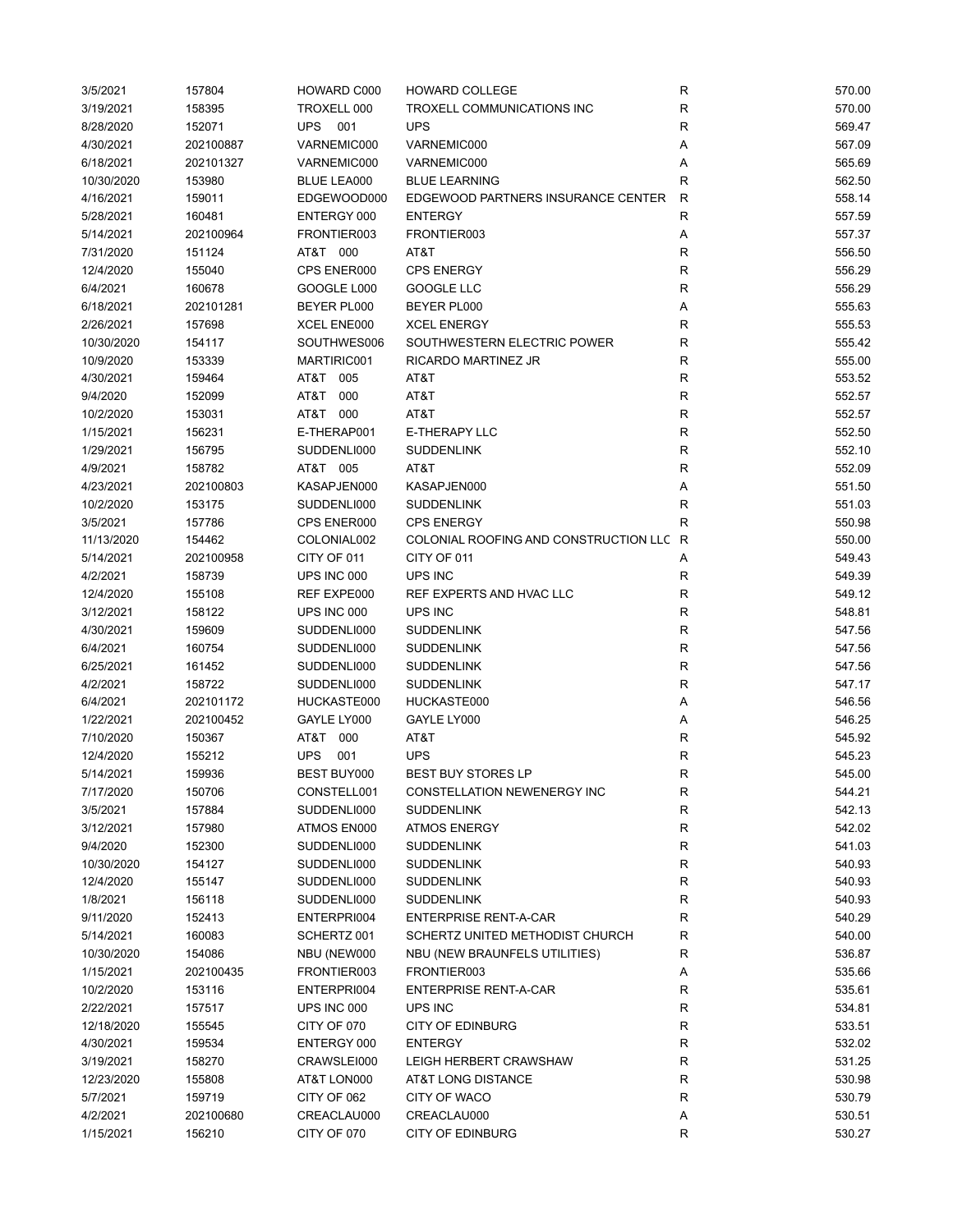| 7/24/2020  | 202100021 | CREACLAU000       | CREACLAU000                               | Α           | 530.18 |
|------------|-----------|-------------------|-------------------------------------------|-------------|--------|
| 11/6/2020  | 154325    | SUDDENLI000       | <b>SUDDENLINK</b>                         | R           | 528.59 |
| 3/19/2021  | 158284    | EL PASO 001       | EL PASO ELECTRIC                          | R           | 528.24 |
| 11/13/2020 | 154618    | <b>UPS</b><br>001 | <b>UPS</b>                                | $\mathsf R$ | 527.24 |
| 2/12/2021  | 202100544 | TALKPATH000       | TALKPATH000                               | Α           | 526.50 |
| 7/31/2020  | 151190    | DTK FACI001       | DTK FACILITY SERVICES LLC - SUPPLIES      | R           | 526.38 |
| 7/10/2020  | 150492    | MARTIRIC001       | RICARDO MARTINEZ JR                       | R           | 525.00 |
| 10/16/2020 | 153615    | LONGODIA000       | DIANA LONGORIA                            | R           | 525.00 |
| 1/29/2021  | 156745    | LONGODIA000       | <b>DIANA LONGORIA</b>                     | $\mathsf R$ | 525.00 |
| 2/12/2021  | 157191    | LONGODIA000       | <b>DIANA LONGORIA</b>                     | $\mathsf R$ | 525.00 |
|            |           |                   |                                           |             |        |
| 10/9/2020  | 202100170 | EP REMOD000       | EP REMOD000                               | Α           | 525.00 |
| 11/13/2020 | 202100289 | WALSH GA000       | WALSH GA000                               | Α           | 525.00 |
| 3/12/2021  | 202100613 | CREACLAU000       | CREACLAU000                               | Α           | 524.90 |
| 2/26/2021  | 157571    | AMAZON C000       | AMAZON CAPITAL SERVICES INC               | R           | 524.74 |
| 5/7/2021   | 159745    | DTK FACI001       | DTK FACILITY SERVICES LLC - SUPPLIES      | R           | 524.66 |
| 1/22/2021  | 156522    | EL PASO 001       | EL PASO ELECTRIC                          | R           | 523.85 |
| 8/7/2020   | 151386    | FASTSIGN001       | <b>FASTSIGNS-MCALLEN</b>                  | $\mathsf R$ | 523.01 |
| 6/11/2021  | 160860    | FITNESS 001       | <b>FITNESS VENTURES LTD</b>               | $\mathsf R$ | 522.92 |
| 11/13/2020 | 154557    | PURCHASE000       | <b>PURCHASE POWER</b>                     | R           | 520.99 |
| 1/8/2021   | 156088    | PURCHASE000       | <b>PURCHASE POWER</b>                     | R           | 520.99 |
| 2/12/2021  | 157220    | PURCHASE000       | <b>PURCHASE POWER</b>                     | R           | 520.99 |
| 2/12/2021  | 157222    | PURCHASE000       | <b>PURCHASE POWER</b>                     | R           | 520.99 |
| 5/7/2021   | 159831    | PURCHASE000       | <b>PURCHASE POWER</b>                     | R           | 520.99 |
| 10/2/2020  | 153091    | CITY OF 097       | CITY OF HUNTSVILLE - UTILITIES            | $\mathsf R$ | 520.41 |
| 3/26/2021  | 158491    | KLEEN AI000       | KLEEN AIR FILTER SERVICE & SALES          | $\mathsf R$ | 519.00 |
| 10/9/2020  | 202100180 | ROBINCOU000       | ROBINCOU000                               | Α           | 518.40 |
| 6/4/2021   | 160641    | CITY OF 062       | CITY OF WACO                              | $\mathsf R$ | 516.47 |
| 8/14/2020  | 151632    | SCHOOL S000       | <b>SCHOOL SPECIALTY</b>                   | $\mathsf R$ | 515.96 |
| 4/30/2021  | 202100840 | BLAIRHIL000       | BLAIRHIL000                               |             | 515.42 |
|            |           |                   |                                           | Α           |        |
| 11/20/2020 | 154824    | EL PASO 001       | EL PASO ELECTRIC                          | R           | 515.40 |
| 4/30/2021  | 159657    | UPS INC 000       | UPS INC                                   | $\mathsf R$ | 514.41 |
| 6/4/2021   | 160772    | WASTE CO000       | <b>WASTE CONNECTIONS</b>                  | $\mathsf R$ | 514.10 |
| 10/2/2020  | 153097    | COMCAST 000       | <b>COMCAST</b>                            | R           | 510.73 |
| 2/5/2021   | 202100517 | TALKPATH000       | TALKPATH000                               | Α           | 510.00 |
| 4/23/2021  | 159336    | NASCO 000         | NASCO                                     | R           | 509.96 |
| 4/16/2021  | 159012    | EL PASO 001       | EL PASO ELECTRIC                          | R           | 509.12 |
| 5/21/2021  | 202101075 | TUMLIKRI000       | TUMLIKRI000                               | Α           | 506.20 |
| 7/17/2020  | 150678    | CITY OF 070       | <b>CITY OF EDINBURG</b>                   | $\mathsf R$ | 503.63 |
| 8/14/2020  | 151536    | CITY OF 070       | <b>CITY OF EDINBURG</b>                   | R           | 503.63 |
| 12/18/2020 | 155683    | PURCHASE000       | PURCHASE POWER                            | $\mathsf R$ | 503.50 |
| 10/23/2020 | 153836    | ENTERGY 000       | ENTERGY                                   | R           | 503.37 |
| 5/28/2021  | 160580    | UPS INC 000       | UPS INC                                   | R           | 502.23 |
| 10/30/2020 | 154013    | CITY OF 062       | CITY OF WACO                              | R           | 501.02 |
| 3/26/2021  | 158435    | CITY OF 000       | <b>CITY OF ABILENE</b>                    | R           | 500.06 |
| 8/7/2020   | 151407    | MANNIMAR000       | MANNING PEST CONTROL                      | R           | 500.00 |
| 8/21/2020  | 151876    | WALSH GA000       | WALSH GALLEGOS TREVINO RUSSO & KYLE P     | R           | 500.00 |
| 9/18/2020  | 152656    | KTRG, KK000       | KTRG, KKTK, KPYN                          | R           | 500.00 |
| 10/2/2020  | 153154    | PURCHASE000       | PURCHASE POWER                            | R           | 500.00 |
| 10/9/2020  | 153292    | DENIRO C000       | DENIRO CONSULTING LLC                     | R           | 500.00 |
| 10/23/2020 | 153867    | KTRG, KK000       | KTRG, KKTK, KPYN                          | R           | 500.00 |
| 11/20/2020 | 154852    | KTRG, KK000       | KTRG, KKTK, KPYN                          | R           | 500.00 |
|            | 154860    |                   | MANNING PEST CONTROL                      | R           | 500.00 |
| 11/20/2020 |           | MANNIMAR000       |                                           |             |        |
| 12/18/2020 | 155637    | KTRG, KK000       | KTRG, KKTK, KPYN                          | R           | 500.00 |
| 2/22/2021  | 157457    | MANNIMAR000       | MANNING PEST CONTROL                      | R           | 500.00 |
| 3/5/2021   | 157871    | SPECIALI000       | SPECIALIZED ASSESSMENT & CONSULTING, LI R |             | 500.00 |
| 3/19/2021  | 158252    | CITY OF 106       | CITY OF SAN ANGELO                        | R           | 500.00 |
| 4/30/2021  | 159557    | MANGUM L000       | MANGUM LANDSCAPE, INC                     | R           | 500.00 |
| 4/30/2021  | 159619    | TEXAS SO000       | <b>TEXAS SOUTHMOST COLLEGE</b>            | R           | 500.00 |
| 5/7/2021   | 159729    | COLUMBUS000       | COLUMBUS AVE BAPTIST CHURCH               | R           | 500.00 |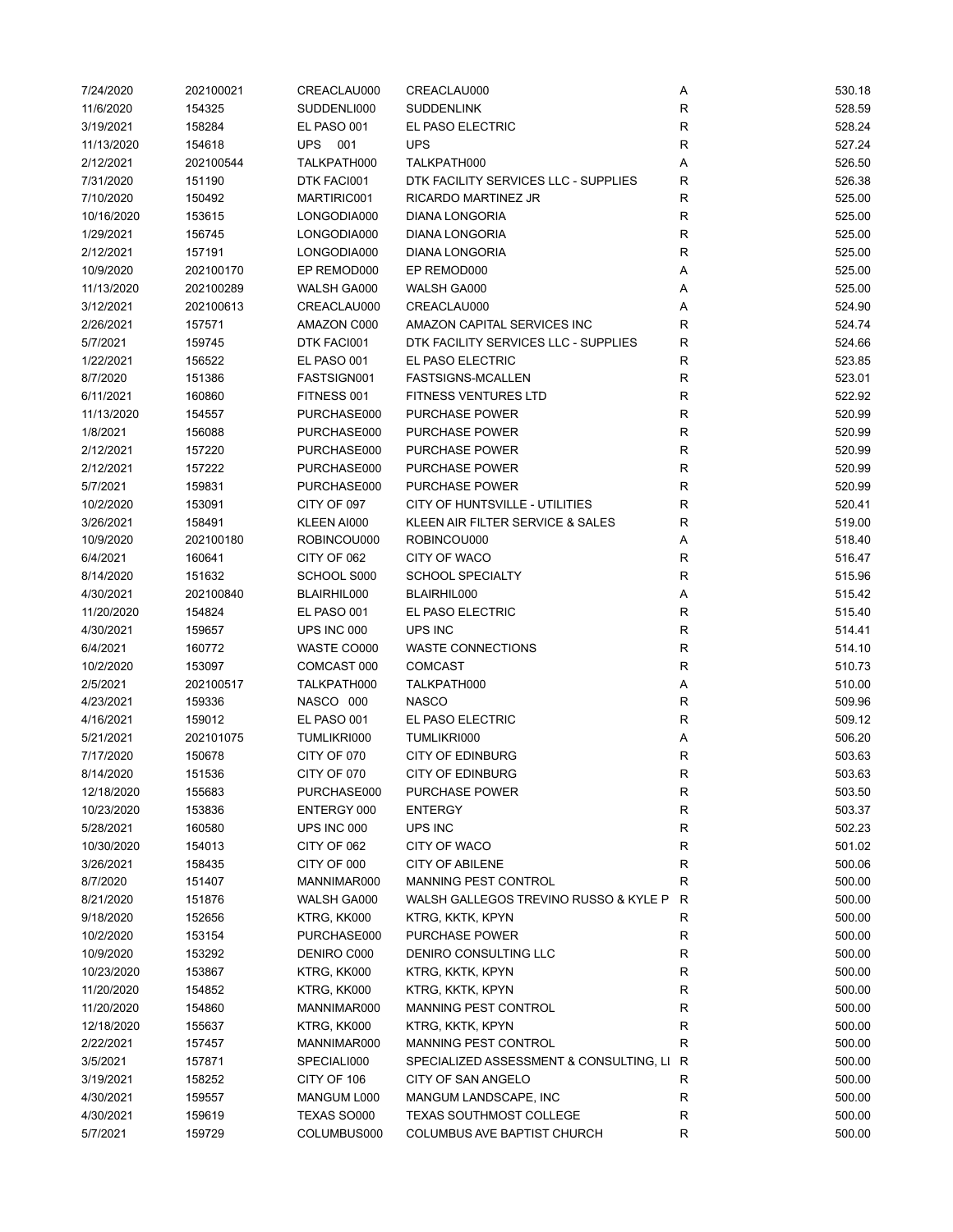| 5/21/2021  | 160225    | CAMPOS C000 | CAMPOS CONSTRUCTION                         | R | 500.00 |
|------------|-----------|-------------|---------------------------------------------|---|--------|
| 5/21/2021  | 160259    | CLOVER C000 | <b>CLOVER CONSTRUCTION TX</b>               | R | 500.00 |
| 5/28/2021  | 160561    | TEXAS SO000 | <b>TEXAS SOUTHMOST COLLEGE</b>              | R | 500.00 |
| 6/4/2021   | 160682    | HOSTAKIR001 | <b>KIRA HOSTAS</b>                          | R | 500.00 |
| 6/4/2021   | 160696    | MANNIMAR000 | MANNING PEST CONTROL                        | R | 500.00 |
| 6/25/2021  | 161439    | SATTAR 1000 | SATTAR INVESTMENTS INC                      | R | 500.00 |
| 11/20/2020 | 154696    | TEXTBOOK001 | <b>TEXTBOOK WAREHOUSE LLC</b>               | R | 498.75 |
| 4/23/2021  | 159375    | SUDDENLI000 | <b>SUDDENLINK</b>                           | R | 498.69 |
| 5/21/2021  | 160358    | SUDDENLI000 | <b>SUDDENLINK</b>                           | R | 498.69 |
| 1/22/2021  | 156591    | SUDDENLI000 | <b>SUDDENLINK</b>                           | R | 497.75 |
|            |           |             |                                             |   |        |
| 2/22/2021  | 157488    | SUDDENLI000 | <b>SUDDENLINK</b>                           | R | 497.75 |
| 3/19/2021  | 158378    | SUDDENLI000 | <b>SUDDENLINK</b>                           | R | 497.75 |
| 5/7/2021   | 159872    | SUDDENLI000 | <b>SUDDENLINK</b>                           | R | 496.23 |
| 6/4/2021   | 160752    | SUDDENLI000 | <b>SUDDENLINK</b>                           | R | 496.23 |
| 3/26/2021  | 158413    | AT&T LON000 | AT&T LONG DISTANCE                          | R | 496.13 |
| 5/7/2021   | 159902    | UPS INC 000 | UPS INC                                     | R | 496.12 |
| 7/24/2020  | 151106    | SUDDENLI000 | <b>SUDDENLINK</b>                           | R | 495.94 |
| 5/7/2021   | 159771    | HARRIS B000 | HARRIS BROADBAND LP                         | R | 495.74 |
| 10/23/2020 | 153921    | SUDDENLI000 | <b>SUDDENLINK</b>                           | R | 495.10 |
| 11/20/2020 | 154894    | SUDDENLI000 | <b>SUDDENLINK</b>                           | R | 495.10 |
| 12/18/2020 | 155707    | SUDDENLI000 | <b>SUDDENLINK</b>                           | R | 495.10 |
| 8/21/2020  | 151828    | SUDDENLI000 | <b>SUDDENLINK</b>                           | R | 494.90 |
| 9/25/2020  | 152958    | SUDDENLI000 | <b>SUDDENLINK</b>                           | R | 494.90 |
| 11/20/2020 | 154925    | ENTERGY 000 | <b>ENTERGY</b>                              | R | 494.76 |
| 8/28/2020  | 152073    | UPS<br>001  | <b>UPS</b>                                  | R | 494.69 |
| 6/25/2021  | 202101344 | HERRILYN000 | HERRILYN000                                 | Α | 492.67 |
| 6/4/2021   | 202101189 | MULLELAU000 | MULLELAU000                                 | Α | 492.23 |
| 7/17/2020  | 150701    | CONSTELL001 | CONSTELLATION NEWENERGY INC                 | R | 491.67 |
| 1/29/2021  | 156708    | CPS ENER000 | <b>CPS ENERGY</b>                           | R | 491.58 |
| 10/30/2020 | 154032    | CRAWSLEI000 | LEIGH HERBERT CRAWSHAW                      | R | 488.75 |
| 2/26/2021  |           | ATMOS EN000 | <b>ATMOS ENERGY</b>                         | R | 488.48 |
|            | 157588    |             |                                             |   |        |
| 9/4/2020   | 152222    | MR ELECT002 | MR ELECTRIC OF SAN ANTONIO                  | R | 487.00 |
| 2/5/2021   | 156975    | MICHAEL'002 | MICHAEL'S KEYS, INC                         | R | 485.95 |
| 9/11/2020  | 152481    | SOUTHERN003 | SOUTHERN SANITATION                         | R | 485.84 |
| 12/18/2020 | 155709    | TALKPATH000 | <b>TALKPATH LIVE</b>                        | R | 484.00 |
| 6/25/2021  | 161380    | ENTERGY 000 | <b>ENTERGY</b>                              | R | 483.91 |
| 6/4/2021   | 160732    | ROI TELE000 | ROI TELEPHONY LLC                           | R | 483.27 |
| 2/22/2021  | 157407    | EL PASO 001 | EL PASO ELECTRIC                            | R | 481.33 |
| 8/28/2020  | 152029    | NBU (NEW000 | NBU (NEW BRAUNFELS UTILITIES)               | R | 480.20 |
| 9/4/2020   | 152094    | AIR COND000 | AIR CONDITIONING INNOVATIVE SOLUTIONS, II R |   | 480.00 |
| 8/21/2020  | 151729    | CONSTELL001 | CONSTELLATION NEWENERGY INC                 | R | 478.76 |
| 10/9/2020  | 153331    | KLEEN AI000 | KLEEN AIR FILTER SERVICE & SALES            | R | 477.75 |
| 2/5/2021   | 156837    | AT&T 000    | AT&T                                        | R | 476.93 |
| 4/30/2021  | 159455    | AT&T<br>000 | AT&T                                        | R | 476.81 |
| 6/4/2021   | 160614    | AT&T 000    | AT&T                                        | R | 476.15 |
| 6/18/2021  | 161126    | COLLEGE 002 | THE COLLEGE BOARD                           | R | 476.00 |
| 3/5/2021   | 157725    | AT&T<br>000 | AT&T                                        | R | 475.07 |
| 4/2/2021   | 158583    | AT&T 000    | AT&T                                        | R | 475.07 |
| 7/17/2020  | 150765    | ONE STOP001 | ONE STOP PEST CONTROL                       | R | 475.00 |
| 7/17/2020  | 150766    | ONE STOP001 | ONE STOP PEST CONTROL                       | R | 475.00 |
| 7/17/2020  | 150767    | ONE STOP001 | ONE STOP PEST CONTROL                       | R | 475.00 |
| 7/17/2020  | 150768    | ONE STOP001 | ONE STOP PEST CONTROL                       | R | 475.00 |
| 7/31/2020  | 151235    | ONE STOP001 | ONE STOP PEST CONTROL                       | R | 475.00 |
|            |           |             |                                             | R |        |
| 10/16/2020 | 153630    | ONE STOP001 | ONE STOP PEST CONTROL                       |   | 475.00 |
| 10/23/2020 | 153884    | ONE STOP001 | ONE STOP PEST CONTROL                       | R | 475.00 |
| 1/29/2021  | 156763    | ONE STOP001 | ONE STOP PEST CONTROL                       | R | 475.00 |
| 1/29/2021  | 156764    | ONE STOP001 | ONE STOP PEST CONTROL                       | R | 475.00 |
| 1/29/2021  | 156765    | ONE STOP001 | ONE STOP PEST CONTROL                       | R | 475.00 |
| 1/29/2021  | 156766    | ONE STOP001 | ONE STOP PEST CONTROL                       | R | 475.00 |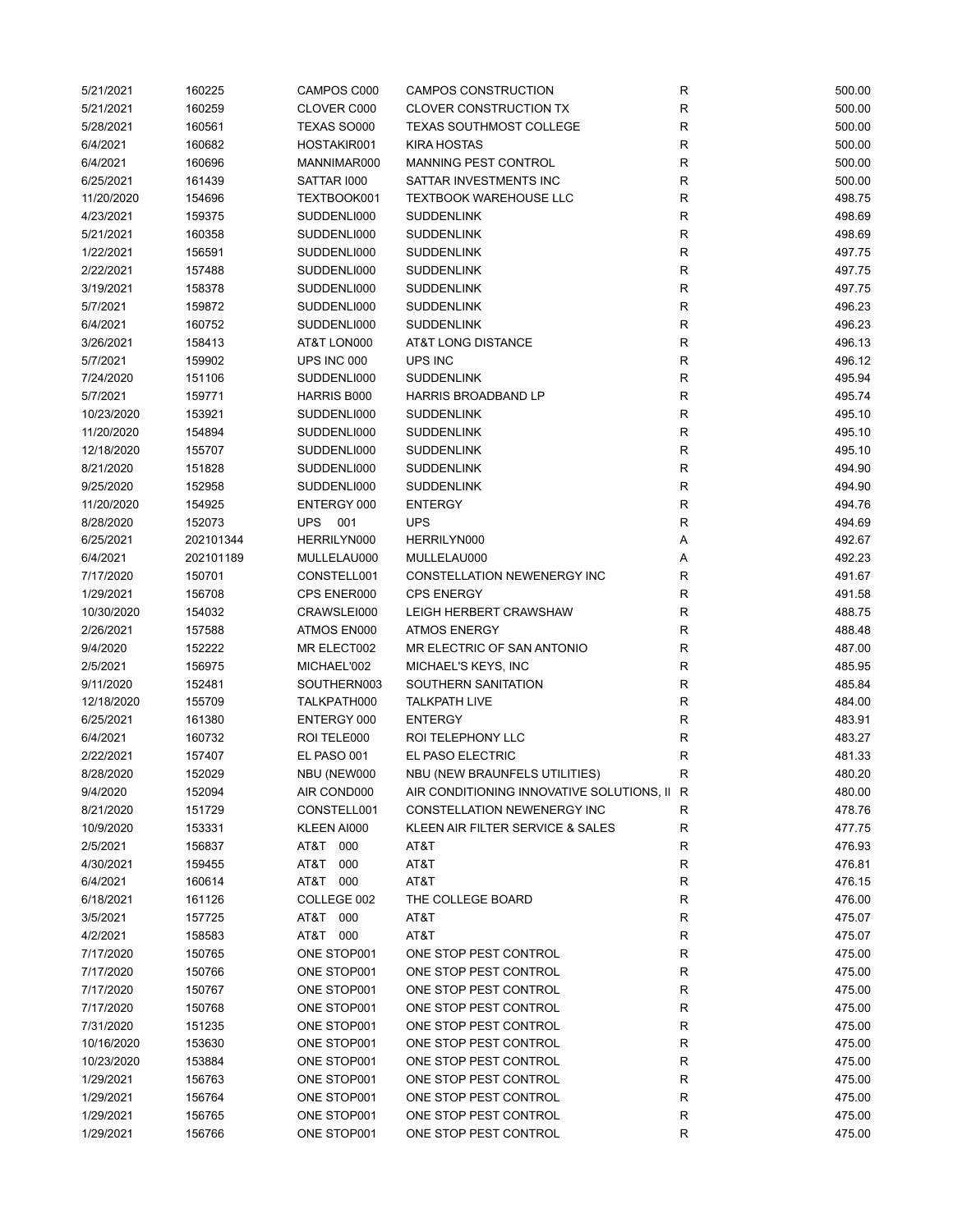| 1/29/2021  | 156767    | ONE STOP001        | ONE STOP PEST CONTROL              | R           | 475.00 |
|------------|-----------|--------------------|------------------------------------|-------------|--------|
| 4/30/2021  | 159567    | ONE STOP001        | ONE STOP PEST CONTROL              | R           | 475.00 |
| 4/30/2021  | 159568    | ONE STOP001        | ONE STOP PEST CONTROL              | $\mathsf R$ | 475.00 |
| 4/30/2021  | 159569    | ONE STOP001        | ONE STOP PEST CONTROL              | $\mathsf R$ | 475.00 |
| 4/30/2021  | 159570    | ONE STOP001        | ONE STOP PEST CONTROL              | $\mathsf R$ | 475.00 |
| 4/30/2021  | 159571    | ONE STOP001        | ONE STOP PEST CONTROL              | $\mathsf R$ | 475.00 |
| 1/22/2021  | 156444    | ATMOS EN000        | <b>ATMOS ENERGY</b>                | $\mathsf R$ | 473.21 |
| 5/7/2021   | 159855    | SOUTHWES006        | SOUTHWESTERN ELECTRIC POWER        | $\mathsf R$ | 472.39 |
| 12/11/2020 | 155253    | AT&T 005           | AT&T                               | R           | 471.95 |
| 1/8/2021   | 155977    | AT&T 000           | AT&T                               | R           | 471.95 |
|            |           |                    |                                    |             |        |
| 3/19/2021  | 158215    | ATMOS EN000        | <b>ATMOS ENERGY</b>                | $\mathsf R$ | 471.51 |
| 12/4/2020  | 202100320 | <b>BELL TAN000</b> | BELL TAN000                        | Α           | 471.51 |
| 12/23/2020 | 155839    | EL PASO 001        | EL PASO ELECTRIC                   | R           | 471.32 |
| 6/4/2021   | 202101186 | MCMILALI000        | MCMILALI000                        | Α           | 470.99 |
| 12/4/2020  | 155136    | SOUTHWES006        | SOUTHWESTERN ELECTRIC POWER        | R           | 470.15 |
| 6/11/2021  | 160953    | RGVDJ.CO000        | RGVDJ.COM                          | $\mathsf R$ | 470.00 |
| 1/22/2021  | 156521    | EL PASO 001        | EL PASO ELECTRIC                   | $\mathsf R$ | 463.63 |
| 1/29/2021  | 156654    | AT&T LON000        | AT&T LONG DISTANCE                 | $\mathsf R$ | 463.63 |
| 7/10/2020  | 150462    | FITNESS 001        | <b>FITNESS VENTURES LTD</b>        | $\mathsf R$ | 462.83 |
| 9/25/2020  | 152922    | NBU (NEW000        | NBU (NEW BRAUNFELS UTILITIES)      | $\mathsf R$ | 462.69 |
| 6/18/2021  | 161067    | AT&T 000           | AT&T                               | R           | 462.18 |
| 7/10/2020  | 150445    | CONSTELL001        | CONSTELLATION NEWENERGY INC        | R           | 461.99 |
| 12/4/2020  | 155055    | FITNESS 001        | <b>FITNESS VENTURES LTD</b>        | R           | 461.39 |
| 6/18/2021  | 161212    | RICHARD'000        | <b>RICHARD'S SIGNS</b>             | R           | 460.00 |
| 12/18/2020 | 155475    | ATMOS EN000        | <b>ATMOS ENERGY</b>                | R           | 459.83 |
| 6/18/2021  | 161145    | EFAX COR000        | <b>EFAX CORPORATE</b>              | $\mathsf R$ | 459.00 |
| 2/5/2021   | 156851    | ATMOS EN000        | <b>ATMOS ENERGY</b>                | $\mathsf R$ | 458.99 |
| 10/30/2020 | 154050    | FRONTIER003        | <b>FRONTIER COMMUNICATIONS INC</b> | $\mathsf R$ | 457.32 |
| 10/23/2020 | 153767    | ATMOS EN000        | <b>ATMOS ENERGY</b>                | $\mathsf R$ | 456.96 |
| 1/29/2021  | 202100474 | FRONTIER003        | FRONTIER003                        | Α           | 456.96 |
|            |           |                    |                                    |             |        |
| 8/28/2020  | 151999    | FRONTIER003        | <b>FRONTIER COMMUNICATIONS</b>     | $\mathsf R$ | 456.73 |
| 9/25/2020  | 152890    | FRONTIER003        | <b>FRONTIER COMMUNICATIONS</b>     | R           | 456.73 |
| 5/7/2021   | 159752    | EL PASO 006        | EL PASO WATER UTILITIES            | $\mathsf R$ | 456.20 |
| 3/19/2021  | 158283    | EL PASO 001        | EL PASO ELECTRIC                   | $\mathsf R$ | 455.13 |
| 2/22/2021  | 157313    | ABILENE 000        | ABILENE CHAMBER OF COMMERCE        | R           | 455.00 |
| 4/16/2021  | 158956    | ATMOS EN000        | <b>ATMOS ENERGY</b>                | R           | 454.17 |
| 4/30/2021  | 159558    | MICHAEL'002        | MICHAEL'S KEYS, INC                | R           | 451.60 |
| 7/31/2020  | 151202    | FRONTIER003        | <b>FRONTIER COMMUNICATIONS</b>     | R           | 451.29 |
| 7/10/2020  | 202100004 | CREACLAU000        | CREACLAU000                        | Α           | 451.27 |
| 6/11/2021  | 202101269 | WALKEKEL000        | WALKEKEL000                        | Α           | 450.79 |
| 8/21/2020  | 151667    | ASBESTOS001        | ASBESTOS INSPECTION MANAGEMENT     | R           | 450.00 |
| 3/19/2021  | 158290    | EP REMOD000        | EP REMODELING SERVICES LLC         | R           | 450.00 |
| 4/23/2021  | 159422    | FIRST BA016        | <b>FIRST BAPTIST CHURCH</b>        | R           | 450.00 |
| 5/21/2021  | 202101011 | FRONTIER003        | FRONTIER003                        | Α           | 448.55 |
| 5/28/2021  | 160434    | CITY OF 004        | <b>CITY OF AUSTIN</b>              | R           | 448.10 |
| 8/28/2020  | 152019    | LEARNING006        | LEARNING WITHOUT TEARS             | $\mathsf R$ | 447.29 |
| 1/8/2021   | 156113    | SOUTHWES006        | SOUTHWESTERN ELECTRIC POWER        | $\mathsf R$ | 446.66 |
| 3/12/2021  | 158032    | FLINN SC000        | FLINN SCIENTIFIC, INC              | R           | 446.01 |
| 2/22/2021  | 157406    | EL PASO 001        | EL PASO ELECTRIC                   | R           | 443.98 |
| 9/11/2020  | 152503    | UPS 001            | <b>UPS</b>                         | R           | 443.86 |
| 8/14/2020  | 151619    | REPUBLIC001        | REPUBLIC SERVICES #688             | R           | 443.69 |
| 3/26/2021  |           | CPS ENER000        | <b>CPS ENERGY</b>                  | R           | 442.54 |
|            | 158457    |                    |                                    | $\mathsf R$ |        |
| 6/18/2021  | 161066    | AT&T 000           | AT&T                               |             | 439.58 |
| 10/23/2020 | 202100218 | <b>SUH JOO000</b>  | SUH JOO000                         | Α           | 439.22 |
| 4/23/2021  | 202100784 | COKERTER001        | COKERTER001                        | Α           | 438.85 |
| 5/21/2021  | 202100994 | BUGENCHR000        | BUGENCHR000                        | Α           | 438.48 |
| 3/12/2021  | 158124    | UPS INC 000        | UPS INC                            | R           | 437.23 |
| 12/23/2020 | 155858    | KLEEN AI000        | KLEEN AIR FILTER SERVICE & SALES   | R           | 435.75 |
| 1/22/2021  | 202100451 | FRONTIER003        | FRONTIER003                        | Α           | 435.72 |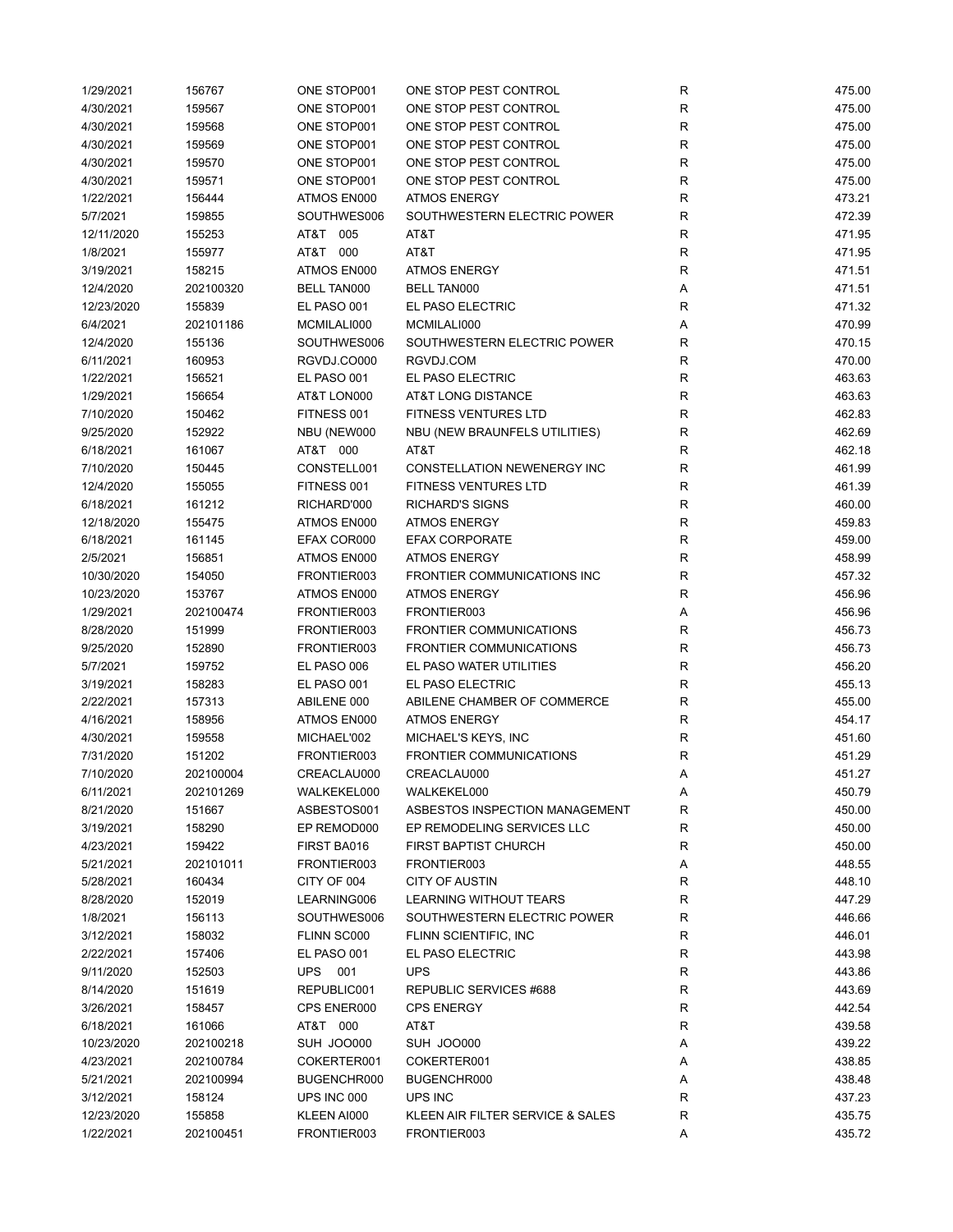| 6/4/2021   | 202101183 | MARTIEMI000            | MARTIEMI000                                 | Α           | 435.27 |
|------------|-----------|------------------------|---------------------------------------------|-------------|--------|
| 11/13/2020 | 154389    | ABSOLUTE000            | ABSOLUTE LAWN CARE, INC                     | R           | 435.00 |
| 5/7/2021   | 202100927 | MAZLACOL000            | MAZLACOL000                                 | Α           | 434.55 |
| 2/12/2021  | 157283    | <b>UPS 001</b>         | <b>UPS</b>                                  | R           | 434.45 |
| 5/28/2021  | 160565    | TEXTBOOK001            | <b>TEXTBOOK WAREHOUSE LLC</b>               | R           | 434.28 |
| 4/9/2021   | 158896    | SOUTHWES006            | SOUTHWESTERN ELECTRIC POWER                 | R           | 433.75 |
| 6/11/2021  | 160875    | HERFF JO008            | <b>HERFF JONES</b>                          | R           | 432.50 |
| 2/26/2021  | 157654    | NBU (NEW000            | NBU (NEW BRAUNFELS UTILITIES)               | R           | 432.30 |
| 4/23/2021  | 159312    | JOURNEY 000            | JOURNEY CHURCH CORPUS CHRISTI               | R           | 432.00 |
| 4/23/2021  | 159321    | LAMAR BA000            | LAMAR BAPTIST CHURCH                        | R           | 432.00 |
| 4/23/2021  | 159388    | TYLER CH000            | <b>TYLER CHRISTIAN FELLOWSHIP</b>           | R           | 432.00 |
| 4/23/2021  | 159418    | COULTER 000            | COULTER ROAD BAPTIST CHURCH                 | R           | 432.00 |
|            |           |                        |                                             |             |        |
| 4/23/2021  | 159431    | PRAISE C000            | PRAISE CHURCH                               | R           | 432.00 |
| 5/7/2021   | 159775    | HERITAGE002            | <b>HERITAGE BAPTIST CHURCH</b>              | R           | 432.00 |
| 5/21/2021  | 160306    | HERITAGE003            | <b>HERITAGE NAZARENE CHURCH</b>             | R           | 432.00 |
| 4/9/2021   | 158909    | SUDDENLI000            | <b>SUDDENLINK</b>                           | R           | 431.03 |
| 12/11/2020 | 155296    | E-THERAP001            | E-THERAPY LLC                               | R           | 430.67 |
| 10/30/2020 | 153965    | AT&T LON000            | AT&T LONG DISTANCE                          | R           | 430.62 |
| 2/5/2021   | 157061    | TOTELCOM000            | TOTELCOM NETWORKS LLC                       | R           | 430.40 |
| 3/5/2021   | 157902    | TOTELCOM000            | TOTELCOM NETWORKS LLC                       | R           | 430.40 |
| 4/9/2021   | 158924    | TOTELCOM000            | TOTELCOM NETWORKS LLC                       | R           | 430.40 |
| 5/7/2021   | 159888    | TOTELCOM000            | TOTELCOM NETWORKS LLC                       | R           | 430.40 |
| 6/4/2021   | 160764    | TOTELCOM000            | TOTELCOM NETWORKS LLC                       | R           | 430.40 |
| 6/4/2021   | 202101182 | MANZANAN000            | MANZANAN000                                 | Α           | 429.89 |
| 11/20/2020 | 154897    | TEKK INT000            | TEKK INTERNATIONAL, INC                     | R           | 429.00 |
| 2/22/2021  | 157337    | <b>BARNES &amp;001</b> | BARNES & NOBLE BOOKSELLERS INC              | $\mathsf R$ | 428.81 |
| 11/6/2020  | 154195    | AT&T 000               | AT&T                                        | R           | 428.60 |
| 7/24/2020  | 150924    | ABILITIE000            | ABILITIES THERAPY AND CONSULTING, LLC       | R           | 427.50 |
| 6/4/2021   | 160639    | CITY OF 059            | CITY OF SAN JUAN                            | R           | 426.39 |
| 9/18/2020  | 152610    | EFAX COR000            | <b>EFAX CORPORATE</b>                       | R           | 425.00 |
| 10/23/2020 | 153829    | EFAX COR000            | <b>EFAX CORPORATE</b>                       | R           | 425.00 |
| 11/6/2020  | 154228    | CLOVER C000            | <b>CLOVER CONSTRUCTION TX</b>               | $\mathsf R$ | 425.00 |
| 11/20/2020 | 154823    | EFAX COR000            | <b>EFAX CORPORATE</b>                       | R           | 425.00 |
| 12/18/2020 | 155589    | EFAX COR000            | <b>EFAX CORPORATE</b>                       | R           | 425.00 |
| 1/22/2021  | 156518    | EFAX COR000            | <b>EFAX CORPORATE</b>                       | R           | 425.00 |
|            |           |                        | <b>EFAX CORPORATE</b>                       | R           |        |
| 2/22/2021  | 157405    | EFAX COR000            |                                             |             | 425.00 |
| 3/19/2021  | 158282    | EFAX COR000            | <b>EFAX CORPORATE</b>                       | R           | 425.00 |
| 4/23/2021  | 159275    | EFAX COR000            | <b>EFAX CORPORATE</b>                       | ${\sf R}$   | 425.00 |
| 5/21/2021  | 160280    | EFAX COR000            | <b>EFAX CORPORATE</b>                       | R           | 425.00 |
| 5/28/2021  | 160388    | AIR COND000            | AIR CONDITIONING INNOVATIVE SOLUTIONS, II R |             | 425.00 |
| 7/24/2020  | 151091    | <b>UPS</b><br>001      | <b>UPS</b>                                  | R           | 423.18 |
| 5/14/2021  | 159920    | AT&T 000               | AT&T                                        | R           | 422.86 |
| 4/30/2021  | 202100864 | KLEINGAY000            | KLEINGAY000                                 | А           | 422.25 |
| 9/25/2020  | 152849    | CITY OF 004            | <b>CITY OF AUSTIN</b>                       | R           | 422.07 |
| 6/4/2021   | 202101185 | MCGAULAU000            | MCGAULAU000                                 | А           | 421.69 |
| 12/18/2020 | 155560    | COMCAST 000            | <b>COMCAST</b>                              | R           | 421.61 |
| 6/18/2021  | 161130    | COMCAST 000            | <b>COMCAST</b>                              | R           | 421.08 |
| 9/18/2020  | 152613    | EL PASO 006            | EL PASO WATER UTILITIES                     | R           | 420.35 |
| 9/4/2020   | 152185    | GRANBURY001            | <b>GRANBURY CHAMBER OF COMMERCE INC</b>     | R           | 420.00 |
| 9/25/2020  | 152838    | BROWNSVI000            | BROWNSVILLE CHAMBER OF COMMERCE             | R           | 420.00 |
| 5/14/2021  | 160009    | FITNESS 001            | <b>FITNESS VENTURES LTD</b>                 | R           | 419.83 |
| 10/23/2020 | 153805    | COMCAST 000            | <b>COMCAST</b>                              | R           | 419.43 |
| 8/28/2020  | 151976    | COMCAST 000            | <b>COMCAST</b>                              | R           | 419.38 |
| 9/25/2020  | 152859    | COMCAST 000            | COMCAST                                     | R           | 419.38 |
| 10/16/2020 | 153580    | ENTERPRI004            | <b>ENTERPRISE RENT-A-CAR</b>                | R           | 418.99 |
| 10/23/2020 | 153872    | METLIFE 000            | <b>METLIFE</b>                              | R           | 418.67 |
| 4/9/2021   | 158907    | SUDDENLI000            | <b>SUDDENLINK</b>                           | R           | 418.27 |
| 4/23/2021  | 159230    | CITY OF 004            | CITY OF AUSTIN                              | R           | 417.47 |
| 4/2/2021   | 158651    | EAI EDUC000            | EAI EDUCATION                               | R           | 417.16 |
|            |           |                        |                                             |             |        |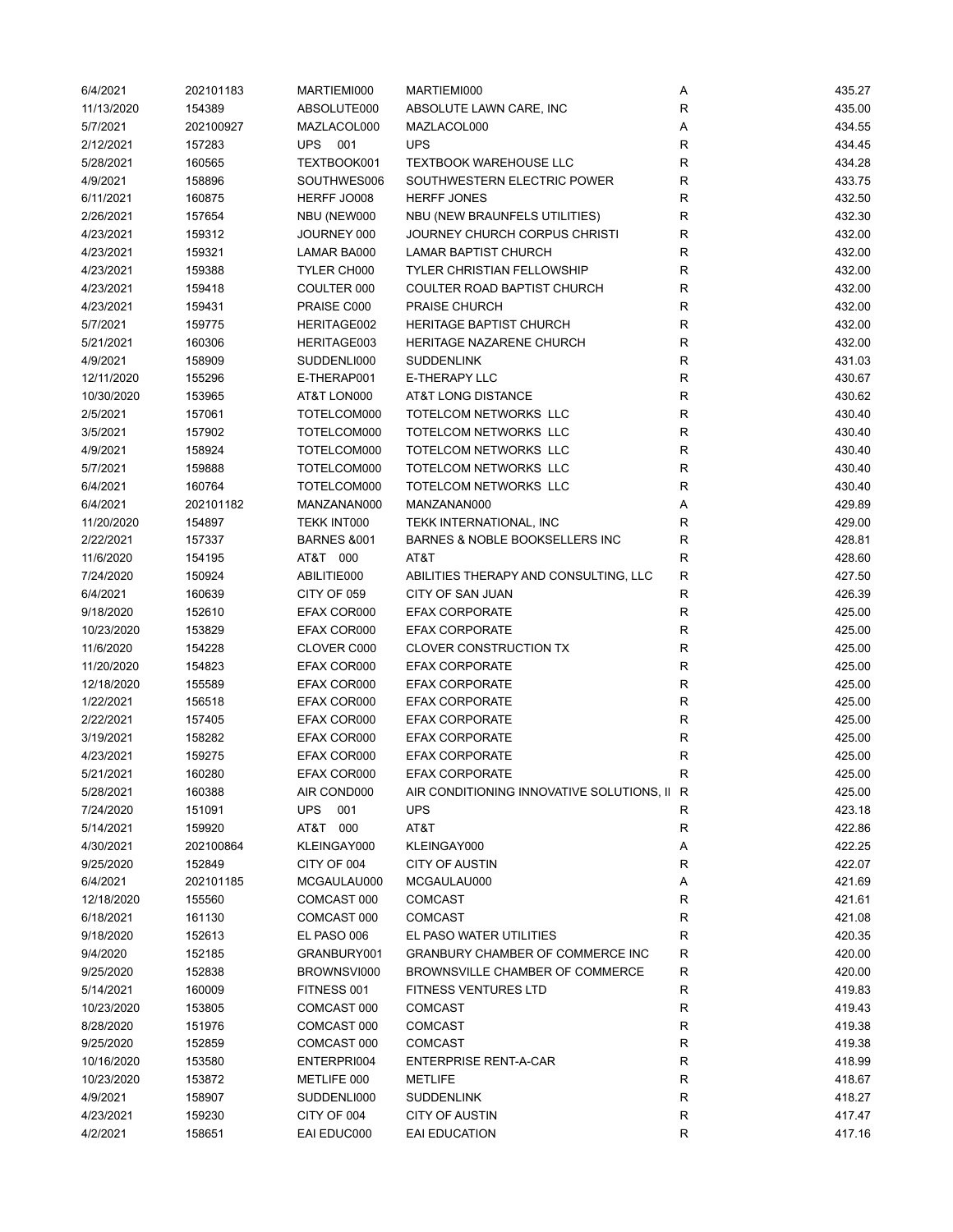| 6/11/2021  | 160790    | AT&T 000          | AT&T                                      | $\mathsf R$  | 416.46 |
|------------|-----------|-------------------|-------------------------------------------|--------------|--------|
| 4/30/2021  | 159655    | UPS INC 000       | UPS INC                                   | R            | 415.89 |
| 12/18/2020 | 155561    | COMCAST 000       | <b>COMCAST</b>                            | $\mathsf R$  | 415.20 |
| 4/23/2021  | 202100792 | GAYLE LY000       | GAYLE LY000                               | Α            | 415.00 |
| 7/24/2020  | 151105    | REPUBLIC001       | REPUBLIC SERVICES #688                    | $\mathsf R$  | 413.69 |
| 5/21/2021  | 202101022 | HEAD GEO000       | HEAD GEO000                               | Α            | 413.67 |
| 12/4/2020  | 155210    | <b>UPS</b><br>001 | <b>UPS</b>                                | $\mathsf R$  | 413.16 |
| 10/23/2020 | 153806    | COMCAST 000       | <b>COMCAST</b>                            | R            | 412.71 |
| 8/21/2020  | 151726    | COMCAST 000       | <b>COMCAST</b>                            | $\mathsf{R}$ | 412.66 |
| 9/25/2020  | 152860    | COMCAST 000       | <b>COMCAST</b>                            | $\mathsf{R}$ | 412.66 |
| 7/24/2020  | 150975    | COMCAST 000       | <b>COMCAST</b>                            | $\mathsf R$  | 412.64 |
| 7/24/2020  | 150991    | EFAX COR000       | <b>EFAX CORPORATE</b>                     | $\mathsf{R}$ | 412.50 |
|            |           |                   |                                           |              |        |
| 8/21/2020  | 151750    | EFAX COR000       | <b>EFAX CORPORATE</b>                     | $\mathsf{R}$ | 412.50 |
| 4/23/2021  | 159256    | COMCAST 000       | <b>COMCAST</b>                            | $\mathsf{R}$ | 412.29 |
| 5/28/2021  | 160462    | COMCAST 000       | <b>COMCAST</b>                            | $\mathsf{R}$ | 412.29 |
| 6/25/2021  | 161360    | COMCAST 000       | <b>COMCAST</b>                            | $\mathsf{R}$ | 412.29 |
| 1/29/2021  | 156704    | COMCAST 000       | <b>COMCAST</b>                            | $\mathsf R$  | 412.03 |
| 2/26/2021  | 157612    | COMCAST 000       | <b>COMCAST</b>                            | R            | 412.03 |
| 3/26/2021  | 158453    | COMCAST 000       | <b>COMCAST</b>                            | $\mathsf{R}$ | 412.03 |
| 12/11/2020 | 155287    | COMCAST 000       | <b>COMCAST</b>                            | R            | 411.56 |
| 5/14/2021  | 160033    | LEARNING006       | LEARNING WITHOUT TEARS                    | R            | 410.92 |
| 11/20/2020 | 154870    | NBU (NEW000       | NBU (NEW BRAUNFELS UTILITIES)             | R            | 410.86 |
| 1/22/2021  | 156447    | ATMOS EN000       | <b>ATMOS ENERGY</b>                       | R            | 410.56 |
| 6/4/2021   | 202101175 | KISERJER000       | KISERJER000                               | Α            | 410.14 |
| 8/7/2020   | 151358    | CONSTELL001       | CONSTELLATION NEWENERGY INC               | R            | 409.60 |
| 1/15/2021  | 156182    | BEYER PL000       | BEYER PLUMBING COMPANY, LTD               | R            | 409.59 |
| 12/18/2020 | 155635    | KLEEN AI000       | KLEEN AIR FILTER SERVICE & SALES          | R            | 409.50 |
| 10/2/2020  | 153056    | BROWNSVI004       | <b>BROWNSVILLE PUBLIC UTILITIES BOARD</b> | R            | 409.23 |
| 6/25/2021  | 202101334 | ASHCRERI000       | ASHCRERI000                               | Α            | 408.99 |
| 1/22/2021  | 156569    | POPE PLU000       | POPE PLUMBING, INC                        | R            | 408.00 |
| 4/23/2021  | 159257    | COMCAST 000       | <b>COMCAST</b>                            | $\mathsf R$  | 405.83 |
| 5/21/2021  | 160263    | COMCAST 000       | <b>COMCAST</b>                            | R            | 405.83 |
| 12/11/2020 | 155365    | SCHOOL H000       | SCHOOL HEALTH CORPORATION                 | $\mathsf R$  | 405.79 |
| 1/29/2021  | 156705    | COMCAST 000       | <b>COMCAST</b>                            | $\mathsf{R}$ | 405.59 |
| 2/26/2021  | 157613    | COMCAST 000       | <b>COMCAST</b>                            | R            | 405.59 |
| 3/26/2021  |           |                   |                                           |              |        |
|            | 158454    | COMCAST 000       | <b>COMCAST</b>                            | R            | 405.59 |
| 12/11/2020 | 155288    | COMCAST 000       | <b>COMCAST</b>                            | $\mathsf{R}$ | 405.15 |
| 8/28/2020  | 151939    | AT&T LON000       | AT&T LONG DISTANCE                        | R            | 404.20 |
| 6/11/2021  | 202101237 | HOLSOCHR000       | HOLSOCHR000                               | Α            | 403.83 |
| 4/2/2021   | 158645    | CPS ENER000       | <b>CPS ENERGY</b>                         | $\mathsf R$  | 402.73 |
| 10/16/2020 | 153561    | COMCAST 000       | <b>COMCAST</b>                            | $\mathsf R$  | 401.98 |
| 11/13/2020 | 154466    | COMCAST 000       | <b>COMCAST</b>                            | R            | 401.98 |
| 4/2/2021   | 158603    | BROWNSVI004       | <b>BROWNSVILLE PUBLIC UTILITIES BOARD</b> | $\mathsf R$  | 401.61 |
| 12/18/2020 | 155562    | COMCAST 000       | <b>COMCAST</b>                            | R            | 400.44 |
| 1/15/2021  | 156221    | COMCAST 000       | COMCAST                                   | R            | 400.44 |
| 2/12/2021  | 157144    | COMCAST 000       | COMCAST                                   | $\mathsf R$  | 400.44 |
| 3/12/2021  | 158014    | COMCAST 000       | <b>COMCAST</b>                            | R            | 400.44 |
| 4/23/2021  | 159258    | COMCAST 000       | <b>COMCAST</b>                            | R            | 400.44 |
| 5/14/2021  | 159974    | COMCAST 000       | COMCAST                                   | R            | 400.44 |
| 6/11/2021  | 160830    | COMCAST 000       | <b>COMCAST</b>                            | R            | 400.44 |
| 3/19/2021  | 158213    | ATMOS EN000       | <b>ATMOS ENERGY</b>                       | R            | 400.36 |
| 10/30/2020 | 153947    | ABILITIE000       | ABILITIES THERAPY AND CONSULTING, LLC     | R            | 400.00 |
| 11/13/2020 | 154471    | CUMULUS 001       | <b>CUMULUS RADIO CORP ABILENE</b>         | R            | 400.00 |
| 11/20/2020 | 154809    | CUMULUS 001       | <b>CUMULUS RADIO CORP ABILENE</b>         | R            | 400.00 |
| 4/16/2021  | 158961    | AYALARUD000       | RUDOLPH AYALA                             | R            | 400.00 |
| 6/25/2021  | 161313    | AT&T 000          | AT&T                                      | R            | 398.30 |
| 9/25/2020  | 152969    | TOBII DY000       | TOBII DYNAVOX LLC                         | R            | 398.00 |
| 2/12/2021  | 157111    | ATMOS EN000       | <b>ATMOS ENERGY</b>                       | R            | 396.98 |
| 12/4/2020  | 155209    | <b>UPS</b><br>001 | <b>UPS</b>                                | $\mathsf R$  | 396.85 |
|            |           |                   |                                           |              |        |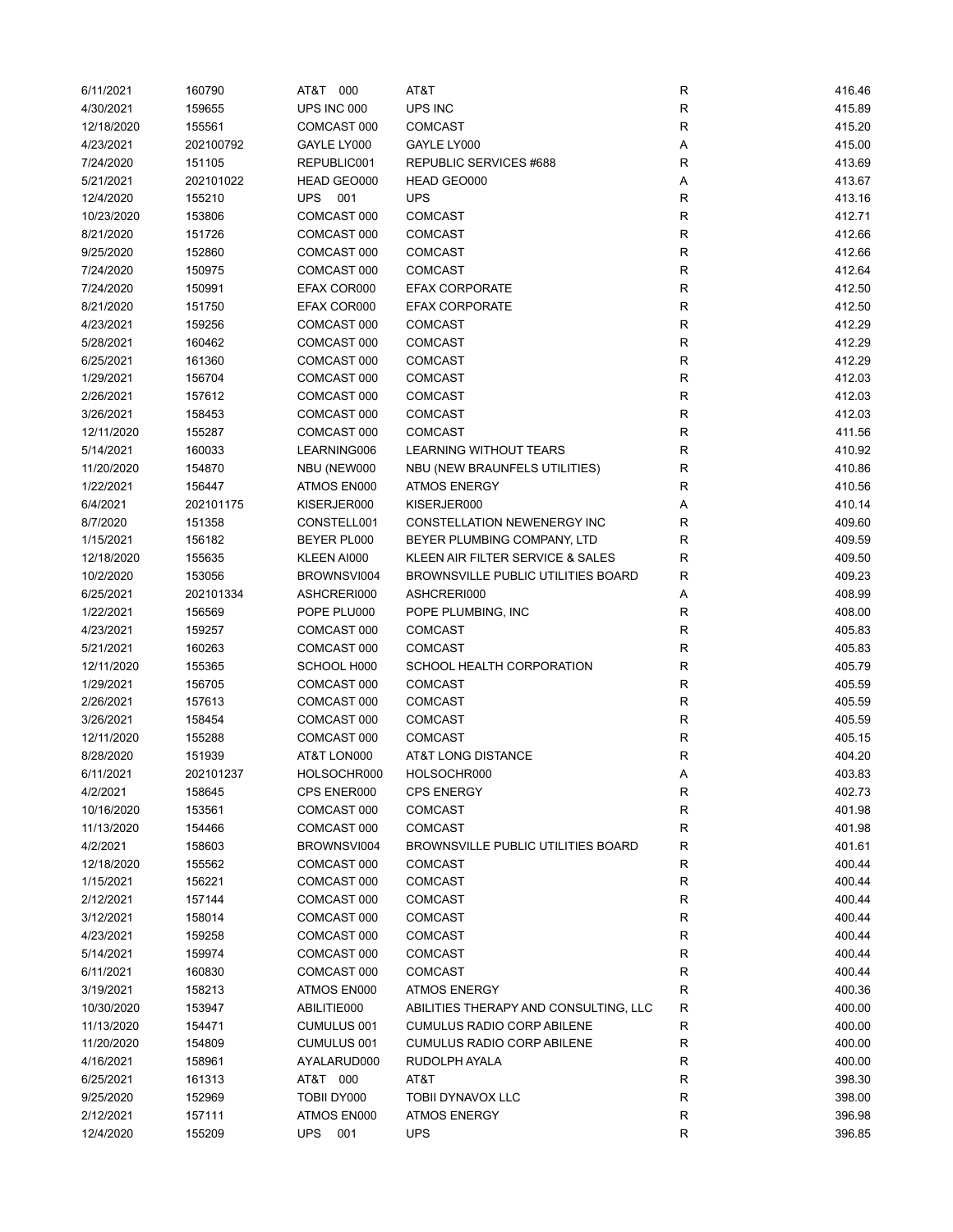| 4/2/2021   | 158629    | CITY OF 062 | <b>CITY OF WACO</b>                   | R           | 396.54 |
|------------|-----------|-------------|---------------------------------------|-------------|--------|
| 5/28/2021  | 160402    | AT&T LON000 | AT&T LONG DISTANCE                    | R           | 396.20 |
| 5/14/2021  | 160007    | FIRST AS001 | FIRST ASSEMBLY OF GOD MT PLEASANT     | R           | 396.00 |
| 3/26/2021  | 158511    | NBU (NEW000 | NBU (NEW BRAUNFELS UTILITIES)         | R           | 395.03 |
| 10/30/2020 | 154114    | SCHOOL H000 | SCHOOL HEALTH CORPORATION             | R           | 393.88 |
| 2/12/2021  | 157172    | ENTERPRI004 | <b>ENTERPRISE RENT-A-CAR</b>          | R           | 393.54 |
| 7/31/2020  | 151234    | NBU (NEW000 | NBU (NEW BRAUNFELS UTILITIES)         | R           | 392.66 |
| 10/2/2020  | 153117    | EXPRESS 000 | <b>EXPRESS SERVICES INC</b>           | R           | 392.62 |
| 12/23/2020 | 155815    | BRIGHT T000 | <b>BRIGHT THINKER INC</b>             | R           | 391.50 |
| 6/4/2021   | 160663    | CURRICUL000 | <b>CURRICULUM ASSOCIATES, LLC</b>     | R           | 390.88 |
| 5/28/2021  | 160518    | NBU (NEW000 | NBU (NEW BRAUNFELS UTILITIES)         | R           | 390.31 |
|            |           |             | HARRIASH002                           |             |        |
| 6/18/2021  | 202101298 | HARRIASH002 |                                       | Α           | 389.92 |
| 4/23/2021  | 159364    | SCHOOL H000 | SCHOOL HEALTH CORPORATION             | R           | 387.95 |
| 2/5/2021   | 157033    | SOUTHWES006 | SOUTHWESTERN ELECTRIC POWER           | R           | 387.43 |
| 11/13/2020 | 202100284 | RUTLEBEC000 | RUTLEBEC000                           | Α           | 386.99 |
| 6/4/2021   | 202101167 | HATCHAUD000 | HATCHAUD000                           | Α           | 386.48 |
| 6/18/2021  | 161151    | FALLBROO000 | <b>FALLBROOK BAPTIST CHURCH</b>       | R           | 385.62 |
| 9/18/2020  | 152608    | E-THERAP001 | E-THERAPY LLC                         | R           | 385.00 |
| 9/18/2020  | 152662    | MCDOUGAL001 | <b>MCDOUGAL SERVICES</b>              | R           | 384.40 |
| 6/18/2021  | 202101276 | AQUA CHI000 | AQUA CHI000                           | Α           | 384.00 |
| 4/16/2021  | 159109    | TURN CEN000 | <b>TURN CENTER</b>                    | R           | 383.15 |
| 4/23/2021  | 159385    | TURN CEN000 | <b>TURN CENTER</b>                    | R           | 383.15 |
| 5/7/2021   | 159869    | SUDDENLI000 | <b>SUDDENLINK</b>                     | R           | 381.89 |
| 6/4/2021   | 160749    | SUDDENLI000 | <b>SUDDENLINK</b>                     | R           | 381.89 |
| 3/5/2021   | 157760    | CITY OF 004 | <b>CITY OF AUSTIN</b>                 | R           | 380.72 |
| 12/4/2020  | 155023    | CITY OF 062 | CITY OF WACO                          | R           | 380.33 |
| 2/22/2021  | 157333    | ATMOS EN000 | <b>ATMOS ENERGY</b>                   | R           | 380.10 |
| 9/18/2020  | 152669    | N&N LAND000 | N&N LANDSCAPING LLC                   | R           | 380.00 |
| 10/9/2020  | 153346    | N&N LAND000 | N&N LANDSCAPING LLC                   | R           | 380.00 |
| 11/13/2020 | 154388    | ABILITIE000 | ABILITIES THERAPY AND CONSULTING, LLC | R           | 380.00 |
| 11/13/2020 | 154540    | N&N LAND000 | N&N LANDSCAPING LLC                   | R           | 380.00 |
| 12/18/2020 | 155659    | N&N LAND000 | N&N LANDSCAPING LLC                   | R           | 380.00 |
| 1/8/2021   | 156056    | N&N LAND000 | N&N LANDSCAPING LLC                   | R           | 380.00 |
|            |           |             |                                       | R           |        |
| 2/5/2021   | 156977    | N&N LAND000 | N&N LANDSCAPING LLC                   |             | 380.00 |
| 3/5/2021   | 157831    | N&N LAND000 | N&N LANDSCAPING LLC                   | R           | 380.00 |
| 5/7/2021   | 159813    | N&N LAND000 | N&N LANDSCAPING LLC                   | R           | 380.00 |
| 5/14/2021  | 160042    | N&N LAND000 | N&N LANDSCAPING LLC                   | R           | 380.00 |
| 6/11/2021  | 160912    | N&N LAND000 | N&N LANDSCAPING LLC                   | R           | 380.00 |
| 5/7/2021   | 159867    | SUDDENLI000 | <b>SUDDENLINK</b>                     | R           | 379.90 |
| 5/28/2021  | 160478    | EL PASO 011 | EL PASO JAG INC                       | $\mathsf R$ | 379.25 |
| 3/26/2021  | 158485    | HOME DEP000 | HOME DEPOT                            | R           | 377.98 |
| 6/4/2021   | 202101158 | COOK CHR000 | COOK CHR000                           | А           | 377.62 |
| 11/20/2020 | 154881    | PURCHASE000 | PURCHASE POWER                        | R           | 376.97 |
| 2/22/2021  | 157511    | UPS INC 000 | UPS INC                               | R           | 376.74 |
| 7/17/2020  | 150756    | KLEEN AI000 | KLEEN AIR FILTER SERVICE & SALES      | R           | 375.00 |
| 7/24/2020  | 150922    | A & J LA000 | A & J LAWN SERVICE                    | R           | 375.00 |
| 7/24/2020  | 151096    | VARGAKEV000 | <b>KEVIN LEE VARGAS</b>               | R           | 375.00 |
| 8/21/2020  | 151658    | A & J LA000 | A & J LAWN SERVICE                    | R           | 375.00 |
| 9/18/2020  | 152718    | TEXARKAN001 | TEXARKANA CHAMBER OF COMMERCE         | R           | 375.00 |
| 10/9/2020  | 153233    | A & J LA000 | A & J LAWN SERVICE                    | R           | 375.00 |
| 10/30/2020 | 153999    | CITY OF 001 | <b>CITY OF ABILENE</b>                | R           | 375.00 |
| 11/6/2020  | 154182    | A & J LA000 | A & J LAWN SERVICE                    | R           | 375.00 |
| 11/20/2020 | 154701    | A & J LA000 | A & J LAWN SERVICE                    | R           | 375.00 |
| 12/4/2020  | 154999    | CDW GOVE000 | CDW GOVERNMENT, INC                   | R           | 375.00 |
| 12/23/2020 | 155798    | ACE MECH000 | ACE MECHANICAL                        | R           | 375.00 |
| 1/15/2021  | 202100425 | A & J LA000 | A & J LA000                           | Α           | 375.00 |
| 2/22/2021  | 202100545 | A & J LA000 | A & J LA000                           | А           | 375.00 |
|            |           |             |                                       |             |        |
| 3/5/2021   | 202100580 | A & J LA000 | A & J LA000                           | А           | 375.00 |
| 3/12/2021  | 202100611 | A & J LA000 | A & J LA000                           | Α           | 375.00 |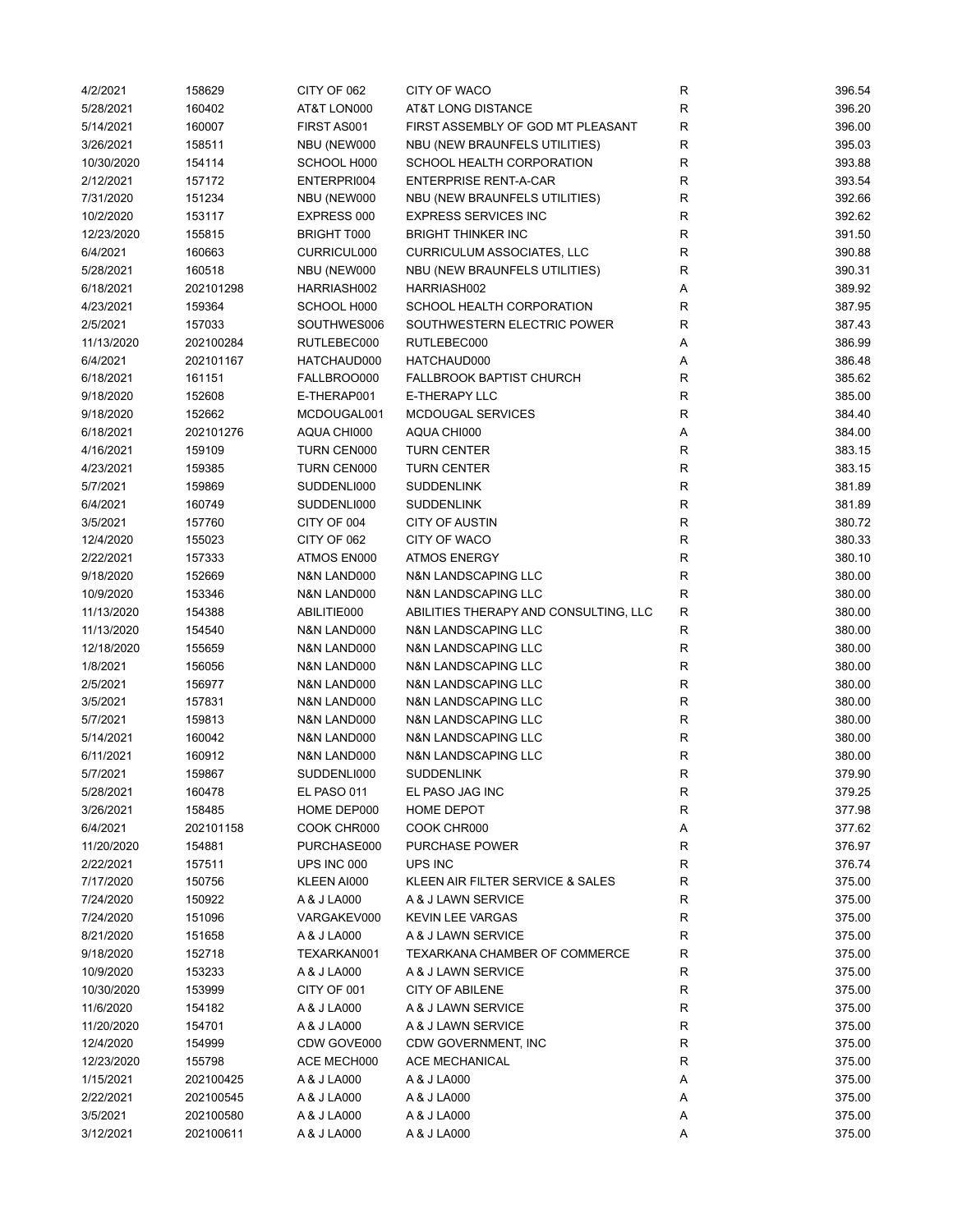| 5/7/2021   | 202100890 | A & J LA000        | A & J LA000                               | Α           | 375.00 |
|------------|-----------|--------------------|-------------------------------------------|-------------|--------|
| 5/14/2021  | 202100953 | A & J LA000        | A & J LA000                               | Α           | 375.00 |
| 6/4/2021   | 202101144 | A & J LA000        | A & J LA000                               | Α           | 375.00 |
| 5/21/2021  | 160200    | AT&T LON000        | AT&T LONG DISTANCE                        | R           | 374.45 |
| 1/15/2021  | 156241    | ENTERPRI004        | <b>ENTERPRISE RENT-A-CAR</b>              | R           | 374.23 |
| 2/22/2021  | 157312    | A.I.M. 000         | A.I.M.                                    | R           | 373.75 |
| 2/12/2021  | 202100531 | KISERJER000        | KISERJER000                               | Α           | 373.18 |
| 6/4/2021   | 160674    | EL PASO 006        | EL PASO WATER UTILITIES                   | R           | 372.20 |
| 11/13/2020 | 154402    | AT&T 000           | AT&T                                      | R           | 371.90 |
| 2/22/2021  | 157352    | CITY OF 000        | <b>CITY OF ABILENE</b>                    | R           | 371.43 |
| 2/26/2021  | 157580    | AT&T 000           | AT&T                                      | R           | 371.24 |
|            |           |                    |                                           |             |        |
| 10/2/2020  | 153106    | DTK FACI001        | DTK FACILITY SERVICES LLC - SUPPLIES      | $\mathsf R$ | 371.17 |
| 3/12/2021  | 157962    | AT&T<br>000        | AT&T                                      | R           | 370.27 |
| 4/9/2021   | 158768    | AT&T 000           | AT&T                                      | $\mathsf R$ | 370.27 |
| 12/4/2020  | 154971    | AT&T LON000        | AT&T LONG DISTANCE                        | R           | 370.25 |
| 5/7/2021   | 159806    | MARTIRIC001        | RICARDO MARTINEZ JR                       | R           | 370.00 |
| 5/14/2021  | 160036    | MARTIRIC001        | RICARDO MARTINEZ JR                       | R           | 370.00 |
| 6/11/2021  | 160908    | MARTIRIC001        | RICARDO MARTINEZ JR                       | $\mathsf R$ | 370.00 |
| 6/4/2021   | 160747    | SUDDENLI000        | <b>SUDDENLINK</b>                         | R           | 369.90 |
| 12/23/2020 | 155826    | CITY OF 004        | <b>CITY OF AUSTIN</b>                     | R           | 369.78 |
| 9/18/2020  | 152627    | FRONTIER003        | <b>FRONTIER COMMUNICATIONS</b>            | R           | 369.55 |
| 10/23/2020 | 153787    | CITY OF 004        | <b>CITY OF AUSTIN</b>                     | R           | 369.37 |
| 12/11/2020 | 155242    | AT&T 000           | AT&T                                      | R           | 369.14 |
| 1/15/2021  | 156170    | AT&T 000           | AT&T                                      | R           | 369.14 |
| 2/5/2021   | 156891    | CITY OF 062        | CITY OF WACO                              | $\mathsf R$ | 368.80 |
| 3/12/2021  | 158000    | CITY OF 062        | CITY OF WACO                              | R           | 368.80 |
| 3/5/2021   | 157869    | SOUTHWES006        | SOUTHWESTERN ELECTRIC POWER               | R           | 368.27 |
| 2/22/2021  | 157510    | UPS INC 000        | UPS INC                                   | R           | 367.90 |
| 5/28/2021  | 202101116 | KEEVEPHO000        | KEEVEPHO000                               | А           | 366.83 |
| 7/31/2020  | 151146    | BROWNSVI004        | <b>BROWNSVILLE PUBLIC UTILITIES BOARD</b> | R           | 365.20 |
| 4/23/2021  | 159395    | UPS INC 000        | UPS INC                                   | R           | 365.13 |
|            | 153086    | CITY OF 062        | <b>CITY OF WACO</b>                       |             | 365.12 |
| 10/2/2020  |           |                    |                                           | R           |        |
| 5/21/2021  | 202101076 | VARNEMIC000        | VARNEMIC000                               | Α           | 364.56 |
| 1/15/2021  | 156360    | <b>UPS</b><br>001  | <b>UPS</b>                                | R           | 364.49 |
| 5/21/2021  | 202101019 | HATCHAUD000        | HATCHAUD000                               | Α           | 363.05 |
| 9/11/2020  | 152476    | SCHOOL H000        | SCHOOL HEALTH CORPORATION                 | R           | 362.92 |
| 11/6/2020  | 202100248 | CITY OF 011        | CITY OF 011                               | Α           | 362.04 |
| 12/30/2020 | 155923    | CITY OF 062        | CITY OF WACO                              | R           | 361.54 |
| 10/16/2020 | 153585    | FIRETROL000        | FIRETROL PROTECTION SYSTEMS, INC.         | R           | 360.00 |
| 2/22/2021  | 157446    | JOHNSON 001        | JOHNSON CONTROLS SECURITY SOLUTIONS       | R           | 360.00 |
| 3/26/2021  | 158490    | JOHNSON 001        | JOHNSON CONTROLS SECURITY SOLUTIONS       | R           | 360.00 |
| 3/30/2021  | 158572    | <b>AUSTIN T000</b> | AUSTIN TRAVIS COUNTY HEALTH DEPT          | R           | 359.00 |
| 2/5/2021   | 156924    | EL PASO 006        | EL PASO WATER UTILITIES                   | R           | 358.97 |
| 12/23/2020 | 155849    | HOME DEP000        | HOME DEPOT                                | R           | 358.67 |
| 3/26/2021  | 158526    | REF EXPE000        | REF EXPERTS AND HVAC LLC                  | R           | 357.50 |
| 10/30/2020 | 154051    | FRONTIER003        | <b>FRONTIER COMMUNICATIONS INC</b>        | R           | 356.80 |
| 12/11/2020 | 202100348 | FRONTIER003        | FRONTIER003                               | Α           | 356.80 |
| 12/23/2020 | 202100402 | FRONTIER003        | FRONTIER003                               | Α           | 356.80 |
| 7/31/2020  | 151203    | FRONTIER003        | <b>FRONTIER COMMUNICATIONS</b>            | R           | 356.40 |
| 8/28/2020  | 152000    | FRONTIER003        | FRONTIER COMMUNICATIONS                   | R           | 356.40 |
| 10/2/2020  | 153118    | FRONTIER003        | <b>FRONTIER COMMUNICATIONS</b>            | R           | 356.40 |
| 3/5/2021   | 157774    | CITY OF 097        | CITY OF HUNTSVILLE - UTILITIES            | R           | 356.39 |
| 8/14/2020  | 151549    | CONSTELL001        | CONSTELLATION NEWENERGY INC               | R           | 355.99 |
| 1/22/2021  | 156451    | BEYER ME000        | BEYER MECHANICAL LTD                      | R           | 355.00 |
| 1/29/2021  | 156758    | NBU (NEW000        | NBU (NEW BRAUNFELS UTILITIES)             | R           | 355.00 |
| 7/31/2020  |           | CONSTELL001        |                                           | R           | 354.98 |
|            | 151176    |                    | CONSTELLATION NEWENERGY INC               |             |        |
| 8/14/2020  | 151616    | REALLY G000        | REALLY GOOD STUFF LLC                     | R           | 354.92 |
| 6/11/2021  | 161031    | UPS INC 000        | UPS INC                                   | R           | 354.82 |
| 12/18/2020 | 202100379 | KASAPJEN000        | KASAPJEN000                               | Α           | 354.16 |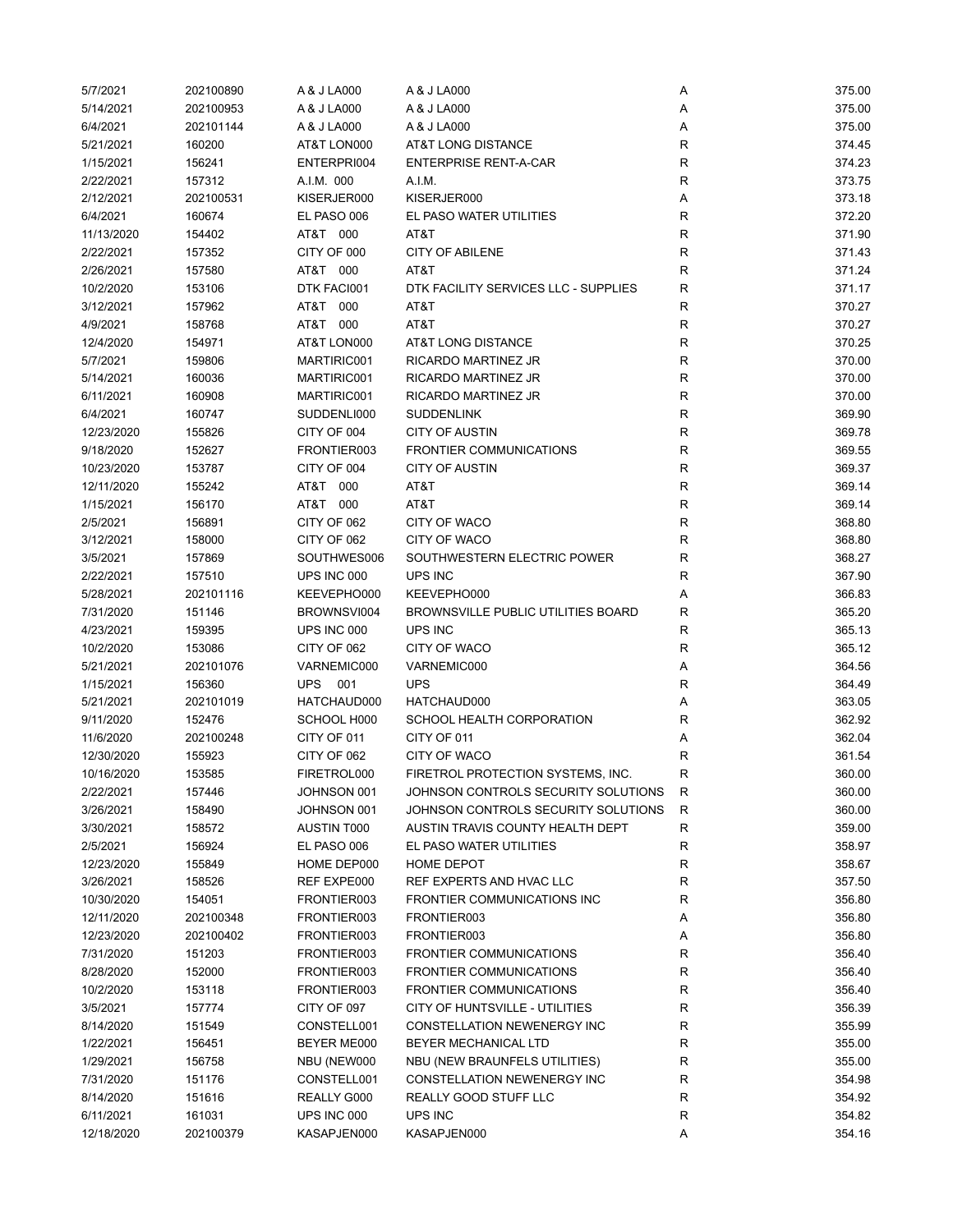| 2/26/2021  | 157695    | WEATHERF000        | <b>WEATHERFORD COLLEGE</b>                | $\mathsf R$  | 354.00 |
|------------|-----------|--------------------|-------------------------------------------|--------------|--------|
| 6/25/2021  | 161377    | EL PASO 006        | EL PASO WATER UTILITIES                   | $\mathsf R$  | 353.00 |
| 5/21/2021  | 202101014 | GREENJEN000        | GREENJEN000                               | Α            | 352.85 |
| 4/9/2021   | 158881    | REPUBLIC001        | REPUBLIC SERVICES #688                    | R            | 351.12 |
| 2/12/2021  | 157269    | <b>TEXAS GA000</b> | <b>TEXAS GAS SERVICE</b>                  | R            | 351.11 |
| 8/28/2020  | 151951    | BROWNSVI004        | <b>BROWNSVILLE PUBLIC UTILITIES BOARD</b> | R            | 351.06 |
| 7/24/2020  | 151047    | RADIO ON000        | RADIO ONE OF TEXAS II LLC                 | R            | 351.00 |
| 1/22/2021  | 156596    | TEXAS GA000        | <b>TEXAS GAS SERVICE</b>                  | R            | 350.87 |
| 2/22/2021  | 202100560 | STOCKASH000        | STOCKASH000                               | Α            | 350.44 |
| 7/24/2020  | 151044    | PHARR PO000        | PHARR POLICE DEPARTMENT                   | R            | 350.00 |
| 8/14/2020  | 151601    | MARTIRIC001        | <b>RICARDO MARTINEZ JR</b>                | $\mathsf R$  | 350.00 |
| 8/21/2020  | 151768    | GARCIEST000        | ESTEBAN NAVA GARCIA                       | $\mathsf{R}$ | 350.00 |
| 9/25/2020  | 152888    | FERNALUI000        | LUIS FERNANDEZ JR                         | $\mathsf{R}$ | 350.00 |
| 9/25/2020  | 152892    | GARCIEST000        | ESTEBAN NAVA GARCIA                       | $\mathsf{R}$ | 350.00 |
| 9/25/2020  | 152893    | GARCIEST000        | ESTEBAN NAVA GARCIA                       | $\mathsf R$  | 350.00 |
| 9/25/2020  | 152914    | MARTIRIC001        | RICARDO MARTINEZ JR                       | $\mathsf R$  | 350.00 |
| 10/23/2020 | 153852    | GARCIEST000        | <b>ESTEBAN NAVA GARCIA</b>                | $\mathsf R$  | 350.00 |
| 1/8/2021   | 156048    | LONE STA008        | LONE STAR SIGN OF WEST TEXAS              | R            | 350.00 |
| 4/16/2021  | 159000    | COLLEGE 002        | THE COLLEGE BOARD                         | $\mathsf R$  | 350.00 |
| 4/23/2021  | 159249    | COLLEGE 002        | THE COLLEGE BOARD                         | R            | 350.00 |
|            |           |                    | <b>RIVERAS LAWN CARE</b>                  |              |        |
| 5/21/2021  | 160347    | RIVERAS 000        |                                           | R            | 350.00 |
| 11/20/2020 | 202100300 | GARCIEST000        | GARCIEST000                               | Α            | 350.00 |
| 12/18/2020 | 202100376 | GARCIEST000        | GARCIEST000                               | Α            | 350.00 |
| 1/29/2021  | 202100475 | GARCIEST000        | GARCIEST000                               | Α            | 350.00 |
| 3/5/2021   | 202100593 | EP REMOD000        | EP REMOD000                               | Α            | 350.00 |
| 3/19/2021  | 202100637 | GARCIEST000        | GARCIEST000                               | Α            | 350.00 |
| 6/18/2021  | 202101296 | GARCIEST000        | GARCIEST000                               | Α            | 350.00 |
| 1/15/2021  | 156274    | PURCHASE000        | <b>PURCHASE POWER</b>                     | $\mathsf R$  | 349.99 |
| 4/2/2021   | 158632    | CITY OF 097        | CITY OF HUNTSVILLE - UTILITIES            | $\mathsf R$  | 348.04 |
| 1/15/2021  | 156185    | BRACKETT000        | <b>BRACKETT &amp; ELLIS</b>               | $\mathsf R$  | 348.00 |
| 5/14/2021  | 160065    | REPUBLIC001        | REPUBLIC SERVICES #688                    | $\mathsf R$  | 346.91 |
| 6/11/2021  | 160940    | REPUBLIC001        | REPUBLIC SERVICES #688                    | R            | 346.91 |
| 5/7/2021   | 202100931 | MR ELECT004        | MR ELECT004                               | Α            | 346.00 |
| 10/23/2020 | 153846    | FRONTIER003        | <b>FRONTIER COMMUNICATIONS</b>            | R            | 345.67 |
| 1/22/2021  | 156442    | ATMOS EN000        | <b>ATMOS ENERGY</b>                       | R            | 345.28 |
| 9/18/2020  | 152641    | HIGGINBO002        | <b>HIGGINBOTHAM INSURANCE AGENCY</b>      | R            | 344.40 |
| 12/23/2020 | 155899    | WORKTEXA000        | <b>WORKTEXAS TRAINING CENTER</b>          | R            | 344.36 |
| 10/9/2020  | 153417    | STAPLES 003        | STAPLES TECHNOLOGY SOLUTIONS              | R            | 343.48 |
| 4/2/2021   | 158740    | UPS INC 000        | UPS INC                                   | R            | 343.19 |
| 9/25/2020  | 152864    | CORNERST000        | <b>CORNERSTONE STAFFING</b>               | $\mathsf R$  | 342.72 |
| 10/2/2020  | 153200    | UPS 001            | <b>UPS</b>                                | $\mathsf R$  | 342.43 |
| 12/18/2020 | 155590    | EL PASO 001        | EL PASO ELECTRIC                          | R            | 342.41 |
| 2/12/2021  | 157123    | CENTERPO001        | <b>CENTERPOINT ENERGY</b>                 | R            | 341.51 |
| 11/20/2020 | 154743    | BEYER PL000        | BEYER PLUMBING COMPANY, LTD               | R            | 341.36 |
| 3/26/2021  | 202100660 | FRONTIER003        | FRONTIER003                               | Α            | 341.04 |
| 8/21/2020  | 151761    | FRONTIER003        | <b>FRONTIER COMMUNICATIONS</b>            | R            | 341.02 |
| 4/9/2021   | 158906    | SUDDENLI000        | <b>SUDDENLINK</b>                         | R            | 340.56 |
| 5/7/2021   | 159866    | SUDDENLI000        | <b>SUDDENLINK</b>                         | R            | 340.56 |
| 6/4/2021   | 160746    | SUDDENLI000        | <b>SUDDENLINK</b>                         | R            | 340.56 |
| 1/15/2021  | 156309    | SUDDENLI000        | <b>SUDDENLINK</b>                         | R            | 340.14 |
| 2/5/2021   | 157041    | SUDDENLI000        | <b>SUDDENLINK</b>                         | R            | 340.14 |
|            | 157875    | SUDDENLI000        | <b>SUDDENLINK</b>                         | R            | 340.14 |
| 3/5/2021   |           |                    |                                           |              |        |
| 12/18/2020 | 155574    | CRAWSLEI000        | LEIGH HERBERT CRAWSHAW                    | R            | 340.00 |
| 5/21/2021  | 160329    | MIC'D MU000        | <b>MIC'D MUSIC LLC</b>                    | R            | 340.00 |
| 7/17/2020  | 150804    | SUDDENLI000        | <b>SUDDENLINK</b>                         | R            | 339.19 |
| 10/9/2020  | 153418    | SUDDENLI000        | <b>SUDDENLINK</b>                         | R            | 338.84 |
| 11/6/2020  | 154321    | SUDDENLI000        | <b>SUDDENLINK</b>                         | R            | 338.84 |
| 1/15/2021  | 156348    | SUDDENLI000        | <b>SUDDENLINK</b>                         | R            | 338.84 |
| 8/7/2020   | 151462    | SUDDENLI000        | <b>SUDDENLINK</b>                         | $\mathsf R$  | 338.68 |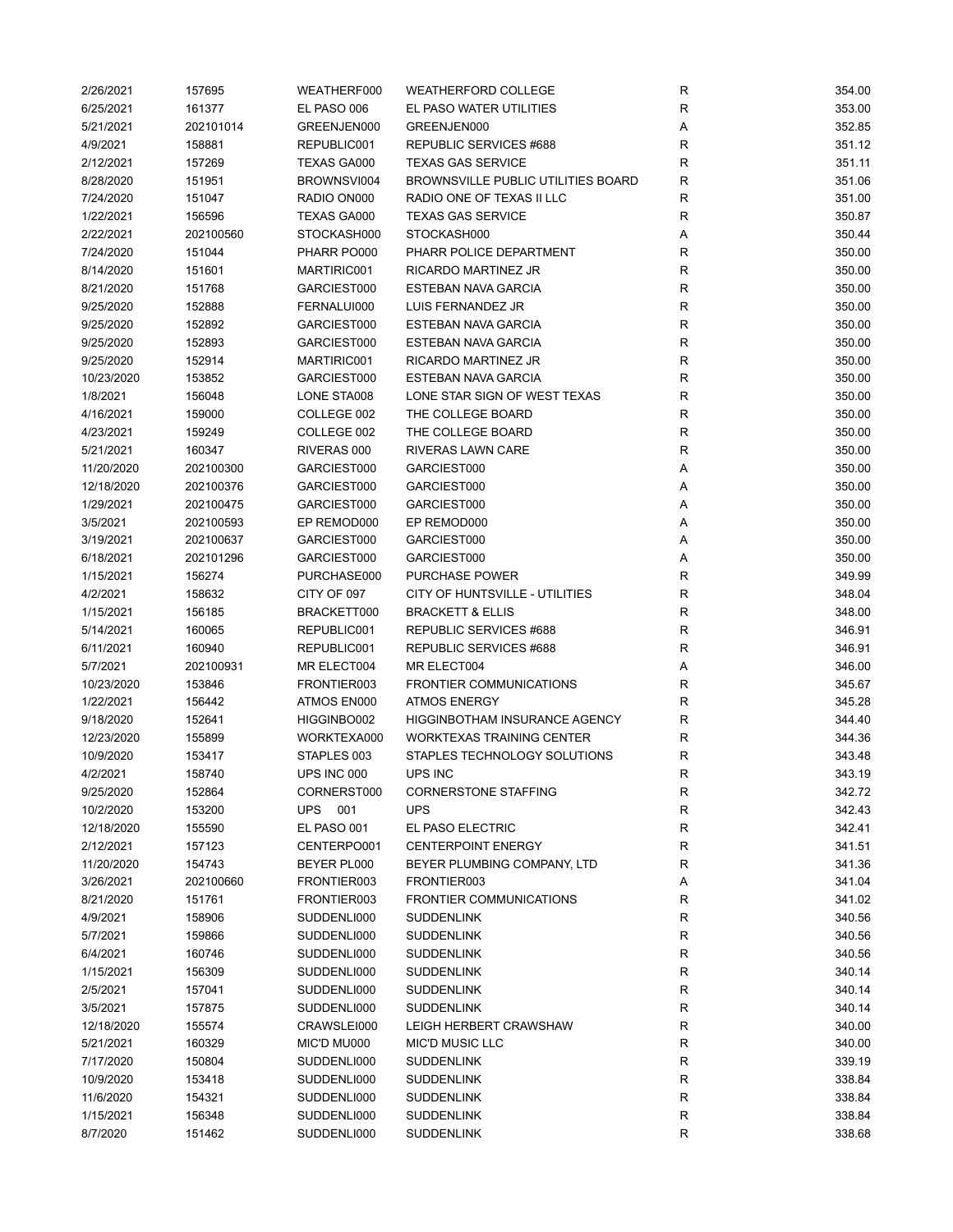| 9/4/2020   | 152291    | SUDDENLI000        | <b>SUDDENLINK</b>                   | R            | 338.68 |
|------------|-----------|--------------------|-------------------------------------|--------------|--------|
| 1/29/2021  | 156653    | AT&T 005           | AT&T                                | $\mathsf R$  | 338.58 |
| 4/30/2021  | 159458    | AT&T<br>000        | AT&T                                | $\mathsf R$  | 338.58 |
| 10/30/2020 | 153963    | AT&T 005           | AT&T                                | $\mathsf R$  | 338.56 |
| 7/24/2020  | 151006    | FRONTIER003        | <b>FRONTIER COMMUNICATIONS</b>      | R            | 338.19 |
| 3/5/2021   | 157727    | AT&T<br>000        | AT&T                                | R            | 337.98 |
| 4/2/2021   | 158585    | AT&T<br>000        | AT&T                                | R            | 337.98 |
| 4/23/2021  | 159407    | ATMOS EN000        | <b>ATMOS ENERGY</b>                 | R            | 337.95 |
| 5/28/2021  | 160551    | SPOIL ME000        | SPOIL ME ROTTEN PARTY EVENT RENTALS | R            | 337.50 |
| 3/12/2021  | 157984    | CENTERPO001        | <b>CENTERPOINT ENERGY</b>           | R            | 337.46 |
|            |           | CITY OF 098        | <b>CITY OF ODESSA</b>               | R            | 337.37 |
| 3/12/2021  | 158006    |                    |                                     |              |        |
| 12/11/2020 | 155255    | AT&T 005           | AT&T                                | $\mathsf R$  | 336.86 |
| 1/5/2021   | 155941    | AT&T 005           | AT&T                                | $\mathsf R$  | 336.86 |
| 11/13/2020 | 154420    | <b>BRIGHT T000</b> | <b>BRIGHT THINKER INC</b>           | $\mathsf R$  | 336.60 |
| 2/12/2021  | 157229    | REPUBLIC001        | REPUBLIC SERVICES #688              | $\mathsf R$  | 336.52 |
| 2/12/2021  | 157238    | REPUBLIC006        | REPUBLIC SERVICES #691              | $\mathsf R$  | 336.52 |
| 4/16/2021  | 159039    | JAMAN IN000        | JAMAN INVESTMENTS, LLC              | $\mathsf R$  | 336.05 |
| 5/28/2021  | 202101092 | BRYANSHA000        | BRYANSHA000                         | Α            | 335.99 |
| 2/12/2021  | 157285    | UPS<br>001         | <b>UPS</b>                          | R            | 335.83 |
| 7/10/2020  | 150419    | CITY OF 062        | <b>CITY OF WACO</b>                 | R            | 335.63 |
| 5/21/2021  | 202100991 | BEAUCDEO000        | BEAUCDEO000                         | Α            | 335.16 |
| 7/31/2020  | 151134    | AT&T 005           | AT&T                                | R            | 334.75 |
| 9/4/2020   | 152105    | AT&T<br>005        | AT&T                                | R            | 333.67 |
| 10/2/2020  | 153040    | AT&T 005           | AT&T                                | R            | 333.67 |
| 7/31/2020  | 151135    | AT&T LON000        | AT&T LONG DISTANCE                  | R            | 333.29 |
| 8/7/2020   | 151353    | CONSTELL001        | CONSTELLATION NEWENERGY INC         | $\mathsf R$  | 332.83 |
| 7/10/2020  | 150369    | AT&T 000           | AT&T                                | R            | 331.53 |
| 10/30/2020 | 154088    | NBU (NEW000        | NBU (NEW BRAUNFELS UTILITIES)       | R            | 330.52 |
| 7/17/2020  | 150838    | <b>UPS</b><br>001  | <b>UPS</b>                          | $\mathsf{R}$ | 330.20 |
| 8/7/2020   | 151357    | CONSTELL001        | CONSTELLATION NEWENERGY INC         | $\mathsf{R}$ | 330.18 |
| 4/23/2021  | 159184    | AT&T 000           | AT&T                                | $\mathsf{R}$ | 329.66 |
| 1/29/2021  | 156645    | AT&T<br>000        | AT&T                                | R            | 329.52 |
| 2/26/2021  | 157578    | AT&T<br>000        | AT&T                                | $\mathsf{R}$ | 329.14 |
| 4/2/2021   |           | AT&T<br>000        | AT&T                                | R            | 329.14 |
|            | 158584    |                    |                                     |              |        |
| 10/23/2020 | 153757    | AT&T<br>000        | AT&T                                | R            | 329.08 |
| 12/4/2020  | 154964    | T&TA<br>000        | AT&T                                | R            | 328.02 |
| 1/5/2021   | 155936    | AT&T 000           | AT&T                                | R            | 328.02 |
| 9/11/2020  | 152357    | <b>BLACK PL000</b> | <b>BLACK PLUMBING, INC.</b>         | R            | 327.50 |
| 6/18/2021  | 161165    | HEWETGIL000        | <b>GILMA HEWETT</b>                 | R            | 327.00 |
| 4/30/2021  | 202100854 | FRONTIER003        | FRONTIER003                         | Α            | 326.63 |
| 5/28/2021  | 202101103 | FRONTIER003        | FRONTIER003                         | Α            | 326.63 |
| 6/25/2021  | 202101341 | FRONTIER003        | FRONTIER003                         | Α            | 326.63 |
| 9/18/2020  | 152614    | EL PASO 006        | EL PASO WATER UTILITIES             | R            | 326.01 |
| 7/31/2020  | 151126    | AT&T 000           | AT&T                                | R            | 325.49 |
| 9/25/2020  | 152990    | <b>UPS</b><br>001  | <b>UPS</b>                          | R            | 325.22 |
| 4/23/2021  | 202100822 | TALKPATH000        | TALKPATH000                         | Α            | 325.00 |
| 7/10/2020  | 150594    | <b>UPS</b><br>001  | <b>UPS</b>                          | R            | 324.91 |
| 5/14/2021  | 159967    | CITY OF 100        | <b>CITY OF GRANBURY</b>             | R            | 324.89 |
| 8/28/2020  | 151934    | AT&T 000           | AT&T                                | R            | 324.82 |
| 9/25/2020  | 152821    | AT&T 000           | AT&T                                | R            | 324.82 |
| 4/2/2021   | 158614    | CITY OF 004        | <b>CITY OF AUSTIN</b>               | R            | 323.83 |
| 6/18/2021  | 161116    | CITY OF 043        | CITY OF LAREDO UTILITIES            | R            | 323.65 |
| 1/15/2021  | 156281    | REPUBLIC001        | REPUBLIC SERVICES #688              | R            | 323.09 |
| 2/5/2021   | 156862    | <b>BUG BLAS000</b> | BUG BLASTERS, INC                   | R            | 323.00 |
| 5/7/2021   | 159705    | BUG BLAS000        | <b>BUG BLASTERS, INC</b>            | R            | 323.00 |
| 4/23/2021  | 159193    | AT&T LON000        | AT&T LONG DISTANCE                  | R            | 322.99 |
| 9/4/2020   | 152325    | WASTE CO000        | <b>WASTE CONNECTIONS</b>            | R            | 322.73 |
| 10/9/2020  | 153444    | WASTE CO000        | <b>WASTE CONNECTIONS</b>            | R            | 322.73 |
| 11/6/2020  | 154364    | WASTE CO000        | <b>WASTE CONNECTIONS</b>            | R            | 322.73 |
|            |           |                    |                                     |              |        |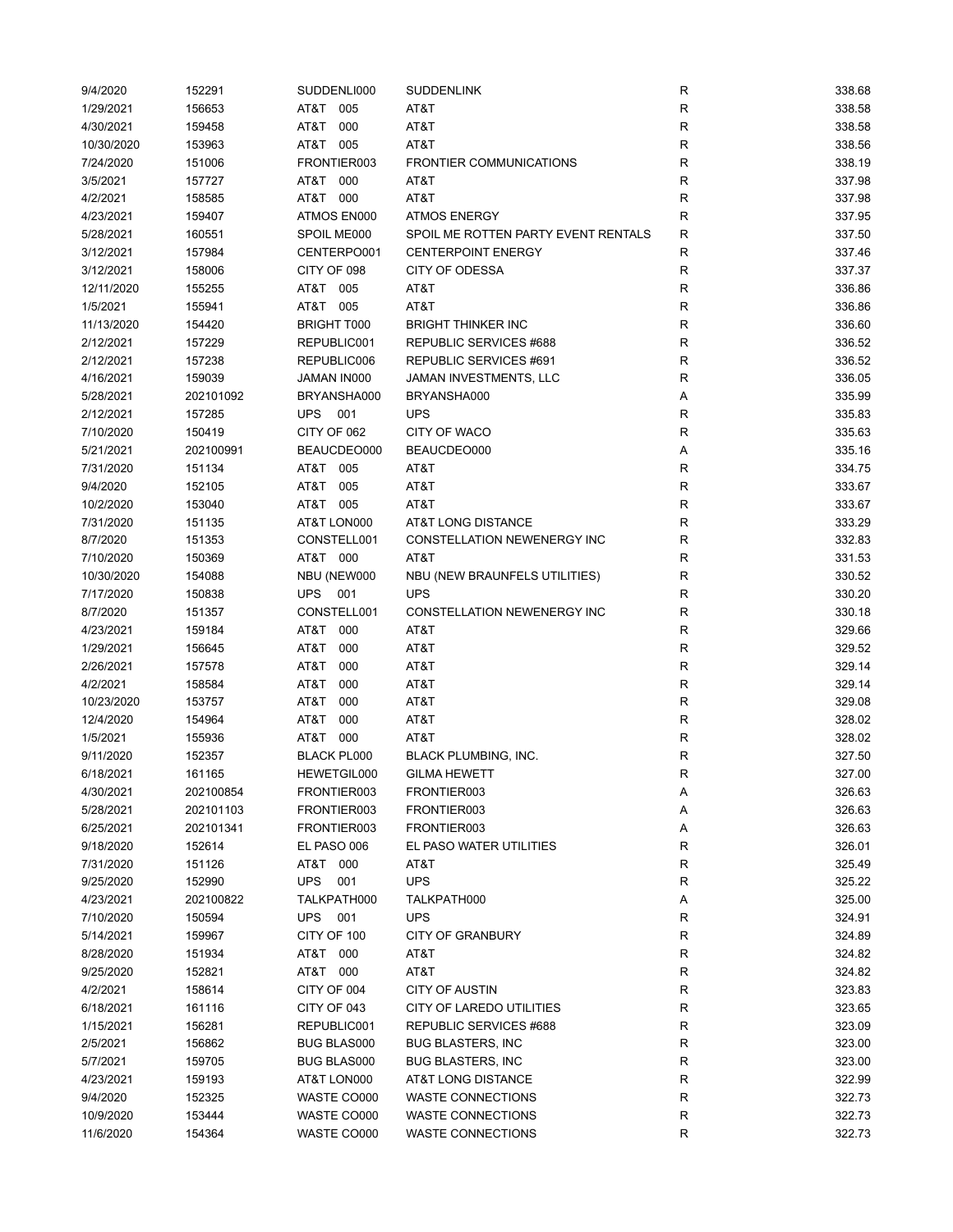| 12/4/2020  | 155225    | WASTE CO000        | <b>WASTE CONNECTIONS</b>               | $\mathsf R$  | 322.73 |
|------------|-----------|--------------------|----------------------------------------|--------------|--------|
| 1/8/2021   | 156153    | WASTE CO000        | <b>WASTE CONNECTIONS</b>               | R            | 322.73 |
| 2/5/2021   | 157072    | WASTE CO000        | <b>WASTE CONNECTIONS</b>               | R            | 322.73 |
| 3/5/2021   | 157943    | WASTE CO000        | <b>WASTE CONNECTIONS</b>               | $\mathsf{R}$ | 322.73 |
| 4/9/2021   | 158931    | WASTE CO000        | <b>WASTE CONNECTIONS</b>               | $\mathsf{R}$ | 322.73 |
| 5/7/2021   | 159910    | WASTE CO000        | <b>WASTE CONNECTIONS</b>               | R            | 322.73 |
| 6/25/2021  | 161338    | BROWNSVI004        | BROWNSVILLE PUBLIC UTILITIES BOARD     | R            | 322.55 |
| 4/16/2021  | 158995    | CITY OF 100        | <b>CITY OF GRANBURY</b>                | R            | 322.53 |
| 4/23/2021  | 202100809 | MCGAULAU000        | MCGAULAU000                            | Α            | 322.41 |
|            |           | <b>BUG BLAS000</b> | <b>BUG BLASTERS, INC</b>               |              |        |
| 1/22/2021  | 156459    |                    |                                        | R            | 322.00 |
| 8/14/2020  | 151503    | AT&T 000           | AT&T                                   | $\mathsf{R}$ | 321.89 |
| 9/11/2020  | 152457    | PURCHASE000        | PURCHASE POWER                         | $\mathsf{R}$ | 320.99 |
| 10/30/2020 | 154100    | PURCHASE000        | <b>PURCHASE POWER</b>                  | $\mathsf{R}$ | 320.99 |
| 6/4/2021   | 160715    | PURCHASE000        | <b>PURCHASE POWER</b>                  | R            | 320.86 |
| 10/16/2020 | 153576    | EL PASO 006        | EL PASO WATER UTILITIES                | $\mathsf{R}$ | 320.20 |
| 9/18/2020  | 152749    | AT&T 000           | AT&T                                   | R            | 320.14 |
| 10/9/2020  | 153245    | AT&T<br>000        | AT&T                                   | R            | 320.14 |
| 7/10/2020  | 150499    | N&N LAND000        | N&N LANDSCAPING LLC                    | $\mathsf{R}$ | 320.00 |
| 4/9/2021   | 158753    | ABILITIE000        | ABILITIES THERAPY AND CONSULTING, LLC  | R            | 320.00 |
| 5/28/2021  | 160475    | E-THERAP001        | <b>E-THERAPY LLC</b>                   | R            | 320.00 |
| 5/21/2021  | 160272    | COSERV 000         | COSERV                                 | R            | 319.74 |
| 10/9/2020  | 153386    | REPUBLIC001        | REPUBLIC SERVICES #688                 | R            | 319.51 |
| 11/13/2020 | 154410    | ATMOS EN000        | <b>ATMOS ENERGY</b>                    | R            | 319.41 |
| 9/11/2020  | 152460    | REPUBLIC001        | REPUBLIC SERVICES #688                 | R            | 319.33 |
| 11/13/2020 | 154563    | REPUBLIC001        | REPUBLIC SERVICES #688                 | $\mathsf{R}$ | 318.75 |
| 5/14/2021  | 160060    | READY RE000        | <b>READY REFRESH</b>                   | $\mathsf{R}$ | 318.74 |
|            |           |                    |                                        |              |        |
| 12/18/2020 | 155690    | REPUBLIC001        | REPUBLIC SERVICES #688                 | R            | 318.53 |
| 7/17/2020  | 150632    | AT&T 000           | AT&T                                   | $\mathsf{R}$ | 318.09 |
| 6/18/2021  | 161121    | CITY OF 100        | <b>CITY OF GRANBURY</b>                | $\mathsf{R}$ | 316.66 |
| 12/4/2020  | 155208    | <b>UPS</b><br>001  | <b>UPS</b>                             | $\mathsf{R}$ | 316.11 |
| 5/28/2021  | 160522    | ORIENTAL000        | ORIENTAL TRADING AND MINDWARE          | $\mathsf{R}$ | 315.69 |
| 12/18/2020 | 155554    | CLOVER C000        | <b>CLOVER CONSTRUCTION TX</b>          | $\mathsf{R}$ | 315.00 |
| 1/22/2021  | 156436    | ATMOS EN000        | <b>ATMOS ENERGY</b>                    | R            | 315.00 |
| 9/18/2020  | 202100128 | RUTLEBEC000        | RUTLEBEC000                            | Α            | 313.96 |
| 12/18/2020 | 202100377 | GONZARUB002        | GONZARUB002                            | Α            | 313.89 |
| 6/25/2021  | 161478    | UPS INC 000        | UPS INC                                | R            | 313.33 |
| 12/18/2020 | 155727    | TRC STAF000        | <b>TRC STAFFING SERVICES</b>           | $\mathsf{R}$ | 312.37 |
| 6/11/2021  | 160958    | SCHOOL S000        | SCHOOL SPECIALTY LLC                   | R            | 311.23 |
| 6/4/2021   | 202101176 | KLEINGAY000        | KLEINGAY000                            | Α            | 310.85 |
| 7/17/2020  | 150700    | CONSTELL001        | <b>CONSTELLATION NEWENERGY INC</b>     | R            | 310.50 |
| 1/8/2021   | 202100412 | CITY OF 011        | CITY OF 011                            | Α            | 309.71 |
| 2/12/2021  | 157286    | UPS 001            | <b>UPS</b>                             | R            | 309.68 |
| 5/21/2021  | 202101021 | HAVERSTE000        | HAVERSTE000                            | Α            | 308.99 |
| 5/21/2021  | 202101026 | KALDEDAV000        | KALDEDAV000                            | Α            | 308.10 |
|            | 158416    |                    |                                        |              |        |
| 3/26/2021  |           | ATMOS EN000        | <b>ATMOS ENERGY</b>                    | R            | 302.45 |
| 7/10/2020  | 150446    | CONSTELL001        | CONSTELLATION NEWENERGY INC            | R            | 302.36 |
| 12/18/2020 | 155701    | SPARKLET000        | SPARKLETTS AND SIERRA SPRINGS          | R            | 302.03 |
| 10/30/2020 | 153985    | BROWNSVI004        | BROWNSVILLE PUBLIC UTILITIES BOARD     | R            | 301.81 |
| 1/15/2021  | 156276    | PURCHASE000        | PURCHASE POWER                         | R            | 301.50 |
| 5/14/2021  | 202100968 | KLEINGAY000        | KLEINGAY000                            | Α            | 301.00 |
| 2/5/2021   | 157003    | PURCHASE000        | <b>PURCHASE POWER</b>                  | R            | 300.99 |
| 3/12/2021  | 202100617 | KISERJER000        | KISERJER000                            | Α            | 300.75 |
| 7/10/2020  | 150603    | VIVACIOU000        | VIVACIOUS AND EXQUISITE DESIGNS        | R            | 300.00 |
| 7/24/2020  | 151095    | VARGAKEV000        | <b>KEVIN LEE VARGAS</b>                | R            | 300.00 |
| 9/18/2020  | 152737    | VARGAKEV000        | <b>KEVIN LEE VARGAS</b>                | R            | 300.00 |
| 9/25/2020  | 152971    | TRIPLE L001        | TRIPLE L PEST CONTROL LLC              | R            | 300.00 |
| 11/13/2020 | 154395    | AMARILLO000        | AMARILLO COLLEGE                       | R            | 300.00 |
| 1/8/2021   | 156130    | TRIPLE L001        | TRIPLE L PEST CONTROL LLC              | R            | 300.00 |
| 1/22/2021  | 156536    | GREATER 006        | GREATER NEW BRAUNFELS CHAMBER OF COI R |              | 300.00 |
|            |           |                    |                                        |              |        |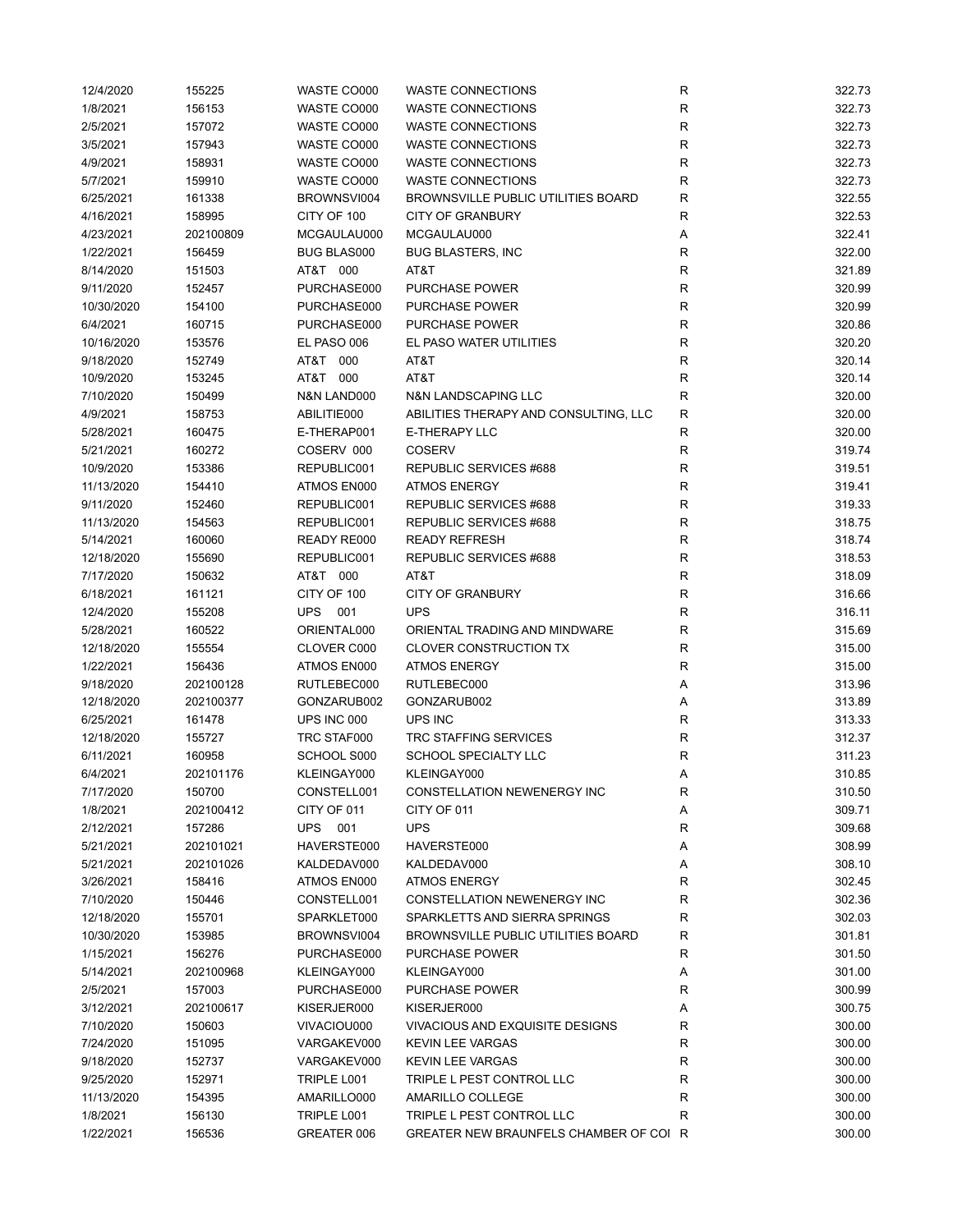| 3/5/2021   | 157939    | VARGAKEV000    | <b>KEVIN LEE VARGAS</b>                   | R           | 300.00 |
|------------|-----------|----------------|-------------------------------------------|-------------|--------|
| 3/5/2021   | 157940    | VARGAKEV000    | <b>KEVIN LEE VARGAS</b>                   | R           | 300.00 |
| 3/26/2021  | 158501    | MANGUM L000    | MANGUM LANDSCAPE, INC                     | R           | 300.00 |
| 6/18/2021  | 161174    | JOHNSON 001    | JOHNSON CONTROLS SECURITY SOLUTIONS       | R           | 300.00 |
| 3/26/2021  | 202100669 | TRIPLE L001    | TRIPLE L001                               | Α           | 300.00 |
| 8/7/2020   | 151433    | REF EXPE000    | REF EXPERTS AND HVAC LLC                  | R           | 299.00 |
| 1/22/2021  | 156625    | UPS<br>001     | <b>UPS</b>                                | R           | 298.87 |
| 11/20/2020 | 154920    | CITY OF 004    | <b>CITY OF AUSTIN</b>                     | R           | 298.67 |
| 3/26/2021  | 158479    | FITNESS 001    | <b>FITNESS VENTURES LTD</b>               | R           | 297.91 |
| 1/22/2021  | 156506    | CRAWSLEI000    | LEIGH HERBERT CRAWSHAW                    | R           | 297.50 |
| 5/7/2021   | 202100916 | HATAWJUL000    | HATAWJUL000                               | Α           | 297.44 |
|            |           |                | <b>BROWNSVILLE PUBLIC UTILITIES BOARD</b> | R           |        |
| 5/28/2021  | 160415    | BROWNSVI004    |                                           |             | 297.17 |
| 4/23/2021  | 159259    | CORPORAT000    | CORPORATE COMMUNICATIONS CENTER, INC.     | R           | 297.00 |
| 2/22/2021  | 157335    | ATMOS EN000    | <b>ATMOS ENERGY</b>                       | R           | 296.78 |
| 6/4/2021   | 202101196 | QUATTEMI000    | QUATTEMI000                               | Α           | 295.29 |
| 3/12/2021  | 157952    | ABSOLUTE000    | ABSOLUTE LAWN CARE, INC                   | R           | 295.00 |
| 4/23/2021  | 159205    | AUTOMATI000    | AUTOMATIC FIRE PROTECTION INC             | R           | 295.00 |
| 2/5/2021   | 157055    | TEXAS GA000    | <b>TEXAS GAS SERVICE</b>                  | R           | 294.28 |
| 4/30/2021  | 159654    | UPS INC 000    | UPS INC                                   | R           | 294.12 |
| 7/10/2020  | 150552    | SCHOOL S000    | <b>SCHOOL SPECIALTY</b>                   | R           | 293.67 |
| 6/18/2021  | 161175    | JOHNSON 001    | JOHNSON CONTROLS SECURITY SOLUTIONS       | R           | 293.18 |
| 4/16/2021  | 159115    | UPS INC 000    | UPS INC                                   | R           | 293.05 |
| 1/5/2021   | 155955    | EL PASO 006    | EL PASO WATER UTILITIES                   | R           | 292.00 |
| 6/25/2021  | 161460    | THE TROP000    | THE TROPHY HOUSE                          | R           | 291.30 |
| 6/18/2021  | 161173    | JAMAN IN000    | JAMAN INVESTMENTS, LLC                    | R           | 290.94 |
| 3/5/2021   | 157846    | PREFERRE000    | PREFERRED MEAL SYSTEMS, INC               | R           | 290.86 |
| 11/13/2020 | 154451    | CITY OF 070    | <b>CITY OF EDINBURG</b>                   | R           | 290.22 |
| 5/21/2021  | 160251    | CITY OF 028    | CITY OF FORT WORTH                        | R           | 290.00 |
| 12/23/2020 | 155870    | PURCHASE000    | <b>PURCHASE POWER</b>                     | R           | 289.73 |
| 6/11/2021  | 161034    | UPS INC 000    | UPS INC                                   | R           | 288.86 |
| 1/15/2021  | 156317    | SUDDENLI000    | <b>SUDDENLINK</b>                         | R           | 288.58 |
| 2/5/2021   | 157048    | SUDDENLI000    | <b>SUDDENLINK</b>                         | $\mathsf R$ | 288.58 |
| 6/4/2021   | 202101208 | WARNIMAG000    | WARNIMAG000                               | Α           | 288.24 |
| 6/25/2021  | 161322    | AT&T LON000    | AT&T LONG DISTANCE                        | R           | 288.13 |
| 9/25/2020  | 152818    | AQUA CHI000    | AQUA CHILL OF AUSTIN                      | R           | 288.00 |
| 2/5/2021   | 156835    | AQUA CHI000    | AQUA CHILL OF AUSTIN                      | R           | 288.00 |
| 2/26/2021  | 202100563 | AQUA CHI000    | AQUA CHI000                               | Α           | 288.00 |
| 4/2/2021   | 202100673 | AQUA CHI000    | AQUA CHI000                               | Α           | 288.00 |
| 6/25/2021  |           |                |                                           |             |        |
|            | 202101332 | AQUA CHI000    | AQUA CHI000                               | Α           | 288.00 |
| 2/12/2021  | 157177    | FITNESS 001    | <b>FITNESS VENTURES LTD</b>               | R           | 287.62 |
| 8/7/2020   | 151470    | SUDDENLI000    | <b>SUDDENLINK</b>                         | R           | 287.58 |
| 8/28/2020  | 152052    | SPARKLIG000    | <b>SPARKLIGHT</b>                         | R           | 286.89 |
| 6/18/2021  | 161051    | ABILITIE000    | ABILITIES THERAPY AND CONSULTING, LLC     | R           | 286.72 |
| 10/16/2020 | 153588    | FRONTIER003    | <b>FRONTIER COMMUNICATIONS</b>            | R           | 286.70 |
| 7/17/2020  | 150736    | FRONTIER003    | <b>FRONTIER COMMUNICATIONS</b>            | R           | 285.80 |
| 8/21/2020  | 151762    | FRONTIER003    | <b>FRONTIER COMMUNICATIONS</b>            | R           | 285.80 |
| 9/18/2020  | 152628    | FRONTIER003    | <b>FRONTIER COMMUNICATIONS</b>            | R           | 285.80 |
| 1/8/2021   | 156038    | JIVE COM000    | JIVE COMMUNICATIONS, INC                  | R           | 285.61 |
| 9/18/2020  | 202100124 | GOFF GUA000    | GOFF GUA000                               | A           | 285.40 |
| 3/12/2021  | 158101    | TEXAS GA000    | <b>TEXAS GAS SERVICE</b>                  | R           | 285.10 |
| 11/6/2020  | 154355    | <b>UPS</b> 001 | <b>UPS</b>                                | R           | 285.03 |
| 5/14/2021  | 160123    | UPS INC 000    | UPS INC                                   | R           | 284.81 |
| 3/19/2021  | 158202    | ATMOS EN000    | <b>ATMOS ENERGY</b>                       | R           | 284.68 |
| 1/8/2021   | 156027    | FITNESS 001    | <b>FITNESS VENTURES LTD</b>               | R           | 283.19 |
| 11/20/2020 | 154768    | CITY OF 043    | CITY OF LAREDO UTILITIES                  | R           | 282.51 |
| 5/7/2021   | 159772    | HARRIS B000    | HARRIS BROADBAND LP                       | R           | 281.89 |
| 6/4/2021   | 160680    | HARRIS B000    | HARRIS BROADBAND LP                       | R           | 281.89 |
| 12/30/2020 | 155906    | ATMOS EN000    | ATMOS ENERGY                              | R           | 281.61 |
| 9/18/2020  | 152519    | ALVAROSC000    | OSCAR DANIEL ALVAREZ                      | R           | 280.00 |
|            |           |                |                                           |             |        |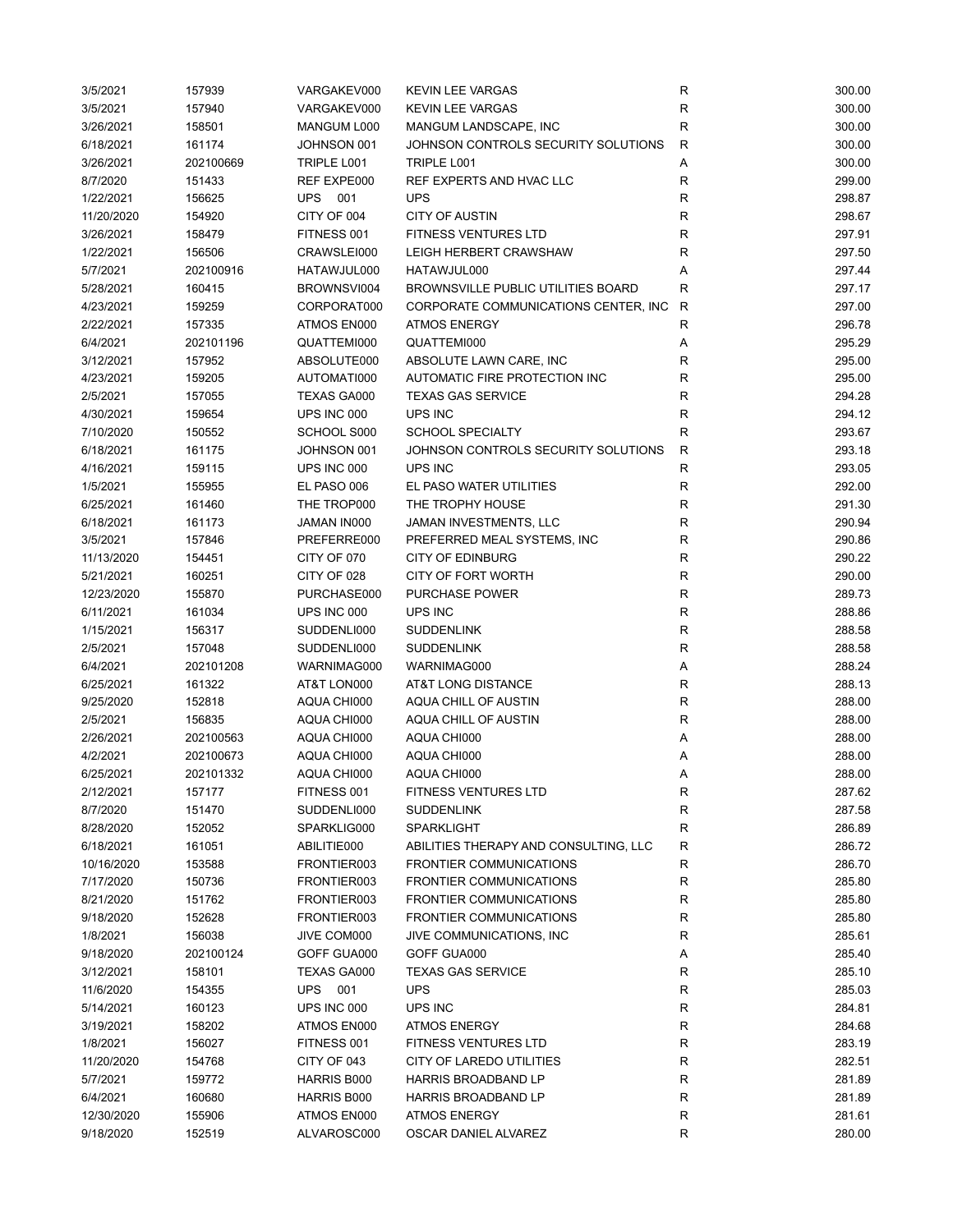| 3/5/2021               | 157898              | THE UNIV006            | THE UNIVERSITY OF TEXAS AT AUSTIN         | $\mathsf R$                | 280.00           |
|------------------------|---------------------|------------------------|-------------------------------------------|----------------------------|------------------|
| 6/11/2021              | 160868              | GLOVEMAR000            | <b>MARTHA JULIETA GLOVER</b>              | $\mathsf R$                | 280.00           |
| 5/21/2021              | 202100997           | CHILDLAU000            | CHILDLAU000                               | Α                          | 279.64           |
| 7/10/2020              | 150444              | CONSTELL001            | CONSTELLATION NEWENERGY INC               | R                          | 279.42           |
| 7/10/2020              | 150605              | WASTE CO000            | <b>WASTE CONNECTIONS</b>                  | $\mathsf R$                | 279.17           |
| 8/14/2020              | 151649              | WASTE CO000            | <b>WASTE CONNECTIONS</b>                  | $\mathsf R$                | 279.17           |
| 2/22/2021              | 157413              | FALLBROO000            | <b>FALLBROOK BAPTIST CHURCH</b>           | R                          | 278.78           |
| 8/21/2020              | 151713              | CITY OF 043            | CITY OF LAREDO UTILITIES                  | R                          | 278.72           |
| 12/23/2020             | 155809              | AT&T LON000            | AT&T LONG DISTANCE                        | R                          | 278.68           |
| 3/5/2021               | 157882              | SUDDENLI000            | <b>SUDDENLINK</b>                         | R                          | 278.42           |
| 7/10/2020              | 150439              | CONSTELL001            | <b>CONSTELLATION NEWENERGY INC</b>        | $\mathsf R$                | 278.03           |
| 7/17/2020              | 150813              | SUDDENLI000            | <b>SUDDENLINK</b>                         | $\mathsf R$                | 277.94           |
| 5/21/2021              | 202101029           | KLEINGAY000            | KLEINGAY000                               | Α                          | 277.92           |
| 4/16/2021              | 202100753           | HUCKASTE000            | HUCKASTE000                               | Α                          | 277.76           |
| 10/9/2020              | 153425              | SUDDENLI000            | <b>SUDDENLINK</b>                         | $\mathsf{R}$               | 277.59           |
| 11/6/2020              | 154328              | SUDDENLI000            | <b>SUDDENLINK</b>                         | $\mathsf R$                | 277.59           |
| 1/15/2021              | 156356              | SUDDENLI000            | <b>SUDDENLINK</b>                         | $\mathsf R$                | 277.59           |
| 9/4/2020               | 152298              | SUDDENLI000            | <b>SUDDENLINK</b>                         | $\mathsf R$                | 277.58           |
| 5/7/2021               | 202100934           | OTTO MIC000            | OTTO MIC000                               | Α                          | 277.05           |
| 12/18/2020             | 155565              | CORPORAT000            | CORPORATE COMMUNICATIONS CENTER, INC      | R                          | 277.00           |
| 11/20/2020             | 154760              | CITY OF 000            | <b>CITY OF ABILENE</b>                    | R                          | 276.65           |
| 5/28/2021              | 202101128           | ROARKTAY000            | ROARKTAY000                               | Α                          | 276.33           |
| 5/21/2021              | 202101003           | CRUCESAR000            | CRUCESAR000                               | Α                          | 275.80           |
|                        | 152564              |                        | <b>CITY OF ABILENE</b>                    | $\mathsf R$                | 275.65           |
| 9/18/2020              | 155211              | CITY OF 000            |                                           | ${\sf R}$                  |                  |
| 12/4/2020<br>6/11/2021 | 202101219           | UPS 001<br>BURTOEMI000 | <b>UPS</b><br>BURTOEMI000                 | Α                          | 275.62<br>275.04 |
| 5/28/2021              | 160385              | ADAMS EX001            | ADAMS EXTERMINATING COMPANY               | $\mathsf{R}$               | 274.50           |
|                        |                     |                        | UPS INC                                   | $\mathsf R$                | 274.11           |
| 3/12/2021              | 158121              | UPS INC 000            |                                           | $\mathsf R$                | 273.63           |
| 1/29/2021              | 156678              | CENTERPO001            | <b>CENTERPOINT ENERGY</b>                 |                            |                  |
| 12/4/2020              | 154994              | BROWNSVI004            | <b>BROWNSVILLE PUBLIC UTILITIES BOARD</b> | $\mathsf R$                | 271.60           |
| 8/7/2020               | 151359              | CONSTELL001            | CONSTELLATION NEWENERGY INC               | $\mathsf R$<br>$\mathsf R$ | 271.58           |
| 5/7/2021               | 159779              | JAMAN IN000            | JAMAN INVESTMENTS, LLC                    | $\mathsf R$                | 271.44           |
| 4/30/2021              | 159583<br>202100710 | PURCHASE000            | <b>PURCHASE POWER</b><br>CITY OF 011      |                            | 270.99<br>270.71 |
| 4/9/2021               |                     | CITY OF 011            |                                           | Α                          |                  |
| 5/28/2021              | 160494              | GOOGLE L000            | GOOGLE LLC                                | R                          | 270.64           |
| 11/6/2020              | 154337              | TEXTBOOK001            | <b>TEXTBOOK WAREHOUSE LLC</b>             | R                          | 270.30           |
| 5/7/2021               | 159847              | SALUVIDA000            | SALUVIDA INCORPORATEDE                    | R                          | 270.00           |
| 1/22/2021              | 156626              | UPS<br>001             | <b>UPS</b>                                | $\mathsf R$                | 269.90           |
| 2/26/2021              | 157584              | ATMOS EN000            | <b>ATMOS ENERGY</b>                       | R                          | 269.04           |
| 4/23/2021              | 202100815           | MULLELAU000            | MULLELAU000                               | Α                          | 268.75           |
| 10/9/2020              | 153446              | WINDSTRE000            | WINDSTREAM                                | $\mathsf R$                | 268.73           |
| 8/14/2020              | 151651              | WINDSTRE000            | <b>WINDSTREAM</b>                         | R                          | 268.70           |
| 2/5/2021               | 156957              | JIVE COM000            | JIVE COMMUNICATIONS, INC                  | R                          | 268.06           |
| 2/22/2021              | 157518              | UPS INC 000            | UPS INC                                   | R                          | 267.57           |
| 10/9/2020              | 153272              | CITY OF 059            | CITY OF SAN JUAN                          | R                          | 264.98           |
| 10/16/2020             | 153584              | FASTSIGN009            | FASTSIGNS 10501 - LEWISVILLE              | R                          | 264.53           |
| 10/2/2020              | 153041              | AT&T LON000            | AT&T LONG DISTANCE                        | R                          | 263.70           |
| 6/25/2021              | 161477              | UPS INC 000            | UPS INC                                   | R                          | 263.66           |
| 5/7/2021               | 159747              | EDLIO LL000            | EDLIO LLC                                 | R                          | 263.30           |
| 11/20/2020             | 154807              | CRAWSLEI000            | LEIGH HERBERT CRAWSHAW                    | R                          | 262.65           |
| 6/11/2021              | 160836              | CRAWSLEI000            | LEIGH HERBERT CRAWSHAW                    | R                          | 262.65           |
| 5/7/2021               | 202100895           | ASHCRERI000            | ASHCRERI000                               | Α                          | 262.00           |
| 3/12/2021              | 157983              | CENTERPO000            | <b>CENTERPOINT ENERGY</b>                 | R                          | 261.99           |
| 11/13/2020             | 202100269           | CASTLGAY001            | CASTLGAY001                               | Α                          | 261.06           |
| 4/9/2021               | 158761              | APS BUIL000            | APS BUILDING SERVICES INC                 | R                          | 261.00           |
| 4/16/2021              | 202100746           | CURYLRAC000            | CURYLRAC000                               | Α                          | 260.21           |
| 6/25/2021              | 161398              | IGLESIA 001            | <b>IGLESIA LUTERANA CRISTO REY</b>        | R                          | 260.00           |
| 3/5/2021               | 157722              | AMAZON C000            | AMAZON CAPITAL SERVICES INC               | R                          | 259.97           |
| 5/21/2021              | 160202              | ATMOS EN000            | <b>ATMOS ENERGY</b>                       | R                          | 259.93           |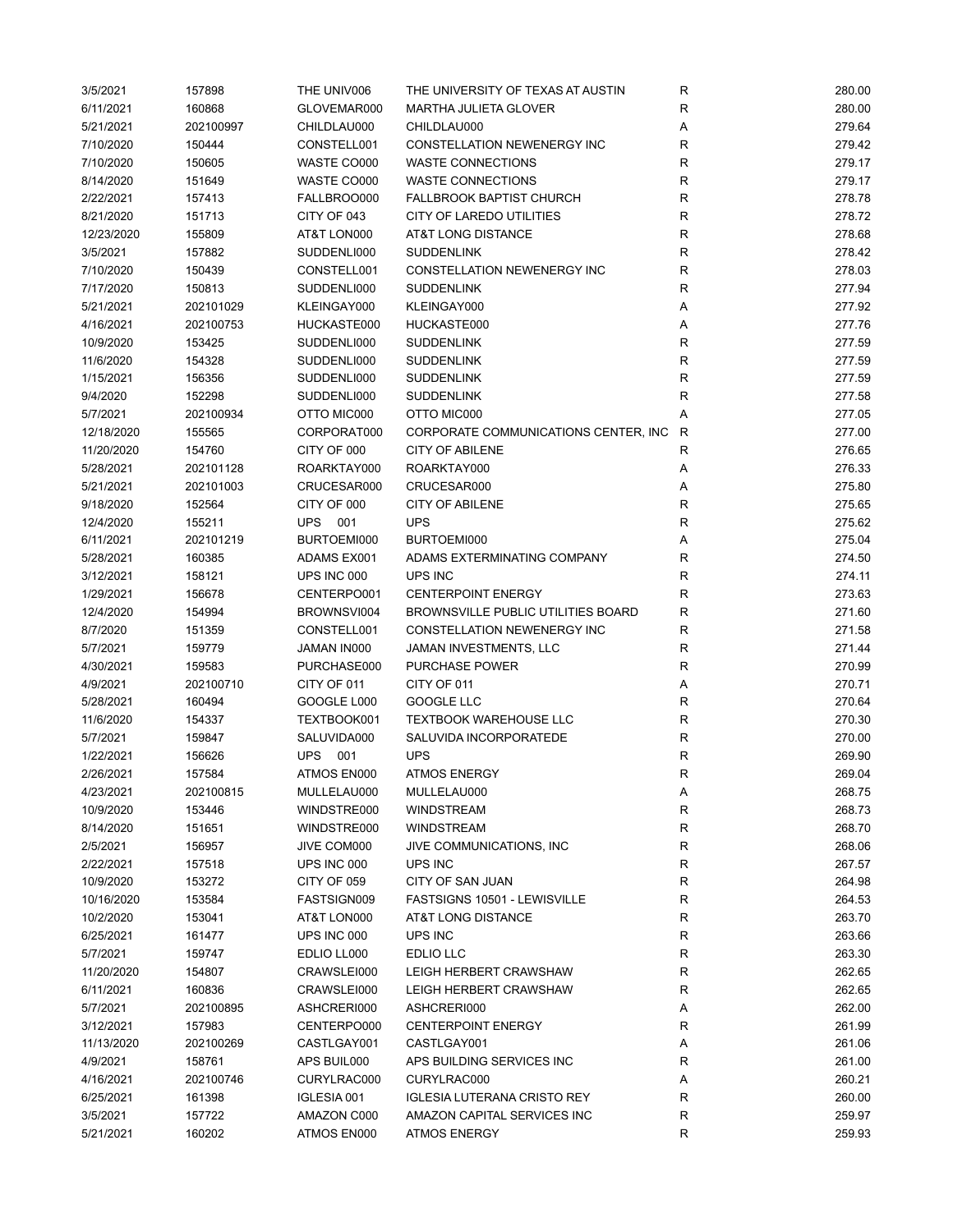| 10/30/2020 | 153953    | AMAZON C000       | AMAZON CAPITAL SERVICES INC               | R            | 259.90 |
|------------|-----------|-------------------|-------------------------------------------|--------------|--------|
| 4/30/2021  | 159563    | NBU (NEW000       | NBU (NEW BRAUNFELS UTILITIES)             | R            | 259.05 |
| 8/21/2020  | 151869    | <b>UPS</b><br>001 | <b>UPS</b>                                | $\mathsf R$  | 258.57 |
| 4/2/2021   | 158665    | ID WHOLE000       | ID WHOLESALER                             | $\mathsf R$  | 258.06 |
| 2/12/2021  | 157223    | PURCHASE000       | <b>PURCHASE POWER</b>                     | $\mathsf R$  | 257.98 |
| 7/31/2020  | 151256    | SPARKLIG000       | SPARKLIGHT                                | R            | 257.96 |
| 5/7/2021   | 202100933 | NOLANJES000       | NOLANJES000                               | Α            | 257.90 |
| 7/24/2020  | 151024    | JIVE COM000       | JIVE COMMUNICATIONS, INC                  | R            | 257.01 |
| 7/10/2020  | 150563    | SPARKLIG000       | <b>SPARKLIGHT</b>                         | $\mathsf{R}$ | 256.81 |
| 6/11/2021  | 161046    | WORKTEXA000       | WORKTEXAS TRAINING CENTER                 | $\mathsf{R}$ | 256.69 |
| 6/11/2021  | 202101221 | CITY OF 011       | CITY OF 011                               | Α            | 256.08 |
| 4/23/2021  | 159283    | FALLBROO000       | <b>FALLBROOK BAPTIST CHURCH</b>           | R            | 256.00 |
| 7/10/2020  |           |                   |                                           | $\mathsf{R}$ | 255.85 |
|            | 150431    | CONSTELL001       | CONSTELLATION NEWENERGY INC               |              |        |
| 7/10/2020  | 150448    | CONSTELL001       | CONSTELLATION NEWENERGY INC               | $\mathsf{R}$ | 255.75 |
| 9/25/2020  | 152989    | <b>UPS</b><br>001 | <b>UPS</b>                                | R            | 255.73 |
| 2/22/2021  | 157367    | CITY OF 043       | CITY OF LAREDO UTILITIES                  | R            | 255.57 |
| 2/12/2021  | 157125    | CITY OF 025       | <b>CITY OF EARLY</b>                      | R            | 255.45 |
| 4/9/2021   | 158845    | LOGMEIN 000       | LOGMEIN COMMUNICATIONS INC                | $\mathsf{R}$ | 255.38 |
| 7/17/2020  | 150809    | SUDDENLI000       | <b>SUDDENLINK</b>                         | R            | 254.95 |
| 8/7/2020   | 151464    | SUDDENLI000       | <b>SUDDENLINK</b>                         | R            | 254.95 |
| 8/7/2020   | 151466    | SUDDENLI000       | <b>SUDDENLINK</b>                         | R            | 254.95 |
| 9/4/2020   | 152294    | SUDDENLI000       | <b>SUDDENLINK</b>                         | R            | 254.95 |
| 10/9/2020  | 153421    | SUDDENLI000       | <b>SUDDENLINK</b>                         | R            | 254.95 |
| 11/6/2020  | 154324    | SUDDENLI000       | <b>SUDDENLINK</b>                         | $\mathsf{R}$ | 254.95 |
| 1/15/2021  | 156311    | SUDDENLI000       | <b>SUDDENLINK</b>                         | $\mathsf{R}$ | 254.95 |
| 1/15/2021  | 156313    | SUDDENLI000       | <b>SUDDENLINK</b>                         | R            | 254.95 |
| 1/15/2021  | 156352    | SUDDENLI000       | SUDDENLINK                                | $\mathsf{R}$ | 254.95 |
| 2/5/2021   | 157042    | SUDDENLI000       | <b>SUDDENLINK</b>                         | R            | 254.95 |
| 2/5/2021   | 157044    | SUDDENLI000       | <b>SUDDENLINK</b>                         | $\mathsf{R}$ | 254.95 |
| 3/5/2021   | 157878    | SUDDENLI000       | <b>SUDDENLINK</b>                         | R            | 254.95 |
| 3/26/2021  | 158408    | ADT SECU001       | <b>ADT SECURITY SERVICES</b>              | $\mathsf{R}$ | 254.34 |
| 4/16/2021  | 202100755 | KEEVEPHO000       | KEEVEPHO000                               | Α            | 254.33 |
| 4/9/2021   | 158842    | LOGMEIN 000       | LOGMEIN COMMUNICATIONS INC                | R            | 254.18 |
| 11/13/2020 | 154493    | ENTERPRI004       | <b>ENTERPRISE RENT-A-CAR</b>              | R            | 252.81 |
| 6/11/2021  |           |                   | LOGMEIN COMMUNICATIONS INC                |              |        |
|            | 160900    | LOGMEIN 000       |                                           | R            | 252.43 |
| 4/16/2021  | 159005    | COSERV 000        | <b>COSERV</b>                             | R            | 252.35 |
| 10/23/2020 | 153924    | TEACHERS002       | <b>TEACHERS PAY TEACHERS</b>              | R            | 252.00 |
| 5/7/2021   | 159759    | FIRST BA015       | FIRST BAPTIST CHURCH                      | $\mathsf{R}$ | 252.00 |
| 12/18/2020 | 155661    | NBU (NEW000       | NBU (NEW BRAUNFELS UTILITIES)             | R            | 251.98 |
| 2/12/2021  | 157122    | CENTERPO000       | <b>CENTERPOINT ENERGY</b>                 | R            | 251.71 |
| 3/5/2021   | 157851    | PURCHASE000       | PURCHASE POWER                            | $\mathsf{R}$ | 251.00 |
| 5/14/2021  | 159977    | CORPORAT000       | CORPORATE COMMUNICATIONS CENTER, INC      | R            | 251.00 |
| 5/28/2021  | 160520    | NBU (NEW000       | NBU (NEW BRAUNFELS UTILITIES)             | R            | 250.67 |
| 1/29/2021  | 202100479 | KISERJER000       | KISERJER000                               | Α            | 250.61 |
| 4/16/2021  | 202100739 | BUGENCHR000       | BUGENCHR000                               | Α            | 250.30 |
| 7/10/2020  | 150493    | MERCY'S 000       | <b>MERCY'S FLOWER SHOP</b>                | R            | 250.00 |
| 8/28/2020  | 152008    | HOSTAKIR001       | KIRA HOSTAS                               | R            | 250.00 |
| 9/4/2020   | 152193    | HOSTACOR000       | <b>COREY R HOSTAS</b>                     | R            | 250.00 |
| 9/4/2020   | 152227    | ONTIME P000       | ONTIME PEST CONTROL                       | R            | 250.00 |
| 9/4/2020   | 152314    | THOMPWES000       | <b>WESLEY THOMPSON</b>                    | R            | 250.00 |
| 9/25/2020  | 152899    | HOSTACOR000       | <b>COREY R HOSTAS</b>                     | R            | 250.00 |
| 9/25/2020  | 152967    | THOMPWES000       | <b>WESLEY THOMPSON</b>                    | $\mathsf{R}$ | 250.00 |
| 10/30/2020 | 154120    | SPECIALI000       | SPECIALIZED ASSESSMENT & CONSULTING, LI R |              | 250.00 |
| 11/6/2020  | 154233    | CORPORAT000       | CORPORATE COMMUNICATIONS CENTER, INC R    |              | 250.00 |
| 11/13/2020 | 154476    | DAW PEST000       | DAW PEST CONTROL                          | R            | 250.00 |
| 11/20/2020 | 154789    | CLOVER C000       | <b>CLOVER CONSTRUCTION TX</b>             | R            | 250.00 |
| 4/23/2021  | 159223    | CITY OF 001       | <b>CITY OF ABILENE</b>                    | R            | 250.00 |
| 5/7/2021   | 159728    | COLONIAL002       | COLONIAL ROOFING AND CONSTRUCTION LLC R   |              | 250.00 |
| 5/14/2021  | 159949    | CITY OF 001       | CITY OF ABILENE                           | R            | 250.00 |
|            |           |                   |                                           |              |        |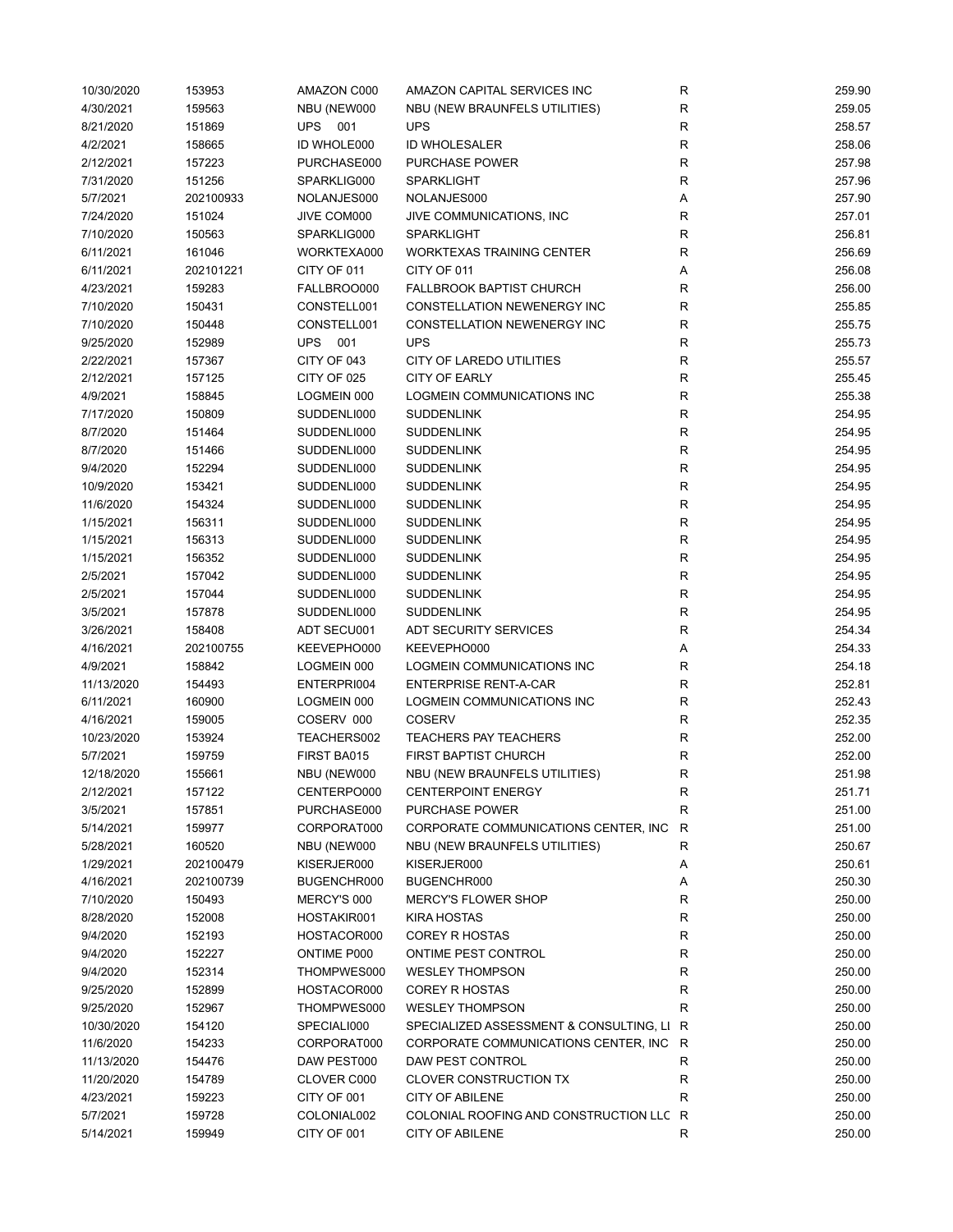| 5/14/2021              | 160040           | MOVEMENT000                | <b>MOVEMENT UP</b>                      | R            | 250.00           |
|------------------------|------------------|----------------------------|-----------------------------------------|--------------|------------------|
| 5/21/2021              | 160260           | COLONIAL002                | COLONIAL ROOFING AND CONSTRUCTION LLC R |              | 250.00           |
| 5/21/2021              | 202101067        | SPECIALI000                | SPECIALI000                             | Α            | 250.00           |
| 3/26/2021              | 158522           | PURCHASE000                | <b>PURCHASE POWER</b>                   | R            | 249.20           |
| 5/7/2021               | 159798           | LOGMEIN 000                | <b>LOGMEIN COMMUNICATIONS INC</b>       | R            | 249.04           |
| 6/11/2021              | 160890           | LOGMEIN 000                | <b>LOGMEIN COMMUNICATIONS INC</b>       | $\mathsf R$  | 249.04           |
| 6/11/2021              | 202101233        | FRONTIER003                | FRONTIER003                             | Α            | 248.67           |
| 7/10/2020              | 150375           | ATMOS EN000                | <b>ATMOS ENERGY</b>                     | R            | 248.54           |
| 6/18/2021              | 161123           | CITY OF 110                | <b>CITY OF HOUSTON</b>                  | R            | 248.07           |
| 7/10/2020              | 150486           | JIVE COM000                | JIVE COMMUNICATIONS, INC                | $\mathsf{R}$ | 248.02           |
| 1/8/2021               | 156041           | JIVE COM000                | JIVE COMMUNICATIONS, INC                | $\mathsf{R}$ | 247.98           |
| 2/5/2021               | 156956           | JIVE COM000                | JIVE COMMUNICATIONS, INC                | $\mathsf{R}$ | 247.98           |
| 3/5/2021               | 157808           | JIVE COM000                | JIVE COMMUNICATIONS, INC                | $\mathsf R$  | 247.98           |
| 4/23/2021              | 159233           | CITY OF 043                | CITY OF LAREDO UTILITIES                | $\mathsf{R}$ | 247.92           |
| 8/7/2020               | 151401           | JIVE COM000                | JIVE COMMUNICATIONS, INC                | $\mathsf{R}$ | 247.74           |
| 10/16/2020             | 153539           | CITY OF 056                | <b>CITY OF SAN ANTONIO</b>              | $\mathsf{R}$ | 247.20           |
| 3/5/2021               | 157852           | REF EXPE000                | REF EXPERTS AND HVAC LLC                | R            | 247.00           |
| 2/12/2021              | 202100529        | FRONTIER003                | FRONTIER003                             | Α            | 246.84           |
| 3/12/2021              | 202100615        | FRONTIER003                | FRONTIER003                             | Α            | 246.84           |
| 4/9/2021               | 202100716        | FRONTIER003                | FRONTIER003                             | Α            | 246.84           |
| 12/11/2020             | 155312           | JIVE COM000                | JIVE COMMUNICATIONS, INC                | R            | 246.78           |
| 10/9/2020              | 153328           | JIVE COM000                | JIVE COMMUNICATIONS, INC                | R            | 246.70           |
| 11/6/2020              | 154264           | JIVE COM000                | JIVE COMMUNICATIONS, INC                | R            | 246.70           |
|                        |                  |                            |                                         | $\mathsf{R}$ |                  |
| 9/4/2020               | 152198           | JIVE COM000                | JIVE COMMUNICATIONS, INC                | $\mathsf{R}$ | 246.55           |
| 1/29/2021<br>3/26/2021 | 156721<br>158539 | ECTOR CO001<br>SPARKLIG000 | ECTOR COUNTY APPRAISAL DISTRICT         | $\mathsf{R}$ | 246.55<br>246.34 |
| 4/30/2021              | 159605           | SPARKLIG000                | SPARKLIGHT<br><b>SPARKLIGHT</b>         | $\mathsf{R}$ | 246.34           |
|                        |                  |                            |                                         | $\mathsf{R}$ |                  |
| 5/28/2021              | 160549           | SPARKLIG000                | SPARKLIGHT                              | $\mathsf{R}$ | 246.34           |
| 7/24/2020<br>7/17/2020 | 151045           | PITNEY B002<br>SUDDENLI000 | PITNEY BOWES, INC                       | $\mathsf{R}$ | 245.57<br>244.95 |
|                        | 150807           | SUDDENLI000                | <b>SUDDENLINK</b>                       | $\mathsf{R}$ |                  |
| 9/4/2020               | 152292           |                            | <b>SUDDENLINK</b>                       | $\mathsf R$  | 244.95           |
| 10/9/2020<br>11/6/2020 | 153419<br>154322 | SUDDENLI000<br>SUDDENLI000 | <b>SUDDENLINK</b><br><b>SUDDENLINK</b>  | $\mathsf{R}$ | 244.95<br>244.95 |
| 1/15/2021              | 156350           | SUDDENLI000                | <b>SUDDENLINK</b>                       | R            | 244.95           |
| 3/5/2021               | 157876           |                            | <b>SUDDENLINK</b>                       | R            | 244.95           |
| 7/17/2020              | 150659           | SUDDENLI000<br>CITY OF 017 | CITY OF DEL RIO                         | R            | 244.60           |
|                        |                  |                            |                                         | $\mathsf{R}$ |                  |
| 8/14/2020              | 151519           | CITY OF 017                | CITY OF DEL RIO                         | R            | 244.60           |
| 9/11/2020              | 152369<br>153531 | CITY OF 017<br>CITY OF 017 | CITY OF DEL RIO                         | R            | 244.60<br>244.60 |
| 10/16/2020             |                  |                            | CITY OF DEL RIO                         |              |                  |
| 11/13/2020             | 154434           | CITY OF 017                | CITY OF DEL RIO                         | $\mathsf R$  | 244.60           |
| 12/11/2020             | 155271           | CITY OF 017                | CITY OF DEL RIO                         | $\mathsf R$  | 244.60           |
| 1/15/2021              | 156194           | CITY OF 017<br>CITY OF 017 | CITY OF DEL RIO                         | $\mathsf R$  | 244.60           |
| 2/22/2021              | 157365           |                            | CITY OF DEL RIO                         | R            | 244.60           |
| 3/12/2021              | 157989           | CITY OF 017                | CITY OF DEL RIO                         | R            | 244.60           |
| 4/16/2021              | 158980           | CITY OF 017                | CITY OF DEL RIO                         | R            | 244.60           |
| 5/21/2021              | 160249           | CITY OF 017                | CITY OF DEL RIO                         | R            | 244.60           |
| 6/11/2021              | 160816           | CITY OF 017                | CITY OF DEL RIO                         | R            | 244.60           |
| 12/18/2020             | 202100392        | WRIGHTIM000                | WRIGHTIM000                             | Α            | 244.44           |
| 5/7/2021               | 159787           | LOGMEIN 000                | LOGMEIN COMMUNICATIONS INC              | R            | 244.36           |
| 4/9/2021               | 158934           | WINDSTRE000                | WINDSTREAM                              | R            | 244.34           |
| 5/14/2021              | 160133           | WINDSTRE000                | WINDSTREAM                              | R            | 244.34           |
| 6/11/2021              | 161043           | WINDSTRE000                | WINDSTREAM                              | R            | 244.34           |
| 1/15/2021              | 156335           | WINDSTRE000                | WINDSTREAM                              | R            | 244.30           |
| 2/12/2021              | 157297           | WINDSTRE000                | <b>WINDSTREAM</b>                       | R            | 244.30           |
| 3/12/2021              | 158130           | WINDSTRE000                | WINDSTREAM                              | R            | 244.30           |
| 6/18/2021              | 161231           | SUDDENLI000                | <b>SUDDENLINK</b>                       | R            | 244.19           |
| 11/13/2020             | 154629           | WINDSTRE000                | WINDSTREAM                              | R            | 244.17           |
| 12/11/2020             | 155392           | WINDSTRE000                | WINDSTREAM                              | R            | 244.17           |
| 7/17/2020              | 150850           | WINDSTRE000                | <b>WINDSTREAM</b>                       | $\mathsf R$  | 244.14           |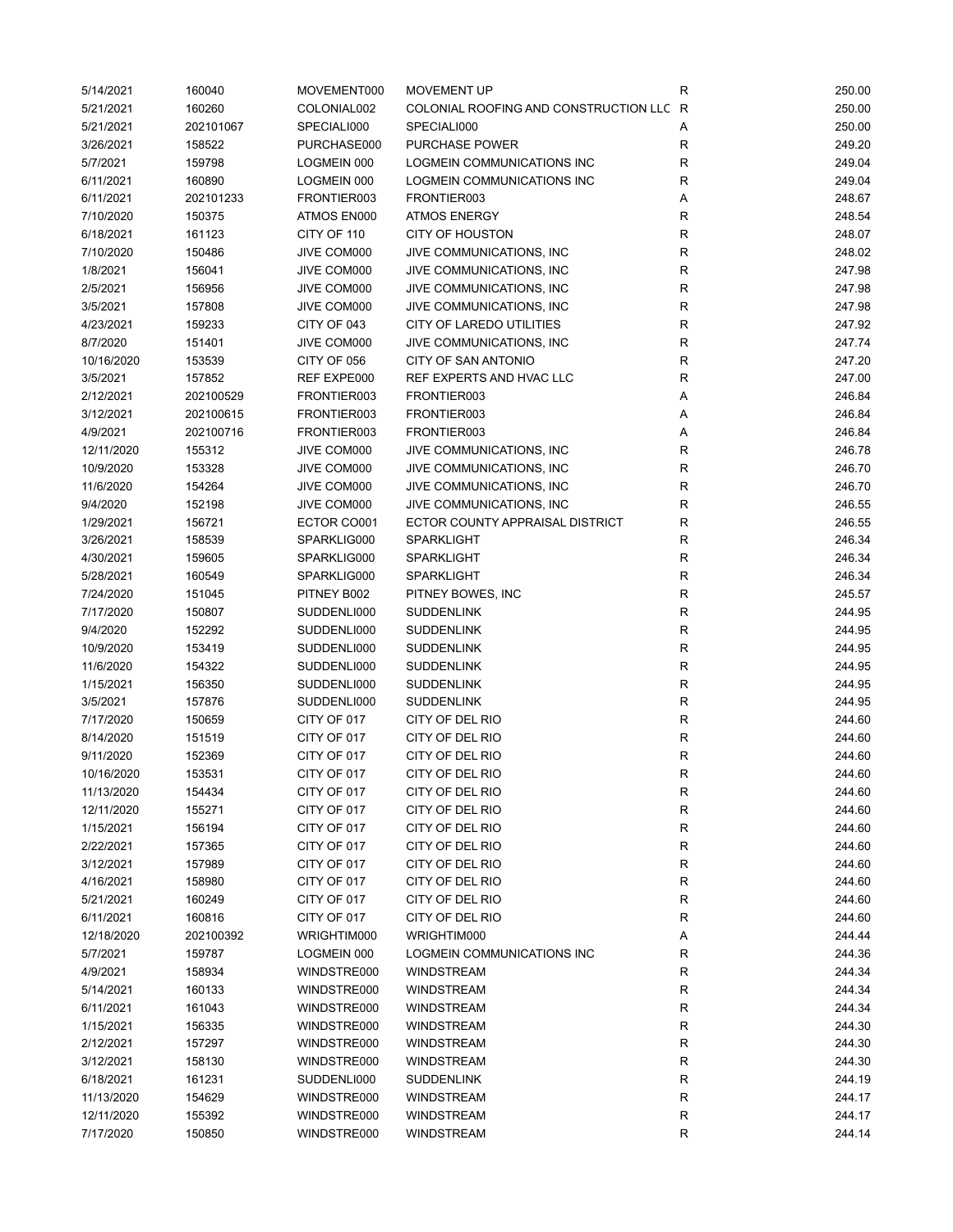| 9/18/2020  | 152744    | WINDSTRE000       | <b>WINDSTREAM</b>                         | R | 244.14 |
|------------|-----------|-------------------|-------------------------------------------|---|--------|
| 2/26/2021  | 157594    | BROWNSVI004       | <b>BROWNSVILLE PUBLIC UTILITIES BOARD</b> | R | 243.60 |
| 4/16/2021  | 202100749 | FEDERPER000       | FEDERPER000                               | Α | 243.58 |
| 12/18/2020 | 155599    | FALLBROO000       | <b>FALLBROOK BAPTIST CHURCH</b>           | R | 243.57 |
| 4/16/2021  | 159061    | ONE STOP001       | ONE STOP PEST CONTROL                     | R | 243.56 |
| 7/17/2020  | 150800    | SOUTHERN003       | SOUTHERN SANITATION                       | R | 243.43 |
| 5/21/2021  | 160289    | FALLBROO000       | <b>FALLBROOK BAPTIST CHURCH</b>           | R | 243.20 |
| 5/7/2021   | 159830    | PREFERRE000       | PREFERRED MEAL SYSTEMS, INC               | R | 242.92 |
| 7/17/2020  | 150849    | WEST TEX000       | <b>WEST TEXAS GRADUATION SERVICES</b>     | R | 242.32 |
| 5/21/2021  | 202101083 | WOODSHEA000       | WOODSHEA000                               | Α | 241.65 |
| 11/13/2020 | 202100276 | FRONTIER003       | FRONTIER003                               | Α | 241.38 |
| 8/28/2020  | 152051    | SOUTHERN003       | SOUTHERN SANITATION                       | R | 241.11 |
|            |           |                   |                                           | R | 241.11 |
| 11/13/2020 | 154586    | SOUTHERN003       | SOUTHERN SANITATION                       |   |        |
| 12/18/2020 | 155700    | SOUTHERN003       | SOUTHERN SANITATION                       | R | 241.11 |
| 1/15/2021  | 156303    | SOUTHERN003       | SOUTHERN SANITATION                       | R | 241.11 |
| 2/22/2021  | 157483    | SOUTHERN003       | SOUTHERN SANITATION                       | R | 241.11 |
| 3/19/2021  | 158373    | SOUTHERN003       | SOUTHERN SANITATION                       | R | 241.11 |
| 3/26/2021  | 158538    | SPARKLET000       | SPARKLETTS AND SIERRA SPRINGS             | R | 240.93 |
| 8/14/2020  | 151579    | FRONTIER003       | <b>FRONTIER COMMUNICATIONS</b>            | R | 240.75 |
| 9/11/2020  | 152418    | FRONTIER003       | <b>FRONTIER COMMUNICATIONS</b>            | R | 240.75 |
| 10/16/2020 | 153589    | FRONTIER003       | <b>FRONTIER COMMUNICATIONS</b>            | R | 240.75 |
| 12/18/2020 | 155728    | TRINITY 005       | <b>TRINITY METRO</b>                      | R | 240.00 |
| 6/11/2021  | 160863    | FORT WOR010       | FORT WORTH TRANSPORTATION AUTHORITY       | R | 240.00 |
| 7/17/2020  | 150808    | SUDDENLI000       | <b>SUDDENLINK</b>                         | R | 239.95 |
| 8/7/2020   | 151465    | SUDDENLI000       | <b>SUDDENLINK</b>                         | R | 239.95 |
| 9/4/2020   | 152293    | SUDDENLI000       | <b>SUDDENLINK</b>                         | R | 239.95 |
| 10/9/2020  | 153420    | SUDDENLI000       | <b>SUDDENLINK</b>                         | R | 239.95 |
| 11/6/2020  | 154323    | SUDDENLI000       | <b>SUDDENLINK</b>                         | R | 239.95 |
| 1/15/2021  | 156312    | SUDDENLI000       | <b>SUDDENLINK</b>                         | R | 239.95 |
| 1/15/2021  | 156351    | SUDDENLI000       | <b>SUDDENLINK</b>                         | R | 239.95 |
| 2/5/2021   | 157043    | SUDDENLI000       | <b>SUDDENLINK</b>                         | R | 239.95 |
| 3/5/2021   | 157877    | SUDDENLI000       | <b>SUDDENLINK</b>                         | R | 239.95 |
| 4/9/2021   | 158908    | SUDDENLI000       | <b>SUDDENLINK</b>                         | R | 239.95 |
| 5/7/2021   | 159868    | SUDDENLI000       | <b>SUDDENLINK</b>                         | R | 239.95 |
| 6/4/2021   | 160748    | SUDDENLI000       | <b>SUDDENLINK</b>                         | R | 239.95 |
| 7/10/2020  | 150466    | FRONTIER003       | <b>FRONTIER COMMUNICATIONS</b>            | R | 239.70 |
|            |           |                   |                                           | R |        |
| 11/6/2020  | 154357    | <b>UPS</b><br>001 | <b>UPS</b>                                |   | 239.31 |
| 6/11/2021  | 160824    | CITY OF 098       | CITY OF ODESSA                            | R | 238.86 |
| 1/8/2021   | 156122    | TEXAS GA000       | <b>TEXAS GAS SERVICE</b>                  | R | 237.89 |
| 10/30/2020 | 154118    | SPARKLIG000       | <b>SPARKLIGHT</b>                         | R | 237.44 |
| 12/4/2020  | 155137    | SPARKLIG000       | SPARKLIGHT                                | R | 237.44 |
| 1/5/2021   | 155961    | SPARKLIG000       | SPARKLIGHT                                | R | 237.44 |
| 1/29/2021  | 156787    | SPARKLIG000       | SPARKLIGHT                                | R | 237.44 |
| 2/26/2021  | 157676    | SPARKLIG000       | SPARKLIGHT                                | R | 237.44 |
| 6/4/2021   | 202101193 | PLAYERHO000       | PLAYERHO000                               | А | 237.44 |
| 3/5/2021   | 157736    | AT&T LON000       | AT&T LONG DISTANCE                        | R | 235.10 |
| 8/7/2020   | 151408    | MARSHALL000       | MARSHALL SHREDDING CO, LLC                | R | 235.00 |
| 10/9/2020  | 153403    | REPUBLIC006       | REPUBLIC SERVICES #691                    | R | 234.47 |
| 10/16/2020 | 153487    | ARK-LA-T000       | ARK-LA-TEX SHREDDING CO., INC.            | R | 234.00 |
| 4/30/2021  | 159522    | CRAWSLEI000       | LEIGH HERBERT CRAWSHAW                    | R | 233.75 |
| 4/9/2021   | 202100717 | HARMOCAS000       | HARMOCAS000                               | А | 233.32 |
| 4/30/2021  | 159478    | BROWNSVI004       | <b>BROWNSVILLE PUBLIC UTILITIES BOARD</b> | R | 233.17 |
| 3/5/2021   | 157814    | JIVE COM000       | JIVE COMMUNICATIONS, INC                  | R | 232.49 |
| 12/18/2020 | 155489    | ATMOS EN000       | <b>ATMOS ENERGY</b>                       | R | 232.41 |
| 10/9/2020  | 153323    | JAMAN IN000       | JAMAN INVESTMENTS, LLC                    | R | 232.39 |
| 12/30/2020 | 155924    | CITY OF 073       | CITY OF WINDCREST                         | R | 231.06 |
| 5/14/2021  | 159988    | E-THERAP001       | E-THERAPY LLC                             | R | 231.00 |
| 12/11/2020 | 155344    | PURCHASE000       | PURCHASE POWER                            | R | 230.99 |
| 10/16/2020 | 153625    | MR ELECT001       | <b>MR ELECTRIC</b>                        | R | 230.58 |
|            |           |                   |                                           |   |        |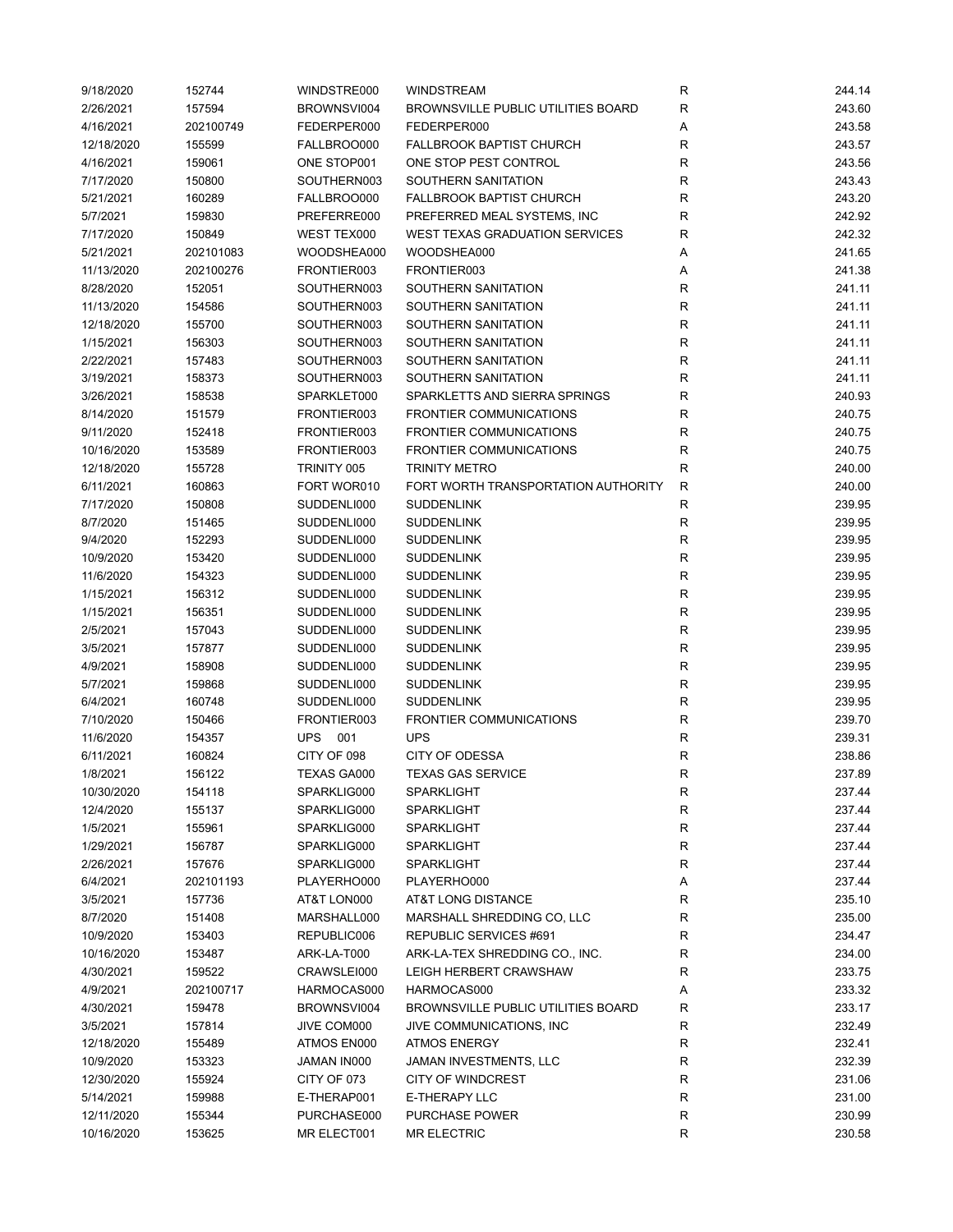| 8/7/2020   | 202100040 | <b>BELL TAN000</b>     | <b>BELL TAN000</b>                            | Α           | 230.58 |
|------------|-----------|------------------------|-----------------------------------------------|-------------|--------|
| 7/17/2020  | 150658    | CHEVY'S 000            | CHEVY'S COMPLETE HANDYMAN SERVICES            | $\mathsf R$ | 230.00 |
| 8/21/2020  | 151699    | CHEVY'S 000            | CHEVY'S COMPLETE HANDYMAN SERVICES            | R           | 230.00 |
| 4/23/2021  | 159207    | <b>BARNES &amp;002</b> | BARNES & NOBLE COLLEGE BOOKSELLERS            | R           | 229.30 |
| 5/28/2021  | 202101111 | JONESREN000            | JONESREN000                                   | Α           | 228.48 |
| 4/16/2021  | 158972    | CENTERPO001            | <b>CENTERPOINT ENERGY</b>                     | R           | 228.46 |
| 4/30/2021  | 159656    | UPS INC 000            | UPS INC                                       | R           | 227.45 |
| 4/2/2021   | 158591    | AT&T LON000            | AT&T LONG DISTANCE                            | R           | 226.94 |
| 12/4/2020  | 155099    | PITNEY B002            | PITNEY BOWES, INC                             | R           | 226.77 |
| 6/18/2021  | 161055    | ADAMS EX001            | ADAMS EXTERMINATING COMPANY                   | R           | 226.50 |
| 8/21/2020  | 151846    | TRIPLE L001            | TRIPLE L PEST CONTROL LLC                     | R           | 225.00 |
| 8/28/2020  | 152063    | TRIPLE L001            | TRIPLE L PEST CONTROL LLC                     | R           | 225.00 |
|            |           | TRIPLE L001            | TRIPLE L PEST CONTROL LLC                     | R           |        |
| 11/13/2020 | 154610    |                        |                                               |             | 225.00 |
| 12/4/2020  | 155163    | TRIPLE L001            | TRIPLE L PEST CONTROL LLC                     | R           | 225.00 |
| 4/16/2021  | 159128    | ZAMORABE000            | ABEL ZAMORA                                   | R           | 225.00 |
| 5/21/2021  | 160281    | EL METRO000            | EL METRO                                      | R           | 225.00 |
| 6/11/2021  | 160839    | DEUTCMON000            | <b>MONICA DEUTCHMAN</b>                       | R           | 225.00 |
| 2/22/2021  | 202100561 | TRIPLE L001            | TRIPLE L001                                   | Α           | 225.00 |
| 2/26/2021  | 202100578 | TRIPLE L001            | TRIPLE L001                                   | Α           | 225.00 |
| 5/21/2021  | 202101074 | TRIPLE L001            | TRIPLE L001                                   | Α           | 225.00 |
| 5/28/2021  | 202101136 | TRIPLE L001            | TRIPLE L001                                   | Α           | 225.00 |
| 7/17/2020  | 150622    | AQUA CHI000            | AQUA CHILL OF AUSTIN                          | R           | 224.00 |
| 7/24/2020  | 150931    | AQUA CHI000            | <b>AQUA CHILL OF AUSTIN</b>                   | R           | 224.00 |
| 8/28/2020  | 151932    | AQUA CHI000            | AQUA CHILL OF AUSTIN                          | R           | 224.00 |
| 10/23/2020 | 153753    | AQUA CHI000            | AQUA CHILL OF AUSTIN                          | R           | 224.00 |
| 11/20/2020 | 154712    | AQUA CHI000            | AQUA CHILL OF AUSTIN                          | R           | 224.00 |
| 12/18/2020 | 155458    | AQUA CHI000            | AQUA CHILL OF AUSTIN                          | R           | 224.00 |
| 10/9/2020  | 202100185 | WARD NAN000            | WARD NAN000                                   | Α           | 224.00 |
| 4/23/2021  | 202100777 | AQUA CHI000            | AQUA CHI000                                   | Α           | 224.00 |
| 5/21/2021  | 202100988 | AQUA CHI000            | AQUA CHI000                                   | Α           | 224.00 |
| 2/26/2021  | 157687    | TEACHERS002            | <b>TEACHERS PAY TEACHERS</b>                  | R           | 223.86 |
| 8/7/2020   | 151361    | CONSTELL001            | CONSTELLATION NEWENERGY INC                   | R           | 223.30 |
| 10/9/2020  | 202100169 | CITY OF 011            | CITY OF 011                                   | Α           | 223.23 |
| 10/16/2020 | 153583    | FALLBROO000            | <b>FALLBROOK BAPTIST CHURCH</b>               | R           | 223.01 |
| 5/28/2021  | 202101088 | AQUAONE 000            | AQUAONE 000                                   | Α           | 223.00 |
|            |           |                        |                                               |             |        |
| 4/16/2021  | 159023    | FITNESS 001            | <b>FITNESS VENTURES LTD</b>                   | R           | 222.54 |
| 5/7/2021   | 159901    | UPS INC 000            | UPS INC                                       | R           | 222.47 |
| 1/15/2021  | 156190    | CENTERPO000            | <b>CENTERPOINT ENERGY</b>                     | R           | 222.30 |
| 10/2/2020  | 153170    | SPARKLIG000            | SPARKLIGHT                                    | R           | 221.54 |
| 11/20/2020 | 154709    | AMAZON C000            | AMAZON CAPITAL SERVICES INC                   | R           | 221.47 |
| 5/21/2021  | 160194    | AMAZON C000            | AMAZON CAPITAL SERVICES INC                   | R           | 221.39 |
| 7/10/2020  | 150546    | SAM'S CL000            | SAM'S CLUB DIRECT #080                        | R           | 221.25 |
| 6/11/2021  | 160991    | UPS INC 000            | <b>UPS INC</b>                                | R           | 220.60 |
| 1/22/2021  | 156623    | <b>UPS</b><br>001      | <b>UPS</b>                                    | R           | 220.43 |
| 7/24/2020  | 150935    | AT&T 000               | AT&T                                          | R           | 220.06 |
| 9/18/2020  | 152699    | SAM'S CL000            | SAM'S CLUB DIRECT #080                        | R           | 219.80 |
| 5/28/2021  | 160411    | <b>BARNES &amp;002</b> | <b>BARNES &amp; NOBLE COLLEGE BOOKSELLERS</b> | R           | 219.65 |
| 11/13/2020 | 154440    | CITY OF 051            | <b>CITY OF MISSION</b>                        | R           | 219.36 |
| 1/15/2021  | 156201    | CITY OF 051            | <b>CITY OF MISSION</b>                        | R           | 219.36 |
| 5/14/2021  | 159956    | CITY OF 051            | <b>CITY OF MISSION</b>                        | R           | 219.36 |
| 3/12/2021  | 157976    | AT&T 005               | AT&T                                          | R           | 219.34 |
| 11/13/2020 | 154588    | SPECIALI000            | SPECIALIZED ASSESSMENT & CONSULTING, LI R     |             | 218.75 |
| 12/18/2020 | 155702    | SPECIALI000            | SPECIALIZED ASSESSMENT & CONSULTING, LI R     |             | 218.75 |
| 4/23/2021  | 202100821 | SPECIALI000            | SPECIALI000                                   | Α           | 218.75 |
| 8/21/2020  | 151730    | CONSTELL001            | CONSTELLATION NEWENERGY INC                   | R           | 218.67 |
| 5/28/2021  | 202101118 | LAWHOVAL000            | LAWHOVAL000                                   | А           | 218.40 |
| 6/4/2021   | 202101155 | COKERMAR000            | COKERMAR000                                   | Α           | 218.28 |
| 3/5/2021   | 157892    | TEXAS GA000            | <b>TEXAS GAS SERVICE</b>                      | R           | 217.60 |
|            |           | UPS INC 000            |                                               | R           |        |
| 4/16/2021  | 159116    |                        | UPS INC                                       |             | 217.37 |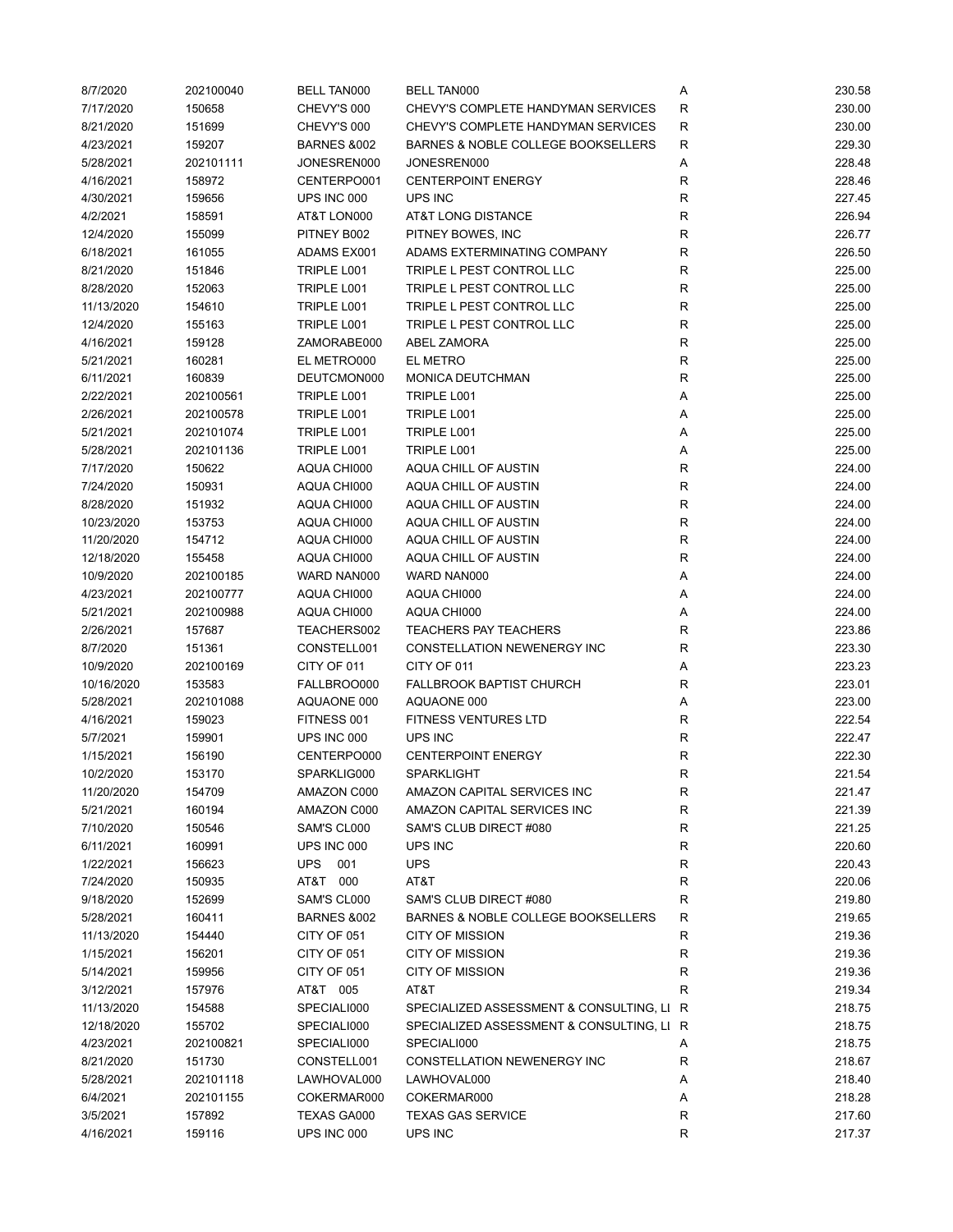| 4/23/2021  | 159300    | HUGHES N000 | HUGHES NETWORK SYSTEMS, LLC        | R            | 217.24 |
|------------|-----------|-------------|------------------------------------|--------------|--------|
| 4/23/2021  | 159185    | AT&T 000    | AT&T                               | $\mathsf R$  | 217.19 |
| 5/28/2021  | 160395    | AT&T<br>000 | AT&T                               | $\mathsf{R}$ | 217.05 |
| 6/18/2021  | 161068    | AT&T<br>000 | AT&T                               | $\mathsf{R}$ | 217.05 |
| 1/22/2021  | 156425    | T&TA<br>000 | AT&T                               | R            | 216.75 |
| 2/26/2021  | 157579    | AT&T<br>000 | AT&T                               | $\mathsf R$  | 216.36 |
| 3/19/2021  | 158193    | AT&T 000    | AT&T                               | $\mathsf R$  | 216.36 |
| 11/13/2020 | 154399    | AQUAONE 000 | <b>AQUAONE INC</b>                 | R            | 216.00 |
| 4/2/2021   | 158669    | LAMAR BA000 | <b>LAMAR BAPTIST CHURCH</b>        | R            | 216.00 |
| 4/9/2021   | 158812    | COULTER 000 | <b>COULTER ROAD BAPTIST CHURCH</b> | R            | 216.00 |
| 4/9/2021   | 158873    | PRAISE C000 | PRAISE CHURCH                      | $\mathsf{R}$ | 216.00 |
|            |           |             |                                    |              |        |
| 4/9/2021   | 158926    | TYLER CH000 | <b>TYLER CHRISTIAN FELLOWSHIP</b>  | $\mathsf R$  | 216.00 |
| 4/16/2021  | 159041    | JOURNEY 000 | JOURNEY CHURCH CORPUS CHRISTI      | $\mathsf R$  | 216.00 |
| 5/7/2021   | 159764    | FUMC LU000  | FUMC LUFKIN                        | $\mathsf{R}$ | 216.00 |
| 3/12/2021  | 157995    | CITY OF 051 | <b>CITY OF MISSION</b>             | R            | 215.71 |
| 6/11/2021  | 160818    | CITY OF 051 | <b>CITY OF MISSION</b>             | $\mathsf{R}$ | 215.71 |
| 9/25/2020  | 152906    | JM LAWNC001 | JM LAWNCARE & SPRINKLER            | $\mathsf{R}$ | 215.70 |
| 10/23/2020 | 153758    | AT&T 000    | AT&T                               | $\mathsf R$  | 215.56 |
| 11/6/2020  | 154218    | CITY OF 017 | CITY OF DEL RIO                    | R            | 215.47 |
| 11/20/2020 | 154717    | AT&T 000    | AT&T                               | $\mathsf R$  | 214.38 |
| 12/23/2020 | 155806    | AT&T 000    | AT&T                               | R            | 214.38 |
| 9/18/2020  | 202100118 | BEVERWIL001 | BEVERWIL001                        | Α            | 213.90 |
| 2/22/2021  | 157322    | ATMOS EN000 | <b>ATMOS ENERGY</b>                | R            | 213.33 |
| 7/10/2020  | 150450    | CORNERST000 | <b>CORNERSTONE STAFFING</b>        | $\mathsf{R}$ | 212.98 |
| 5/7/2021   | 202100911 | FEDERPER000 | FEDERPER000                        | Α            | 212.80 |
| 5/7/2021   | 202100926 | LUCERCAR000 | LUCERCAR000                        | Α            | 212.77 |
| 4/2/2021   | 158660    | GONZACLA000 | CLAUDIA I GONZALEZ                 | $\mathsf R$  | 212.50 |
| 12/11/2020 | 155276    | CITY OF 059 | CITY OF SAN JUAN                   | $\mathsf{R}$ | 212.18 |
| 3/5/2021   | 157770    | CITY OF 059 | CITY OF SAN JUAN                   | $\mathsf{R}$ | 212.18 |
| 8/14/2020  | 151525    | CITY OF 051 | <b>CITY OF MISSION</b>             | $\mathsf{R}$ | 212.06 |
| 10/9/2020  | 153271    | CITY OF 051 | <b>CITY OF MISSION</b>             | $\mathsf{R}$ | 212.06 |
| 12/11/2020 | 155400    | CITY OF 051 | <b>CITY OF MISSION</b>             | R            | 212.06 |
| 2/12/2021  | 157131    | CITY OF 051 | <b>CITY OF MISSION</b>             | $\mathsf R$  | 212.06 |
| 4/9/2021   | 158798    | CITY OF 051 | <b>CITY OF MISSION</b>             | $\mathsf R$  | 212.06 |
|            |           |             | <b>FALLBROOK BAPTIST CHURCH</b>    |              |        |
| 5/14/2021  | 160005    | FALLBROO000 |                                    | R            | 211.78 |
| 4/23/2021  | 202100806 | LOPEZALL000 | LOPEZALL000                        | Α            | 211.00 |
| 4/23/2021  | 159269    | E-THERAP001 | E-THERAPY LLC                      | R            | 210.92 |
| 11/6/2020  | 154223    | CITY OF 059 | CITY OF SAN JUAN                   | R            | 210.91 |
| 12/11/2020 | 155277    | CITY OF 059 | CITY OF SAN JUAN                   | R            | 210.91 |
| 2/5/2021   | 156887    | CITY OF 059 | CITY OF SAN JUAN                   | $\mathsf R$  | 210.91 |
| 4/2/2021   | 158628    | CITY OF 059 | CITY OF SAN JUAN                   | $\mathsf R$  | 210.91 |
| 5/7/2021   | 159718    | CITY OF 059 | CITY OF SAN JUAN                   | $\mathsf R$  | 210.91 |
| 11/6/2020  | 154263    | JIVE COM000 | JIVE COMMUNICATIONS, INC           | R            | 210.88 |
| 3/26/2021  | 158418    | ATMOS EN000 | ATMOS ENERGY                       | R            | 210.80 |
| 8/7/2020   | 151360    | CONSTELL001 | CONSTELLATION NEWENERGY INC        | R            | 210.49 |
| 5/21/2021  | 160253    | CITY OF 043 | CITY OF LAREDO UTILITIES           | R            | 210.44 |
| 10/9/2020  | 153413    | SCHOOL H000 | SCHOOL HEALTH CORPORATION          | $\mathsf R$  | 210.06 |
| 11/13/2020 | 154619    | UPS 001     | <b>UPS</b>                         | R            | 209.87 |
| 12/23/2020 | 202100410 | WRIGHTIM000 | WRIGHTIM000                        | Α            | 209.36 |
| 1/8/2021   | 156039    | JIVE COM000 | JIVE COMMUNICATIONS, INC           | R            | 209.03 |
| 7/10/2020  | 150533    | PURCHASE000 | PURCHASE POWER                     | R            | 208.99 |
| 7/17/2020  | 150777    | PURCHASE000 | PURCHASE POWER                     | R            | 208.99 |
| 7/17/2020  | 150778    | PURCHASE000 | PURCHASE POWER                     | $\mathsf R$  | 208.99 |
| 10/16/2020 | 153642    | PURCHASE000 | PURCHASE POWER                     | $\mathsf R$  | 208.99 |
| 10/16/2020 | 153643    | PURCHASE000 | PURCHASE POWER                     | R            | 208.99 |
| 10/16/2020 | 153644    | PURCHASE000 | PURCHASE POWER                     | R            | 208.99 |
| 11/6/2020  | 154297    | PURCHASE000 | PURCHASE POWER                     | R            | 208.99 |
| 11/13/2020 | 154558    | PURCHASE000 | PURCHASE POWER                     | R            | 208.99 |
| 11/13/2020 | 154559    | PURCHASE000 | PURCHASE POWER                     | $\mathsf R$  | 208.99 |
|            |           |             |                                    |              |        |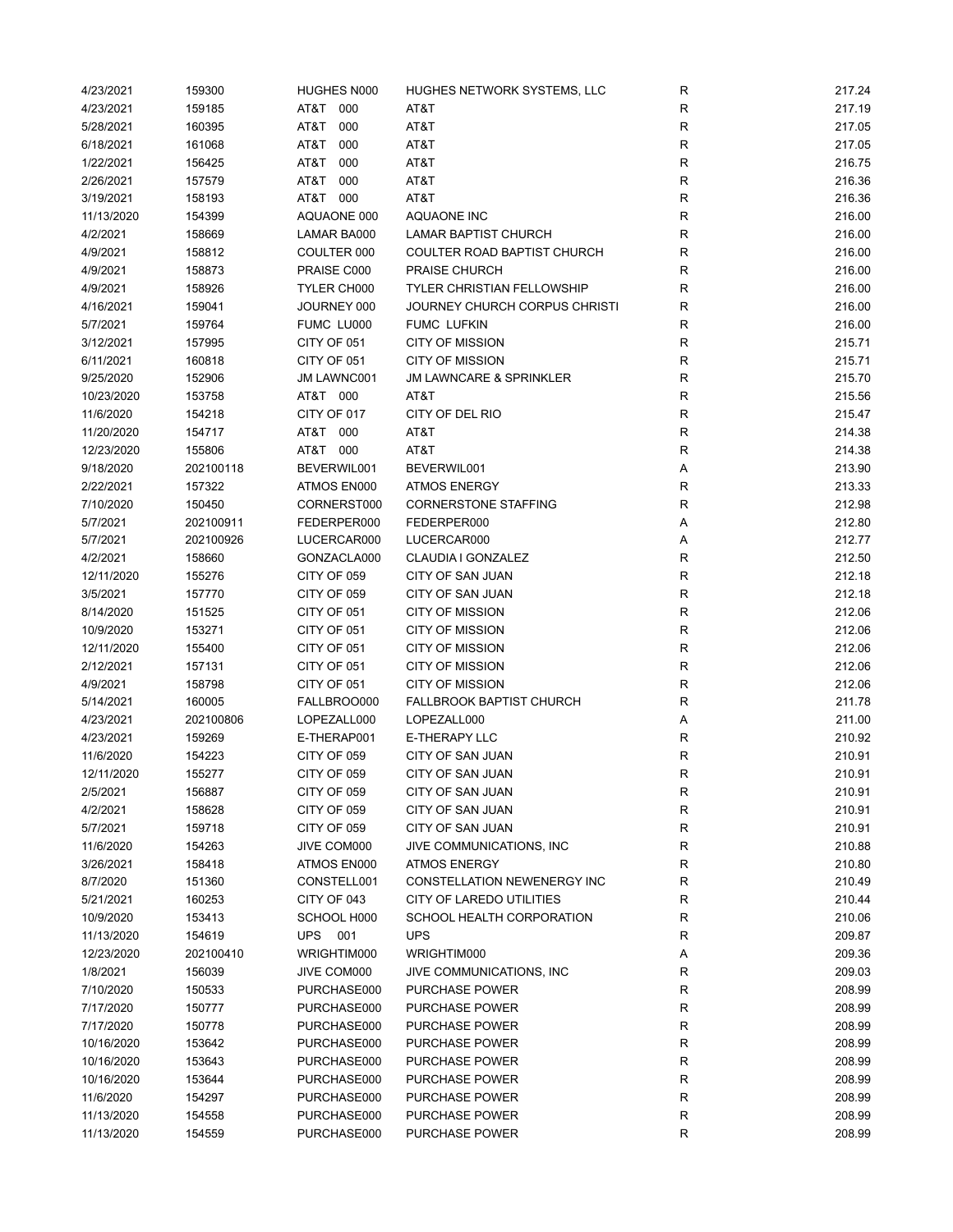| 11/20/2020 | 154882    | PURCHASE000 | PURCHASE POWER                      | R | 208.99 |
|------------|-----------|-------------|-------------------------------------|---|--------|
| 12/11/2020 | 155342    | PURCHASE000 | <b>PURCHASE POWER</b>               | R | 208.99 |
| 1/15/2021  | 156275    | PURCHASE000 | PURCHASE POWER                      | R | 208.99 |
| 2/5/2021   | 157002    | PURCHASE000 | PURCHASE POWER                      | R | 208.99 |
| 2/12/2021  | 157224    | PURCHASE000 | <b>PURCHASE POWER</b>               | R | 208.99 |
| 2/12/2021  | 157225    | PURCHASE000 | <b>PURCHASE POWER</b>               | R | 208.99 |
| 3/19/2021  | 158343    | PURCHASE000 | <b>PURCHASE POWER</b>               | R | 208.99 |
| 4/16/2021  | 159070    | PURCHASE000 | <b>PURCHASE POWER</b>               | R | 208.99 |
| 4/16/2021  | 159071    | PURCHASE000 | <b>PURCHASE POWER</b>               | R | 208.99 |
| 5/14/2021  | 160056    | PURCHASE000 | PURCHASE POWER                      | R | 208.99 |
| 5/14/2021  | 160057    | PURCHASE000 | <b>PURCHASE POWER</b>               | R | 208.99 |
| 5/14/2021  | 160058    | PURCHASE000 | <b>PURCHASE POWER</b>               | R | 208.99 |
| 5/14/2021  | 160059    | PURCHASE000 | <b>PURCHASE POWER</b>               | R | 208.99 |
| 6/11/2021  | 160932    | PURCHASE000 | <b>PURCHASE POWER</b>               | R | 208.99 |
| 6/11/2021  | 160933    | PURCHASE000 | <b>PURCHASE POWER</b>               | R | 208.99 |
| 11/6/2020  | 154222    | CITY OF 059 | CITY OF SAN JUAN                    | R | 208.88 |
| 1/5/2021   | 155945    | CITY OF 059 | CITY OF SAN JUAN                    | R | 208.88 |
| 2/5/2021   | 156886    | CITY OF 059 | <b>CITY OF SAN JUAN</b>             | R | 208.88 |
| 4/2/2021   | 158627    | CITY OF 059 | CITY OF SAN JUAN                    | R | 208.88 |
| 5/7/2021   | 159717    | CITY OF 059 | CITY OF SAN JUAN                    | R | 208.88 |
|            |           |             |                                     |   |        |
| 9/25/2020  | 152822    | AT&T 000    | AT&T                                | R | 208.44 |
| 7/10/2020  | 150415    | CITY OF 051 | <b>CITY OF MISSION</b>              | R | 208.41 |
| 9/11/2020  | 152376    | CITY OF 051 | <b>CITY OF MISSION</b>              | R | 208.41 |
| 7/17/2020  | 150661    | CITY OF 043 | CITY OF LAREDO UTILITIES            | R | 208.40 |
| 9/11/2020  | 202100109 | CITY OF 011 | CITY OF 011                         | Α | 208.34 |
| 5/28/2021  | 160506    | JOHNSON 001 | JOHNSON CONTROLS SECURITY SOLUTIONS | R | 208.00 |
| 7/10/2020  | 150417    | CITY OF 059 | CITY OF SAN JUAN                    | R | 207.61 |
| 8/7/2020   | 151327    | CITY OF 059 | CITY OF SAN JUAN                    | R | 207.61 |
| 9/11/2020  | 152378    | CITY OF 059 | CITY OF SAN JUAN                    | R | 207.61 |
| 10/9/2020  | 153273    | CITY OF 059 | CITY OF SAN JUAN                    | R | 207.61 |
| 1/5/2021   | 155946    | CITY OF 059 | CITY OF SAN JUAN                    | R | 207.61 |
| 3/5/2021   | 157771    | CITY OF 059 | CITY OF SAN JUAN                    | R | 207.61 |
| 10/30/2020 | 154157    | UPS<br>001  | <b>UPS</b>                          | R | 207.58 |
| 7/10/2020  | 202100003 | CITY OF 011 | CITY OF 011                         | Α | 207.51 |
| 8/7/2020   | 202100041 | CITY OF 011 | CITY OF 011                         | А | 206.68 |
| 10/2/2020  | 153026    | ADAMS EX001 | ADAMS EXTERMINATING COMPANY         | R | 206.25 |
| 2/5/2021   | 156892    | CITY OF 073 | CITY OF WINDCREST                   | R | 206.06 |
| 3/5/2021   | 157772    | CITY OF 073 | <b>CITY OF WINDCREST</b>            | R | 206.06 |
| 4/9/2021   | 158805    | CITY OF 073 | <b>CITY OF WINDCREST</b>            | R | 206.06 |
| 5/7/2021   | 159721    | CITY OF 073 | CITY OF WINDCREST                   | R | 206.06 |
| 6/4/2021   | 160642    | CITY OF 073 | CITY OF WINDCREST                   | R | 206.06 |
| 7/10/2020  | 150416    | CITY OF 059 | CITY OF SAN JUAN                    | R | 205.58 |
| 8/7/2020   | 151326    | CITY OF 059 | CITY OF SAN JUAN                    | R | 205.58 |
| 6/25/2021  | 161417    | MCALLEN 002 | <b>MCALLEN SPORTS</b>               | R | 204.90 |
| 7/17/2020  | 150620    | AMARILLO008 | <b>AMARILLO DEAF</b>                | R | 204.40 |
| 7/24/2020  | 151018    | HUGHES N000 | HUGHES NETWORK SYSTEMS, LLC         | R | 204.04 |
| 8/28/2020  | 152010    | HUGHES N000 | HUGHES NETWORK SYSTEMS, LLC         | R | 204.04 |
| 9/25/2020  |           | HUGHES N000 | HUGHES NETWORK SYSTEMS, LLC         | R | 204.04 |
| 10/23/2020 | 152901    | HUGHES N000 | HUGHES NETWORK SYSTEMS, LLC         | R | 204.04 |
|            | 153858    |             | HUGHES NETWORK SYSTEMS, LLC         |   |        |
| 11/20/2020 | 154843    | HUGHES N000 |                                     | R | 204.04 |
| 12/18/2020 | 155622    | HUGHES N000 | HUGHES NETWORK SYSTEMS, LLC         | R | 204.04 |
| 1/29/2021  | 156737    | HUGHES N000 | HUGHES NETWORK SYSTEMS, LLC         | R | 204.04 |
| 1/29/2021  | 156813    | UPS<br>001  | <b>UPS</b>                          | R | 204.04 |
| 2/26/2021  | 157634    | HUGHES N000 | HUGHES NETWORK SYSTEMS, LLC         | R | 204.04 |
| 3/26/2021  | 158486    | HUGHES N000 | HUGHES NETWORK SYSTEMS, LLC         | R | 204.04 |
| 6/25/2021  | 161396    | HUGHES N000 | HUGHES NETWORK SYSTEMS, LLC         | R | 204.04 |
| 9/4/2020   | 152131    | CISCO CO000 | CISCO COLLEGE                       | R | 204.00 |
| 1/22/2021  | 156464    | CISCO CO000 | CISCO COLLEGE                       | R | 204.00 |
| 4/16/2021  | 159101    | THE COLL000 | THE COLLEGE BOARD                   | R | 204.00 |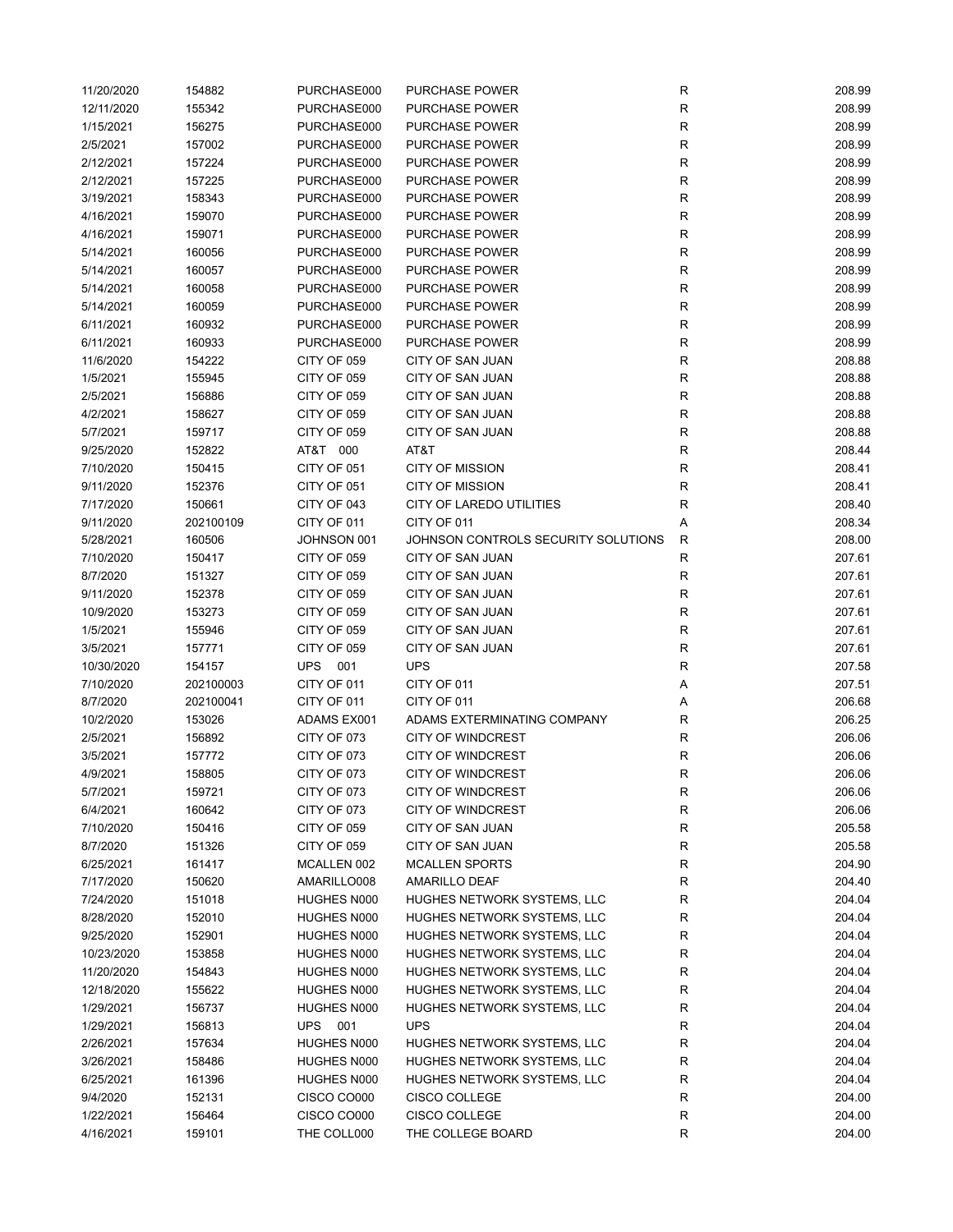| 4/23/2021  | 202100828 | WARNIMAG000            | WARNIMAG000                           | Α            | 203.84           |
|------------|-----------|------------------------|---------------------------------------|--------------|------------------|
| 6/11/2021  | 202101261 | ROYBAAMI000            | ROYBAAMI000                           | Α            | 203.36           |
| 8/21/2020  | 151674    | AT&T 000               | AT&T                                  | R            | 203.29           |
| 2/5/2021   | 202100515 | STOCKASH000            | STOCKASH000                           | Α            | 202.64           |
| 6/18/2021  | 161180    | LA FERIA000            | LA FERIA ISD                          | $\mathsf{R}$ | 202.50           |
| 5/14/2021  | 160076    | REPUBLIC006            | REPUBLIC SERVICES #691                | $\mathsf R$  | 202.33           |
| 9/11/2020  | 152377    | CITY OF 059            | CITY OF SAN JUAN                      | R            | 202.28           |
| 6/18/2021  | 202101283 | CASTIKIM000            | CASTIKIM000                           | Α            | 202.21           |
| 7/24/2020  | 150977    | CONSTELL001            | CONSTELLATION NEWENERGY INC           | $\mathsf R$  | 201.48           |
| 4/9/2021   | 202100727 | STOCKASH000            | STOCKASH000                           | Α            | 201.05           |
| 12/11/2020 | 155343    | PURCHASE000            | <b>PURCHASE POWER</b>                 | $\mathsf R$  | 201.00           |
| 3/5/2021   | 157850    | PURCHASE000            | PURCHASE POWER                        | $\mathsf R$  | 201.00           |
| 7/31/2020  | 151186    | <b>D &amp; S EL000</b> | D & S ELECTRIC SERVICES, INC          | $\mathsf R$  | 200.26           |
| 7/17/2020  |           | ROMAN'S 000            | ROMAN'S LANDSCAPING                   | $\mathsf R$  | 200.00           |
| 7/24/2020  | 150795    | ROMAN'S 000            | ROMAN'S LANDSCAPING                   | $\mathsf{R}$ | 200.00           |
|            | 151057    |                        |                                       |              |                  |
| 8/21/2020  | 151820    | ROMAN'S 000            | ROMAN'S LANDSCAPING                   | R            | 200.00           |
| 9/18/2020  | 152697    | ROMAN'S 000            | ROMAN'S LANDSCAPING                   | $\mathsf{R}$ | 200.00           |
| 10/23/2020 | 153901    | ROMAN'S 000            | ROMAN'S LANDSCAPING                   | $\mathsf{R}$ | 200.00           |
| 11/13/2020 | 154577    | ROMAN'S 000            | ROMAN'S LANDSCAPING                   | R            | 200.00           |
| 11/20/2020 | 154866    | MID VALL000            | MID VALLEY PEST CONTROL, LLC          | R            | 200.00           |
| 12/4/2020  | 155222    | VALIDATE000            | <b>VALIDATEME! LLC</b>                | R            | 200.00           |
| 12/18/2020 | 155694    | ROMAN'S 000            | ROMAN'S LANDSCAPING                   | R            | 200.00           |
| 1/22/2021  | 156411    | ABILITIE000            | ABILITIES THERAPY AND CONSULTING, LLC | R            | 200.00           |
| 1/22/2021  | 156579    | ROMAN'S 000            | ROMAN'S LANDSCAPING                   | R            | 200.00           |
| 1/29/2021  | 156687    | CITY OF 049            | <b>CITY OF LUBBOCK</b>                | $\mathsf{R}$ | 200.00           |
| 2/5/2021   | 156829    | ALAMO CO000            | ALAMO COLLEGES DISTRICT               | $\mathsf{R}$ | 200.00           |
| 2/12/2021  | 157290    | VALIDATE000            | <b>VALIDATEME! LLC</b>                | R            | 200.00           |
| 2/22/2021  | 157416    | FORT WOR010            | FORT WORTH TRANSPORTATION AUTHORITY   | R            | 200.00           |
| 2/22/2021  | 157480    | ROMAN'S 000            | ROMAN'S LANDSCAPING                   | R            | 200.00           |
| 3/19/2021  | 158362    | ROMAN'S 000            | ROMAN'S LANDSCAPING                   | R            | 200.00           |
| 3/26/2021  | 158425    | BUSHLAND000            | <b>BUSHLAND ISD</b>                   | R            | 200.00           |
| 4/16/2021  | 159050    | MID VALL000            | MID VALLEY PEST CONTROL, LLC          | $\mathsf{R}$ | 200.00           |
| 4/16/2021  | 159052    | MID VALL000            | MID VALLEY PEST CONTROL, LLC          | R            | 200.00           |
| 4/23/2021  | 159357    | ROMAN'S 000            | ROMAN'S LANDSCAPING                   | R            | 200.00           |
| 5/14/2021  | 160008    | FIRST BA012            | <b>FIRST BAPTIST CHURCH</b>           | R            | 200.00           |
| 5/21/2021  | 160349    | ROMAN'S 000            | ROMAN'S LANDSCAPING                   | R            | 200.00           |
| 5/28/2021  | 160449    | CITY OF 073            | <b>CITY OF WINDCREST</b>              | $\mathsf{R}$ | 200.00           |
| 6/4/2021   | 160608    | ALAMO CO000            | ALAMO COLLEGES DISTRICT               | R            | 200.00           |
| 6/11/2021  | 160917    | PHILLCHA000            | <b>CHARLES MAURICE PHILLIPS</b>       | R            | 200.00           |
| 6/18/2021  | 161216    | ROMAN'S 000            | ROMAN'S LANDSCAPING                   | $\mathsf R$  | 200.00           |
| 2/12/2021  | 157310    | STAPLES 002            | STAPLES INC                           | R            | 199.88           |
| 6/11/2021  | 160925    | POCKET 000             | POCKET NURSE                          | R            | 199.85           |
| 6/18/2021  | 161150    | FALLBROO000            | <b>FALLBROOK BAPTIST CHURCH</b>       | R            | 199.20           |
| 9/18/2020  | 152758    | TOBII DY000            | TOBII DYNAVOX LLC                     | R            | 199.00           |
| 12/11/2020 | 155311    | JAMAN IN000            | JAMAN INVESTMENTS, LLC                | R            | 198.03           |
| 3/26/2021  | 158510    | NBU (NEW000            | NBU (NEW BRAUNFELS UTILITIES)         | R            | 197.94           |
| 5/7/2021   | 159848    | SAM'S CL004            | SAM'S CLUB DIRECT #866                | R            | 197.56           |
|            |           | CITY OF 000            |                                       |              |                  |
| 8/21/2020  | 151702    |                        | CITY OF ABILENE                       | R            | 197.41<br>197.33 |
| 11/13/2020 | 154574    | REPUBLIC006            | REPUBLIC SERVICES #691                | R            |                  |
| 12/11/2020 | 155356    | REPUBLIC006            | REPUBLIC SERVICES #691                | R            | 197.33           |
| 1/15/2021  | 156290    | REPUBLIC006            | REPUBLIC SERVICES #691                | R            | 197.33           |
| 2/12/2021  | 157240    | REPUBLIC006            | REPUBLIC SERVICES #691                | R            | 197.33           |
| 3/12/2021  | 158081    | REPUBLIC006            | REPUBLIC SERVICES #691                | R            | 197.33           |
| 4/30/2021  | 159596    | REPUBLIC006            | REPUBLIC SERVICES #691                | R            | 197.33           |
| 6/11/2021  | 160951    | REPUBLIC006            | REPUBLIC SERVICES #691                | R            | 197.33           |
| 1/22/2021  | 156549    | JM LAWNC001            | JM LAWNCARE & SPRINKLER               | R            | 197.10           |
| 12/4/2020  | 155180    | UPS<br>001             | <b>UPS</b>                            | R            | 196.84           |
| 5/7/2021   | 159784    | LOGMEIN 000            | LOGMEIN COMMUNICATIONS INC            | R            | 196.36           |
| 4/30/2021  | 159565    | NBU (NEW000            | NBU (NEW BRAUNFELS UTILITIES)         | R            | 196.01           |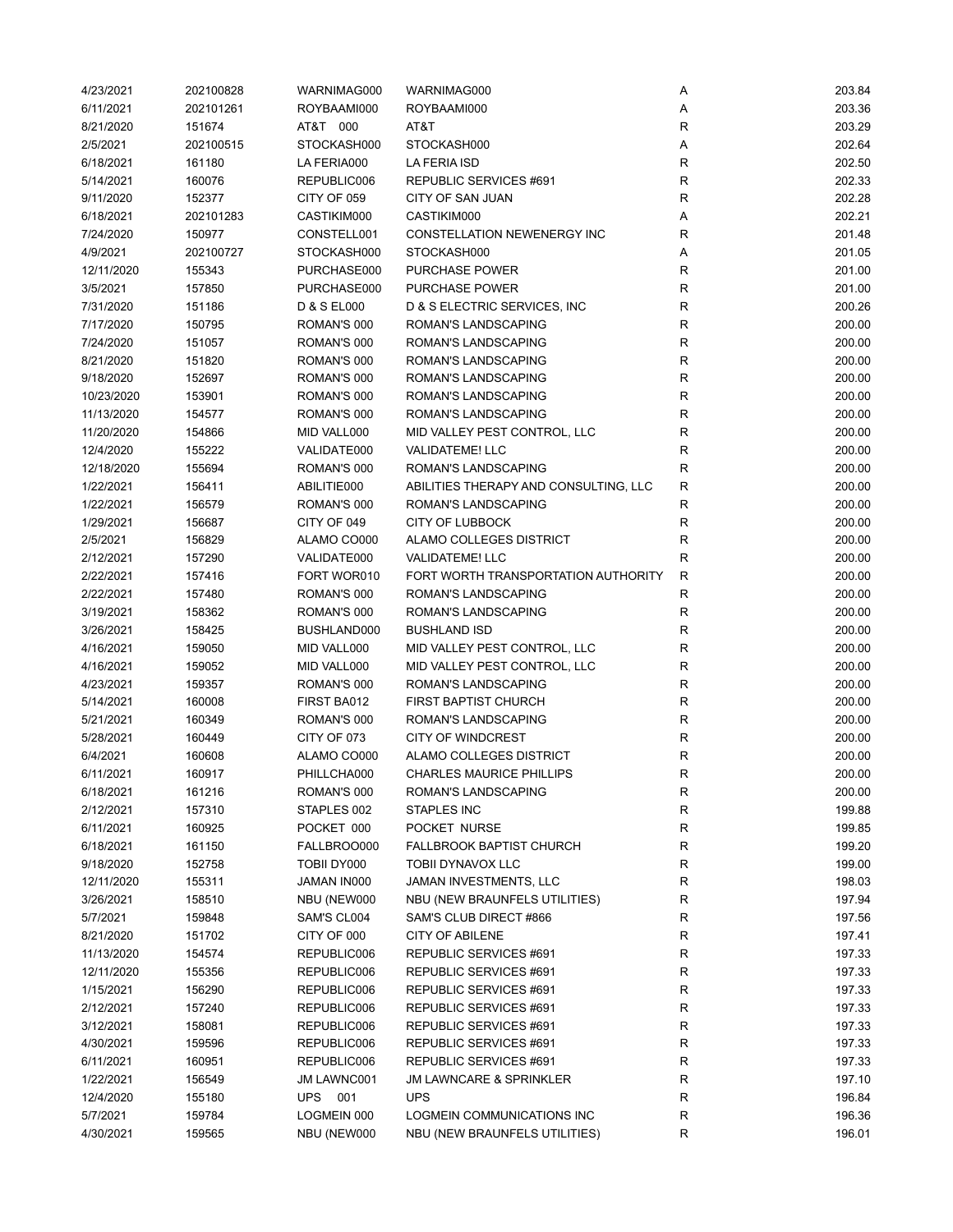| 11/13/2020               | 154494           | EZ RIDER000                | <b>EZ RIDER</b>                                                            | R                            | 196.00           |
|--------------------------|------------------|----------------------------|----------------------------------------------------------------------------|------------------------------|------------------|
| 12/11/2020               | 155293           | CORPORAT000                | CORPORATE COMMUNICATIONS CENTER, INC.                                      | R                            | 196.00           |
| 1/8/2021                 | 156025           | FALLBROO000                | <b>FALLBROOK BAPTIST CHURCH</b>                                            | R                            | 196.00           |
| 8/28/2020                | 152028           | NBU (NEW000                | NBU (NEW BRAUNFELS UTILITIES)                                              | R                            | 195.36           |
| 10/9/2020                | 153434           | TEXAS FI001                | TEXAS FIRE ALARM, INC                                                      | $\mathsf{R}$                 | 195.00           |
| 12/18/2020               | 155652           | MICHAEL'002                | MICHAEL'S KEYS, INC                                                        | $\mathsf{R}$                 | 194.42           |
| 7/10/2020                | 150429           | COMCAST 000                | <b>COMCAST</b>                                                             | $\mathsf{R}$                 | 194.18           |
| 8/21/2020                | 151725           | COMCAST 000                | <b>COMCAST</b>                                                             | $\mathsf{R}$                 | 194.18           |
| 4/30/2021                | 159550           | JM LAWNC002                | JM LAWNCARE & SPRINKLER LLC                                                | $\mathsf{R}$                 | 193.90           |
| 4/16/2021                | 159083           | SCHOOL S000                | <b>SCHOOL SPECIALTY LLC</b>                                                | R                            | 193.64           |
| 5/21/2021                | 160297           | GANDY'S 000                | <b>GANDY'S</b>                                                             | R                            | 193.63           |
| 8/28/2020                | 152014           | JAMAN IN000                | JAMAN INVESTMENTS, LLC                                                     | R                            | 192.98           |
| 1/15/2021                | 156279           | READY RE000                | <b>READY REFRESH</b>                                                       | $\mathsf{R}$                 | 192.80           |
| 1/22/2021                | 156432           | ATMOS EN000                | <b>ATMOS ENERGY</b>                                                        | R                            | 192.70           |
| 6/25/2021                | 161375           | E-THERAP001                | E-THERAPY LLC                                                              | R                            | 192.50           |
| 3/5/2021                 | 202100599        | MCGHEKRI000                | MCGHEKRI000                                                                | Α                            | 192.33           |
| 1/29/2021                | 156682           | CITY OF 004                | <b>CITY OF AUSTIN</b>                                                      | $\mathsf{R}$                 | 192.11           |
| 7/17/2020                | 150791           | REPUBLIC006                | REPUBLIC SERVICES #691                                                     | $\mathsf{R}$                 | 191.78           |
| 8/14/2020                | 151627           | REPUBLIC006                | <b>REPUBLIC SERVICES #691</b>                                              | $\mathsf{R}$                 | 191.78           |
| 9/11/2020                | 152473           | REPUBLIC006                | REPUBLIC SERVICES #691                                                     | R                            | 191.78           |
| 3/19/2021                | 158338           | POCKET 000                 | POCKET NURSE                                                               | $\mathsf{R}$                 | 191.40           |
| 6/4/2021                 | 202101180        | LOPEZALL000                | LOPEZALL000                                                                |                              |                  |
|                          |                  |                            |                                                                            | Α                            | 191.24           |
| 5/28/2021                | 160502           | HUGHES N000                | HUGHES NETWORK SYSTEMS, LLC<br><b>ATMOS ENERGY</b>                         | R<br>R                       | 190.84           |
| 12/18/2020               | 155491           | ATMOS EN000                |                                                                            |                              | 190.59           |
| 7/17/2020                | 150827           | TOTELCOM000                | TOTELCOM NETWORKS LLC                                                      | R<br>R                       | 190.40           |
| 8/7/2020                 | 151483           | TOTELCOM000                | TOTELCOM NETWORKS LLC                                                      |                              | 190.40           |
| 10/30/2020               | 154158           | UPS 001                    | <b>UPS</b>                                                                 | R                            | 190.14           |
| 4/23/2021                | 159360           | SATTAR 1000                | SATTAR INVESTMENTS INC                                                     | R                            | 190.00           |
| 9/25/2020                | 152845           | CITY OF 000                | <b>CITY OF ABILENE</b>                                                     | R                            | 189.66           |
| 12/18/2020               | 155524           | CITY OF 043                | CITY OF LAREDO UTILITIES                                                   | R                            | 189.01           |
| 11/20/2020               | 202100309        | RUTLEBEC000                | RUTLEBEC000                                                                | Α                            | 189.01           |
| 4/16/2021                | 159067           | POCKET 000                 | POCKET NURSE                                                               | $\mathsf{R}$                 | 188.97           |
| 12/1/2020                | 154940           | CITY OF 097<br>POCKET 000  | CITY OF HUNTSVILLE - UTILITIES                                             | $\mathsf{R}$<br>$\mathsf{R}$ | 188.79           |
| 4/23/2021                | 159347           |                            | POCKET NURSE                                                               |                              | 188.59           |
| 11/6/2020                | 154319           | STAPLES 002                | STAPLES INC<br><b>BROWNSVILLE PUBLIC UTILITIES BOARD</b>                   | R                            | 188.52           |
| 12/23/2020               | 155817           | BROWNSVI004                |                                                                            | R                            | 188.06           |
| 10/23/2020<br>11/13/2020 | 153915           | SPECIALI000                | SPECIALIZED ASSESSMENT & CONSULTING, LI R                                  |                              | 187.50           |
| 4/30/2021                | 154513<br>159536 | JAMAN IN000                | JAMAN INVESTMENTS, LLC                                                     | R<br>R                       | 187.44           |
|                          |                  | ENTERPRI004                | <b>ENTERPRISE RENT-A-CAR</b>                                               |                              | 187.36           |
| 7/10/2020                | 150447           | CONSTELL001                | CONSTELLATION NEWENERGY INC                                                | R                            | 187.03           |
| 4/9/2021                 | 158917           | TEACHERS002<br>BROWNSVI004 | TEACHERS PAY TEACHERS                                                      | R<br>R                       | 186.87           |
| 1/29/2021<br>4/30/2021   | 156669           |                            | <b>BROWNSVILLE PUBLIC UTILITIES BOARD</b><br>PITNEY BOWES GLOBAL FINANCIAL | R                            | 186.61<br>186.43 |
|                          | 159572<br>151609 | PITNEY B001                | PITNEY BOWES GLOBAL FINANCIAL                                              |                              |                  |
| 8/14/2020                |                  | PITNEY B001                |                                                                            | R                            | 186.42           |
| 8/21/2020                | 151809           | PITNEY B001                | PITNEY BOWES GLOBAL FINANCIAL                                              | R                            | 186.42           |
| 9/18/2020                | 152682           | PITNEY B001                | PITNEY BOWES GLOBAL FINANCIAL                                              | R                            | 186.42           |
| 9/18/2020                | 152684           | PITNEY B001                | PITNEY BOWES GLOBAL FINANCIAL<br>PITNEY BOWES GLOBAL FINANCIAL             | R                            | 186.42           |
| 11/6/2020<br>11/20/2020  | 154287           | PITNEY B001                | PITNEY BOWES GLOBAL FINANCIAL                                              | R                            | 186.42           |
|                          | 154875           | PITNEY B001                | PITNEY BOWES GLOBAL FINANCIAL                                              | R                            | 186.42           |
| 12/18/2020               | 155671           | PITNEY B001                |                                                                            | R                            | 186.42           |
| 12/18/2020               | 155672           | PITNEY B001                | PITNEY BOWES GLOBAL FINANCIAL                                              | R                            | 186.42           |
| 2/5/2021                 | 156992           | PITNEY B001                | PITNEY BOWES GLOBAL FINANCIAL                                              | R                            | 186.42           |
| 2/22/2021                | 157469           | PITNEY B001                | PITNEY BOWES GLOBAL FINANCIAL                                              | R                            | 186.42           |
| 3/5/2021                 | 157843           | PITNEY B001                | PITNEY BOWES GLOBAL FINANCIAL                                              | R                            | 186.42           |
| 3/12/2021                | 158067           | PITNEY B001                | PITNEY BOWES GLOBAL FINANCIAL                                              | R                            | 186.42           |
| 5/14/2021                | 160049           | PITNEY B001                | PITNEY BOWES GLOBAL FINANCIAL                                              | R                            | 186.42           |
| 6/11/2021                | 160922           | PITNEY B001                | PITNEY BOWES GLOBAL FINANCIAL                                              | R                            | 186.42           |
| 12/11/2020               | 202100350        | GUERRSHE000                | GUERRSHE000                                                                | A<br>R                       | 186.30           |
| 11/6/2020                | 154221           | CITY OF 025                | <b>CITY OF EARLY</b>                                                       |                              | 185.84           |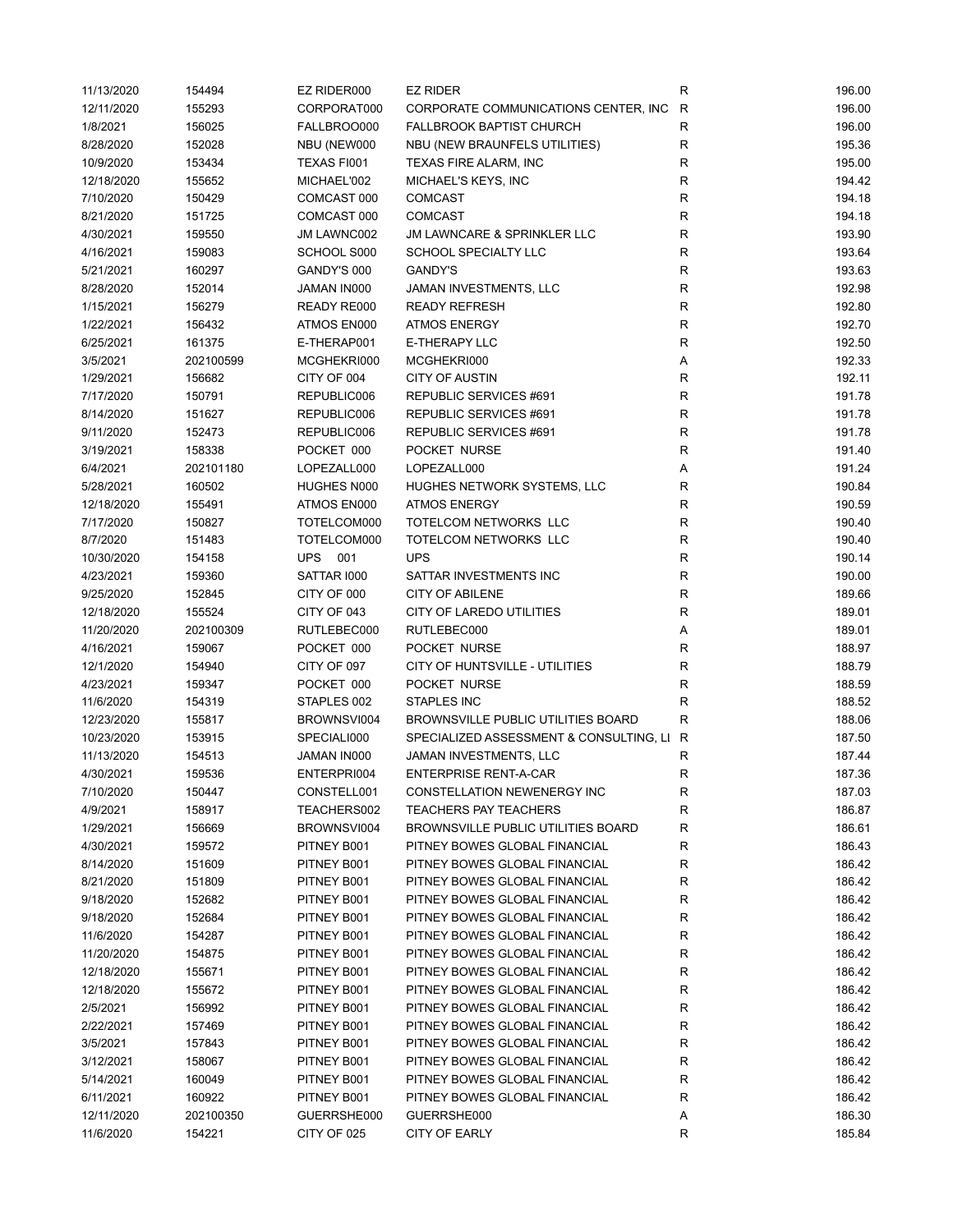| 11/6/2020  | 154273    | MARTIRIC001       | RICARDO MARTINEZ JR                  | R            | 185.00 |
|------------|-----------|-------------------|--------------------------------------|--------------|--------|
| 12/11/2020 | 155324    | MARTIRIC001       | <b>RICARDO MARTINEZ JR</b>           | $\mathsf R$  | 185.00 |
| 2/5/2021   | 156852    | ATMOS EN000       | <b>ATMOS ENERGY</b>                  | $\mathsf R$  | 184.36 |
| 11/6/2020  | 154356    | <b>UPS</b><br>001 | <b>UPS</b>                           | $\mathsf R$  | 183.63 |
| 3/5/2021   | 157741    | ATMOS EN000       | <b>ATMOS ENERGY</b>                  | $\mathsf R$  | 183.14 |
| 5/28/2021  | 160454    | CITY OF 097       | CITY OF HUNTSVILLE - UTILITIES       | $\mathsf R$  | 182.48 |
| 9/11/2020  | 152342    | AQUAONE 000       | AQUAONE INC                          | R            | 182.12 |
| 5/14/2021  | 159931    | ATMOS EN000       | <b>ATMOS ENERGY</b>                  | R            | 181.06 |
| 4/30/2021  | 159507    | CITY OF 097       | CITY OF HUNTSVILLE - UTILITIES       | $\mathsf R$  | 180.34 |
| 7/10/2020  | 150509    | PETTICUR000       | <b>CURTIS PETTIES</b>                | R            | 180.00 |
| 8/28/2020  |           |                   |                                      | $\mathsf R$  |        |
|            | 152024    | MICHAEL'002       | MICHAEL'S KEYS, INC                  |              | 180.00 |
| 10/16/2020 | 153697    | CITY OF 008       | <b>CITY OF BROWNSVILLE</b>           | $\mathsf R$  | 180.00 |
| 10/30/2020 | 154064    | JOHNSON 001       | JOHNSON CONTROLS SECURITY SOLUTIONS  | R            | 180.00 |
| 3/5/2021   | 157747    | BUXTON 000        | <b>BUXTON</b>                        | $\mathsf R$  | 180.00 |
| 3/26/2021  | 158546    | SUN METR000       | <b>SUN METRO</b>                     | $\mathsf R$  | 180.00 |
| 4/9/2021   | 158791    | BUXTON 000        | <b>BUXTON</b>                        | $\mathsf R$  | 180.00 |
| 4/30/2021  | 159480    | BUXTON 000        | <b>BUXTON</b>                        | $\mathsf R$  | 180.00 |
| 5/7/2021   | 159854    | SECOND B000       | <b>SECOND BAPTIST CHURCH</b>         | $\mathsf R$  | 180.00 |
| 9/25/2020  | 152921    | NBU (NEW000       | NBU (NEW BRAUNFELS UTILITIES)        | $\mathsf R$  | 179.60 |
| 6/11/2021  | 160956    | SAN ANTO004       | SAN ANTONIO WATER SYSTEM             | R            | 179.20 |
| 4/16/2021  | 159096    | TEXAS GA000       | <b>TEXAS GAS SERVICE</b>             | $\mathsf R$  | 179.05 |
| 1/8/2021   | 156009    | COLLEGE 002       | THE COLLEGE BOARD                    | $\mathsf R$  | 179.00 |
| 1/29/2021  | 156700    | COLLEGE 002       | THE COLLEGE BOARD                    | R            | 179.00 |
| 2/12/2021  | 157221    | PURCHASE000       | PURCHASE POWER                       | R            | 178.99 |
| 11/6/2020  | 154342    | <b>UPS 001</b>    | <b>UPS</b>                           | ${\sf R}$    | 178.95 |
| 6/11/2021  | 160891    | LOGMEIN 000       | LOGMEIN COMMUNICATIONS INC           | $\mathsf{R}$ | 178.91 |
| 5/28/2021  | 160541    | SAM'S CL000       | SAM'S CLUB DIRECT #080               | $\mathsf R$  | 178.80 |
| 1/29/2021  | 156655    | AT&T LON000       | AT&T LONG DISTANCE                   | R            | 178.21 |
| 12/11/2020 | 202100357 | TORRESAR000       | TORRESAR000                          | Α            | 178.21 |
| 5/21/2021  | 202101050 | PLAYERHO000       | PLAYERHO000                          | Α            | 178.08 |
|            |           |                   |                                      |              |        |
| 9/4/2020   | 152149    | CITY OF 097       | CITY OF HUNTSVILLE - UTILITIES       | $\mathsf R$  | 177.89 |
| 12/30/2020 | 155927    | CITY OF 097       | CITY OF HUNTSVILLE - UTILITIES       | R            | 177.66 |
| 2/22/2021  | 157482    | SCHOOL H000       | SCHOOL HEALTH CORPORATION            | $\mathsf{R}$ | 177.50 |
| 10/2/2020  | 153092    | CITY OF 097       | CITY OF HUNTSVILLE - UTILITIES       | R            | 177.38 |
| 10/30/2020 | 154016    | CITY OF 097       | CITY OF HUNTSVILLE - UTILITIES       | R            | 177.38 |
| 5/7/2021   | 159817    | NOTARY P000       | NOTARY PUBLIC UNDERWRITERS AGENCY OF | R            | 177.00 |
| 10/2/2020  | 153164    | SCHOOL H000       | SCHOOL HEALTH CORPORATION            | R            | 176.95 |
| 4/2/2021   | 202100702 | VARNEMIC000       | VARNEMIC000                          | Α            | 176.22 |
| 4/23/2021  | 202100810 | MERCECHA000       | MERCECHA000                          | Α            | 175.74 |
| 5/14/2021  | 202100977 | TALKPATH000       | TALKPATH000                          | Α            | 175.50 |
| 12/18/2020 | 155479    | ATMOS EN000       | <b>ATMOS ENERGY</b>                  | $\mathsf R$  | 175.15 |
| 2/5/2021   | 156896    | COLLEGE 002       | THE COLLEGE BOARD                    | $\mathsf R$  | 175.00 |
| 12/4/2020  | 155098    | PITNEY B001       | PITNEY BOWES GLOBAL FINANCIAL        | $\mathsf R$  | 174.78 |
| 12/11/2020 | 155334    | PITNEY B001       | PITNEY BOWES GLOBAL FINANCIAL        | R            | 174.78 |
| 1/22/2021  | 156568    | PITNEY B001       | PITNEY BOWES GLOBAL FINANCIAL        | R            | 174.78 |
| 2/5/2021   | 156999    | PITNEY B001       | PITNEY BOWES GLOBAL FINANCIAL        | R            | 174.78 |
| 2/26/2021  | 157662    | PITNEY B001       | PITNEY BOWES GLOBAL FINANCIAL        | R            | 174.78 |
| 3/5/2021   | 157841    | PITNEY B001       | PITNEY BOWES GLOBAL FINANCIAL        | R            | 174.78 |
| 5/28/2021  | 160526    | PITNEY B001       | PITNEY BOWES GLOBAL FINANCIAL        | R            | 174.78 |
| 6/11/2021  | 160920    | PITNEY B001       | PITNEY BOWES GLOBAL FINANCIAL        | R            | 174.78 |
| 4/9/2021   | 202100706 | AQUAONE 000       | AQUAONE 000                          | Α            | 173.99 |
|            |           |                   |                                      |              |        |
| 7/24/2020  | 150969    | CITY OF 060       | CITY OF TYLER                        | R            | 173.53 |
| 8/21/2020  | 151720    | CITY OF 060       | CITY OF TYLER                        | $\mathsf R$  | 173.53 |
| 9/11/2020  | 152380    | CITY OF 060       | CITY OF TYLER                        | $\mathsf R$  | 173.53 |
| 10/16/2020 | 153540    | CITY OF 060       | CITY OF TYLER                        | R            | 173.53 |
| 11/13/2020 | 154441    | CITY OF 060       | CITY OF TYLER                        | R            | 173.53 |
| 12/18/2020 | 155537    | CITY OF 060       | CITY OF TYLER                        | R            | 173.53 |
| 1/22/2021  | 156490    | CITY OF 060       | CITY OF TYLER                        | R            | 173.53 |
| 2/22/2021  | 157375    | CITY OF 060       | CITY OF TYLER                        | R            | 173.53 |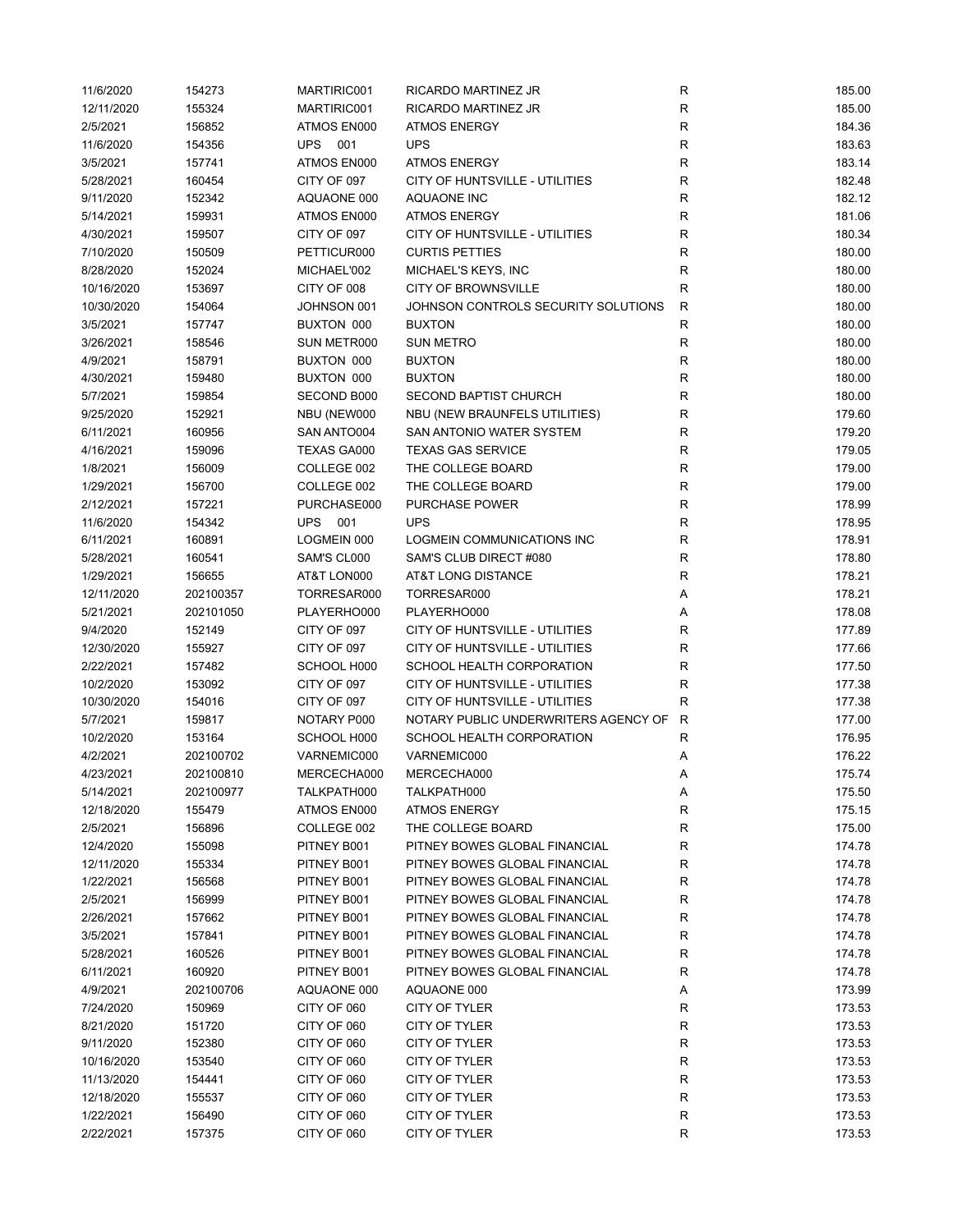| 3/26/2021  | 158445    | CITY OF 060 | <b>CITY OF TYLER</b>            | R           | 173.53 |
|------------|-----------|-------------|---------------------------------|-------------|--------|
| 4/16/2021  | 158988    | CITY OF 060 | <b>CITY OF TYLER</b>            | R           | 173.53 |
| 5/14/2021  | 159958    | CITY OF 060 | CITY OF TYLER                   | R           | 173.53 |
| 6/11/2021  | 160820    | CITY OF 060 | CITY OF TYLER                   | R           | 173.53 |
| 11/13/2020 | 154412    | ATMOS EN000 | <b>ATMOS ENERGY</b>             | R           | 173.50 |
| 12/18/2020 | 155598    | FALLBROO000 | <b>FALLBROOK BAPTIST CHURCH</b> | R           | 172.80 |
| 1/8/2021   | 156069    | PITNEY B001 | PITNEY BOWES GLOBAL FINANCIAL   | R           | 172.38 |
| 1/8/2021   | 156072    | PITNEY B001 | PITNEY BOWES GLOBAL FINANCIAL   | R           | 172.38 |
| 4/2/2021   | 158684    | PITNEY B001 | PITNEY BOWES GLOBAL FINANCIAL   | $\mathsf R$ | 172.38 |
| 4/2/2021   | 158689    | PITNEY B001 | PITNEY BOWES GLOBAL FINANCIAL   | $\mathsf R$ | 172.38 |
| 12/18/2020 | 155487    | ATMOS EN000 | <b>ATMOS ENERGY</b>             | $\mathsf R$ | 171.70 |
|            |           |             | CHRISSAV000                     |             |        |
| 5/28/2021  | 202101094 | CHRISSAV000 |                                 | Α           | 171.36 |
| 9/25/2020  | 152886    | FALLBROO000 | <b>FALLBROOK BAPTIST CHURCH</b> | R           | 171.20 |
| 7/10/2020  | 150476    | HOME DEP000 | <b>HOME DEPOT</b>               | R           | 170.89 |
| 9/11/2020  | 152494    | TOTELCOM000 | TOTELCOM NETWORKS LLC           | R           | 170.40 |
| 10/9/2020  | 153438    | TOTELCOM000 | TOTELCOM NETWORKS LLC           | R           | 170.40 |
| 11/6/2020  | 154338    | TOTELCOM000 | TOTELCOM NETWORKS LLC           | R           | 170.40 |
| 12/4/2020  | 155161    | TOTELCOM000 | TOTELCOM NETWORKS LLC           | R           | 170.40 |
| 7/10/2020  | 150512    | PITNEY B001 | PITNEY BOWES GLOBAL FINANCIAL   | R           | 170.31 |
| 7/10/2020  | 150515    | PITNEY B001 | PITNEY BOWES GLOBAL FINANCIAL   | R           | 170.31 |
| 7/10/2020  | 150516    | PITNEY B001 | PITNEY BOWES GLOBAL FINANCIAL   | R           | 170.31 |
| 7/10/2020  | 150517    | PITNEY B001 | PITNEY BOWES GLOBAL FINANCIAL   | R           | 170.31 |
| 7/10/2020  | 150518    | PITNEY B001 | PITNEY BOWES GLOBAL FINANCIAL   | $\mathsf R$ | 170.31 |
| 7/10/2020  | 150520    | PITNEY B001 | PITNEY BOWES GLOBAL FINANCIAL   | $\mathsf R$ | 170.31 |
| 7/10/2020  | 150521    | PITNEY B001 | PITNEY BOWES GLOBAL FINANCIAL   | $\mathsf R$ | 170.31 |
| 7/10/2020  | 150522    | PITNEY B001 | PITNEY BOWES GLOBAL FINANCIAL   | R           | 170.31 |
| 7/10/2020  | 150523    | PITNEY B001 | PITNEY BOWES GLOBAL FINANCIAL   | R           | 170.31 |
| 7/10/2020  | 150524    | PITNEY B001 | PITNEY BOWES GLOBAL FINANCIAL   | $\mathsf R$ | 170.31 |
| 7/10/2020  | 150525    | PITNEY B001 | PITNEY BOWES GLOBAL FINANCIAL   | $\mathsf R$ | 170.31 |
| 7/10/2020  | 150526    | PITNEY B001 | PITNEY BOWES GLOBAL FINANCIAL   | $\mathsf R$ | 170.31 |
| 7/10/2020  | 150527    | PITNEY B001 | PITNEY BOWES GLOBAL FINANCIAL   | R           | 170.31 |
| 7/10/2020  | 150528    | PITNEY B001 | PITNEY BOWES GLOBAL FINANCIAL   | R           | 170.31 |
| 7/17/2020  | 150772    | PITNEY B001 | PITNEY BOWES GLOBAL FINANCIAL   | R           | 170.31 |
| 8/7/2020   | 151423    | PITNEY B001 | PITNEY BOWES GLOBAL FINANCIAL   | R           | 170.31 |
|            |           | PITNEY B001 | PITNEY BOWES GLOBAL FINANCIAL   |             |        |
| 8/7/2020   | 151424    |             |                                 | R           | 170.31 |
| 8/7/2020   | 151425    | PITNEY B001 | PITNEY BOWES GLOBAL FINANCIAL   | R           | 170.31 |
| 8/7/2020   | 151426    | PITNEY B001 | PITNEY BOWES GLOBAL FINANCIAL   | $\mathsf R$ | 170.31 |
| 8/7/2020   | 151427    | PITNEY B001 | PITNEY BOWES GLOBAL FINANCIAL   | $\mathsf R$ | 170.31 |
| 8/7/2020   | 151428    | PITNEY B001 | PITNEY BOWES GLOBAL FINANCIAL   | R           | 170.31 |
| 9/11/2020  | 152449    | PITNEY B001 | PITNEY BOWES GLOBAL FINANCIAL   | R           | 170.31 |
| 9/11/2020  | 152452    | PITNEY B001 | PITNEY BOWES GLOBAL FINANCIAL   | R           | 170.31 |
| 10/9/2020  | 153361    | PITNEY B001 | PITNEY BOWES GLOBAL FINANCIAL   | R           | 170.31 |
| 10/9/2020  | 153364    | PITNEY B001 | PITNEY BOWES GLOBAL FINANCIAL   | R           | 170.31 |
| 10/9/2020  | 153366    | PITNEY B001 | PITNEY BOWES GLOBAL FINANCIAL   | R           | 170.31 |
| 10/9/2020  | 153367    | PITNEY B001 | PITNEY BOWES GLOBAL FINANCIAL   | R           | 170.31 |
| 10/9/2020  | 153368    | PITNEY B001 | PITNEY BOWES GLOBAL FINANCIAL   | R           | 170.31 |
| 10/9/2020  | 153369    | PITNEY B001 | PITNEY BOWES GLOBAL FINANCIAL   | R           | 170.31 |
| 10/9/2020  | 153370    | PITNEY B001 | PITNEY BOWES GLOBAL FINANCIAL   | R           | 170.31 |
| 10/9/2020  | 153371    | PITNEY B001 | PITNEY BOWES GLOBAL FINANCIAL   | R           | 170.31 |
| 10/9/2020  | 153372    | PITNEY B001 | PITNEY BOWES GLOBAL FINANCIAL   | R           | 170.31 |
| 10/9/2020  | 153373    | PITNEY B001 | PITNEY BOWES GLOBAL FINANCIAL   | R           | 170.31 |
| 10/9/2020  | 153374    | PITNEY B001 | PITNEY BOWES GLOBAL FINANCIAL   | R           | 170.31 |
| 10/9/2020  | 153375    | PITNEY B001 | PITNEY BOWES GLOBAL FINANCIAL   | R           | 170.31 |
| 10/9/2020  | 153376    | PITNEY B001 | PITNEY BOWES GLOBAL FINANCIAL   | R           | 170.31 |
| 10/16/2020 | 153635    | PITNEY B001 | PITNEY BOWES GLOBAL FINANCIAL   | R           | 170.31 |
| 11/6/2020  | 154288    | PITNEY B001 | PITNEY BOWES GLOBAL FINANCIAL   | R           | 170.31 |
| 11/6/2020  | 154289    | PITNEY B001 | PITNEY BOWES GLOBAL FINANCIAL   | R           | 170.31 |
| 11/6/2020  | 154290    | PITNEY B001 | PITNEY BOWES GLOBAL FINANCIAL   | R           | 170.31 |
| 11/6/2020  | 154291    | PITNEY B001 | PITNEY BOWES GLOBAL FINANCIAL   | R           | 170.31 |
|            |           |             |                                 |             |        |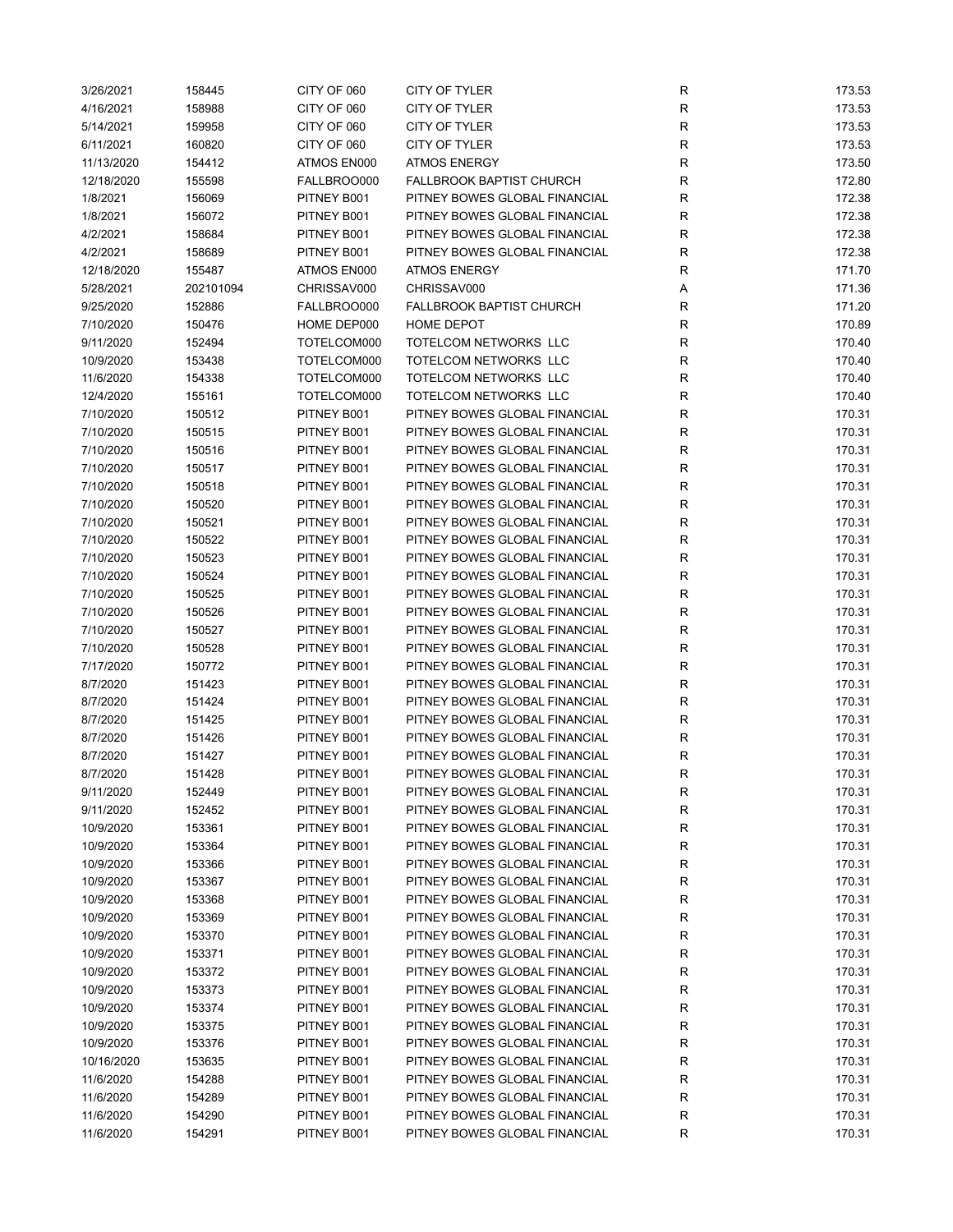| 11/6/2020  | 154292    | PITNEY B001        | PITNEY BOWES GLOBAL FINANCIAL       | R           | 170.31 |
|------------|-----------|--------------------|-------------------------------------|-------------|--------|
| 11/13/2020 | 154549    | PITNEY B001        | PITNEY BOWES GLOBAL FINANCIAL       | R           | 170.31 |
| 12/4/2020  | 155093    | PITNEY B001        | PITNEY BOWES GLOBAL FINANCIAL       | $\mathsf R$ | 170.31 |
| 12/4/2020  | 155095    | PITNEY B001        | PITNEY BOWES GLOBAL FINANCIAL       | $\mathsf R$ | 170.31 |
| 1/8/2021   | 156067    | PITNEY B001        | PITNEY BOWES GLOBAL FINANCIAL       | R           | 170.31 |
| 1/8/2021   | 156068    | PITNEY B001        | PITNEY BOWES GLOBAL FINANCIAL       | R           | 170.31 |
| 1/8/2021   | 156070    | PITNEY B001        | PITNEY BOWES GLOBAL FINANCIAL       | R           | 170.31 |
| 1/8/2021   | 156073    | PITNEY B001        | PITNEY BOWES GLOBAL FINANCIAL       | R           | 170.31 |
| 1/8/2021   | 156074    | PITNEY B001        | PITNEY BOWES GLOBAL FINANCIAL       | $\mathsf R$ | 170.31 |
| 1/8/2021   | 156075    | PITNEY B001        | PITNEY BOWES GLOBAL FINANCIAL       | $\mathsf R$ | 170.31 |
| 1/8/2021   | 156076    | PITNEY B001        | PITNEY BOWES GLOBAL FINANCIAL       | $\mathsf R$ | 170.31 |
|            |           |                    | PITNEY BOWES GLOBAL FINANCIAL       |             |        |
| 1/8/2021   | 156077    | PITNEY B001        |                                     | R           | 170.31 |
| 1/8/2021   | 156078    | PITNEY B001        | PITNEY BOWES GLOBAL FINANCIAL       | R           | 170.31 |
| 1/8/2021   | 156079    | PITNEY B001        | PITNEY BOWES GLOBAL FINANCIAL       | R           | 170.31 |
| 1/8/2021   | 156080    | PITNEY B001        | PITNEY BOWES GLOBAL FINANCIAL       | R           | 170.31 |
| 1/8/2021   | 156081    | PITNEY B001        | PITNEY BOWES GLOBAL FINANCIAL       | R           | 170.31 |
| 1/8/2021   | 156082    | PITNEY B001        | PITNEY BOWES GLOBAL FINANCIAL       | R           | 170.31 |
| 1/15/2021  | 156267    | PITNEY B001        | PITNEY BOWES GLOBAL FINANCIAL       | R           | 170.31 |
| 2/5/2021   | 156993    | PITNEY B001        | PITNEY BOWES GLOBAL FINANCIAL       | R           | 170.31 |
| 2/5/2021   | 156994    | PITNEY B001        | PITNEY BOWES GLOBAL FINANCIAL       | R           | 170.31 |
| 2/5/2021   | 156995    | PITNEY B001        | PITNEY BOWES GLOBAL FINANCIAL       | R           | 170.31 |
| 2/5/2021   | 156996    | PITNEY B001        | PITNEY BOWES GLOBAL FINANCIAL       | R           | 170.31 |
| 2/5/2021   | 156997    | PITNEY B001        | PITNEY BOWES GLOBAL FINANCIAL       | $\mathsf R$ | 170.31 |
| 2/5/2021   | 156998    | PITNEY B001        | PITNEY BOWES GLOBAL FINANCIAL       | $\mathsf R$ | 170.31 |
| 3/5/2021   | 157837    | PITNEY B001        | PITNEY BOWES GLOBAL FINANCIAL       | $\mathsf R$ | 170.31 |
| 3/5/2021   | 157840    | PITNEY B001        | PITNEY BOWES GLOBAL FINANCIAL       | R           | 170.31 |
| 4/2/2021   | 158680    | PITNEY B001        | PITNEY BOWES GLOBAL FINANCIAL       | R           | 170.31 |
| 4/2/2021   | 158682    | PITNEY B001        | PITNEY BOWES GLOBAL FINANCIAL       | $\mathsf R$ | 170.31 |
| 4/2/2021   | 158683    | PITNEY B001        | PITNEY BOWES GLOBAL FINANCIAL       | $\mathsf R$ | 170.31 |
| 4/2/2021   | 158685    | PITNEY B001        | PITNEY BOWES GLOBAL FINANCIAL       | $\mathsf R$ | 170.31 |
| 4/2/2021   | 158686    | PITNEY B001        | PITNEY BOWES GLOBAL FINANCIAL       | R           | 170.31 |
|            |           |                    |                                     |             |        |
| 4/2/2021   | 158687    | PITNEY B001        | PITNEY BOWES GLOBAL FINANCIAL       | R           | 170.31 |
| 4/2/2021   | 158688    | PITNEY B001        | PITNEY BOWES GLOBAL FINANCIAL       | R           | 170.31 |
| 4/2/2021   | 158690    | PITNEY B001        | PITNEY BOWES GLOBAL FINANCIAL       | R           | 170.31 |
| 4/2/2021   | 158692    | PITNEY B001        | PITNEY BOWES GLOBAL FINANCIAL       | R           | 170.31 |
| 4/2/2021   | 158693    | PITNEY B001        | PITNEY BOWES GLOBAL FINANCIAL       | R           | 170.31 |
| 4/2/2021   | 158694    | PITNEY B001        | PITNEY BOWES GLOBAL FINANCIAL       | R           | 170.31 |
| 4/2/2021   | 158695    | PITNEY B001        | PITNEY BOWES GLOBAL FINANCIAL       | $\mathsf R$ | 170.31 |
| 4/2/2021   | 158696    | PITNEY B001        | PITNEY BOWES GLOBAL FINANCIAL       | R           | 170.31 |
| 4/9/2021   | 158870    | PITNEY B001        | PITNEY BOWES GLOBAL FINANCIAL       | $\mathsf R$ | 170.31 |
| 4/30/2021  | 159573    | PITNEY B001        | PITNEY BOWES GLOBAL FINANCIAL       | R           | 170.31 |
| 4/30/2021  | 159574    | PITNEY B001        | PITNEY BOWES GLOBAL FINANCIAL       | $\mathsf R$ | 170.31 |
| 4/30/2021  | 159575    | PITNEY B001        | PITNEY BOWES GLOBAL FINANCIAL       | R           | 170.31 |
| 4/30/2021  | 159576    | PITNEY B001        | PITNEY BOWES GLOBAL FINANCIAL       | R           | 170.31 |
| 4/30/2021  | 159577    | PITNEY B001        | PITNEY BOWES GLOBAL FINANCIAL       | R           | 170.31 |
| 4/30/2021  | 159578    | PITNEY B001        | PITNEY BOWES GLOBAL FINANCIAL       | R           | 170.31 |
| 6/4/2021   | 160708    | PITNEY B001        | PITNEY BOWES GLOBAL FINANCIAL       | R           | 170.31 |
| 6/4/2021   | 160711    | PITNEY B001        | PITNEY BOWES GLOBAL FINANCIAL       | R           | 170.31 |
| 4/16/2021  | 158959    | ATMOS EN000        | ATMOS ENERGY                        | R           | 170.18 |
| 9/25/2020  | 202100143 | PORTECHA000        | PORTECHA000                         | Α           | 170.12 |
| 8/7/2020   | 151374    | DAW PEST000        | DAW PEST CONTROL                    | R           | 170.00 |
| 3/12/2021  | 158062    | MIDLAND 001        | MIDLAND CHAMBER OF COMMERCE         | $\mathsf R$ | 170.00 |
| 5/28/2021  | 160410    | <b>BAACKS F000</b> | <b>BAACKS FLOWERS AND MORE</b>      | R           | 170.00 |
| 4/2/2021   |           | PITNEY B002        | PITNEY BOWES, INC                   | R           | 169.98 |
| 8/28/2020  | 158697    | UPS 001            | <b>UPS</b>                          | R           | 169.95 |
|            | 152070    |                    |                                     |             |        |
| 6/25/2021  | 161324    | ATMOS EN000        | <b>ATMOS ENERGY</b>                 | R           | 168.07 |
| 2/22/2021  | 157445    | JOHNSON 001        | JOHNSON CONTROLS SECURITY SOLUTIONS | R           | 168.00 |
| 4/16/2021  | 202100758 | MORRIMEG000        | MORRIMEG000                         | Α           | 168.00 |
| 5/28/2021  | 160386    | ADT SECU001        | ADT SECURITY SERVICES               | R           | 167.86 |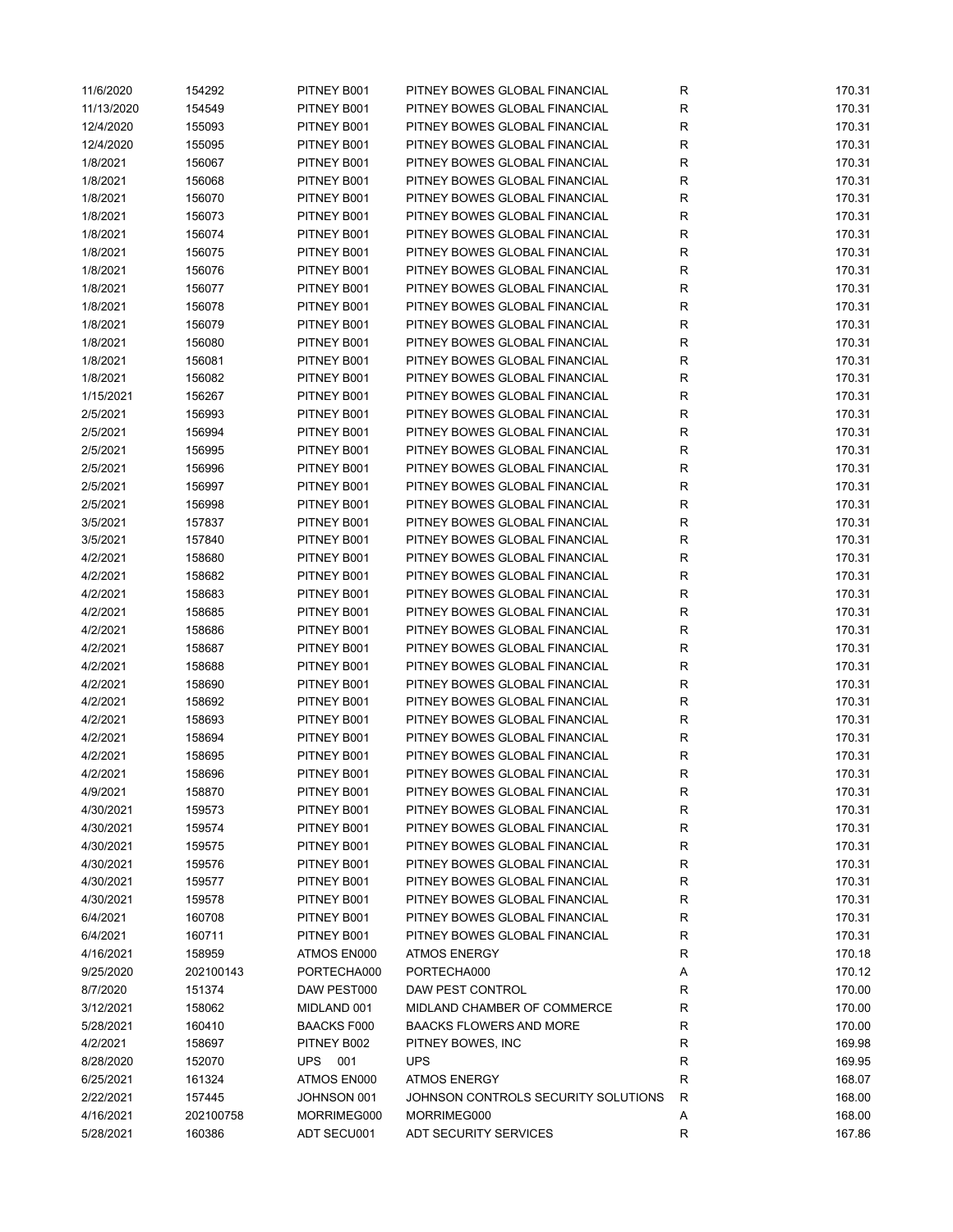| 3/19/2021  | 158241    | CITY OF 043    | CITY OF LAREDO UTILITIES              | R           | 167.60 |
|------------|-----------|----------------|---------------------------------------|-------------|--------|
| 3/5/2021   | 157815    | JIVE COM000    | JIVE COMMUNICATIONS, INC              | R           | 167.44 |
| 11/6/2020  | 154239    | DRURY SU000    | DRURY SUITES MCALLEN                  | R           | 167.42 |
| 11/20/2020 | 154872    | NBU (NEW000    | NBU (NEW BRAUNFELS UTILITIES)         | R           | 167.18 |
| 9/4/2020   | 202100091 | GARCIEUT000    | GARCIEUT000                           | Α           | 166.95 |
| 3/19/2021  | 158345    | READY RE000    | <b>READY REFRESH</b>                  | R           | 166.82 |
| 10/2/2020  | 153201    | <b>UPS</b> 001 | <b>UPS</b>                            | R           | 166.32 |
| 10/9/2020  | 153445    | WASTE CO000    | <b>WASTE CONNECTIONS</b>              | R           | 166.28 |
| 7/10/2020  | 150514    | PITNEY B001    | PITNEY BOWES GLOBAL FINANCIAL         | R           | 166.14 |
| 7/10/2020  | 150519    | PITNEY B001    | PITNEY BOWES GLOBAL FINANCIAL         | R           | 166.14 |
| 9/11/2020  | 152451    | PITNEY B001    | PITNEY BOWES GLOBAL FINANCIAL         | R           | 166.14 |
| 10/9/2020  | 153363    | PITNEY B001    | PITNEY BOWES GLOBAL FINANCIAL         | R           | 166.14 |
|            |           |                | PITNEY BOWES GLOBAL FINANCIAL         | R           | 166.14 |
| 10/9/2020  | 153365    | PITNEY B001    |                                       |             |        |
| 12/4/2020  | 155096    | PITNEY B001    | PITNEY BOWES GLOBAL FINANCIAL         | R           | 166.14 |
| 3/5/2021   | 157839    | PITNEY B001    | PITNEY BOWES GLOBAL FINANCIAL         | R           | 166.14 |
| 6/4/2021   | 160709    | PITNEY B001    | PITNEY BOWES GLOBAL FINANCIAL         | R           | 166.14 |
| 4/16/2021  | 159079    | SAN ANTO004    | SAN ANTONIO WATER SYSTEM              | R           | 165.71 |
| 5/14/2021  | 160082    | SAN ANTO004    | SAN ANTONIO WATER SYSTEM              | R           | 165.71 |
| 11/6/2020  | 154313    | SAN ANTO004    | SAN ANTONIO WATER SYSTEM              | R           | 165.21 |
| 12/11/2020 | 155415    | SAN ANTO004    | SAN ANTONIO WATER SYSTEM              | R           | 165.21 |
| 6/18/2021  | 202101297 | GATLIDEA000    | GATLIDEA000                           | Α           | 165.15 |
| 11/20/2020 | 154724    | ATMOS EN000    | <b>ATMOS ENERGY</b>                   | R           | 164.68 |
| 7/17/2020  | 150793    | RISE BRO000    | RISE BROADBAND                        | R           | 164.60 |
| 8/28/2020  | 151928    | ADT SECU001    | <b>ADT SECURITY SERVICES</b>          | R           | 164.04 |
| 12/4/2020  | 154951    | ADT SECU001    | <b>ADT SECURITY SERVICES</b>          | R           | 164.04 |
| 2/5/2021   | 156884    | CITY OF 017    | CITY OF DEL RIO                       | R           | 164.00 |
| 11/6/2020  | 154315    | SCHOOL H000    | SCHOOL HEALTH CORPORATION             | R           | 163.47 |
| 1/5/2021   | 155962    | STAPLES 002    | <b>STAPLES INC</b>                    | R           | 162.91 |
| 10/9/2020  | 153431    | TEXAS BO000    | <b>TEXAS BOOK COMPANY</b>             | R           | 162.85 |
| 1/29/2021  | 156759    | NBU (NEW000    | NBU (NEW BRAUNFELS UTILITIES)         | R           | 162.84 |
| 6/11/2021  | 160789    | AT&T 000       | AT&T                                  | R           | 162.82 |
| 3/5/2021   | 157844    | POCKET 000     | POCKET NURSE                          | R           | 162.08 |
| 2/26/2021  | 157646    | MGM PRIN000    | MGM PRINTING SERVICES, INC.           | R           | 162.00 |
|            |           |                |                                       |             |        |
| 6/25/2021  | 202101333 | AQUAONE 000    | AQUAONE 000                           | Α           | 161.00 |
| 10/2/2020  | 153131    | JOHNSON 001    | JOHNSON CONTROLS SECURITY SOLUTIONS   | R           | 160.33 |
| 8/14/2020  | 151498    | AQUA CHI000    | <b>AQUA CHILL OF AUSTIN</b>           | R           | 160.00 |
| 9/18/2020  | 152521    | AQUA CHI000    | AQUA CHILL OF AUSTIN                  | $\mathsf R$ | 160.00 |
| 10/9/2020  | 153242    | AQUA CHI000    | AQUA CHILL OF AUSTIN                  | $\mathsf R$ | 160.00 |
| 10/9/2020  | 153411    | SAM'S CL004    | SAM'S CLUB DIRECT #866                | R           | 160.00 |
| 10/16/2020 | 153475    | ABILITIE000    | ABILITIES THERAPY AND CONSULTING, LLC | R           | 160.00 |
| 11/13/2020 | 154398    | AQUA CHI000    | AQUA CHILL OF AUSTIN                  | R           | 160.00 |
| 12/11/2020 | 155238    | AQUA CHI000    | AQUA CHILL OF AUSTIN                  | R           | 160.00 |
| 12/18/2020 | 155611    | GLOVEMAR000    | <b>MARTHA JULIETA GLOVER</b>          | R           | 160.00 |
| 12/23/2020 | 155796    | ABILITIE000    | ABILITIES THERAPY AND CONSULTING, LLC | R           | 160.00 |
| 1/15/2021  | 156168    | AQUA CHI000    | <b>AQUA CHILL OF AUSTIN</b>           | R           | 160.00 |
| 4/2/2021   | 158656    | FORT WOR010    | FORT WORTH TRANSPORTATION AUTHORITY   | R           | 160.00 |
| 5/7/2021   | 159763    | FORT WOR010    | FORT WORTH TRANSPORTATION AUTHORITY   | R           | 160.00 |
| 5/7/2021   | 159768    | GONZACLA000    | CLAUDIA I GONZALEZ                    | R           | 160.00 |
| 5/28/2021  | 160537    | RICHARD'000    | <b>RICHARD'S SIGNS</b>                | R           | 160.00 |
| 6/4/2021   | 160677    | GONZACLA000    | <b>CLAUDIA I GONZALEZ</b>             | R           | 160.00 |
| 6/25/2021  | 161427    | PACER PR000    | PACER PRINTING                        | R           | 160.00 |
| 2/12/2021  | 202100521 | AQUA CHI000    | AQUA CHI000                           | Α           | 160.00 |
| 3/5/2021   | 202100581 | AQUA CHI000    | AQUA CHI000                           | Α           | 160.00 |
| 4/16/2021  | 202100731 | AQUA CHI000    | AQUA CHI000                           | Α           | 160.00 |
| 5/7/2021   | 202100893 | AQUA CHI000    | AQUA CHI000                           | Α           | 160.00 |
|            |           |                |                                       |             | 159.99 |
| 1/8/2021   | 155973    | AMAZON C000    | AMAZON CAPITAL SERVICES INC           | R           |        |
| 10/9/2020  | 153412    | SAN ANTO004    | SAN ANTONIO WATER SYSTEM              | R           | 159.71 |
| 1/22/2021  | 156580    | SAN ANTO004    | SAN ANTONIO WATER SYSTEM              | R           | 159.71 |
| 2/12/2021  | 157249    | SAN ANTO004    | SAN ANTONIO WATER SYSTEM              | R           | 159.71 |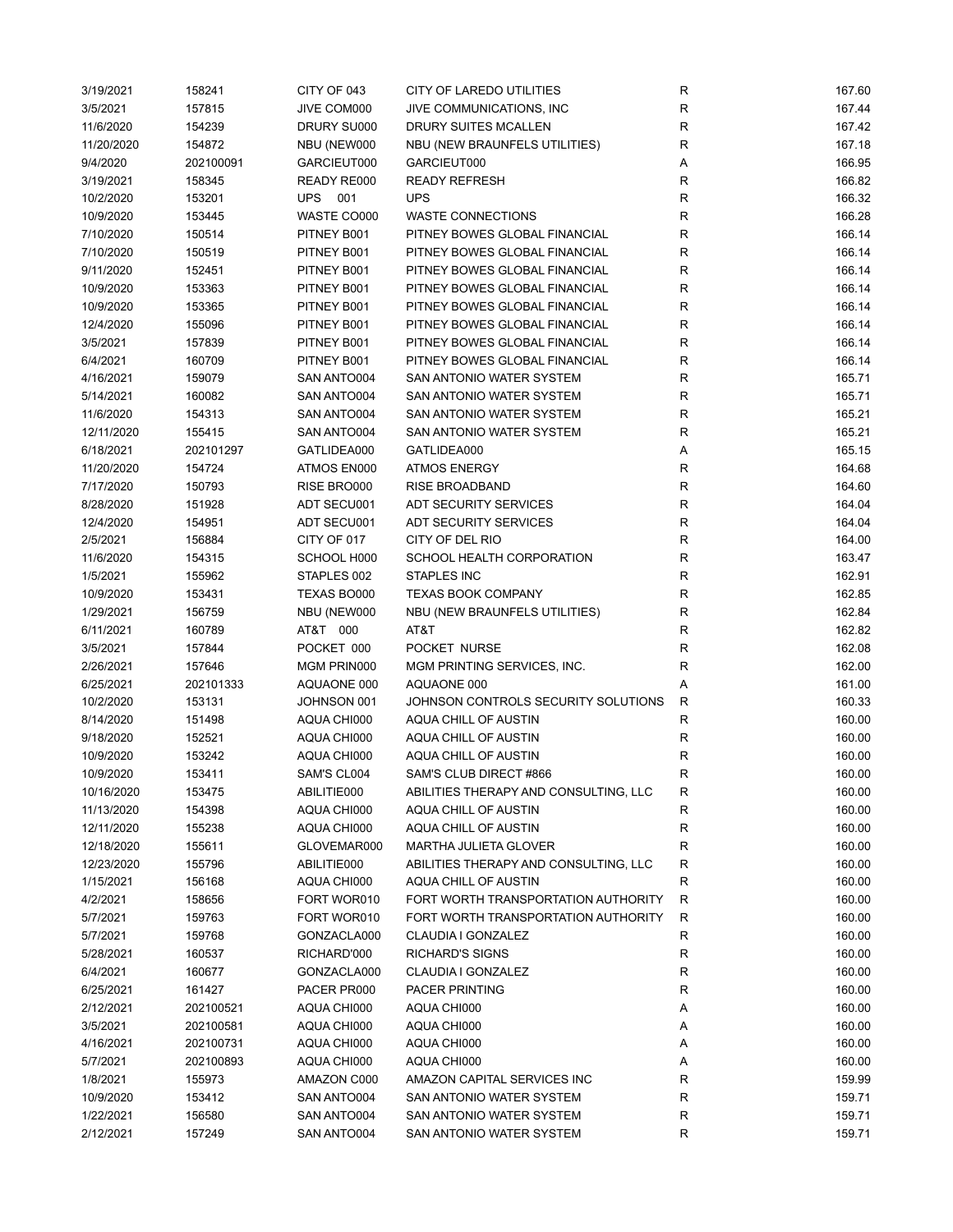| 3/19/2021  | 158364    | SAN ANTO004 | SAN ANTONIO WATER SYSTEM                | $\mathsf R$  | 159.71 |
|------------|-----------|-------------|-----------------------------------------|--------------|--------|
| 8/21/2020  | 151785    | JIVE COM000 | JIVE COMMUNICATIONS, INC.               | R            | 159.09 |
| 6/4/2021   | 160713    | PITNEY B002 | PITNEY BOWES, INC                       | $\mathsf R$  | 158.89 |
| 4/23/2021  | 202100797 | HARMOCAS000 | HARMOCAS000                             | Α            | 158.77 |
| 7/17/2020  | 150644    | ATMOS EN000 | <b>ATMOS ENERGY</b>                     | R            | 158.48 |
| 6/11/2021  | 160914    | PAUL H B000 | PAUL H BROOKES PUBLISHING CO, INC       | R            | 158.14 |
| 5/21/2021  | 160203    | ATMOS EN000 | <b>ATMOS ENERGY</b>                     | R            | 157.70 |
| 5/21/2021  | 202101059 | SASSISHA001 | SASSISHA001                             | Α            | 157.47 |
| 2/5/2021   | 157025    | SCHOOL H000 | SCHOOL HEALTH CORPORATION               | R            | 157.41 |
| 10/9/2020  | 153407    | RISE BRO000 | <b>RISE BROADBAND</b>                   | R            | 157.35 |
| 11/6/2020  | 154310    | RISE BRO000 | RISE BROADBAND                          | $\mathsf R$  | 157.35 |
|            |           |             |                                         | $\mathsf{R}$ |        |
| 12/4/2020  | 155121    | RISE BRO000 | RISE BROADBAND                          |              | 157.35 |
| 1/8/2021   | 156103    | RISE BRO000 | RISE BROADBAND                          | $\mathsf{R}$ | 157.35 |
| 2/5/2021   | 157017    | RISE BRO000 | RISE BROADBAND                          | $\mathsf{R}$ | 157.35 |
| 3/5/2021   | 157861    | RISE BRO000 | RISE BROADBAND                          | $\mathsf{R}$ | 157.35 |
| 4/2/2021   | 158710    | RISE BRO000 | RISE BROADBAND                          | $\mathsf{R}$ | 157.35 |
| 5/7/2021   | 159845    | RISE BRO000 | RISE BROADBAND                          | $\mathsf R$  | 157.35 |
| 6/4/2021   | 160730    | RISE BRO000 | RISE BROADBAND                          | R            | 157.35 |
| 10/16/2020 | 153563    | CORPORAT000 | CORPORATE COMMUNICATIONS CENTER, INC    | R            | 157.00 |
| 1/22/2021  | 156483    | CITY OF 043 | CITY OF LAREDO UTILITIES                | R            | 156.89 |
| 11/6/2020  | 154318    | SPECIALI000 | SPECIALIZED ASSESSMENT & CONSULTING, LI | R            | 156.25 |
| 4/9/2021   | 158846    | LOGMEIN 000 | LOGMEIN COMMUNICATIONS INC              | R            | 156.14 |
| 8/7/2020   | 151445    | RISE BRO000 | RISE BROADBAND                          | R            | 156.10 |
| 10/23/2020 | 153922    | TALKPATH000 | <b>TALKPATH LIVE</b>                    | R            | 156.00 |
| 7/10/2020  | 150551    | SCHOOL H000 | SCHOOL HEALTH CORPORATION               | $\mathsf R$  | 155.30 |
| 6/25/2021  | 161420    | MERCY'S 000 | <b>MERCY'S FLOWER SHOP</b>              | $\mathsf{R}$ | 155.00 |
| 6/18/2021  | 202101328 | VIDALJIL000 | VIDALJIL000                             | Α            | 155.00 |
| 12/18/2020 | 155515    | CITY OF 000 | <b>CITY OF ABILENE</b>                  | $\mathsf R$  | 154.79 |
| 7/17/2020  | 202100013 | DOMINVAN000 | DOMINVAN000                             | Α            | 154.68 |
| 5/28/2021  | 160488    | FASTSIGN001 | FASTSIGNS-MCALLEN                       | R            | 154.39 |
| 1/29/2021  | 156760    | NBU (NEW000 | NBU (NEW BRAUNFELS UTILITIES)           | $\mathsf R$  | 153.74 |
| 2/12/2021  | 202100524 | COKERTER001 | COKERTER001                             | Α            | 153.40 |
| 9/25/2020  | 152848    | CITY OF 003 | <b>CITY OF AMARILLO</b>                 | $\mathsf R$  | 153.01 |
|            |           |             |                                         |              |        |
| 2/26/2021  | 157640    | LAKESHOR000 | LAKESHORE LEARNING MATERIALS            | R            | 152.90 |
| 5/28/2021  | 202101140 | WARNIMAG000 | WARNIMAG000                             | Α            | 152.88 |
| 6/4/2021   | 202101166 | HARRICHE002 | HARRICHE002                             | Α            | 152.48 |
| 7/10/2020  | 150548    | SAN ANTO004 | SAN ANTONIO WATER SYSTEM                | R            | 152.10 |
| 8/7/2020   | 151446    | SAN ANTO004 | SAN ANTONIO WATER SYSTEM                | R            | 152.10 |
| 9/4/2020   | 152271    | SAN ANTO004 | SAN ANTONIO WATER SYSTEM                | R            | 152.10 |
| 8/21/2020  | 151810    | PITNEY B002 | PITNEY BOWES, INC                       | $\mathsf R$  | 151.18 |
| 12/4/2020  | 155100    | PITNEY B002 | PITNEY BOWES, INC                       | $\mathsf R$  | 151.18 |
| 3/5/2021   | 157849    | PURCHASE000 | <b>PURCHASE POWER</b>                   | $\mathsf R$  | 151.18 |
| 4/2/2021   | 202100696 | SCHLOJAN000 | SCHLOJAN000                             | Α            | 150.68 |
| 3/19/2021  | 158208    | ATMOS EN000 | <b>ATMOS ENERGY</b>                     | R            | 150.57 |
| 3/26/2021  | 158549    | TEACHERS002 | <b>TEACHERS PAY TEACHERS</b>            | R            | 150.50 |
| 7/10/2020  | 150490    | LIBERTY 004 | <b>LIBERTY PEST CONTROL</b>             | R            | 150.00 |
| 9/25/2020  | 152861    | CONCHO V000 | CONCHO VALLEY COUNCIL OF GOVERNMENT! R  |              | 150.00 |
| 11/13/2020 | 154525    | LIBERTY 004 | <b>LIBERTY PEST CONTROL</b>             | R            | 150.00 |
| 12/18/2020 | 155643    | LANKFVAN000 | <b>VANCE LANKFORD</b>                   | R            | 150.00 |
| 1/15/2021  | 156163    | ADAMS EX001 | ADAMS EXTERMINATING COMPANY             | R            | 150.00 |
| 1/29/2021  | 156743    | LIBERTY 004 | <b>LIBERTY PEST CONTROL</b>             | R            | 150.00 |
| 2/5/2021   | 157007    | REGION 1010 | <b>REGION 16 EDUC SERV CENTER</b>       | R            | 150.00 |
| 2/12/2021  | 157088    | ADAMS EX001 | ADAMS EXTERMINATING COMPANY             | R            | 150.00 |
| 3/19/2021  | 158258    | CONCHO V000 | CONCHO VALLEY COUNCIL OF GOVERNMENT! R  |              | 150.00 |
| 3/26/2021  | 158541    | SPARTAN 000 | SPARTAN PSYCHOLOGICAL CONSULTING        | R            | 150.00 |
|            |           |             | AKIN PEST CONTROL AND LAWN CARE         | R            |        |
| 5/28/2021  | 160390    | AKIN PES000 |                                         |              | 150.00 |
| 5/28/2021  | 160585    | VIVACIOU000 | VIVACIOUS AND EXQUISITE DESIGNS         | R            | 150.00 |
| 6/11/2021  | 160846    | EASTGATE000 | <b>EASTGATE CHURCH</b>                  | R            | 150.00 |
| 1/22/2021  | 202100456 | REGION 4000 | REGION 4000                             | Α            | 150.00 |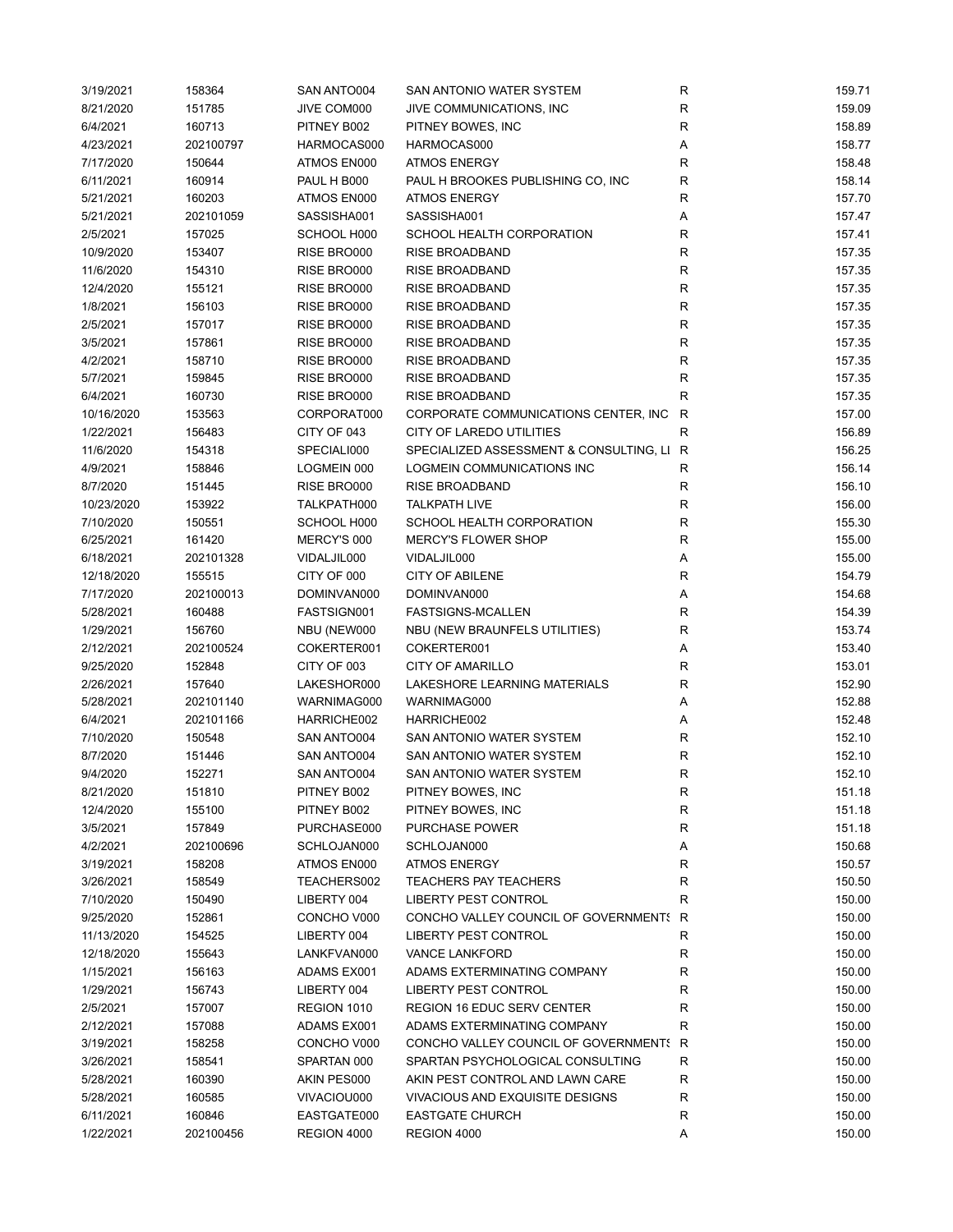| 1/29/2021  | 202100489 | YANEZNAT000 | YANEZNAT000                            | Α           | 150.00 |
|------------|-----------|-------------|----------------------------------------|-------------|--------|
| 12/30/2020 | 155907    | ATMOS EN000 | <b>ATMOS ENERGY</b>                    | R           | 149.66 |
| 6/11/2021  | 161029    | UPS INC 000 | UPS INC                                | R           | 148.84 |
| 3/5/2021   | 157945    | WM CORPO000 | WM CORPORATE SERVICES INC              | $\mathsf R$ | 148.70 |
| 3/12/2021  | 158123    | UPS INC 000 | UPS INC                                | $\mathsf R$ | 148.63 |
| 10/16/2020 | 153533    | CITY OF 043 | CITY OF LAREDO UTILITIES               | $\mathsf R$ | 148.46 |
| 8/14/2020  | 151494    | ABSOLUTE000 | ABSOLUTE LAWN CARE, INC                | $\mathsf R$ | 148.44 |
| 9/25/2020  | 152809    | ABSOLUTE000 | ABSOLUTE LAWN CARE, INC                | R           | 148.44 |
| 10/16/2020 | 153476    | ABSOLUTE000 | ABSOLUTE LAWN CARE, INC                | R           | 148.44 |
| 10/23/2020 | 153747    | ABSOLUTE000 | ABSOLUTE LAWN CARE, INC                | $\mathsf R$ | 148.44 |
| 12/18/2020 | 155450    | ABSOLUTE000 | ABSOLUTE LAWN CARE, INC                | $\mathsf R$ | 148.44 |
| 1/8/2021   | 155969    | ABSOLUTE000 | ABSOLUTE LAWN CARE, INC                | $\mathsf R$ | 148.44 |
|            |           |             |                                        |             |        |
| 1/29/2021  | 156639    | ABSOLUTE000 | ABSOLUTE LAWN CARE, INC                | R           | 148.44 |
| 2/26/2021  | 157566    | ABSOLUTE000 | ABSOLUTE LAWN CARE, INC                | $\mathsf R$ | 148.44 |
| 3/26/2021  | 158406    | ABSOLUTE000 | ABSOLUTE LAWN CARE, INC                | $\mathsf R$ | 148.44 |
| 6/25/2021  | 161306    | ABSOLUTE000 | ABSOLUTE LAWN CARE, INC                | $\mathsf R$ | 148.44 |
| 2/5/2021   | 157052    | TEXAS BO000 | <b>TEXAS BOOK COMPANY</b>              | $\mathsf R$ | 147.90 |
| 5/28/2021  | 202101110 | HYLANDEN000 | HYLANDEN000                            | Α           | 147.84 |
| 10/23/2020 | 153839    | ENTERPRI004 | <b>ENTERPRISE RENT-A-CAR</b>           | $\mathsf R$ | 147.83 |
| 2/26/2021  | 157656    | NBU (NEW000 | NBU (NEW BRAUNFELS UTILITIES)          | R           | 147.42 |
| 9/4/2020   | 152262    | RISE BRO000 | RISE BROADBAND                         | R           | 147.35 |
| 6/11/2021  | 160992    | UPS INC 000 | UPS INC                                | R           | 147.00 |
| 4/23/2021  | 202100825 | TUMLIKRI000 | TUMLIKRI000                            | Α           | 146.70 |
| 5/14/2021  | 160067    | REPUBLIC002 | REPUBLIC SERVICES #794                 | $\mathsf R$ | 146.24 |
| 4/2/2021   | 158729    | TEXAS GA000 | <b>TEXAS GAS SERVICE</b>               | R           | 145.89 |
| 10/30/2020 | 154087    | NBU (NEW000 | NBU (NEW BRAUNFELS UTILITIES)          | R           | 145.70 |
| 9/25/2020  | 152977    | UNITED C003 | UNITED COOPERATIVE SERVICES            | $\mathsf R$ | 145.37 |
| 1/22/2021  | 156601    | THE PLUM000 | THE PLUMBER HUNTSVILLE                 | $\mathsf R$ | 145.00 |
| 5/21/2021  | 202101053 | QUINTCRY000 | QUINTCRY000                            | Α           | 144.72 |
| 4/30/2021  | 202100836 | AQUAONE 000 | AQUAONE 000                            | Α           | 144.50 |
| 4/16/2021  | 158999    | CLEARPOI000 | <b>CLEARPOINT CHURCH</b>               | R           | 144.00 |
| 4/16/2021  | 159044    | LIFEPOIN000 | LIFEPOINT BAPTIST CHURCH OF SAN ANGELO | R           | 144.00 |
| 2/26/2021  | 157643    | MARKERBO000 | THE MARKERBOARD PEOPLE                 | R           | 143.80 |
| 4/30/2021  | 202100868 | MCKENLES000 | MCKENLES000                            | Α           | 143.58 |
|            |           |             |                                        |             |        |
| 4/2/2021   | 158597    | ATMOS EN000 | <b>ATMOS ENERGY</b>                    | R           | 143.33 |
| 5/21/2021  | 202101002 | COPSEAMY000 | COPSEAMY000                            | Α           | 143.01 |
| 4/30/2021  | 159488    | CENTEX R000 | <b>CENTEX RECOGNITION</b>              | $\mathsf R$ | 143.00 |
| 12/1/2020  | 154937    | CITY OF 003 | CITY OF AMARILLO                       | ${\sf R}$   | 142.97 |
| 12/23/2020 | 155825    | CITY OF 003 | <b>CITY OF AMARILLO</b>                | R           | 142.97 |
| 1/29/2021  | 156681    | CITY OF 003 | <b>CITY OF AMARILLO</b>                | $\mathsf R$ | 142.97 |
| 2/26/2021  | 157601    | CITY OF 003 | CITY OF AMARILLO                       | R           | 142.97 |
| 3/26/2021  | 158438    | CITY OF 003 | CITY OF AMARILLO                       | R           | 142.97 |
| 4/23/2021  | 159224    | CITY OF 003 | CITY OF AMARILLO                       | R           | 142.97 |
| 5/28/2021  | 160431    | CITY OF 003 | CITY OF AMARILLO                       | R           | 142.97 |
| 6/25/2021  | 161343    | CITY OF 003 | CITY OF AMARILLO                       | R           | 142.97 |
| 6/11/2021  | 160858    | FASTSIGN001 | <b>FASTSIGNS-MCALLEN</b>               | R           | 142.73 |
| 12/11/2020 | 155313    | JM LAWNC001 | <b>JM LAWNCARE &amp; SPRINKLER</b>     | R           | 142.50 |
| 6/4/2021   | 202101150 | BROWNMIC004 | BROWNMIC004                            | Α           | 142.28 |
| 2/22/2021  | 202100558 | RUTLEBEC000 | RUTLEBEC000                            | Α           | 142.24 |
| 4/16/2021  | 202100770 | RUTLEBEC000 | RUTLEBEC000                            | Α           | 142.24 |
| 3/5/2021   | 202100598 | KAUR DEV000 | KAUR DEV000                            | Α           | 141.80 |
| 4/9/2021   | 158841    | LOGMEIN 000 | LOGMEIN COMMUNICATIONS INC             | R           | 141.64 |
| 5/7/2021   | 159789    | LOGMEIN 000 | LOGMEIN COMMUNICATIONS INC             | R           | 141.64 |
| 6/11/2021  | 160895    | LOGMEIN 000 | LOGMEIN COMMUNICATIONS INC             | R           | 141.64 |
| 1/8/2021   | 156042    | JIVE COM000 | JIVE COMMUNICATIONS, INC               | R           | 141.38 |
| 2/5/2021   | 156959    | JIVE COM000 | JIVE COMMUNICATIONS, INC               | R           | 141.38 |
| 3/5/2021   | 157812    | JIVE COM000 | JIVE COMMUNICATIONS, INC               | R           | 141.38 |
| 6/4/2021   |           |             |                                        |             |        |
|            | 202101178 | LAWHOVAL000 | LAWHOVAL000                            | Α           | 141.10 |
| 12/11/2020 | 155422    | TEXAS GA000 | <b>TEXAS GAS SERVICE</b>               | R           | 141.05 |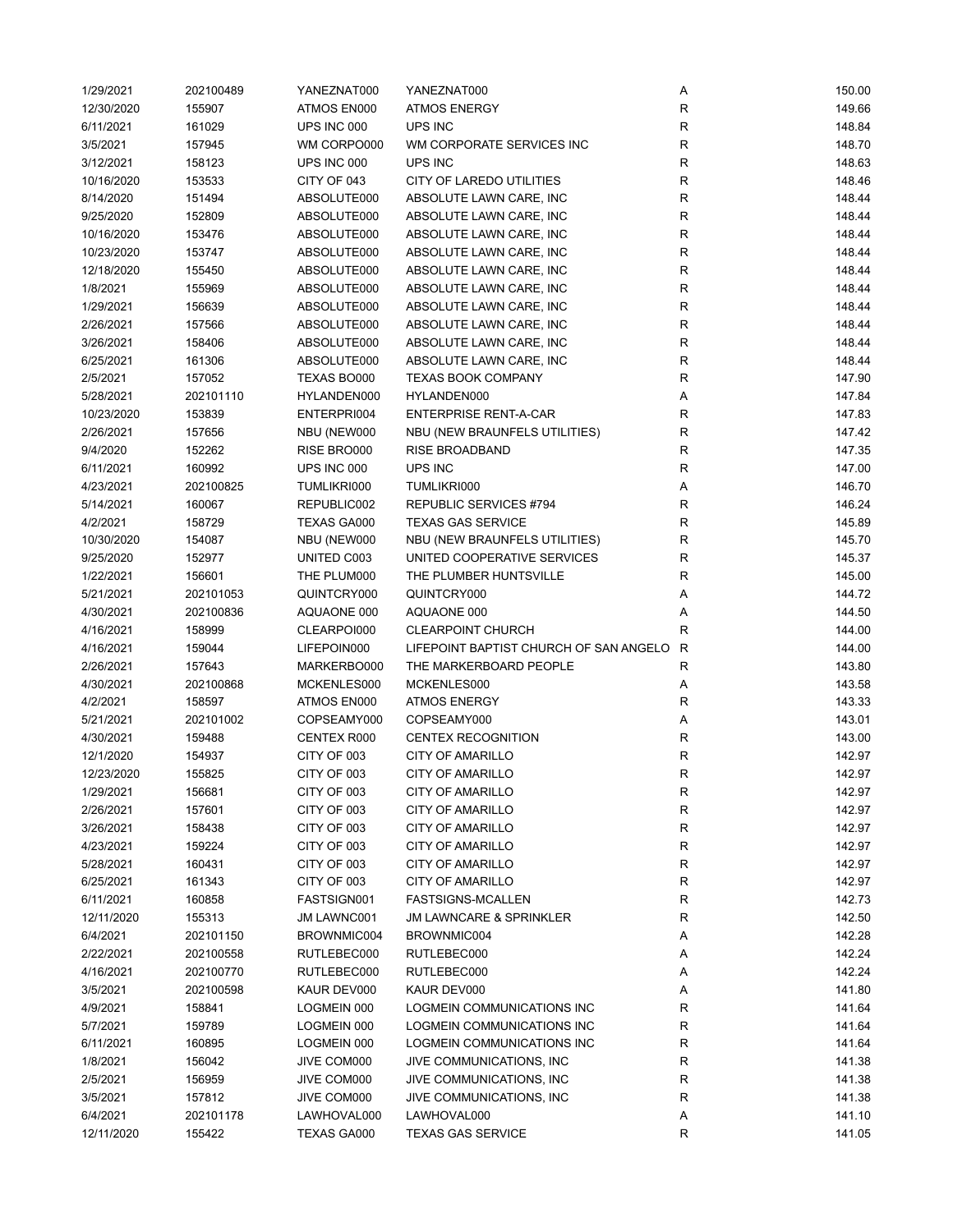| 5/14/2021  | 160130    | WASTE CO000    | <b>WASTE CONNECTIONS</b>              | R | 140.84 |
|------------|-----------|----------------|---------------------------------------|---|--------|
| 3/19/2021  | 158291    | FALLBROO000    | <b>FALLBROOK BAPTIST CHURCH</b>       | R | 140.80 |
| 12/4/2020  | 155072    | JIVE COM000    | JIVE COMMUNICATIONS, INC              | R | 140.62 |
| 5/7/2021   | 159828    | POSITIVE000    | POSITIVE PROMOTIONS, INC.             | R | 140.45 |
| 10/23/2020 | 153786    | CITY OF 003    | <b>CITY OF AMARILLO</b>               | R | 140.13 |
| 9/4/2020   | 152305    | TEACHERS002    | <b>TEACHERS PAY TEACHERS</b>          | R | 140.00 |
| 10/23/2020 | 153855    | GOODWILL000    | GOODWILL INDUSTRIES OF EAST TEXAS INC | R | 140.00 |
| 12/18/2020 | 155642    | LANKFKAT000    | <b>KATIE LANKFORD</b>                 | R | 140.00 |
| 8/21/2020  | 151872    | UPS 001        | <b>UPS</b>                            | R | 139.85 |
| 5/28/2021  | 160519    | NBU (NEW000    | NBU (NEW BRAUNFELS UTILITIES)         | R | 139.66 |
| 7/31/2020  | 151159    | CITY OF 003    | <b>CITY OF AMARILLO</b>               | R | 139.09 |
|            |           |                | <b>CITY OF AMARILLO</b>               | R |        |
| 9/11/2020  | 152367    | CITY OF 003    |                                       |   | 139.09 |
| 7/31/2020  | 151221    | JOHNSON 001    | JOHNSON CONTROLS SECURITY SOLUTIONS   | R | 139.05 |
| 10/30/2020 | 154066    | JOHNSON 001    | JOHNSON CONTROLS SECURITY SOLUTIONS   | R | 139.05 |
| 4/30/2021  | 202100846 | CHILDLAU000    | CHILDLAU000                           | Α | 139.02 |
| 11/6/2020  | 154365    | WASTE CO000    | <b>WASTE CONNECTIONS</b>              | R | 138.57 |
| 12/11/2020 | 155427    | WASTE CO000    | <b>WASTE CONNECTIONS</b>              | R | 138.57 |
| 1/5/2021   | 155965    | WASTE CO000    | <b>WASTE CONNECTIONS</b>              | R | 138.57 |
| 2/5/2021   | 157073    | WASTE CO000    | <b>WASTE CONNECTIONS</b>              | R | 138.57 |
| 3/12/2021  | 158129    | WASTE CO000    | <b>WASTE CONNECTIONS</b>              | R | 138.57 |
| 4/16/2021  | 159121    | WASTE CO000    | <b>WASTE CONNECTIONS</b>              | R | 138.57 |
| 10/16/2020 | 153486    | AQUAONE 000    | <b>AQUAONE INC</b>                    | R | 138.42 |
| 3/19/2021  | 158216    | ATMOS EN000    | <b>ATMOS ENERGY</b>                   | R | 137.84 |
| 7/10/2020  | 150597    | <b>UPS 001</b> | <b>UPS</b>                            | R | 137.78 |
| 2/12/2021  | 157258    | SPARKLET000    | SPARKLETTS AND SIERRA SPRINGS         | R | 137.77 |
| 5/14/2021  | 160034    | LIBERTY 004    | <b>LIBERTY PEST CONTROL</b>           | R | 137.62 |
| 9/18/2020  | 152617    | ENTERPRI004    | <b>ENTERPRISE RENT-A-CAR</b>          | R | 137.55 |
| 6/11/2021  | 202101244 | LAYMAJIL000    | LAYMAJIL000                           | Α | 137.52 |
| 7/17/2020  | 150617    | ADAMS EX001    | ADAMS EXTERMINATING COMPANY           | R | 137.50 |
| 8/21/2020  | 151660    | ADAMS EX001    | ADAMS EXTERMINATING COMPANY           | R | 137.50 |
| 6/25/2021  | 161418    | MCDOUGAL001    | <b>MCDOUGAL SERVICES</b>              | R | 137.50 |
| 10/30/2020 | 153948    | ADAMS EX001    | ADAMS EXTERMINATING COMPANY           | R | 137.25 |
| 11/20/2020 | 154703    | ADAMS EX001    | ADAMS EXTERMINATING COMPANY           | R | 137.25 |
| 4/9/2021   | 158755    | ADAMS EX001    | ADAMS EXTERMINATING COMPANY           | R | 137.25 |
| 1/22/2021  | 156526    |                | <b>ENTERPRISE RENT-A-CAR</b>          | R | 137.23 |
|            |           | ENTERPRI004    |                                       |   |        |
| 4/16/2021  | 202100735 | BRADFRAC000    | BRADFRAC000                           | Α | 137.08 |
| 3/19/2021  | 202100628 | AQUAONE 000    | AQUAONE 000                           | Α | 136.96 |
| 5/28/2021  | 202101125 | QUATTEMI000    | QUATTEMI000                           | Α | 136.64 |
| 4/23/2021  | 159411    | ATMOS EN000    | <b>ATMOS ENERGY</b>                   | R | 135.80 |
| 4/2/2021   | 158698    | POCKET 000     | POCKET NURSE                          | R | 135.07 |
| 4/30/2021  | 159472    | ATMOS EN000    | <b>ATMOS ENERGY</b>                   | R | 134.65 |
| 1/8/2021   | 156109    | SCHOOL H000    | SCHOOL HEALTH CORPORATION             | R | 134.04 |
| 12/4/2020  | 154979    | ATMOS EN000    | <b>ATMOS ENERGY</b>                   | R | 133.65 |
| 8/7/2020   | 151354    | CONSTELL001    | CONSTELLATION NEWENERGY INC           | R | 133.39 |
| 6/25/2021  | 161435    | PURCHASE000    | PURCHASE POWER                        | R | 133.36 |
| 4/2/2021   | 158654    | ENTERPRI004    | <b>ENTERPRISE RENT-A-CAR</b>          | R | 133.27 |
| 4/9/2021   | 158883    | REPUBLIC002    | REPUBLIC SERVICES #794                | R | 132.73 |
| 10/9/2020  | 153388    | REPUBLIC002    | REPUBLIC SERVICES #794                | R | 132.42 |
| 11/13/2020 | 154565    | REPUBLIC002    | REPUBLIC SERVICES #794                | R | 132.42 |
| 12/11/2020 | 155347    | REPUBLIC002    | REPUBLIC SERVICES #794                | R | 132.42 |
| 1/15/2021  | 156283    | REPUBLIC002    | REPUBLIC SERVICES #794                | R | 132.42 |
| 2/12/2021  | 157241    | REPUBLIC006    | REPUBLIC SERVICES #691                | R | 132.42 |
| 3/12/2021  | 158078    | REPUBLIC002    | REPUBLIC SERVICES #794                | R | 132.42 |
| 12/11/2020 | 155268    | CENTERPO000    | <b>CENTERPOINT ENERGY</b>             | R | 132.01 |
| 9/18/2020  | 202100132 | WARD NAN000    | WARD NAN000                           | А | 131.84 |
| 4/30/2021  | 202100858 | HEAD GEO000    | HEAD GEO000                           | А | 131.11 |
| 8/28/2020  | 152038    | PURCHASE000    | PURCHASE POWER                        | R | 131.05 |
| 5/7/2021   | 202100903 | CHISESTE000    | CHISESTE000                           | А | 131.04 |
| 6/11/2021  | 161032    | UPS INC 000    | UPS INC                               | R | 130.93 |
|            |           |                |                                       |   |        |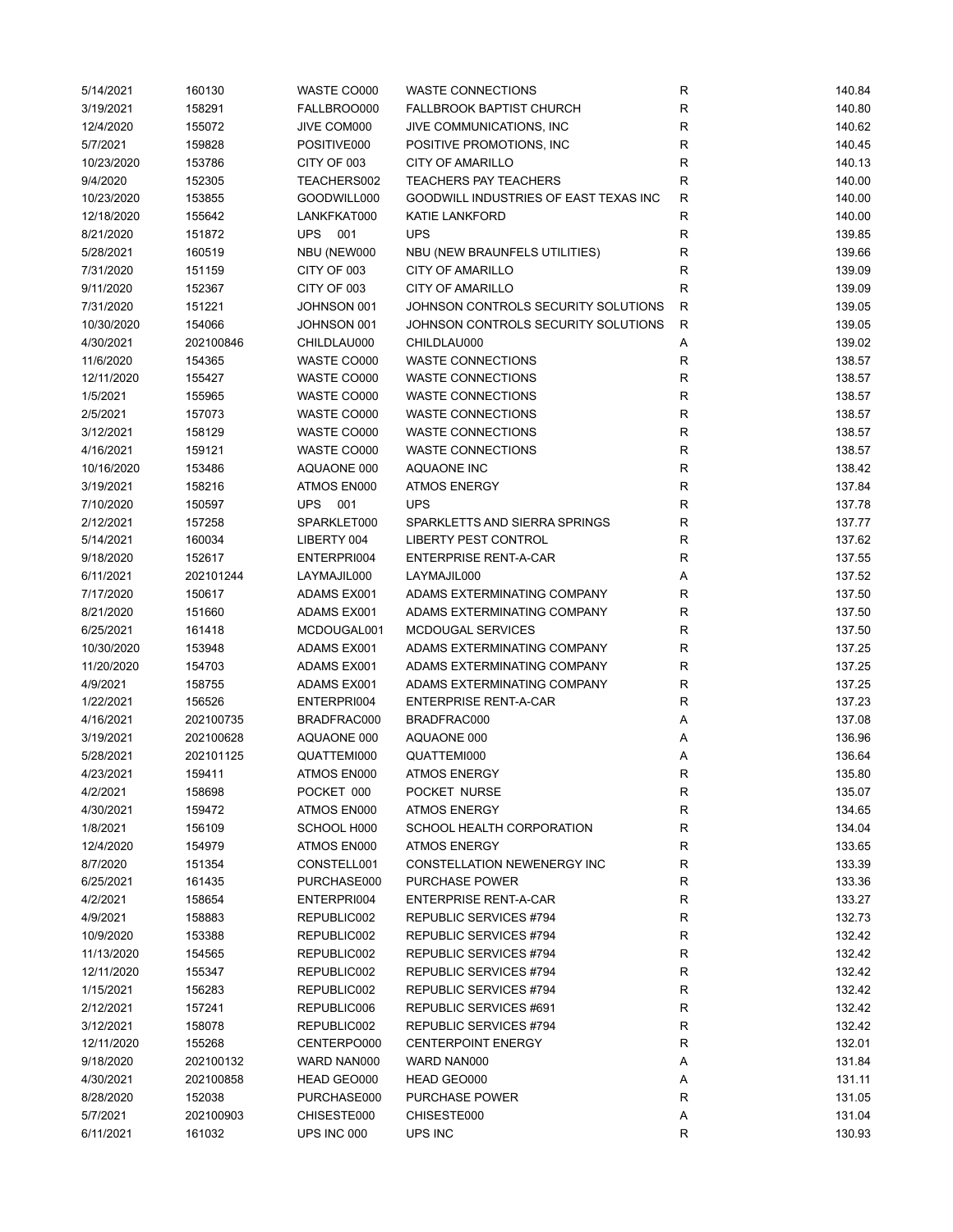| 10/16/2020 | 153647    | REALLY G000        | REALLY GOOD STUFF LLC                   | $\mathsf R$  | 130.90 |
|------------|-----------|--------------------|-----------------------------------------|--------------|--------|
| 2/12/2021  | 157188    | JIVE COM000        | JIVE COMMUNICATIONS. INC                | R            | 130.84 |
| 11/13/2020 | 154456    | CITY OF 098        | <b>CITY OF ODESSA</b>                   | R            | 130.64 |
| 12/11/2020 | 155279    | CITY OF 098        | CITY OF ODESSA                          | $\mathsf R$  | 130.53 |
| 1/15/2021  | 156212    | CITY OF 098        | CITY OF ODESSA                          | $\mathsf R$  | 130.53 |
| 2/12/2021  | 157136    | CITY OF 098        | <b>CITY OF ODESSA</b>                   | $\mathsf{R}$ | 130.53 |
| 4/16/2021  | 158992    | CITY OF 098        | CITY OF ODESSA                          | $\mathsf{R}$ | 130.53 |
| 5/14/2021  | 159965    | CITY OF 098        | <b>CITY OF ODESSA</b>                   | $\mathsf{R}$ | 130.53 |
| 5/7/2021   | 202100922 | LAWHOVAL000        | LAWHOVAL000                             | Α            | 130.53 |
| 7/17/2020  | 150782    | REPUBLIC002        | REPUBLIC SERVICES #794                  | R            | 130.21 |
| 9/11/2020  | 152462    | REPUBLIC002        | REPUBLIC SERVICES #794                  | $\mathsf R$  | 130.21 |
|            |           |                    |                                         |              |        |
| 9/11/2020  | 152463    | REPUBLIC002        | REPUBLIC SERVICES #794                  | $\mathsf R$  | 130.21 |
| 5/7/2021   | 202100936 | PECK CHR000        | PECK CHR000                             | Α            | 130.20 |
| 5/28/2021  | 160448    | CITY OF 050        | <b>CITY OF MIDLAND</b>                  | $\mathsf{R}$ | 130.10 |
| 6/25/2021  | 161349    | CITY OF 050        | <b>CITY OF MIDLAND</b>                  | $\mathsf R$  | 130.10 |
| 6/18/2021  | 161227    | SPRINGHI001        | SPRINGHILL SUITES HOUSTON NORTH         | $\mathsf R$  | 129.99 |
| 1/29/2021  | 156709    | CPS ENER000        | <b>CPS ENERGY</b>                       | R            | 129.80 |
| 4/23/2021  | 159326    | LOGMEIN 000        | LOGMEIN COMMUNICATIONS INC              | $\mathsf R$  | 129.67 |
| 5/21/2021  | 160325    | LOGMEIN 000        | <b>LOGMEIN COMMUNICATIONS INC</b>       | $\mathsf R$  | 129.67 |
| 6/18/2021  | 161186    | LOGMEIN 000        | LOGMEIN COMMUNICATIONS INC              | R            | 129.67 |
| 5/7/2021   | 202100948 | WALKEKEL000        | WALKEKEL000                             | Α            | 129.48 |
| 1/22/2021  | 156548    | JIVE COM000        | JIVE COMMUNICATIONS, INC                | R            | 129.46 |
| 2/22/2021  | 157439    | JIVE COM000        | JIVE COMMUNICATIONS, INC                | R            | 129.46 |
| 3/19/2021  | 158310    | JIVE COM000        | JIVE COMMUNICATIONS, INC                | R            | 129.46 |
| 6/18/2021  | 161101    | <b>BLACK PL000</b> | <b>BLACK PLUMBING, INC.</b>             | $\mathsf R$  | 129.00 |
| 12/18/2020 | 155629    | JIVE COM000        | JIVE COMMUNICATIONS, INC                | $\mathsf R$  | 128.85 |
| 10/9/2020  | 153327    | JIVE COM000        | JIVE COMMUNICATIONS, INC                | R            | 128.80 |
| 11/20/2020 | 154848    | JIVE COM000        | JIVE COMMUNICATIONS, INC                | $\mathsf R$  | 128.80 |
| 9/18/2020  | 152649    | JIVE COM000        | JIVE COMMUNICATIONS, INC                | R            | 128.73 |
| 8/21/2020  | 151782    | JIVE COM000        | JIVE COMMUNICATIONS, INC                | $\mathsf R$  | 128.72 |
| 11/20/2020 | 154919    | ATMOS EN000        | <b>ATMOS ENERGY</b>                     | R            | 128.34 |
| 5/21/2021  | 160338    | PFLUGERV000        | PFLUGERVILLE CEDARS CENTER, LLC         | $\mathsf R$  | 128.28 |
| 3/19/2021  | 158328    | MICHAEL'002        | MICHAEL'S KEYS, INC                     | $\mathsf R$  | 128.13 |
| 6/4/2021   | 160681    | HOME DEP000        | <b>HOME DEPOT</b>                       | R            | 127.78 |
| 8/14/2020  |           |                    |                                         |              | 127.72 |
|            | 151539    | CITY OF 098        | CITY OF ODESSA                          | R            | 127.71 |
| 4/23/2021  | 159220    | CITY OF 000        | CITY OF ABILENE                         | R            |        |
| 9/11/2020  | 152387    | CITY OF 098        | <b>CITY OF ODESSA</b>                   | $\mathsf R$  | 127.61 |
| 10/16/2020 | 153549    | CITY OF 098        | CITY OF ODESSA                          | $\mathsf R$  | 127.61 |
| 1/15/2021  | 156157    | ABILITIE000        | ABILITIES THERAPY AND CONSULTING, LLC   | R            | 127.50 |
| 2/22/2021  | 157393    | CRAWSLEI000        | LEIGH HERBERT CRAWSHAW                  | $\mathsf R$  | 127.50 |
| 1/22/2021  | 156481    | CITY OF 025        | CITY OF EARLY                           | R            | 127.26 |
| 3/19/2021  | 158294    | FIRST BA015        | <b>FIRST BAPTIST CHURCH</b>             | R            | 126.00 |
| 7/17/2020  | 150681    | CITY OF 098        | <b>CITY OF ODESSA</b>                   | R            | 125.56 |
| 5/28/2021  | 202101105 | GOFF CAR000        | GOFF CAR000                             | Α            | 125.44 |
| 4/16/2021  | 202100742 | CHRISSAV000        | CHRISSAV000                             | Α            | 125.44 |
| 7/17/2020  | 150682    | CITY OF 098        | CITY OF ODESSA                          | R            | 125.42 |
| 8/21/2020  | 151786    | JOESEJUL001        | JULIE JOESEL                            | R            | 125.00 |
| 9/25/2020  | 152952    | SPECIALI000        | SPECIALIZED ASSESSMENT & CONSULTING, LI | R            | 125.00 |
| 12/4/2020  | 155124    | RUSHING 000        | RUSHING PEST CONTROL SERVICE INC        | R            | 125.00 |
| 2/22/2021  | 157397    | DAW PEST000        | DAW PEST CONTROL                        | R            | 125.00 |
| 5/14/2021  | 159980    | DAW PEST000        | DAW PEST CONTROL                        | R            | 125.00 |
| 6/18/2021  | 202101289 | DAW PEST000        | DAW PEST000                             | Α            | 125.00 |
| 6/4/2021   | 202101210 | WOODSHEA000        | WOODSHEA000                             | Α            | 124.90 |
| 11/20/2020 | 202100308 | PORTECHA000        | PORTECHA000                             | Α            | 124.20 |
| 6/4/2021   | 202101194 | PORTECHA000        | PORTECHA000                             | Α            | 124.10 |
| 3/26/2021  | 158458    | CPS ENER000        | <b>CPS ENERGY</b>                       | R            | 123.58 |
| 1/22/2021  | 156438    | ATMOS EN000        | ATMOS ENERGY                            | R            | 123.13 |
| 2/26/2021  |           | CITY OF 050        | CITY OF MIDLAND                         | R            | 123.11 |
|            | 157605    |                    |                                         | $\mathsf R$  |        |
| 4/2/2021   | 158626    | CITY OF 050        | <b>CITY OF MIDLAND</b>                  |              | 123.11 |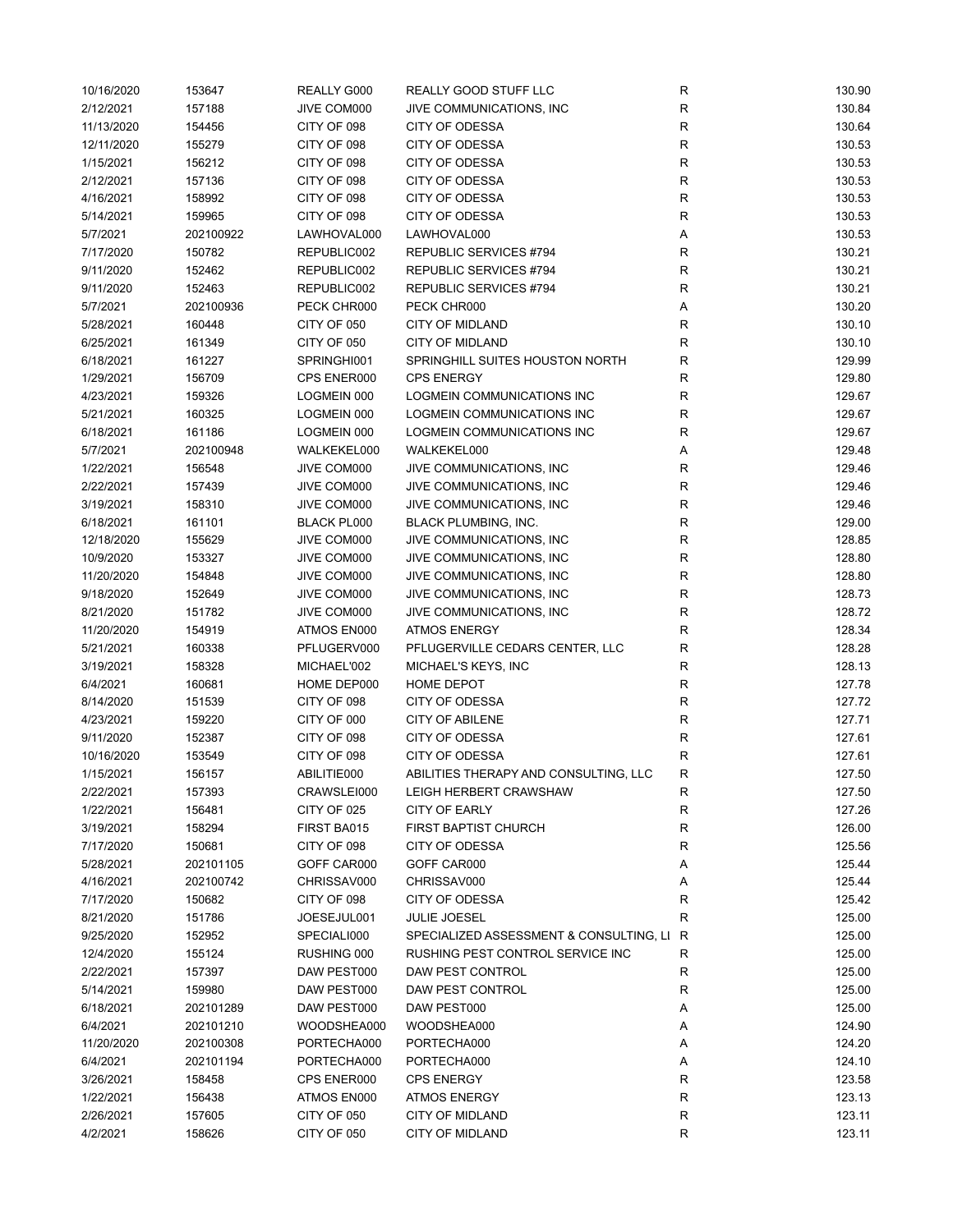| 4/30/2021  | 159502    | CITY OF 050        | <b>CITY OF MIDLAND</b>                | $\mathsf R$  | 123.11 |
|------------|-----------|--------------------|---------------------------------------|--------------|--------|
| 2/5/2021   | 202100519 | VILLACAR000        | VILLACAR000                           | A            | 123.05 |
| 10/2/2020  | 153081    | CITY OF 050        | <b>CITY OF MIDLAND</b>                | R            | 122.95 |
| 10/30/2020 | 154009    | CITY OF 050        | <b>CITY OF MIDLAND</b>                | R            | 122.95 |
| 11/20/2020 | 154778    | CITY OF 050        | <b>CITY OF MIDLAND</b>                | $\mathsf{R}$ | 122.95 |
| 7/10/2020  | 150392    | CDW GOVE000        | CDW GOVERNMENT, INC                   | $\mathsf{R}$ | 122.50 |
| 4/16/2021  | 159058    | NASCO 000          | <b>NASCO</b>                          | $\mathsf{R}$ | 122.32 |
| 12/1/2020  | 154938    | CITY OF 025        | <b>CITY OF EARLY</b>                  | R            | 122.12 |
| 8/7/2020   | 151336    | CITY OF 097        | CITY OF HUNTSVILLE - UTILITIES        | $\mathsf R$  | 121.84 |
|            |           |                    |                                       |              |        |
| 2/5/2021   | 156927    | ENTERPRI004        | <b>ENTERPRISE RENT-A-CAR</b>          | R            | 121.47 |
| 7/31/2020  | 151233    | NBU (NEW000        | NBU (NEW BRAUNFELS UTILITIES)         | $\mathsf R$  | 121.36 |
| 4/9/2021   | 158851    | LOGMEIN 000        | LOGMEIN COMMUNICATIONS INC            | $\mathsf R$  | 121.22 |
| 5/7/2021   | 159796    | LOGMEIN 000        | LOGMEIN COMMUNICATIONS INC            | $\mathsf R$  | 121.22 |
| 6/11/2021  | 160898    | LOGMEIN 000        | LOGMEIN COMMUNICATIONS INC            | R            | 121.22 |
| 5/21/2021  | 202101051 | PORTECHA000        | PORTECHA000                           | Α            | 121.14 |
| 2/5/2021   | 156954    | JIVE COM000        | JIVE COMMUNICATIONS, INC.             | $\mathsf R$  | 120.97 |
| 3/5/2021   | 157806    | JIVE COM000        | JIVE COMMUNICATIONS, INC              | $\mathsf R$  | 120.97 |
| 11/6/2020  | 154340    | TRINITY 005        | <b>TRINITY METRO</b>                  | R            | 120.00 |
| 10/16/2020 | 202100201 | PORTECHA000        | PORTECHA000                           | Α            | 119.64 |
| 6/11/2021  | 202101264 | STONELIN001        | STONELIN001                           | Α            | 119.60 |
| 6/4/2021   | 202101165 | HARMOCAS000        | HARMOCAS000                           | Α            | 119.38 |
| 1/8/2021   | 202100416 | JOLLIDAV001        | JOLLIDAV001                           | Α            | 118.87 |
| 5/21/2021  | 160207    | ATMOS EN000        | <b>ATMOS ENERGY</b>                   | $\mathsf R$  | 118.78 |
| 12/4/2020  | 202100336 | PORTECHA000        | PORTECHA000                           | Α            | 118.75 |
| 12/11/2020 | 202100353 | PORTECHA000        | PORTECHA000                           | Α            | 118.65 |
| 4/23/2021  | 159203    | ATMOS EN000        | <b>ATMOS ENERGY</b>                   | $\mathsf{R}$ | 118.28 |
| 2/5/2021   | 156866    | CDW GOVE000        | CDW GOVERNMENT, INC                   | R            | 118.04 |
| 7/17/2020  | 150846    | WALSH GA000        | WALSH GALLEGOS TREVINO RUSSO & KYLE P | R            | 118.00 |
|            |           |                    |                                       |              |        |
| 11/20/2020 | 202100315 | VILLACAR000        | VILLACAR000                           | Α            | 117.60 |
| 4/30/2021  | 202100845 | CHAPMCHR001        | CHAPMCHR001                           | Α            | 117.60 |
| 2/12/2021  | 202100536 | PORTECHA000        | PORTECHA000                           | Α            | 117.33 |
| 10/16/2020 | 153498    | ATMOS EN000        | <b>ATMOS ENERGY</b>                   | R            | 117.25 |
| 11/20/2020 | 154796    | CORPORAT000        | CORPORATE COMMUNICATIONS CENTER, INC  | $\mathsf{R}$ | 117.00 |
| 1/15/2021  | 202100426 | AQUAONE 000        | AQUAONE 000                           | Α            | 116.96 |
| 1/29/2021  | 156688    | <b>CITY OF 050</b> | <b>CITY OF MIDLAND</b>                | R            | 116.15 |
| 12/18/2020 | 155535    | CITY OF 050        | <b>CITY OF MIDLAND</b>                | R            | 115.96 |
| 3/19/2021  | 202100653 | <b>SUH JOO000</b>  | SUH JOO000                            | Α            | 115.65 |
| 10/30/2020 | 202100245 | WARD NAN000        | WARD NAN000                           | Α            | 115.61 |
| 8/14/2020  | 151631    | SCHOOL H000        | SCHOOL HEALTH CORPORATION             | R            | 115.35 |
| 8/7/2020   | 151280    | ANDY'S P000        | ANDY'S PEST TROOPERS, INC.            | $\mathsf R$  | 115.00 |
| 11/6/2020  | 154190    | ANDY'S P000        | ANDY'S PEST TROOPERS, INC.            | R            | 115.00 |
| 2/5/2021   | 156832    | ANDY'S P000        | ANDY'S PEST TROOPERS, INC.            | R            | 115.00 |
| 5/21/2021  | 160195    | ANDY'S P000        | ANDY'S PEST TROOPERS, INC.            | R            | 115.00 |
| 5/14/2021  | 202100957 | CHRISSAV000        | CHRISSAV000                           | Α            | 114.24 |
| 7/17/2020  | 150771    | PITNEY B001        | PITNEY BOWES GLOBAL FINANCIAL         | R            | 114.11 |
| 12/18/2020 | 155663    | NBU (NEW000        | NBU (NEW BRAUNFELS UTILITIES)         | $\mathsf{R}$ | 113.92 |
| 11/20/2020 | 202100303 | KASAPJEN000        | KASAPJEN000                           | Α            | 113.51 |
| 10/30/2020 | 154043    | ENTERPRI004        | <b>ENTERPRISE RENT-A-CAR</b>          | R            | 113.37 |
| 11/20/2020 | 154718    | AT&T 000           | AT&T                                  | R            | 113.04 |
| 12/18/2020 | 155464    | AT&T<br>000        | AT&T                                  | R            | 113.04 |
|            |           |                    |                                       | $\mathsf{R}$ |        |
| 3/19/2021  | 158194    | AT&T<br>000        | AT&T                                  |              | 113.04 |
| 5/14/2021  | 159921    | AT&T<br>000        | AT&T                                  | $\mathsf R$  | 113.04 |
| 6/18/2021  | 161069    | AT&T<br>000        | AT&T                                  | $\mathsf R$  | 113.04 |
| 6/18/2021  | 161070    | AT&T 000           | AT&T                                  | $\mathsf R$  | 113.04 |
| 4/23/2021  | 159324    | LOGMEIN 000        | LOGMEIN COMMUNICATIONS INC            | R            | 112.53 |
| 5/21/2021  | 160324    | LOGMEIN 000        | LOGMEIN COMMUNICATIONS INC            | R            | 112.53 |
| 6/18/2021  | 161187    | LOGMEIN 000        | LOGMEIN COMMUNICATIONS INC            | R            | 112.53 |
| 1/22/2021  | 156547    | JIVE COM000        | JIVE COMMUNICATIONS, INC.             | R            | 112.21 |
| 2/22/2021  | 157440    | JIVE COM000        | JIVE COMMUNICATIONS, INC.             | $\mathsf R$  | 112.21 |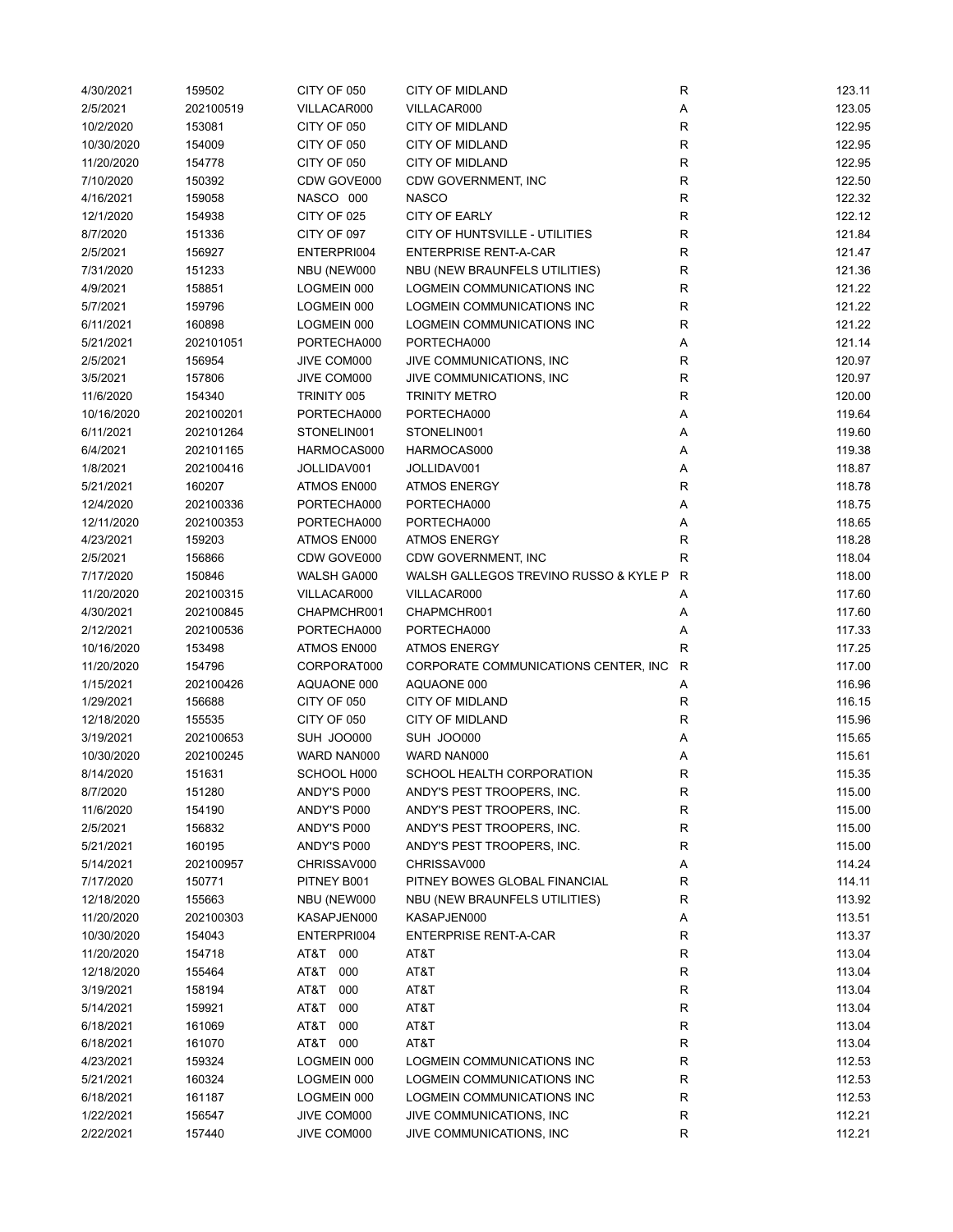| 3/19/2021  | 158311    | JIVE COM000        | JIVE COMMUNICATIONS, INC                | $\mathsf R$  | 112.21 |
|------------|-----------|--------------------|-----------------------------------------|--------------|--------|
| 4/2/2021   | 158575    | ABILITIE000        | ABILITIES THERAPY AND CONSULTING, LLC   | R            | 112.07 |
| 7/10/2020  | 150483    | JAMAN IN000        | JAMAN INVESTMENTS, LLC                  | R            | 111.90 |
| 10/16/2020 | 153646    | READY RE000        | <b>READY REFRESH</b>                    | $\mathsf R$  | 111.84 |
| 3/12/2021  | 157953    | <b>ADAMS EX001</b> | ADAMS EXTERMINATING COMPANY             | $\mathsf R$  | 111.75 |
| 12/18/2020 | 155631    | JIVE COM000        | JIVE COMMUNICATIONS, INC                | $\mathsf R$  | 111.26 |
| 12/18/2020 | 155476    | ATMOS EN000        | <b>ATMOS ENERGY</b>                     | $\mathsf R$  | 111.25 |
| 5/21/2021  |           |                    |                                         |              | 111.21 |
|            | 202101066 | SPARKLOR000        | SPARKLOR000                             | Α<br>R       |        |
| 10/30/2020 | 154062    | JIVE COM000        | JIVE COMMUNICATIONS, INC                |              | 111.20 |
| 11/20/2020 | 154849    | JIVE COM000        | JIVE COMMUNICATIONS, INC                | $\mathsf R$  | 111.20 |
| 11/20/2020 | 154735    | ATMOS EN000        | <b>ATMOS ENERGY</b>                     | R            | 110.35 |
| 4/2/2021   | 158624    | CITY OF 025        | <b>CITY OF EARLY</b>                    | $\mathsf R$  | 110.24 |
| 12/4/2020  | 154983    | BALCONES001        | <b>BALCONES SHRED</b>                   | R            | 110.00 |
| 3/12/2021  | 157981    | <b>AUSTIN P001</b> | AUSTIN POLICE DEPT.                     | R            | 110.00 |
| 5/7/2021   | 159698    | <b>BLACK PL000</b> | <b>BLACK PLUMBING, INC.</b>             | R            | 110.00 |
| 6/4/2021   | 160637    | CITY OF 017        | CITY OF DEL RIO                         | R            | 109.98 |
| 9/11/2020  | 202100115 | VILLACAR000        | VILLACAR000                             | Α            | 109.97 |
| 10/30/2020 | 202100243 | VILLACAR000        | VILLACAR000                             | Α            | 109.79 |
| 6/25/2021  | 161330    | ATMOS EN000        | <b>ATMOS ENERGY</b>                     | $\mathsf{R}$ | 109.73 |
| 7/17/2020  | 150707    | CONSTELL001        | CONSTELLATION NEWENERGY INC             | $\mathsf R$  | 109.28 |
| 6/25/2021  | 161326    | ATMOS EN000        | <b>ATMOS ENERGY</b>                     | R            | 108.78 |
| 1/22/2021  | 156582    | SCHOOL H000        | SCHOOL HEALTH CORPORATION               | R            | 108.64 |
| 3/19/2021  | 202100649 | PORTECHA000        | PORTECHA000                             | Α            | 108.08 |
| 12/4/2020  | 155035    | COMMUNIC000        | COMMUNICATION BY HAND, LLC              | $\mathsf R$  | 108.00 |
| 4/16/2021  | 202100767 | PORTECHA000        | PORTECHA000                             | Α            | 107.52 |
| 5/21/2021  | 160237    | CITY OF 000        | <b>CITY OF ABILENE</b>                  | R            | 107.40 |
|            |           |                    |                                         |              |        |
| 4/30/2021  | 202100872 | NAVARJES000        | NAVARJES000                             | A            | 106.95 |
| 8/7/2020   | 151322    | CITY OF 017        | CITY OF DEL RIO                         | R            | 106.66 |
| 6/4/2021   | 160638    | CITY OF 025        | <b>CITY OF EARLY</b>                    | R            | 106.32 |
| 4/23/2021  | 202100782 | CHILDLAU000        | CHILDLAU000                             | Α            | 105.84 |
| 11/13/2020 | 154427    | CENTERPO001        | <b>CENTERPOINT ENERGY</b>               | R            | 105.66 |
| 11/20/2020 | 154871    | NBU (NEW000        | NBU (NEW BRAUNFELS UTILITIES)           | $\mathsf R$  | 105.54 |
| 6/4/2021   | 202101148 | <b>BAIN NIC000</b> | <b>BAIN NIC000</b>                      | Α            | 105.28 |
| 7/17/2020  | 150633    | AT&T 000           | AT&T                                    | R            | 105.15 |
| 8/21/2020  | 151675    | T&TA<br>000        | AT&T                                    | R            | 105.15 |
| 9/18/2020  | 152526    | AT&T<br>000        | AT&T                                    | R            | 105.15 |
| 12/4/2020  | 154965    | AT&T<br>000        | AT&T                                    | R            | 105.15 |
| 1/22/2021  | 156426    | AT&T<br>000        | AT&T                                    | $\mathsf R$  | 105.15 |
| 4/9/2021   | 158769    | T&TA<br>000        | AT&T                                    | R            | 105.15 |
| 8/21/2020  | 151783    | JIVE COM000        | JIVE COMMUNICATIONS, INC                | $\mathsf R$  | 105.05 |
| 11/20/2020 | 154795    | COMPASS 005        | <b>COMPASS RECYCLING &amp; DISPOSAL</b> | R            | 105.00 |
| 5/7/2021   | 159732    | COMPASS 005        | <b>COMPASS RECYCLING &amp; DISPOSAL</b> | R            | 105.00 |
| 5/14/2021  | 160031    | KLEEN AI000        | KLEEN AIR FILTER SERVICE & SALES        | R            | 105.00 |
| 5/28/2021  | 160476    | EDLIO LL000        | EDLIO LLC                               | R            | 105.00 |
| 1/8/2021   | 156114    | SPARKLET000        | SPARKLETTS AND SIERRA SPRINGS           | $\mathsf R$  | 104.35 |
| 6/4/2021   |           |                    | JOSTENS - MIDLAND                       |              |        |
|            | 160688    | JOSTENS 001        |                                         | R            | 104.29 |
| 7/10/2020  | 150438    | CONSTELL001        | CONSTELLATION NEWENERGY INC             | R            | 103.75 |
| 10/2/2020  | 153079    | CITY OF 025        | <b>CITY OF EARLY</b>                    | R            | 103.60 |
| 6/25/2021  | 161479    | UPS INC 000        | UPS INC                                 | R            | 103.44 |
| 12/18/2020 | 155483    | ATMOS EN000        | <b>ATMOS ENERGY</b>                     | R            | 102.85 |
| 6/4/2021   | 160734    | SALLY'S 000        | SALLY'S PRINTING & MAIL SERVICE         | R            | 102.50 |
| 2/5/2021   | 202100490 | AQUAONE 000        | AQUAONE 000                             | Α            | 102.50 |
| 6/18/2021  | 202101279 | BEAUCDEO000        | BEAUCDEO000                             | Α            | 102.05 |
| 5/7/2021   | 202100942 | ROYBAAMI000        | ROYBAAMI000                             | Α            | 101.68 |
| 6/25/2021  | 161305    | ABILITIE000        | ABILITIES THERAPY AND CONSULTING, LLC   | R            | 100.82 |
| 7/24/2020  | 150960    | CITY OF 000        | <b>CITY OF ABILENE</b>                  | R            | 100.36 |
| 6/11/2021  | 160801    | ATMOS EN000        | <b>ATMOS ENERGY</b>                     | R            | 100.22 |
| 4/23/2021  | 159198    | ATMOS EN000        | <b>ATMOS ENERGY</b>                     | R            | 100.05 |
| 7/10/2020  | 150606    | ZAMORABE000        | <b>ABEL ZAMORA</b>                      | $\mathsf R$  | 100.00 |
|            |           |                    |                                         |              |        |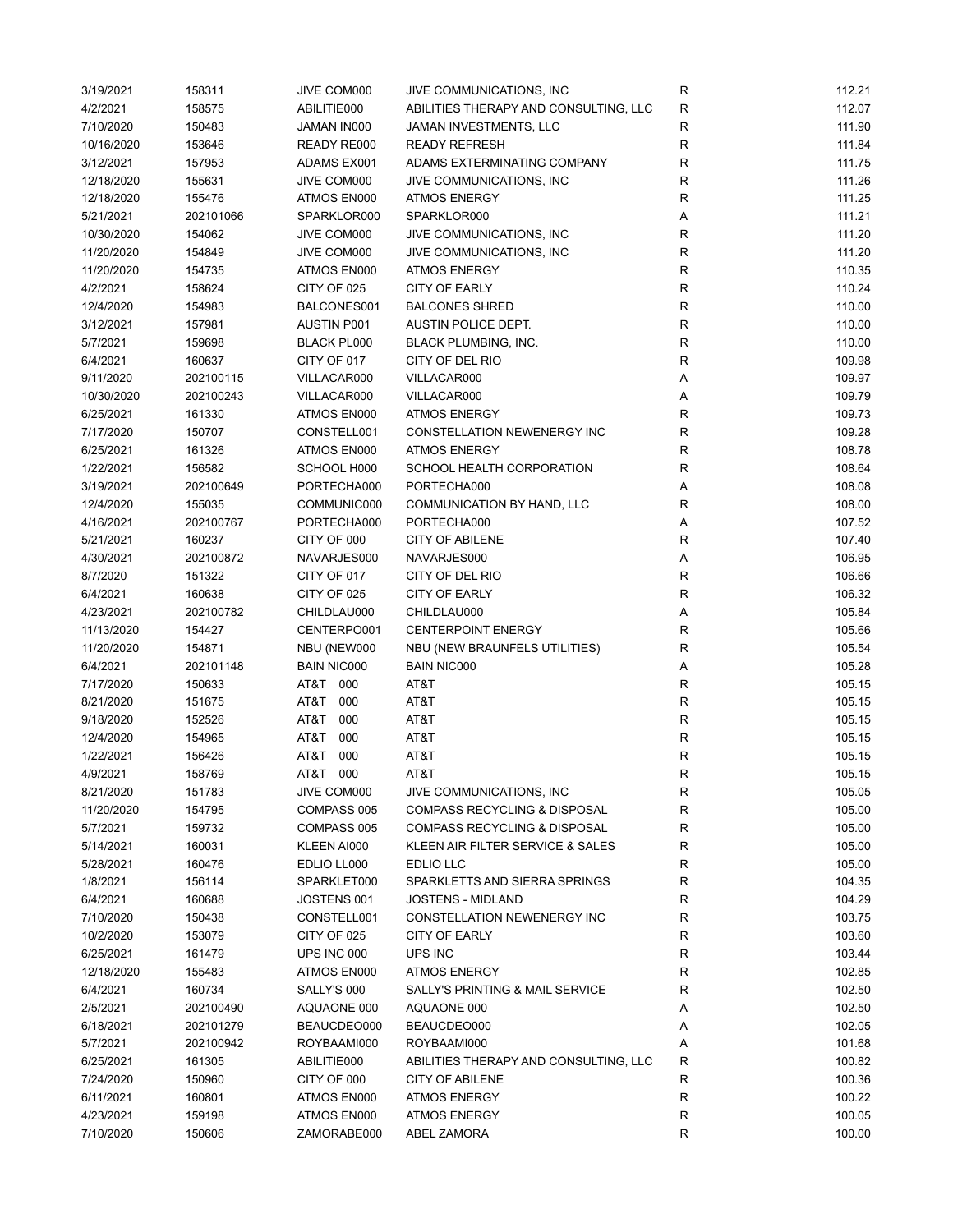| 9/4/2020   | 152166    | DOMINLAU000        | LAURA DOMINGUEZ                      | R           | 100.00 |
|------------|-----------|--------------------|--------------------------------------|-------------|--------|
| 9/4/2020   | 152251    | REGION 2000        | <b>REGION 20 EDUC SERV CENTER</b>    | R           | 100.00 |
| 9/18/2020  | 152573    | CITY OF 041        | CITY OF LAREDO - HEALTH DEPT         | R           | 100.00 |
| 9/25/2020  | 152935    | PURCHASE000        | <b>PURCHASE POWER</b>                | R           | 100.00 |
| 4/16/2021  | 158997    | CITY OF 109        | <b>CITY OF WESLACO</b>               | R           | 100.00 |
| 5/7/2021   | 159720    | CITY OF 073        | <b>CITY OF WINDCREST</b>             | $\mathsf R$ | 100.00 |
| 5/28/2021  | 160563    | <b>TEXAS TR001</b> | <b>TEXAS TRAILS COUNCIL BSA</b>      | $\mathsf R$ | 100.00 |
| 6/18/2021  | 161105    | CARO MAR000        | MARIA CARO DE CRUZ                   | R           | 100.00 |
| 9/25/2020  | 202100141 | HOSTAJAR000        | HOSTAJAR000                          | Α           | 99.96  |
| 11/13/2020 | 154372    | CDW GOVE000        | CDW GOVERNMENT, INC                  | R           | 99.75  |
|            |           |                    | <b>CPS ENERGY</b>                    | R           |        |
| 3/5/2021   | 157787    | CPS ENER000        |                                      |             | 99.73  |
| 1/22/2021  | 156597    | TEXAS GA000        | <b>TEXAS GAS SERVICE</b>             | R           | 99.67  |
| 4/23/2021  | 159195    | ATMOS EN000        | <b>ATMOS ENERGY</b>                  | R           | 99.65  |
| 3/26/2021  | 158504    | MARKERBO000        | THE MARKERBOARD PEOPLE               | R           | 99.60  |
| 5/7/2021   | 159800    | LOGMEIN 000        | LOGMEIN COMMUNICATIONS INC           | R           | 99.31  |
| 12/18/2020 | 155714    | TEXAS CO000        | TEXAS COMPUTER EDUCATION ASSOCIATION | R           | 99.00  |
| 11/20/2020 | 202100304 | MAGANANG001        | MAGANANG001                          | Α           | 99.00  |
| 6/18/2021  | 161094    | ATMOS EN000        | <b>ATMOS ENERGY</b>                  | R           | 98.89  |
| 12/4/2020  | 155018    | CITY OF 017        | CITY OF DEL RIO                      | R           | 98.47  |
| 7/24/2020  | 151005    | FRONTIER003        | <b>FRONTIER COMMUNICATIONS</b>       | R           | 97.98  |
| 8/21/2020  | 151759    | FRONTIER003        | <b>FRONTIER COMMUNICATIONS</b>       | R           | 97.98  |
| 9/18/2020  | 152624    | FRONTIER003        | <b>FRONTIER COMMUNICATIONS</b>       | R           | 97.98  |
| 10/23/2020 | 153845    | FRONTIER003        | <b>FRONTIER COMMUNICATIONS</b>       | R           | 97.98  |
| 8/14/2020  | 151550    | CONSTELL001        | CONSTELLATION NEWENERGY INC          | R           | 97.94  |
| 5/7/2021   | 202100946 | TALKPATH000        | TALKPATH000                          | Α           | 97.50  |
| 6/11/2021  | 202101265 | TALKPATH000        | TALKPATH000                          | Α           | 97.50  |
| 8/7/2020   | 151324    | CITY OF 025        | <b>CITY OF EARLY</b>                 | R           | 97.24  |
| 8/7/2020   | 151347    | CONSTELL001        | CONSTELLATION NEWENERGY INC          | R           | 97.21  |
| 2/22/2021  | 157328    | ATMOS EN000        | <b>ATMOS ENERGY</b>                  | R           | 97.06  |
| 7/10/2020  | 150433    | CONSTELL001        | CONSTELLATION NEWENERGY INC          | R           | 96.73  |
| 1/15/2021  | 156264    | PFLUGERV000        | PFLUGERVILLE CEDARS CENTER, LLC      | R           | 96.70  |
| 5/21/2021  | 202101031 | LIESVAMY000        | LIESVAMY000                          | Α           | 96.60  |
|            |           |                    |                                      |             |        |
| 4/23/2021  | 202100778 | AQUAONE 000        | AQUAONE 000                          | Α           | 96.34  |
| 10/30/2020 | 153982    | BRACKETT000        | <b>BRACKETT &amp; ELLIS</b>          | R           | 96.00  |
| 2/5/2021   | 156860    | BRACKETT000        | <b>BRACKETT &amp; ELLIS</b>          | R           | 96.00  |
| 3/26/2021  | 158451    | COLLEGE 002        | THE COLLEGE BOARD                    | R           | 96.00  |
| 4/30/2021  | 159501    | CITY OF 025        | <b>CITY OF EARLY</b>                 | R           | 96.00  |
| 6/4/2021   | 160650    | COLLEGE 002        | THE COLLEGE BOARD                    | R           | 96.00  |
| 5/21/2021  | 160216    | ATMOS EN000        | <b>ATMOS ENERGY</b>                  | R           | 95.91  |
| 4/30/2021  | 159470    | ATMOS EN000        | <b>ATMOS ENERGY</b>                  | R           | 95.33  |
| 4/16/2021  | 202100738 | BROWNMIC004        | BROWNMIC004                          | Α           | 95.31  |
| 2/26/2021  | 157655    | NBU (NEW000        | NBU (NEW BRAUNFELS UTILITIES)        | R           | 95.23  |
| 1/15/2021  | 156158    | ABSOLUTE000        | ABSOLUTE LAWN CARE, INC              | R           | 95.00  |
| 1/15/2021  | 156340    | ABSOLUTE000        | ABSOLUTE LAWN CARE, INC              | R           | 95.00  |
| 1/22/2021  | 156412    | ABSOLUTE000        | ABSOLUTE LAWN CARE, INC              | R           | 95.00  |
| 5/21/2021  | 160365    | THE UNIV006        | THE UNIVERSITY OF TEXAS AT AUSTIN    | R           | 95.00  |
| 12/18/2020 | 202100389 | SUH JOO000         | SUH JOO000                           | А           | 94.47  |
| 4/30/2021  | 159653    | UPS INC 000        | UPS INC                              | R           | 94.23  |
| 7/17/2020  | 150709    | CONSTELL001        | CONSTELLATION NEWENERGY INC          | R           | 94.11  |
| 8/7/2020   | 151314    | CENTURY 002        | CENTURY PEST CONTROL, INC.           | R           | 93.98  |
| 9/18/2020  | 152561    | CENTURY 002        | CENTURY PEST CONTROL, INC.           | R           | 93.98  |
| 10/9/2020  | 153270    | CENTURY 002        | CENTURY PEST CONTROL, INC.           | R           | 93.98  |
| 10/30/2020 | 153996    | CENTURY 002        | CENTURY PEST CONTROL, INC.           | R           | 93.98  |
| 12/18/2020 | 155508    | CENTURY 002        | CENTURY PEST CONTROL, INC.           | R           | 93.98  |
| 1/8/2021   | 155997    | CENTURY 002        | CENTURY PEST CONTROL, INC.           | R           | 93.98  |
|            |           |                    |                                      | Α           | 93.98  |
| 1/29/2021  | 202100468 | CENTURY 002        | CENTURY 002                          |             |        |
| 3/26/2021  | 202100656 | CENTURY 002        | CENTURY 002                          | Α           | 93.98  |
| 4/9/2021   | 202100709 | CENTURY 002        | CENTURY 002                          | Α           | 93.98  |
| 4/30/2021  | 202100844 | CENTURY 002        | CENTURY 002                          | Α           | 93.98  |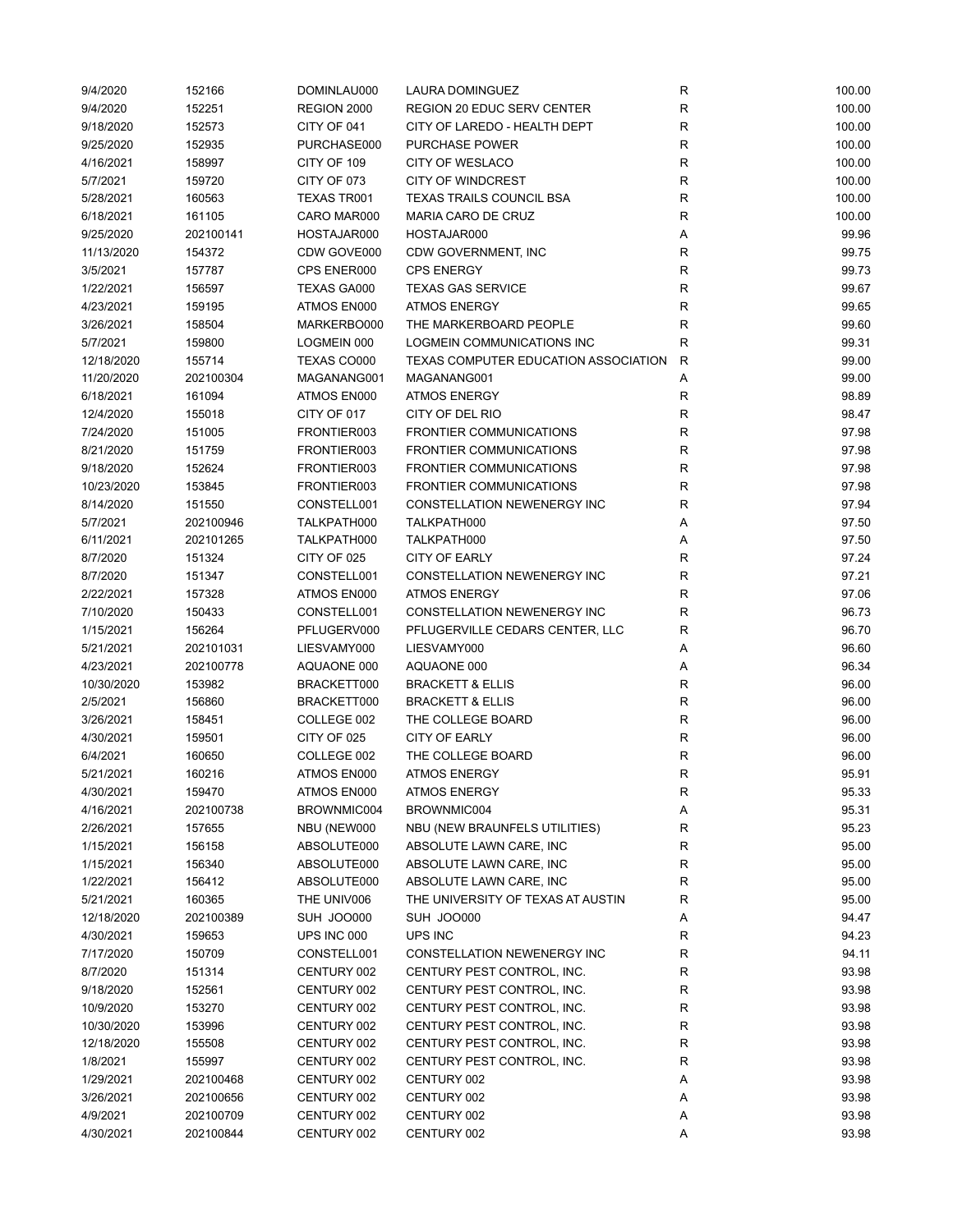| 6/18/2021  | 202101285 | CENTURY 002 | CENTURY 002                      | Α            | 93.98 |
|------------|-----------|-------------|----------------------------------|--------------|-------|
| 3/5/2021   | 157848    | PURCHASE000 | <b>PURCHASE POWER</b>            | R            | 93.90 |
| 11/13/2020 | 154508    | HIGGINBO002 | HIGGINBOTHAM INSURANCE AGENCY    | $\mathsf{R}$ | 92.94 |
| 3/12/2021  | 158030    | ENTERPRI004 | <b>ENTERPRISE RENT-A-CAR</b>     | $\mathsf{R}$ | 92.78 |
| 11/6/2020  | 154226    | CITY OF 088 | CITY OF SAN ANGELO               | R            | 92.32 |
| 8/21/2020  | 151780    | JAMAN IN000 | JAMAN INVESTMENTS, LLC           | R            | 92.25 |
| 10/16/2020 | 153523    | CENTERPO001 | <b>CENTERPOINT ENERGY</b>        | R            | 92.18 |
| 9/11/2020  | 152389    | CITY OF 098 | <b>CITY OF ODESSA</b>            | R            | 91.87 |
| 4/30/2021  | 159564    | NBU (NEW000 | NBU (NEW BRAUNFELS UTILITIES)    | R            | 91.47 |
| 10/2/2020  | 153076    | CITY OF 017 | CITY OF DEL RIO                  | R            | 91.45 |
| 8/28/2020  | 152018    | LAKESHOR000 | LAKESHORE LEARNING MATERIALS     | $\mathsf{R}$ | 91.14 |
|            |           |             |                                  | R            |       |
| 11/20/2020 | 154895    | TALKPATH000 | <b>TALKPATH LIVE</b>             |              | 91.00 |
| 12/18/2020 | 202100394 | TALKPATH000 | TALKPATH000                      | Α            | 91.00 |
| 6/11/2021  | 160893    | LOGMEIN 000 | LOGMEIN COMMUNICATIONS INC       | $\mathsf{R}$ | 90.69 |
| 12/30/2020 | 155919    | CITY OF 017 | CITY OF DEL RIO                  | R            | 90.28 |
| 7/10/2020  | 150549    | SC TREE 000 | SC TREE AND LAWN SERVICE         | R            | 90.00 |
| 4/9/2021   | 158757    | ADVOWAST000 | ADVOWASTE MEDICAL SERVICES LLC   | $\mathsf{R}$ | 90.00 |
| 4/23/2021  | 159290    | GRACE CO001 | <b>GRACE COVENANT CHURCH</b>     | R            | 90.00 |
| 5/14/2021  | 160101    | TEXAS HI000 | TEXAS HIGH SCHOOL WELDING SERIES | R            | 90.00 |
| 11/13/2020 | 202100271 | DAIROOLA000 | DAIROOLA000                      | Α            | 90.00 |
| 11/6/2020  | 154248    | ENTERPRI004 | <b>ENTERPRISE RENT-A-CAR</b>     | R            | 89.90 |
| 9/11/2020  | 152370    | CITY OF 025 | <b>CITY OF EARLY</b>             | R            | 89.63 |
| 4/16/2021  | 202100730 | ALLENJUL000 | ALLENJUL000                      | Α            | 89.16 |
| 3/12/2021  | 158120    | UPS INC 000 | UPS INC                          | $\mathsf{R}$ | 88.61 |
| 4/16/2021  | 202100743 | COKERMAR000 | COKERMAR000                      | A            | 88.43 |
| 8/14/2020  | 151496    | AMAZON C000 | AMAZON CAPITAL SERVICES INC      | $\mathsf{R}$ | 88.15 |
| 3/5/2021   | 157811    | JIVE COM000 | JIVE COMMUNICATIONS, INC         | R            | 87.85 |
| 9/25/2020  | 152945    | SCHOOL S000 | <b>SCHOOL SPECIALTY</b>          | R            | 87.66 |
| 4/9/2021   | 158759    | AMARILLO008 | <b>AMARILLO DEAF</b>             | R            | 87.50 |
| 4/16/2021  | 158987    | CITY OF 060 | CITY OF TYLER                    | R            | 87.34 |
| 2/5/2021   | 156938    | GULF COA000 | GULF COAST PAPER CO, INC         | $\mathsf{R}$ | 87.30 |
| 1/22/2021  | 156469    | CITY OF 000 | <b>CITY OF ABILENE</b>           | $\mathsf{R}$ | 87.09 |
| 5/21/2021  | 160350    | SCHOOL H000 | SCHOOL HEALTH CORPORATION        | R            | 86.95 |
| 3/5/2021   | 157767    | CITY OF 017 | CITY OF DEL RIO                  | $\mathsf{R}$ | 86.77 |
| 5/7/2021   | 159714    | CITY OF 017 | CITY OF DEL RIO                  | R            | 86.77 |
|            |           | CITY OF 000 | <b>CITY OF ABILENE</b>           | R            | 86.57 |
| 7/24/2020  | 150958    |             |                                  |              |       |
| 6/11/2021  | 160880    | HONORS G000 | <b>HONORS GRADUATION</b>         | R            | 85.72 |
| 2/12/2021  | 157270    | TEXAS GA000 | <b>TEXAS GAS SERVICE</b>         | $\mathsf{R}$ | 85.68 |
| 7/10/2020  | 150409    | CITY OF 025 | <b>CITY OF EARLY</b>             | R            | 85.65 |
| 10/2/2020  | 153089    | CITY OF 088 | CITY OF SAN ANGELO               | R            | 85.40 |
| 12/4/2020  | 155025    | CITY OF 088 | CITY OF SAN ANGELO               | R            | 85.40 |
| 2/5/2021   | 156893    | CITY OF 088 | <b>CITY OF SAN ANGELO</b>        | R            | 85.40 |
| 3/12/2021  | 158005    | CITY OF 088 | CITY OF SAN ANGELO               | R            | 85.40 |
| 4/2/2021   | 158630    | CITY OF 088 | CITY OF SAN ANGELO               | R            | 85.40 |
| 5/7/2021   | 159722    | CITY OF 088 | <b>CITY OF SAN ANGELO</b>        | R            | 85.40 |
| 6/4/2021   | 160643    | CITY OF 088 | CITY OF SAN ANGELO               | R            | 85.40 |
| 10/9/2020  | 202100173 | GARCIEUT000 | GARCIEUT000                      | Α            | 85.28 |
| 10/16/2020 | 153634    | PITNEY B001 | PITNEY BOWES GLOBAL FINANCIAL    | R            | 85.16 |
| 1/15/2021  | 156266    | PITNEY B001 | PITNEY BOWES GLOBAL FINANCIAL    | R            | 85.16 |
| 4/9/2021   | 158869    | PITNEY B001 | PITNEY BOWES GLOBAL FINANCIAL    | R            | 85.16 |
| 9/4/2020   | 152163    | D'S PEST000 | D'S PEST CONTROL                 | R            | 85.00 |
| 11/20/2020 | 154811    | D'S PEST000 | D'S PEST CONTROL                 | R            | 85.00 |
| 1/5/2021   | 155963    | STAPLES 003 | STAPLES TECHNOLOGY SOLUTIONS     | R            | 85.00 |
| 2/5/2021   | 156909    | D'S PEST000 | D'S PEST CONTROL                 | R            | 85.00 |
| 3/5/2021   | 157874    | STAPLES 003 | STAPLES TECHNOLOGY SOLUTIONS     | R            | 85.00 |
| 3/19/2021  | 158374    | SPARKLET000 | SPARKLETTS AND SIERRA SPRINGS    | R            | 84.88 |
| 6/18/2021  | 202101321 | SWAN JEA000 | SWAN JEA000                      | Α            | 84.64 |
| 6/4/2021   | 202101181 | MAJERSAR000 | MAJERSAR000                      | Α            | 84.59 |
| 4/9/2021   | 158899    | SPARKLET000 | SPARKLETTS AND SIERRA SPRINGS    | $\mathsf{R}$ | 84.55 |
|            |           |             |                                  |              |       |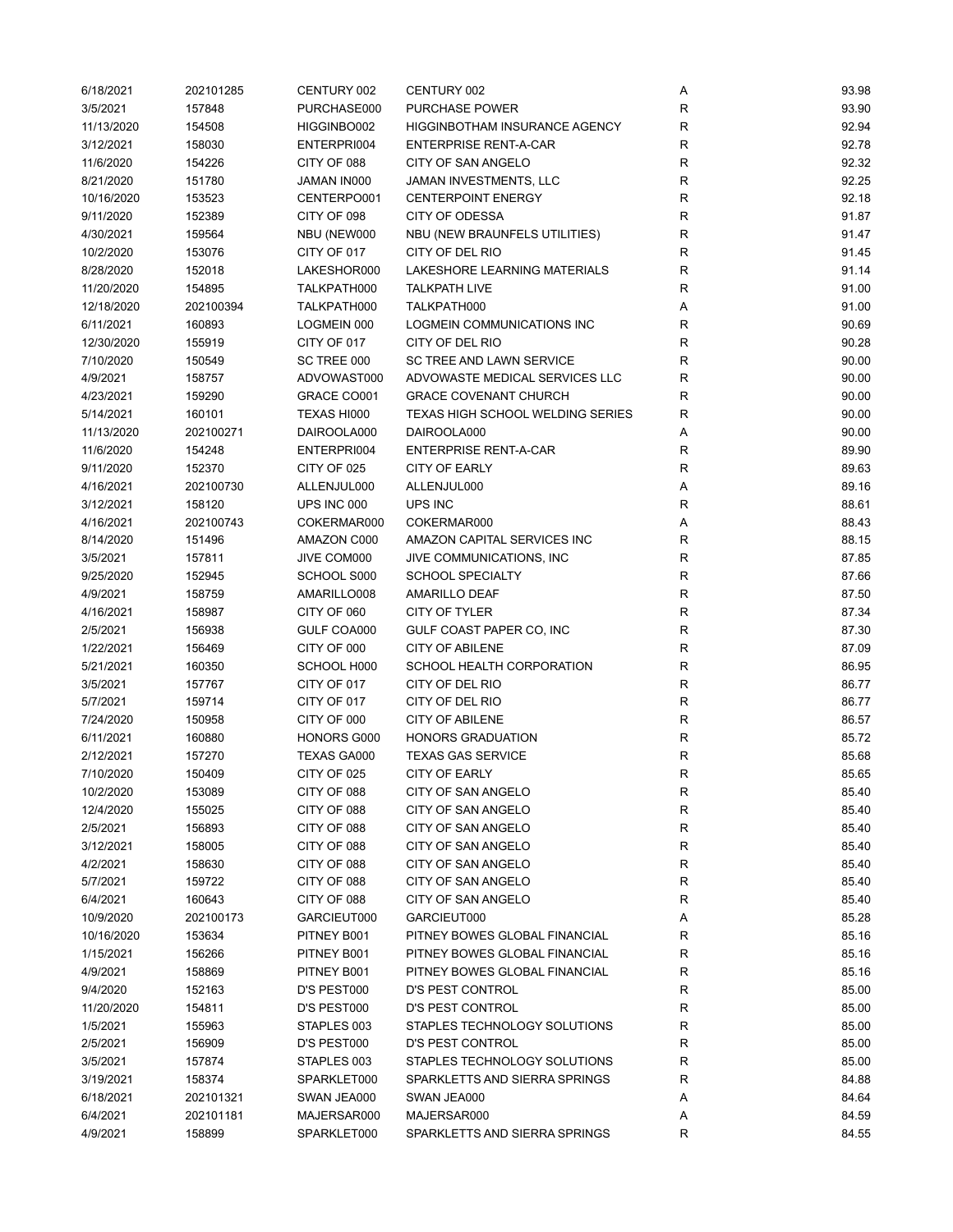| 11/13/2020 | 154537    | MOBYMAX,000        | MOBYMAX, LLC                          | $\mathsf R$  | 84.21 |
|------------|-----------|--------------------|---------------------------------------|--------------|-------|
| 10/30/2020 | 153956    | AQUAONE 000        | <b>AQUAONE INC</b>                    | R            | 84.00 |
| 12/18/2020 | 155597    | EZ RIDER000        | EZ RIDER                              | R            | 84.00 |
| 1/15/2021  | 156242    | EZ RIDER000        | EZ RIDER                              | $\mathsf{R}$ | 84.00 |
| 3/26/2021  | 158478    | EZ RIDER000        | EZ RIDER                              | $\mathsf{R}$ | 84.00 |
| 5/7/2021   | 159757    | EZ RIDER000        | <b>EZ RIDER</b>                       | $\mathsf{R}$ | 84.00 |
| 2/12/2021  | 202100522 | AQUAONE 000        | AQUAONE 000                           | Α            | 84.00 |
| 8/21/2020  | 151734    | CONSTELL001        | CONSTELLATION NEWENERGY INC           | R            | 83.56 |
| 4/16/2021  | 158957    | ATMOS EN000        | <b>ATMOS ENERGY</b>                   | R            | 83.49 |
| 5/14/2021  | 159946    | CENTERPO001        | <b>CENTERPOINT ENERGY</b>             | R            | 83.32 |
| 1/29/2021  | 156816    |                    | WORKTEXAS TRAINING CENTER             | $\mathsf{R}$ | 83.25 |
|            |           | WORKTEXA000        |                                       |              |       |
| 4/16/2021  | 159127    | WORKTEXA000        | <b>WORKTEXAS TRAINING CENTER</b>      | $\mathsf{R}$ | 83.25 |
| 6/18/2021  | 202101280 | BEVERWIL001        | BEVERWIL001                           | Α            | 83.00 |
| 5/28/2021  | 202101096 | COPSEVIC000        | COPSEVIC000                           | Α            | 82.78 |
| 11/20/2020 | 154892    | SPARKLET000        | SPARKLETTS AND SIERRA SPRINGS         | R            | 82.72 |
| 5/21/2021  | 160190    | ABILITIE000        | ABILITIES THERAPY AND CONSULTING, LLC | R            | 82.50 |
| 5/7/2021   | 202100923 | LAYMAJIL000        | LAYMAJIL000                           | Α            | 82.32 |
| 5/21/2021  | 202101082 | WILLSBEC000        | WILLSBEC000                           | Α            | 82.24 |
| 11/20/2020 | 154728    | ATMOS EN000        | <b>ATMOS ENERGY</b>                   | $\mathsf{R}$ | 82.06 |
| 10/9/2020  | 153260    | <b>BONIUK 1000</b> | <b>BONIUK INTERESTS, LTD</b>          | R            | 81.19 |
| 1/22/2021  | 156544    | JAMAN IN000        | JAMAN INVESTMENTS, LLC                | R            | 80.86 |
| 2/22/2021  | 157435    | JAMAN IN000        | JAMAN INVESTMENTS, LLC                | R            | 80.86 |
| 4/23/2021  | 159346    | PITNEY B002        | PITNEY BOWES, INC                     | R            | 80.74 |
| 6/4/2021   | 160671    | EDLIO LL000        | EDLIO LLC                             | R            | 80.55 |
| 9/11/2020  | 152359    | <b>BUG EXPR000</b> | <b>BUG EXPRESS PEST CONTROL</b>       | $\mathsf{R}$ | 80.00 |
| 12/11/2020 | 155265    | <b>BUG EXPR000</b> | <b>BUG EXPRESS PEST CONTROL</b>       | $\mathsf{R}$ | 80.00 |
| 3/5/2021   | 157746    | <b>BUG EXPR000</b> | <b>BUG EXPRESS PEST CONTROL</b>       | R            | 80.00 |
| 3/19/2021  | 158295    | FORT WOR010        | FORT WORTH TRANSPORTATION AUTHORITY   | R            | 80.00 |
| 4/16/2021  | 158941    | ABILITIE000        | ABILITIES THERAPY AND CONSULTING, LLC | R            | 80.00 |
| 5/28/2021  | 160416    | <b>BUG EXPR000</b> | <b>BUG EXPRESS PEST CONTROL</b>       | R            | 80.00 |
| 5/28/2021  | 160428    | CENTEX R000        | <b>CENTEX RECOGNITION</b>             | R            | 80.00 |
| 6/4/2021   | 160689    | JOSTENS 002        | <b>JOSTENS OF ABILENE</b>             | $\mathsf{R}$ | 80.00 |
| 3/5/2021   | 202100600 | MENDOERI000        | MENDOERI000                           | Α            | 79.95 |
|            |           |                    | <b>TEXAS GAS SERVICE</b>              |              |       |
| 3/12/2021  | 158102    | TEXAS GA000        |                                       | R            | 79.80 |
| 9/4/2020   | 152140    | CITY OF 017        | CITY OF DEL RIO                       | R            | 79.75 |
| 7/31/2020  | 151136    | AT&T LON000        | AT&T LONG DISTANCE                    | R            | 79.58 |
| 4/9/2021   | 158840    | LOGMEIN 000        | LOGMEIN COMMUNICATIONS INC            | R            | 79.45 |
| 10/23/2020 | 202100221 | VILLACAR000        | VILLACAR000                           | Α            | 79.40 |
| 10/2/2020  | 153047    | ATMOS EN000        | ATMOS ENERGY                          | R            | 79.22 |
| 10/30/2020 | 153973    | ATMOS EN000        | <b>ATMOS ENERGY</b>                   | $\mathsf R$  | 79.22 |
| 12/18/2020 | 155662    | NBU (NEW000        | NBU (NEW BRAUNFELS UTILITIES)         | R            | 78.59 |
| 4/16/2021  | 159097    | TEXAS GA000        | <b>TEXAS GAS SERVICE</b>              | R            | 78.50 |
| 8/7/2020   | 151334    | CITY OF 088        | <b>CITY OF SAN ANGELO</b>             | R            | 78.48 |
| 12/30/2020 | 155925    | CITY OF 088        | CITY OF SAN ANGELO                    | R            | 78.48 |
| 4/16/2021  | 158970    | CENTERPO000        | <b>CENTERPOINT ENERGY</b>             | R            | 78.20 |
| 9/18/2020  | 152533    | ATMOS EN000        | <b>ATMOS ENERGY</b>                   | R            | 78.12 |
| 7/17/2020  | 150839    | <b>UPS</b><br>001  | <b>UPS</b>                            | R            | 78.11 |
| 3/12/2021  | 202100624 | TALKPATH000        | TALKPATH000                           | Α            | 78.00 |
| 4/9/2021   | 202100728 | TALKPATH000        | TALKPATH000                           | Α            | 78.00 |
| 1/22/2021  | 156627    | UPS<br>001         | <b>UPS</b>                            | R            | 77.77 |
| 6/4/2021   | 160623    | ATMOS EN000        | <b>ATMOS ENERGY</b>                   | R            | 77.62 |
| 9/11/2020  | 152381    | CITY OF 062        | CITY OF WACO                          | $\mathsf{R}$ | 77.26 |
| 5/28/2021  | 202101089 | ARIASLYM000        | ARIASLYM000                           | Α            | 77.00 |
| 5/7/2021   | 202100899 | BOYETJAI000        | BOYETJAI000                           | Α            | 76.90 |
| 11/13/2020 | 154455    | CITY OF 098        | CITY OF ODESSA                        | $\mathsf{R}$ | 76.27 |
| 5/14/2021  | 159966    | CITY OF 098        | CITY OF ODESSA                        | R            | 76.27 |
| 8/21/2020  | 151727    | CONSTELL001        | CONSTELLATION NEWENERGY INC           | $\mathsf{R}$ | 76.15 |
|            |           |                    |                                       |              | 76.00 |
| 6/25/2021  | 161355    | COLLEGE 002        | THE COLLEGE BOARD                     | R            |       |
| 11/13/2020 | 154552    | PITNEY B002        | PITNEY BOWES, INC                     | $\mathsf{R}$ | 75.59 |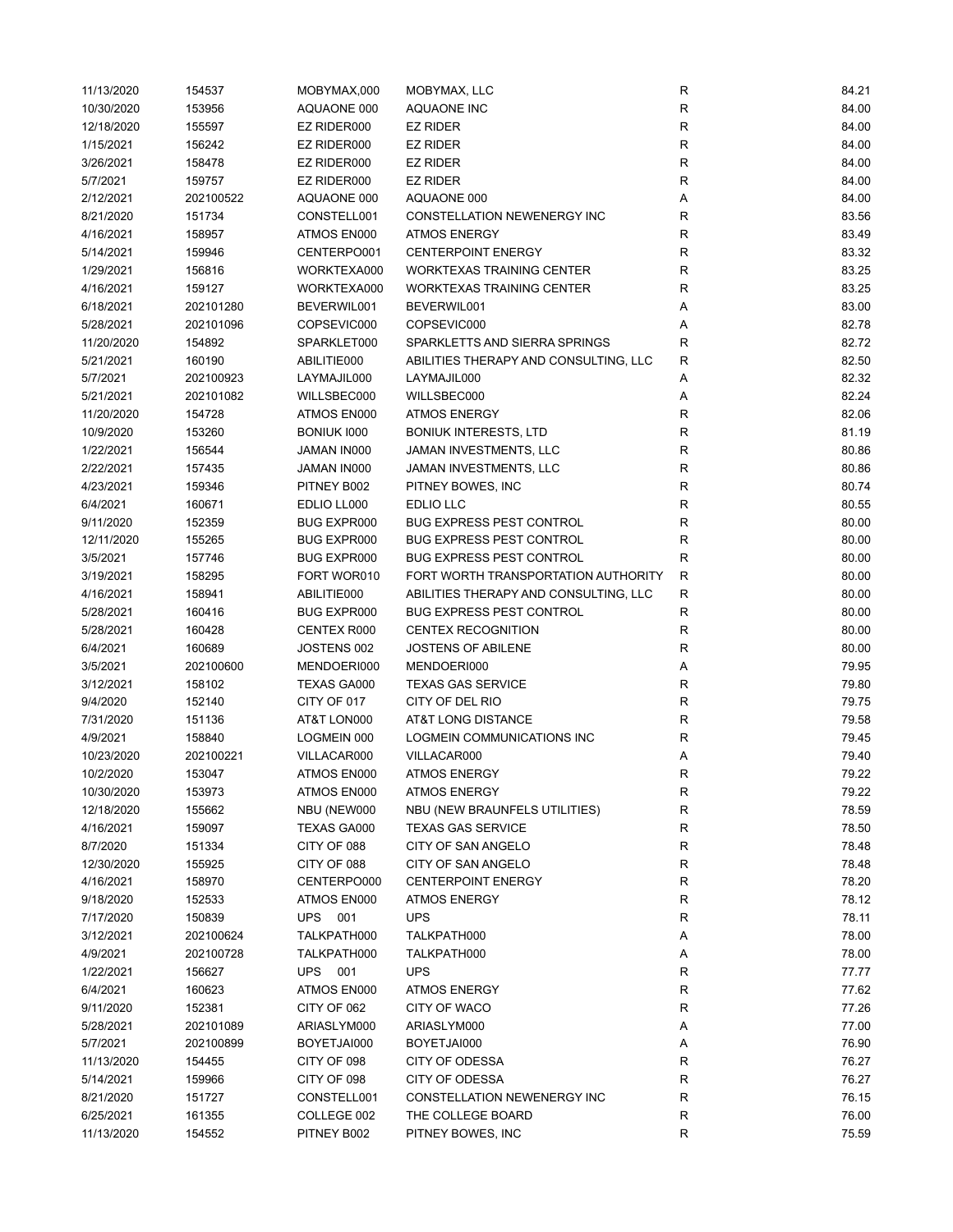| 5/21/2021  | 202101058 | SASSIKEN000 | SASSIKEN000                            | Α            | 75.47 |
|------------|-----------|-------------|----------------------------------------|--------------|-------|
| 7/17/2020  | 150683    | CITY OF 098 | CITY OF ODESSA                         | R            | 75.33 |
| 6/4/2021   | 202101207 | VILLACAR000 | VILLACAR000                            | Α            | 75.24 |
| 7/24/2020  | 150927    | ADAMS EX001 | ADAMS EXTERMINATING COMPANY            | $\mathsf{R}$ | 75.00 |
| 9/4/2020   | 152146    | CITY OF 061 | CITY OF TYLER                          | R            | 75.00 |
| 9/18/2020  | 152518    | AKIN PES000 | AKIN PEST CONTROL AND LAWN CARE        | R            | 75.00 |
| 10/2/2020  | 153027    | AKIN PES000 | AKIN PEST CONTROL AND LAWN CARE        | R            | 75.00 |
| 10/2/2020  | 153028    | AKIN PES000 | AKIN PEST CONTROL AND LAWN CARE        | R            | 75.00 |
| 10/16/2020 | 153480    | ADAMS EX001 | ADAMS EXTERMINATING COMPANY            | R            | 75.00 |
| 11/13/2020 | 154432    | CITY OF 001 | <b>CITY OF ABILENE</b>                 | R            | 75.00 |
| 11/20/2020 | 154705    | AKIN PES000 | AKIN PEST CONTROL AND LAWN CARE        | R            | 75.00 |
| 11/20/2020 | 154706    | AKIN PES000 | AKIN PEST CONTROL AND LAWN CARE        | R            | 75.00 |
|            |           | AKIN PES000 |                                        |              |       |
| 11/20/2020 | 154707    |             | AKIN PEST CONTROL AND LAWN CARE        | R            | 75.00 |
| 4/9/2021   | 158852    | M CID AS000 | M CID ASSESSMENT SERVICES INC          | R            | 75.00 |
| 4/16/2021  | 158943    | AKIN PES000 | AKIN PEST CONTROL AND LAWN CARE        | R            | 75.00 |
| 4/16/2021  | 159119    | VIVACIOU000 | VIVACIOUS AND EXQUISITE DESIGNS        | R            | 75.00 |
| 5/14/2021  | 160095    | SUPER DU000 | SUPER DUPER PUBLICATIONS               | R            | 75.00 |
| 6/11/2021  | 160783    | AKIN PES000 | AKIN PEST CONTROL AND LAWN CARE        | R            | 75.00 |
| 4/23/2021  | 159352    | PURCHASE000 | <b>PURCHASE POWER</b>                  | R            | 74.84 |
| 5/14/2021  | 202100969 | MULLIJUS000 | MULLIJUS000                            | Α            | 74.80 |
| 8/21/2020  | 151704    | CITY OF 000 | <b>CITY OF ABILENE</b>                 | R            | 74.28 |
| 5/14/2021  | 202100959 | COKERMAR000 | COKERMAR000                            | Α            | 73.79 |
| 3/12/2021  | 157996    | CITY OF 060 | <b>CITY OF TYLER</b>                   | R            | 73.53 |
| 6/11/2021  | 160819    | CITY OF 060 | CITY OF TYLER                          | ${\sf R}$    | 73.53 |
| 4/23/2021  | 202100824 | TRAMMALA000 | TRAMMALA000                            | Α            | 73.48 |
| 4/16/2021  | 159085    | SPARKLET000 | SPARKLETTS AND SIERRA SPRINGS          | R            | 72.78 |
| 5/28/2021  | 202101099 | DELGAANA000 | DELGAANA000                            | Α            | 72.60 |
| 10/23/2020 | 153783    | CITY OF 000 | <b>CITY OF ABILENE</b>                 | R            | 72.30 |
| 2/22/2021  | 157450    | JOHNSON 001 | JOHNSON CONTROLS SECURITY SOLUTIONS    | R            | 72.00 |
| 3/26/2021  | 158495    | LIFEPOIN000 | LIFEPOINT BAPTIST CHURCH OF SAN ANGELO | R            | 72.00 |
| 3/5/2021   | 157946    | WORKTEXA000 | WORKTEXAS TRAINING CENTER              | R            | 71.89 |
| 9/4/2020   | 152147    | CITY OF 088 | CITY OF SAN ANGELO                     | R            | 71.56 |
| 6/18/2021  | 202101286 | CHILDLAU000 | CHILDLAU000                            | Α            | 71.39 |
|            |           |             |                                        |              | 71.32 |
| 5/14/2021  | 160088    | SPARKLET000 | SPARKLETTS AND SIERRA SPRINGS          | R            |       |
| 1/22/2021  | 202100457 | RUTLEBEC000 | RUTLEBEC000                            | Α            | 71.12 |
| 3/26/2021  | 202100665 | RUTLEBEC000 | RUTLEBEC000                            | Α            | 71.12 |
| 5/21/2021  | 202101057 | RUTLEBEC000 | RUTLEBEC000                            | Α            | 71.12 |
| 4/30/2021  | 159618    | TEXAS GA000 | <b>TEXAS GAS SERVICE</b>               | $\mathsf{R}$ | 70.68 |
| 12/11/2020 | 155396    | CENTERPO001 | <b>CENTERPOINT ENERGY</b>              | R            | 70.63 |
| 8/21/2020  | 151870    | UPS<br>001  | <b>UPS</b>                             | R            | 70.61 |
| 6/11/2021  | 202101248 | MCDONKEL000 | MCDONKEL000                            | Α            | 70.32 |
| 11/6/2020  | 154193    | AQUAONE 000 | AQUAONE INC                            | R            | 70.10 |
| 9/4/2020   | 152315    | TONY SME000 | TONY SMEATON PEST CONTROL              | R            | 70.00 |
| 10/9/2020  | 153429    | TEACHERS002 | <b>TEACHERS PAY TEACHERS</b>           | R            | 70.00 |
| 12/4/2020  | 155159    | TONY SME000 | TONY SMEATON PEST CONTROL              | R            | 70.00 |
| 12/23/2020 | 155802    | AMARILLO008 | <b>AMARILLO DEAF</b>                   | R            | 70.00 |
| 3/5/2021   | 157901    | TONY SME000 | TONY SMEATON PEST CONTROL              | R            | 70.00 |
| 4/23/2021  | 159177    | ABILITIE000 | ABILITIES THERAPY AND CONSULTING, LLC  | R            | 70.00 |
| 5/21/2021  | 160250    | CITY OF 027 | CITY OF FORT WORTH                     | R            | 70.00 |
| 5/28/2021  | 160391    | AMARILLO008 | <b>AMARILLO DEAF</b>                   | R            | 70.00 |
| 6/4/2021   | 160763    | TONY SME000 | TONY SMEATON PEST CONTROL              | R            | 70.00 |
| 6/25/2021  | 161387    | GOMEZFRE000 | <b>FREDERICK GOMEZ</b>                 | R            | 70.00 |
| 6/25/2021  | 161404    | JIMENJOR000 | <b>JORGE JIMENEZ</b>                   | R            | 70.00 |
| 3/12/2021  | 157951    | ABILITIE000 | ABILITIES THERAPY AND CONSULTING, LLC  | R            | 69.64 |
| 11/20/2020 | 202100305 | MULLIJUS000 | MULLIJUS000                            | A            | 69.46 |
| 5/7/2021   | 202100904 | COKERTER001 | COKERTER001                            | Α            | 69.32 |
| 11/20/2020 |           |             |                                        | R            | 69.21 |
|            | 154723    | ATMOS EN000 | <b>ATMOS ENERGY</b>                    |              |       |
| 10/16/2020 | 153641    | PURCHASE000 | PURCHASE POWER                         | R            | 68.99 |
| 3/12/2021  | 202100612 | AQUAONE 000 | AQUAONE 000                            | Α            | 68.70 |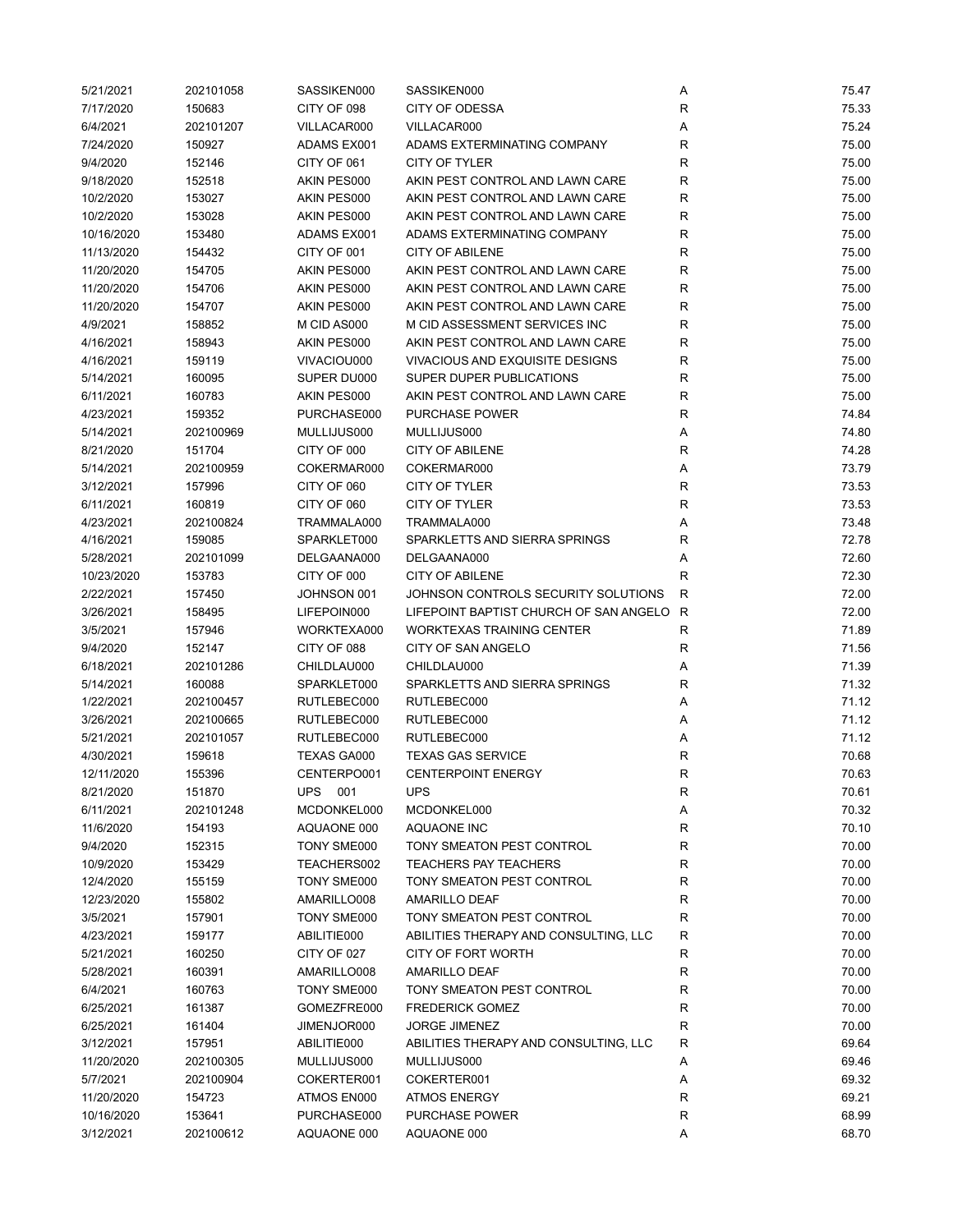| 12/18/2020 | 202100362 | ALLENJUL000 | ALLENJUL000                          | Α            | 68.67 |
|------------|-----------|-------------|--------------------------------------|--------------|-------|
| 1/22/2021  | 156468    | CITY OF 000 | <b>CITY OF ABILENE</b>               | $\mathsf R$  | 68.51 |
| 3/26/2021  | 158434    | CITY OF 000 | <b>CITY OF ABILENE</b>               | $\mathsf R$  | 68.51 |
| 4/23/2021  | 159219    | CITY OF 000 | <b>CITY OF ABILENE</b>               | $\mathsf R$  | 68.51 |
| 5/21/2021  | 160236    | CITY OF 000 | <b>CITY OF ABILENE</b>               | $\mathsf{R}$ | 68.51 |
| 4/2/2021   | 202100684 | FEDERPER000 | FEDERPER000                          | Α            | 68.44 |
| 6/18/2021  | 161089    | ATMOS EN000 | <b>ATMOS ENERGY</b>                  | R            | 68.35 |
| 10/23/2020 | 153851    | GANDY'S 000 | <b>GANDY'S</b>                       | R            | 68.32 |
| 9/11/2020  | 152422    | GANDY'S 000 | <b>GANDY'S DAIRIES, INC</b>          | R            | 68.30 |
| 10/30/2020 | 154028    | CORPORAT000 | CORPORATE COMMUNICATIONS CENTER, INC | R            | 68.00 |
|            | 155512    | CITY OF 000 | CITY OF ABILENE                      | R            | 67.76 |
| 12/18/2020 |           |             |                                      | $\mathsf{R}$ |       |
| 1/22/2021  | 156466    | CITY OF 000 | <b>CITY OF ABILENE</b>               |              | 67.76 |
| 3/26/2021  | 158432    | CITY OF 000 | <b>CITY OF ABILENE</b>               | $\mathsf{R}$ | 67.76 |
| 4/23/2021  | 159217    | CITY OF 000 | <b>CITY OF ABILENE</b>               | $\mathsf{R}$ | 67.76 |
| 5/21/2021  | 160234    | CITY OF 000 | <b>CITY OF ABILENE</b>               | $\mathsf{R}$ | 67.76 |
| 4/9/2021   | 158839    | LOGMEIN 000 | LOGMEIN COMMUNICATIONS INC           | $\mathsf{R}$ | 67.49 |
| 5/7/2021   | 159790    | LOGMEIN 000 | LOGMEIN COMMUNICATIONS INC           | $\mathsf R$  | 67.49 |
| 6/11/2021  | 160894    | LOGMEIN 000 | LOGMEIN COMMUNICATIONS INC           | $\mathsf R$  | 67.49 |
| 12/11/2020 | 155281    | CITY OF 098 | <b>CITY OF ODESSA</b>                | $\mathsf{R}$ | 67.42 |
| 1/15/2021  | 156214    | CITY OF 098 | CITY OF ODESSA                       | R            | 67.42 |
| 3/12/2021  | 158008    | CITY OF 098 | CITY OF ODESSA                       | R            | 67.42 |
| 4/16/2021  | 158994    | CITY OF 098 | CITY OF ODESSA                       | R            | 67.42 |
| 2/12/2021  | 157138    | CITY OF 098 | <b>CITY OF ODESSA</b>                | R            | 67.30 |
| 3/5/2021   | 157817    | JIVE COM000 | JIVE COMMUNICATIONS, INC             | R            | 67.28 |
| 5/28/2021  | 160409    | ATMOS EN000 | <b>ATMOS ENERGY</b>                  | $\mathsf R$  | 67.04 |
| 10/23/2020 | 153780    | CITY OF 000 | <b>CITY OF ABILENE</b>               | $\mathsf{R}$ | 67.01 |
| 8/21/2020  | 151728    | CONSTELL001 | CONSTELLATION NEWENERGY INC          | $\mathsf{R}$ | 66.83 |
| 12/4/2020  | 155021    | CITY OF 060 | CITY OF TYLER                        | $\mathsf R$  | 66.64 |
| 5/14/2021  | 159957    | CITY OF 060 | CITY OF TYLER                        | $\mathsf R$  | 66.64 |
| 8/21/2020  | 151678    | ATMOS EN000 | <b>ATMOS ENERGY</b>                  | $\mathsf{R}$ | 66.15 |
| 10/16/2020 | 153551    | CITY OF 098 | CITY OF ODESSA                       | $\mathsf R$  | 65.94 |
| 8/14/2020  | 151541    | CITY OF 098 | <b>CITY OF ODESSA</b>                | $\mathsf{R}$ | 65.82 |
| 5/14/2021  | 159929    | ATMOS EN000 | <b>ATMOS ENERGY</b>                  | $\mathsf{R}$ | 65.76 |
| 6/18/2021  | 161177    | JONES SC000 | JONES SCHOOL SUPPLY CO, INC          | R            | 65.23 |
| 8/7/2020   | 151477    | TEXAS FI001 | TEXAS FIRE ALARM, INC                | R            | 65.00 |
| 9/18/2020  | 152680    | PHARR PO000 | PHARR POLICE DEPARTMENT              | R            | 65.00 |
| 6/11/2021  | 202101211 | ACKERJES000 | ACKERJES000                          | Α            | 65.00 |
| 9/11/2020  |           |             | HAUSSMAT000                          | Α            | 64.71 |
|            | 202100110 | HAUSSMAT000 |                                      |              |       |
| 5/28/2021  | 160542    | SAM'S CL001 | SAM'S CLUB DIRECT #457               | R            | 64.61 |
| 11/20/2020 | 154731    | ATMOS EN000 | <b>ATMOS ENERGY</b>                  | $\mathsf R$  | 64.50 |
| 10/16/2020 | 153658    | SPARKLET000 | SPARKLETTS AND SIERRA SPRINGS        | R            | 64.19 |
| 8/21/2020  | 151665    | AQUA CHI000 | AQUA CHILL OF AUSTIN                 | $\mathsf R$  | 64.00 |
| 10/30/2020 | 153955    | AQUA CHI000 | AQUA CHILL OF AUSTIN                 | R            | 64.00 |
| 12/4/2020  | 154958    | AQUA CHI000 | AQUA CHILL OF AUSTIN                 | R            | 64.00 |
| 12/23/2020 | 155804    | AQUA CHI000 | AQUA CHILL OF AUSTIN                 | R            | 64.00 |
| 4/30/2021  | 202100835 | AQUA CHI000 | AQUA CHI000                          | Α            | 64.00 |
| 5/28/2021  | 202101087 | AQUA CHI000 | AQUA CHI000                          | Α            | 64.00 |
| 4/30/2021  | 202100851 | FEDERPER000 | FEDERPER000                          | Α            | 63.96 |
| 9/11/2020  | 152339    | AMAZON C000 | AMAZON CAPITAL SERVICES INC          | R            | 63.88 |
| 7/10/2020  | 150382    | ATMOS EN000 | <b>ATMOS ENERGY</b>                  | R            | 63.70 |
| 8/7/2020   | 151300    | ATMOS EN000 | <b>ATMOS ENERGY</b>                  | R            | 63.70 |
| 4/23/2021  | 159204    | ATMOS EN000 | <b>ATMOS ENERGY</b>                  | R            | 63.50 |
| 6/11/2021  | 160964    | SPARKLET000 | SPARKLETTS AND SIERRA SPRINGS        | $\mathsf R$  | 63.39 |
| 1/22/2021  | 156408    | 6218 WEL001 | 6218 WELMED LLC                      | R            | 63.00 |
| 8/21/2020  | 151871    | UPS 001     | <b>UPS</b>                           | R            | 62.78 |
| 5/21/2021  | 160217    | ATMOS EN000 | <b>ATMOS ENERGY</b>                  | R            | 62.46 |
| 6/18/2021  | 161095    | ATMOS EN000 | <b>ATMOS ENERGY</b>                  | R            | 62.46 |
| 11/13/2020 | 154596    | TEXAS GA000 | <b>TEXAS GAS SERVICE</b>             | R            | 62.38 |
| 9/4/2020   | 152110    | ATMOS EN000 | <b>ATMOS ENERGY</b>                  | $\mathsf R$  | 62.31 |
|            |           |             |                                      |              |       |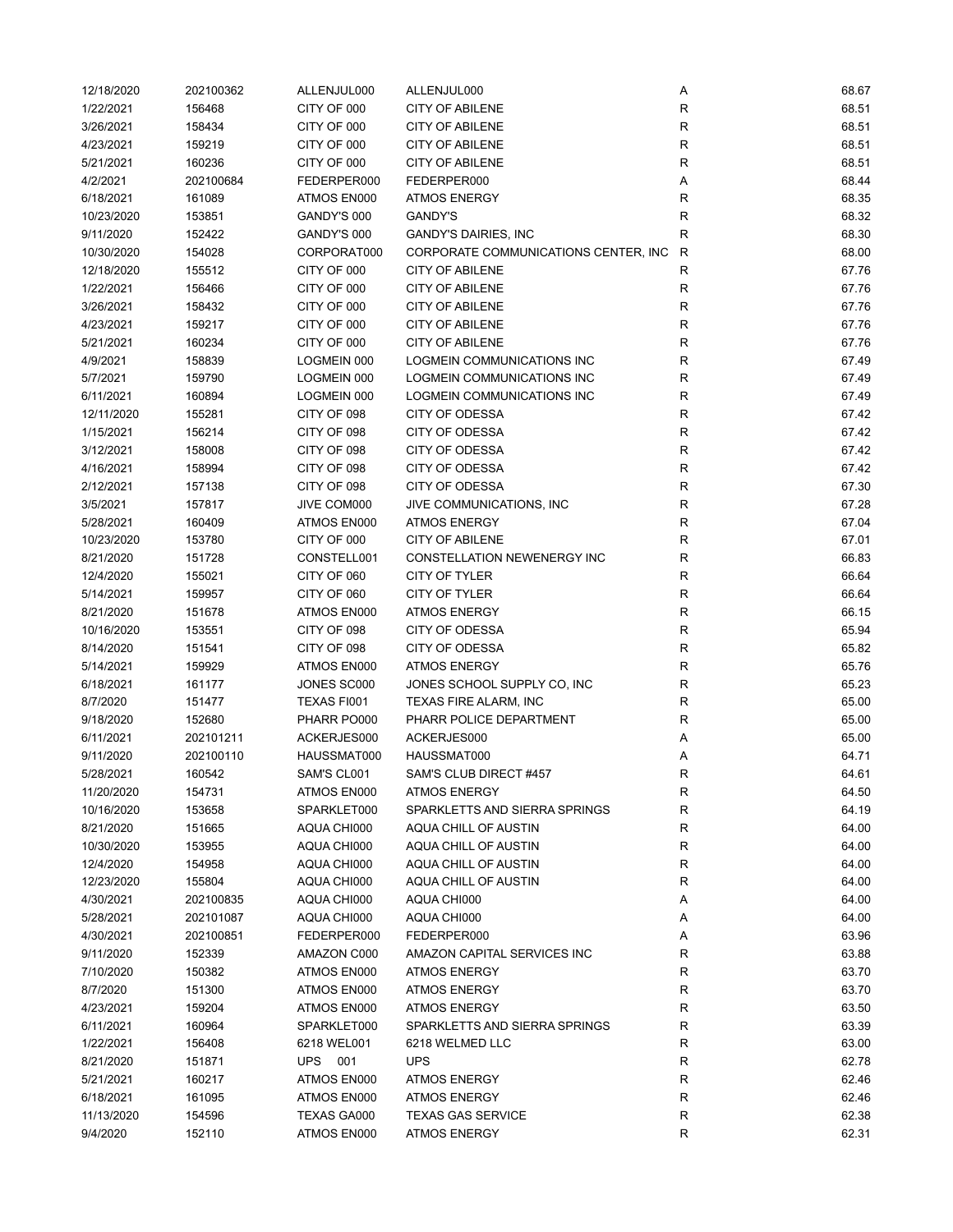| 10/16/2020 | 153504    | ATMOS EN000 | <b>ATMOS ENERGY</b>                   | $\mathsf R$  | 62.07 |
|------------|-----------|-------------|---------------------------------------|--------------|-------|
| 6/18/2021  | 202101329 | WALKEKEL000 | WALKEKEL000                           | Α            | 62.02 |
| 5/21/2021  | 202101048 | PARKERHO000 | PARKERHO000                           | Α            | 61.89 |
| 12/18/2020 | 155517    | CITY OF 000 | <b>CITY OF ABILENE</b>                | R            | 61.84 |
| 4/23/2021  | 159222    | CITY OF 000 | CITY OF ABILENE                       | R            | 61.84 |
| 11/20/2020 | 154759    | CITY OF 000 | CITY OF ABILENE                       | $\mathsf R$  | 61.74 |
| 12/18/2020 | 155514    | CITY OF 000 | CITY OF ABILENE                       | $\mathsf R$  | 61.74 |
| 2/22/2021  | 157351    | CITY OF 000 | <b>CITY OF ABILENE</b>                | R            | 61.74 |
| 6/25/2021  | 161403    | JAMAN IN000 | JAMAN INVESTMENTS, LLC                | R            | 61.56 |
| 4/16/2021  | 158960    | ATMOS EN000 | <b>ATMOS ENERGY</b>                   | R            | 61.28 |
|            |           |             |                                       | R            |       |
| 9/25/2020  | 152844    | CITY OF 000 | CITY OF ABILENE                       |              | 61.24 |
| 10/23/2020 | 153782    | CITY OF 000 | CITY OF ABILENE                       | R            | 61.24 |
| 10/23/2020 | 153785    | CITY OF 000 | CITY OF ABILENE                       | R            | 61.09 |
| 11/20/2020 | 154757    | CITY OF 000 | CITY OF ABILENE                       | R            | 60.99 |
| 11/20/2020 | 154758    | CITY OF 000 | CITY OF ABILENE                       | $\mathsf R$  | 60.99 |
| 12/18/2020 | 155513    | CITY OF 000 | CITY OF ABILENE                       | R            | 60.99 |
| 1/22/2021  | 156467    | CITY OF 000 | CITY OF ABILENE                       | $\mathsf R$  | 60.99 |
| 2/22/2021  | 157349    | CITY OF 000 | CITY OF ABILENE                       | R            | 60.99 |
| 2/22/2021  | 157350    | CITY OF 000 | CITY OF ABILENE                       | R            | 60.99 |
| 3/26/2021  | 158433    | CITY OF 000 | CITY OF ABILENE                       | $\mathsf R$  | 60.99 |
| 4/23/2021  | 159218    | CITY OF 000 | <b>CITY OF ABILENE</b>                | R            | 60.99 |
| 5/21/2021  | 160235    | CITY OF 000 | <b>CITY OF ABILENE</b>                | R            | 60.99 |
| 7/31/2020  | 151137    | ATMOS EN000 | <b>ATMOS ENERGY</b>                   | R            | 60.58 |
| 5/7/2021   | 159911    | WORKTEXA000 | WORKTEXAS TRAINING CENTER             | $\mathsf R$  | 60.53 |
| 7/24/2020  | 150959    | CITY OF 000 | <b>CITY OF ABILENE</b>                | R            | 60.49 |
| 8/21/2020  | 151703    | CITY OF 000 | <b>CITY OF ABILENE</b>                | R            | 60.49 |
| 9/18/2020  | 152565    | CITY OF 000 | <b>CITY OF ABILENE</b>                | R            | 60.49 |
| 10/23/2020 | 153781    | CITY OF 000 | <b>CITY OF ABILENE</b>                | R            | 60.49 |
| 12/23/2020 | 155869    | PURCHASE000 | <b>PURCHASE POWER</b>                 | $\mathsf R$  | 60.45 |
| 10/30/2020 | 202100237 | MULLIJUS000 | MULLIJUS000                           | Α            | 60.31 |
| 7/17/2020  |           | <b>UPS</b>  | <b>UPS</b>                            |              |       |
|            | 150841    | 001         |                                       | R            | 60.13 |
| 3/26/2021  | 158436    | CITY OF 000 | <b>CITY OF ABILENE</b>                | R            | 60.01 |
| 4/23/2021  | 159216    | CITY OF 000 | <b>CITY OF ABILENE</b>                | $\mathsf R$  | 60.01 |
| 10/9/2020  | 153234    | A+ LOCKS000 | A+ LOCKSMITH                          | $\mathsf R$  | 60.00 |
| 5/7/2021   | 159739    | D'S PEST000 | D'S PEST CONTROL                      | R            | 60.00 |
| 12/18/2020 | 155490    | ATMOS EN000 | <b>ATMOS ENERGY</b>                   | R            | 59.95 |
| 1/22/2021  | 156445    | ATMOS EN000 | <b>ATMOS ENERGY</b>                   | R            | 59.95 |
| 2/22/2021  | 157334    | ATMOS EN000 | <b>ATMOS ENERGY</b>                   | $\mathsf{R}$ | 59.95 |
| 3/19/2021  | 158214    | ATMOS EN000 | ATMOS ENERGY                          | R            | 59.95 |
| 5/14/2021  | 159933    | ATMOS EN000 | <b>ATMOS ENERGY</b>                   | $\mathsf R$  | 59.95 |
| 6/11/2021  | 160803    | ATMOS EN000 | ATMOS ENERGY                          | R            | 59.95 |
| 6/4/2021   | 202101198 | RAMIRSHA000 | RAMIRSHA000                           | Α            | 59.94 |
| 5/7/2021   | 159862    | SPARKLET000 | SPARKLETTS AND SIERRA SPRINGS         | R            | 59.90 |
| 11/6/2020  | 154224    | CITY OF 060 | CITY OF TYLER                         | R            | 59.74 |
| 1/15/2021  | 156202    | CITY OF 060 | CITY OF TYLER                         | R            | 59.74 |
| 7/24/2020  | 150961    | CITY OF 000 | <b>CITY OF ABILENE</b>                | R            | 59.26 |
| 9/25/2020  | 152846    | CITY OF 000 | <b>CITY OF ABILENE</b>                | R            | 59.26 |
| 10/16/2020 | 153690    | WALSH GA000 | WALSH GALLEGOS TREVINO RUSSO & KYLE P | R            | 59.00 |
| 12/18/2020 | 155575    | CREDIT M000 | <b>CREDIT MANGEMENT LP</b>            | R            | 59.00 |
| 5/21/2021  | 202100989 | AQUAONE 000 | AQUAONE 000                           | Α            | 58.90 |
| 1/15/2021  | 202100427 | BRADFRAC000 | BRADFRAC000                           | Α            | 58.65 |
| 6/18/2021  | 161085    | ATMOS EN000 | <b>ATMOS ENERGY</b>                   | R            | 58.62 |
| 10/23/2020 | 153898    | PURCHASE000 | PURCHASE POWER                        | R            | 58.60 |
| 12/11/2020 | 155383    | TALKPATH000 | TALKPATH LIVE                         | $\mathsf{R}$ | 58.50 |
|            |           |             |                                       | Α            |       |
| 4/30/2021  | 202100870 | MULLIJUS000 | MULLIJUS000                           |              | 58.47 |
| 5/21/2021  | 202101038 | MAJERSAR000 | MAJERSAR000                           | Α            | 58.32 |
| 6/4/2021   | 202101169 | HEAD GEO000 | HEAD GEO000                           | Α            | 58.24 |
| 5/21/2021  | 160210    | ATMOS EN000 | <b>ATMOS ENERGY</b>                   | R            | 58.01 |
| 4/2/2021   | 158711    | SAM'S CL001 | SAM'S CLUB DIRECT #457                | R            | 57.86 |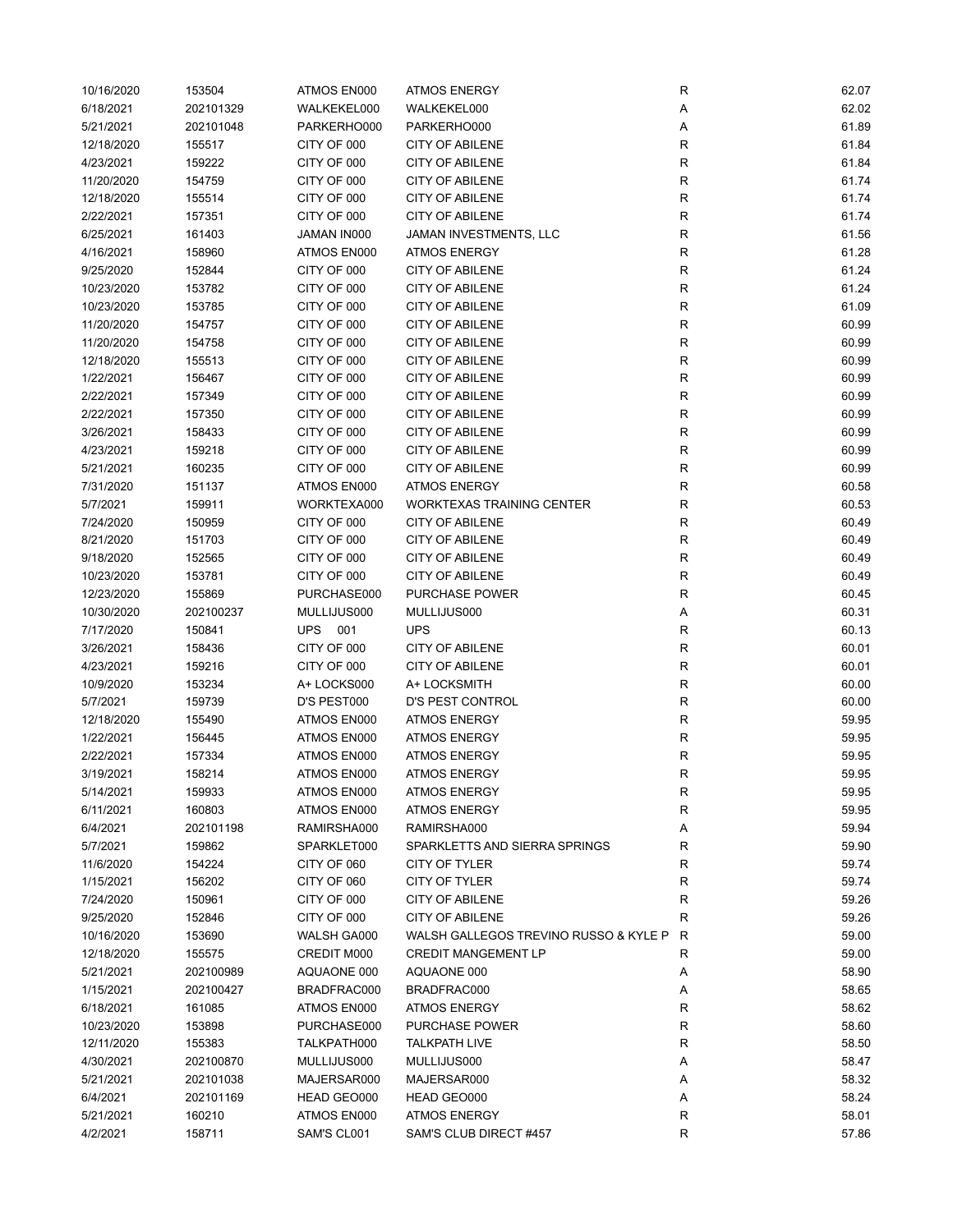| 3/5/2021   | 202100582 | AQUAONE 000        | AQUAONE 000                          | Α            | 57.50 |
|------------|-----------|--------------------|--------------------------------------|--------------|-------|
| 6/4/2021   | 160736    | SCHOOL H000        | SCHOOL HEALTH CORPORATION            | R            | 57.47 |
| 7/17/2020  | 150704    | CONSTELL001        | CONSTELLATION NEWENERGY INC          | R            | 57.42 |
| 7/31/2020  | 151191    | DTK FACI001        | DTK FACILITY SERVICES LLC - SUPPLIES | R            | 56.73 |
| 11/20/2020 | 154829    | ENTERPRI004        | <b>ENTERPRISE RENT-A-CAR</b>         | R            | 56.30 |
| 7/17/2020  | 150818    | <b>TEXAS GA000</b> | <b>TEXAS GAS SERVICE</b>             | $\mathsf{R}$ | 56.06 |
| 7/17/2020  | 150819    | TEXAS GA000        | <b>TEXAS GAS SERVICE</b>             | R            | 56.06 |
| 7/17/2020  | 150820    | TEXAS GA000        | <b>TEXAS GAS SERVICE</b>             | R            | 56.06 |
| 8/14/2020  | 151642    | TEXAS GA000        | <b>TEXAS GAS SERVICE</b>             | $\mathsf{R}$ | 56.06 |
| 8/14/2020  | 151643    | TEXAS GA000        | <b>TEXAS GAS SERVICE</b>             | R            | 56.06 |
|            |           |                    |                                      | R            |       |
| 9/11/2020  | 152491    | TEXAS GA000        | <b>TEXAS GAS SERVICE</b>             |              | 56.06 |
| 9/18/2020  | 152721    | TEXAS GA000        | <b>TEXAS GAS SERVICE</b>             | R            | 56.06 |
| 10/16/2020 | 153666    | TEXAS GA000        | <b>TEXAS GAS SERVICE</b>             | $\mathsf{R}$ | 56.06 |
| 10/16/2020 | 153667    | TEXAS GA000        | <b>TEXAS GAS SERVICE</b>             | R            | 56.06 |
| 11/13/2020 | 154597    | TEXAS GA000        | <b>TEXAS GAS SERVICE</b>             | R            | 56.06 |
| 6/25/2021  | 161455    | TEXAS GA000        | <b>TEXAS GAS SERVICE</b>             | R            | 56.06 |
| 6/25/2021  | 161456    | TEXAS GA000        | <b>TEXAS GAS SERVICE</b>             | R            | 56.06 |
| 2/12/2021  | 157175    | EZ RIDER000        | <b>EZ RIDER</b>                      | R            | 56.00 |
| 5/14/2021  | 160004    | EZ RIDER000        | <b>EZ RIDER</b>                      | R            | 56.00 |
| 5/21/2021  | 202100986 | ALLENJUL000        | ALLENJUL000                          | Α            | 55.72 |
| 7/17/2020  | 150673    | CITY OF 070        | <b>CITY OF EDINBURG</b>              | R            | 55.64 |
| 11/6/2020  | 154213    | CDW GOVE000        | CDW GOVERNMENT, INC                  | R            | 55.38 |
| 10/2/2020  | 202100157 | MULLIJUS000        | MULLIJUS000                          | Α            | 55.29 |
| 5/21/2021  | 202100987 | ALVARERI001        | ALVARERI001                          | Α            | 55.23 |
| 7/17/2020  | 150812    | SUDDENLI000        | <b>SUDDENLINK</b>                    | R            | 55.19 |
| 8/7/2020   | 151469    | SUDDENLI000        | <b>SUDDENLINK</b>                    | R            | 55.19 |
| 5/14/2021  | 160090    | STAPLES 002        | STAPLES INC                          | R            | 55.12 |
| 11/20/2020 | 154762    | CITY OF 000        | <b>CITY OF ABILENE</b>               | R            | 55.07 |
| 1/22/2021  | 156471    | CITY OF 000        | <b>CITY OF ABILENE</b>               | R            | 55.07 |
| 2/22/2021  | 157354    | CITY OF 000        | <b>CITY OF ABILENE</b>               | R            | 55.07 |
| 3/26/2021  | 158437    | CITY OF 000        | <b>CITY OF ABILENE</b>               | R            | 55.07 |
| 5/21/2021  | 160239    | CITY OF 000        | <b>CITY OF ABILENE</b>               | R            | 55.07 |
|            |           |                    |                                      |              |       |
| 12/18/2020 | 155492    | ATMOS EN000        | <b>ATMOS ENERGY</b>                  | R            | 54.97 |
| 8/7/2020   | 151294    | ATMOS EN000        | <b>ATMOS ENERGY</b>                  | R            | 54.94 |
| 7/17/2020  | 150647    | ATMOS EN000        | <b>ATMOS ENERGY</b>                  | R            | 54.71 |
| 8/21/2020  | 151689    | ATMOS EN000        | <b>ATMOS ENERGY</b>                  | R            | 54.71 |
| 9/18/2020  | 152542    | ATMOS EN000        | <b>ATMOS ENERGY</b>                  | $\mathsf{R}$ | 54.71 |
| 10/16/2020 | 153506    | ATMOS EN000        | <b>ATMOS ENERGY</b>                  | R            | 54.71 |
| 11/13/2020 | 154413    | ATMOS EN000        | <b>ATMOS ENERGY</b>                  | R            | 54.71 |
| 7/24/2020  | 150963    | CITY OF 000        | <b>CITY OF ABILENE</b>               | R            | 54.57 |
| 8/21/2020  | 151707    | CITY OF 000        | <b>CITY OF ABILENE</b>               | R            | 54.57 |
| 9/25/2020  | 152847    | CITY OF 000        | <b>CITY OF ABILENE</b>               | R            | 54.57 |
| 4/30/2021  | 202100841 | BOLINJAR000        | BOLINJAR000                          | Α            | 54.44 |
| 6/18/2021  | 202101312 | OLIVAJAR000        | OLIVAJAR000                          | Α            | 54.18 |
| 5/14/2021  | 159944    | CENTERPO000        | <b>CENTERPOINT ENERGY</b>            | R            | 53.89 |
| 12/11/2020 | 155423    | TEXAS GA000        | <b>TEXAS GAS SERVICE</b>             | R            | 53.83 |
| 5/14/2021  | 160099    | TEXAS GA000        | <b>TEXAS GAS SERVICE</b>             | R            | 53.37 |
| 3/26/2021  | 202100655 | AQUAONE 000        | AQUAONE 000                          | Α            | 53.30 |
| 6/18/2021  | 202101330 | WHEELKAR000        | WHEELKAR000                          | Α            | 53.29 |
| 11/20/2020 | 154756    | CITY OF 000        | <b>CITY OF ABILENE</b>               | R            | 53.24 |
| 11/20/2020 | 154761    | CITY OF 000        | <b>CITY OF ABILENE</b>               | R            | 53.24 |
| 12/18/2020 | 155511    | CITY OF 000        | <b>CITY OF ABILENE</b>               | R            | 53.24 |
| 12/18/2020 | 155516    | CITY OF 000        | <b>CITY OF ABILENE</b>               | R            | 53.24 |
| 1/22/2021  | 156465    | CITY OF 000        | <b>CITY OF ABILENE</b>               | R            | 53.24 |
| 1/22/2021  | 156470    | CITY OF 000        | <b>CITY OF ABILENE</b>               | R            | 53.24 |
| 2/22/2021  | 157348    | CITY OF 000        | <b>CITY OF ABILENE</b>               | R            | 53.24 |
| 2/22/2021  | 157353    | CITY OF 000        | <b>CITY OF ABILENE</b>               | R            | 53.24 |
| 3/26/2021  |           | CITY OF 000        | <b>CITY OF ABILENE</b>               | R            | 53.24 |
|            | 158431    |                    |                                      |              |       |
| 4/23/2021  | 159221    | CITY OF 000        | <b>CITY OF ABILENE</b>               | R            | 53.24 |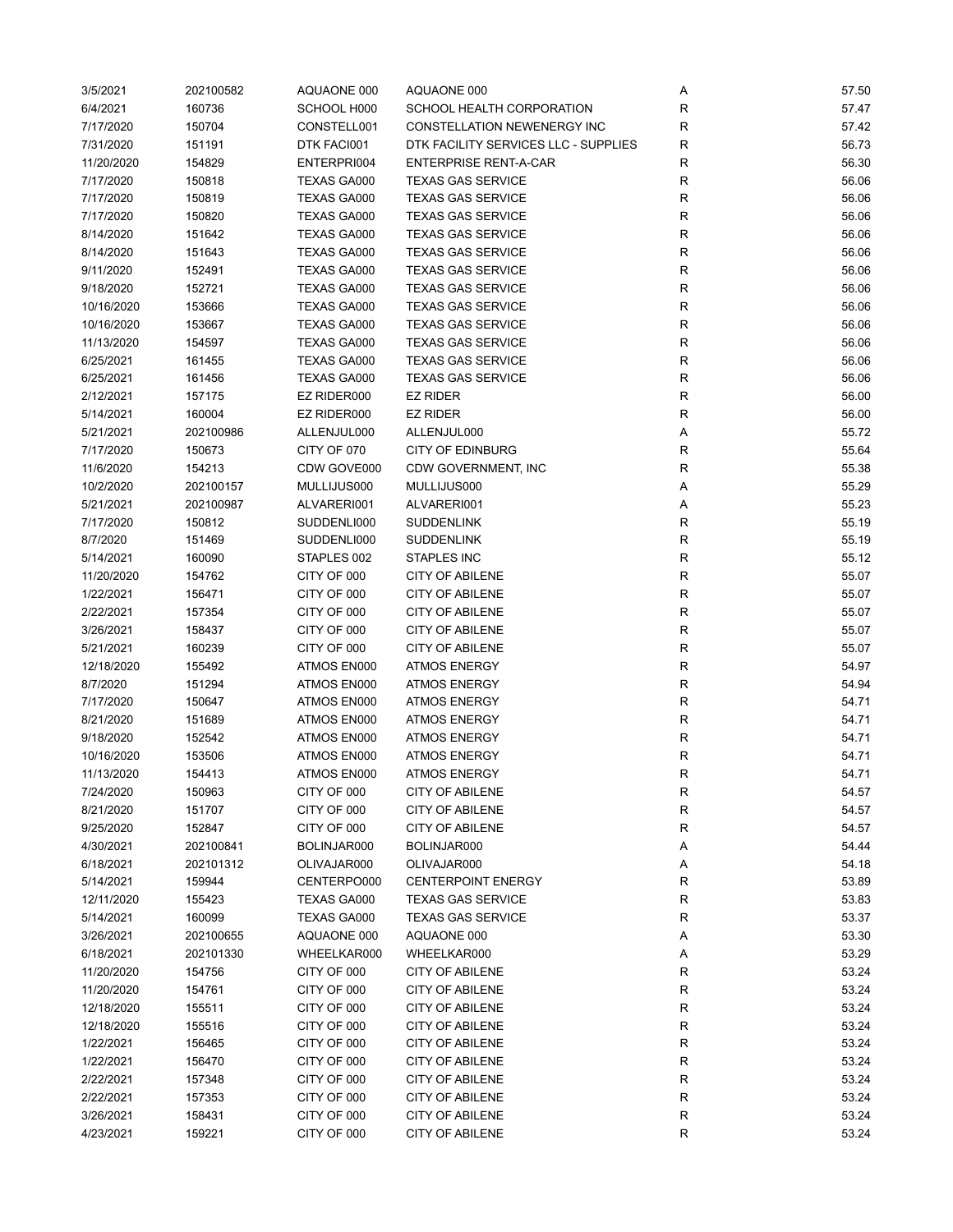| 5/21/2021  | 160233    | CITY OF 000 | <b>CITY OF ABILENE</b>         | R            | 53.24 |
|------------|-----------|-------------|--------------------------------|--------------|-------|
| 5/21/2021  | 160238    | CITY OF 000 | <b>CITY OF ABILENE</b>         | R            | 53.24 |
| 11/20/2020 | 154902    | THE COLL000 | THE COLLEGE BOARD              | R            | 53.00 |
| 5/7/2021   | 159860    | SPARKLET000 | SPARKLETTS AND SIERRA SPRINGS  | R            | 52.90 |
| 7/24/2020  | 150957    | CITY OF 000 | <b>CITY OF ABILENE</b>         | R            | 52.74 |
| 7/24/2020  | 150962    | CITY OF 000 | <b>CITY OF ABILENE</b>         | R            | 52.74 |
| 8/21/2020  | 151701    | CITY OF 000 | <b>CITY OF ABILENE</b>         | R            | 52.74 |
| 8/21/2020  | 151705    | CITY OF 000 | <b>CITY OF ABILENE</b>         | R            | 52.74 |
| 8/21/2020  | 151706    | CITY OF 000 | <b>CITY OF ABILENE</b>         | R            | 52.74 |
| 9/18/2020  | 152563    | CITY OF 000 | <b>CITY OF ABILENE</b>         | R            | 52.74 |
|            |           |             | <b>CITY OF ABILENE</b>         | R            |       |
| 10/23/2020 | 153779    | CITY OF 000 |                                |              | 52.74 |
| 10/23/2020 | 153784    | CITY OF 000 | <b>CITY OF ABILENE</b>         | R            | 52.74 |
| 7/10/2020  | 150559    | SOUTH TE002 | SOUTH TEXAS COLLEGE            | R            | 52.00 |
| 9/25/2020  | 152826    | ATMOS EN000 | <b>ATMOS ENERGY</b>            | R            | 51.92 |
| 8/28/2020  | 151942    | ATMOS EN000 | <b>ATMOS ENERGY</b>            | R            | 51.73 |
| 8/14/2020  | 151514    | CDW GOVE000 | CDW GOVERNMENT, INC            | R            | 51.71 |
| 11/20/2020 | 154930    | SPARKLET000 | SPARKLETTS AND SIERRA SPRINGS  | R            | 51.70 |
| 2/22/2021  | 157516    | UPS INC 000 | UPS INC                        | R            | 51.54 |
| 10/23/2020 | 153764    | ATMOS EN000 | <b>ATMOS ENERGY</b>            | R            | 51.35 |
| 10/23/2020 | 153760    | ATMOS EN000 | <b>ATMOS ENERGY</b>            | R            | 51.24 |
| 6/11/2021  | 161018    | UPS INC 000 | UPS INC                        | R            | 51.16 |
| 7/17/2020  | 150623    | AQUAONE 000 | <b>AQUAONE INC</b>             | R            | 51.15 |
| 9/18/2020  | 152534    | ATMOS EN000 | <b>ATMOS ENERGY</b>            | R            | 50.62 |
| 8/7/2020   | 151295    | ATMOS EN000 | <b>ATMOS ENERGY</b>            | R            | 50.41 |
| 9/18/2020  | 152537    | ATMOS EN000 | <b>ATMOS ENERGY</b>            | R            | 50.41 |
| 10/2/2020  | 153043    | ATMOS EN000 | <b>ATMOS ENERGY</b>            | $\mathsf R$  | 50.41 |
| 10/30/2020 | 153968    | ATMOS EN000 | <b>ATMOS ENERGY</b>            | R            | 50.41 |
| 9/4/2020   | 152106    | ATMOS EN000 | <b>ATMOS ENERGY</b>            | R            | 50.07 |
| 8/21/2020  | 151679    | ATMOS EN000 | <b>ATMOS ENERGY</b>            | R            | 50.02 |
| 1/15/2021  | 156265    | PHARR PO000 | PHARR POLICE DEPARTMENT        | R            | 50.00 |
| 2/5/2021   | 156824    | ADVOWAST000 | ADVOWASTE MEDICAL SERVICES LLC | R            | 50.00 |
| 2/12/2021  | 157301    | ADVOWAST000 | ADVOWASTE MEDICAL SERVICES LLC | R            | 50.00 |
| 6/25/2021  | 161357    | COMANCHE003 | COMANCHE ISD ADMINISTRATION    | R            | 50.00 |
| 6/25/2021  | 161368    | DE LEON 000 | DE LEON ISD                    | R            | 50.00 |
| 5/21/2021  |           | ADVOWAST000 |                                |              |       |
|            | 202100984 |             | ADVOWAST000                    | Α            | 50.00 |
| 6/11/2021  | 202101212 | ADVOWAST000 | ADVOWAST000                    | Α            | 50.00 |
| 5/21/2021  | 160193    | ALL ABOU001 | <b>ALL ABOUT SPORTS</b>        | R            | 49.99 |
| 10/16/2020 | 153542    | CITY OF 070 | <b>CITY OF EDINBURG</b>        | $\mathsf{R}$ | 49.77 |
| 10/2/2020  | 153042    | ATMOS EN000 | <b>ATMOS ENERGY</b>            | R            | 49.54 |
| 10/30/2020 | 153967    | ATMOS EN000 | <b>ATMOS ENERGY</b>            | R            | 49.54 |
| 8/21/2020  | 151684    | ATMOS EN000 | <b>ATMOS ENERGY</b>            | R            | 49.50 |
| 9/18/2020  | 152538    | ATMOS EN000 | <b>ATMOS ENERGY</b>            | R            | 49.50 |
| 10/23/2020 | 153765    | ATMOS EN000 | <b>ATMOS ENERGY</b>            | R            | 49.50 |
| 5/14/2021  | 202100966 | HEAD GEO000 | HEAD GEO000                    | Α            | 49.50 |
| 2/12/2021  | 202100535 | MULLIJUS000 | MULLIJUS000                    | Α            | 49.44 |
| 8/7/2020   | 151296    | ATMOS EN000 | ATMOS ENERGY                   | R            | 49.38 |
| 6/4/2021   | 160759    | TEXAS GA000 | <b>TEXAS GAS SERVICE</b>       | R            | 49.34 |
| 7/17/2020  | 150840    | UPS 001     | <b>UPS</b>                     | R            | 48.81 |
| 6/11/2021  | 160814    | CENTERPO001 | <b>CENTERPOINT ENERGY</b>      | R            | 48.65 |
| 10/2/2020  | 153082    | CITY OF 060 | CITY OF TYLER                  | R            | 48.40 |
| 9/18/2020  | 152582    | CITY OF 070 | <b>CITY OF EDINBURG</b>        | R            | 48.39 |
| 7/24/2020  | 202100026 | SILVAMAR000 | SILVAMAR000                    | Α            | 48.00 |
| 7/17/2020  | 150705    | CONSTELL001 | CONSTELLATION NEWENERGY INC    | R            | 47.80 |
| 2/26/2021  | 157682    | SPRINGHI000 | <b>SPRINGHILL SUITES</b>       | R            | 47.62 |
| 11/20/2020 | 154834    | GANDY'S 000 | GANDY'S                        | R            | 47.49 |
| 4/9/2021   | 202100707 | BRADFRAC000 | BRADFRAC000                    | Α            | 47.48 |
| 6/4/2021   | 160742    | SPARKLET000 | SPARKLETTS AND SIERRA SPRINGS  | R            | 47.15 |
| 4/16/2021  | 202100766 | PLAYERHO000 | PLAYERHO000                    | Α            | 47.04 |
| 5/14/2021  | 160100    | TEXAS GA000 | <b>TEXAS GAS SERVICE</b>       | R            | 46.97 |
|            |           |             |                                |              |       |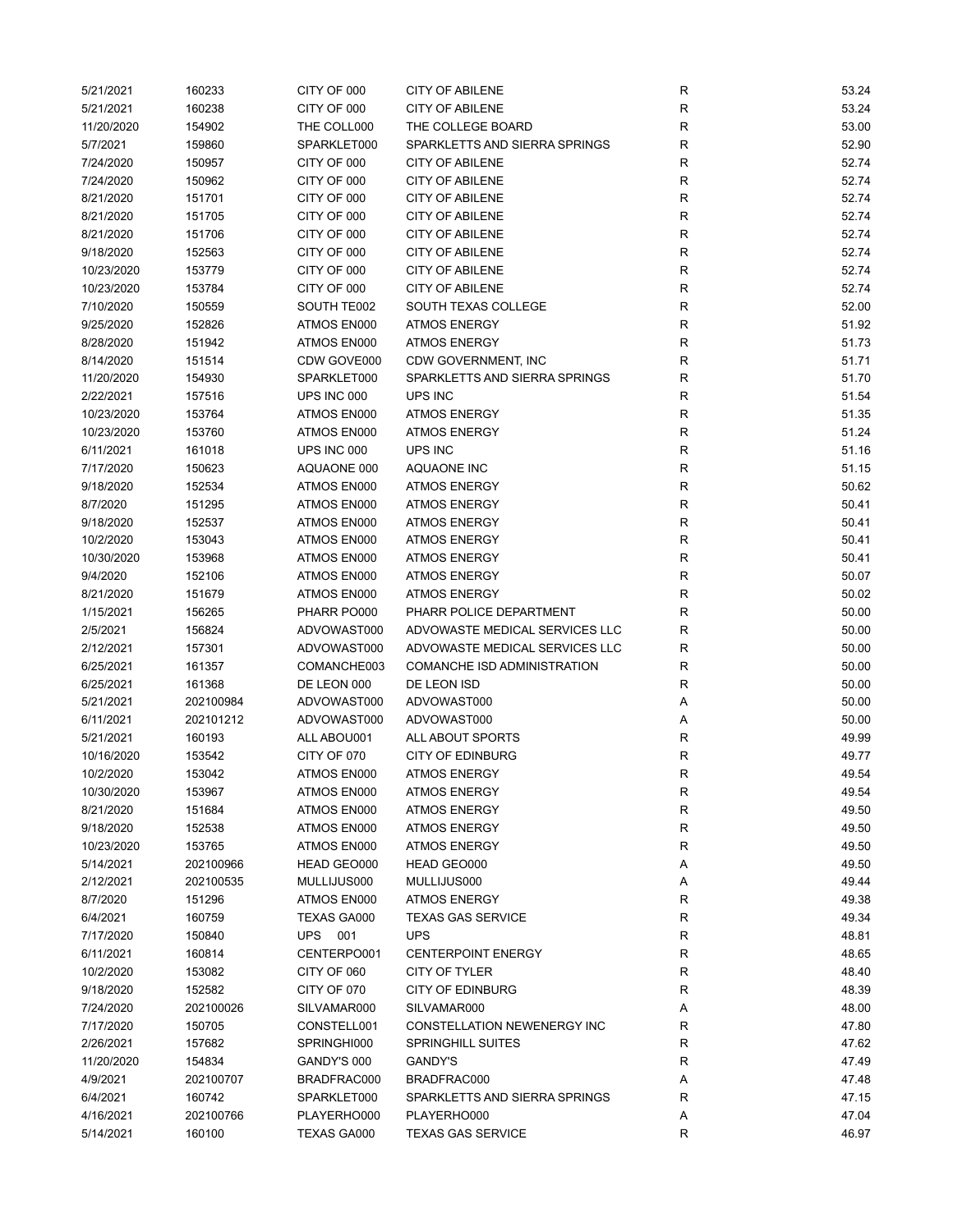| 1/29/2021  | 202100486 | SUH JOO000  | SUH JOO000                            | Α           | 46.25 |
|------------|-----------|-------------|---------------------------------------|-------------|-------|
| 8/14/2020  | 151531    | CITY OF 070 | <b>CITY OF EDINBURG</b>               | R           | 45.98 |
| 2/22/2021  | 157374    | CITY OF 060 | CITY OF TYLER                         | R           | 45.93 |
| 8/14/2020  | 151493    | ABILENE 004 | ABILENE GOODWILL INDUSTRIES INC       | R           | 45.54 |
| 10/30/2020 | 154039    | E-THERAP001 | E-THERAPY LLC                         | $\mathsf R$ | 44.92 |
| 2/12/2021  | 202100520 | ALLENJUL000 | ALLENJUL000                           | Α           | 44.58 |
| 4/30/2021  | 202100860 | HYLANDEN000 | HYLANDEN000                           | Α           | 44.50 |
| 12/23/2020 | 155834    | CPS ENER000 | <b>CPS ENERGY</b>                     | R           | 44.37 |
|            |           |             | AT&T LONG DISTANCE                    | R           |       |
| 8/28/2020  | 151940    | AT&T LON000 |                                       |             | 44.34 |
| 4/16/2021  | 202100761 | NOLANJES000 | NOLANJES000                           | Α           | 44.28 |
| 4/23/2021  | 159330    | MARKERBO000 | THE MARKERBOARD PEOPLE                | $\mathsf R$ | 44.20 |
| 6/4/2021   | 202101179 | LEE JEN000  | LEE JEN000                            | Α           | 44.12 |
| 4/30/2021  | 202100865 | LIESVAMY000 | LIESVAMY000                           | Α           | 43.92 |
| 7/10/2020  | 150396    | CENTERPO001 | <b>CENTERPOINT ENERGY</b>             | $\mathsf R$ | 43.83 |
| 7/10/2020  | 150440    | CONSTELL001 | CONSTELLATION NEWENERGY INC           | R           | 43.71 |
| 11/20/2020 | 202100302 | HOSTAJAR000 | HOSTAJAR000                           | Α           | 43.45 |
| 6/4/2021   | 202101188 | MOORERAC000 | MOORERAC000                           | Α           | 43.44 |
| 9/18/2020  | 152717    | TEACHERS002 | <b>TEACHERS PAY TEACHERS</b>          | R           | 43.40 |
| 8/14/2020  | 151516    | CENTERPO001 | <b>CENTERPOINT ENERGY</b>             | R           | 43.35 |
| 7/24/2020  | 150938    | ATMOS EN000 | <b>ATMOS ENERGY</b>                   | R           | 43.31 |
| 4/2/2021   | 202100704 | WARNIMAG000 | WARNIMAG000                           | Α           | 43.24 |
| 6/11/2021  | 202101214 | BEAUCDEO000 | BEAUCDEO000                           | Α           | 43.22 |
| 7/10/2020  | 150408    | CITY OF 017 | CITY OF DEL RIO                       | R           | 43.10 |
| 8/7/2020   | 151323    | CITY OF 017 | CITY OF DEL RIO                       | R           | 43.10 |
| 9/4/2020   | 152141    | CITY OF 017 | CITY OF DEL RIO                       | R           | 43.10 |
| 10/2/2020  | 153077    | CITY OF 017 | CITY OF DEL RIO                       | R           | 43.10 |
| 11/6/2020  | 154219    | CITY OF 017 | CITY OF DEL RIO                       | R           | 43.10 |
| 12/4/2020  | 155019    | CITY OF 017 | CITY OF DEL RIO                       | R           | 43.10 |
| 12/30/2020 |           |             |                                       | R           |       |
|            | 155920    | CITY OF 017 | CITY OF DEL RIO                       |             | 43.10 |
| 2/5/2021   | 156885    | CITY OF 017 | CITY OF DEL RIO                       | R           | 43.10 |
| 3/5/2021   | 157768    | CITY OF 017 | CITY OF DEL RIO                       | R           | 43.10 |
| 4/2/2021   | 158622    | CITY OF 017 | CITY OF DEL RIO                       | $\mathsf R$ | 43.10 |
| 5/7/2021   | 159715    | CITY OF 017 | CITY OF DEL RIO                       | R           | 43.10 |
| 8/21/2020  | 151732    | CONSTELL001 | CONSTELLATION NEWENERGY INC           | R           | 43.08 |
| 6/11/2021  | 161000    | UPS INC 000 | UPS INC                               | R           | 42.69 |
| 12/18/2020 | 155449    | ABILITIE000 | ABILITIES THERAPY AND CONSULTING, LLC | R           | 42.50 |
| 4/16/2021  | 202100772 | SPECIALI000 | SPECIALI000                           | Α           | 42.50 |
| 4/30/2021  | 202100884 | SWAN JEA000 | SWAN JEA000                           | Α           | 42.32 |
| 4/23/2021  | 202100804 | LEE JEN000  | LEE JEN000                            | Α           | 41.68 |
| 9/11/2020  | 152379    | CITY OF 060 | CITY OF TYLER                         | R           | 41.49 |
| 1/15/2021  | 156205    | CITY OF 070 | <b>CITY OF EDINBURG</b>               | R           | 40.59 |
| 2/22/2021  | 202100546 | ARIASLYM000 | ARIASLYM000                           | Α           | 40.04 |
| 7/10/2020  | 150538    | REGION 2000 | REGION 20 EDUC SERV CENTER            | R           | 40.00 |
| 7/17/2020  | 150649    | BALCONES000 | <b>BALCONES RECYCLING, INC</b>        | R           | 40.00 |
| 8/7/2020   | 151302    | BALCONES000 | <b>BALCONES RECYCLING, INC</b>        | R           | 40.00 |
| 9/18/2020  | 152544    | BALCONES000 | <b>BALCONES RECYCLING, INC</b>        | R           | 40.00 |
| 10/23/2020 | 153768    | BALCONES000 | <b>BALCONES RECYCLING, INC</b>        | R           | 40.00 |
| 11/20/2020 | 154738    | BALCONES000 | <b>BALCONES RECYCLING, INC</b>        | R           | 40.00 |
| 12/4/2020  | 155125    | SAM'S CL003 | SAM'S CLUB DIRECT #864                | R           | 40.00 |
| 12/11/2020 | 155303    | GOODWILL000 | GOODWILL INDUSTRIES OF EAST TEXAS INC | R           | 40.00 |
|            |           |             | BALCONES RECYCLING, INC               | R           | 40.00 |
| 12/18/2020 | 155493    | BALCONES000 |                                       |             |       |
| 1/8/2021   | 156129    | TRINITY 005 | TRINITY METRO                         | R           | 40.00 |
| 1/22/2021  | 156448    | BALCONES000 | <b>BALCONES RECYCLING, INC</b>        | R           | 40.00 |
| 2/22/2021  | 157336    | BALCONES000 | <b>BALCONES RECYCLING, INC</b>        | R           | 40.00 |
| 3/19/2021  | 158217    | BALCONES000 | <b>BALCONES RECYCLING, INC</b>        | R           | 40.00 |
| 4/16/2021  | 159027    | GONZACLA000 | CLAUDIA I GONZALEZ                    | R           | 40.00 |
| 4/16/2021  | 159040    | JOHNSON 001 | JOHNSON CONTROLS SECURITY SOLUTIONS   | R           | 40.00 |
| 4/23/2021  | 159206    | BALCONES000 | <b>BALCONES RECYCLING, INC</b>        | R           | 40.00 |
| 5/21/2021  | 160219    | BALCONES000 | <b>BALCONES RECYCLING, INC</b>        | R           | 40.00 |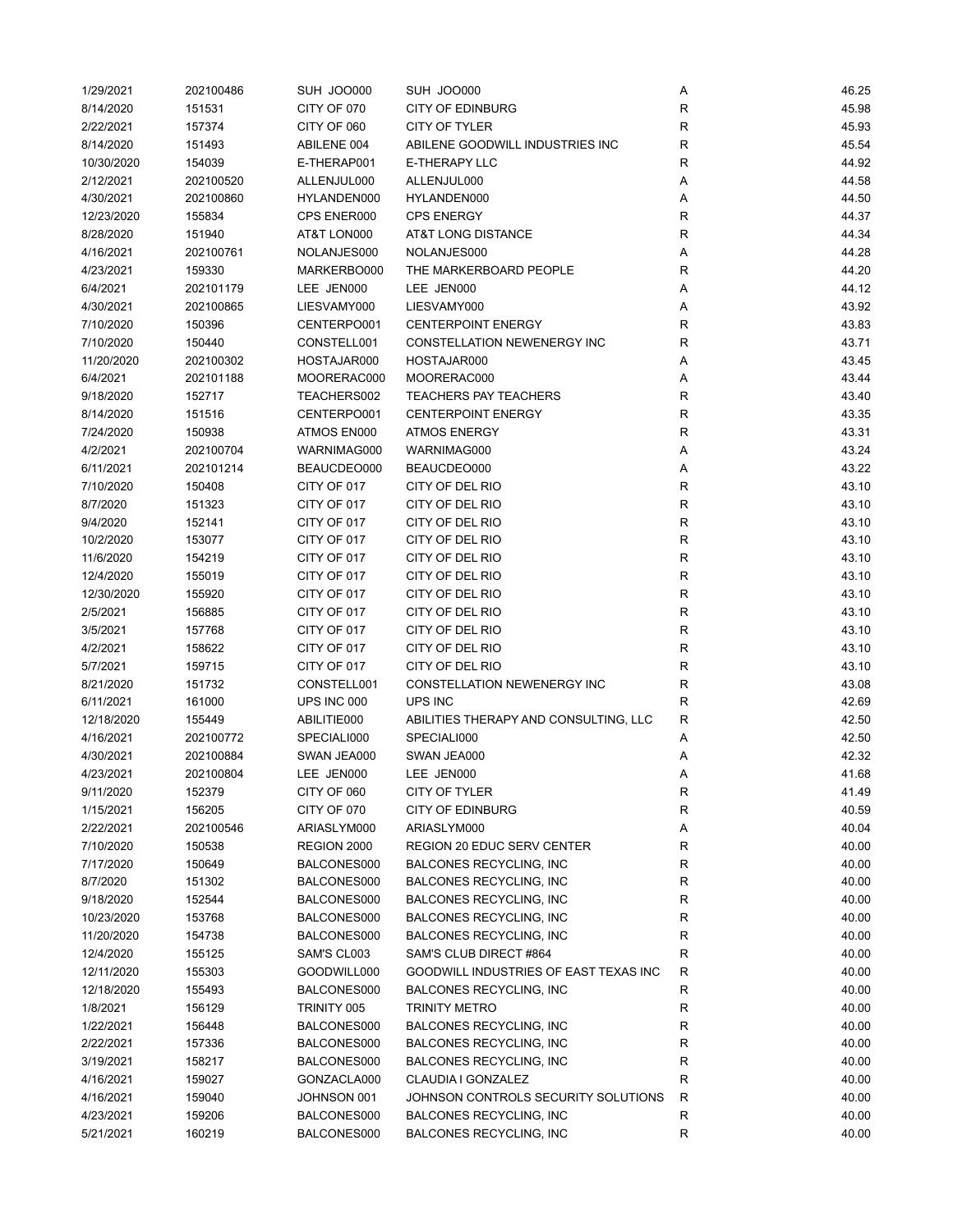| 6/18/2021  | 161097    | BALCONES000       | <b>BALCONES RECYCLING, INC</b>          | $\mathsf{R}$ | 40.00 |
|------------|-----------|-------------------|-----------------------------------------|--------------|-------|
| 4/2/2021   | 158621    | CITY OF 017       | CITY OF DEL RIO                         | $\mathsf{R}$ | 39.97 |
| 9/4/2020   | 152277    | SCHULMAN000       | SCHULMAN LOPEZ HOFFER & ADELSTEIN LLP   | R            | 39.37 |
| 4/9/2021   | 158827    | GANDY'S 000       | GANDY'S                                 | R            | 39.29 |
| 1/22/2021  | 156587    | SPARKLET000       | SPARKLETTS AND SIERRA SPRINGS           | R            | 39.20 |
| 1/8/2021   | 202100421 | TALKPATH000       | TALKPATH000                             | Α            | 39.00 |
| 12/18/2020 | 155540    | CITY OF 070       | <b>CITY OF EDINBURG</b>                 | $\mathsf{R}$ | 38.75 |
| 5/21/2021  | 160287    | ENTERPRI004       | <b>ENTERPRISE RENT-A-CAR</b>            | R            | 38.27 |
| 4/2/2021   | 202100678 | COKERMAR000       | COKERMAR000                             | Α            | 37.77 |
| 8/7/2020   | 151355    | CONSTELL001       | <b>CONSTELLATION NEWENERGY INC</b>      | R            | 37.68 |
|            |           |                   | ACTION SHRED OF TEXAS, LLC              | R            |       |
| 8/7/2020   | 151275    | ACTION S000       |                                         |              | 37.50 |
| 9/25/2020  | 152930    | PFLUGERV000       | PFLUGERVILLE CEDARS CENTER, LLC         | $\mathsf R$  | 37.16 |
| 1/22/2021  | 156624    | UPS 001           | <b>UPS</b>                              | $\mathsf{R}$ | 37.09 |
| 11/20/2020 | 154781    | CITY OF 070       | <b>CITY OF EDINBURG</b>                 | $\mathsf{R}$ | 36.94 |
| 7/24/2020  | 151087    | <b>UPS</b><br>001 | <b>UPS</b>                              | $\mathsf{R}$ | 36.90 |
| 1/15/2021  | 202100436 | MULLIJUS000       | MULLIJUS000                             | Α            | 36.57 |
| 12/4/2020  | 155175    | <b>UPS</b><br>001 | <b>UPS</b>                              | $\mathsf{R}$ | 36.28 |
| 4/23/2021  | 159311    | JOSTENS 002       | <b>JOSTENS OF ABILENE</b>               | $\mathsf R$  | 36.14 |
| 4/9/2021   | 158825    | FIRST BA014       | FIRST BAPTIST CHURCH OF EDNA            | $\mathsf R$  | 36.00 |
| 10/9/2020  | 153377    | PITNEY B001       | PITNEY BOWES GLOBAL FINANCIAL           | $\mathsf{R}$ | 35.98 |
| 12/18/2020 | 155682    | PURCHASE000       | <b>PURCHASE POWER</b>                   | R            | 35.56 |
| 6/11/2021  | 161027    | UPS INC 000       | UPS INC                                 | R            | 35.25 |
| 9/4/2020   | 152097    | AQUAONE 000       | AQUAONE INC                             | R            | 35.00 |
| 10/23/2020 | 153754    | AQUAONE 000       | AQUAONE INC                             | R            | 35.00 |
| 12/4/2020  | 155036    | COMPASS 005       | <b>COMPASS RECYCLING &amp; DISPOSAL</b> | R            | 35.00 |
| 12/11/2020 | 155239    | AQUAONE 000       | AQUAONE INC                             | $\mathsf{R}$ | 35.00 |
| 1/29/2021  | 156706    | COMPASS 005       | <b>COMPASS RECYCLING &amp; DISPOSAL</b> | $\mathsf{R}$ | 35.00 |
| 5/14/2021  | 159975    | COMPASS 005       | <b>COMPASS RECYCLING &amp; DISPOSAL</b> | R            | 35.00 |
| 6/11/2021  | 160831    | COMPASS 005       | <b>COMPASS RECYCLING &amp; DISPOSAL</b> | $\mathsf R$  | 35.00 |
| 2/26/2021  | 202100564 | AQUAONE 000       | AQUAONE 000                             | Α            | 35.00 |
| 6/18/2021  | 202101277 | AQUAONE 000       | AQUAONE 000                             | Α            | 35.00 |
| 8/7/2020   | 151450    |                   | <b>SCHOOL SPECIALTY</b>                 | R            | 34.79 |
|            |           | SCHOOL S000       |                                         | $\mathsf{R}$ |       |
| 5/21/2021  | 160372    | TXU ENER000       | <b>TXU ENERGY</b>                       |              | 34.63 |
| 1/22/2021  | 156557    | MAXI AID000       | MAXI AIDS INC.                          | $\mathsf{R}$ | 34.30 |
| 10/2/2020  | 153120    | GANDY'S 000       | <b>GANDY'S</b>                          | R            | 34.16 |
| 3/19/2021  | 158300    | GANDY'S 000       | GANDY'S                                 | R            | 34.16 |
| 5/28/2021  | 160492    | GANDY'S 000       | <b>GANDY'S</b>                          | R            | 34.16 |
| 2/5/2021   | 156930    | GANDY'S 000       | <b>GANDY'S</b>                          | R            | 34.16 |
| 6/11/2021  | 160966    | SPOIL ME000       | SPOIL ME ROTTEN PARTY EVENT RENTALS     | R            | 33.75 |
| 7/10/2020  | 150407    | CITY OF 017       | CITY OF DEL RIO                         | $\mathsf R$  | 33.65 |
| 3/12/2021  | 158040    | HERFF JO002       | <b>HERFF JONES</b>                      | $\mathsf R$  | 33.00 |
| 3/19/2021  | 158326    | MARKERBO000       | THE MARKERBOARD PEOPLE                  | R            | 33.00 |
| 4/2/2021   | 158672    | MARKERBO000       | THE MARKERBOARD PEOPLE                  | R            | 33.00 |
| 11/13/2020 | 154583    | SCHOOL S000       | <b>SCHOOL SPECIALTY</b>                 | R            | 32.39 |
| 7/17/2020  | 150721    | EL PASO 006       | EL PASO WATER UTILITIES                 | R            | 32.24 |
| 7/17/2020  | 150741    | GLOBAL A002       | <b>GLOBAL ALARM SYSTEMS</b>             | R            | 32.00 |
| 8/14/2020  | 151585    | GLOBAL A002       | <b>GLOBAL ALARM SYSTEMS</b>             | R            | 32.00 |
| 9/18/2020  | 152636    | GLOBAL A002       | <b>GLOBAL ALARM SYSTEMS</b>             | R            | 32.00 |
| 10/16/2020 | 153597    | GLOBAL A002       | <b>GLOBAL ALARM SYSTEMS</b>             | R            | 32.00 |
| 5/21/2021  | 160215    | ATMOS EN000       | <b>ATMOS ENERGY</b>                     | R            | 31.89 |
| 7/10/2020  | 150555    | SCHULMAN000       | SCHULMAN LOPEZ HOFFER & ADELSTEIN LLP   | R            | 31.88 |
| 4/9/2021   | 202100721 | PINSOREB000       | PINSOREB000                             | Α            | 31.58 |
| 10/23/2020 | 153903    | SCHOOL H000       | SCHOOL HEALTH CORPORATION               | R            | 31.52 |
| 12/4/2020  | 154959    | AQUAONE 000       | AQUAONE INC                             | $\mathsf R$  | 31.45 |
| 6/11/2021  | 202101213 | AQUAONE 000       | AQUAONE 000                             | Α            | 31.45 |
| 7/24/2020  | 150976    | CONSTELL001       | CONSTELLATION NEWENERGY INC             | R            | 31.24 |
|            | 202100932 | MUNGUJEN000       | MUNGUJEN000                             |              | 30.99 |
| 5/7/2021   |           |                   |                                         | Α            |       |
| 4/16/2021  | 202100748 | DELGAANA000       | DELGAANA000                             | Α            | 30.87 |
| 5/28/2021  | 160527    | POCKET 000        | POCKET NURSE                            | R            | 30.74 |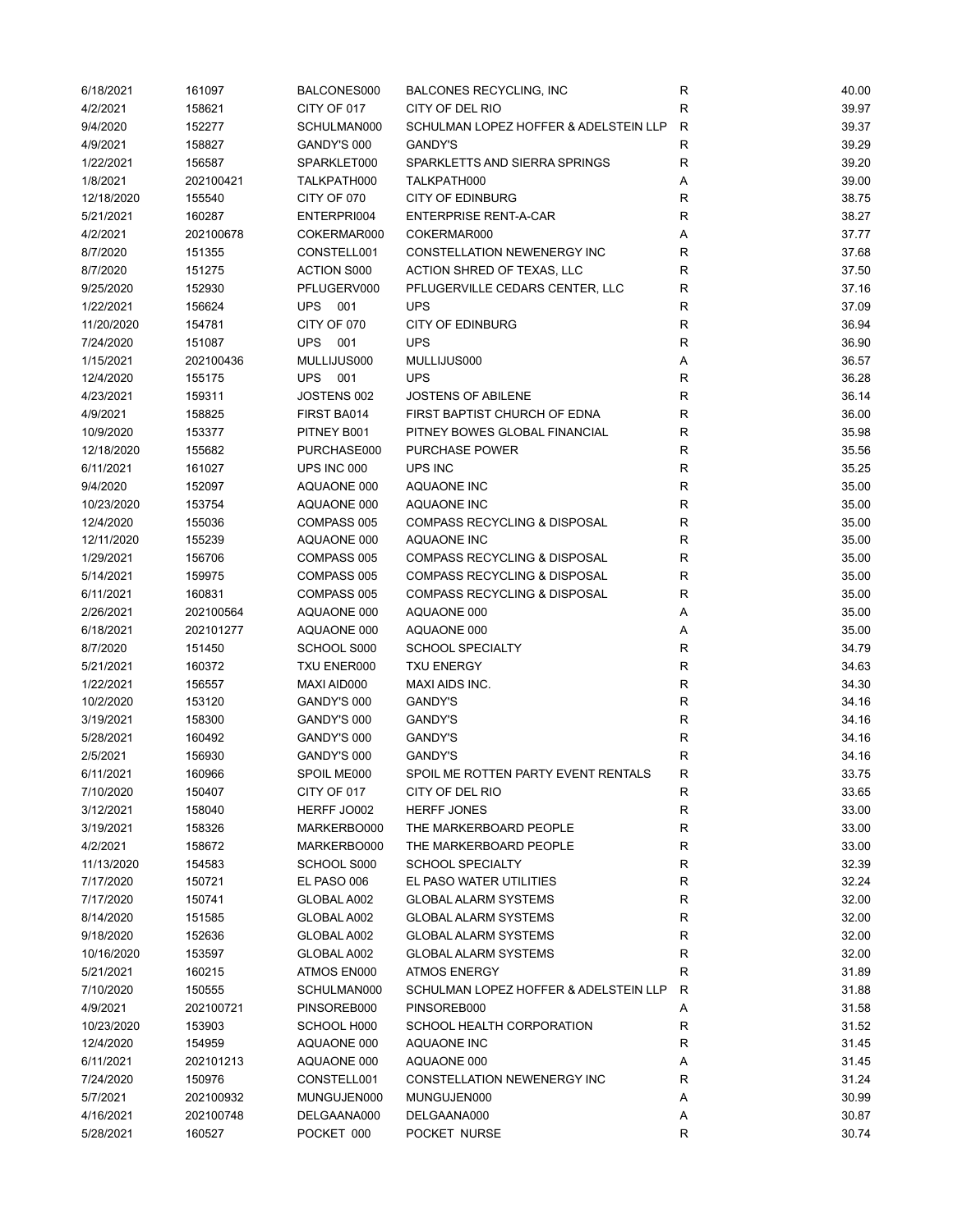| 10/16/2020 | 153505    | ATMOS EN000        | <b>ATMOS ENERGY</b>                 | R            | 30.53 |
|------------|-----------|--------------------|-------------------------------------|--------------|-------|
| 3/19/2021  | 202100644 | MULLIJUS000        | MULLIJUS000                         | Α            | 30.35 |
| 1/15/2021  | 156304    | SPARKLET000        | SPARKLETTS AND SIERRA SPRINGS       | R            | 30.27 |
| 8/21/2020  | 151731    | CONSTELL001        | CONSTELLATION NEWENERGY INC         | $\mathsf R$  | 30.08 |
| 10/23/2020 | 153913    | SPARKLET000        | SPARKLETTS AND SIERRA SPRINGS       | $\mathsf R$  | 30.01 |
| 11/6/2020  | 154258    | JIVE COM000        | JIVE COMMUNICATIONS, INC            | $\mathsf R$  | 30.00 |
| 12/11/2020 | 155233    | <b>ACTION S000</b> | ACTION SHRED OF TEXAS, LLC          | R            | 30.00 |
| 4/16/2021  | 159053    | MIDLAND 004        | MIDLAND HEALTH DEPARTMENT           | R            | 30.00 |
| 10/2/2020  | 153153    | PURCHASE000        | <b>PURCHASE POWER</b>               | R            | 29.99 |
| 6/25/2021  | 161395    | HOME DEP000        | <b>HOME DEPOT</b>                   | R            | 29.98 |
|            |           | CENTRAL 005        |                                     | $\mathsf R$  |       |
| 7/24/2020  | 150954    |                    | CENTRAL ON-LINE SECURITY            |              | 29.95 |
| 8/14/2020  | 151517    | CENTRAL 005        | CENTRAL ON-LINE SECURITY            | $\mathsf R$  | 29.95 |
| 9/18/2020  | 152560    | CENTRAL 005        | <b>CENTRAL ON-LINE SECURITY</b>     | $\mathsf R$  | 29.95 |
| 10/9/2020  | 153269    | CENTRAL 005        | <b>CENTRAL ON-LINE SECURITY</b>     | R            | 29.95 |
| 11/20/2020 | 154753    | CENTRAL 005        | CENTRAL ON-LINE SECURITY            | R            | 29.95 |
| 12/18/2020 | 155507    | CENTRAL 005        | <b>CENTRAL ON-LINE SECURITY</b>     | $\mathsf R$  | 29.95 |
| 1/22/2021  | 156462    | CENTRAL 005        | <b>CENTRAL ON-LINE SECURITY</b>     | R            | 29.95 |
| 2/22/2021  | 157346    | CENTRAL 005        | <b>CENTRAL ON-LINE SECURITY</b>     | $\mathsf R$  | 29.95 |
| 3/12/2021  | 157985    | CENTRAL 005        | <b>CENTRAL ON-LINE SECURITY</b>     | $\mathsf R$  | 29.95 |
| 4/16/2021  | 158973    | CENTRAL 005        | CENTRAL ON-LINE SECURITY            | R            | 29.95 |
| 5/21/2021  | 160230    | CENTRAL 005        | CENTRAL ON-LINE SECURITY            | R            | 29.95 |
| 6/18/2021  | 161109    | CENTRAL 005        | <b>CENTRAL ON-LINE SECURITY</b>     | R            | 29.95 |
| 6/11/2021  | 160812    | CENTERPO000        | <b>CENTERPOINT ENERGY</b>           | R            | 29.94 |
| 11/13/2020 | 154425    | CENTERPO000        | <b>CENTERPOINT ENERGY</b>           | R            | 29.23 |
| 7/17/2020  | 150708    | CONSTELL001        | CONSTELLATION NEWENERGY INC         | $\mathsf R$  | 29.14 |
| 6/11/2021  | 161014    | UPS INC 000        | UPS INC                             | $\mathsf R$  | 29.02 |
| 3/26/2021  | 158533    | SCHERTZ-000        | SCHERTZ-CIBOLO-UNIVERSAL CITY ISD   | $\mathsf R$  | 28.50 |
| 5/14/2021  | 160089    | SPARKLET000        | SPARKLETTS AND SIERRA SPRINGS       | $\mathsf R$  | 28.37 |
| 1/22/2021  | 202100462 | <b>SUH JOO000</b>  | SUH JOO000                          | Α            | 28.36 |
| 4/30/2021  | 202100878 | SCHLOJAN000        | SCHLOJAN000                         | Α            | 28.05 |
| 4/16/2021  | 158940    | ABILENE 001        | ABILENE INDEPENDENT SCHOOL DISTRICT | R            | 28.00 |
| 7/24/2020  | 150944    | ATMOS EN000        | <b>ATMOS ENERGY</b>                 | $\mathsf R$  | 27.74 |
| 3/5/2021   | 157826    | MARKERBO000        | THE MARKERBOARD PEOPLE              | R            | 27.40 |
|            |           |                    | <b>ATMOS ENERGY</b>                 |              | 27.21 |
| 9/25/2020  | 152830    | ATMOS EN000        |                                     | R            |       |
| 9/4/2020   | 152111    | ATMOS EN000        | <b>ATMOS ENERGY</b>                 | R            | 27.20 |
| 6/11/2021  | 160918    | PITNEY B001        | PITNEY BOWES GLOBAL FINANCIAL       | R            | 27.09 |
| 5/21/2021  | 202101034 | LOPEZALL000        | LOPEZALL000                         | Α            | 26.96 |
| 9/18/2020  | 152580    | CITY OF 070        | <b>CITY OF EDINBURG</b>             | R            | 26.69 |
| 5/14/2021  | 202100972 | RAMIRSHA000        | RAMIRSHA000                         | Α            | 26.64 |
| 3/12/2021  | 158093    | SPARKLET000        | SPARKLETTS AND SIERRA SPRINGS       | $\mathsf R$  | 26.45 |
| 11/20/2020 | 154719    | AT&T 000           | AT&T                                | $\mathsf{R}$ | 26.07 |
| 12/18/2020 | 155465    | AT&T<br>000        | AT&T                                | R            | 26.07 |
| 5/14/2021  | 159922    | AT&T<br>000        | AT&T                                | R            | 26.07 |
| 6/18/2021  | 161072    | AT&T<br>000        | AT&T                                | R            | 26.07 |
| 7/17/2020  | 150672    | CITY OF 070        | <b>CITY OF EDINBURG</b>             | R            | 25.92 |
| 7/17/2020  | 150675    | CITY OF 070        | <b>CITY OF EDINBURG</b>             | $\mathsf R$  | 25.92 |
| 7/17/2020  | 150676    | CITY OF 070        | CITY OF EDINBURG                    | R            | 25.92 |
| 7/17/2020  | 150677    | CITY OF 070        | <b>CITY OF EDINBURG</b>             | R            | 25.92 |
| 7/17/2020  | 150679    | CITY OF 070        | <b>CITY OF EDINBURG</b>             | R            | 25.92 |
| 8/14/2020  | 151530    | CITY OF 070        | <b>CITY OF EDINBURG</b>             | R            | 25.92 |
| 8/14/2020  | 151533    | CITY OF 070        | <b>CITY OF EDINBURG</b>             | R            | 25.92 |
| 8/14/2020  | 151534    | CITY OF 070        | <b>CITY OF EDINBURG</b>             | R            | 25.92 |
| 8/14/2020  | 151535    | CITY OF 070        | <b>CITY OF EDINBURG</b>             | R            | 25.92 |
| 8/14/2020  | 151537    | CITY OF 070        | <b>CITY OF EDINBURG</b>             | $\mathsf R$  | 25.92 |
| 9/18/2020  | 152581    | CITY OF 070        | <b>CITY OF EDINBURG</b>             | R            | 25.92 |
| 9/18/2020  | 152584    | CITY OF 070        | <b>CITY OF EDINBURG</b>             | R            | 25.92 |
| 9/18/2020  | 152585    | CITY OF 070        | <b>CITY OF EDINBURG</b>             | R            | 25.92 |
| 9/18/2020  | 152586    | CITY OF 070        | <b>CITY OF EDINBURG</b>             | R            | 25.92 |
|            |           |                    | <b>CITY OF EDINBURG</b>             | $\mathsf R$  |       |
| 9/18/2020  | 152588    | CITY OF 070        |                                     |              | 25.92 |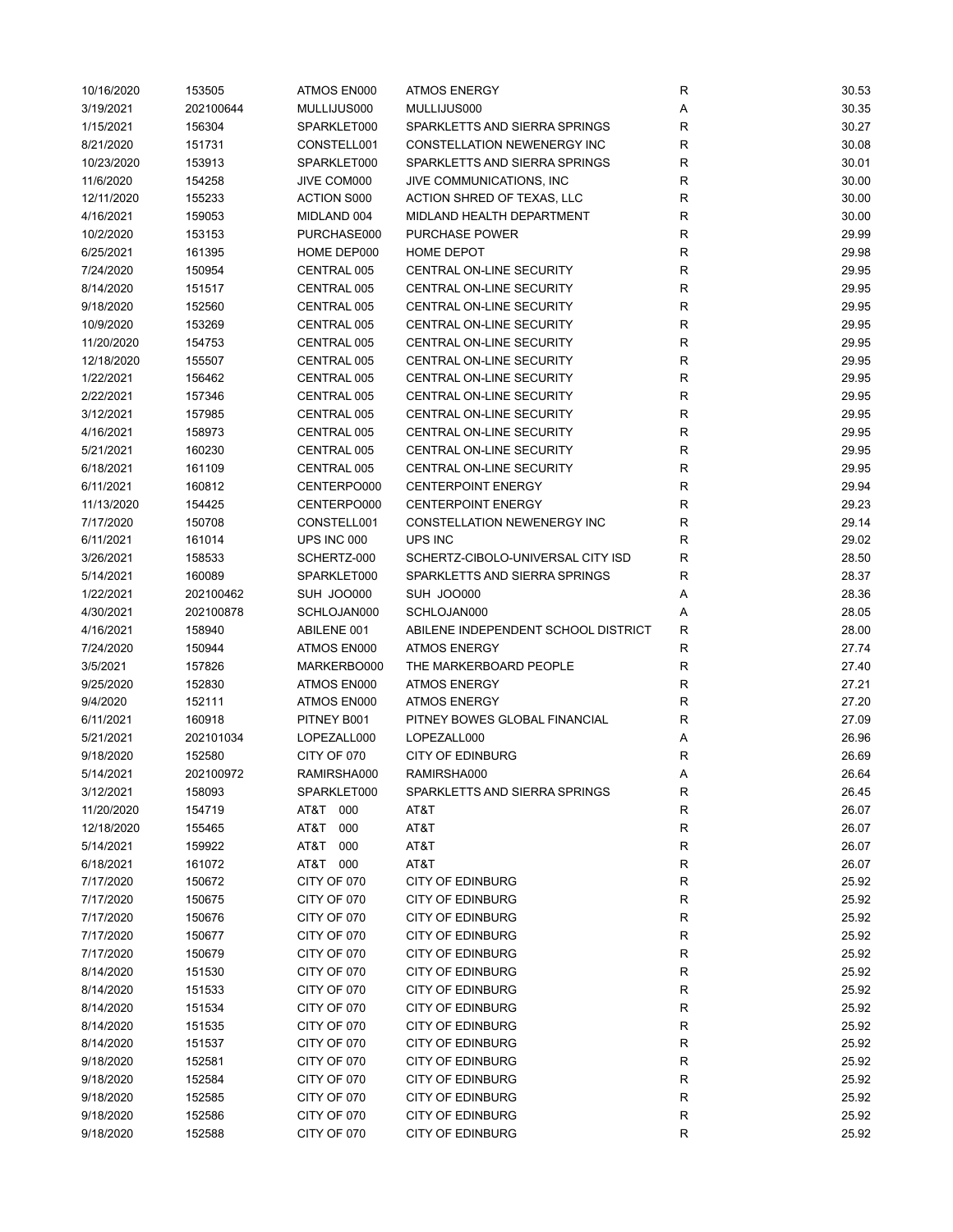| 10/16/2020 | 153541    | CITY OF 070       | <b>CITY OF EDINBURG</b>           | R            | 25.92 |
|------------|-----------|-------------------|-----------------------------------|--------------|-------|
| 10/16/2020 | 153544    | CITY OF 070       | <b>CITY OF EDINBURG</b>           | R            | 25.92 |
| 10/16/2020 | 153545    | CITY OF 070       | <b>CITY OF EDINBURG</b>           | R            | 25.92 |
| 10/16/2020 | 153546    | CITY OF 070       | <b>CITY OF EDINBURG</b>           | R            | 25.92 |
| 10/16/2020 | 153548    | CITY OF 070       | <b>CITY OF EDINBURG</b>           | R            | 25.92 |
| 11/13/2020 | 154445    | CITY OF 070       | <b>CITY OF EDINBURG</b>           | $\mathsf R$  | 25.92 |
| 11/13/2020 | 154448    | CITY OF 070       | <b>CITY OF EDINBURG</b>           | R            | 25.92 |
| 11/13/2020 | 154449    | CITY OF 070       | <b>CITY OF EDINBURG</b>           | R            | 25.92 |
| 11/13/2020 | 154450    | CITY OF 070       | <b>CITY OF EDINBURG</b>           | $\mathsf R$  | 25.92 |
| 11/13/2020 | 154452    | CITY OF 070       | <b>CITY OF EDINBURG</b>           | $\mathsf R$  | 25.92 |
|            |           |                   |                                   | $\mathsf R$  |       |
| 12/18/2020 | 155539    | CITY OF 070       | <b>CITY OF EDINBURG</b>           |              | 25.92 |
| 12/18/2020 | 155542    | CITY OF 070       | <b>CITY OF EDINBURG</b>           | $\mathsf R$  | 25.92 |
| 12/18/2020 | 155543    | CITY OF 070       | <b>CITY OF EDINBURG</b>           | $\mathsf{R}$ | 25.92 |
| 12/18/2020 | 155544    | CITY OF 070       | <b>CITY OF EDINBURG</b>           | $\mathsf R$  | 25.92 |
| 12/18/2020 | 155546    | CITY OF 070       | <b>CITY OF EDINBURG</b>           | R            | 25.92 |
| 1/15/2021  | 156204    | CITY OF 070       | <b>CITY OF EDINBURG</b>           | $\mathsf R$  | 25.92 |
| 1/15/2021  | 156207    | CITY OF 070       | <b>CITY OF EDINBURG</b>           | $\mathsf R$  | 25.92 |
| 1/15/2021  | 156208    | CITY OF 070       | <b>CITY OF EDINBURG</b>           | $\mathsf R$  | 25.92 |
| 1/15/2021  | 156209    | CITY OF 070       | <b>CITY OF EDINBURG</b>           | $\mathsf R$  | 25.92 |
| 1/15/2021  | 156211    | CITY OF 070       | <b>CITY OF EDINBURG</b>           | R            | 25.92 |
| 4/16/2021  | 202100775 | WARD DAN000       | WARD DAN000                       | Α            | 25.82 |
| 12/23/2020 | 155837    | E-THERAP001       | E-THERAPY LLC                     | R            | 25.67 |
| 4/2/2021   | 158650    | E-THERAP001       | E-THERAPY LLC                     | $\mathsf R$  | 25.67 |
| 4/16/2021  | 202100764 | PINSOREB000       | PINSOREB000                       | Α            | 25.48 |
| 5/14/2021  | 202100967 | HYLANDEN000       | HYLANDEN000                       | Α            | 25.24 |
| 10/16/2020 | 153672    | THE UNIV006       | THE UNIVERSITY OF TEXAS AT AUSTIN | R            | 25.00 |
| 4/16/2021  | 202100732 | ARIASLYM000       | ARIASLYM000                       | Α            | 24.76 |
| 11/20/2020 | 154806    | CPS ENER000       | <b>CPS ENERGY</b>                 | R            | 24.62 |
| 7/17/2020  | 150634    | AT&T<br>000       | AT&T                              | R            | 24.25 |
| 8/21/2020  | 151676    | T&TA<br>000       | AT&T                              | $\mathsf R$  | 24.25 |
|            |           | AT&T<br>000       |                                   | $\mathsf R$  |       |
| 9/18/2020  | 152527    |                   | AT&T                              |              | 24.25 |
| 12/4/2020  | 154966    | AT&T<br>000       | AT&T                              | R            | 24.25 |
| 1/22/2021  | 156427    | AT&T<br>000       | AT&T                              | R            | 24.25 |
| 2/12/2021  | 157097    | AT&T<br>000       | AT&T                              | R            | 24.25 |
| 3/19/2021  | 158195    | T&TA<br>000       | AT&T                              | R            | 24.25 |
| 6/18/2021  | 161071    | AT&T 000          | AT&T                              | R            | 24.25 |
| 12/23/2020 | 202100405 | ORTIZCLA000       | ORTIZCLA000                       | Α            | 24.15 |
| 7/10/2020  | 150353    | ABILENE 004       | ABILENE GOODWILL INDUSTRIES INC   | R            | 24.05 |
| 10/30/2020 | 154166    | <b>UPS</b><br>001 | <b>UPS</b>                        | R            | 24.02 |
| 11/20/2020 | 202100291 | ALLENJUL000       | ALLENJUL000                       | Α            | 22.89 |
| 5/7/2021   | 159766    | GANDY'S 000       | GANDY'S                           | R            | 22.89 |
| 6/11/2021  | 160919    | PITNEY B001       | PITNEY BOWES GLOBAL FINANCIAL     | R            | 22.53 |
| 12/11/2020 | 155297    | ENTERPRI004       | <b>ENTERPRISE RENT-A-CAR</b>      | $\mathsf R$  | 22.43 |
| 11/13/2020 | 154551    | PITNEY B002       | PITNEY BOWES, INC.                | R            | 21.99 |
| 4/9/2021   | 158853    | MARKERBO000       | THE MARKERBOARD PEOPLE            | R            | 21.80 |
| 5/21/2021  | 202101042 | MOORERAC000       | MOORERAC000                       | Α            | 21.72 |
| 5/21/2021  | 202101062 | SHIN HEA000       | SHIN HEA000                       | Α            | 21.52 |
| 7/17/2020  | 150671    | CITY OF 070       | <b>CITY OF EDINBURG</b>           | R            | 21.46 |
| 7/17/2020  | 150674    | CITY OF 070       | <b>CITY OF EDINBURG</b>           | R            | 21.46 |
| 8/14/2020  | 151532    | CITY OF 070       | <b>CITY OF EDINBURG</b>           | R            | 21.46 |
| 8/21/2020  | 151721    | CITY OF 070       | <b>CITY OF EDINBURG</b>           | R            | 21.46 |
| 9/18/2020  | 152583    | CITY OF 070       | <b>CITY OF EDINBURG</b>           | R            | 21.46 |
| 10/16/2020 | 153543    | CITY OF 070       | <b>CITY OF EDINBURG</b>           | $\mathsf R$  | 21.46 |
| 11/13/2020 | 154446    | CITY OF 070       | <b>CITY OF EDINBURG</b>           | $\mathsf R$  | 21.46 |
|            |           |                   |                                   |              |       |
| 11/13/2020 | 154447    | CITY OF 070       | <b>CITY OF EDINBURG</b>           | R            | 21.46 |
| 11/20/2020 | 154782    | CITY OF 070       | CITY OF EDINBURG                  | R            | 21.46 |
| 12/18/2020 | 155538    | CITY OF 070       | <b>CITY OF EDINBURG</b>           | R            | 21.46 |
| 12/18/2020 | 155541    | CITY OF 070       | <b>CITY OF EDINBURG</b>           | R            | 21.46 |
| 1/15/2021  | 156203    | CITY OF 070       | <b>CITY OF EDINBURG</b>           | $\mathsf{R}$ | 21.46 |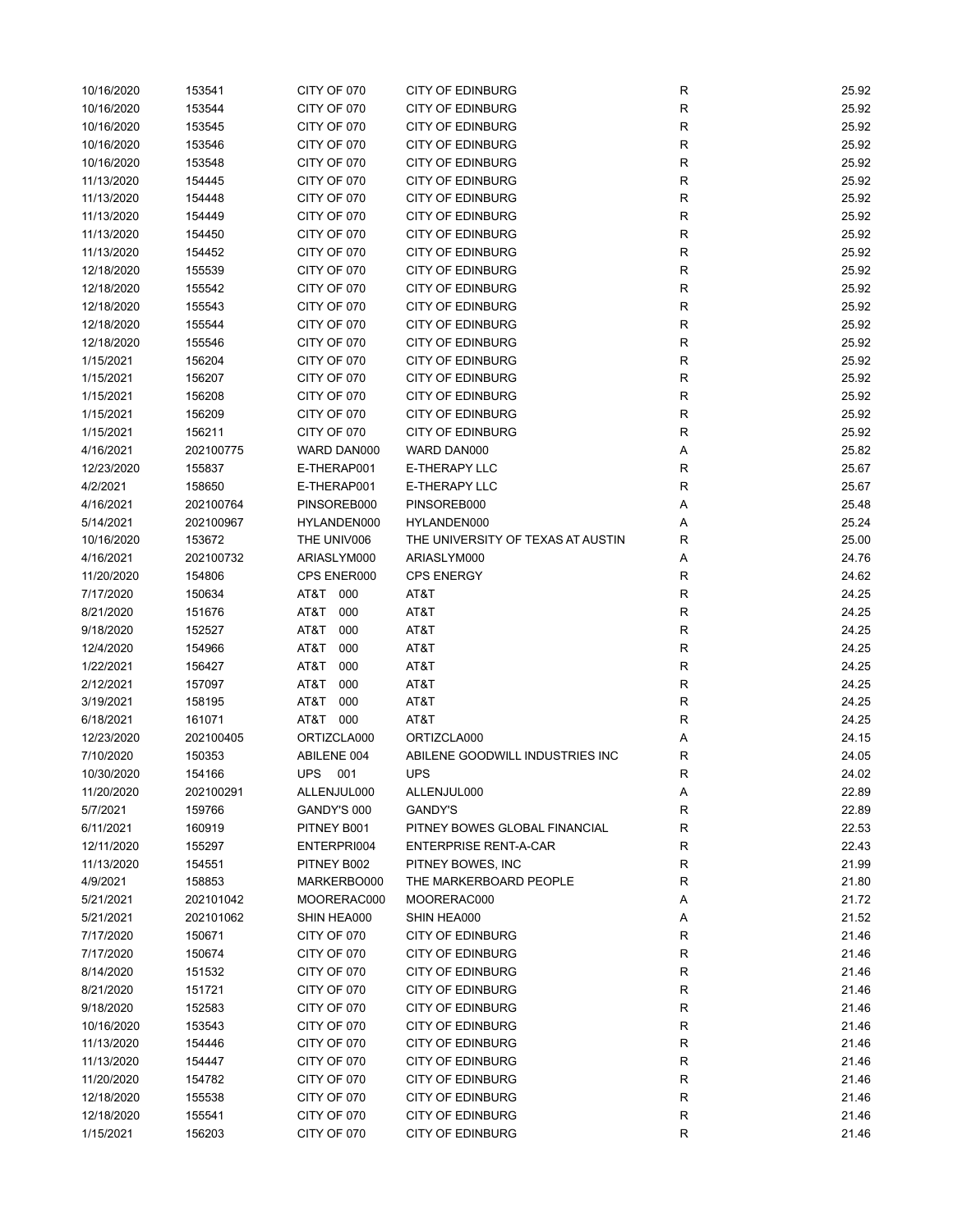| 1/15/2021  | 156206    | CITY OF 070       | <b>CITY OF EDINBURG</b>                   | R            | 21.46          |
|------------|-----------|-------------------|-------------------------------------------|--------------|----------------|
| 12/11/2020 | 155369    | SPECIALI000       | SPECIALIZED ASSESSMENT & CONSULTING, LI R |              | 21.25          |
| 11/13/2020 | 154457    | CITY OF 098       | <b>CITY OF ODESSA</b>                     | R            | 21.02          |
| 8/14/2020  | 151526    | CITY OF 060       | CITY OF TYLER                             | R            | 20.95          |
| 12/11/2020 | 155280    | CITY OF 098       | <b>CITY OF ODESSA</b>                     | $\mathsf{R}$ | 20.79          |
| 1/15/2021  | 156213    | CITY OF 098       | <b>CITY OF ODESSA</b>                     | $\mathsf{R}$ | 20.79          |
| 2/12/2021  | 157137    | CITY OF 098       | <b>CITY OF ODESSA</b>                     | $\mathsf{R}$ | 20.79          |
| 3/12/2021  | 158007    | CITY OF 098       | <b>CITY OF ODESSA</b>                     | $\mathsf{R}$ | 20.79          |
| 4/16/2021  | 158993    | CITY OF 098       | CITY OF ODESSA                            | R            | 20.79          |
|            |           |                   | <b>CITY OF ODESSA</b>                     |              | 20.79          |
| 5/21/2021  | 160257    | CITY OF 098       |                                           | R            |                |
| 8/14/2020  | 151540    | CITY OF 098       | <b>CITY OF ODESSA</b>                     | R            | 20.31          |
| 9/11/2020  | 152388    | CITY OF 098       | <b>CITY OF ODESSA</b>                     | R            | 20.31          |
| 10/16/2020 | 153550    | CITY OF 098       | <b>CITY OF ODESSA</b>                     | $\mathsf R$  | 20.31          |
| 5/7/2021   | 159906    | UPS INC 000       | UPS INC                                   | $\mathsf R$  | 20.00          |
| 9/25/2020  | 152951    | SPARKLET000       | SPARKLETTS AND SIERRA SPRINGS             | R            | 19.98          |
| 6/11/2021  | 160997    | UPS INC 000       | UPS INC                                   | $\mathsf R$  | 19.96          |
| 12/4/2020  | 155215    | <b>UPS</b><br>001 | <b>UPS</b>                                | $\mathsf R$  | 19.78          |
| 1/29/2021  | 202100467 | AQUAONE 000       | AQUAONE 000                               | Α            | 19.48          |
| 5/14/2021  | 160002    | ENTERPRI004       | <b>ENTERPRISE RENT-A-CAR</b>              | $\mathsf R$  | 19.35          |
| 10/16/2020 | 153521    | CENTERPO000       | <b>CENTERPOINT ENERGY</b>                 | $\mathsf R$  | 19.26          |
| 9/11/2020  | 152362    | CDW GOVE000       | CDW GOVERNMENT, INC                       | $\mathsf R$  | 18.46          |
| 10/9/2020  | 153313    | GANDY'S 000       | <b>GANDY'S</b>                            | R            | 18.45          |
| 4/2/2021   | 202100674 | AQUAONE 000       | AQUAONE 000                               | Α            | 18.30          |
| 6/4/2021   | 202101147 | AQUAONE 000       | AQUAONE 000                               | Α            | 18.30          |
| 3/5/2021   | 157800    | ENTERPRI004       | <b>ENTERPRISE RENT-A-CAR</b>              | R            | 18.22          |
| 5/28/2021  | 160503    | HURST-EU000       | HURST-EULESS-BEDFORD ISD                  | $\mathsf R$  | 18.00          |
| 11/6/2020  | 154286    | PITNEY B001       | PITNEY BOWES GLOBAL FINANCIAL             | $\mathsf R$  | 17.58          |
| 7/10/2020  | 150393    | CENTERPO000       | <b>CENTERPOINT ENERGY</b>                 | R            | 17.51          |
|            |           |                   |                                           | $\mathsf R$  |                |
| 8/14/2020  | 151515    | CENTERPO000       | <b>CENTERPOINT ENERGY</b>                 |              | 17.51          |
| 9/11/2020  | 152363    | CENTERPO000       | <b>CENTERPOINT ENERGY</b>                 | $\mathsf R$  | 17.51          |
| 12/18/2020 | 155608    | GANDY'S 000       | <b>GANDY'S</b>                            | $\mathsf R$  | 17.08          |
| 1/29/2021  | 156731    | GANDY'S 000       | <b>GANDY'S</b>                            | $\mathsf R$  | 17.08          |
| 3/19/2021  | 158366    | SCHOOL H000       | SCHOOL HEALTH CORPORATION                 | $\mathsf R$  | 16.71          |
| 6/25/2021  | 161469    | UPS INC 000       | UPS INC                                   | $\mathsf R$  | 16.32          |
| 6/25/2021  | 202101338 | COPSEAMY000       | COPSEAMY000                               | Α            | 16.22          |
| 10/30/2020 | 154161    | UPS<br>001        | <b>UPS</b>                                | R            | 16.20          |
| 12/4/2020  | 155024    | CITY OF 073       | <b>CITY OF WINDCREST</b>                  | R            | 15.73          |
| 8/21/2020  | 151824    | SPARKLIG000       | <b>SPARKLIGHT</b>                         | R            | 15.19          |
| 11/6/2020  | 154259    | JIVE COM000       | JIVE COMMUNICATIONS, INC                  | R            | 15.00          |
| 3/26/2021  | 158561    | TYLER IS000       | <b>TYLER ISD</b>                          | R            | 15.00          |
| 7/17/2020  | 150703    | CONSTELL001       | <b>CONSTELLATION NEWENERGY INC</b>        | ${\sf R}$    | 14.99          |
| 3/26/2021  | 158531    | ROUND RO000       | ROUND ROCK ISD                            | R            | 14.80          |
| 7/17/2020  | 150843    | <b>UPS 001</b>    | <b>UPS</b>                                | R            | 14.72          |
| 4/30/2021  | 159647    | UPS INC 000       | UPS INC                                   | R            | 14.42          |
| 6/4/2021   | 202101205 | TECSOSHE000       | TECSOSHE000                               | Α            | 14.14          |
| 3/5/2021   | 157865    | SCHOOL H000       | SCHOOL HEALTH CORPORATION                 | R            | 14.12          |
| 7/24/2020  | 150978    | CONSTELL001       | CONSTELLATION NEWENERGY INC               | $\mathsf R$  | 13.94          |
| 10/30/2020 | 202100231 | JONESCYN000       | JONESCYN000                               | Α            | 13.92          |
| 2/12/2021  | 157252    | SCHOOL S000       | SCHOOL SPECIALTY LLC                      | R            | 13.85          |
| 1/29/2021  | 156812    | UPS 001           | <b>UPS</b>                                | R            | 13.49          |
|            |           | UPS INC 000       | UPS INC                                   |              |                |
| 6/11/2021  | 161005    |                   |                                           | R            | 13.05<br>12.90 |
| 11/6/2020  | 154343    | <b>UPS</b><br>001 | <b>UPS</b>                                | R            |                |
| 6/11/2021  | 202101270 | WARRECAN000       | WARRECAN000                               | Α            | 12.84          |
| 12/4/2020  | 155195    | UPS<br>001        | <b>UPS</b>                                | R            | 12.75          |
| 5/7/2021   | 202100894 | AQUAONE 000       | AQUAONE 000                               | Α            | 12.70          |
| 1/22/2021  | 156613    | UPS<br>001        | <b>UPS</b>                                | $\mathsf{R}$ | 12.29          |
| 4/30/2021  | 159660    | UPS INC 000       | UPS INC                                   | $\mathsf R$  | 12.28          |
| 3/26/2021  | 158475    | ENTERPRI004       | ENTERPRISE RENT-A-CAR                     | R            | 12.15          |
| 9/25/2020  | 152980    | <b>UPS</b><br>001 | <b>UPS</b>                                | R            | 12.14          |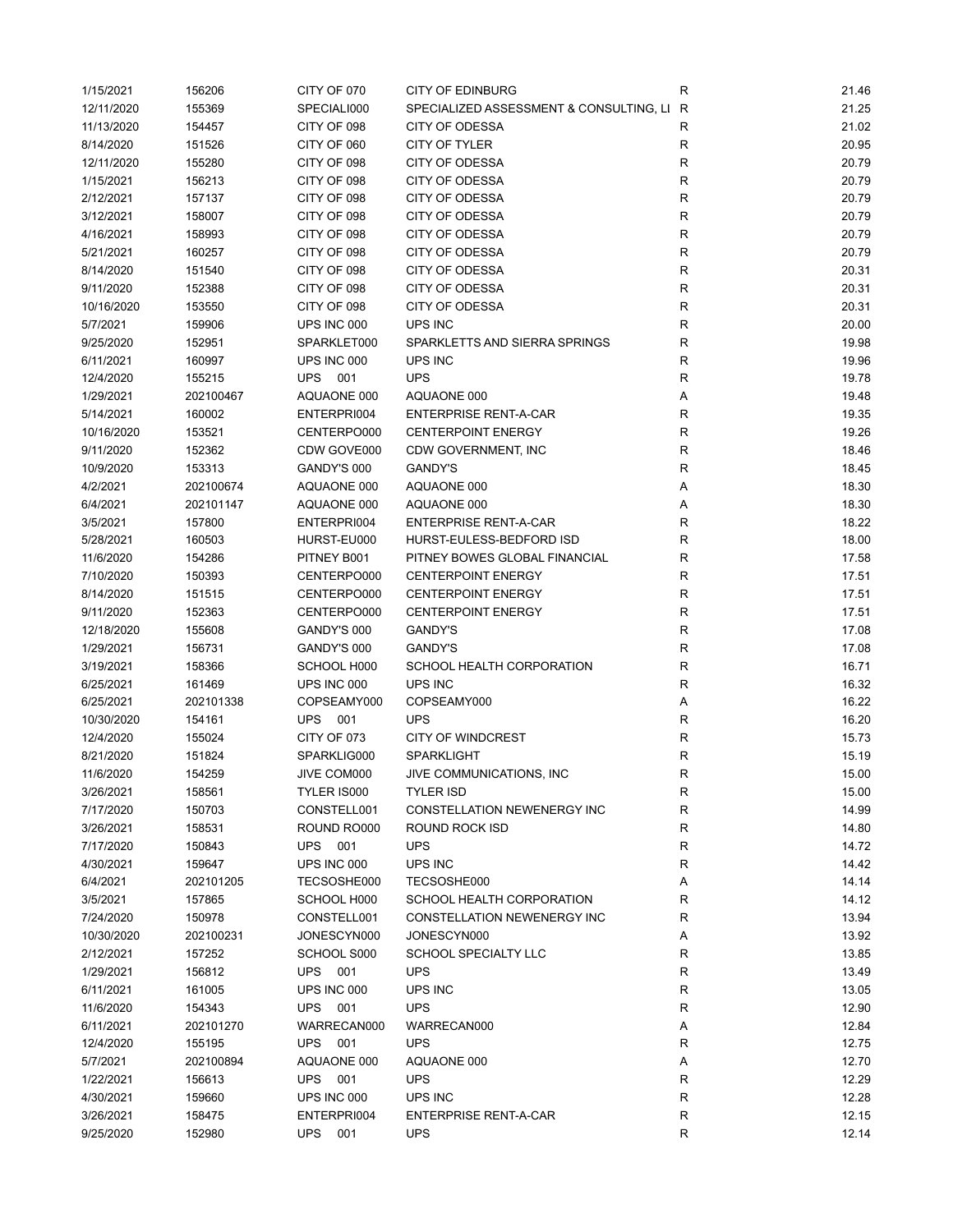| 12/18/2020 | 155498    | BLUE LEA000       | <b>BLUE LEARNING</b>                        | R           | 12.00 |
|------------|-----------|-------------------|---------------------------------------------|-------------|-------|
| 7/10/2020  | 150377    | ATMOS EN000       | <b>ATMOS ENERGY</b>                         | R           | 11.71 |
| 9/18/2020  | 152635    | GANDY'S 000       | <b>GANDY'S DAIRIES, INC</b>                 | R           | 11.62 |
| 4/23/2021  | 159266    | CPS ENER000       | <b>CPS ENERGY</b>                           | $\mathsf R$ | 11.35 |
| 4/16/2021  | 202100754 | JONESCYN000       | JONESCYN000                                 | Α           | 11.20 |
| 10/9/2020  | 153308    | ENTERPRI004       | <b>ENTERPRISE RENT-A-CAR</b>                | R           | 11.00 |
| 7/24/2020  | 151092    | <b>UPS</b><br>001 | <b>UPS</b>                                  | R           | 10.78 |
| 5/28/2021  | 160467    | CPS ENER000       | <b>CPS ENERGY</b>                           | R           | 10.55 |
| 8/28/2020  | 151981    | CPS ENER000       | <b>CPS ENERGY</b>                           | $\mathsf R$ | 10.03 |
| 4/16/2021  | 159072    | READY RE000       | <b>READY REFRESH</b>                        | $\mathsf R$ | 9.99  |
| 6/11/2021  | 160937    | READY RE000       | <b>READY REFRESH</b>                        | $\mathsf R$ | 9.99  |
|            | 202100116 |                   |                                             |             | 9.99  |
| 9/11/2020  |           | WILHEKRI000       | WILHEKRI000                                 | Α           |       |
| 7/17/2020  | 150832    | UPS 001           | <b>UPS</b>                                  | $\mathsf R$ | 9.98  |
| 2/22/2021  | 157509    | UPS INC 000       | UPS INC                                     | $\mathsf R$ | 9.67  |
| 8/21/2020  | 151733    | CONSTELL001       | CONSTELLATION NEWENERGY INC                 | $\mathsf R$ | 9.64  |
| 7/31/2020  | 151182    | CPS ENER000       | <b>CPS ENERGY</b>                           | R           | 9.55  |
| 9/25/2020  | 152872    | CPS ENER000       | <b>CPS ENERGY</b>                           | $\mathsf R$ | 9.55  |
| 10/23/2020 | 153817    | CPS ENER000       | <b>CPS ENERGY</b>                           | $\mathsf R$ | 9.55  |
| 6/25/2021  | 161363    | CPS ENER000       | <b>CPS ENERGY</b>                           | R           | 9.55  |
| 3/5/2021   | 157907    | UPS INC 000       | UPS INC                                     | R           | 9.48  |
| 3/12/2021  | 158114    | UPS INC 000       | UPS INC                                     | R           | 9.48  |
| 8/28/2020  | 152068    | <b>UPS</b><br>001 | <b>UPS</b>                                  | R           | 9.44  |
| 3/12/2021  | 158115    | UPS INC 000       | UPS INC                                     | $\mathsf R$ | 9.44  |
| 3/26/2021  | 158532    | SAN ANGE000       | SAN ANGELO ISD                              | $\mathsf R$ | 9.40  |
| 3/5/2021   | 157914    | UPS INC 000       | UPS INC                                     | $\mathsf R$ | 9.33  |
| 5/7/2021   | 159896    | UPS INC 000       | UPS INC                                     | $\mathsf R$ | 9.26  |
| 10/30/2020 | 154171    | UPS 001           | <b>UPS</b>                                  | $\mathsf R$ | 9.20  |
| 6/4/2021   | 202101197 | QUINTCRY000       | QUINTCRY000                                 | Α           | 9.00  |
| 11/13/2020 | 154561    | READY RE000       | <b>READY REFRESH</b>                        | $\mathsf R$ | 8.99  |
| 2/12/2021  | 157226    | READY RE000       | <b>READY REFRESH</b>                        | $\mathsf R$ | 8.99  |
| 6/11/2021  | 161013    | UPS INC 000       | UPS INC                                     | $\mathsf R$ | 8.98  |
| 4/23/2021  | 202100794 | GUERROSC000       | GUERROSC000                                 | Α           | 8.80  |
| 7/17/2020  | 150842    | <b>UPS</b><br>001 | <b>UPS</b>                                  | R           | 8.69  |
| 8/21/2020  | 151666    | AQUAONE 000       | AQUAONE INC                                 | R           | 8.66  |
|            |           | <b>UPS</b>        | <b>UPS</b>                                  |             | 8.64  |
| 7/10/2020  | 150599    | 001               |                                             | R           |       |
| 5/7/2021   | 159903    | UPS INC 000       | UPS INC                                     | R           | 8.57  |
| 9/25/2020  | 152938    | READY RE000       | <b>READY REFRESH</b>                        | $\mathsf R$ | 8.49  |
| 6/11/2021  | 161004    | UPS INC 000       | UPS INC                                     | $\mathsf R$ | 8.44  |
| 2/12/2021  | 157279    | <b>UPS</b><br>001 | <b>UPS</b>                                  | R           | 8.39  |
| 6/25/2021  | 161485    | UPS INC 000       | UPS INC                                     | R           | 8.21  |
| 5/14/2021  | 160116    | UPS INC 000       | UPS INC                                     | $\mathsf R$ | 8.20  |
| 12/4/2020  | 155185    | UPS 001           | <b>UPS</b>                                  | $\mathsf R$ | 8.19  |
| 4/30/2021  | 202100838 | BERGEPAM001       | BERGEPAM001                                 | Α           | 8.11  |
| 7/10/2020  | 150585    | UPS<br>001        | <b>UPS</b>                                  | R           | 8.10  |
| 12/4/2020  | 155063    | HARTFORD002       | THE HARTFORD                                | R           | 8.08  |
| 8/7/2020   | 151458    | SPARKLET000       | SPARKLETTS AND SIERRA SPRINGS               | R           | 7.98  |
| 9/11/2020  | 152497    | <b>UPS</b><br>001 | <b>UPS</b>                                  | R           | 7.84  |
| 12/4/2020  | 155173    | <b>UPS</b><br>001 | <b>UPS</b>                                  | R           | 7.84  |
| 12/4/2020  | 155216    | <b>UPS</b><br>001 | <b>UPS</b>                                  | R           | 7.84  |
| 3/26/2021  | 158496    | JIVE COM000       | LOGMEIN COMMUNICATIONS INC                  | R           | 7.50  |
| 5/28/2021  | 160493    | GATEWAY 000       | <b>GATEWAY PRINTING &amp; OFFICE SUPPLY</b> | R           | 7.29  |
| 5/21/2021  | 202101015 | GUERROSC000       | GUERROSC000                                 | Α           | 6.56  |
| 6/11/2021  | 160998    | UPS INC 000       | UPS INC                                     | R           | 6.31  |
| 4/30/2021  | 159645    | UPS INC 000       | UPS INC                                     | R           | 6.13  |
| 9/18/2020  | 152709    | SPARKLET000       | SPARKLETTS AND SIERRA SPRINGS               | R           | 6.01  |
| 4/16/2021  | 159117    | UPS INC 000       | UPS INC                                     | R           | 6.00  |
| 3/5/2021   | 157921    | UPS INC 000       | UPS INC                                     | R           | 5.98  |
| 6/11/2021  | 160999    | UPS INC 000       | UPS INC                                     | R           | 5.87  |
|            |           |                   | <b>ENTERPRISE RENT-A-CAR</b>                | $\mathsf R$ |       |
| 5/7/2021   | 159754    | ENTERPRI004       |                                             |             | 5.76  |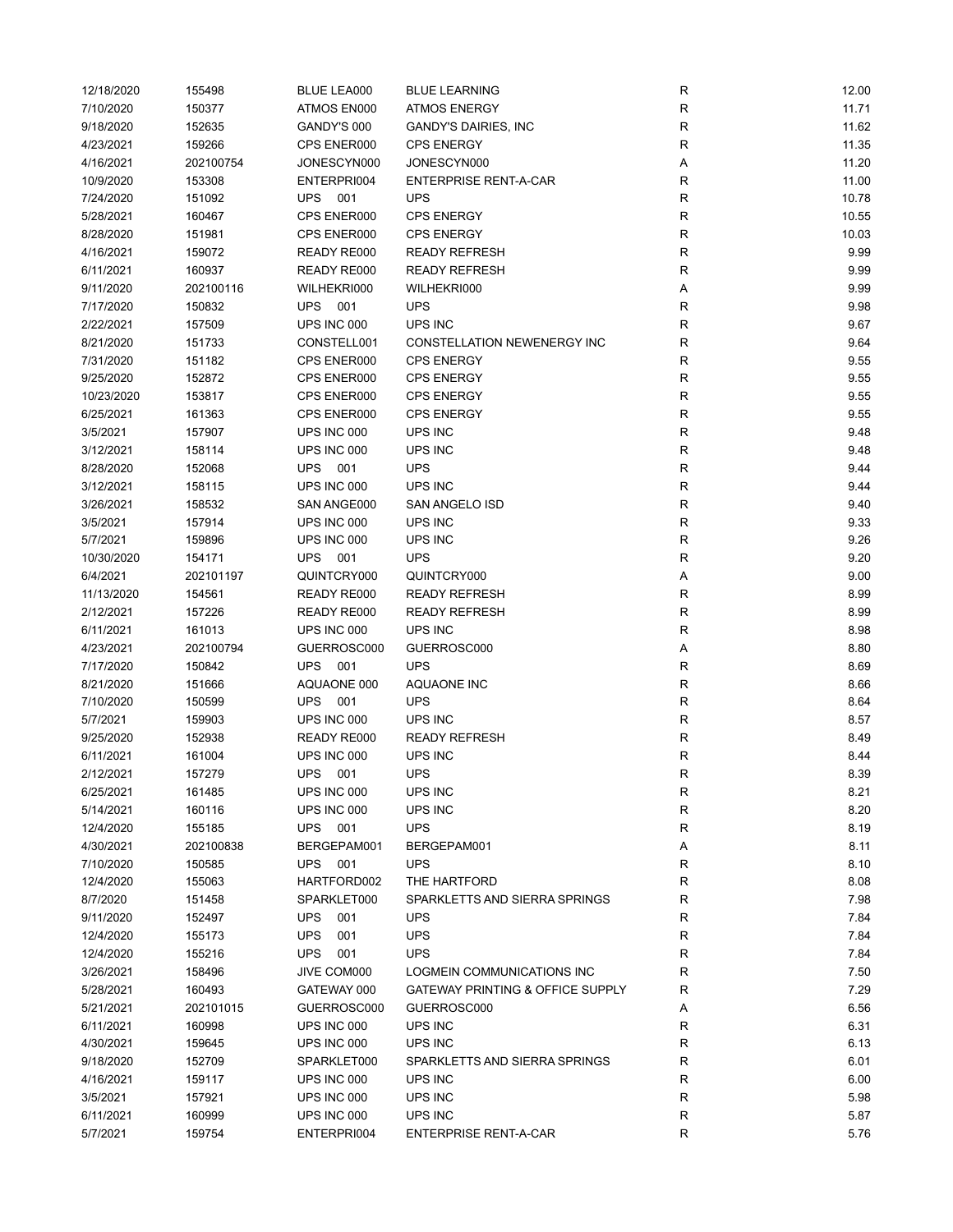| 12/4/2020  | 155178 | <b>UPS</b><br>001 | <b>UPS</b>                    | R | 5.75 |
|------------|--------|-------------------|-------------------------------|---|------|
| 6/25/2021  | 161382 | ENTERPRI004       | <b>ENTERPRISE RENT-A-CAR</b>  | R | 5.67 |
| 4/23/2021  | 159393 | UPS INC 000       | UPS INC                       | R | 5.64 |
| 4/30/2021  | 159637 | UPS INC 000       | UPS INC                       | R | 5.51 |
| 6/11/2021  | 161016 | UPS INC 000       | UPS INC                       | R | 5.51 |
| 8/21/2020  | 151857 | <b>UPS</b> 001    | <b>UPS</b>                    | R | 5.39 |
| 7/10/2020  | 150441 | CONSTELL001       | CONSTELLATION NEWENERGY INC   | R | 5.27 |
| 8/7/2020   | 151370 | CONSTELL001       | CONSTELLATION NEWENERGY INC   | R | 5.27 |
| 3/12/2021  | 158116 | UPS INC 000       | UPS INC                       | R | 4.88 |
| 1/22/2021  | 156628 | <b>UPS</b><br>001 | <b>UPS</b>                    | R | 4.76 |
| 5/7/2021   | 159895 | UPS INC 000       | UPS INC                       | R | 4.47 |
| 4/23/2021  | 159392 | UPS INC 000       | UPS INC                       | R | 4.46 |
| 4/30/2021  | 159641 | UPS INC 000       | UPS INC                       | R | 4.45 |
| 5/7/2021   | 159894 | UPS INC 000       | UPS INC                       | R | 4.33 |
| 1/15/2021  | 156358 | UPS<br>001        | <b>UPS</b>                    | R | 4.31 |
| 3/5/2021   | 157915 | UPS INC 000       | UPS INC                       | R | 4.31 |
| 3/5/2021   | 157928 | UPS INC 000       | UPS INC                       | R | 4.31 |
| 11/6/2020  | 154347 | <b>UPS</b><br>001 | <b>UPS</b>                    | R | 4.27 |
| 12/4/2020  | 155188 | <b>UPS</b><br>001 | <b>UPS</b>                    | R | 4.27 |
| 3/19/2021  | 158348 | REPUBLIC001       | REPUBLIC SERVICES #688        | R | 4.21 |
|            |        | <b>UPS</b><br>001 |                               | R |      |
| 10/30/2020 | 154169 |                   | <b>UPS</b>                    |   | 4.15 |
| 2/22/2021  | 157507 | UPS INC 000       | UPS INC                       | R | 4.15 |
| 6/11/2021  | 160993 | UPS INC 000       | UPS INC                       | R | 4.12 |
| 6/25/2021  | 161472 | UPS INC 000       | UPS INC                       | R | 4.12 |
| 6/11/2021  | 161026 | UPS INC 000       | UPS INC                       | R | 4.11 |
| 6/25/2021  | 161470 | UPS INC 000       | UPS INC                       | R | 4.11 |
| 6/25/2021  | 161481 | UPS INC 000       | UPS INC                       | R | 4.11 |
| 4/30/2021  | 159632 | UPS INC 000       | UPS INC                       | R | 4.10 |
| 5/7/2021   | 159889 | UPS INC 000       | UPS INC                       | R | 4.10 |
| 5/7/2021   | 159891 | UPS INC 000       | UPS INC                       | R | 4.10 |
| 5/14/2021  | 160115 | UPS INC 000       | UPS INC                       | R | 4.10 |
| 5/28/2021  | 160575 | UPS INC 000       | UPS INC                       | R | 4.10 |
| 5/28/2021  | 160577 | UPS INC 000       | UPS INC                       | R | 4.10 |
| 5/28/2021  | 160578 | UPS INC 000       | UPS INC                       | R | 4.10 |
| 5/28/2021  | 160581 | UPS INC 000       | UPS INC                       | R | 4.10 |
| 5/28/2021  | 160582 | UPS INC 000       | UPS INC                       | R | 4.10 |
| 4/2/2021   | 158738 | UPS INC 000       | UPS INC                       | R | 4.09 |
| 4/16/2021  | 159112 | UPS INC 000       | UPS INC                       | R | 4.09 |
| 4/23/2021  | 159391 | UPS INC 000       | UPS INC                       | R | 4.09 |
| 4/30/2021  | 159633 | UPS INC 000       | UPS INC                       | R | 4.09 |
| 4/30/2021  | 159636 | UPS INC 000       | UPS INC                       | R | 4.09 |
| 4/30/2021  | 159640 | UPS INC 000       | UPS INC                       | R | 4.09 |
| 4/30/2021  | 159642 | UPS INC 000       | UPS INC                       | R | 4.09 |
| 4/30/2021  | 159643 | UPS INC 000       | UPS INC                       | R | 4.09 |
| 4/30/2021  | 159659 | UPS INC 000       | UPS INC                       | R | 4.09 |
| 3/5/2021   | 157933 | UPS INC 000       | UPS INC                       | R | 4.08 |
| 4/30/2021  | 159639 | UPS INC 000       | UPS INC                       | R | 4.08 |
| 6/11/2021  | 161003 | UPS INC 000       | UPS INC                       | R | 4.08 |
| 1/22/2021  | 156618 | UPS<br>001        | <b>UPS</b>                    | R | 4.07 |
| 2/22/2021  | 157508 | UPS INC 000       | UPS INC                       | R | 4.07 |
| 12/4/2020  | 155200 | <b>UPS</b><br>001 | <b>UPS</b>                    | R | 4.06 |
| 9/25/2020  | 152978 | <b>UPS</b><br>001 | <b>UPS</b>                    | R | 4.05 |
| 7/10/2020  | 150562 | SPARKLET000       | SPARKLETTS AND SIERRA SPRINGS | R | 3.99 |
| 9/4/2020   | 152286 | SPARKLET000       | SPARKLETTS AND SIERRA SPRINGS | R | 3.99 |
| 10/9/2020  | 153416 | SPARKLET000       | SPARKLETTS AND SIERRA SPRINGS | R | 3.99 |
| 7/10/2020  | 150589 | <b>UPS</b><br>001 | <b>UPS</b>                    | R | 3.92 |
| 7/10/2020  | 150598 | <b>UPS</b><br>001 | <b>UPS</b>                    | R | 3.92 |
| 7/17/2020  | 150834 | <b>UPS</b><br>001 | <b>UPS</b>                    | R | 3.92 |
| 8/21/2020  | 151856 | <b>UPS</b><br>001 | <b>UPS</b>                    | R | 3.92 |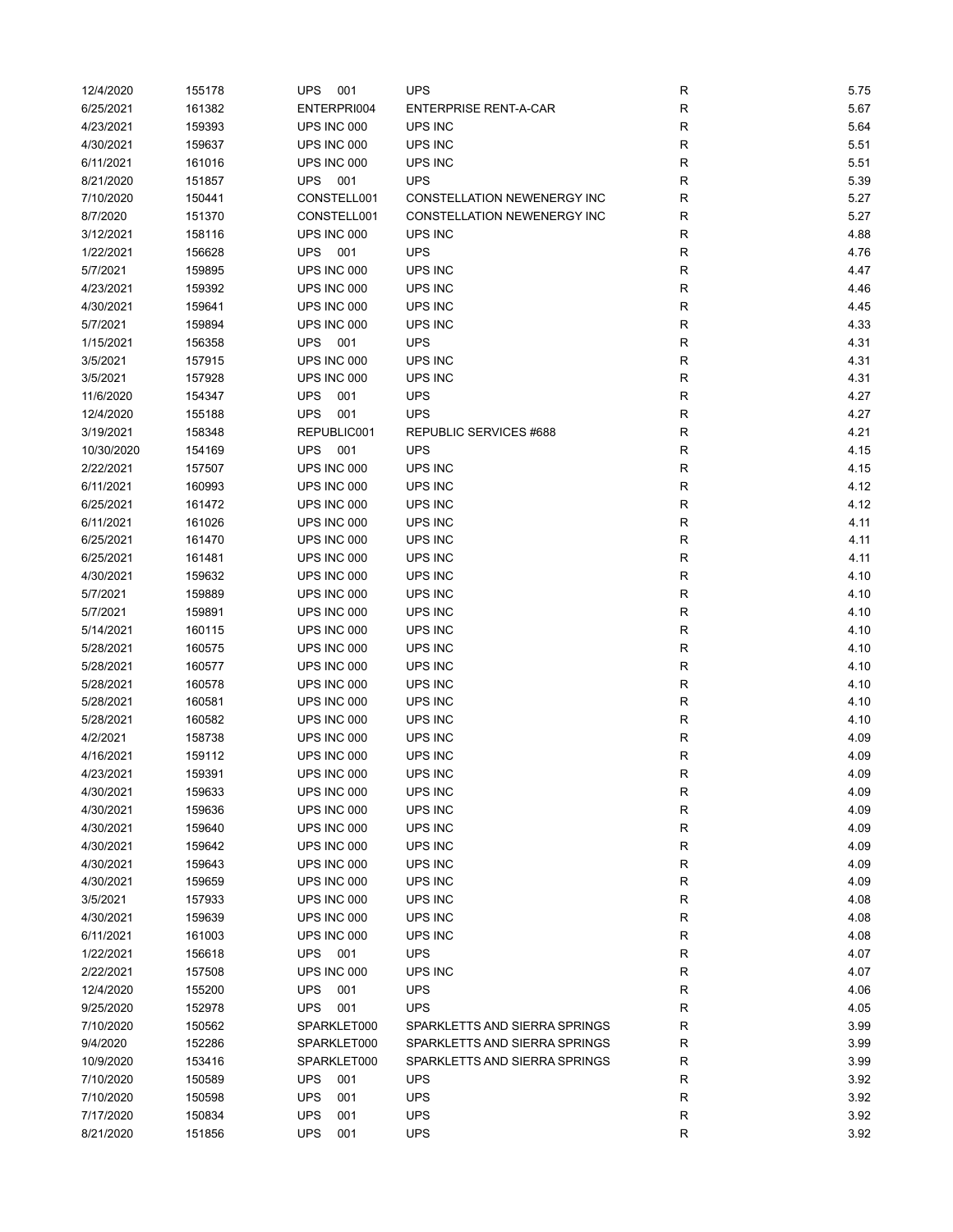| 9/25/2020  | 152982 | <b>UPS</b><br>001 | <b>UPS</b>                        | R           | 3.92          |
|------------|--------|-------------------|-----------------------------------|-------------|---------------|
| 9/25/2020  | 152983 | <b>UPS</b><br>001 | <b>UPS</b>                        | R           | 3.92          |
| 10/2/2020  | 153192 | <b>UPS</b><br>001 | <b>UPS</b>                        | R           | 3.92          |
| 10/30/2020 | 154170 | <b>UPS</b><br>001 | <b>UPS</b>                        | R           | 3.92          |
| 11/6/2020  | 154351 | <b>UPS</b><br>001 | <b>UPS</b>                        | R           | 3.92          |
| 11/6/2020  | 154353 | <b>UPS</b><br>001 | <b>UPS</b>                        | R           | 3.92          |
| 11/6/2020  | 154358 | <b>UPS</b><br>001 | <b>UPS</b>                        | R           | 3.92          |
| 11/13/2020 | 154616 | <b>UPS</b><br>001 | <b>UPS</b>                        | R           | 3.92          |
|            |        | <b>UPS</b>        | <b>UPS</b>                        |             |               |
| 11/13/2020 | 154620 | 001               |                                   | R           | 3.92          |
| 11/13/2020 | 154621 | <b>UPS</b><br>001 | <b>UPS</b>                        | R           | 3.92          |
| 12/4/2020  | 155168 | <b>UPS</b><br>001 | <b>UPS</b>                        | R           | 3.92          |
| 12/4/2020  | 155169 | <b>UPS</b><br>001 | <b>UPS</b>                        | R           | 3.92          |
| 12/4/2020  | 155170 | <b>UPS</b><br>001 | <b>UPS</b>                        | R           | 3.92          |
| 12/4/2020  | 155171 | <b>UPS</b><br>001 | <b>UPS</b>                        | R           | 3.92          |
| 12/4/2020  | 155172 | <b>UPS</b><br>001 | <b>UPS</b>                        | R           | 3.92          |
| 12/4/2020  | 155174 | <b>UPS</b><br>001 | <b>UPS</b>                        | R           | 3.92          |
| 12/4/2020  | 155176 | <b>UPS</b><br>001 | <b>UPS</b>                        | R           | 3.92          |
| 12/4/2020  | 155179 | <b>UPS</b><br>001 | <b>UPS</b>                        | R           | 3.92          |
| 12/4/2020  | 155183 | <b>UPS</b><br>001 | <b>UPS</b>                        | R           | 3.92          |
| 12/4/2020  | 155184 | <b>UPS</b><br>001 | <b>UPS</b>                        | R           | 3.92          |
| 12/4/2020  | 155186 | <b>UPS</b><br>001 | <b>UPS</b>                        | R           | 3.92          |
| 12/4/2020  | 155187 | <b>UPS</b><br>001 | <b>UPS</b>                        | R           | 3.92          |
| 12/4/2020  | 155189 | <b>UPS</b><br>001 | <b>UPS</b>                        | R           | 3.92          |
| 12/4/2020  | 155190 | <b>UPS</b><br>001 | <b>UPS</b>                        | R           | 3.92          |
| 12/4/2020  | 155197 | <b>UPS</b><br>001 | <b>UPS</b>                        | R           | 3.92          |
| 12/4/2020  | 155198 | <b>UPS</b><br>001 | <b>UPS</b>                        | R           | 3.92          |
| 12/4/2020  | 155201 | <b>UPS</b><br>001 | <b>UPS</b>                        | R           | 3.92          |
| 12/4/2020  | 155221 | <b>UPS</b><br>001 | <b>UPS</b>                        | R           | 3.92          |
| 9/11/2020  | 152498 | <b>UPS</b><br>001 | <b>UPS</b>                        | R           | 3.91          |
| 10/2/2020  | 153202 | <b>UPS</b><br>001 | <b>UPS</b>                        | R           | 3.91          |
| 5/7/2021   | 159907 | UPS INC 000       | UPS INC                           | R           | 3.79          |
| 4/2/2021   | 158742 | UPS INC 000       | UPS INC                           | R           | 3.78          |
|            |        |                   | UPS INC                           |             | 3.77          |
| 3/5/2021   | 157930 | UPS INC 000       |                                   | R           |               |
| 7/10/2020  | 150497 | MOUNTAIN000       | MOUNTAIN GLACIER, LLC             | R           | 3.50          |
| 4/16/2021  | 159113 | UPS INC 000       | UPS INC                           | R           | 1.55          |
| 12/4/2020  | 155196 | <b>UPS</b><br>001 | <b>UPS</b>                        | R           | 0.32          |
| 4/30/2021  | 159651 | UPS INC 000       | UPS INC                           | R           | 0.14          |
| 9/25/2020  | 152981 | <b>UPS</b><br>001 | <b>UPS</b>                        | R           | 0.05          |
| 1/8/2021   | 156021 | EL PASO 006       | EL PASO WATER UTILITIES           | R           | 0.00          |
| 7/10/2020  | 150362 | ALVAROSC000       | OSCAR DANIEL ALVAREZ              | R           | 280.00        |
| 9/10/2020  | 150362 | ALVAROSC000       | ALVAROSC000                       | V           | $-280.00$     |
| 7/24/2020  | 151017 | HOUGHTON001       | <b>HOUGHTON MIFFLIN HARCOURT</b>  | $\mathsf R$ | 7,880.00      |
| 7/24/2020  | 151017 | HOUGHTON001       | HOUGHTON001                       | V           | $-7,880.00$   |
| 7/31/2020  | 151165 | CITY OF 036       | <b>CITY OF HUNTSVILLE</b>         | R           | 121.84        |
| 7/30/2020  | 151165 | CITY OF 036       | CITY OF 036                       | V           | $-121.84$     |
| 7/31/2020  | 151195 | EMB TEXA002       | EMB TEXAS VENTURES, LLC           | R           | 138,078.03    |
| 8/5/2020   | 151195 | EMB TEXA002       | EMB TEXA002                       | V           | $-138,078.03$ |
| 7/31/2020  | 151249 | SAM'S CL000       | SAM'S CLUB DIRECT #080            | R           | 219.80        |
| 9/15/2020  | 151249 | SAM'S CL000       | SAM'S CL000                       | V           | $-219.80$     |
| 9/18/2020  | 152572 | CITY OF 040       | CITY OF LAREDO                    | R           | 212.75        |
| 10/5/2020  | 152572 | CITY OF 040       | CITY OF 040                       | V           | $-212.75$     |
| 10/2/2020  | 153167 | SOUTH PL000       | SOUTH PLAINS COLLEGE              | R           | 162.85        |
| 10/7/2020  | 153167 | SOUTH PL000       | SOUTH PL000                       | V           | $-162.85$     |
| 10/16/2020 | 153491 | AT&T 000          | AT&T                              | R           | 105.15        |
| 11/19/2020 | 153491 | AT&T<br>000       | AT&T<br>000                       | V           | $-105.15$     |
| 10/16/2020 | 153492 | AT&T<br>000       | AT&T                              | R           | 24.25         |
| 11/19/2020 | 153492 | AT&T 000          | AT&T 000                          | V           | $-24.25$      |
| 11/13/2020 | 154601 | THE UNIV006       | THE UNIVERSITY OF TEXAS AT AUSTIN | R           | 95.00         |
| 5/18/2021  | 154601 | THE UNIV006       | THE UNIV006                       | $\vee$      | $-95.00$      |
|            |        |                   |                                   |             |               |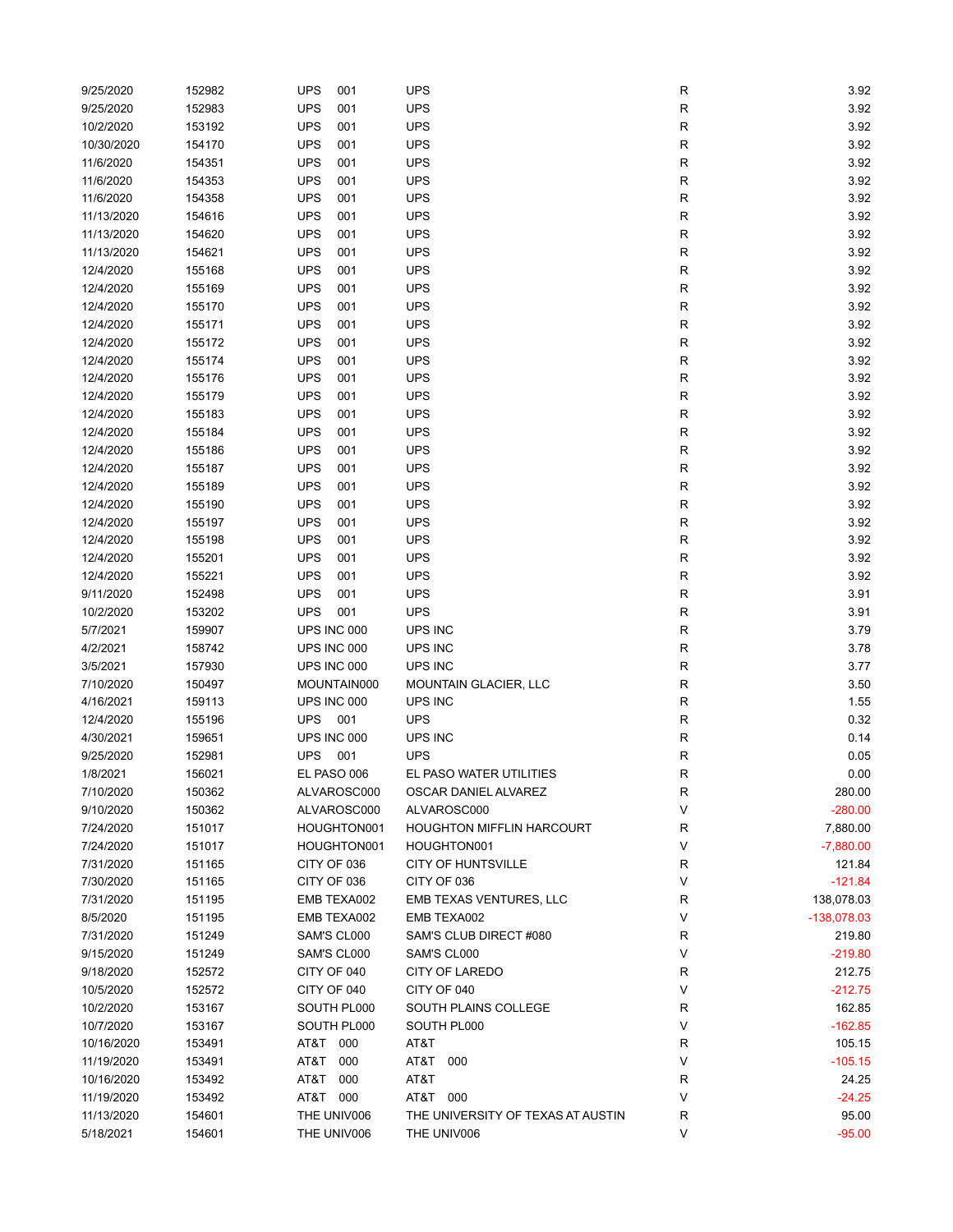| 12/11/2020 | 155278 | CITY OF 059        | CITY OF SAN JUAN                    | $\mathsf R$  | 50.00        |
|------------|--------|--------------------|-------------------------------------|--------------|--------------|
| 6/23/2021  | 155278 | CITY OF 059        | CITY OF 059                         | $\sf V$      | $-50.00$     |
| 12/11/2020 | 155373 | SUDDENLI000        | <b>SUDDENLINK</b>                   | $\mathsf R$  | 338.84       |
| 1/13/2021  | 155373 | SUDDENLI000        | SUDDENLI000                         | $\sf V$      | $-338.84$    |
| 12/11/2020 | 155375 | SUDDENLI000        | <b>SUDDENLINK</b>                   | $\mathsf R$  | 244.95       |
| 1/13/2021  | 155375 | SUDDENLI000        | SUDDENLI000                         | $\vee$       | $-244.95$    |
| 12/11/2020 | 155376 | SUDDENLI000        | <b>SUDDENLINK</b>                   | R            | 239.95       |
| 1/13/2021  | 155376 | SUDDENLI000        | SUDDENLI000                         | V            | $-239.95$    |
| 12/11/2020 |        |                    |                                     |              | 254.95       |
|            | 155377 | SUDDENLI000        | <b>SUDDENLINK</b>                   | R            |              |
| 1/13/2021  | 155377 | SUDDENLI000        | SUDDENLI000                         | V            | $-254.95$    |
| 12/11/2020 | 155378 | SUDDENLI000        | <b>SUDDENLINK</b>                   | R            | 673.58       |
| 1/13/2021  | 155378 | SUDDENLI000        | SUDDENLI000                         | $\sf V$      | $-673.58$    |
| 12/11/2020 | 155381 | SUDDENLI000        | <b>SUDDENLINK</b>                   | R            | 277.59       |
| 1/13/2021  | 155381 | SUDDENLI000        | SUDDENLI000                         | $\sf V$      | $-277.59$    |
| 12/18/2020 | 155536 | CITY OF 059        | CITY OF SAN JUAN                    | $\mathsf{R}$ | 100.00       |
| 6/23/2021  | 155536 | CITY OF 059        | CITY OF 059                         | V            | $-100.00$    |
| 12/23/2020 | 155814 | BRIDGEFI000        | BRIDGEFIELD CASUALTY INSURANCE CO   | R            | 14,740.71    |
| 12/22/2020 | 155814 | BRIDGEFI000        | BRIDGEFI000                         | $\sf V$      | $-14,740.71$ |
| 1/8/2021   | 156136 | <b>UPS</b><br>001  | <b>UPS</b>                          | $\mathsf R$  | 4.15         |
| 2/11/2021  | 156136 | UPS INC 000        | UPS INC 000                         | $\vee$       | $-4.15$      |
| 1/8/2021   | 156137 | <b>UPS</b><br>001  | <b>UPS</b>                          | R            | 4.07         |
| 2/11/2021  | 156137 | UPS INC 000        | UPS INC 000                         | V            | $-4.07$      |
| 1/8/2021   | 156138 | <b>UPS</b><br>001  | <b>UPS</b>                          | R            | 9.67         |
| 2/11/2021  | 156138 | UPS INC 000        | UPS INC 000                         | V            | $-9.67$      |
| 1/8/2021   | 156139 | <b>UPS</b><br>001  | <b>UPS</b>                          | R            | 367.90       |
| 2/11/2021  | 156139 | UPS INC 000        | UPS INC 000                         | $\vee$       | $-367.90$    |
| 1/8/2021   | 156140 | <b>UPS</b><br>001  | <b>UPS</b>                          | $\mathsf R$  | 376.74       |
| 2/11/2021  | 156140 | UPS INC 000        | UPS INC 000                         | $\sf V$      | $-376.74$    |
|            |        | <b>UPS</b><br>001  |                                     |              |              |
| 1/8/2021   | 156144 |                    | <b>UPS</b>                          | $\mathsf R$  | 748.99       |
| 2/11/2021  | 156144 | UPS INC 000        | UPS INC 000                         | $\vee$       | $-748.99$    |
| 1/8/2021   | 156145 | <b>UPS</b><br>001  | <b>UPS</b>                          | $\mathsf R$  | 51.54        |
| 2/11/2021  | 156145 | UPS INC 000        | UPS INC 000                         | V            | $-51.54$     |
| 1/8/2021   | 156146 | <b>UPS</b><br>001  | <b>UPS</b>                          | R            | 534.81       |
| 2/11/2021  | 156146 | UPS INC 000        | UPS INC 000                         | $\vee$       | $-534.81$    |
| 1/8/2021   | 156147 | <b>UPS</b><br>001  | <b>UPS</b>                          | R            | 267.57       |
| 2/11/2021  | 156147 | UPS INC 000        | UPS INC 000                         | V            | $-267.57$    |
| 2/12/2021  | 157095 | AT&T 000           | AT&T                                | R            | 6,864.97     |
| 4/5/2021   | 157095 | 000<br>AT&T        | AT&T 000                            | V            | $-6,864.97$  |
| 2/12/2021  | 157096 | AT&T<br>000        | AT&T                                | R            | 105.15       |
| 4/5/2021   | 157096 | AT&T 000           | AT&T 000                            | $\vee$       | $-105.15$    |
| 2/12/2021  | 157183 | HERFF JO002        | <b>HERFF JONES</b>                  | $\mathsf R$  | 33.00        |
| 3/3/2021   | 157183 | HERFF JO002        | HERFF JO002                         | $\vee$       | $-33.00$     |
| 3/8/2021   | 157948 | ACCOUTRE000        | ACCOUTREMONT ON 4TH LLC             | R            | 6,820.00     |
| 3/15/2021  | 157948 | ACCOUTRE000        | ACCOUTRE000                         | V            | $-6,820.00$  |
| 3/8/2021   | 157949 | ACCOUTRE000        | ACCOUTREMONT ON 4TH LLC             | R            | 6,820.00     |
| 3/15/2021  | 157949 | ACCOUTRE000        | ACCOUTRE000                         | V            | $-6,820.00$  |
| 3/12/2021  | 158133 | <b>AUSTIN T000</b> | AUSTIN TRAVIS COUNTY HEALTH DEPT    | R            | 359.00       |
| 3/29/2021  | 158133 | AUSTIN T000        | <b>AUSTIN T000</b>                  | V            | $-359.00$    |
| 4/2/2021   | 158719 | SPOIL ME000        | SPOIL ME ROTTEN PARTY EVENT RENTALS | R            | 1,350.00     |
| 3/31/2021  | 158719 | SPOIL ME000        | SPOIL ME000                         | V            | $-1,350.00$  |
| 4/9/2021   | 158876 | PURCHASE000        | <b>PURCHASE POWER</b>               | R            | 320.99       |
|            |        |                    |                                     | V            |              |
| 5/4/2021   | 158876 | PURCHASE000        | PURCHASE000                         |              | $-320.99$    |
| 4/16/2021  | 158947 | AT&T 000           | AT&T                                | R            | 113.04       |
| 6/15/2021  | 158947 | AT&T<br>000        | AT&T<br>000                         | V            | $-113.04$    |
| 4/16/2021  | 158948 | AT&T<br>000        | AT&T                                | R            | 24.25        |
| 6/15/2021  | 158948 | AT&T 000           | AT&T 000                            | V            | $-24.25$     |
| 4/16/2021  | 159013 | ELECTRO 001        | ELECTRO COOLING SERVICE LLC         | R            | 2,810.98     |
| 5/26/2021  | 159013 | ELECTRO 001        | ELECTRO 001                         | V            | $-2,810.98$  |
| 4/16/2021  | 159123 | WESTCO P000        | <b>WESTCO PROPERTY MANAGEMENT</b>   | R            | 2,460.50     |